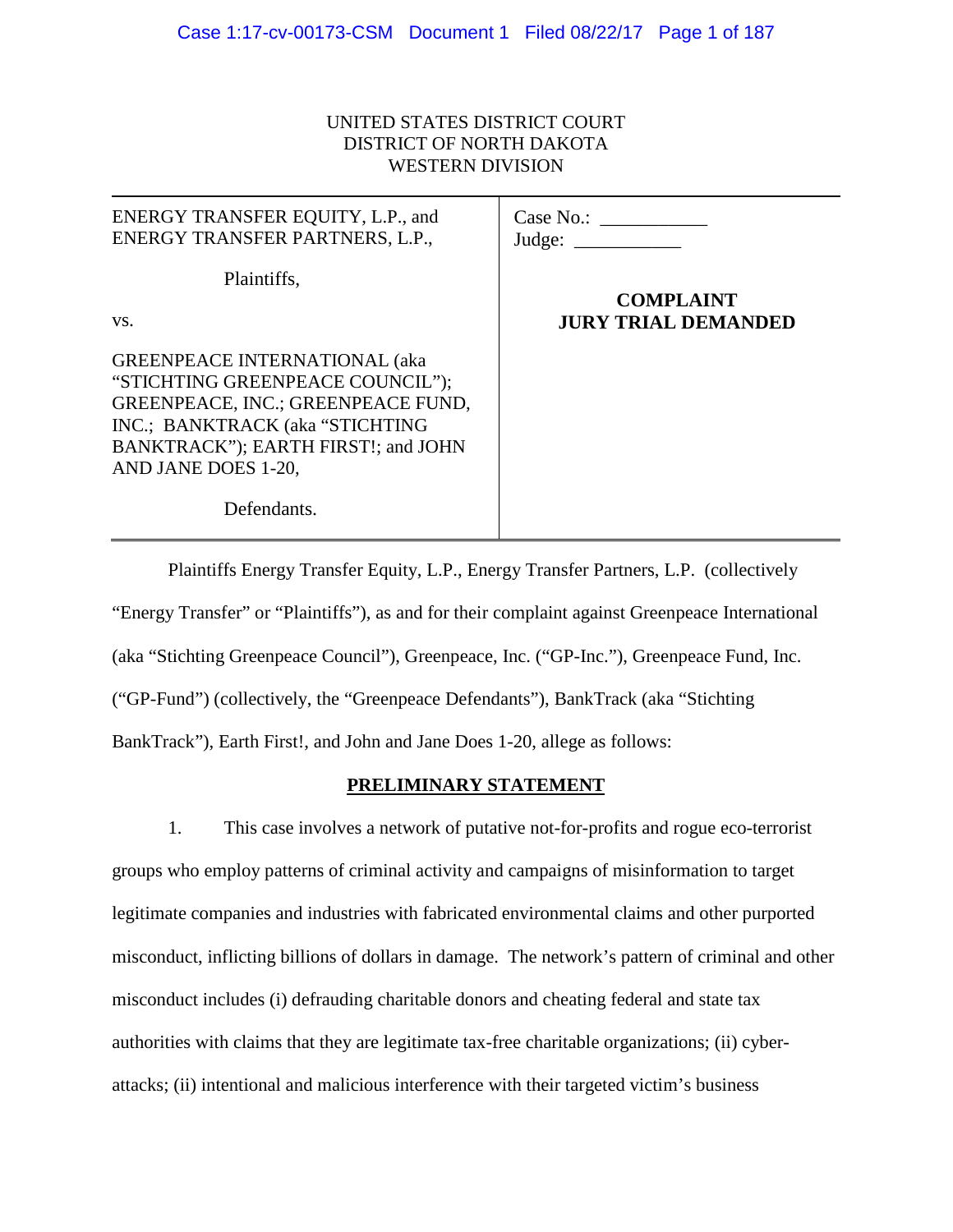### Case 1:17-cv-00173-CSM Document 1 Filed 08/22/17 Page 2 of 187

relationships; and (iv) physical violence, threats of violence and the purposeful destruction of private and federal property. Energy Transfer is the latest legitimate business targeted by this network.

2. Over several decades, certain once legitimate not-for-profit groups have been corrupted by money raised from individuals and a network of foundations and special interests willing to "contribute" to advance their own political or business agendas. More recently, many smaller, more violent eco-terrorist organizations and radicalized individuals have begun exploiting the same lucrative business model using the proliferation of web-based fundraising tools to make money, much of which is diverted for personal gain and not used to further any environmental cause.

3. In its simplest form, this model has two components: (1) manufacturing a media spectacle based upon phony but emotionally charged hot-button issues, sensational lies, and intentionally incited physical violence, property destruction, and other criminal conduct; and (2) relentlessly publicizing these sensational lies, manufactured conflict and conflagration, and misrepresented "causes" to generate funding from individual donors, foundations, and corporate sponsors. These putative "environmental" groups accept grants and other consideration from foundations and special business interests who use the groups' environmental mantle to advance their own ulterior agendas.

4. The market leader among purported international not-for-profits is a network called "Greenpeace." The Greenpeace network has fraudulently induced people throughout the United States and the world into donating millions of dollars based on materially false and misleading claims about its misrepresented environmental purpose and the sham "campaigns" it mounts against targeted companies, projects, or causes.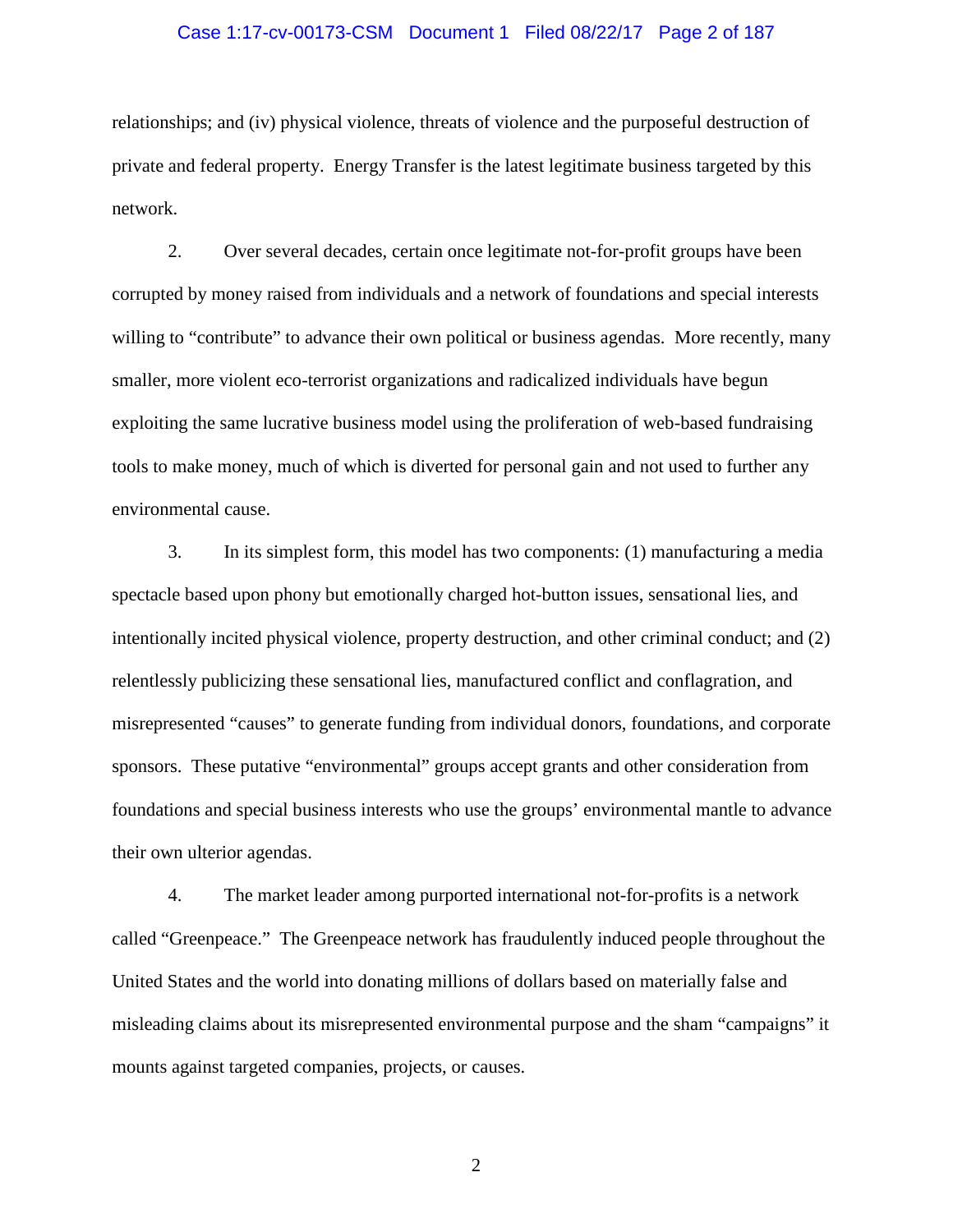### Case 1:17-cv-00173-CSM Document 1 Filed 08/22/17 Page 3 of 187

5. Under the "Greenpeace Model," raising money and the network's profile is the primary objective, not saving the environment. "Issues" are selected according to which ones will generate maximum publicity and donations, irrespective of the environmental merits. As a matter of course, the campaigns are based upon fabricated evidence and witness accounts. Greenpeace has staged phony photo-ops, and fabricated false GPS coordinates representing locations and events that never occurred to support its campaigns, deceive the public, and elicit donations.

6. Greenpeace's most senior leaders have admitted that their goal is not to present accurate facts, but to "emotionalize" issues and thereby "pressure" (i.e. manipulate) their donor audiences into parting with their money. When caught red-handed spreading patently false misinformation, Greenpeace has conceded that to "emotionalize" targeted donors and other victims, it uses what it calls internally, "ALARMIST ARMAGEDDONIST FACTOIDS," that it intentionally and expressly markets to its donors as "facts" based on "research," and "science." Indeed, in a recent effort to escape legal liability for its widespread dissemination of emotionally charged, but wholly untrue statements made in the course of a fundraising campaign, Greenpeace admitted that its claims against another targeted company were not based on "research," "facts," or "science" as donors were told, but were "hyperbole" and "overheated rhetoric" that did not reflect "scientific precision" and should not be taken "literally."

7. For decades, Greenpeace has executed its fraudulent, slanderous campaigns against hundreds of companies and industries with virtual impunity, and its tactics have become increasingly aggressive as a result. The great success of the model has led to an explosion of groups and individuals attempting to likewise profit from exploiting the sincere environmental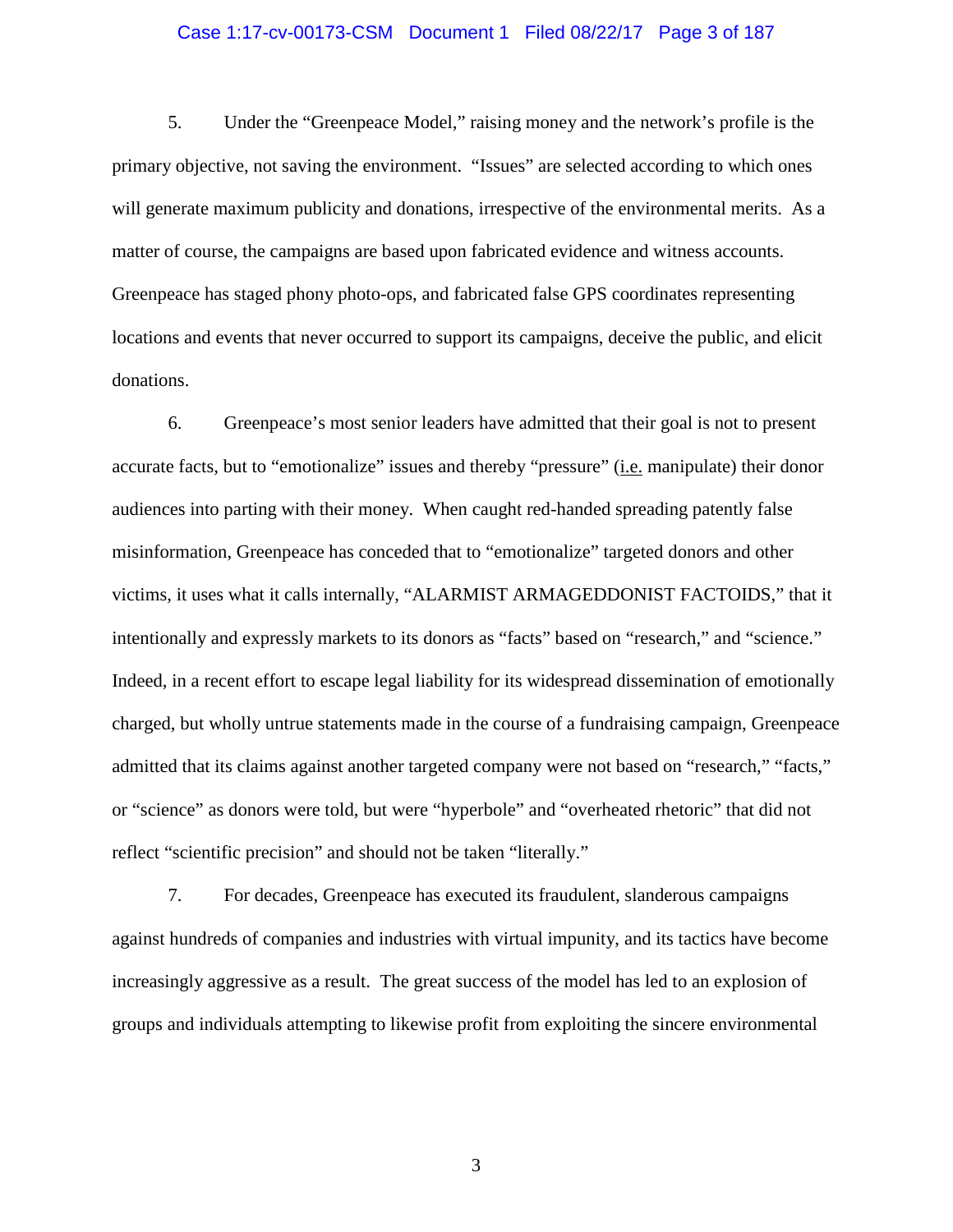#### Case 1:17-cv-00173-CSM Document 1 Filed 08/22/17 Page 4 of 187

interests of the public. These groups include Earth First!, Bold Alliance, BankTrack, and others. Together with Greenpeace, these groups form a predatory pack preying on legitimate businesses.

8. In June 2014, Plaintiffs and their partners announced the development and construction of the Dakota Access Pipeline ("DAPL" or the "Project") to provide much needed safe and efficient crude oil transport in the wake of exploding North American production. For more than two years, Energy Transfer and its partners, together with federal and state regulatory agencies, meticulously designed, planned, and constructed the pipeline. The company went to extraordinary lengths to plan for the project to cross, almost exclusively, private land. In addition, wherever possible the route was designed to traverse already-disturbed property that was the site of other decades-old public works projects, including gas and power lines, to avoid environmentally or culturally sensitive areas. Plaintiffs' representatives also engaged in exceptional efforts to confer with all interested stakeholders potentially affected by the pipeline's construction, and to accommodate any genuine or legitimate concerns and objections raised by them. DAPL's extensive and well-documented community outreach was in addition to tribal and other consultation undertaken by the U.S. Army Corps of Engineers (the "Corps" or "USACE") related to the Project's crossing at Lake Oahe, which a federal court found, on its own, went above and beyond what was legally required.

9. Among those approached repeatedly by Plaintiffs' representatives and the Corps for input, were the Native American tribes with property near or potentially affected by the proposed pipeline route, including the Standing Rock Sioux Tribe ("Standing Rock" or "SRST" or the "Tribe") in North Dakota. During the planning and construction of the pipeline, DAPL attempted to directly engage relevant tribes even though the project does not pass over any sovereign Native American territory at any point along its route. Nevertheless, for two years,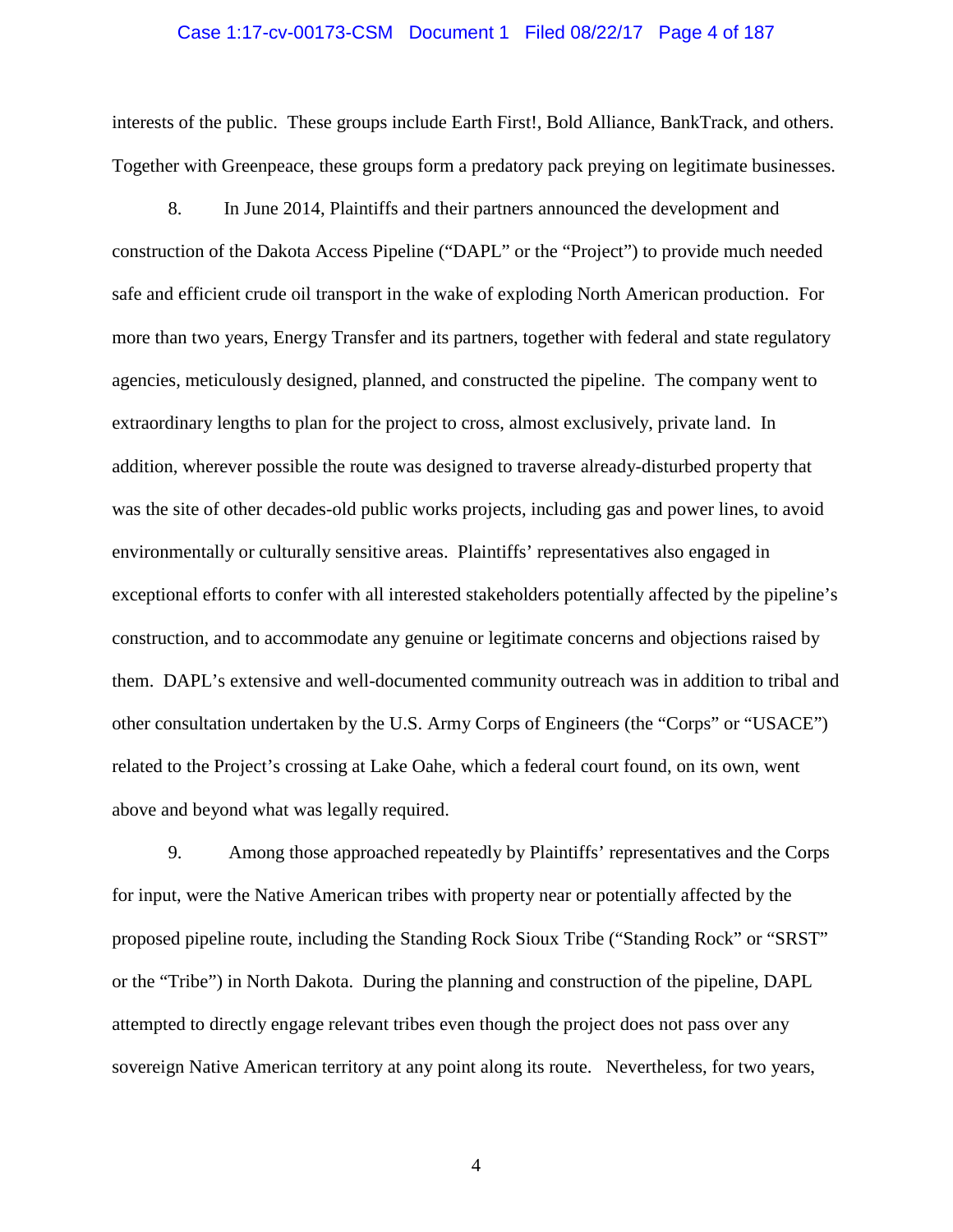### Case 1:17-cv-00173-CSM Document 1 Filed 08/22/17 Page 5 of 187

Plaintiffs' representatives sought to inform and listen to these critical constituents and to respond to the concerns they raised. Some tribes elected to engage with DAPL and the Corps, and, as a result, the pipeline was rerouted repeatedly to avoid areas deemed culturally important, even though not on sovereign land, and various other steps also were implemented to further this goal. Other tribes, including specifically SRST, refused to work with DAPL and declined offers to participate in cultural surveys of aspects of the route that were not subject to review by the Corps.

10. On July 25, 2016, years after DAPL began its outreach and the Corps engaged in its consultation, the Corps granted the permit to proceed with one of the final pieces of the pipeline under Lake Oahe. The very next day, enterprise member Earthjustice commenced a highly publicized lawsuit on behalf of the Tribe challenging the permit. The filing was accompanied by a press release right out of the "Greenpeace Model" -- making the grossly untrue and factually unfounded claims, among others, that the pipeline "Threatens Livelihoods, Sacred Sites, and Water"; and that the permitting process was "fast-tracked," "wrote off the Tribe's concerns," "ignored the pipeline's impacts to sacred sites and culturally important landscapes," and created an "existential threat" of an "inevitable" spill that would poison the Tribe's water supply. The press release also misrepresented that: "There have been shopping malls that have received more environmental review and Tribal consultation than this massive crude oil pipeline. Pipelines spill and leak – it's not a matter of if, but when. Construction will destroy sacred and historically significant sites." Employing the "Greenpeace Model," the press release concluded with a solicitation for money, imploring readers to "Join Our Fight" and providing a link to donate with a suggested minimum donation of \$100. Tellingly,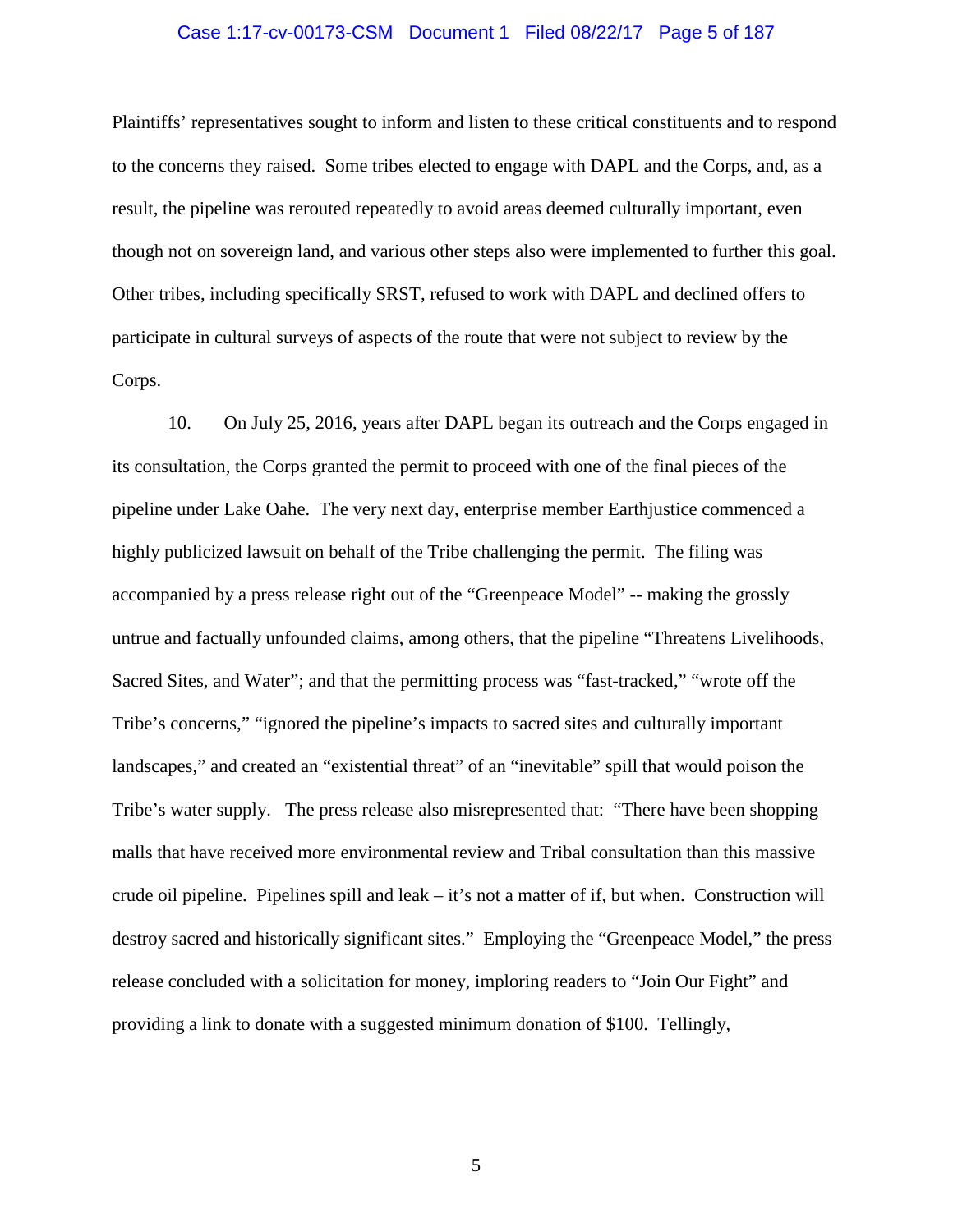### Case 1:17-cv-00173-CSM Document 1 Filed 08/22/17 Page 6 of 187

understanding the weakness of the legal claims it had filed on behalf of the Tribe, Earthjustice's press release focused on a number of sensational statements that were not included in the lawsuit.

11. The reason the Tribe had not previously alleged the objections trumpeted by the press release accompanying the new lawsuit was simple. The claims were false. They were asserted at the eleventh hour by Earthjustice to the press with the express purpose of attaching itself, like a parasite, to the Tribe's cause, and using it to incite an international outcry designed to serve the agenda of the Enterprise.

12. The Enterprise exploited the impoverished Tribe's cause for its own end. Promising legal and financial support, the Enterprise urged SRST and other peaceful protesters to establish protest camps on private and Corps property north of the Cannonball River and SRST's reservation. The Enterprise then cynically planted radical, violent eco-terrorists on the ground amongst the protestors, and directly funded their operations and publicly urged their supporters to do the same.

13. Defendant Earth First! provided \$500,000 of seed money to a core group of violent eco-terrorist infiltrators, who then formed what would be known as Red Warrior Camp. Red Warrior Camp operated as a rogue group at the protest site, refusing to work collaboratively with the Tribe or the protestors' various ad hoc governing bodies. Greenpeace also organized donation drives to fund, feed, and house the militant group in ten cities across the country. Red Warrior Camp advertised their violent confrontations to secure additional funding, and used other illegal means, including selling drugs bought with donated money to other protestors at the camps to finance their operations and line their own pockets.

14. Red Warrior Camp initiated direct action training for its own members and other protestors interested in engaging in violent conflict and incited and perpetrated acts of terrorism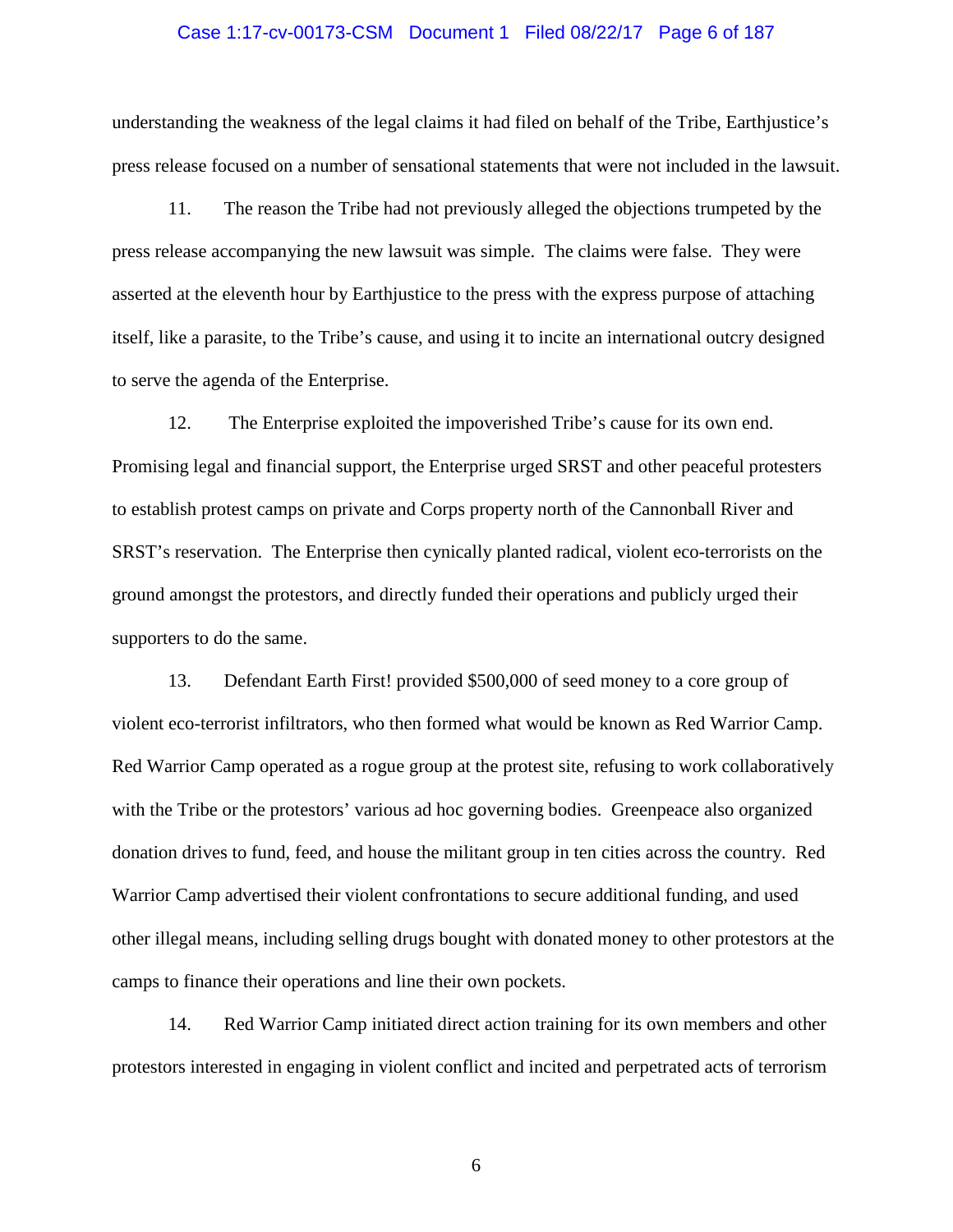### Case 1:17-cv-00173-CSM Document 1 Filed 08/22/17 Page 7 of 187

and destruction of private and federal lands. The violence at the camps escalated in tandem with the establishment of Red Warrior Camp and the Enterprise's misinformation campaign. The Enterprise maliciously disseminated misinformation and prompted on-site violence for its own financial purposes and not because it was in the Tribe's interest. Indeed, ultimately, the Tribe sought to evict Red Warrior Camp from the protest site in November 2016 because it had become apparent that the Red Warrior Camp was advancing their own and the Enterprise's sensational and violent agenda irrespective and contrary to the interests of the Tribe that they falsely claimed to be supporting.

15. For the next six months, the Defendants and Enterprise members used this manufactured crisis to relentlessly campaign against DAPL based on a series of demonstrably false lies and illegal activity designed to publicize those lies. First, the Enterprise falsely claimed that the pipeline was intentionally constructed over sacred and culturally important sites, when, in fact, Plaintiffs' representatives have gone to extraordinary lengths to avoid such sites.

16. Second, the Enterprise falsely claimed that the pipeline was constructed on tribal lands without permission, when, in fact, the pipeline was constructed almost exclusively on private land, with the remaining land comprised entirely of federal, not tribal lands.

17. Third, the Enterprise falsely claimed the pipeline was approved and constructed without tribal consultation when, in fact, both Plaintiffs' representatives and USACE, the U.S. federal agency responsible for reviewing the project before issuing permits, consulted extensively with the tribes.

18. Fourth, the Enterprise misrepresented that the pipeline created a materially increased and substantial risk of an oil spill that would poison (or was already poisoning) the Tribe's drinking water, when, in fact, the route where the pipeline travels already contained an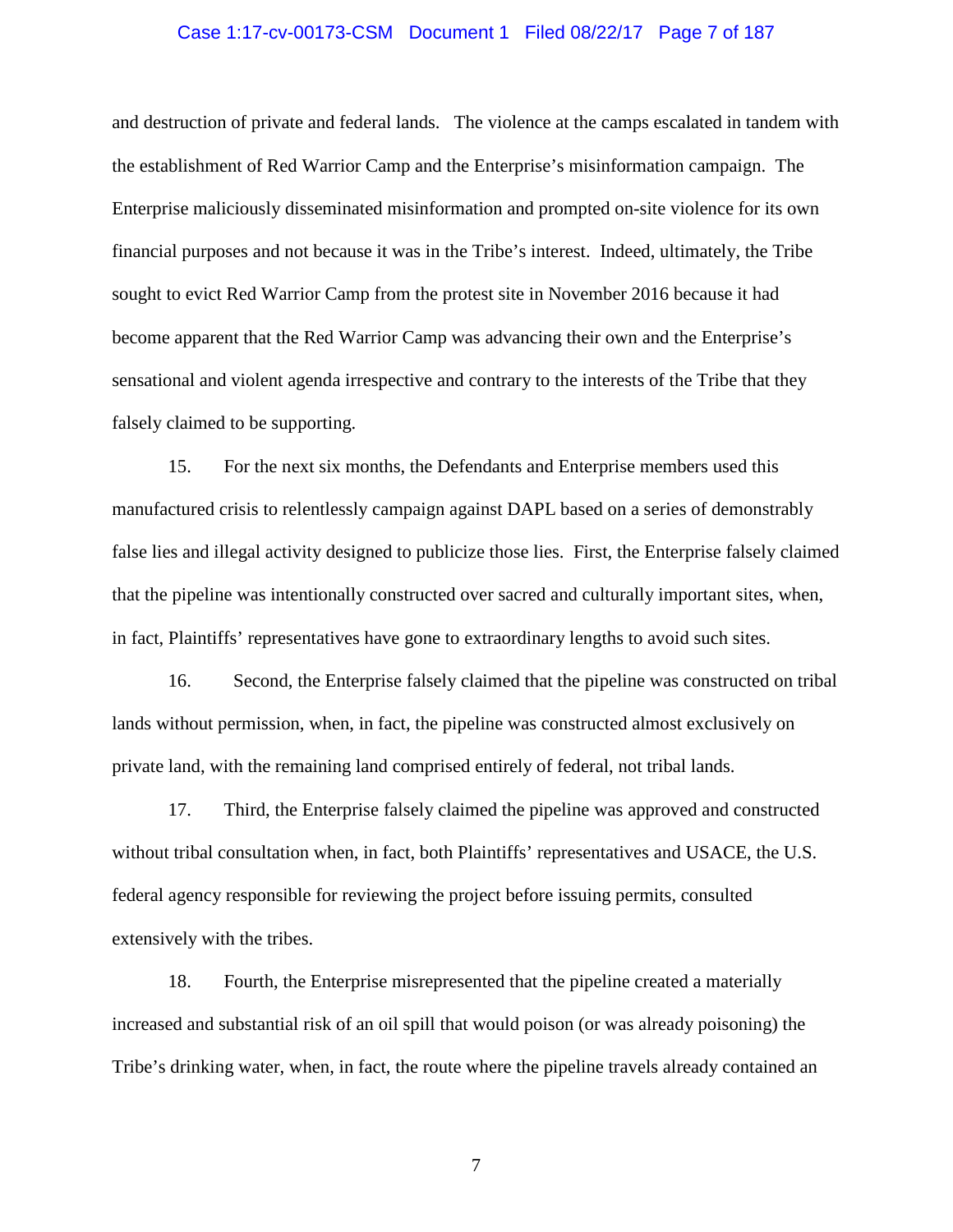### Case 1:17-cv-00173-CSM Document 1 Filed 08/22/17 Page 8 of 187

existing pipeline which has operated without incident or objection for decades, and DAPL's materials, design, and construction were far safer than, and superior to, that existing pipeline, and, most important, crude oil was being transported regularly through tribal land and water - without objection -- by truck and rail, both of which are exponentially more dangerous and environmentally harmful means of transport.

19. Fifth, the Enterprise misrepresented that Plaintiffs and DAPL have engaged in abusive treatment of so-called protestors in North Dakota, including allegedly beating, firing at, and directing dogs to attack what the Enterprise misrepresented were peaceful protestors. In fact, it was the Enterprise members and mobs they intentionally incited who engaged in criminal and civil trespass, rioting, assaults and menacing, attacking police and innocent workers, chasing police and construction staff with vehicles, horses, and dogs, and causing widespread destruction of public (including federal) and private property. Yet, the Enterprise claimed its protestors were peaceful and fabricated evidence that Plaintiffs attacked those peaceful protestors by publishing a photograph purporting to show a dog bite received by a child at the DAPL site in North Dakota, when, in fact, the picture was of a young girl bitten years before in an entirely different location under entirely different circumstances having nothing to do with DAPL.

20. The Enterprise, through Earth First! and Red Warrior Camp, knowingly funded, controlled, directed, and incited acts of terrorism in violation of the U.S. Patriot Act, including attempted and actual destruction of an energy facility and arson on government property and aimed at interstate commerce. These acts of physical sabotage of the pipeline were serious terrorist threats that -- had oil been flowing in the pipeline when the attacks were perpetrated - would have caused the pipeline to explode, endangering human lives and resulting in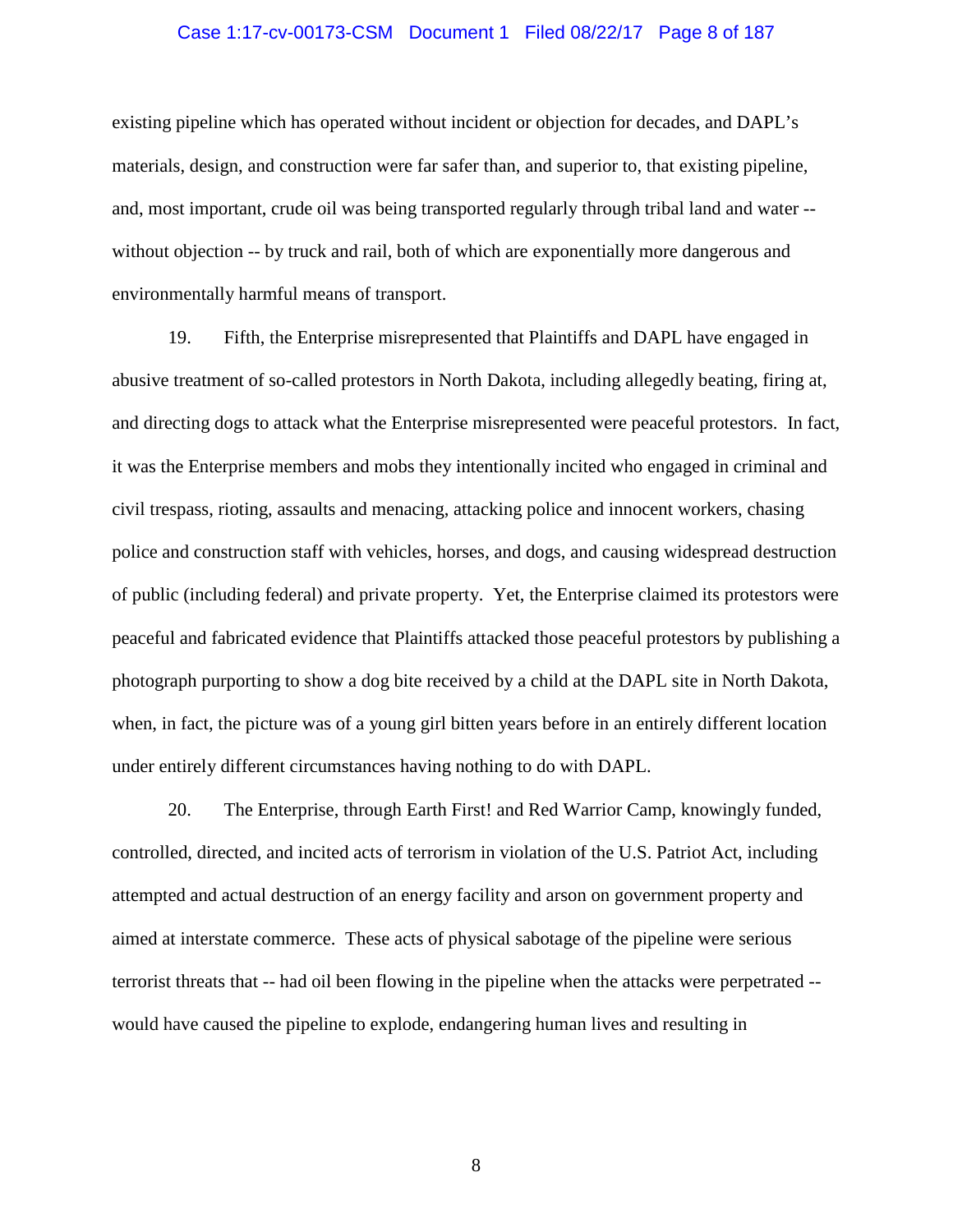### Case 1:17-cv-00173-CSM Document 1 Filed 08/22/17 Page 9 of 187

environmental disaster. The attacks further undermine the authenticity of the Enterprise's "environmental" cause.

21. In addition to utilizing these lies and the spectacle in North Dakota to dupe donors into contributing money and incite riots and property destruction, the Enterprise directly manufactured and disseminated these lies as part of a campaign to cut off Plaintiffs' access to the capital markets and other critical business relationships. Specifically, through a highly coordinated and sophisticated effort, the Enterprise spread its false claims throughout the marketplace, targeting Plaintiffs' banks, investors, research analysts, and other critical business constituents with threats that if they continued to do business with Plaintiffs they would be subjected to the same disruptive attacks, lies, boycotts, and harassment, based on the same utterly false claims the Enterprise had disseminated widely into the public square.

22. The Enterprise also launched cyber-attacks against Plaintiffs, and intentionally incited the most violent and unstable actors at their disposal to target company executives, inundating them with death threats, physically menacing the Company's directors and officers, and publishing personal information about them that put them at imminent risk of harm. It also threatened and carried out acts of cyberterrorism against Plaintiffs, putting their business operations and the livelihood of their employees at risk.

23. Remarkably, there was virtually no indication of this coming onslaught even the day before DAPL received its permit despite the over two-year public permitting process that had just been completed and in which none of the Defendants or Enterprise members sought to participate. Yet, the very next day Plaintiffs were besieged with an attack from numerous, highly aggressive and organized groups, all singing from the same hymnal. It was as if the entire campaign came in a box. And of course it did, and its objective was not to protect the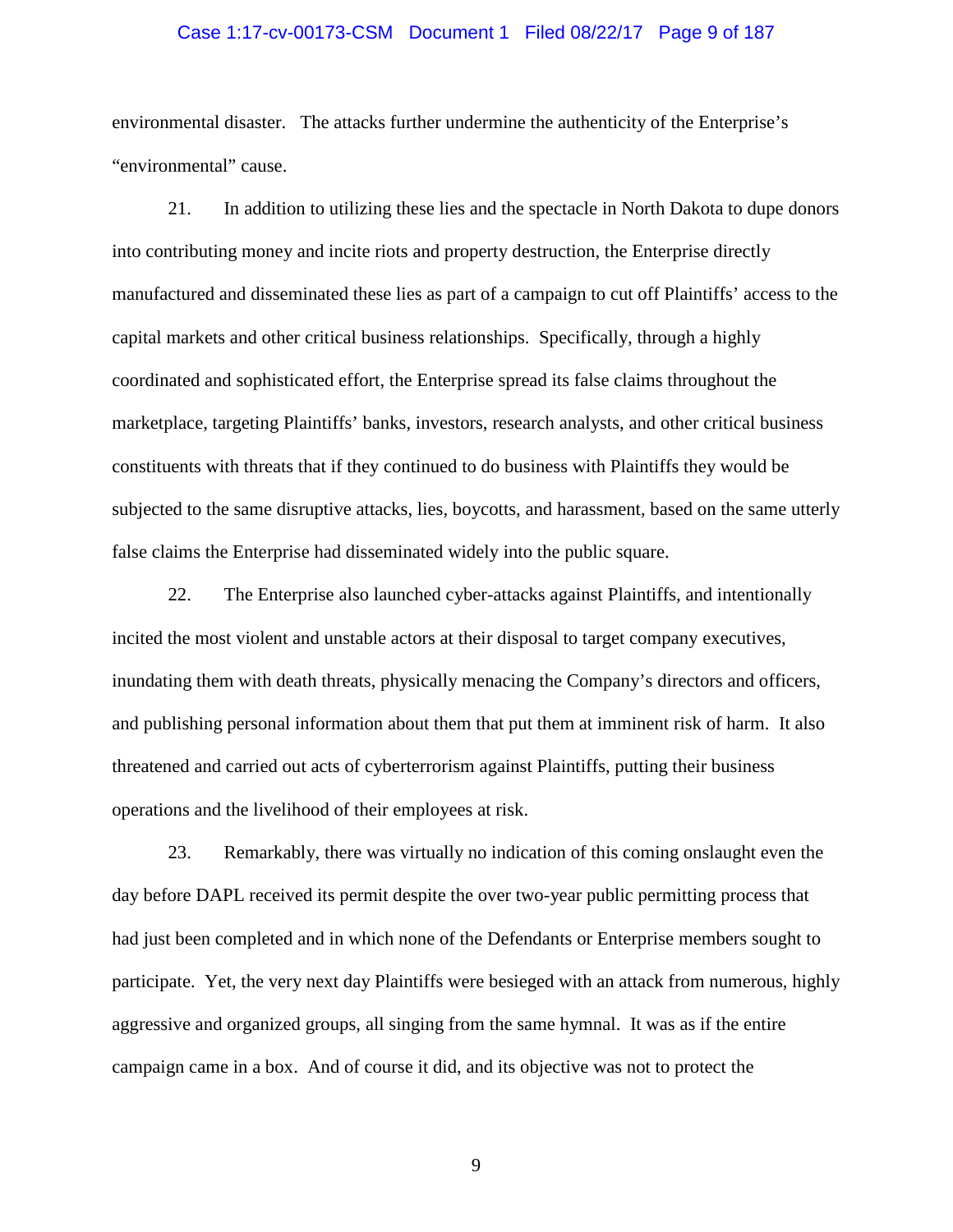### Case 1:17-cv-00173-CSM Document 1 Filed 08/22/17 Page 10 of 187

environment or Native Americans but to produce as sensational and public a dispute as possible, and to use that publicity and emotion to drive fundraising while at the same time inflicting harm on Plaintiffs.

24. Ultimately, the pipeline was completed and is operational. But the toll from the attack was high. The damage to Plaintiffs' relationships with the capital markets has been substantial, impairing access to financing and increasing their cost of capital and ability to fund future projects at economical rates. Moreover, Plaintiffs incurred substantial expenditures to mitigate the direct impact of the opposition's slander campaign and the violent protests.

25. These damages -- which the Enterprise has widely and proudly reported has cost Plaintiffs "many hundreds of millions of dollars" -- were intentionally and maliciously inflicted based upon a relentless campaign of lies and outright mob thuggery. Defendants must be held accountable for these damages, and for substantial punitive damages to deter this illegal means of doing business.

#### **JURISDICTION AND VENUE**

26. This action arises under The Racketeer Influenced and Corrupt Organizations Act ("RICO"), 18 U.S.C. § 1961-1968, and state statutes and common law.

27. This Court has subject matter jurisdiction pursuant to 28 U.S.C. § 1331, and has supplemental jurisdiction over the pendent state law claims under 28 U.S.C. § 1367.

28. This Court has personal jurisdiction over the defendants pursuant to, inter alia, 18 U.S.C. § 1965 because each defendant resides in the United States, transacts business on a systematic and continuous basis in the United States, and/or has engaged in tortious misconduct here in violation of U.S. law, and under North Dakota's long-arm statute, N.D.R. Civ. P. 4; because each defendant directly and through agents transacts business within the state;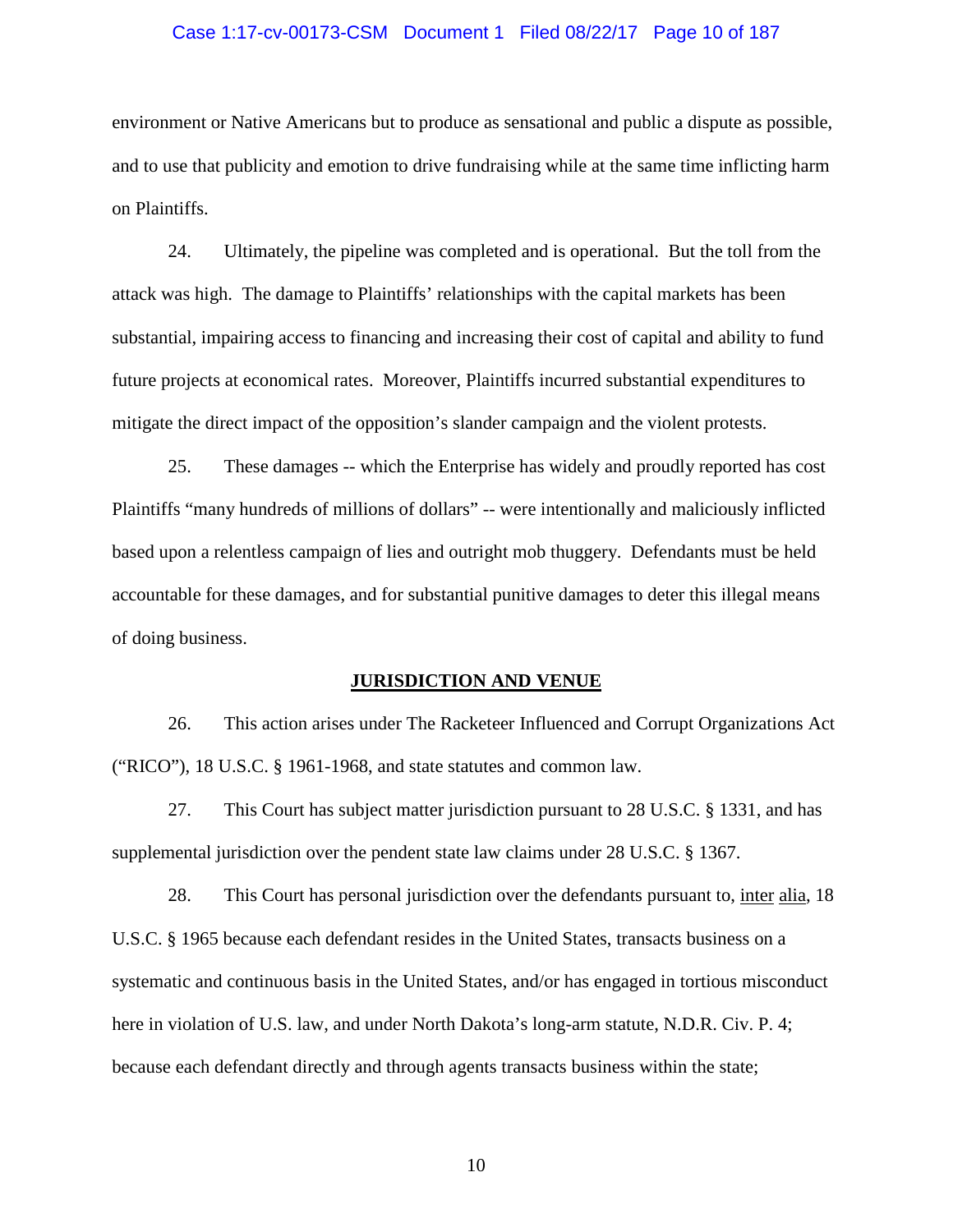### Case 1:17-cv-00173-CSM Document 1 Filed 08/22/17 Page 11 of 187

committed tortious acts and omissions within the state; committed tortious injury in the state caused by an act or omission outside the state; regularly does business, engages in a persistent course of conduct, and derives substantial revenue within the state; or is registered to do business in and has consented to personal jurisdiction in this state.

29. Venue for this action is proper pursuant to 28 U.S.C. § 1391(b) because a substantial part of the events giving rise to Plaintiffs' claims occurred in this forum and defendants are subject to personal jurisdiction in this judicial district. Numerous defendants are registered to do business in the State of North Dakota and, with respect to Energy Transfer, traveled to the state to perform significant campaign-furthering acts, including but not limited to physically disrupting Plaintiffs' lawful activity at construction sites, harassing construction workers and law enforcement, setting fire to and otherwise damaging private, federal, and state property, including federal and state lands, and disseminating false information to incite such activity. In addition, as set forth herein, defendants' wrongful conduct and related activities caused substantial effects in this jurisdiction and in this district based on their tortious conduct outside of the State, including but not limited to directing their campaign of disinformation toward disrupting lawful activity in North Dakota and sending money and supplies to the state for protestors to engage in illegal activity such as criminal trespass, property destruction, and arson, which together with the activities in the state, has caused nearly \$33 million in damages to North Dakota taxpayers to pay for state and local responses to the protests and related illegal activities.

#### **THE PARTIES**

30. Plaintiff Energy Transfer Equity, L.P., is a master limited partnership organized under the laws of Delaware and headquartered in Dallas, Texas. Energy Transfer Equity is the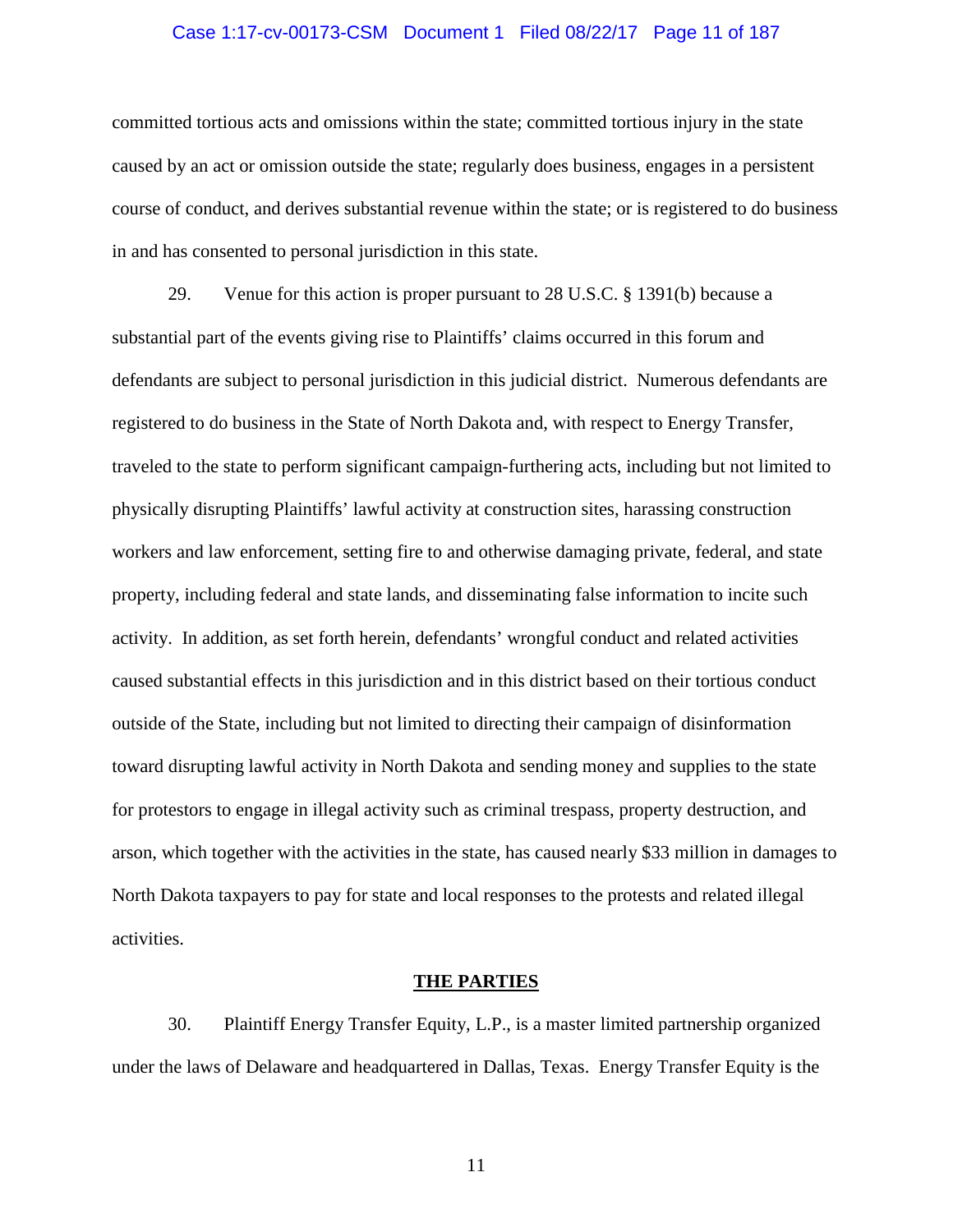### Case 1:17-cv-00173-CSM Document 1 Filed 08/22/17 Page 12 of 187

parent company of the other Plaintiff entities herein. Together with its subsidiaries, Energy Transfer owns and operates a diverse portfolio of natural gas midstream, intrastate, and interstate transportation and storage assets, as well as crude oil, natural gas liquids, and refined product transportation and terminalling assets, and in recent years has annual revenues of approximately \$40 billion. Energy Transfer owns the largest liquid petroleum and natural gas pipeline system by volume in the United States, spanning nearly 72,000 miles, including a 38.25% interest in the Dakota Access Pipeline ("DAPL").

31. Plaintiff Energy Transfer Partners, L.P. ("Energy Transfer Partners") is a master limited partnership organized under the laws of Delaware with its headquarters and principal place of business in Dallas, Texas, and is a wholly owned subsidiary of Energy Transfer Equity. It holds a 51 % interest in Dakota Access, LLC ("Dakota Access"), a limited liability company organized under the laws of Delaware with its headquarters and principal place of business in Dallas, Texas, which owns and operates DAPL.

32. Defendant Greenpeace International, aka Stichting Greenpeace Council ("GP-International" or "GPI"), is a putative Dutch not-for-profit foundation based in Amsterdam, the Netherlands.

33. Defendant Greenpeace, Inc. ("GP-Inc.") is a putative nonprofit corporation organized under the laws of California and headquartered in Washington, D.C. and is licensed to do business and raises funds in the form of donations in many states throughout the United States, including North Dakota. GP-Inc. is registered for tax-exempt status as a Section  $501(c)(4)$  "social welfare" organization with the Internal Revenue Service.

34. Defendant Greenpeace Fund, Inc. ("GP-Fund") is a putative nonprofit charitable corporation organized under the laws of California and headquartered in Washington, D.C. and is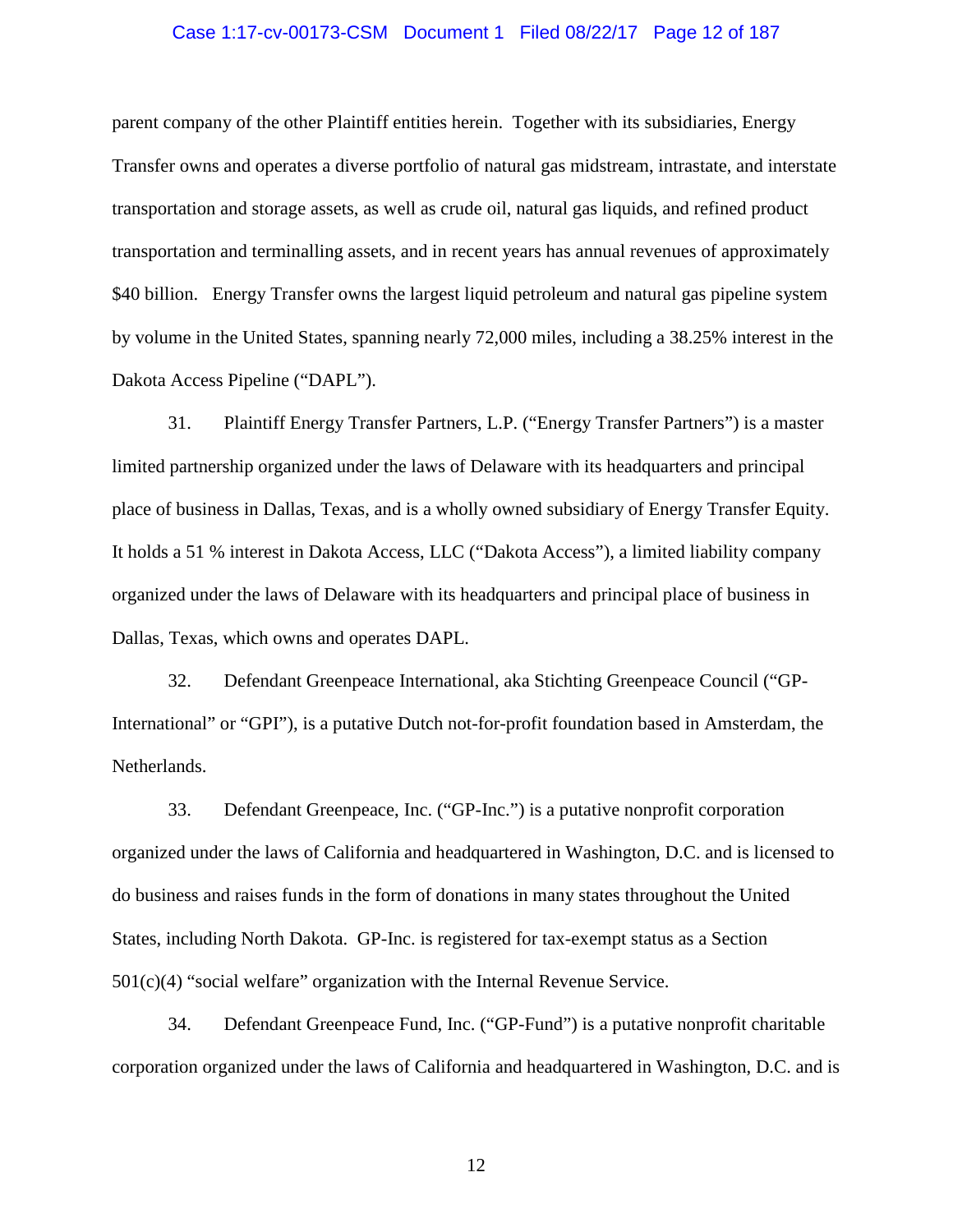### Case 1:17-cv-00173-CSM Document 1 Filed 08/22/17 Page 13 of 187

licensed to do business and raises funds in the form of donations in many states throughout the United States, including North Dakota. GP-Fund is registered for tax-exempt status as a Section 501(c)(3) "charitable organization" with the Internal Revenue Service.

35. Defendant BankTrack Foundation ("BankTrack"), aka Stichting BankTrack, is a putative Dutch not-for-profit foundation based in Nijmegen, the Netherlands.

36. Defendant Earth First! is a putative nonprofit corporation organized under the laws of Florida with headquarters in Lake Worth, Florida.

37. John and Jane Does 1 through 20, whose identities are presently unknown to Plaintiffs, include other participants in the network of environmental groups' fraudulent campaigns, including its campaign against Energy Transfer, as well as co-conspirators and/or aiders and abettors of the named Defendants in the scheme, enterprise, and misconduct alleged in this complaint, including, among others, cyber-hacktivists, environmental activists, and certain foundations directing funds to the Defendants.

#### **STATEMENT OF FACTS**

# **A. The Criminal Enterprise**

38. The campaign against Energy Transfer alleged herein was conducted by an illegal Enterprise comprised of various legally distinct but associated-in-fact environmental organizations, individuals, and others who worked in concert with one another for the purpose of carrying out the pattern of racketeering activity alleged herein, including, but not limited to: (i) violating or otherwise funding, directing, controlling, and intentionally inciting acts of terrorism that violate the U.S. Patriot Act, including damaging or attempting to damage an energy facility and committing arson on federal property and on private property used for interstate commerce; (ii) using the mails and wires as part of a scheme to defraud donors, supporters, state and federal treasuries, and others; (iii) tax fraud; (iv) interstate drug trafficking; (v) transporting and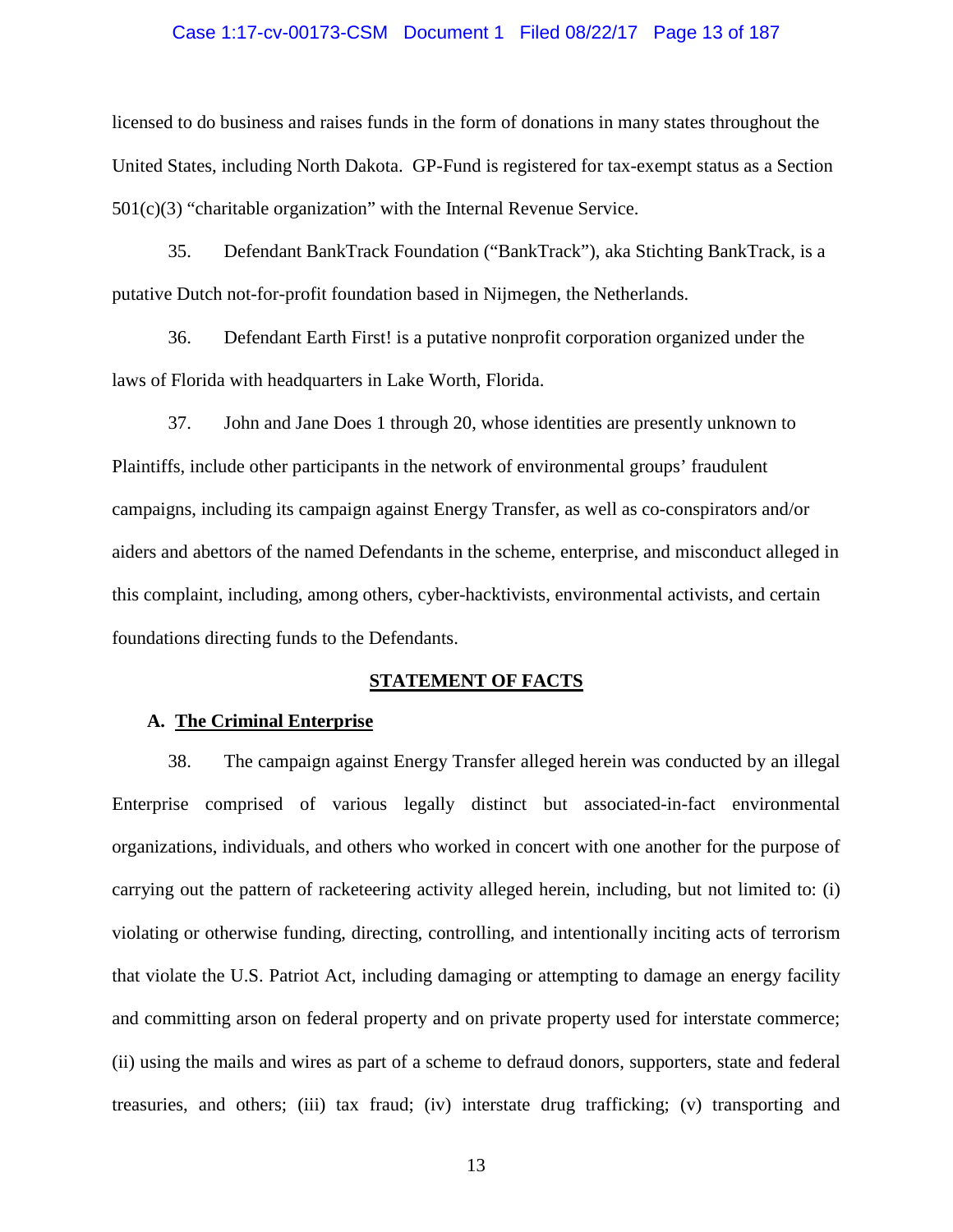### Case 1:17-cv-00173-CSM Document 1 Filed 08/22/17 Page 14 of 187

transmitting misappropriated funds and property through interstate commerce; and (vi) conspiracies to do the same. The Enterprise associated for the purpose of carrying out these racketeering acts was comprised of, among others, the following members:

a) **Greenpeace International** - Defendant GP-International is a putative Dutch charitable foundation ("Stitching") organized under the laws of the Netherlands. GP-International holds the Greenpeace trademark and serves as the international coordinating body for a network of more than twenty-six legally distinct national and regional associations under the common Greenpeace name, including GP-Inc., GP-Fund, GP-Switzerland, GP-Japan, and GP-Netherlands. These distinct, but associated in fact organizations operating under the Greenpeace banner provide grants, loans, and other financial remuneration to GP-International, and GP-International also provides grants and disbursements back to select organizations to support its international campaigns. As such, GP-International is directly involved in the creation, management, control, and implementation of the associations' coordinated campaigns and associated fundraising.

b) **Greenpeace Fund, Inc.** – Defendant GP-Fund is a Section 501(c)(3) nonprofit foundation which falsely purports to be exclusively operated for a charitable purpose. GP-Fund collects  $501(c)(3)$  tax exempt donations throughout the United States, including in North Dakota, and distributes those monies to GP-International in the Netherlands and GP-Inc. in the United States. In 2015, GP-Fund collected approximately \$16.8 million and distributed approximately \$6.8 million of that to GP-International and \$6.5 million to GP-Inc. in the United States. The rest of the revenue -- over 60% of the monies raised -- is consumed by organizational salaries, expenses, and the costs of raising further funds. Although GP-Fund and GP-Inc. are separate and distinct legal entities with no corporate relationship in and between them (as required for their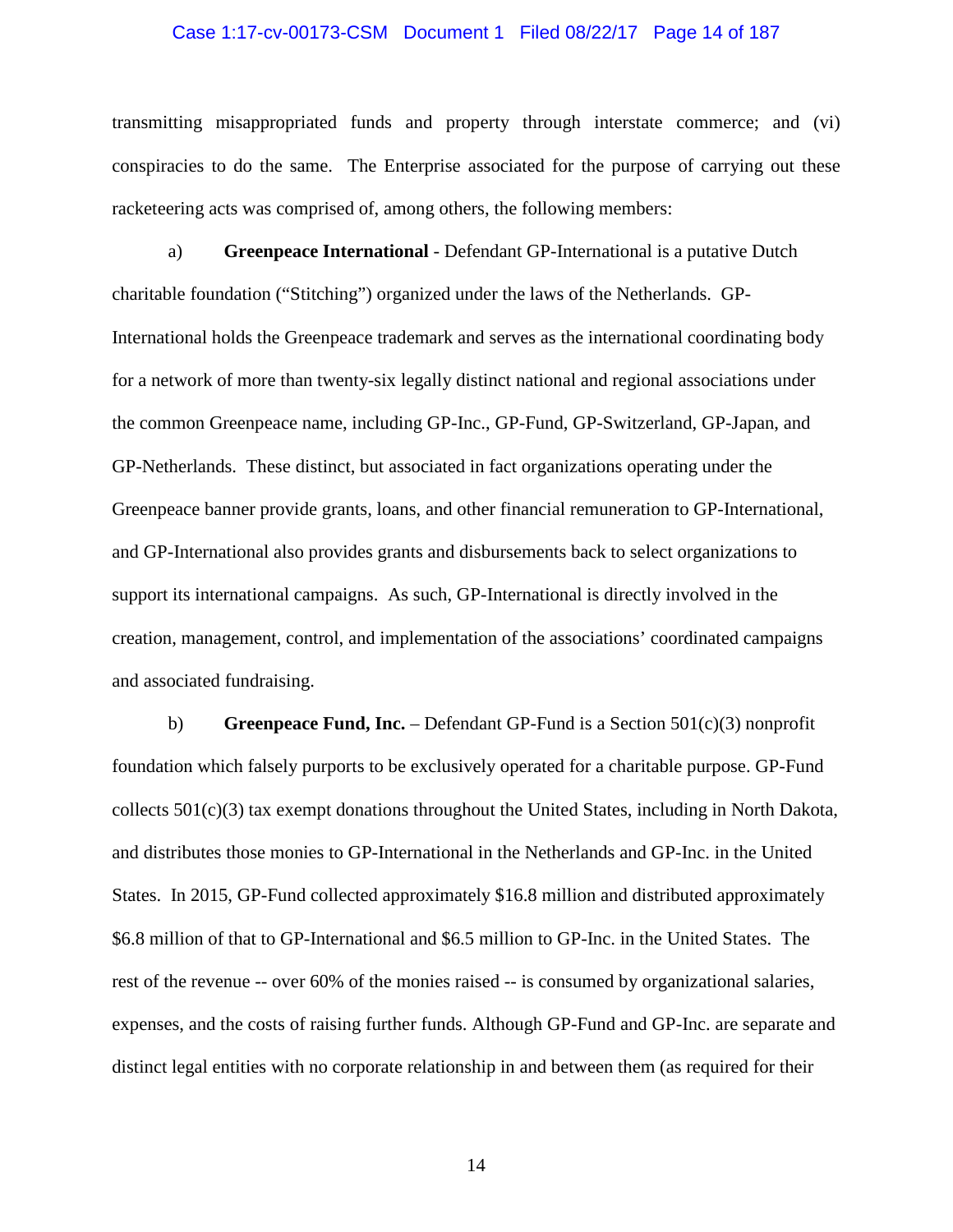#### Case 1:17-cv-00173-CSM Document 1 Filed 08/22/17 Page 15 of 187

respective U.S. tax statuses) they associate in fact by publicly identifying themselves as "Greenpeace USA," and by jointly planning, approving, directing, controlling, and funding GP-Inc.'s activities in the United States, and by jointly funding and participating in GP-International's worldwide activities. Like GP-International, GP-Fund authorized, underwrote, and facilitated GP-Inc.'s campaign against Plaintiffs, published and republished the disinformation on its own webpages, and, along with GP-International, was actively involved in the operation, control, and planning of the campaign with GP-Inc. and other enterprise members. GP-Fund exercised its operation and control through its executive director Annie Leonard, who directed and controlled the activities of GP-Inc., and Perry Wheeler and Mary Sweeters. GP-Fund benefited from this participation by fraudulently inducing donations to itself directly that it used to sustain its continued operations, pay the salary of Annie Leonard and others, and fund even more fundraising for itself and GP-Inc.

c) **Greenpeace, Inc.** – Defendant GP-Inc. is a nonprofit corporation organized pursuant to the laws of California and headquartered in Washington D.C. GP-Inc. falsely purports to be operated "exclusively to promote social welfare" and describes its social welfare mission as "promot[ing] the protection and preservation of the environment." Funded by direct donations as well as grants and loans from GP-Fund, GP-Inc. takes substantial direction from, and is under the control of, GP-International and GP-Fund and those private organizations, including earmarking donations for particular actions. GP-Inc. receives substantial support from both GP-International and GP-Fund, including the use of the Greenpeace name and the funding necessary to pay its substantial operating expenses and salaries and fund its execution of the disinformation campaign. With respect to the campaign against Energy Transfer, GP-Inc. and Leonard, Wheeler, and Sweeters aggressively prosecuted the disinformation campaign to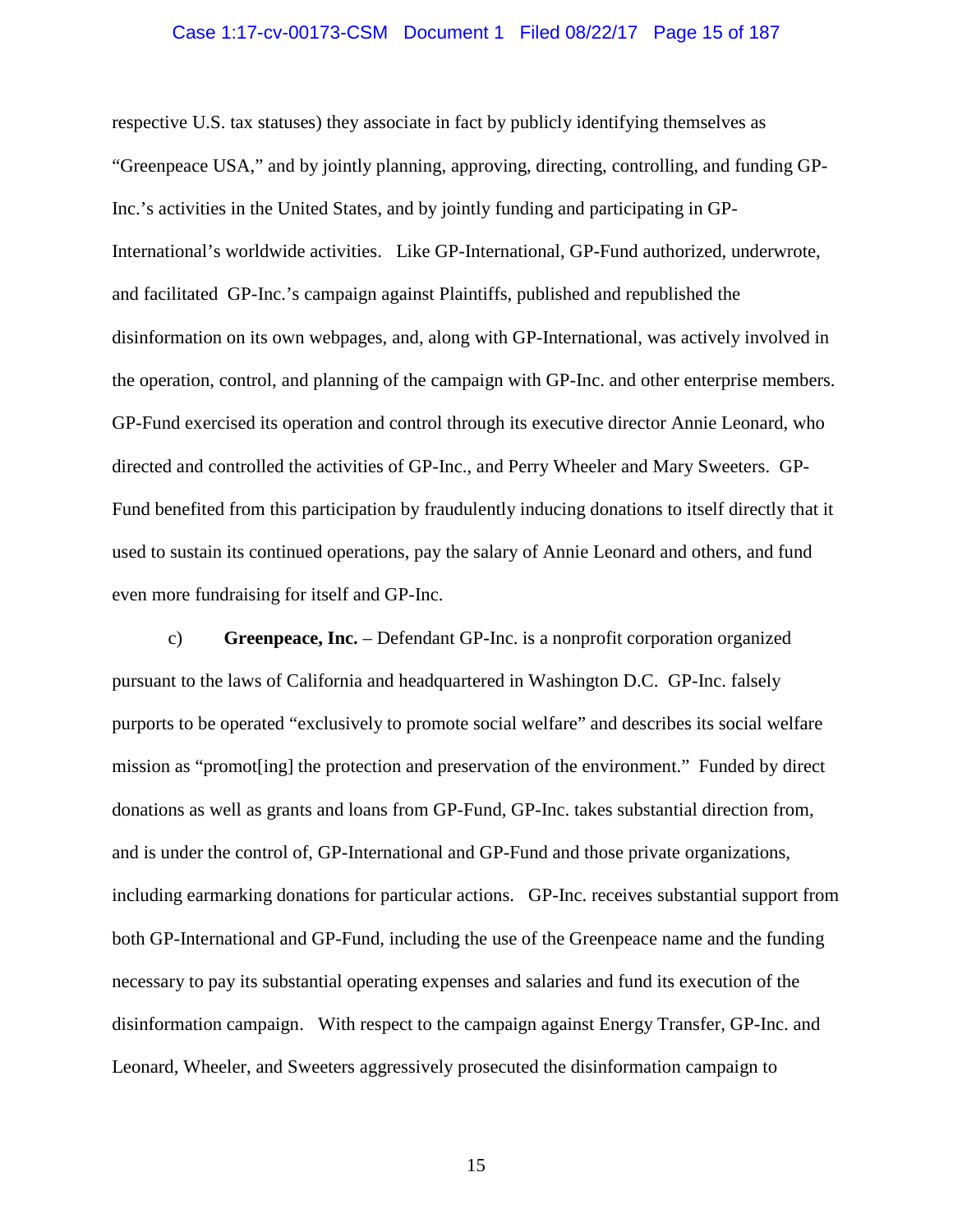### Case 1:17-cv-00173-CSM Document 1 Filed 08/22/17 Page 16 of 187

fraudulently induce donations that were then used to fund GP-Inc.'s operations and enrich GP-Fund and GP-International. It also coordinates closely with other entities in the Greenpeace association, including particularly Enterprise members GP-Switzerland, GP-Japan, and GP-Netherlands, in executing the campaign directed at Energy Transfer set forth herein.

d) **Greenpeace Netherlands** – Enterprise member Greenpeace Netherlands ("GP-Netherlands") is a putative Dutch nonprofit foundation based in Amsterdam, the Netherlands and is the Dutch licensee of the Greenpeace name. Funded by direct donations, as well as grants and loans from GP-International, GP-Netherlands receives substantial direction from GP-International and works closely with GP-International and other Greenpeace organizations in executing Greenpeace's global campaigns, including GP-Fund and GP-Inc. in the United States. GP-Netherlands also works directly with Defendant BankTrack in furthering campaigns directed at the capital market relationships of targeted companies, including Plaintiffs here. GP-Netherlands participated in and directed the Enterprise's campaign against Plaintiffs by, among other things, disseminating materially false, misleading, and defamatory disinformation about DAPL and Energy Transfer, targeting Plaintiffs' banks, investors, and other sources of capital through direct letters, in-person meetings, and staged protests.

e) **Greenpeace Japan** – Enterprise Member GP-Japan is a putative nonprofit organization organized under the laws of Japan based in Tokyo, Japan and is the Japanese presence of the Greenpeace associations. Funded by direct donation as well as grants and loans from GP-International, GP Japan receives substantial direction and control from GP-International. GP-Japan works closely with GP-International in executing Greenpeace's global campaigns and also coordinates closely with other entities in the Greenpeace association, and other Enterprise members, including 350.org Japan. Greenpeace Japan coordinated the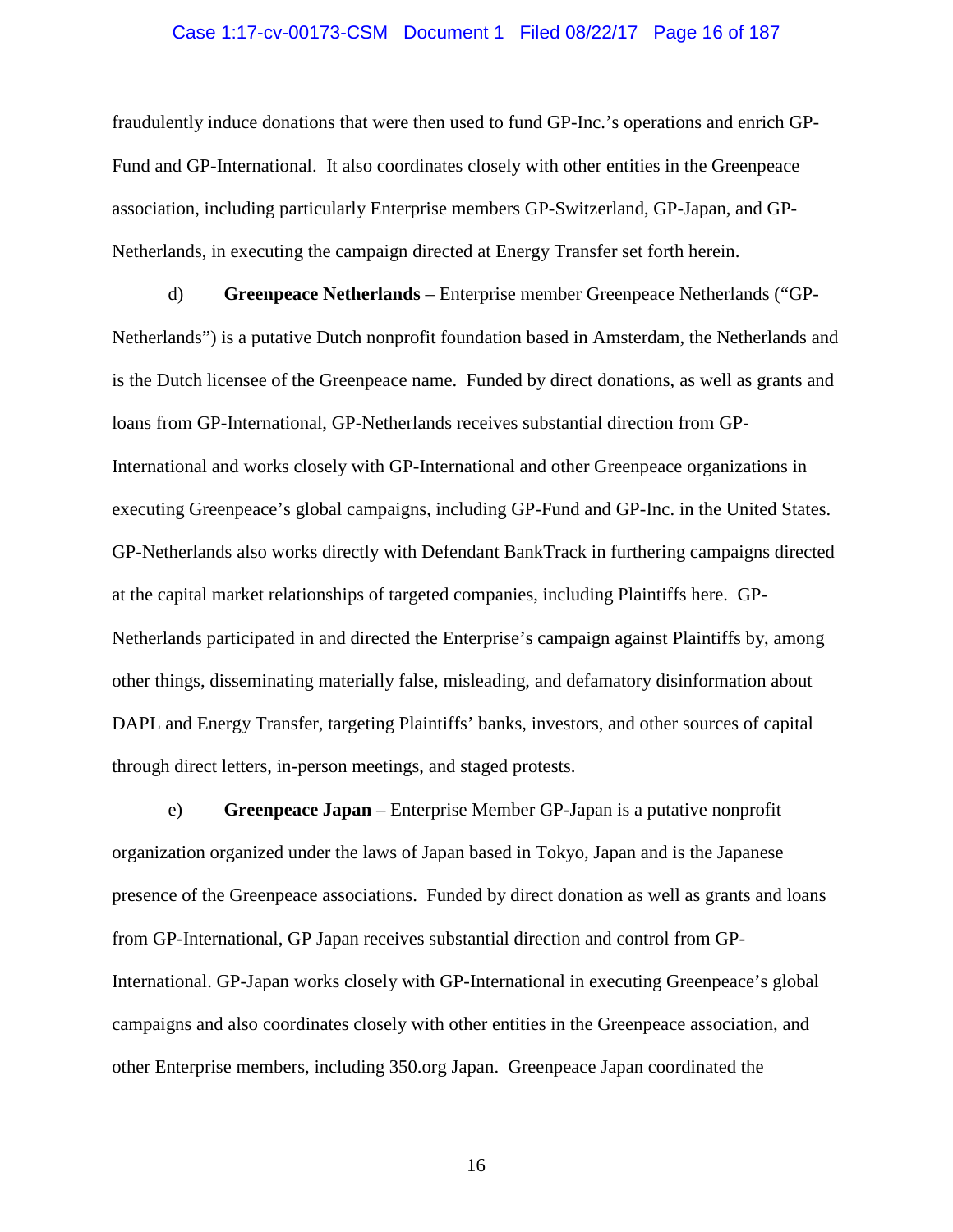### Case 1:17-cv-00173-CSM Document 1 Filed 08/22/17 Page 17 of 187

Enterprise's campaign and activities by, among other things, targeting the banks funding DAPL and other Energy Transfer infrastructure projects through direct letters, in-person meetings, and staged protests, including working with 350.org Japan to pressure Japanese banks funding DAPL to defund the Project based on the Enterprise's false and defamatory lies about the Project's putative environmental and cultural impacts.

f) **Greenpeace Switzerland** – Enterprise member GP-Switzerland is a putative nonprofit organization organized under the laws of Switzerland based in Zurich, Switzerland and is the Swiss presence of the Greenpeace associations. Funded by direct donation as well as grants and loans from GP-International, GP Switzerland takes substantial direction from GP-International. GP-Switzerland collaborates closely with GP-International in executing Greenpeace's global campaigns and also coordinates closely with other entities in the Greenpeace association and other Enterprise members. Greenpeace Switzerland coordinated the Enterprise's campaign and activities by, among other things, targeting the banks funding the DAPL and other Energy Transfer infrastructure projects through direct letters, in-person meetings, and staged protests. Specifically, GP-Switzerland furthered the Enterprise's scheme against Plaintiffs by disseminating the Enterprise's materially false, misleading, and defamatory disinformation and spearheading the Enterprise's efforts to block Plaintiffs' access to the capital markets participants in Switzerland. In furtherance of this objective, GP-Switzerland launched the #ASKCREDITSUISSE campaign which was intended to extort Credit Suisse to terminate its relationship with Energy Transfer or become the target of the Enterprise's campaign. Consistent with the Enterprise's playbook, GP-Switzerland disseminated the Enterprise's lies to Credit Suisse personnel in direct letters and in-person meetings and organized and carried out protests at Credit Suisse's headquarters and local branches, including a demonstration at the bank's annual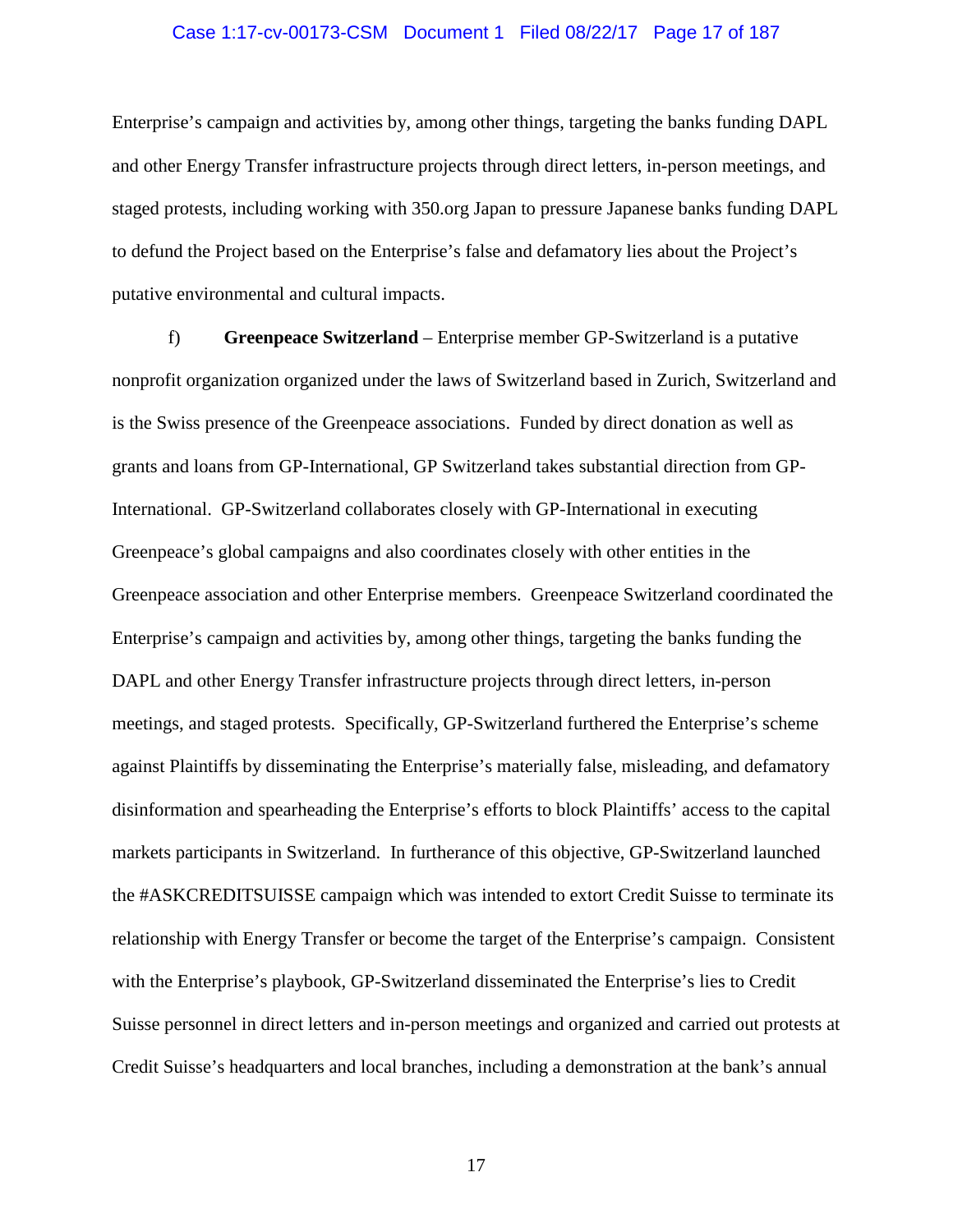### Case 1:17-cv-00173-CSM Document 1 Filed 08/22/17 Page 18 of 187

general meeting in Zurich on April 28, 2017 during which GP-Switzerland protesters rolled a 10 meter, 900 kilogram section of pipeline bearing the Credit Suisse logo and "Dirty Pipeline Deals" into the convention center, and protesters repelled from the rafters of the convention hall while the CEO was speaking to unveil a gigantic banner with the words "Credit Suisse: No Dirty Pipeline Deals." Most recently, in April of this year, GP-Switzerland distributed pamphlets and bottles of what was labeled as "Credit Suisse Sponsored and Certified Pure Dakota Spring Water" at various Credit Suisse branches in Zurich, Berne, and Basel. The water bottles contained brown water, and were accompanied by "literature" contained the Enterprise's false and defamatory claims about DAPL and Energy Transfer.

g) **Annie Leonard** – Enterprise member Annie Leonard is the Executive Director of GP-Fund and GP-Inc. with responsibility for directing, operating, and managing the coordinated activities of these two organizations with each other, GP-International, and the other regional Greenpeace organizations.

h) **Perry Wheeler** – Enterprise member Perry Wheeler is global communications and outreach manager with direct responsibility for GP-Inc.'s illegal activities directed against Plaintiffs, as alleged herein.

i) **Mary Sweeters** – Enterprise member Mary Sweeters is a Climate and Energy Campaigner with direct responsibility for GP-Inc.'s illegal activities directed against Plaintiffs, as alleged herein.

j) **BankTrack** – Defendant BankTrack is a putative Dutch not-for-profit foundation based in the Netherlands whose express stated purpose is to support NGOs, like the worldwide Greenpeace associations, in their campaigns to target financial institutions with extortionate and otherwise illegal threats. Indeed, BankTrack's stated goal is "[t]o campaign using engagement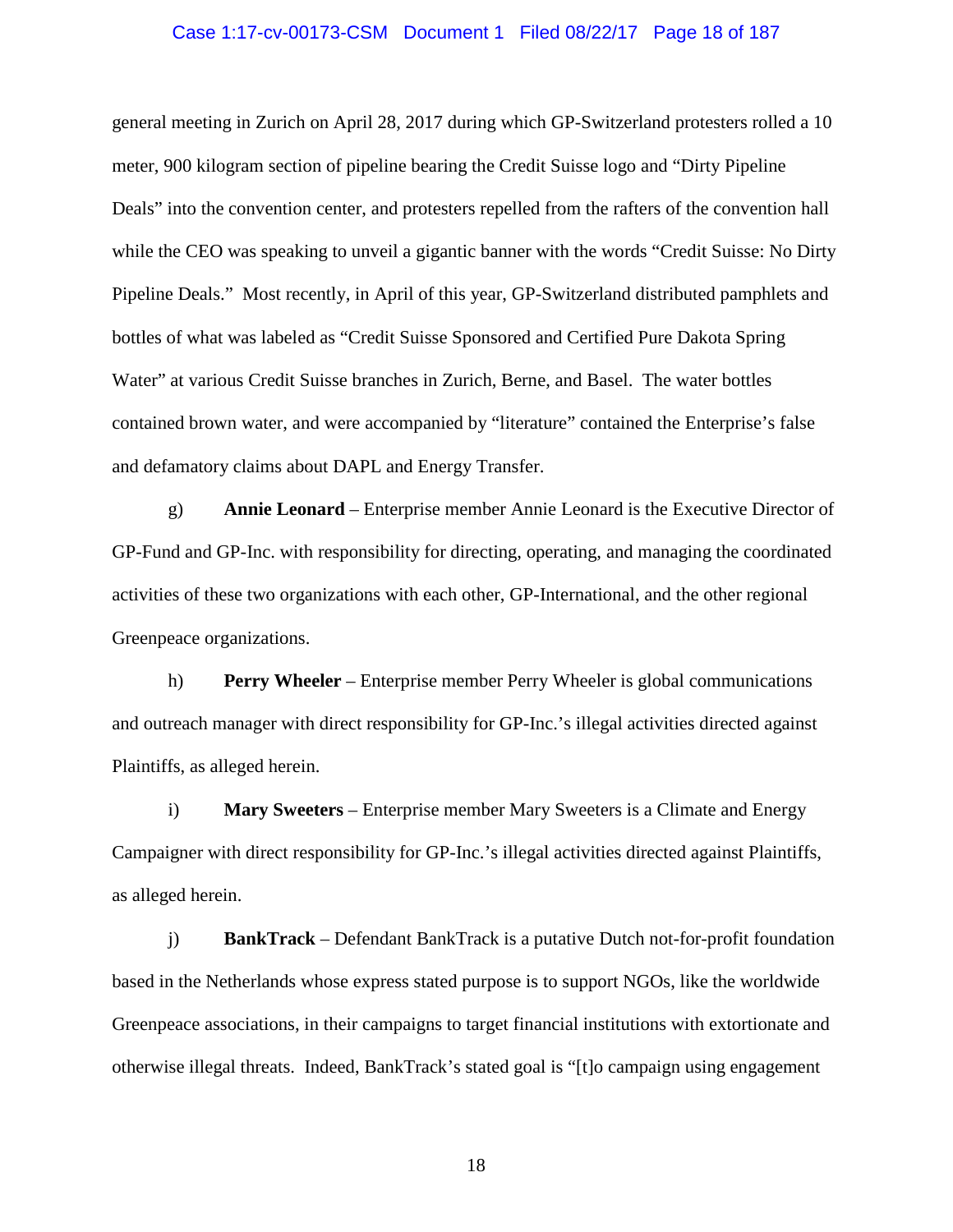#### Case 1:17-cv-00173-CSM Document 1 Filed 08/22/17 Page 19 of 187

and public pressure and in cooperation with partners, in order to stop banks from financing specific projects, companies, and high impact sectors." Consistent with this objective, BankTrack, working in concert with and at the direction of NGOs, participates in the disinformation and extortive schemes used to intimidate financial institutions from doing business with targeted companies or risk becoming the subject of "brand damaging campaigns." With respect to Energy Transfer, BankTrack, under the direction of its director Johan Frijns, identified -- often through illegal means -- firms providing financial backing to the Plaintiffs, provided that information to the Enterprise members directing action against those institutions, and actively and aggressively participated in that direct action by disseminating to those institutions extortive threats based on the Enterprise's materially false, misleading, and defamatory disinformation. Thus, for example, joined by, among others, defendants and enterprise members GP-Inc., GP-Fund, Leonard, GP-International, GP-Netherlands, RAN, 350.org, Sierra Club, Bold, BankTrack sent letters to each of the seventeen banks financing DAPL, demanding that the banks immediately withdraw funding for the Project or face crippling boycotts, divestment campaigns and reputational damage, and immediately published each letter on their website to galvanize the public to exert further pressure on the banks through on-site protests, boycotts, and divestment campaigns. BankTrack benefited from their participation in the Enterprise by fraudulently inducing donations to BankTrack that were used to sustain its continued operations.

k) **Johan Frijns** – Enterprise member Johan Frijns is the Director of Defendant BankTrack with responsibility for BankTrack's participation in the illegal campaign directed at Energy Transfer as alleged herein.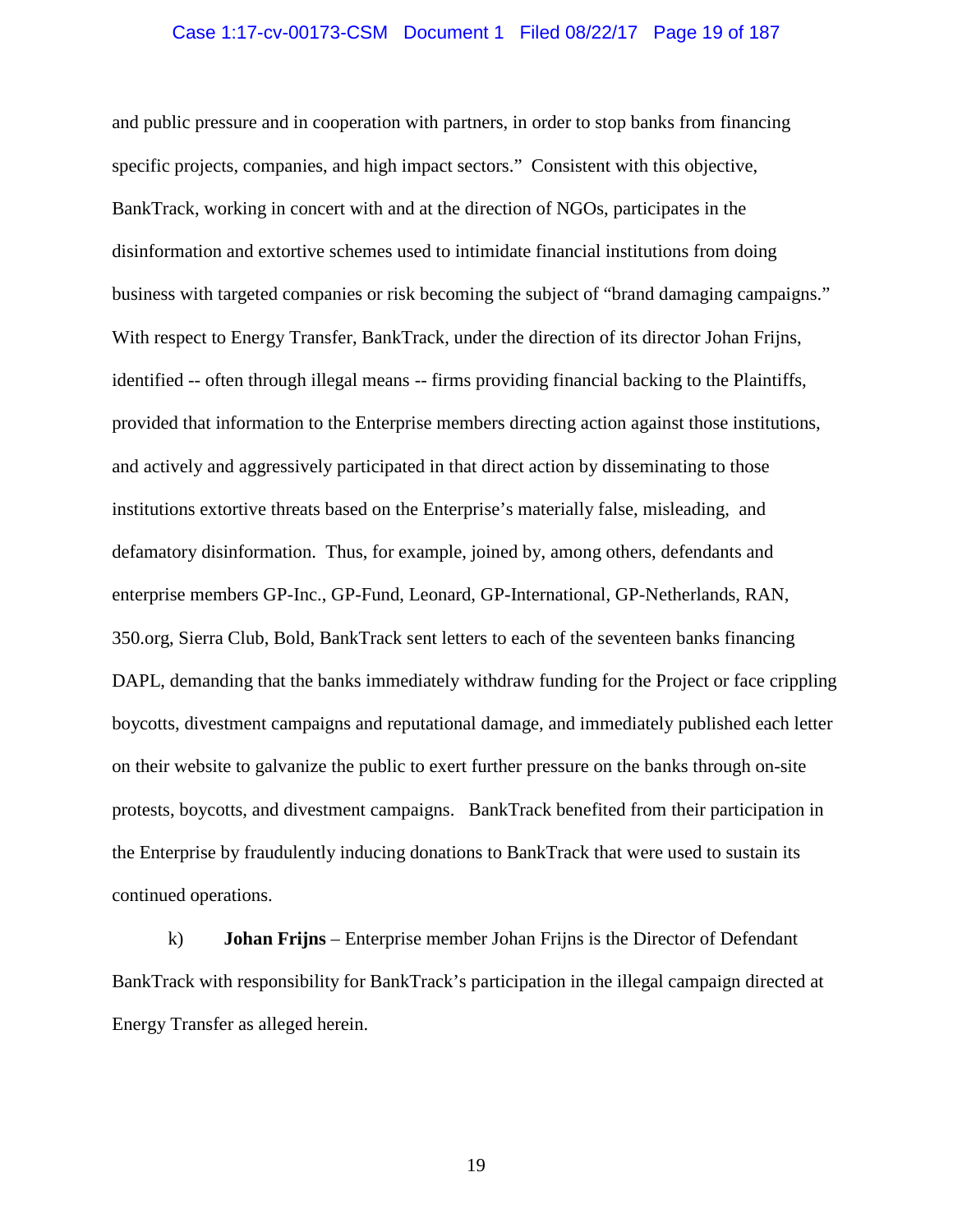### Case 1:17-cv-00173-CSM Document 1 Filed 08/22/17 Page 20 of 187

l) **Earth First!** – Defendant Earth First! is a radical eco-terrorist group that funds, trains, and organizes acts of civil disobedience and "monkeywrenching," i.e*.*, property destruction. Founded in 1980 by Mike Roselle, a veteran of Enterprise member Sierra Club, the organization has deep ties to other enterprise members, including Enterprise member RAN which Roselle subsequently co-founded in 1985, and Defendant Greenpeace which Roselle joined in 1986. At Greenpeace, Roselle employed Earth First!'s militant tactics to organize Greenpeace's first "action teams" and trained and prepared these teams to execute unlawful acts. As a result of his role in implementing these tactics, Roselle was subsequently appointed to the board of directors of Greenpeace. With its long history of collaboration, consistent with past campaigns, Earth First!, along with Greenpeace and other members, funded and supported the eco-terrorist militant group Red Warrior Camp with \$500,000 in seed money to fund its violent campaigns against DAPL. Additionally, Earth First! distributed its "Direct Action Manual," a playbook laying out techniques for vandalism and property destruction to stop energy infrastructure development, including tactics such as slashing tires, pouring sand into the gas tanks of construction equipment, and locking down construction equipment, at the protest camps. As the Enterprise intended, Mississippi Stand and other eco-terrorist groups employed Earth First!'s playbook in opposition to DAPL, including, by way of example only, the use of "sleeping dragons" to chain themselves to equipment and lock down construction.

m) **Red Warrior Camp** –Red Warrior Camp purports to be a coalition of water protectors representing 27 tribal nations dedicated to direct action to interfere with the construction of DAPL. In fact, Red Warrior Camp is an eco-terrorist group funded by the Enterprise and formed to execute the Enterprise's illegal campaign against Energy Transfer under the false guise of being a Native American organization. Using seed money from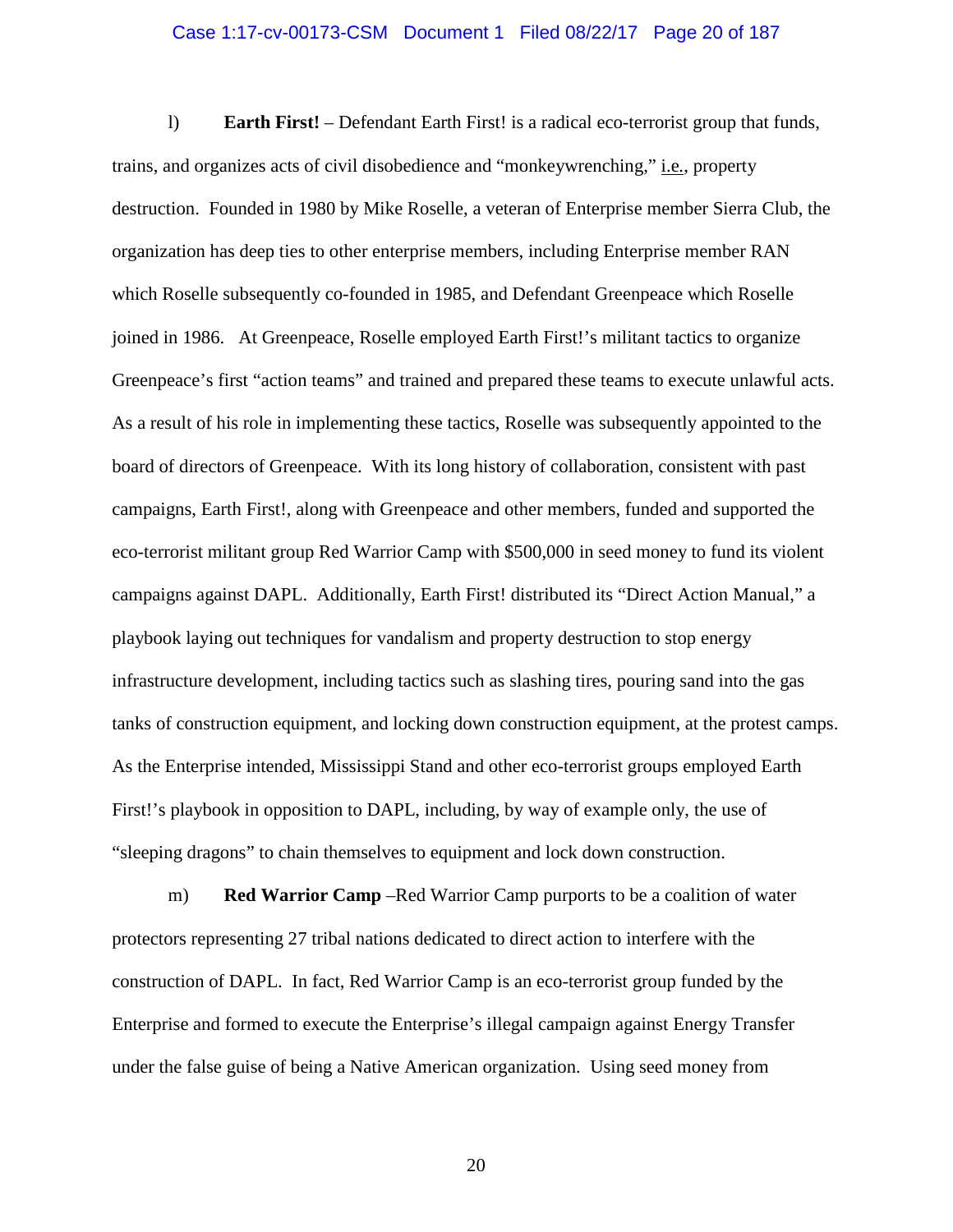### Case 1:17-cv-00173-CSM Document 1 Filed 08/22/17 Page 21 of 187

Defendant Earth First! and funds and supplies provided by Defendant Greenpeace, Red Warrior sought to infiltrate and radicalize the indigenous protest movement by coordinating and employing militant tactics to disrupt DAPL construction. Red Warrior widely disseminated recruitment videos of militant footage to encourage the public to travel to protest camps, where Red Warrior members trained new members on how to conduct attacks on construction sites and personnel. Red Warrior then coordinated large-scale attacks on construction sites that concluded with bombing and arson of federal and state lands, property destruction, and arrests. To raise funds, Red Warrior recorded attacks, announced arrests, and set up funds for bail and legal representation. Red Warrior also engaged in an illegal drug trade by using donation money to buy drugs out of state and sell them at the Camps at enormous profits. Red Warrior's militant tactics eventually resulted in their ouster from the camps by unanimous vote of the SRST Tribal council. Rather than leave as asked, Red Warrior continued to engage in and incite violent and terrorist actions definitively demonstrating that their agenda had nothing to do with support and protecting SRST.

n) **Bold Alliance** – Enterprise member Bold Alliance ("Bold") is a putative nonprofit environmental activist organization incorporated under the laws of Nebraska and based in Hastings, Nebraska. Bold is registered for tax-exempt status as a Section  $501(c)(4)$  "social" welfare organization" with the Internal Revenue Service. Bold is comprised of four affiliates: Bold Nebraska, Bold Iowa, Bold Oklahoma, and Bold Louisiana. Bold played a critical role in the Enterprise's campaign against Plaintiffs by widely disseminating the Enterprise's materially false, misleading, and defamatory disinformation in order to generate public outrage about the Project, allow the Enterprise members to raise monies based on those false claims, and use those false claims to incite illegal and extortive protests at the Standing Rock camps in North Dakota,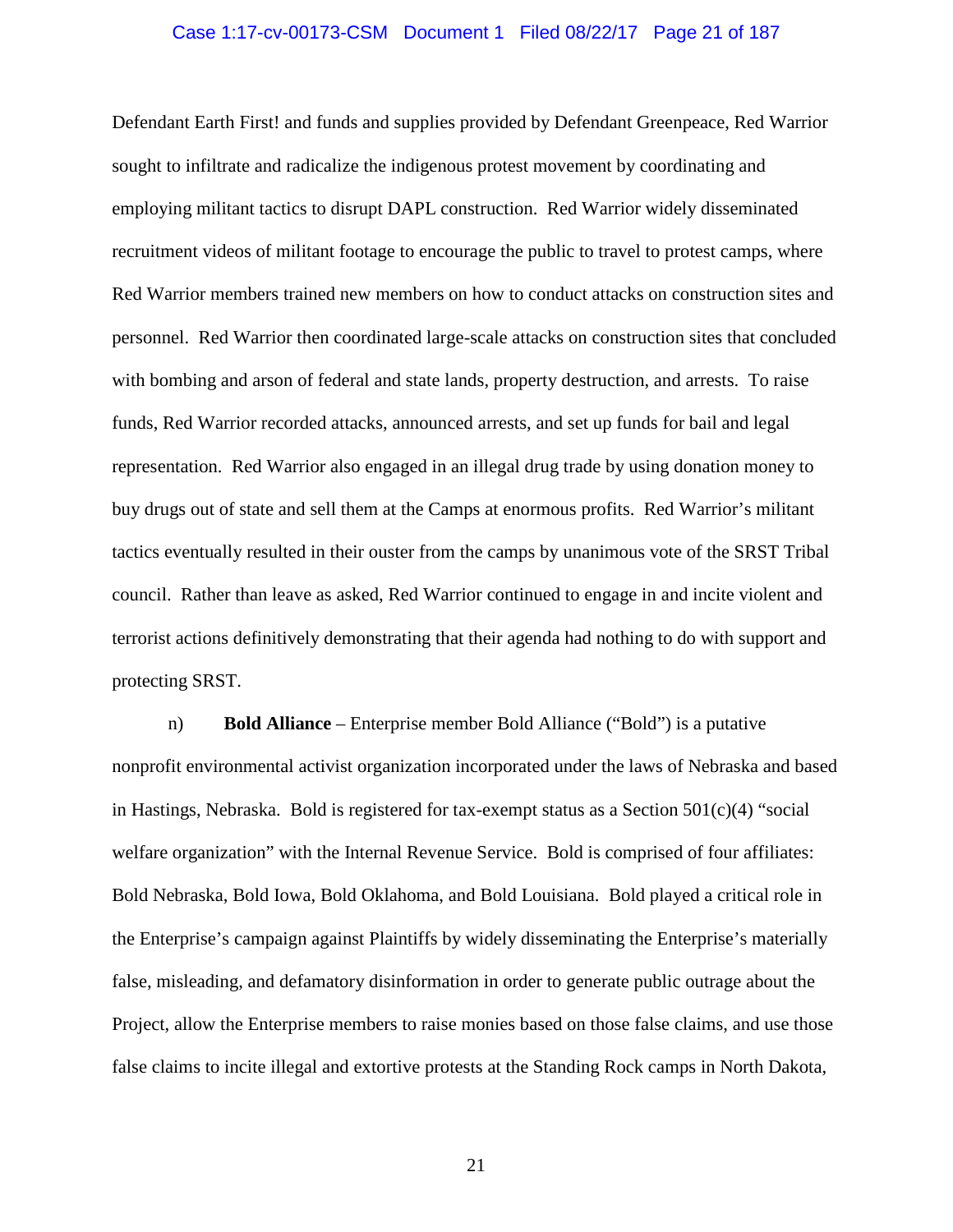#### Case 1:17-cv-00173-CSM Document 1 Filed 08/22/17 Page 22 of 187

as well as in Iowa, Louisiana and Washington, D.C. Bold played a critical role in the operation of the Enterprise's fundraising campaign against Energy Transfer, spreading malicious and sensational lies about Energy Transfer and DAPL through the publication of alarmist articles on its website. Moreover, Bold closely collaborated with RAN, 350.org, Greenpeace, and others including, for example, carrying out illegal on-the-ground protest, such as during September 2016 when 40 protesters, including members of Bold and RAN, illegally occupied the Department of the Interior's headquarters in Washington, D.C., resulting in 13 arrests. Members of the leadership of Bold and RAN were among those arrested for their illegal conduct. Additionally, Bold activists organized and participated in illegal protests at the Standing Rock camps in North Dakota and in Louisiana. Bold benefited from its participation in the Enterprise by fraudulently inducing donations to Bold that were used to sustain its continued operations.

o) **Rainforest Action Network** – Enterprise member RAN is a putative nonprofit corporation organized under the laws of California with headquarters in San Francisco, California. Enterprise member RAN has directed and controlled the Enterprise through the dissemination of materially false and defamatory claims about Energy Transfer and DAPL, issuing extortive threats to the banks financing Energy Transfer and DAPL to divest their interests in and support for DAPL and other Energy Transfer infrastructure projects, and advocating and organizing self-described "mass acts of civil disobedience to stop the construction and financing of dangerous, polluting pipeline projects" by "showing up to disrupt pipeline construction and challenge the banks that are bankrolling climate chaos and human rights abuses." In furtherance of the Enterprise's campaign, and in collaboration with Bold and other Enterprise members, RAN actively recruited protestors on its website to take the "pipeline pledge of resistance," including "showing up to disrupt pipeline construction"; offering "training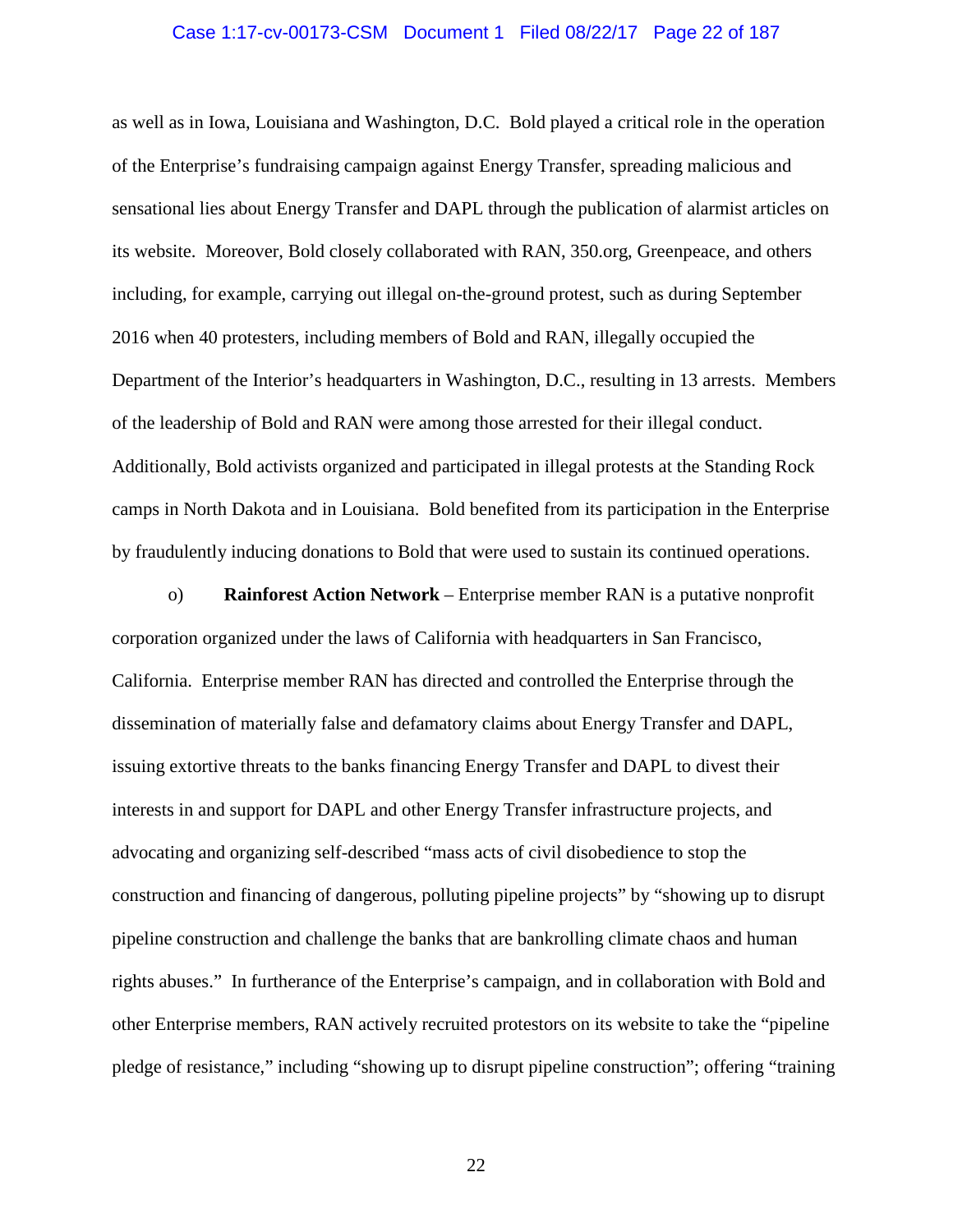### Case 1:17-cv-00173-CSM Document 1 Filed 08/22/17 Page 23 of 187

and training materials on organizing your community and organizing effective direct action"; and touted its organization of holding more than 150 civil disobedience trainings in 38 states. RAN members also participated in these illegal protests in coordination with members of Enterprise member Bold. For example, in September 2016, members of RAN and Bold organized and participated in the occupation of the Department of Interior in Washington, D.C. in protest of DAPL, which resulted in Bold and RAN and Bold leaders being arrested for their illegal conduct. RAN benefited from its participation in the Enterprise by fraudulently inducing donations to RAN that were used to sustain its continued operations.

p) **350.org** – Enterprise member 350.org is a putative nonprofit corporation organized under the laws of the District of Columbia with headquarters in Brooklyn, New York. 350.org's purported charitable purpose is building a global association of organizations targeting, among other things, companies involved in the fossil fuel industry. With a global network active in over 188 countries, 350.org purports to operate through "online campaigns, grassroots organizing and mass public action." Friends and allies listed on 350.org's website include Enterprise members Greenpeace, Sierra Club, and RAN. In furtherance of the Enterprise's illegal campaign and in collaboration with other Enterprise members, including Bold, RAN, Greenpeace USA, GP-Japan, Sierra Club and BankTrack, 350.org has aggressively disseminated the Enterprise's materially false, misleading, and defamatory disinformation about Energy Transfer and DAPL including in posts on its website, made extortionate threats against banks financing DAPL and other business constituents critical to the Project, and organized manufactured protests and publicity campaigns based on those lies. 350.org benefited from its participation in the Enterprise by fraudulently inducing donations to 350.org that were used to sustain its continued operations.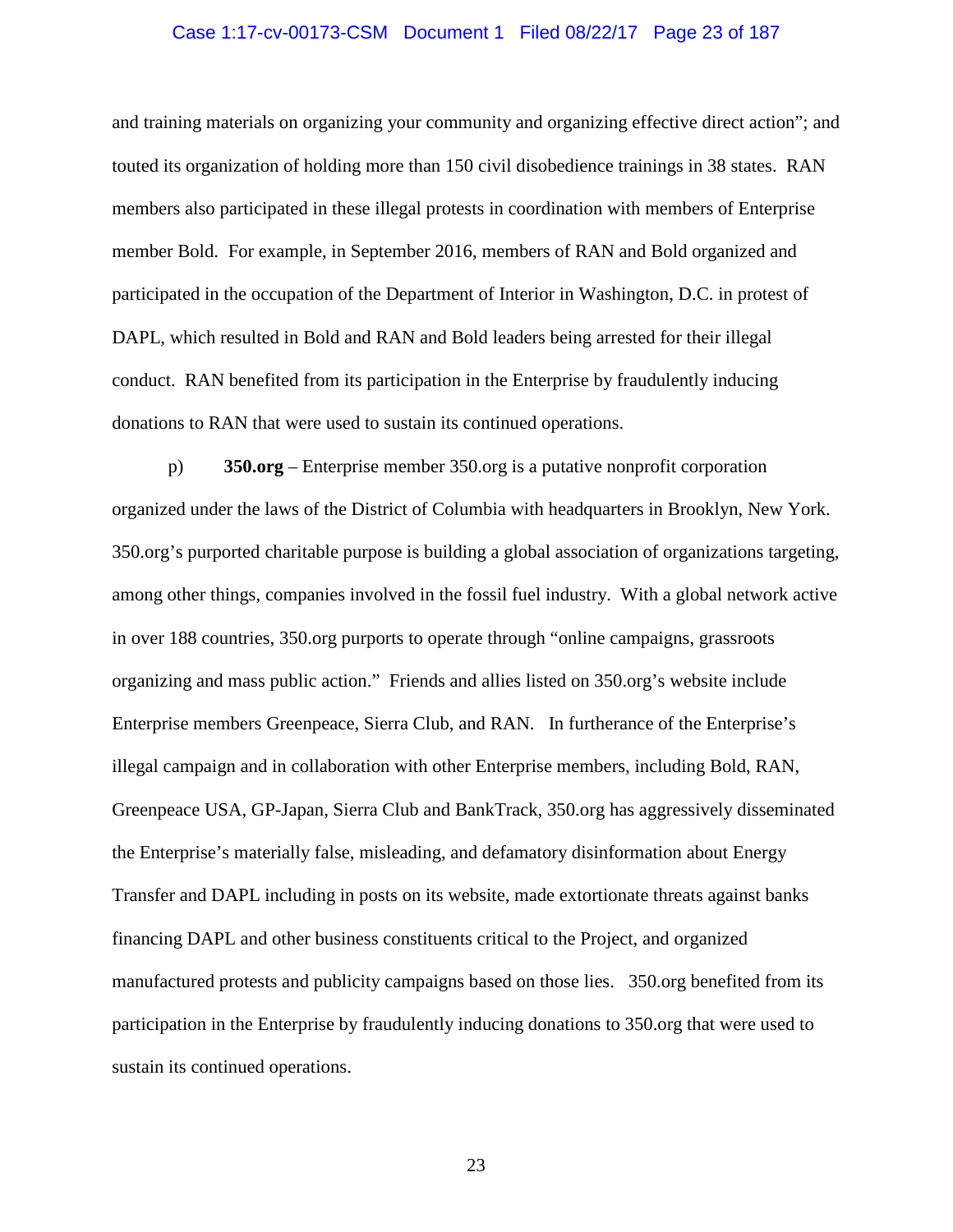### Case 1:17-cv-00173-CSM Document 1 Filed 08/22/17 Page 24 of 187

q) **Earthjustice** – Enterprise Member Earthjustice purports to be "the nation's original and largest nonprofit environmental law organization," and claims to "fight for justice and advance the promise of a healthy world." Founded in 1971 to serve as the legal arm of the Sierra Club, Earthjustice (formerly known as the Sierra Club Legal Defense Fund) credits "generous investments of individual donors and foundations" with allowing it to "choose cases strategically" and represent its clients free of charge. In fact, Earthjustice is funded by a cadre of billionaires that use purportedly legitimate legal actions to further their business, political, and social objectives. Under the guise of serving as pro bono counsel, Earthjustice acts as a parasite on the causes of sympathetic plaintiffs and incentivizes them to commence litigation with promises of their ability to raise funds for the plaintiffs' cause once Earthjustice has elevated it to national and international attention. Earthjustice in turn uses its prey's cause as a pretext to launch highly sensational, high profile media campaigns to coordinate opposition and advance the objectives of their donors. In furtherance of this fraudulent scheme, Earthjustice commissions sham expert reports and otherwise fabricates evidence to support its cause, and ubiquitously publicizes this evidence and other putative developments in the litigation through false and misleading press releases, op-eds, and on social media. Earthjustice works in concert with other putatively independent ENGO groups that likewise disseminate the same false, misleading, and unfounded allegations and engage in protests and other misconduct to generate attention and support for the opposition movement and foster legitimacy for their campaigns.

r) **Sierra Club** – With its long history of collaborating closely with its former legal arm, Earthjustice, Enterprise member Sierra Club directed and controlled the Enterprise through the dissemination of materially false, misleading, and defamatory allegations about Energy Transfer, executing the Enterprise's extortive scheme against Energy Transfer's critical business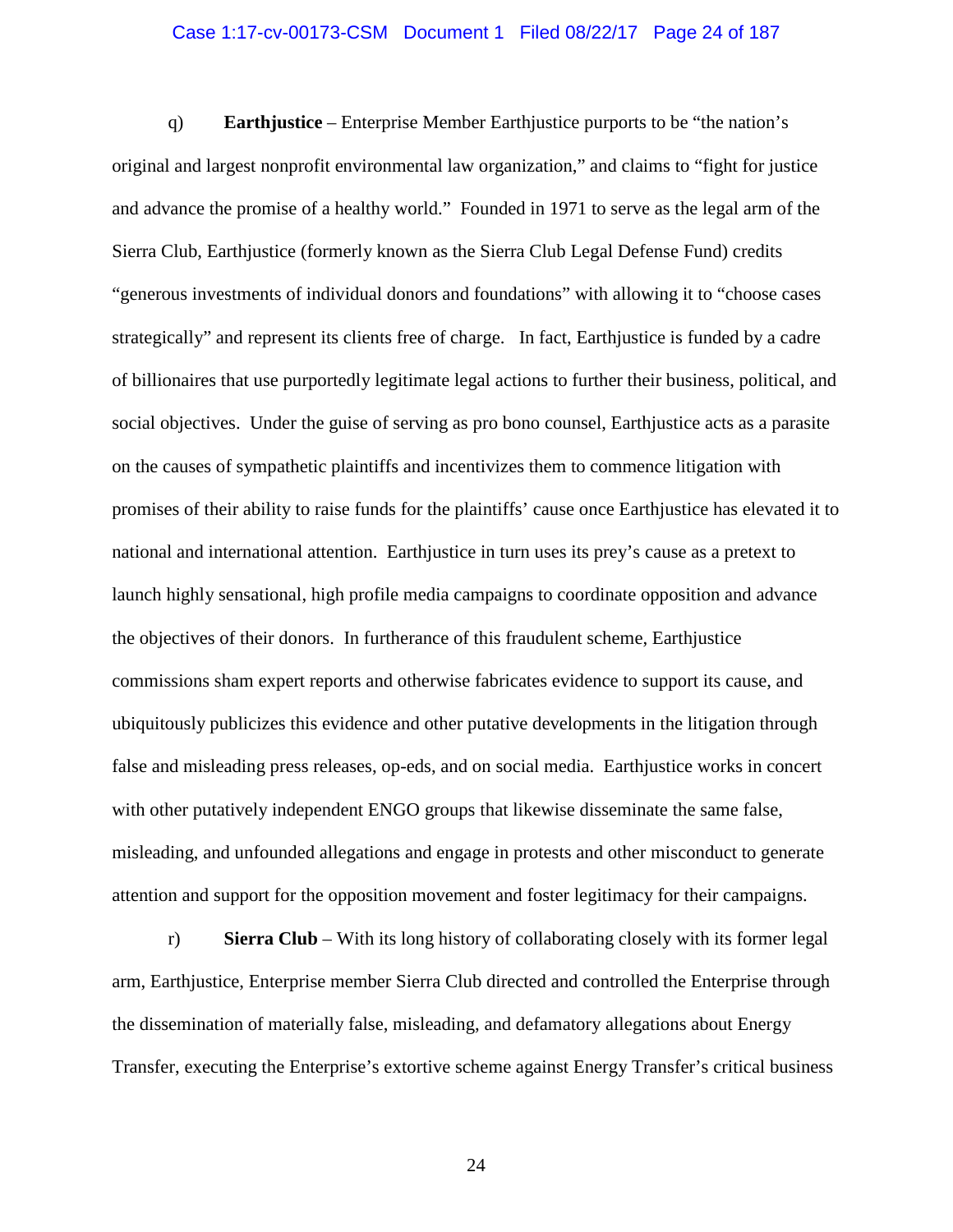### Case 1:17-cv-00173-CSM Document 1 Filed 08/22/17 Page 25 of 187

relationships, and advocating, organizing, and participating in illegal activities which directly interfered with Energy Transfer's ability to pursue their business. Sierra Club collaborated closely with BankTrack, RAN, 350.org, Greenpeace, and others to threaten the banks financing DAPL and other Energy Transfer infrastructure projects to defund from the Energy Transfer companies; disseminated false and defamatory letters, articles, and press releases about DAPL and Energy Transfer which served as an echo chamber for the Enterprise's lies; and fostered putative legitimacy for the Enterprise's campaign.

s) **Jessica Reznicek, Ruby Montoya, and Mississippi Stand –** Enterprise members Jessica Reznicek and Ruby Montoya are members of Enterprise Member Mississippi Stand, one of the militant eco-terrorist groups that participated in the Enterprise's campaign. Reznicek and Montoya were incited by the Enterprise's misinformation campaign and have admitted to engaging in illegal terrorist attacks against DAPL, including, specifically, burning heavy construction equipment and using blowtorches to cut holes in segments of the interstate pipeline. Regurgitating many of the Enterprise's misrepresentations about DAPL, Reznicek and Montoya have issued a call to action for others to follow in their violent and terrorist actions, and have provided a blue print for arson and property destruction. Mississippi Stand prominently featured Reznicek's and Montoya's statements on its homepage and openly advocates property destruction and terrorism, while fundraising for legal support to finance such action.

t) Other individuals and militant environmental groups, including Climate Direct Action, Veterans Stands, Michael Wood, Wesley Clark, Jr., and Democracy Now coordinated and participated in the Enterprise's campaign by, among other things, prosecuting the disinformation campaign and engaging in illegal conduct including violent attacks, trespass, and property destruction, including, specifically, of the interstate pipeline, and arson, including in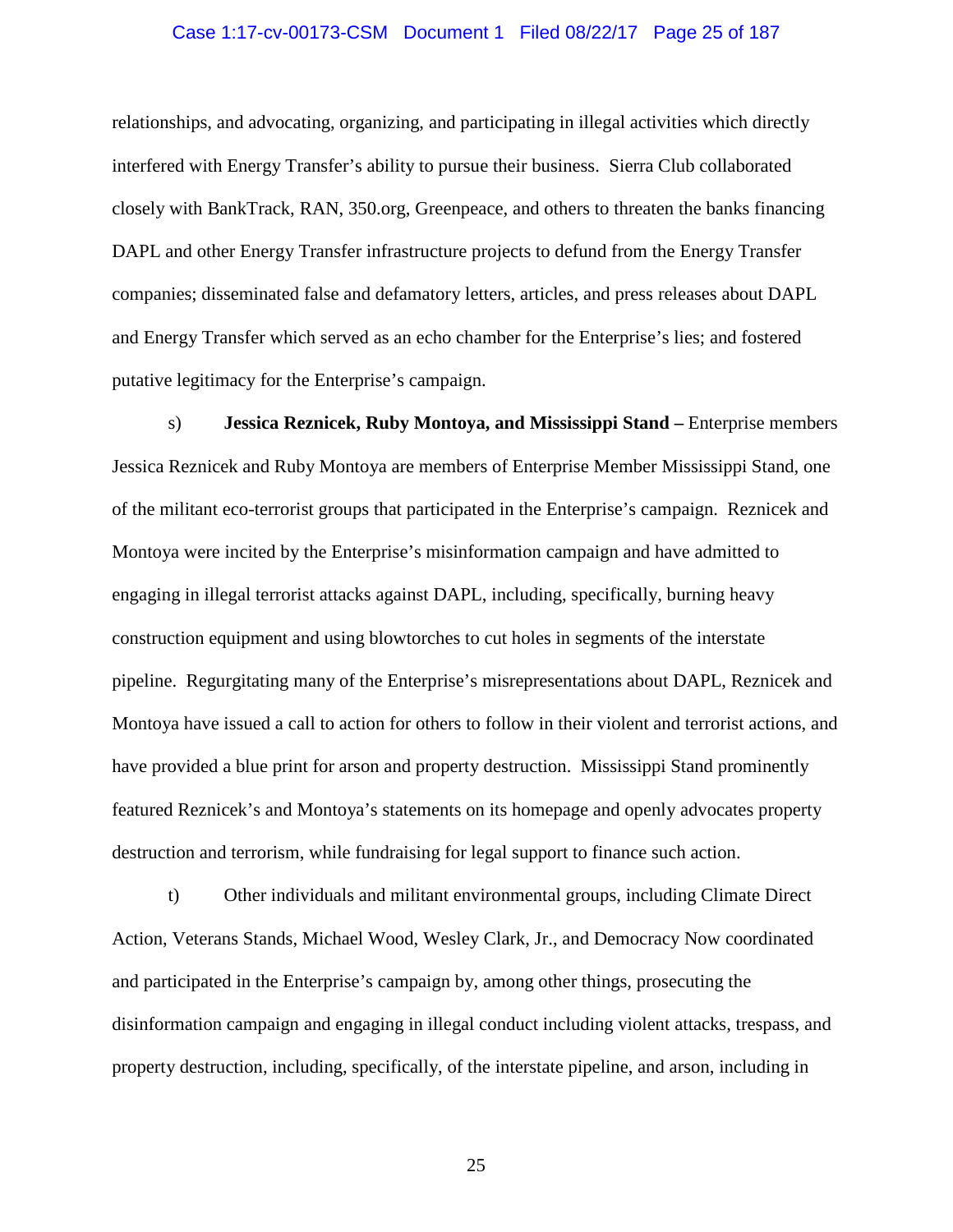### Case 1:17-cv-00173-CSM Document 1 Filed 08/22/17 Page 26 of 187

North Dakota and theft of donations intended to support peaceful protests and support Native American rights.

u) **John and Jane Does** – On a frequent and long-term basis, the Defendants and Enterprise members work with third-parties currently unknown to Plaintiffs to illegally misappropriate proprietary and other confidential information from Energy Transfer through, among other things, hacking and other illegal cyber-activity. The John and Jane Doe Defendants have also organized and participated in violent, criminal protests against Energy Transfer in furtherance the Enterprise's campaign. This is part of a broader Enterprise practice of engaging in various illegal activities to misappropriate trade and other secrets from, or interfere with, targets of the Enterprise's campaigns. Although these persons and entities are distinct and independent of each other, and free and incentivized to act in and advance their own interests independently, they have associated in fact with a common purpose, identifiable relationships, and sufficient longevity to pursue their common purpose. Specifically, beginning no later than April 2016 through to the present, they have been engaged in a mutually understood, agreed upon, and coordinated campaign of racketeering activity directed at Energy Transfer.

39. The common purpose of the Enterprise was to act as a parasite on the primarily local, indigenous objections to DAPL, and use those concerns to manufacture an international media frenzy based on sensational lies that could be used to raise funds, advance the ulterior motives of the Enterprise member's major financial supporters, pressure Plaintiffs' business partners and investors to sever ties with the Company, and incite illegal and violent attacks.

40. For approximately fourteen months this group and the others comprising the Enterprise have been pursuing the Enterprise's purposes, and they continue to do so today.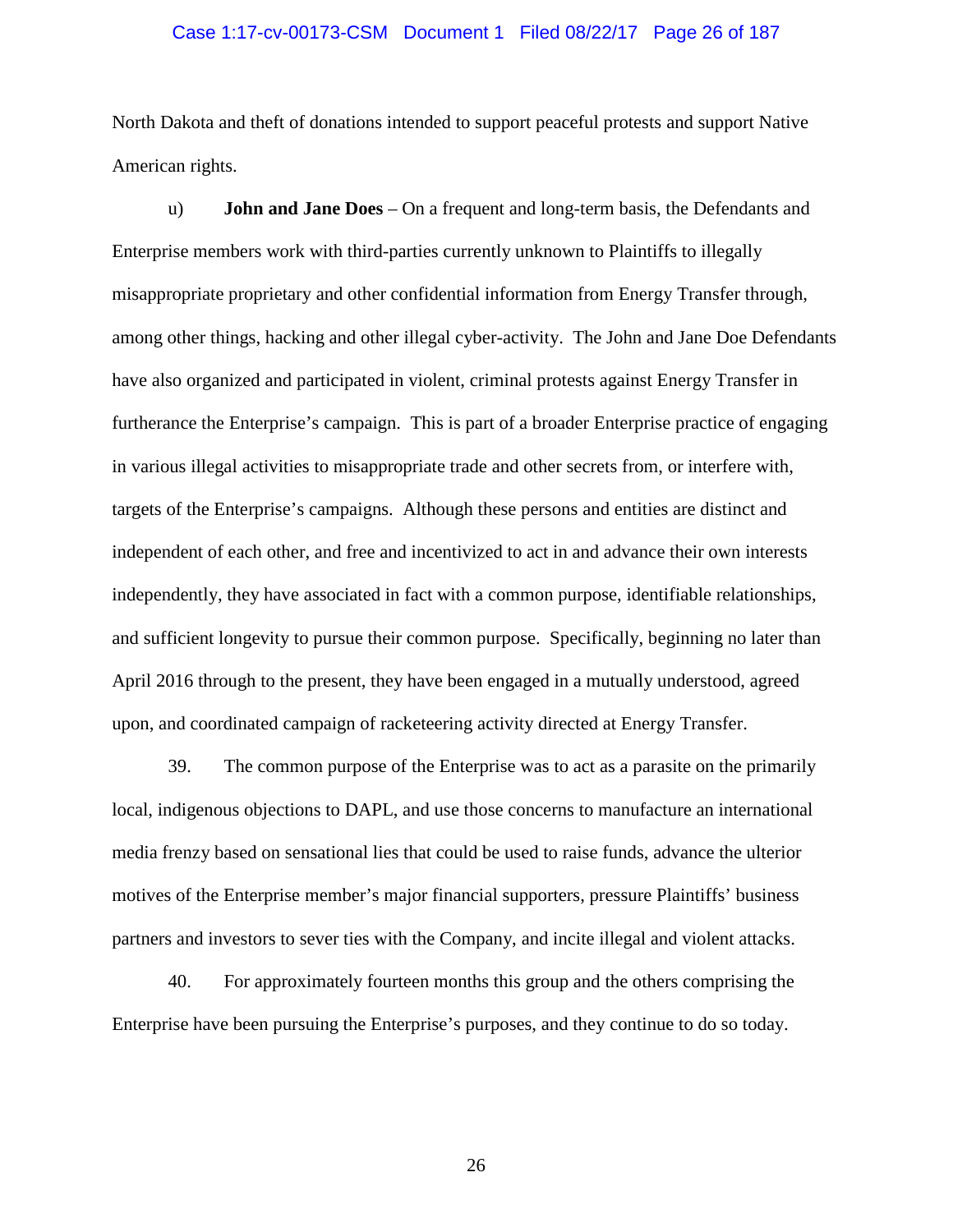## **B. The Fraudulent Scheme**

# **1. The ENGO's Pattern and Practice Of Fraud And Other Illegality**

41. Over the past several decades, numerous environmental non-governmental organizations ("ENGO's") putatively focused on the environment have been corrupted and coopted by money and special interests. As a result of that corruption, these putative environmental organizations have abandoned legitimate environmental action and instead regularly manufacture sensational and grossly misrepresented causes designed exclusively to perpetuate and enrich those organizations and their executives, and serve the interests of a shadowy network of foundations and business special interests who funnel monies to these organizations to serve their own undisclosed agendas. The central element of the business plans for these corrupted charitable organizations is to aggressively disseminate sensational, phony, and unsupportable claims to manufacture sham causes on topical hot-button issues, and then use those sham causes to raise funds from donors and special interests who might otherwise benefit from those causes.

42. One of the ways the corrupt organizations conceal their true operations is to create the illusion that their "campaigns" and high-profile "events" are grassroots actions by volunteers and local "victims" who are spontaneously rallying together for the promoted cause. In fact, these events are organized, funded, and produced by these corrupt ENGOs to create sensational media attention and drive traffic and donors to their websites. Wolfpacks of corrupt ENGOs regularly collaborate on these manufactured attacks, including "old-line" ENGOs like Greenpeace and radical and fringe eco-terrorists who engage in disguised direct actions involving violence, property, and business destruction, and fabricated claims and "evidence" of misconduct by those targeted by the campaigns. These radical fringe groups create public spectacles and generate fodder for putatively legitimate environmental organizations to trumpet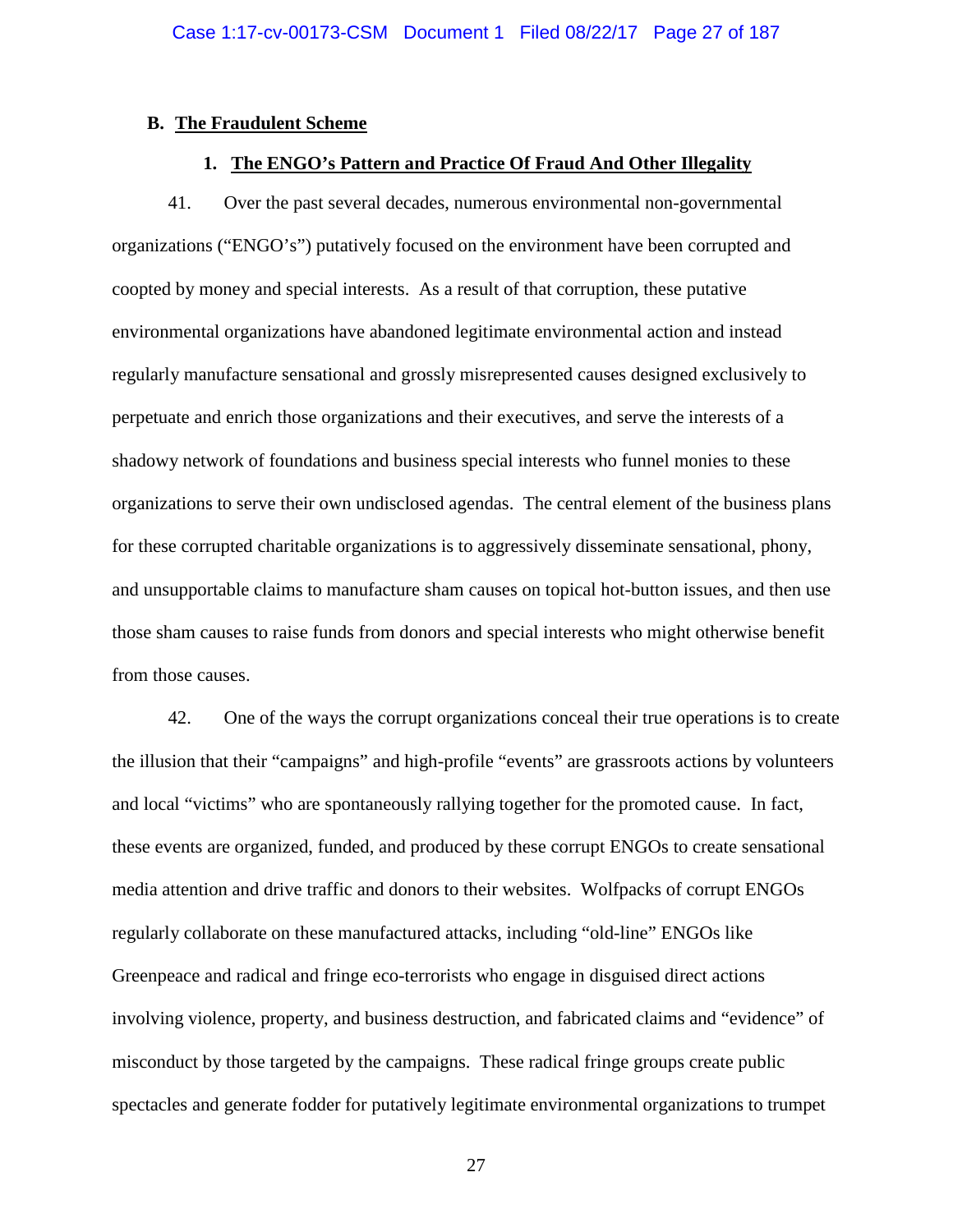### Case 1:17-cv-00173-CSM Document 1 Filed 08/22/17 Page 28 of 187

via-press releases and use as the basis to disseminate a parade of falsehoods deployed as part of a plea to the general public to "get involved" by donating or taking their own, more benign, direct action such as placing calls, or writing letters. Thus, at the heart of this fraudulent scheme are fundamental lies as to what these ENGOs do, their substantial funding, well-organized structures, powerful influences, and purposefully coordinated activities designed to create the appearance of an independent "grassroots" uprising by the people. These lies are perpetuated on donors, tax authorities, targets and their critical market constituencies, and the public at large.

43. If these corrupted environmental groups were genuinely focused on the environment, they would be focused on facts and science. Instead, they focus solely on situations conducive to sensational headlines that will induce strong emotions, and thereby "pressure" (i.e. manipulate) the public at-large. To "emotionalize" and manipulate the public, these organizations utilize what Greenpeace's worldwide association internally refer to as "ALARMIST ARMAGEDDONIST FACTOIDS" that are presented as scientific facts but which the Greenpeace worldwide associations has admitted are really not facts, "do not hew to strict literalism or scientific precision," and are instead only "hyperbole" and "heated rhetoric" that cannot be taken "literally." Of course, were such disclaimers shared with the public bombarded by the untruths these corrupt organizations use to "emotionalize" donors and induce contributions, few if any would make such contributions.

44. For years, the Greenpeace Enterprise members as well as Enterprise members BankTrack, 350.org, Sierra Club, Bold Alliance, Earthjustice, and the other putative "green groups" have regularly worked in concert to execute dozens of these fraudulent schemes. When the extortion succeeds, these putative environmental groups insist that their target publicly endorse their campaign and lies, which they then use to drive further donations and attacks. For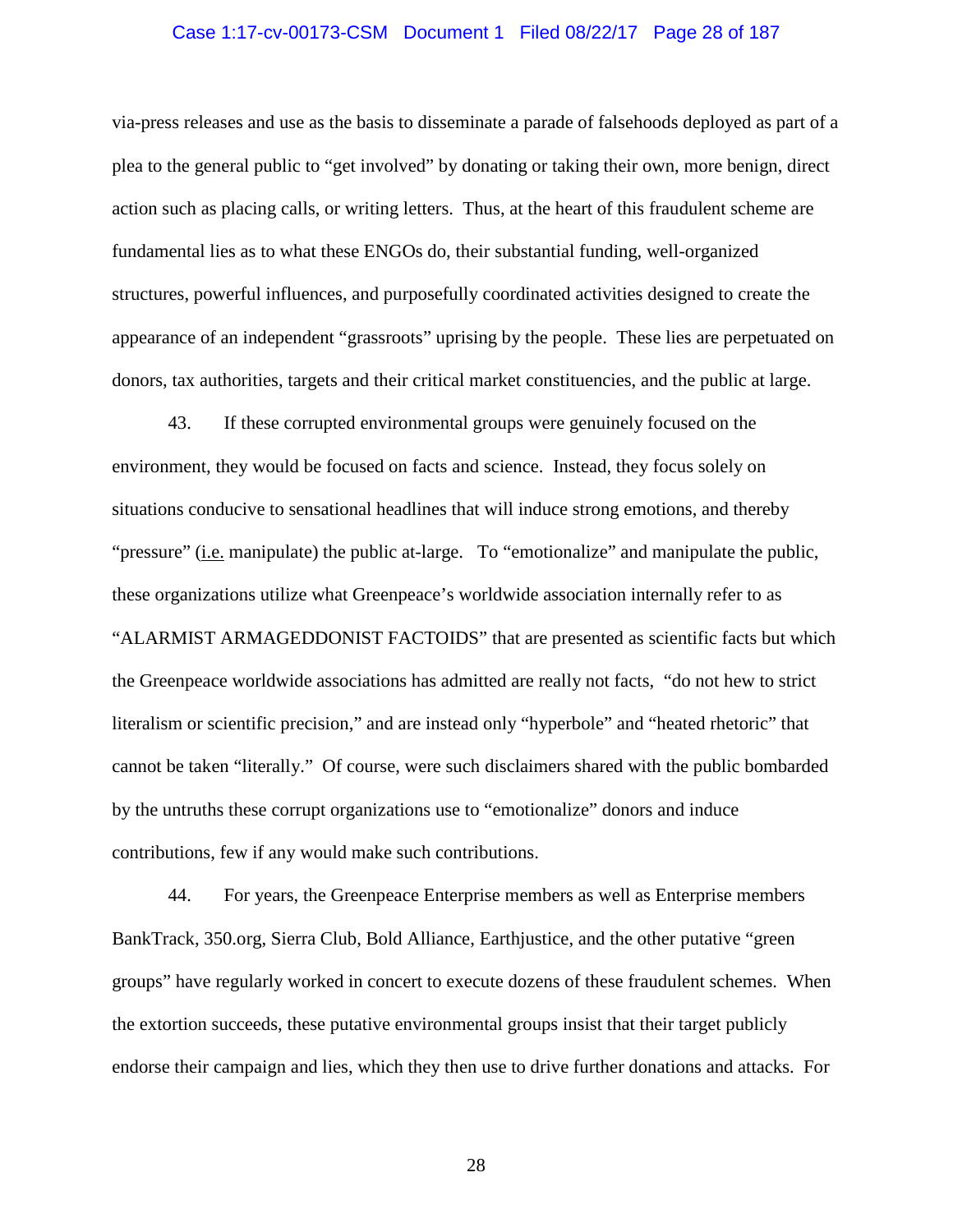#### Case 1:17-cv-00173-CSM Document 1 Filed 08/22/17 Page 29 of 187

example, Enterprise members Greenpeace, 350.org, RAN, Sierra Club, and BankTrack pursued a concerted campaign against companies extracting oil from the Canadian Tar Sands, and, in doing so, relied on the relentless dissemination of false but "ALARMIST SENSATIONAL

FACTOIDS," publishing the production of putatively spontaneous protests, violence, and other criminal activity. Indeed, Jane Kleeb, the founder of the extremist group and Enterprise member Bold Nebraska, identified a sensational campaign against the Tar Sands as business opportunity for Bold to become the face of a high-profile campaign against fossil fuel development. Consistent with their playbook, the ENGOs ubiquitously disseminated baseless and alarmist allegations of catastrophic impacts of extraction of tar sand oil, including in a September 2011 Greenpeace publication "The World's Largest Carbon Bomb," which threatened, among other things, that "carbon contained in the tar sands is enough to send Earth's atmosphere into runaway heating, releasing ancient methane and killing sea life and forests, so that humanity could not reverse the heating regardless of what we do." 350.org echoed these same falsehoods, falsely representing that the tar sands are "one of the world's largest and most dangerous pools of carbon," which, if extracted, "will . . . mean more asthma and respiratory diseases, more cancer, and more cardiovascular problems." Likewise, Sierra Club published a video in June 2012 entitled "The Tar Sands Pipelines: The Dirtiest Oil on Earth," which accused the tar sands of "generating massive greenhouse gas pollution and dumping cancer-causing chemicals into the air and water." And BankTrack claimed that the logging necessary to extract oil from the tar sands "is fatal for the climate." These claims were completely untethered to fact but sufficiently sensational to generate high publicity and emotion and drive visitors and donors to the website of the tar sands pack. Based on these sensational and alarmist statements, the Enterprise staged protests and encouraged activists to get arrested to pressure politicians and the media.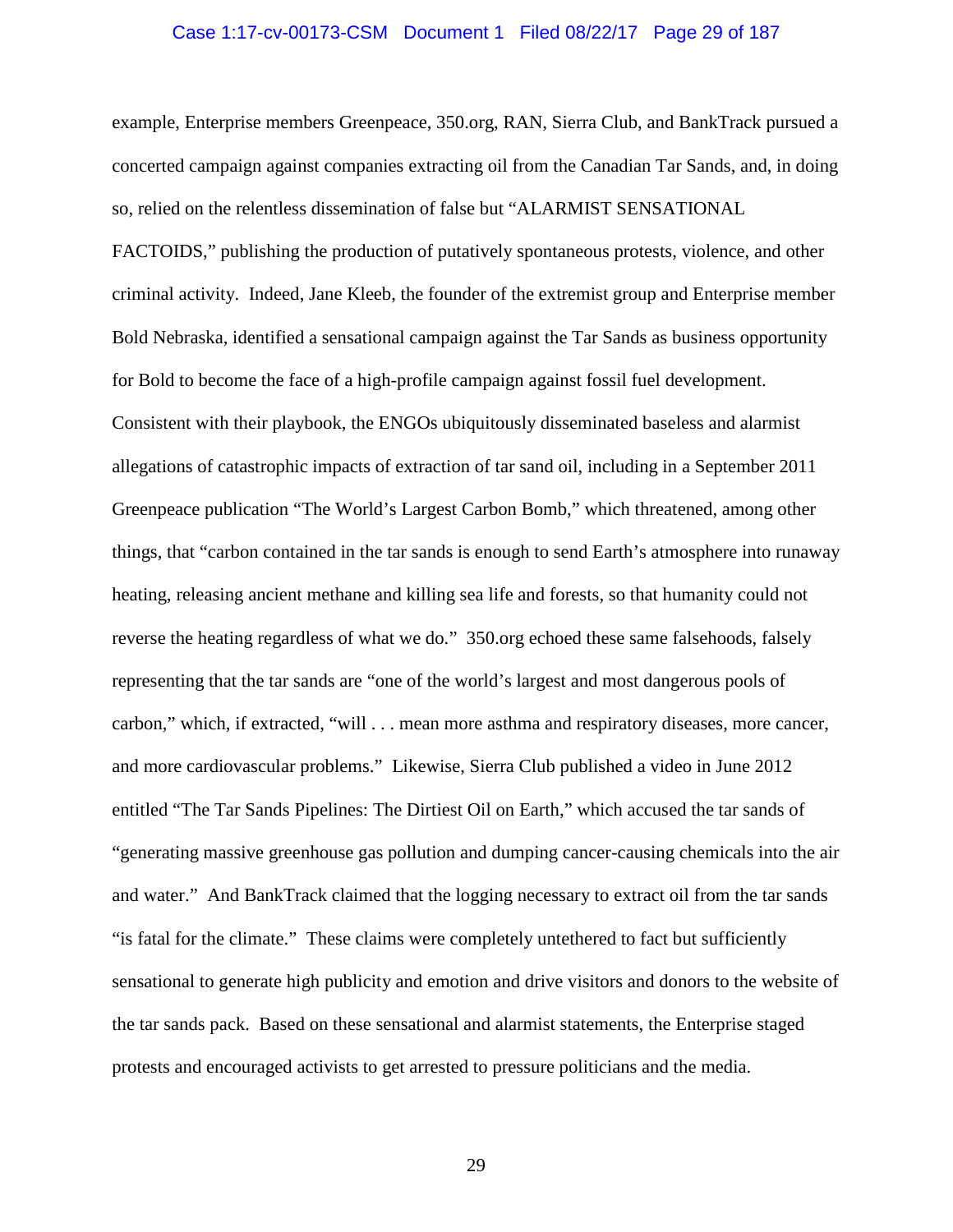### Case 1:17-cv-00173-CSM Document 1 Filed 08/22/17 Page 30 of 187

45. That none of these corrupt organizations were driven by genuine environmental concerns, but solely by their desire for donation-driven publicity is demonstrated by their endorsement of and encouragement for the reckless, criminal acts of Direct Climate Action activists who illegally and dangerously stopped the flow of five oil pipelines carrying Canadian oil sands in October 2016 by shutting valves at pumping stations, despite the substantial risk that the pipelines would rupture or explode. In response, Greenpeace USA stated: "Greenpeace supports the brave activists" who engaged in these extremely reckless acts and created a substantial and immediate risk of a major environmental disaster.

46. Similar tactics were employed against Shell Oil's exploration of potential oil extraction in the Arctic. In 2011, Earthjustice recruited a coalition of environmental and native groups to commence legal action to enjoin Shell from drilling in the arctic. The false and unfounded claims of calamity that would result from Shell's drilling were ubiquitously disseminated by Earthjustice through an accompanying media campaign, and echoed by other putatively independent, but in fact coordinated ENGOs, including in a propaganda video created by Greenpeace and disseminated in June 2012 which falsely purported to show a Shell launch party ostensibly celebrating the company's entry into Arctic drilling. The fake video, titled "#ShellFAIL: Private Arctic Launch Party Goes Wrong," depicted a person attempting to pour a drink from a model oil rig, which suddenly malfunctioned and began uncontrollably spewing brown liquid. The video concluded with a purported Shell employee attempting to take the phone of the person recording the incident. The video was viewed over 500,000 times within one day of being posted online. As part of this "hoax," the ENGOs created a fake Shell website, ArcticReady.com, which contained fake Shell marketing copy, including, by way of example, the statement on the website's homepage that "That's why we at Shell are committed to not only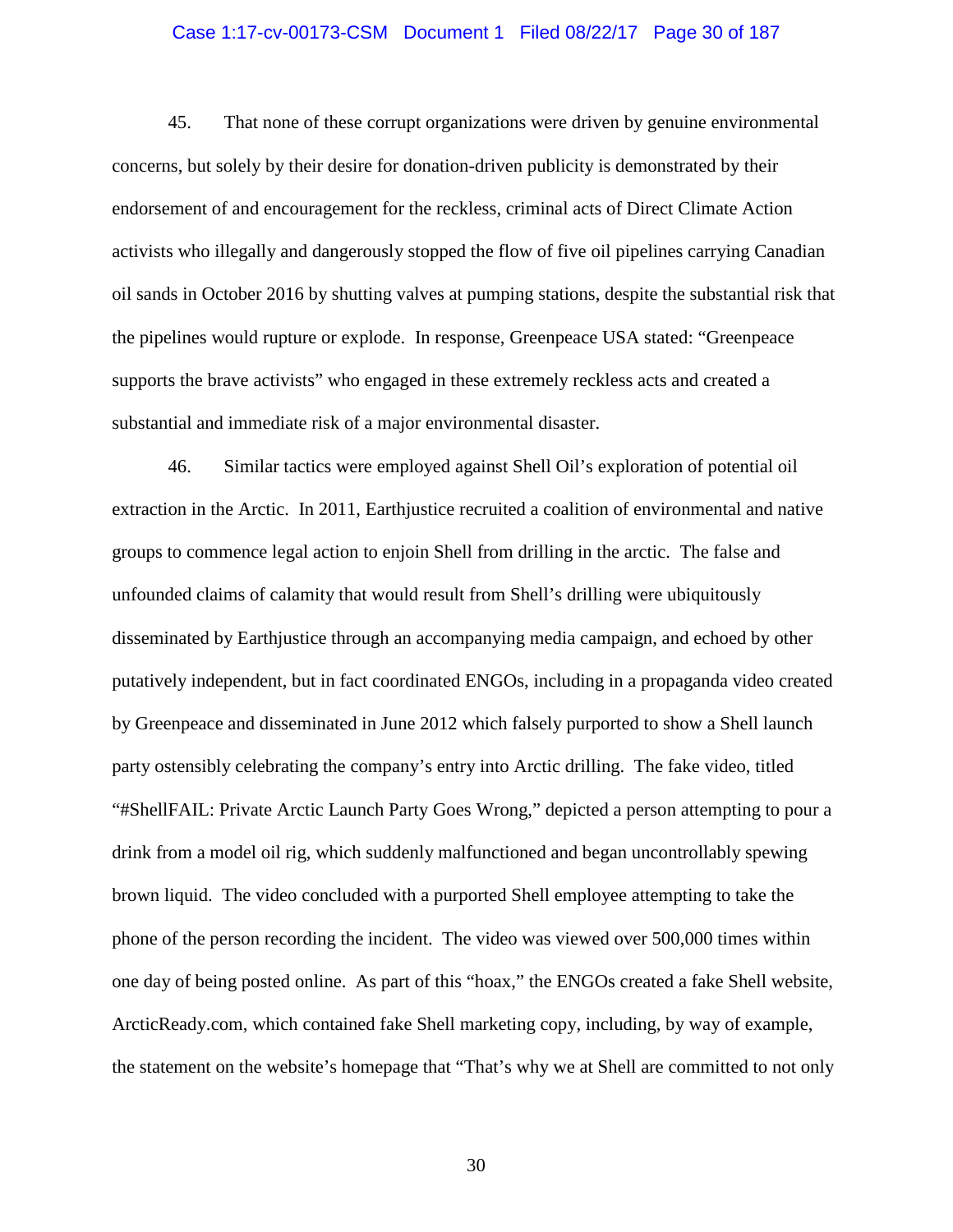### Case 1:17-cv-00173-CSM Document 1 Filed 08/22/17 Page 31 of 187

recognize the challenges that climate change brings, but to take advantage of its tremendous opportunities. And what's the biggest opportunity we've got today? The melting Arctic." The hoax even included fake legal threats from Shell threatening legal action against journalists and bloggers who reported on the story.

47. Consistent with other campaigns, BankTrack, Greenpeace, Sierra Club and 350.org targeted Shell and its critical market constituents with reputational damage, and summoned the radical ENGO contingency for militant protests to generate publicity for their coordinated opposition. For example, in May 2015, 350.org organized "kayaktivists" in Puget Sound for a three day protest during which protesters surrounded a shell oil rig in kayaks and canoes. Likewise, on June 15, 2015, as Shell's Polar Pioneer drilling rig was attempting to depart for the Arctic, "kayaktivists" blocked its path and delayed its departure, resulting in the arrest of numerous protesters for their criminal activity. In the days that followed 350.org collaborated closely with Sierra Club to organize over 30 events in 15 days, culminating in a massive July 25, 2015 demonstration to protest the arrival of a Shell icebreaking vessel carrying a critical piece of drilling equipment scheduled to arrive in Portland, Oregon that day. On July 30, 2015, thirteen Greenpeace activists blocked that same vessel from leaving port in Portland by repelling from the St. John's Bridge and creating an aerial blockade and preventing the ship from departing for the Arctic. The U.S. Coast Guard had to remove "kayaktivists" from blocking the ship's path and, after two days, authorities had to remove the protesters hanging from the bridge. A federal judge in Alaska found Greenpeace to be in civil contempt of a preliminary injunction, and ordered the group to pay fines beginning at \$2,500 per hour, and increasing to \$10,000 per hour if the protesters did not cease their illegal activity by August 2, 2015. The next day, Sierra Club praised Greenpeace's illegal activity, publishing a Facebook post, "Thanks to all the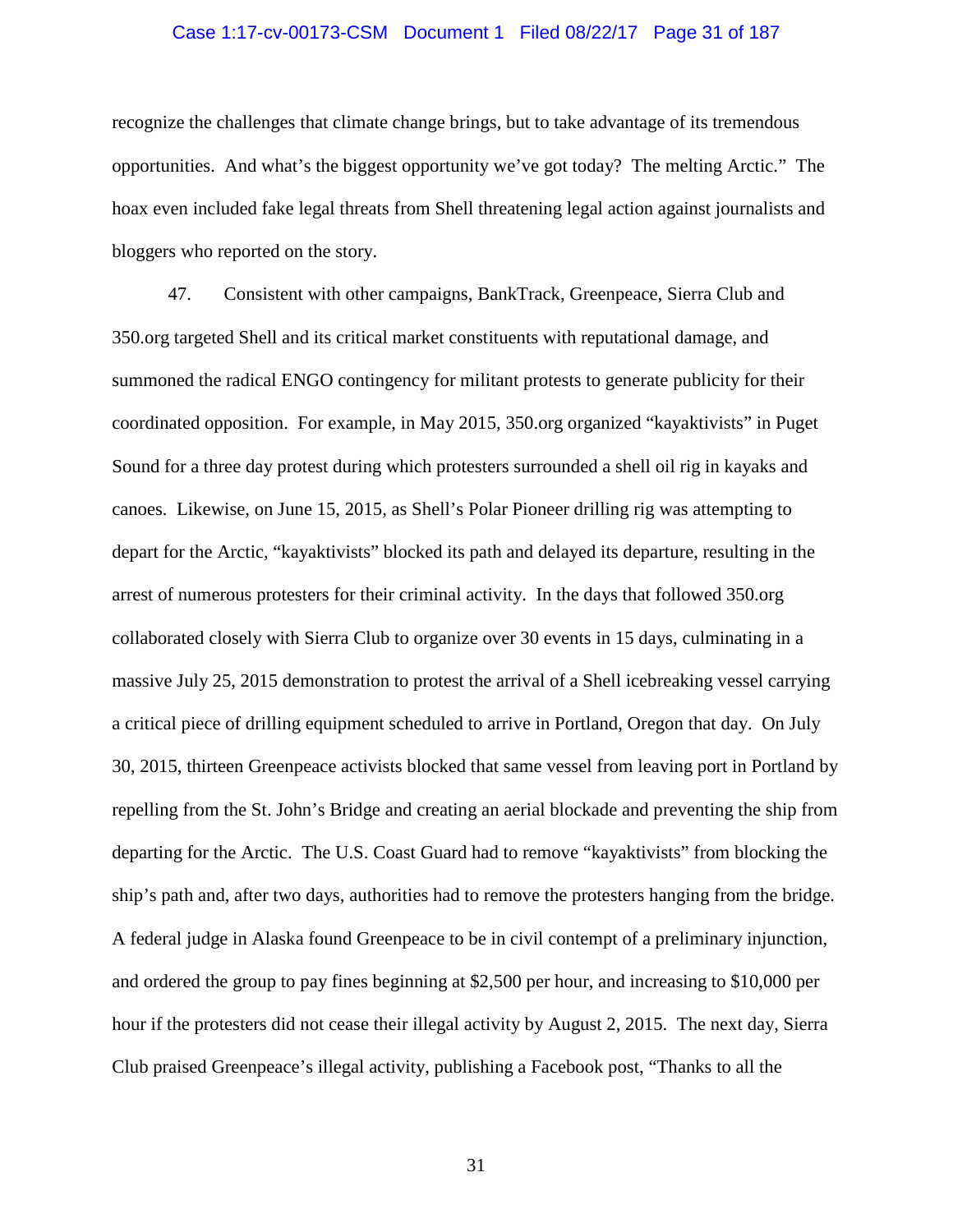### Case 1:17-cv-00173-CSM Document 1 Filed 08/22/17 Page 32 of 187

#kayaktivists and the 13 brave Greenpeace USA activists for saying #sHellNo to Arctic drilling and fighting to protect the arctic!"

48. After Earthjustice's initial lawsuit to halt Arctic drilling was unsuccessful, in June 2015, it commenced a second action, on behalf of Sierra Club and others, challenging the Bureau of Ocean Energy Management's approval of Shell's arctic oil exploration plan. Earthjustice's press release accompanying the lawsuit warned, without citation to any factual or scientific support, that Shell's plan "will devastate some of our most iconic wildlife" and "sets us on a path toward climate catastrophe as the latest science says Arctic oil must be kept in the ground in order to have a chance at keeping the planet safe," and concluded by accusing Shell of having an "extensive eco-crimes rap sheet."

49. The sustained campaign of unlawful behavior finally succeeded when Shell abandoned its Arctic initiatives in September 2015, after it had already expended over \$6 billion in the endeavor. It was reported that Shell's decision was, at least in part, made in response to the serious threats to Shell's reputation due to the public protests. Among the protester's heavy reporting of Shell's decision, 350.org posted on Facebook that "Shell's decision to abandon Arctic drilling is a HUGE win for grassroots resistance to fossil fuels. Shell had to take billions of dollars in losses, and set back any plans to drill by decades. That makes it very likely that Shell will \*never\* be able to drill in the Arctic -- which is just one step we must take to avert catastrophe."

50. The ENGOs' opposition to genetically modified organisms ("GMOs") provides another example of their illegal and coordinated campaigns. For years Greenpeace and other "green" groups, including Earthjustice and Sierra Club, have campaigned against GMOs, claiming that GMOs are unnatural, will produce unanticipated mutations that will devastate the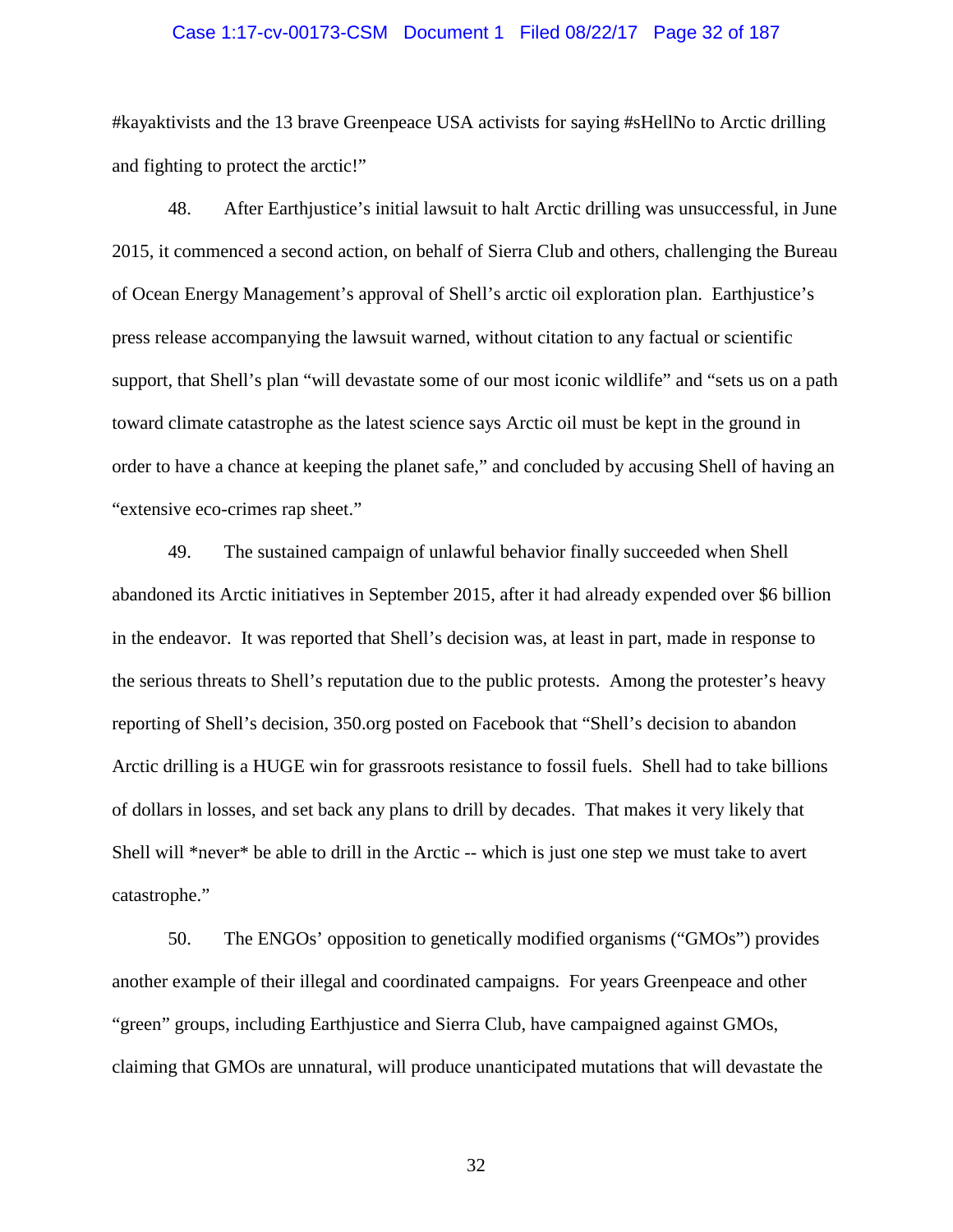### Case 1:17-cv-00173-CSM Document 1 Filed 08/22/17 Page 33 of 187

planet, and are not safe to consume. Their campaign, however, ignores the science, and is based on knowing falsehoods and their familiar scaremongering tactics to promote their cause and fraudulently manufacture donations.

51. For example, Greenpeace is stubbornly opposed to "Golden Rice," which is genetically enhanced to address the vitamin A deficiency suffered by millions of rice-dependent people in poor countries, a deficiency that causes preventable blindness and death on a massive scale. Indeed, the World Health Organization notes that there are more than 100 million vitamin A deficient children around the world, and that 250,000 to 500,000 children become blind every year, with 50 percent of them dying from their deficiency. Despite the fact that there is no research suggesting that Golden Rice is unhealthy, and a four-year human study revealed no health problems resulting, Greenpeace attacked the study by issuing a press release claiming that "24 children used as guinea pigs in genetically engineered 'Golden Rice' trial." Because Greenpeace had no science-based arguments to support its opposition to Golden Rice, Greenpeace's press release demonized the life-saving rice as "another example of big business hustling in of one (sic) the world's most sacred things: our food supply," and, incredibly, claimed that Golden Rice is not necessary to solve vitamin A deficiency in millions of children because the problem can be solved by "overcoming poverty and accessing a more diverse diet." Greenpeace claimed that Golden Rice is a "con" because: (i) increasing access to the many vitamin-rich food plants would address more than just vitamin A deficiency; (ii) we don't know if Golden Rice is safe, and there is the potential to cause allergenic reactions; and (iii) a few multinational companies would benefit financially from "get[ting] us hooked on their seed."

52. In furtherance of their campaign, following the illegal playbook of the extremist militant group Earth First!, Greenpeace activists destroyed GMO crops, causing significant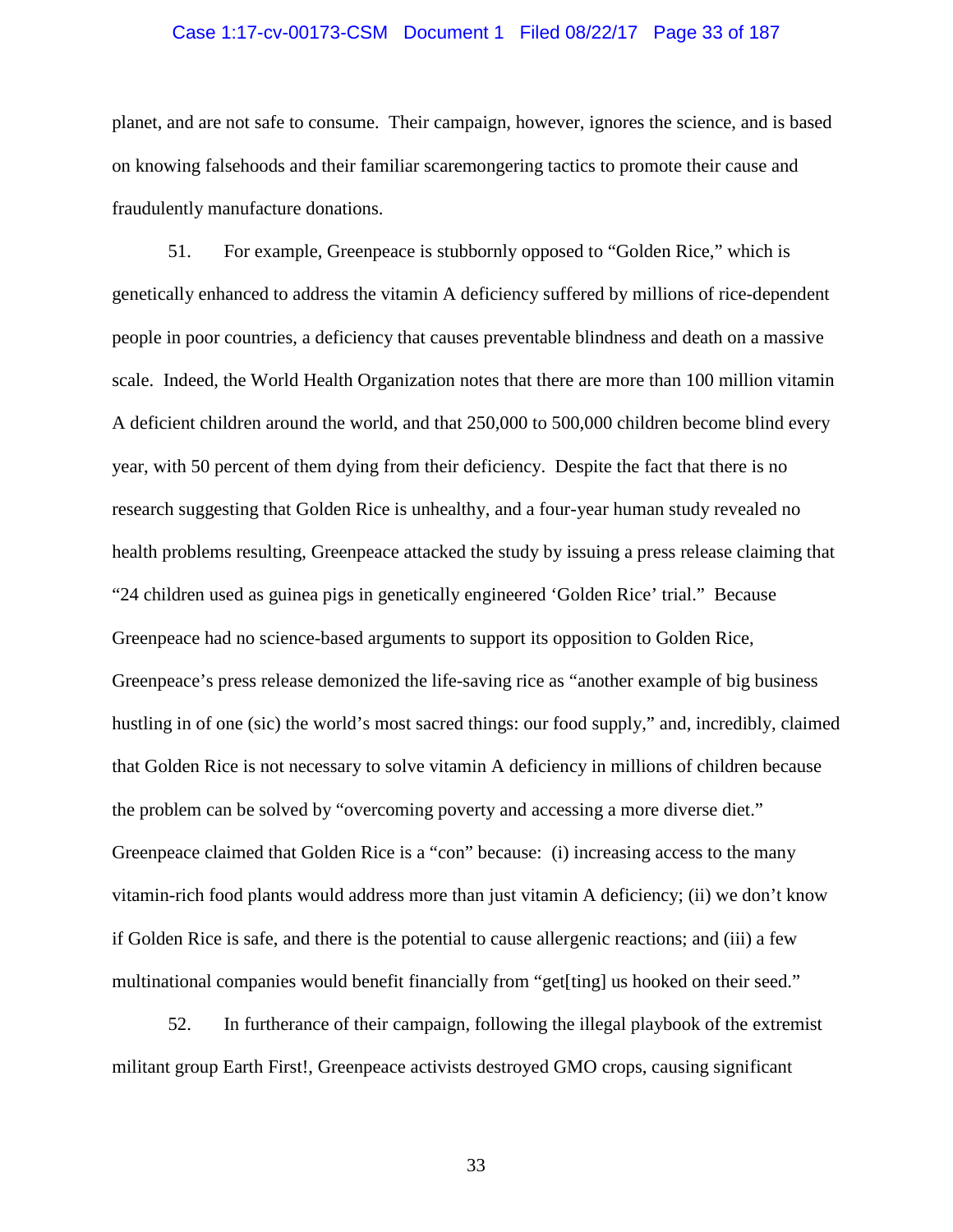### Case 1:17-cv-00173-CSM Document 1 Filed 08/22/17 Page 34 of 187

damage to both property and research in progress. As an example, in 2011, Greenpeace activists broke into an experimental farm in Australia and destroyed a plot of genetically-modified wheat engineered to benefit diabetics, causing \$400,000 in damage and setting back the research by a year. Greenpeace proudly published a video of the break-in. The criminal activists were convicted of crimes for their actions and ordered to pay for the damage caused. Greenpeace paid the fine and did not rule out undertaking similar actions in the future.

53. Earthjustice has likewise been actively fighting GMOs for years through the commencement of lawsuits and the publication of alarmist statements on their website. Earthjustice claims that there is "no scientific basis" for finding that GMOs are safe to eat, and that GMOs "wreak havoc on the environment." In addition to other alarmist publications, Earthjustice repeatedly characterizes GMOs as "Engineering an Environmental Disaster" on its website. Opposing the FDA's approval of genetically engineered salmon for human consumption, Earthjustice warns that they "undermine the sustainability of our food supply," "highlight the ways we have devastated many of our wild fish populations," and will result in "an increase in exotic diseases and parasites."

54. Consistent with the Enterprise's playbook, Sierra Club has lent putative legitimacy to the Enterprise's false claims by echoing Earthjustice's, Greenpeace's, and others' false lies in highly sensational blog posts and on social media, and calling for a complete ban on the planting of all genetically engineered crops and the release of all [GMOs] into the environment, including those now approved, pending improved regulatory procedures and safety testing" based on the false allegation that "a growing body of scientific evidence demonstrates that GMO crops contribute to a host of environmental and human health problems." Working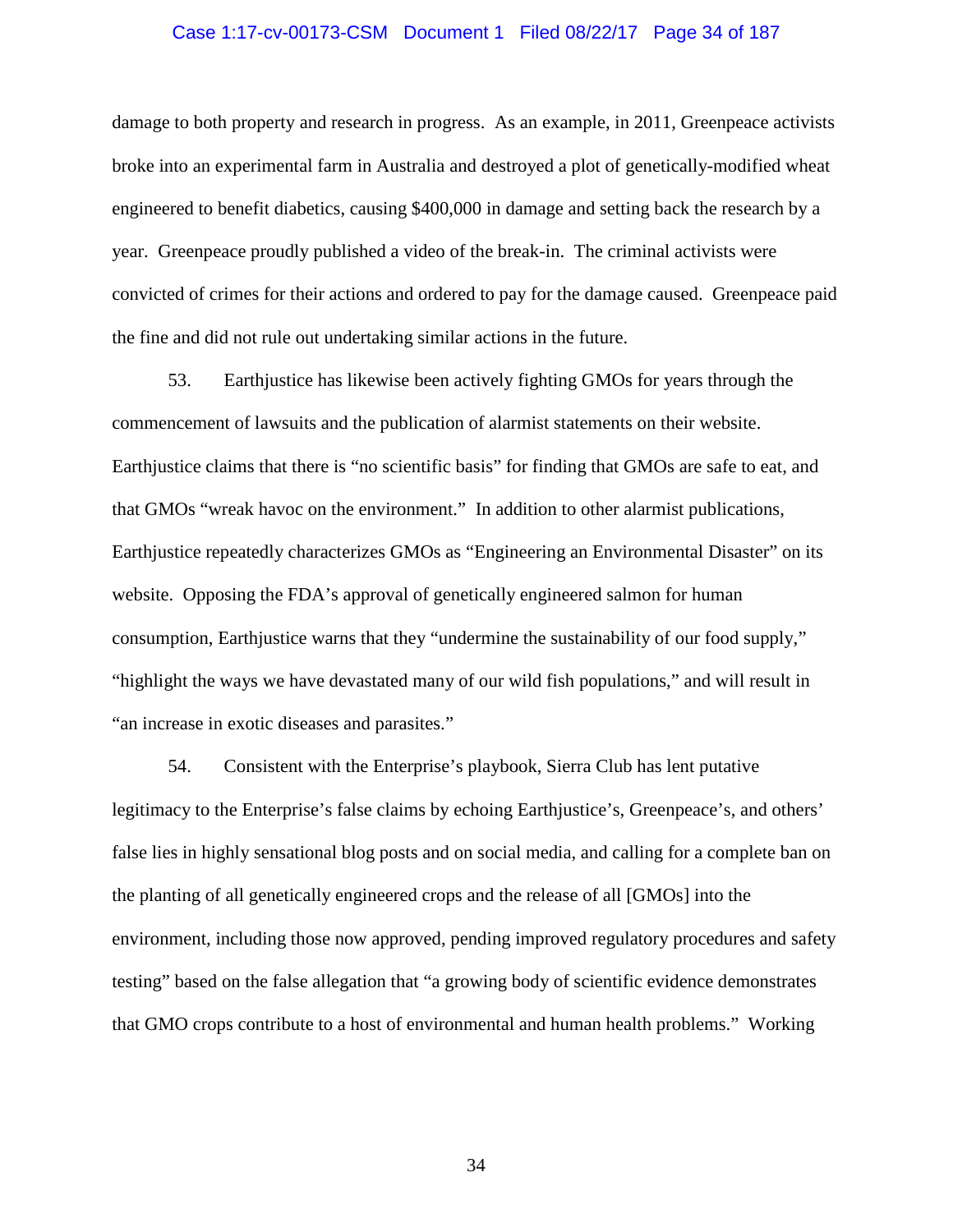### Case 1:17-cv-00173-CSM Document 1 Filed 08/22/17 Page 35 of 187

alongside Greenpeace, Sierra Club aggressively campaigned against Golden Rice, thereby restricting access to Golden Rice to address blindness and Vitamin A deficiency.

55. Despite the ENGO's blanket opposition to GMOs, Stephen Tindale, who spent six years as an executive director of Greenpeace UK, revealed in 2015 that while he was in charge of anti-GMO campaigns, he never believed that a blanket ban on GMOs was appropriate, believing instead that they should be "assessed on a case-by-case basis," underscoring the fact that Greenpeace was no basis to believe that GMOs were universally unsafe and would lead globally to disease and other health risks.

56. In 2015, Greenpeace and other ENGOs manufactured baseless claims about Professor Anne Glover, the chief scientific adviser to the European Commission, to procure her termination because she recognizes the benefits and safety of GMOs. The ENGOs accused her of giving one-sided opinions on genetically modified crops and that she falsely claims that there is a scientific consensus about their safety, and succeeded in eliminating her position, prompting her resignation.

57. In June 2016, 107 Nobel Laureates signed a letter stating, "Organizations opposed to modern plant breeding, with Greenpeace at their lead, have . . . . misrepresented [GMOs'] risks, benefits and impacts, and supported the criminal destruction of approved field trials and research projects." The letter urged Greenpeace to "re-examine the experience of farmers and consumers worldwide with crops and foods improved through biotechnology, recognize the findings of authoritative scientific bodies and regulatory agencies, and abandon their campaign against 'GMOs' in general and Golden Rice in particular." Likewise, a 2014 study estimated that the Greenpeace-led opposition resulted in delays to the approval of the technology and the delay in India alone has cost 1.4 million life years since 2002.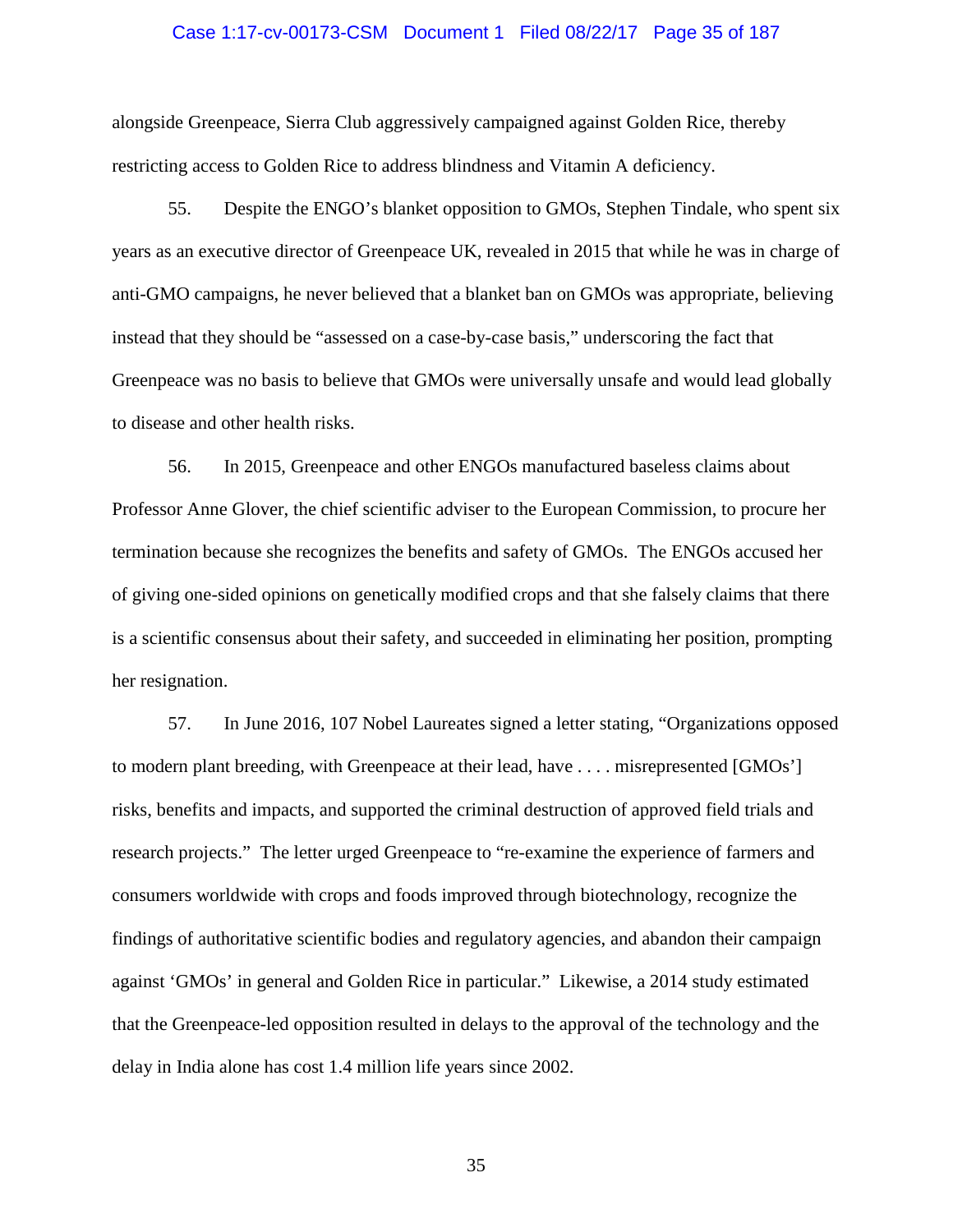# Case 1:17-cv-00173-CSM Document 1 Filed 08/22/17 Page 36 of 187

58. Recognizing the ENGOs' true motivation for their baseless campaign, in January

2017 Nobel Laureate Sir Richard Roberts expressly stated that Greenpeace and other

environmental groups spread lies about GMOs because opposing GMOs is extremely lucrative:

Every single major science academy in the world has come out and said GMOs are safe. But Greenpeace and other green parties continue to deny it because this is the very best fundraising they have ever had. They have made huge amounts of money in funding as a result of being anti-GMO. . . . We now have 30 years of experience, we now know that it's perfectly safe. There has not been one documented case of any problem, and there have been thousands upon thousands upon thousands of hectares of these crops. Not one incident.

59. This pattern of fraud, deceit, extortive threats, and other illegal activities has been carried on for decades. As a result, among other things, Canadian authorities long ago revoked Greenpeace's charitable status because its sensational claims "served no public purpose," and authorities in India are also attempting to do the same and investigating it for fraudulent accounting and tax evasion. Indeed, Greenpeace's founder, Dr. Patrick Moore, recently labelled Greenpeace a "monster" engaged in "extremism," "RICO," "wire-fraud," "witness tampering" and "obstruction of justice."

# **2. The Illegal Campaign Against The Dakota Access Pipeline**

60. Since no later than August 2016, Energy Transfer has been the target of a malicious and increasingly hostile campaign arising from its development, construction, and operation of DAPL -- a 1,172 mile underground pipeline -- which extends from the Bakken region of North Dakota to Patoka, Illinois, passing through South Dakota and Iowa, the specifics of which are as follows:

# **a. The Dakota Access Pipeline - The Target Of The Illegal Campaign**

61. For nearly a century, pipelines have powered America, delivering energy and natural resources from production areas or ports of entry to consumers, airports, military bases,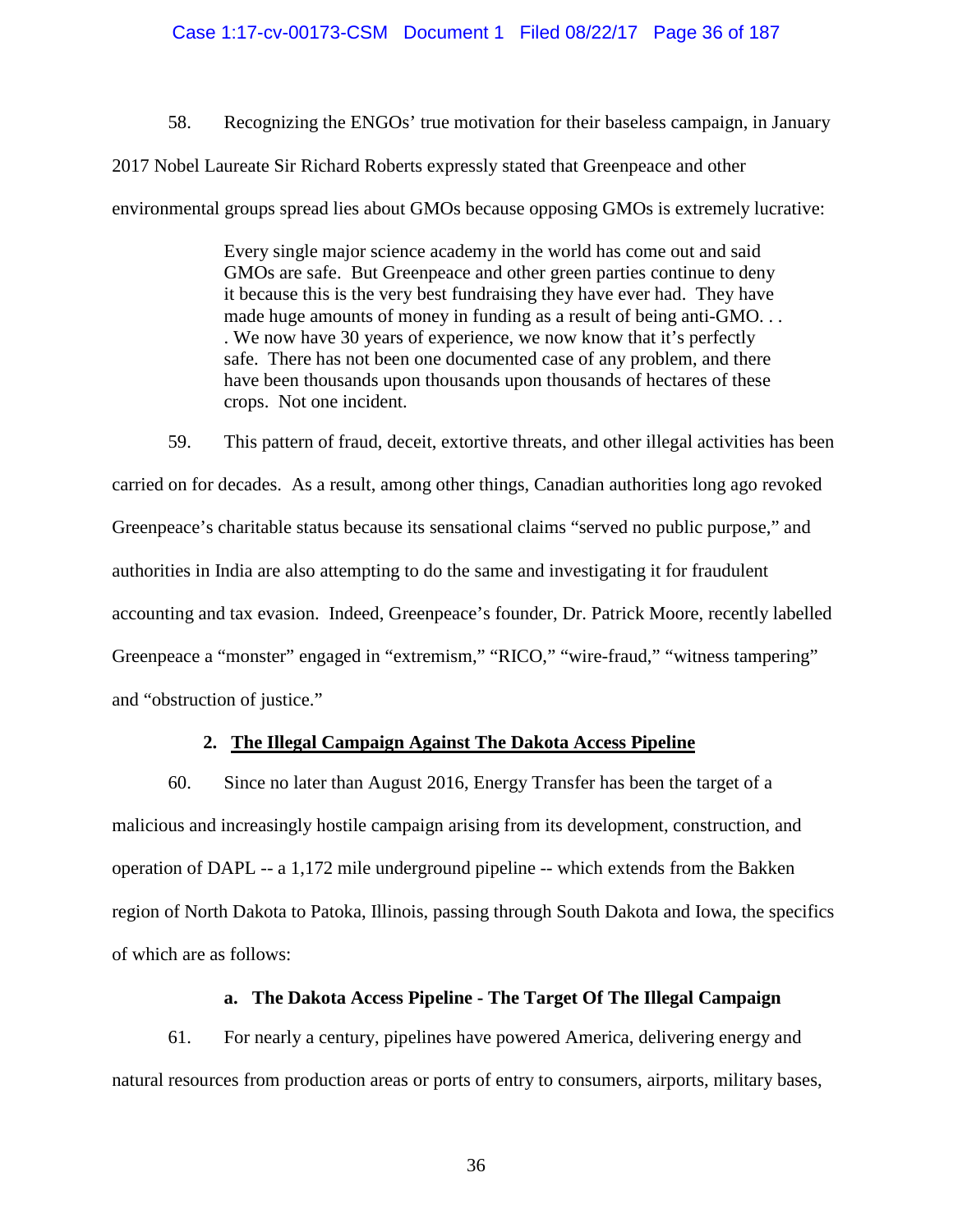#### Case 1:17-cv-00173-CSM Document 1 Filed 08/22/17 Page 37 of 187

population centers, and industry every day. Without pipelines, America could not function. The energy delivered through pipelines allow Americans to commute to work, power the industries that make goods and supply services, and are used as raw materials in manufacturing. In the U.S. alone, a network of more than 207,800 miles of liquid pipelines, over 300,000 miles of gas transmission pipelines, and more than 2.1 million miles of gas distribution pipelines safely, efficiently, and cost effectively move energy and raw materials to fuel our nation's economic engine.

62. Energy Transfer, a Texas-based pipeline operator engaged in liquid petroleum and natural gas transportation in North America, owns the largest liquid petroleum and natural gas pipeline system by volume in the United States, spanning nearly 72,000 miles. Energy Transfer has operated such pipelines successfully and safely since 1995 without serious environmental incident.

63. By 2012, U.S. production of oil and gas resources had skyrocketed due to improvements in technologies, particularly in North Dakota. Previously available technologies could not economically access crude from North Dakota's Bakken shale formation. However, new hydraulic fracturing ("fracking") techniques made production of Bakken crude and similar reserves elsewhere economically viable. The resulting rapid and substantial expansion of oil and gas production, particularly from Bakken, vastly outpaced the existing pipeline capacity. As a result, transportation by the far more dangerous and environmentally unfriendly options of rail, truck, and barge increased over 2,300% from 2008 to 2012.

64. On July 6, 2013, the dramatically increased threat to the environment manifested itself in a crude oil train derailment in Lac Megantie, Quebec, Canada. The derailment caused a fire and explosion, killing forty-seven people, destroying over thirty buildings in the town's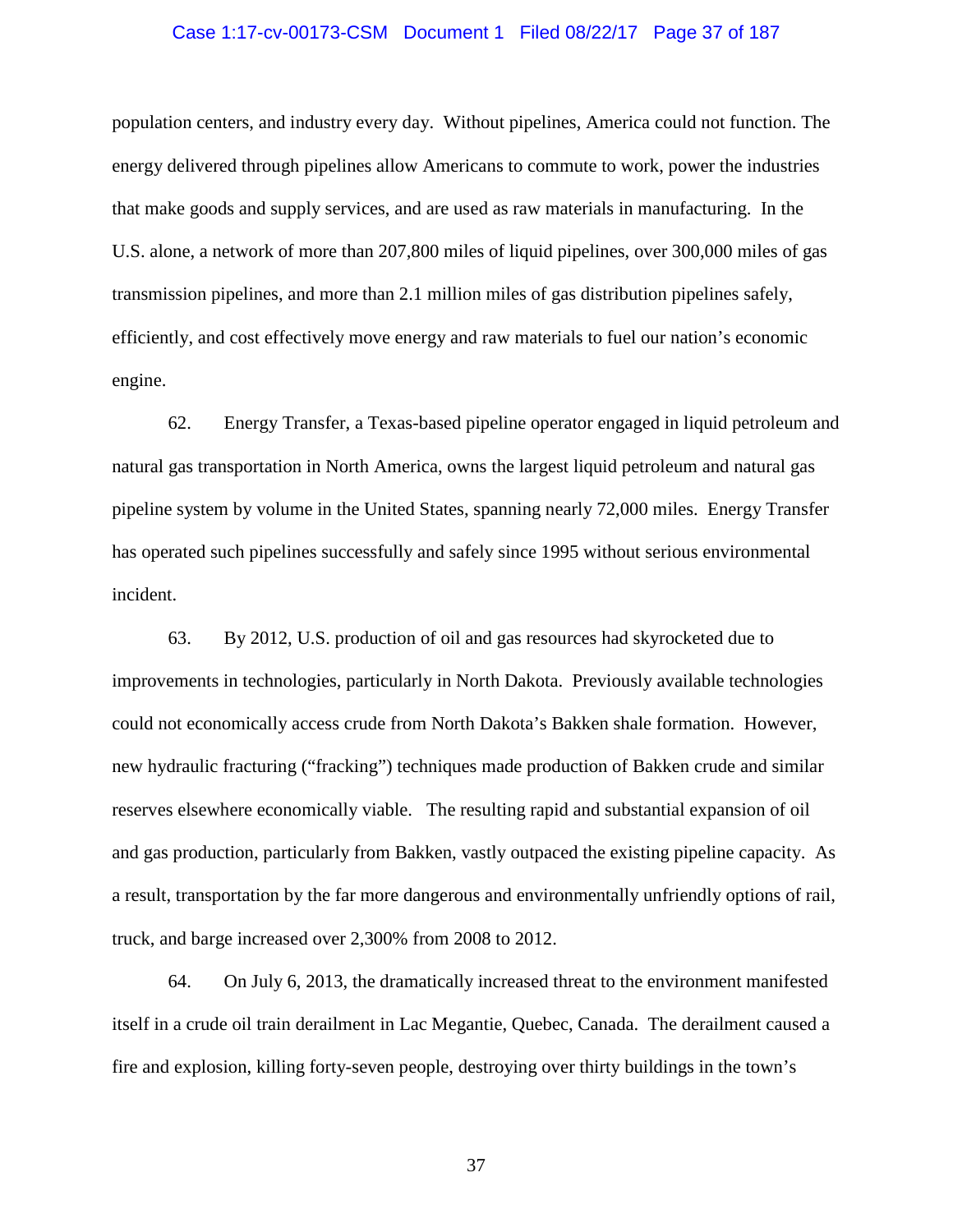#### Case 1:17-cv-00173-CSM Document 1 Filed 08/22/17 Page 38 of 187

center, and requiring the evacuation of a third of the town's population. In the U.S. alone, between July 2013 and June 2014, there were ten additional crude oil train derailments, each with catastrophic oil spills, explosions, evacuations, and injuries, including a November 8, 2013 derailment and explosion involving a 90-car train carrying North Dakota Bakken crude oil.

65. This series of catastrophic crude oil rail incidents confirmed the already longstanding environmental and safety concerns associated with rail transport of oil and gas. In October 2013, the Fraser Institute -- an independent non-partisan research and educational organization -- studied all publicly available information from the Department of Transportation's Pipeline and Hazardous Materials Safety Administration ("PHMSA"), and published a report entitled "Intermodal Safety In the Transport of Oil," concluding that "pipeline transportation is safer than transportation by rail, road or barge, as measured by incidents, injuries and fatalities." Likewise, the U.S. Department of Transportation statistics demonstrate that "pipelines are between 3.6 to 4.5 times safer than rail and 34 times safer than truck transportation of crude oil." The U.S. Government Accountability Office ("GAO") also confirmed that pipelines were a materially safer mode of transporting oil and gas than truck and rail, and that the lack of sufficient pipeline capacity to meet increased oil and gas production posed significant environmental and other risks.

66. In response to this serious environmental risk, on June 25, 2014, Energy Transfer announced the development and construction of DAPL to safely move nearly a half-million barrels of domestically produced crude oil across four states daily. In addition to protecting the environment, DAPL would provide a permanent cost-effective means for producers to transport Bakken crude oil to market even in soft markets, and thereby allow domestic crude production to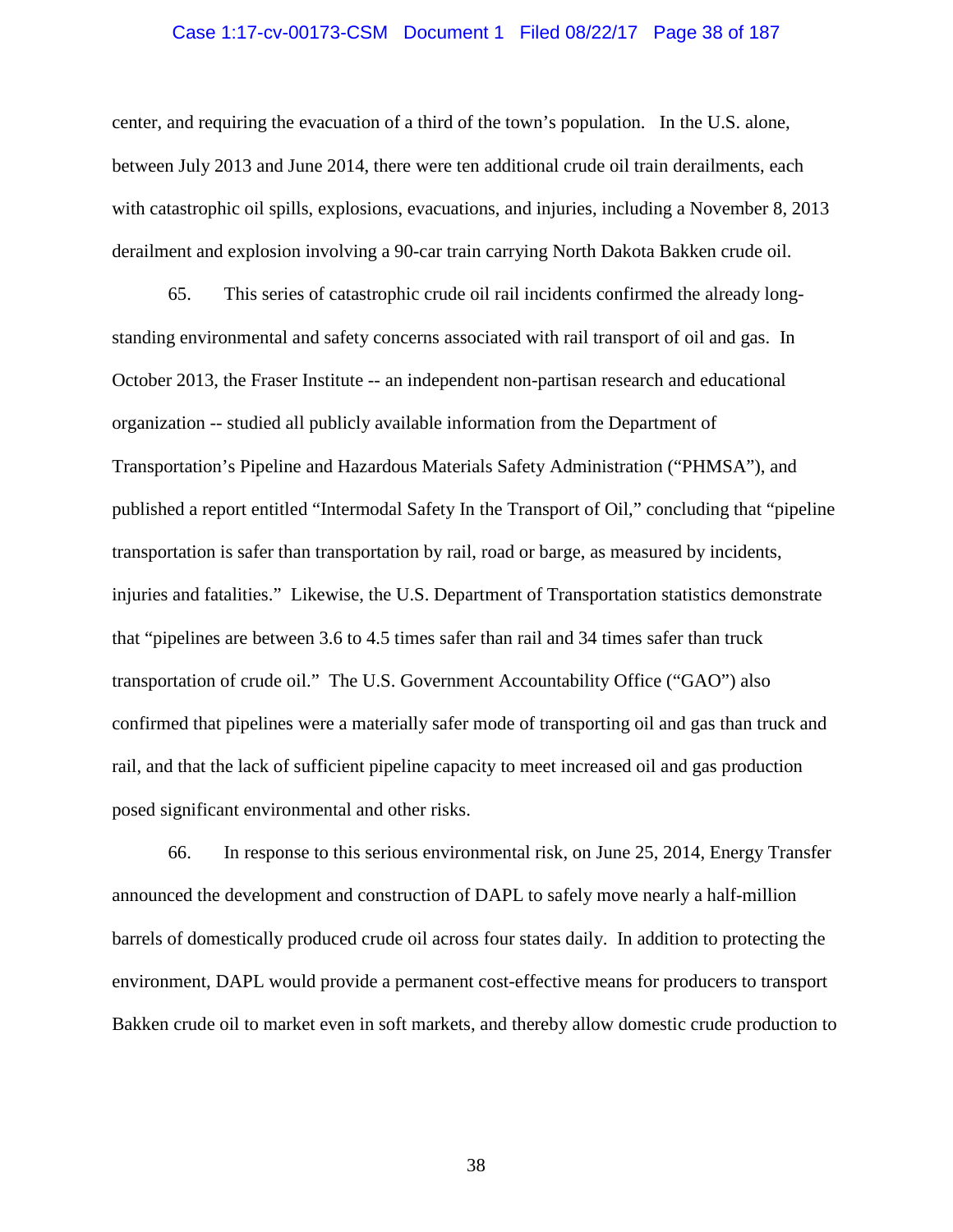#### Case 1:17-cv-00173-CSM Document 1 Filed 08/22/17 Page 39 of 187

permanently displace imported crude oil from Mexico, Venezuela, Africa, and the Middle East, which arrives through even more environmentally dangerous means.

## **i. DAPL Tracks Existing Pipelines And Avoids Culturally And Environmentally Sensitive Areas**

67. Plaintiffs' representatives conducted extensive analysis and planning to identify a pipeline route that would have the least impact on the maximum group of stakeholders and resources. For more than two years, Energy Transfer engaged in design, permitting, consultation, and environmental survey work analyzing, among other factors, constructability, population centers, cost, and minimization of potential public, cultural, and environmental impacts. The result of this exhaustive process was a route that would track privately-held land and pre-existing utility lines, roadways, and infrastructure to ensure minimal environmental, cultural and tribal impacts.

68. In North Dakota alone, there were already 7,000 miles of pipeline running underground before DAPL was planned, including eight-decades-old pipelines that cross under the Missouri River. As planned and constructed, DAPL crosses under the Missouri River in two locations: (i) under the man-made Lake Oahe; and (ii) near Willinston, North Dakota. In both locations, DAPL is located 100% adjacent to and within 22 to 300 feet from the Northern Border Pipeline, a 1,249 mile, 42-inch natural gas pipeline, built in 1982 by the Northern Border Pipeline Company ("NBL Co."), which for four decades has safely transported natural gas from the Western Canadian Sedimentary Basin and Williston and Powder River Basins in North Dakota and Montana, respectively, to natural gas shippers in the Chicago area and North Hayden, Indiana. DAPL is also co-located parallel to an existing overhead power line operated by Basin Electric that crosses Lake Oahe. Energy Transfer specifically selected these crossing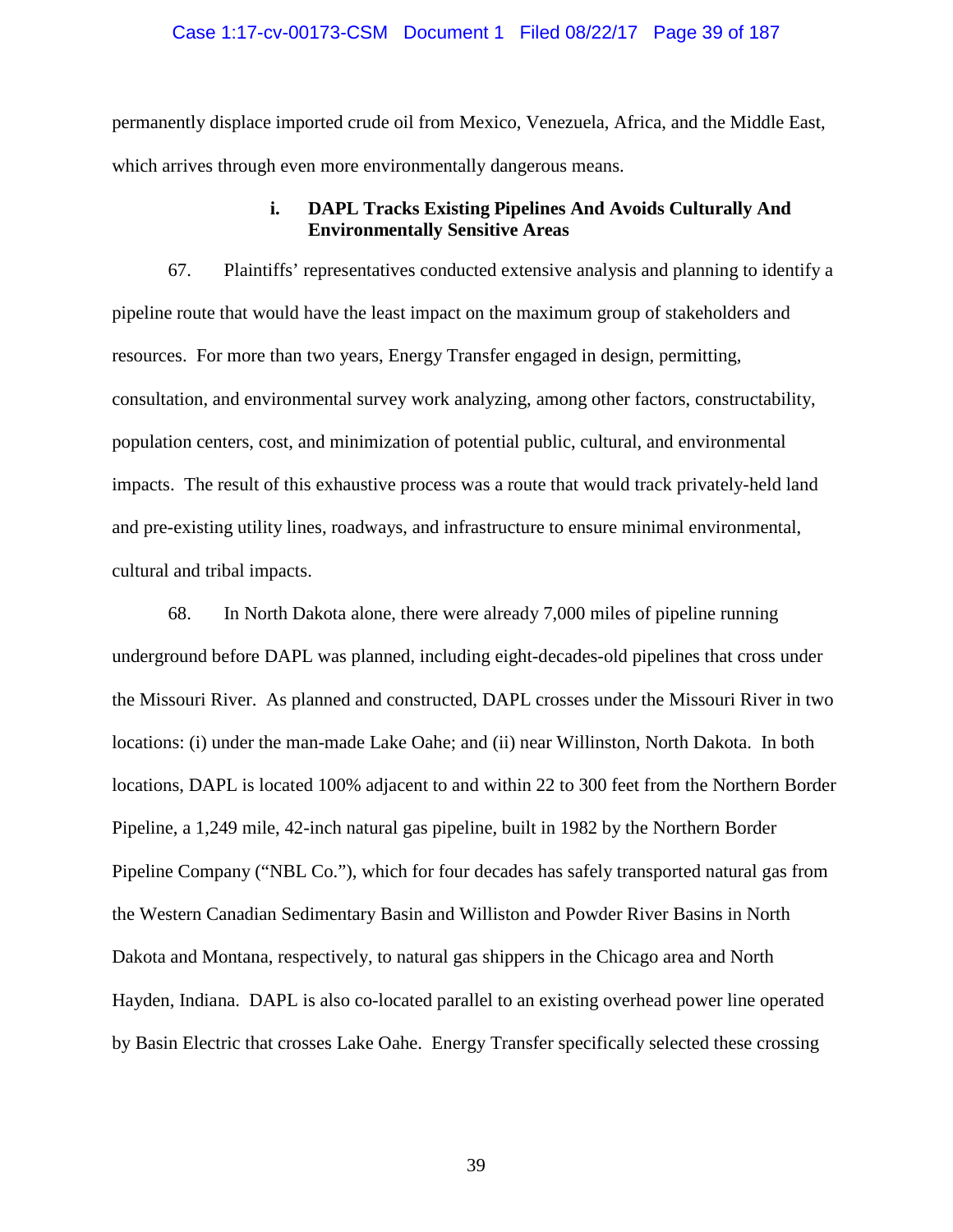#### Case 1:17-cv-00173-CSM Document 1 Filed 08/22/17 Page 40 of 187

locations, like the rest of the DAPL route, because they would, by definition, traverse areas that had already been disturbed by other infrastructure projects.

69. Significantly, neither the original construction of the Northern Border Pipeline under Lake Oahe in 1982, nor the subsequent expansion of the Northern Border Pipeline (the "Northern Border Addition") prompted any opposition from SRST or the Enterprise members. Specifically, in connection with the construction of the upgraded compressor stations for the Northern Border Addition, Northern Border directly solicited feedback from Native tribes in the region concerning whether the Northern Border Pipeline would affect any places of historic, cultural, or religious significance. When SRST responded to Northern Border's request for comment it never raised an issue with or objection based on the possibility that any potential archeological sites, much less sacred burial ground, might exist along the exact same route as DAPL under Lake Oahe. The Federal Energy Regulatory Commission subsequently approved construction of the Northern Border Pipeline and has regulated its operation ever since, without subsequent incident or objection from SRST.

70. For DAPL, Energy Transfer commissioned multiple detailed cultural surveys by professional archeologists and ethnographic specialists. These surveys confirmed that there were no remaining intact cultural or tribal resources at DAPL's Lake Oahe crossing. USACE likewise came to the same finding after its own exhaustive surveys conducted multiple times over many years for various projects, and then again specifically for DAPL.

#### **ii. DAPL Was Routed In Response To Tribal Concerns**

71. Despite the fact that DAPL used private land and previously existing pipeline and industrial routes and does not traverse any tribal treaty land, over a period of 25 months Energy Transfer attempted to consult with all federally recognized tribes in the pipeline region to ensure each had an opportunity to express any concerns they had about areas of cultural and spiritual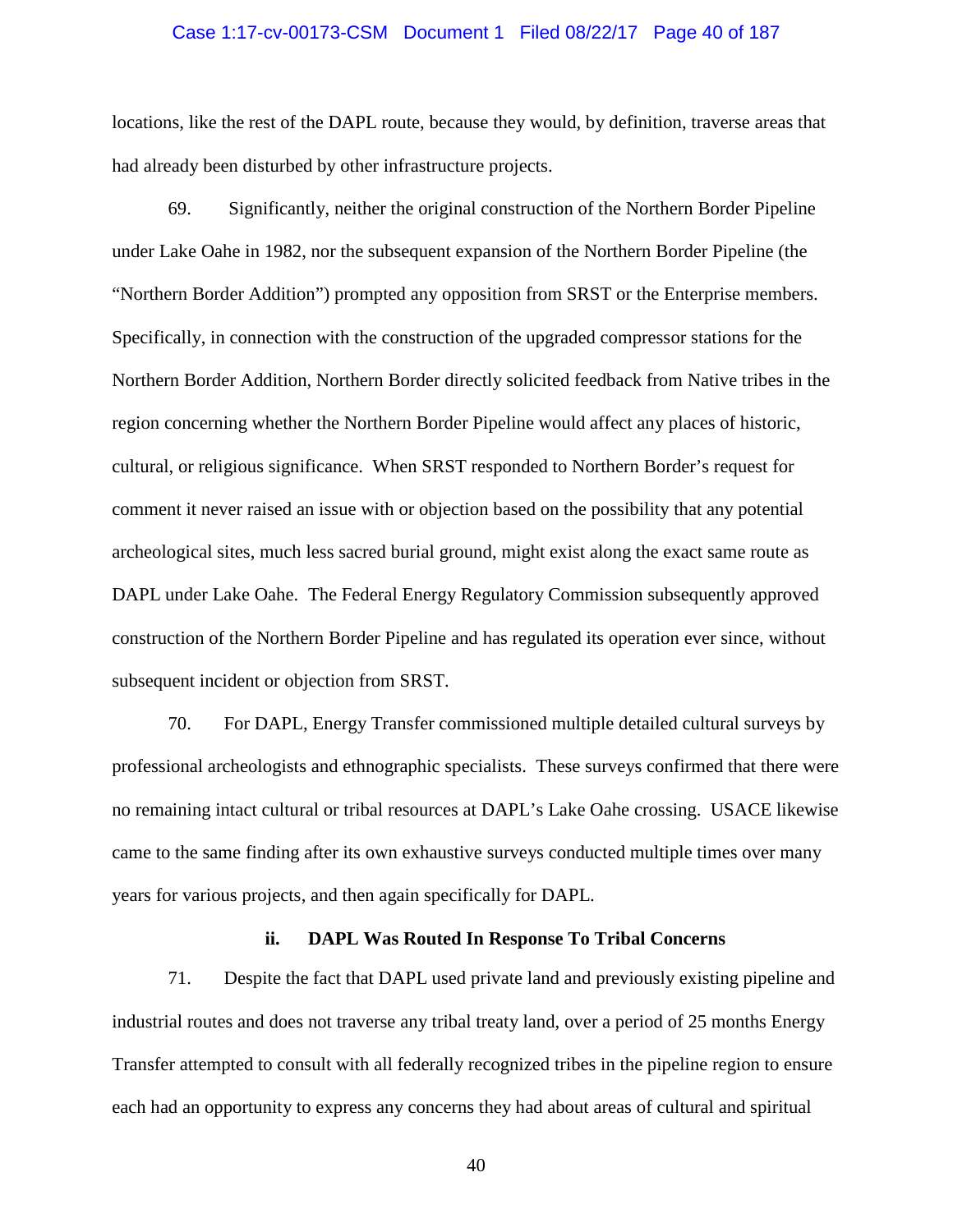#### Case 1:17-cv-00173-CSM Document 1 Filed 08/22/17 Page 41 of 187

significance or otherwise. In addition, the Corps separately held dozens of meetings with tribes regarding DAPL.

72. As early as June 2014, Energy Transfer reached out to various tribes to solicit input on DAPL's route. The Company hosted and funded three tribal consultation meetings to disseminate information and address the concerns of the tribes and offered to fund preconstruction tribal surveys. In addition to these meetings, the Company individually met with various tribes, including multiple meetings with representatives of SRST, beginning as early as September 30, 2014.

73. Beyond hosting tribal consultation meetings, the Company shared the results of all cultural surveys -- which cover 76.5% of the project route -- with each tribe, including SRST, in both electronic and hard copy. Significantly, where these surveys revealed previously unidentified historic or cultural resources that might be affected by construction and operation of the pipeline, the Company rerouted the pipeline. In North Dakota, for example, pre-construction cultural surveys found 149 potentially eligible sites, 91 of which had stone features. The pipeline route and workspace was modified to avoid all 91 of these stone features and all but 9 of the other potentially eligible sites. Ultimately, the Company rerouted the pipeline 140 times in North Dakota alone to avoid potential cultural resources. Plans were also put in place to mitigate the other nine sites through coordination with the North Dakota State Historic Preservation Office ("SHPO").

74. The Company also invited the tribes to participate in tribal surveys along the proposed route, including for all federal jurisdictional areas subject to the Clean Water Act and the National Historic Preservation Act and all areas that could reasonably be identified as having intact tribal features, including undisturbed land, locations considered to have a high probability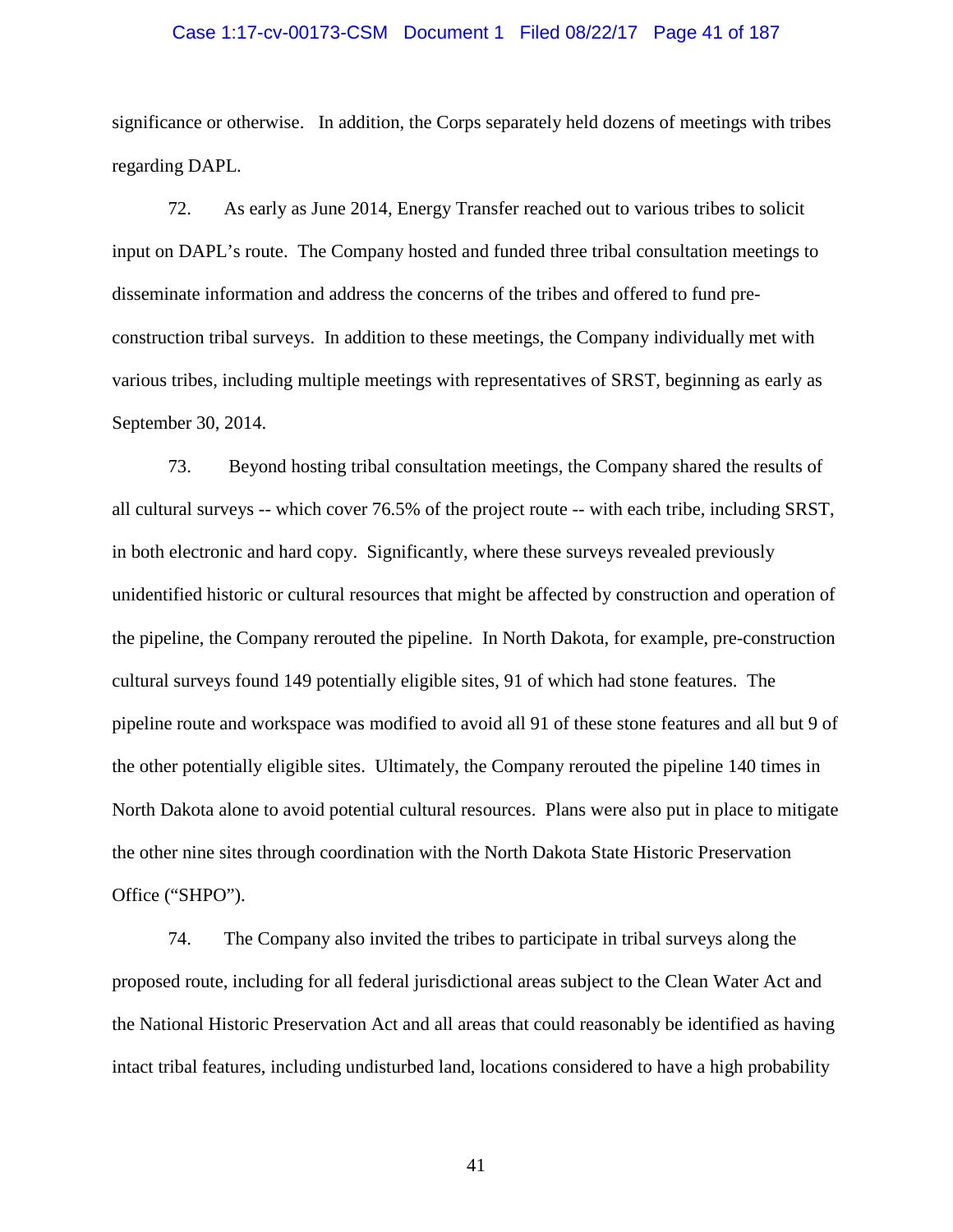#### Case 1:17-cv-00173-CSM Document 1 Filed 08/22/17 Page 42 of 187

of containing cultural sites, and areas identified by the various authorities, including tribal authorities, as having the possibility of containing cultural sites. Lake Oahe was one of the areas investigated, studied, and evaluated for cultural and tribal resources.

75. Beyond these extensive efforts to ensure that the Project would not knowingly impact any unknown sites, Energy Transfer developed and deployed a comprehensive Unanticipated Discoveries Plan for each state that spells out the procedures to stop work, notify the proper authorities (which include tribal authorities), and implement guidelines for how to mitigate the discovery of unanticipated cultural resources during construction. The plan was provided to the tribes for comments. Tribal comments were incorporated, and the Unanticipated Discoveries Plan was subsequently submitted to state and federal permitting authorities for their review and approval, which was granted. Moreover, the Company voluntarily agreed to allow tribal monitoring during construction at sensitive locations identified by USACE, various states, and certain tribes, including at the Missouri River crossing at Lake Oahe.

76. Over the course of construction, the plan was utilized multiple times to handle the discovery of unanticipated cultural resources.

### **iii. DAPL Was Constructed With The Safest, Most Advanced Technology**

77. DAPL's design utilizes the latest operational, safety, and environmentally protective technologies, far in excess of those used for pre-existing pipelines that have been in place at those very locations for years without objection or incident.

78. The design, construction, inspection, and maintenance of DAPL were subject to stringent federal safety requirements that PHMSA monitors and enforces.

79. In addition to federal pipeline and safety regulations, the design and construction of DAPL adheres to and exceeds safety codes and industry best practices promulgated by, among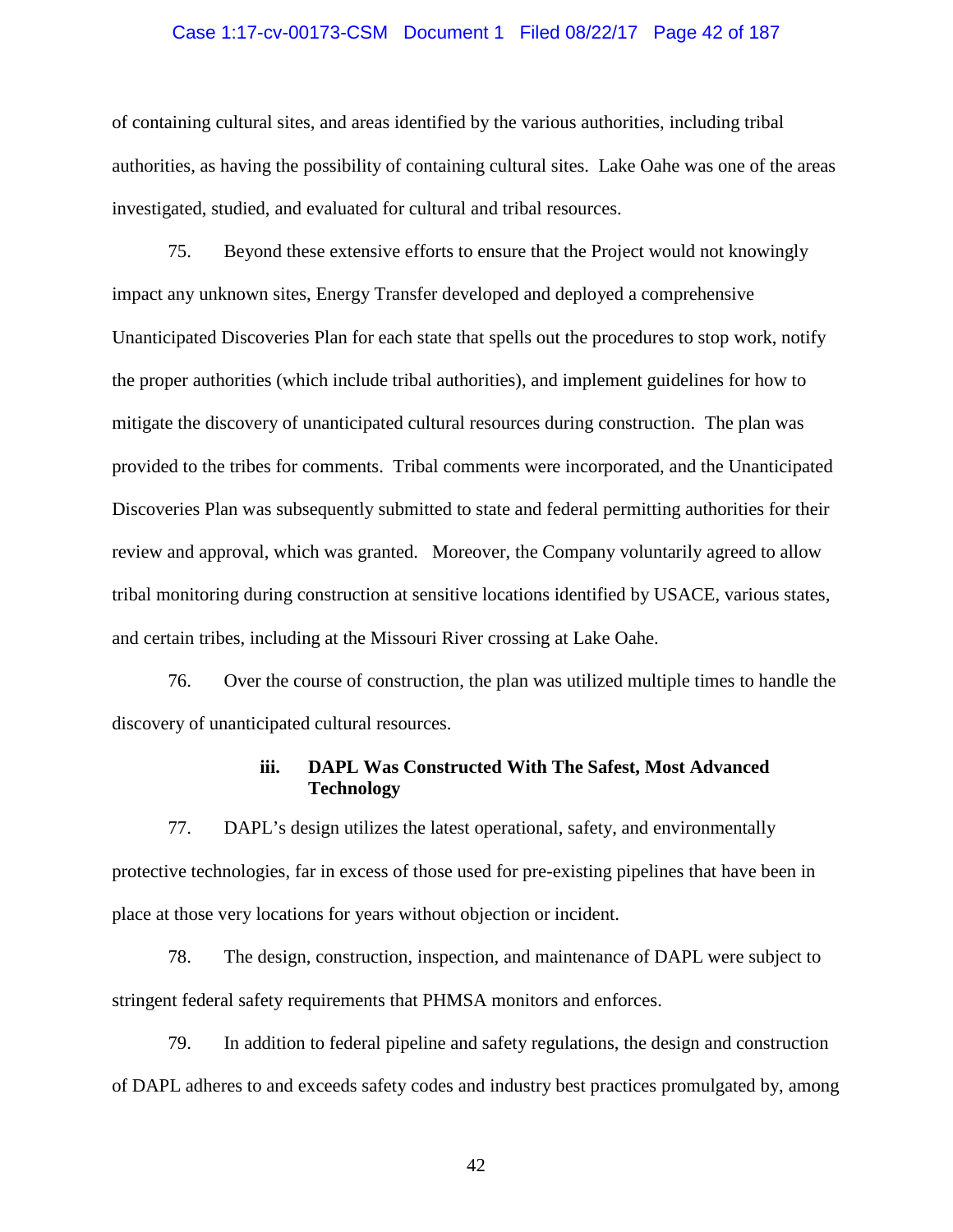#### Case 1:17-cv-00173-CSM Document 1 Filed 08/22/17 Page 43 of 187

others, the American Society of Mechanical Engineers, the National Association of Corrosion Engineers, and the American Petroleum Institute. Implemented safety specifications and best management practices that exceed those required by PHMSA include, but are not limited to: (i) additional drain tile and topsoil protection measures; (ii) pipe mill inspections with on-site quality control measures including enhanced testing and record retention and additional pipe wall thickness (45% greater) at all public road, railroad, and waterway crossings; (iii) installation of valves with motorized actuators to supplement local monitoring with remote monitoring; (iv) enhanced hydrostatic and other testing, including an inspection of the entire pipeline length by an internal deformation tool prior to startup; and (v) a cathodic protection system activated earlier than required.

80. Moreover, while DAPL is generally buried 4 feet below the surface, at the Lake Oahe crossings, the pipeline was installed at a depth of 140 to 210 feet beneath the surface of the federal land it traverses and approximately 90 to 115 feet deep beneath the lakebed. The crossing of Lake Oahe was constructed utilizing horizontal directional drilling ("HDD") technology so that the pipe may be installed several feet beneath the body of water without disturbing the body of water under which the pipeline is being constructed. Among other benefits, the HDD technique makes it highly improbable that, in the unlikely event of an oil-spill or leak, drinking water will be affected.

81. Like other major water body crossings, the crossing at Lake Oahe was engineered with heavier wall thickness than standard pipe, making that segment of the pipeline stronger and better able to withstand higher operating pressure.

#### **iv. DAPL's Benefits**

82. The safety and economic benefits of DAPL are indisputable. DAPL makes access transporting and accessing energy cheaper, easier, more reliable, and most important, far safer.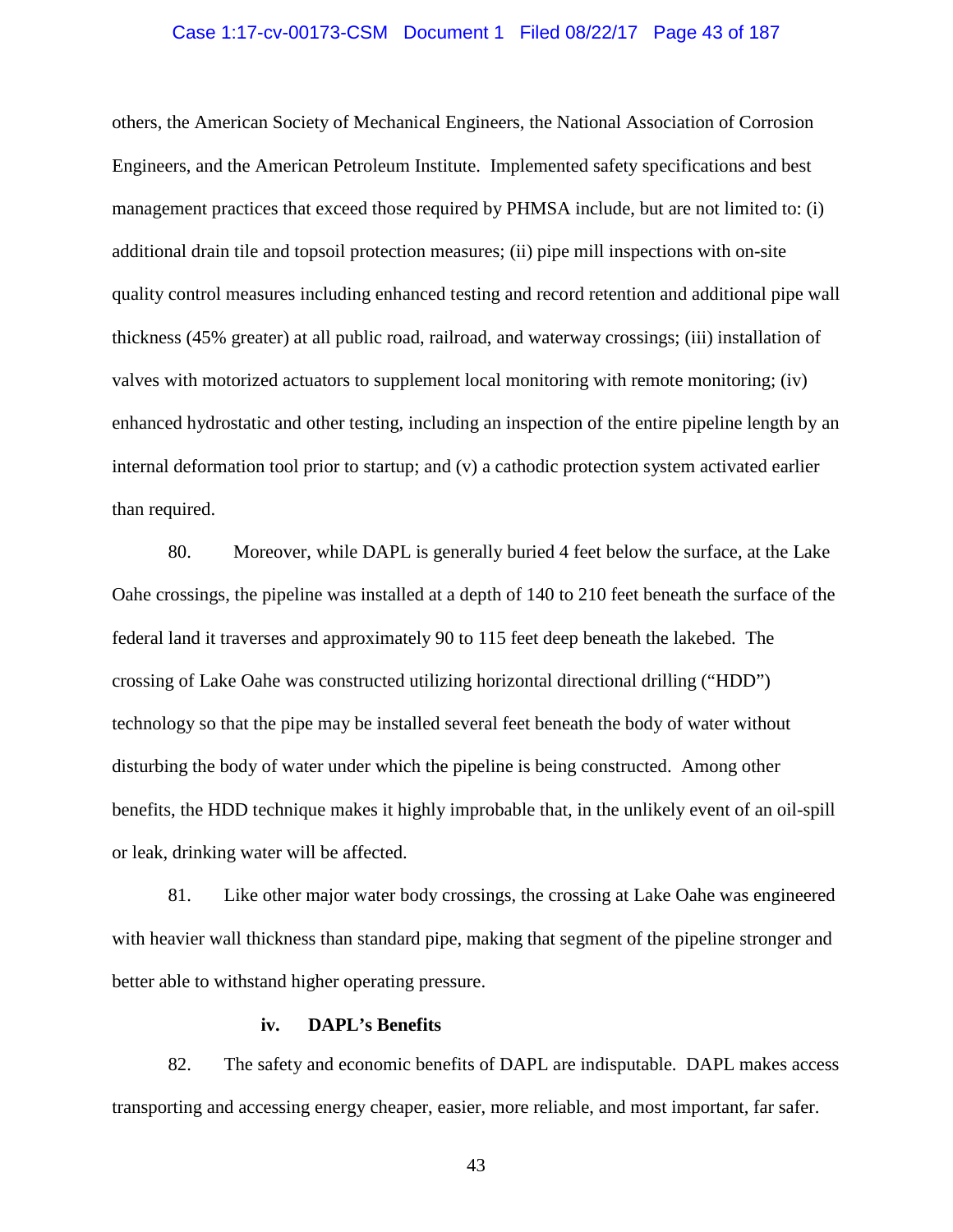#### Case 1:17-cv-00173-CSM Document 1 Filed 08/22/17 Page 44 of 187

In addition to these benefits, the much-needed infrastructure reduces the burdens on rail and roads. Increased transportation of oil by rail in recent years has had negative impacts on the oil industry as well as other industries, such as delays disrupting the agricultural sector. Reports from 2014 show that one railway had a backlog of 1,336 rail cars waiting to ship grain and other products.

83. Moreover, shipping costs for oil delivered by DAPL is approximately \$3-\$7 lower per barrel than by rail. The cheaper, safer means of transporting oil will boost national security by decreasing dependence on foreign energy, especially on oil-producing countries in unstable regions.

84. DAPL will also provide tax benefits to the local economies of four states. North Dakota stands to gain more than \$110 million annually in tax revenue upon operation. In addition to oil tax revenue, the pipeline is estimated to generate \$55 million from property taxes annually in North Dakota, South Dakota, Iowa, and Illinois, including more than \$10 million per year in North Dakota.

85. Construction of DAPL also boosted the local economy in North Dakota, South Dakota, Iowa, and Illinois, creating 8,000 to 12,000 new construction jobs. Local businesses benefited too, as workers spent money locally for lodging, food, recreation, supplies, and other items. An estimated \$655.9 million worth of goods and services were directly purchased in North Dakota, \$485.6 million in South Dakota, \$628.4 million in Iowa, and \$366.6 million in Illinois. Increased spending led to increased sales tax revenue for each of the four states.

## **b. The Enterprise Launches The #NODAPL Campaign**

86. Following twenty-five months of planning, design, permitting, consultation, environmental and cultural surveys, and mitigation measures, on July 25, 2016, USACE issued its Final Environmental Assessment ("EA") for DAPL with a Mitigated Finding Of No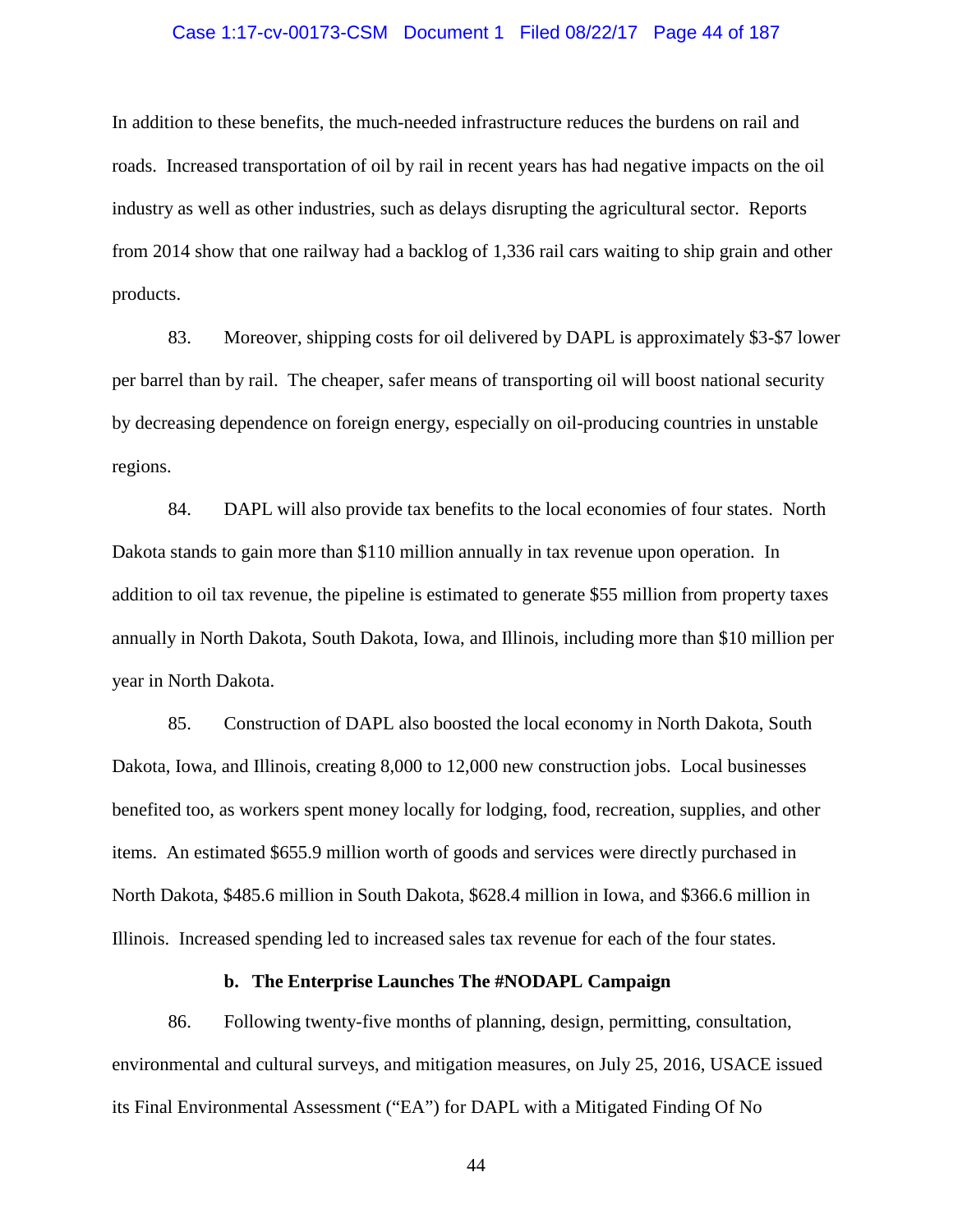#### Case 1:17-cv-00173-CSM Document 1 Filed 08/22/17 Page 45 of 187

Significant Impact ("FONSI"). That same day, the Corps issued Nationwide Permit ("NWP") verification and other authorizations for construction of the limited portions of DAPL that traverse federally regulated waters, paving the way for Energy Transfer to complete construction of the pipeline which had been underway on private property since May 2016.

87. Inexplicably, after more than two years of silence while DAPL was being meticulously and carefully designed, reviewed, and approved, and while Energy Transfer was engaged in outreach to all interested stakeholders, the Enterprise burst to the surface immediately upon the Corp's approval. Two days later, the Enterprise filed suit challenging it, ostensibly on behalf of SRST in a 48-page complaint. The bases for the suit were fabrications about the environmental review and tribal consultation conducted, sacred sites, and water safety. When Earthjustice, the Tribe's putative lawyers, solicited the representation, it did not disclose to the Tribe that its primary motive was to use the Tribe's standing and DAPL as a publicity platform through which Earthjustice and the other Enterprise members could raise money. This would become increasingly clear as Earthjustice selected strategies designed to grab headlines and create outrage rather than serving the Tribe's best interests.

88. The lawsuit was just the curtain-raiser for the Enterprise's intended real objective: a sensational production of an international media spectacle that would ultimately be highly detrimental to the Tribe's interests. The lawsuit was accompanied by materially false, misleading, and defamatory headlines claiming that the "Dakota Access Pipeline [] Threatens Livelihoods, Sacred Sites, And Water." A press release issued by Earthjustice announcing the lawsuit misrepresented that DAPL approval was "fast-tracked," "wrote off the Tribe's concerns," "ignored the pipeline's impacts to sacred sites and culturally important landscapes," and created an "existential threat" of an "inevitable" spill that would poison the Tribe's water supply.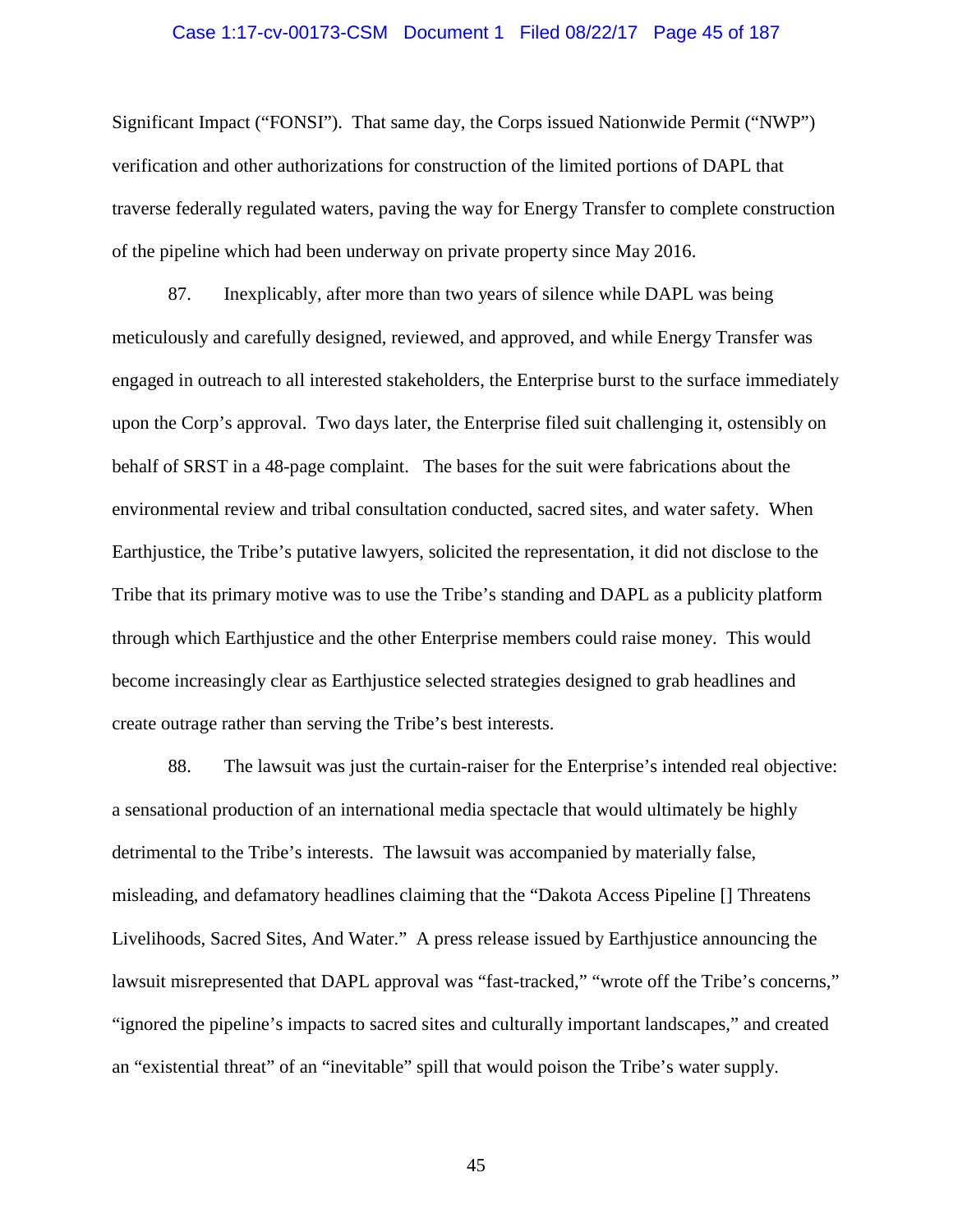#### Case 1:17-cv-00173-CSM Document 1 Filed 08/22/17 Page 46 of 187

Quoting Jan Hasselman, lead counsel for SRST, the press release purported to warn: "There have been shopping malls that have received more environmental review and Tribal consultation than this massive crude oil pipeline. Pipelines spill and leak -- it's not a matter of if, but when. Construction will destroy sacred and historically significant sites." Revealing the true purpose of the suit and sensational and false press release, the press release concluded with a request to "Join Our Fight" and provided a link to donate to Earthjustice with a suggested minimum donation of \$100.

89. Earthjustice's publicity campaign continued in the days that followed. The very next day, it launched a "Case Overview" page which headlined the Enterprise's false charge that "an oil spill [under Lake Oahe] would constitute an existential threat to the Tribe's culture and way of life." Throughout the next month, under the false auspices of serving as pro bono counsel for the tribe, Earthjustice continued its campaign to generate revenues through donations by aggressively publicizing its work on behalf of the tribe, including through development of a Frequently Asked Questions ("FAQ") page concerning DAPL and the pending litigation which was featured prominently on Earthjustice's website along with links to access all case filings. In the months that followed, these pages were updated regularly.

90. After Earthjustice commenced the campaign, other Enterprise members quickly followed suit. No later than August 2016, radical eco-terrorist organizations manufactured an international #NODAPL movement based on the false narrative launched by Earthjustice, and expanded the campaign to direct action against DAPL. These groups immediately set up "resistance camps" near DAPL construction sites as a base for coordinating violent protests and fomenting public disorder to disrupt DAPL construction. They recruited new members through videos and social media, encouraging and even paying them to travel to the camps, before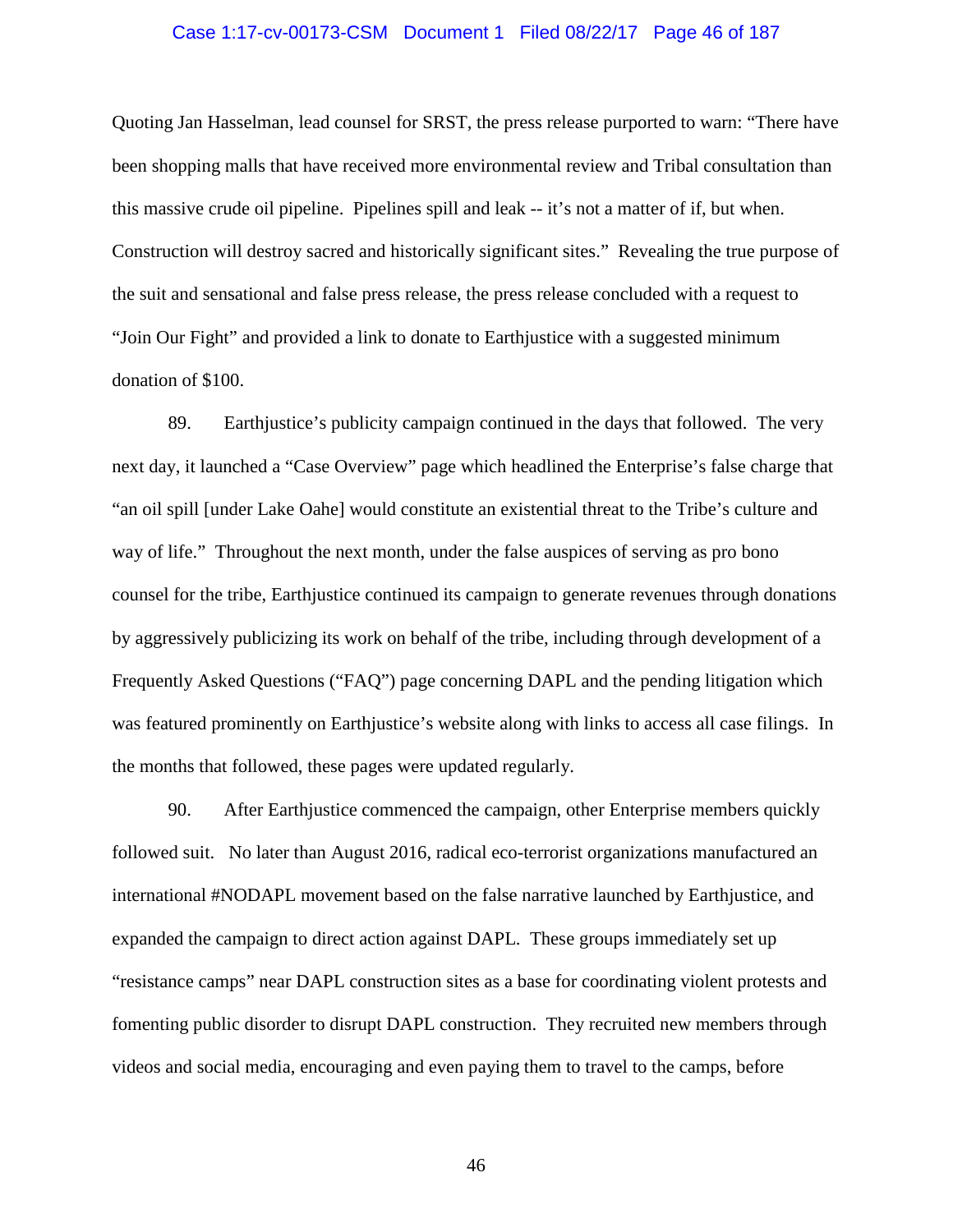#### Case 1:17-cv-00173-CSM Document 1 Filed 08/22/17 Page 47 of 187

training them to engage in criminal trespass, violence, and property destruction. They supplied materials for and directed these attacks, and provided free legal representation and bail for those arrested for such illegal activities.

91. The radical militant group Red Warrior Camp was funded both directly and indirectly by the Enterprise. Earth First! gave \$500,000 of seed money to Red Warrior Camp to establish its presence near the juncture of the pipeline construction and the Lake Oahe crossing. The purpose of Red Warrior Camp's infiltration of more peaceful demonstrators was to instigate criminal behavior, incite violent incidents, and generate sensational video and still images that these groups could use to foment public emotions worldwide, generating donations for all the Enterprise members engaged in this "cause." Red Warrior Camp quickly established itself as an outlier, rogue element, among the thousands gathering in North Dakota at the Oceti Sakowin Camp, refusing to cooperate with the loose affiliation of tribal authorities that was attempting to manage the throngs of native and non-native activists that descended upon the region and repeatedly taking unilateral criminal action without consulting with or getting approval from, and in direct opposition to, the Tribe.

92. Outside of North Dakota, on August 3, 2016, a coalition of putative environmental groups, including 350.org, RAN, Sierra Club, Bold Alliance, and Food and Water Watch, issued a statement repeating the claims in Earthjustice's materially false, misleading, and defamatory press statements. Moreover, on August 24, 2016, 350.org issued a press release accusing DAPL of "wreaking havoc on nearby sacred lands and contaminating water."

93. The Enterprise wasted no time in escalating the dispute to violence in order to generate the most sensational coverage and public interest. By way of example only, on August 10, 2016, roughly 100 members directed and funded by the Enterprise and led by members of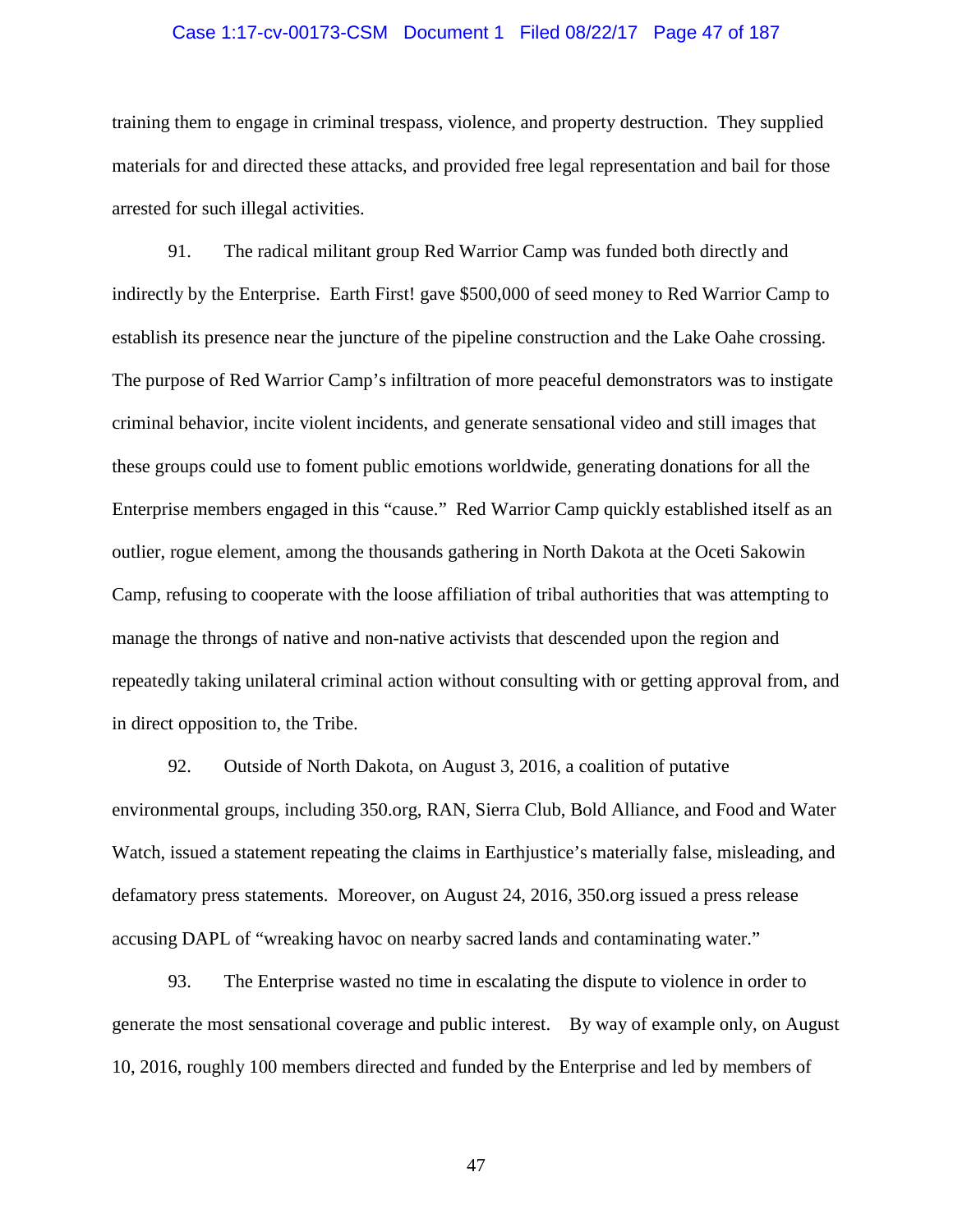#### Case 1:17-cv-00173-CSM Document 1 Filed 08/22/17 Page 48 of 187

Red Warrior entered onto Dakota Access property near Lake Oahe without permission and obstructed company workers from gaining access to the property. One Enterprise member chained himself to a Dakota Access fence. Another carried a 12-inch knife strapped to his hip and warned that any Dakota Access personnel who tried to enter the site would get "hurt."

94. On August 11, 2016, roughly 200 members of the Enterprise led by Red Warrior entered onto Dakota Access property near Lake Oahe without permission and obstructed and delayed pipeline construction. Enterprise members tore down Dakota Access's barricades intended to prevent trespassers from entering Dakota Access's property or otherwise disrupting construction activities, jumped a fence -- one with a knife in hand -- and ran towards Dakota Access personnel. On August 12, 2016, roughly 350 members of Red Warrior entered onto Dakota Access property, again without permission. Due to threats of violence, Dakota Access personnel had to be evacuated from Dakota Access's property by police escort. Enterprise members swarmed departing company vehicles and threw rocks and bottles at them.

95. On August 24, 2016, the U.S. District Court for the District of Columbia heard argument on SRST's motion for a preliminary injunction to enjoin construction of DAPL under Lake Oahe. During the hearing, the Court signaled that SRST had not met their burden to demonstrate that any cultural resources were imminently threatened to warrant stopping construction.

96. In response, the Enterprise scrambled for a catalyst to halt construction of DAPL. On August 25, 2016 the Enterprise sent a letter to President Obama which Enterprise Member RAN featured prominently on its website. The letter, which was signed by, among others, RAN, 350.org, Food and Water Watch, Greenpeace, Sierra Club, and Bold Alliance falsely claimed that DAPL will "cross[] through . . . tribal land," "threaten sacred sites and culturally important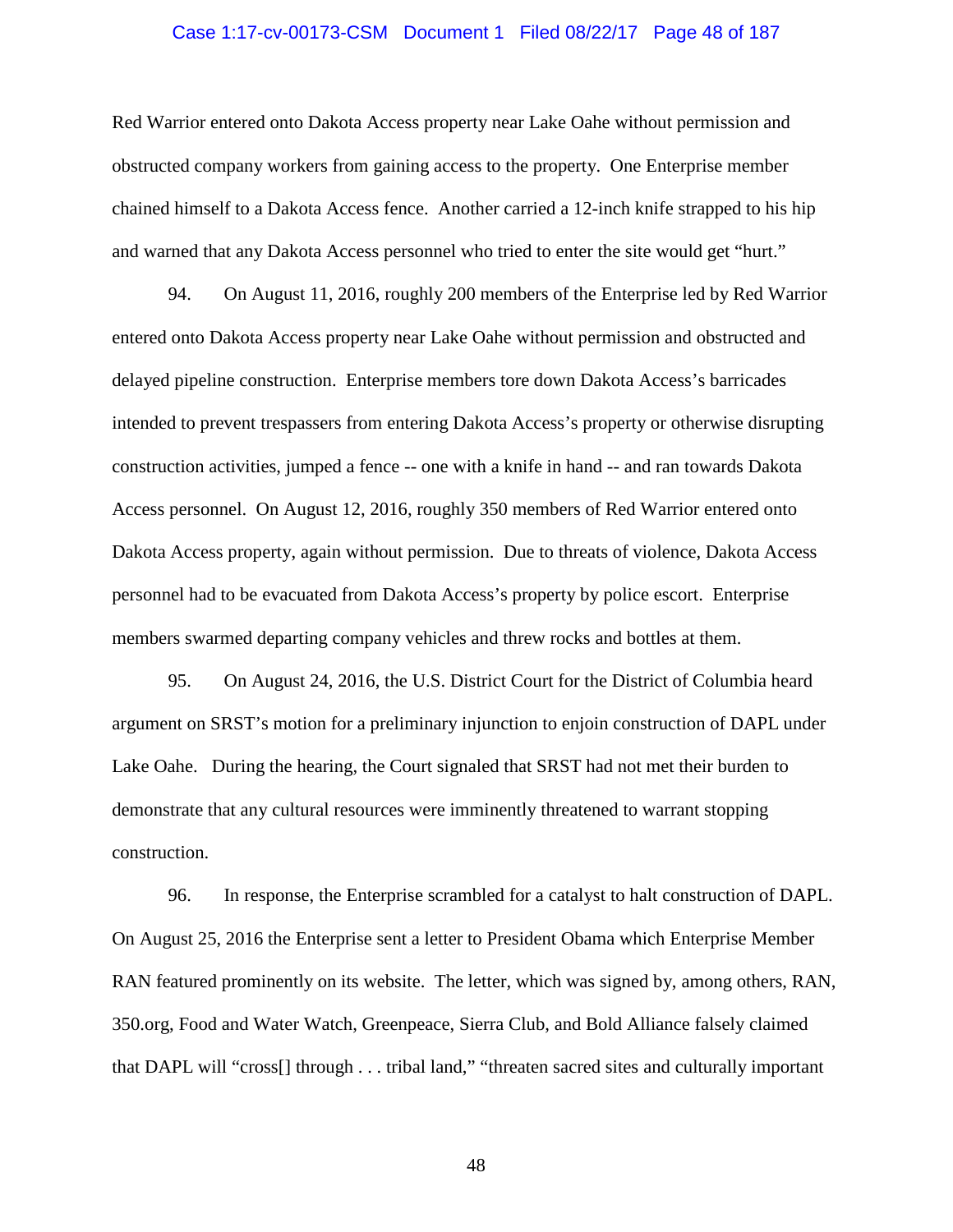#### Case 1:17-cv-00173-CSM Document 1 Filed 08/22/17 Page 49 of 187

landscapes," "constitute an existential threat to the Tribe's culture and way of life," and "pose[] significant threats to the environment, public health, and tribal and human rights." In an effort to lend legitimacy to its trumped up claims, the letter referenced the lawsuit commenced by Earthjustice on behalf of SRST in Washington, D.C. Notably, while Earthjustice is not a signatory to the letter, its involvement and influence in drafting the letter is clear from the regurgitation of Jan Hasselman's prior unsubstantiated prediction that when it comes to an oil spill in Lake Oahe, it is not a matter of "'if' but 'when.'"

97. In addition, over two years after Energy Partners began the planning and consultation process during which SRST was consulted and provided with information and a platform to voice concerns, and was otherwise provided ample opportunity to object to routing through any particular site, Earthjustice, ostensibly on behalf of the Tribe, hired a consultant to fabricate the existence of sacred sites along the pipeline route.

98. Within four days of the August 24 hearing, Mentz gained access to private land directly north of the Standing Rock Reservation, and purported to conduct an additional cultural survey of the land adjacent to the pipeline corridor, which Mentz understood would be the next segment of the pipeline slated for construction. Remarkably, despite the Tribe having never identified sacred features or otherwise raising objections related to this particular site, even though they had access to the Company's cultural surveys of the site for over eight months, in a matter of days this consultant purported to have discovered for the first time various purported sites of cultural significance in and around the pipeline corridor. But neither Earthjustice nor the Tribe bothered to raise these findings with Energy Transfer or USACE for consultation, but instead undertook purported Class III surveys of the pipeline corridor and the land adjacent to the pipeline path.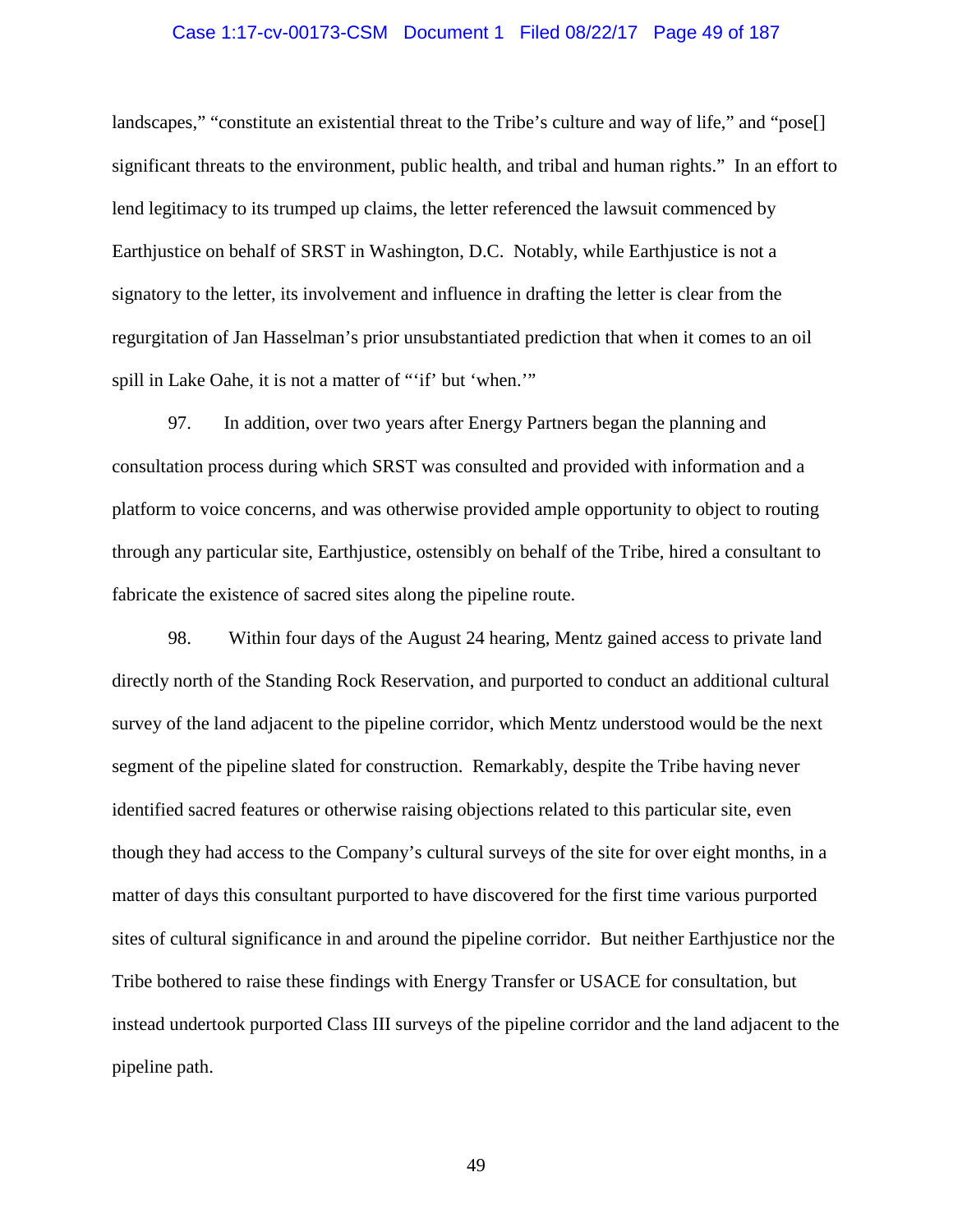#### Case 1:17-cv-00173-CSM Document 1 Filed 08/22/17 Page 50 of 187

99. According to Mentz, over the next three days, between August 30 and September 1, a miraculous concentration of rare and high-value cultural resources were identified that neither the Tribe nor anyone else had ever identified or raised objections about over the prior two years, despite the fact that Energy Transfer had previously provided the results of its cultural surveys to SRST, including concerning the area that Mentz purported to survey.

100. At no time during the three days during which Mentz purported to conduct these cultural surveys did Earthjustice inform Energy Transfer or USACE of these purportedly rare discoveries or request rerouting or mitigation of the pipeline -- which Energy Transfer had previously implemented on multiple occasions in response to tribal concerns and cultural surveys. Instead, with complete knowledge of the pipeline construction schedule, Earthjustice sat on these findings until the Friday afternoon before Labor Day weekend, and only at the eleventh hour, informed counsel for USACE and Energy Transfer that that it would -- within the hour -- file a supplemental declaration in further support of SRST's motion for preliminary injunction setting forth Mentz's putative findings if Energy Transfer did not consent to delay construction of the pipeline corridor along Lake Oahe.

101. The Mentz declaration was not designed to reveal sacred sites, or prevent their destruction, but rather was intentionally crafted and timed to sandbag the company on the eve of Labor Day weekend on a tract of land that was slated for construction the very next day. The Enterprise was well aware that there were no remaining intact cultural resources along the pipeline right-of-way. Aerial photographs of the right-of-way taken decades ago in connection with the development and construction of the Northern Border pipeline demonstrate that most of the land surface within the right-of-way had already been graded with heavy construction equipment and trenched decades ago. Moreover, Energy Transfer had previously conducted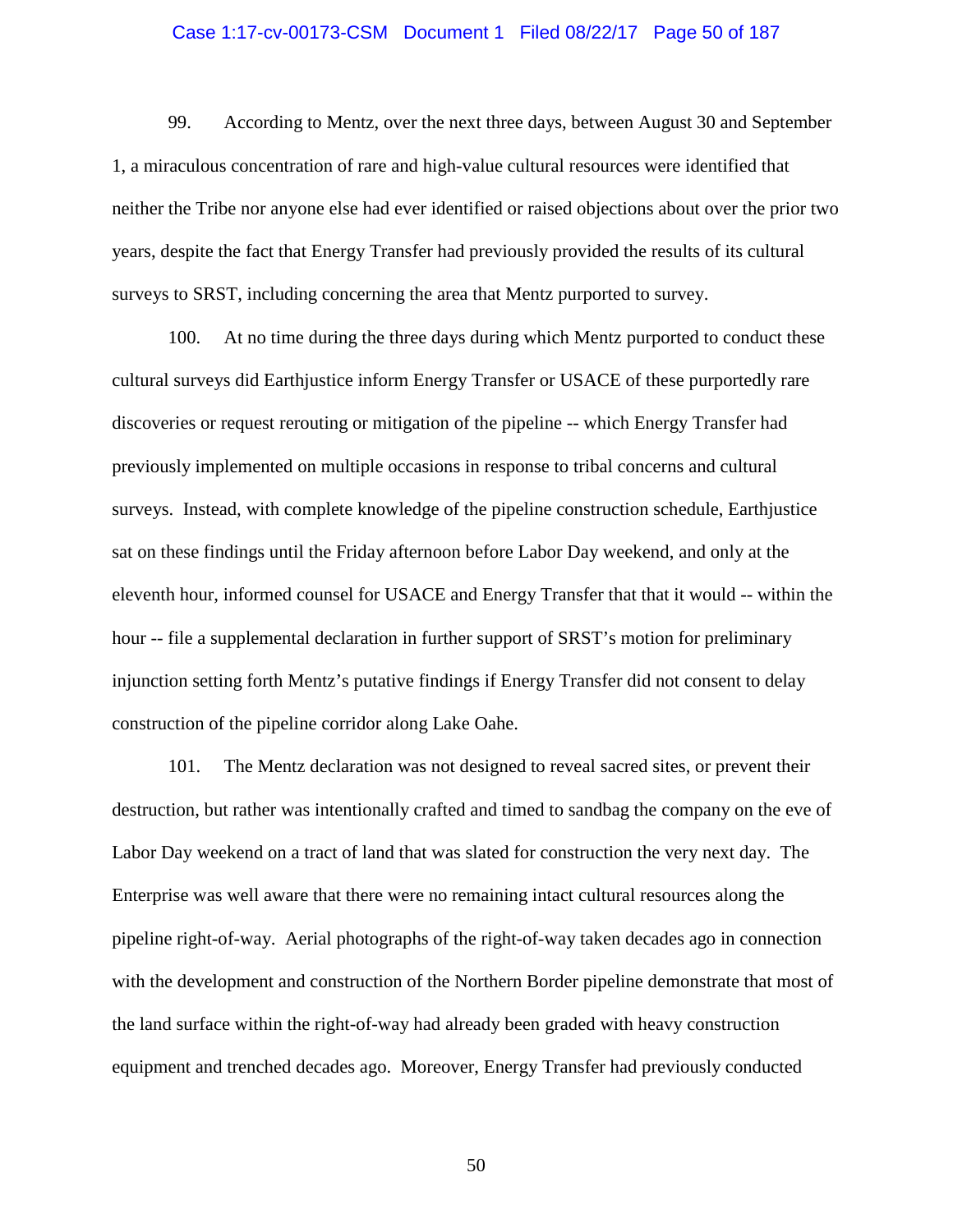#### Case 1:17-cv-00173-CSM Document 1 Filed 08/22/17 Page 51 of 187

cultural surveys at the very site that Mentz purported to study -- the results of which were reviewed and affirmed by the North Dakota SHPO and shared with SRST. Most importantly, the cultural sites Mentz claimed were located inside the pipeline corridor were actually outside that corridor according to Mentz's own GPS coordinates.

102. In fact, Earthjustice's threatened motion for a TRO was merely a pretext to ignite a violent standoff between protestors and the Company that the Enterprise could use to focus international media attention falsely claiming that Energy Transfer's scheduled clearing, grading, and preparation of its pipeline right-of-way over Labor Day desecrated fifty-three sacred sites. Notwithstanding its direct knowledge to the contrary, the Enterprise disseminated this false and sensational charge as a catalyst to generate widespread hysteria and to spur violent riots and protests throughout Labor Day weekend.

103. On Saturday, September 3, the Enterprise knowingly made the false claim that DAPL construction crews had been intentionally relocated over the weekend from another location to clear and grade the site of Mentz's purported discovery of cultural resources. This was an outright lie, and in fact the complete opposite was true. Weeks prior to September 3, 2016 (only days before an annual international powwow and leaders summit held by the United Tribes Technical College in nearby Bismarck, ND from September 6-11), Energy Transfer elected to shift construction to accommodate those visiting the area for an annual powwow and summit, and to avoid enflaming protesters gathering nearby. Thus, not only was Energy Transfer's work on September 3 not designed to desecrate important cultural resources, it was planned to respect tribal traditions, and to reduce, not enflame, tensions.

104. The Enterprise's conduct had its intended effect. On Saturday, September 3, 2016, gathering protestors, led and whipped into a frenzy by Red Warrior and the false report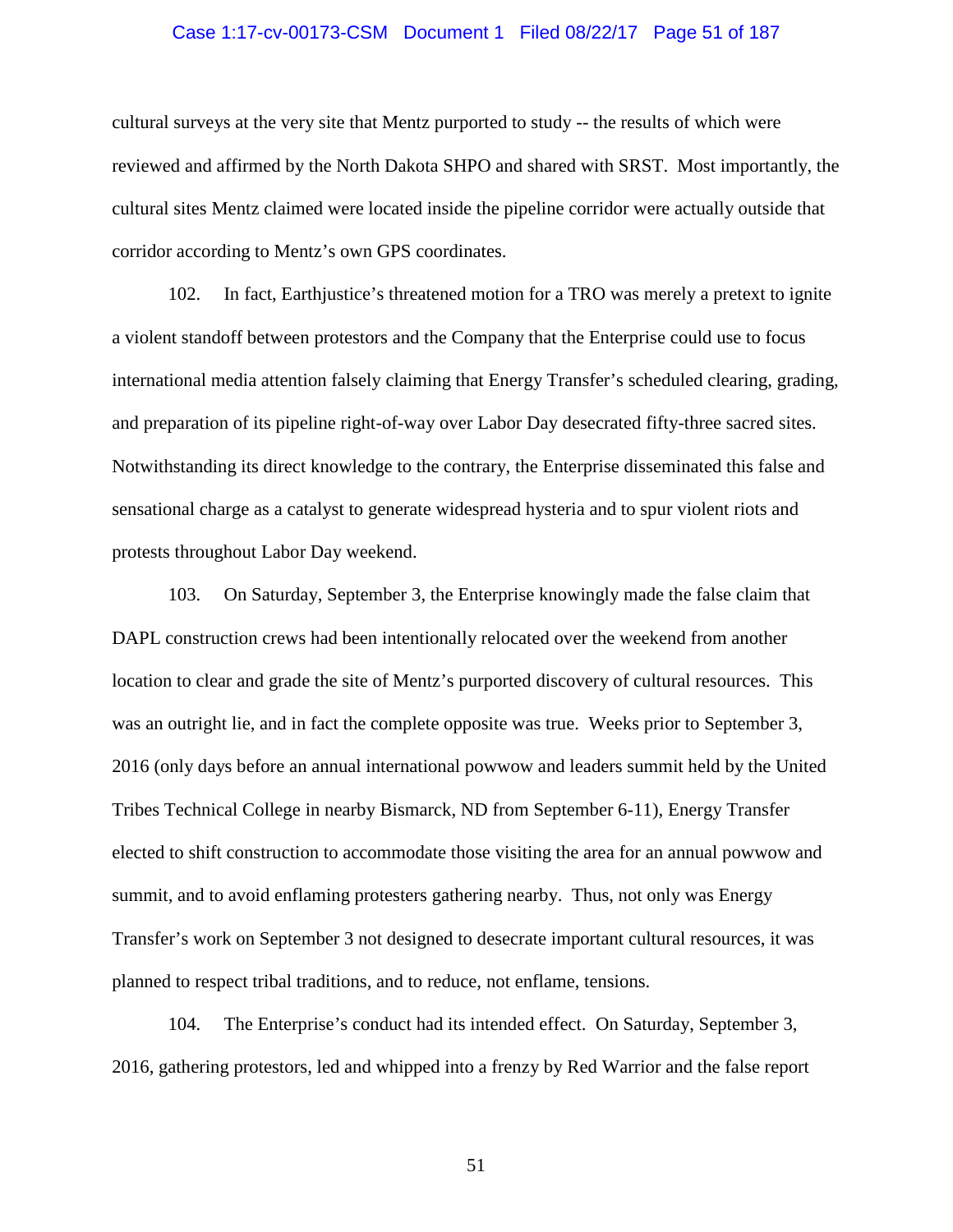#### Case 1:17-cv-00173-CSM Document 1 Filed 08/22/17 Page 52 of 187

that construction crews had purposely accelerated construction to destroy putative newly discovered sacred sites revealed in  $11<sup>th</sup>$  hour court filings the day before, marched along Highway 1806 and attacked DAPL construction crews working within the pre-existing pipeline right-of-way, and away from any cultural resources identified by Mentz. The protesters illegally blocked traffic, and quickly became violent, trampling a wire construction fence and stampeding with hundreds of protesters, horses, dogs, and vehicles onto land where construction was ongoing. Protesters threatened security personnel with knives, hit them with fence posts and flagpoles, and otherwise physically attacked private security personnel retained by Energy Transfer, resulting in multiple security guards and dogs being hospitalized.

105. Consistent with its playbook, the Enterprise sought to capitalize on the violent clashes it had intentionally incited between the protesters and DAPL construction workers and security guards to further their false narrative that Energy Transfer responded to "peaceful" protesters with excessive use of force, as a pretext for additional fundraising efforts. In furtherance of this objective, the Enterprise falsified a photograph purporting to show a sevenyear-old girl mauled by guard dogs at the DAPL construction site. In fact, the photo of the little girl was taken from a news story titled "Dog left out in Texas heat bits face of 3-year-old girl," originally published in the N.Y. Daily News on June 26, 2012. The Enterprise then sought to further exploit the violence incited by its own falsehoods when it sought a temporary restraining order on September 4, 2016, falsely claiming that it was necessary to stop further purposeful desecration of cultural resources. The Enterprise immediately publicized its efforts to obtain a restraining order and its false claims that construction crews had purposely changed construction schedules to clear and grade the area identified by Mentz. At no time did the Enterprise state the truth -- that Energy Transfer had decided out of respect for upcoming tribal events to shift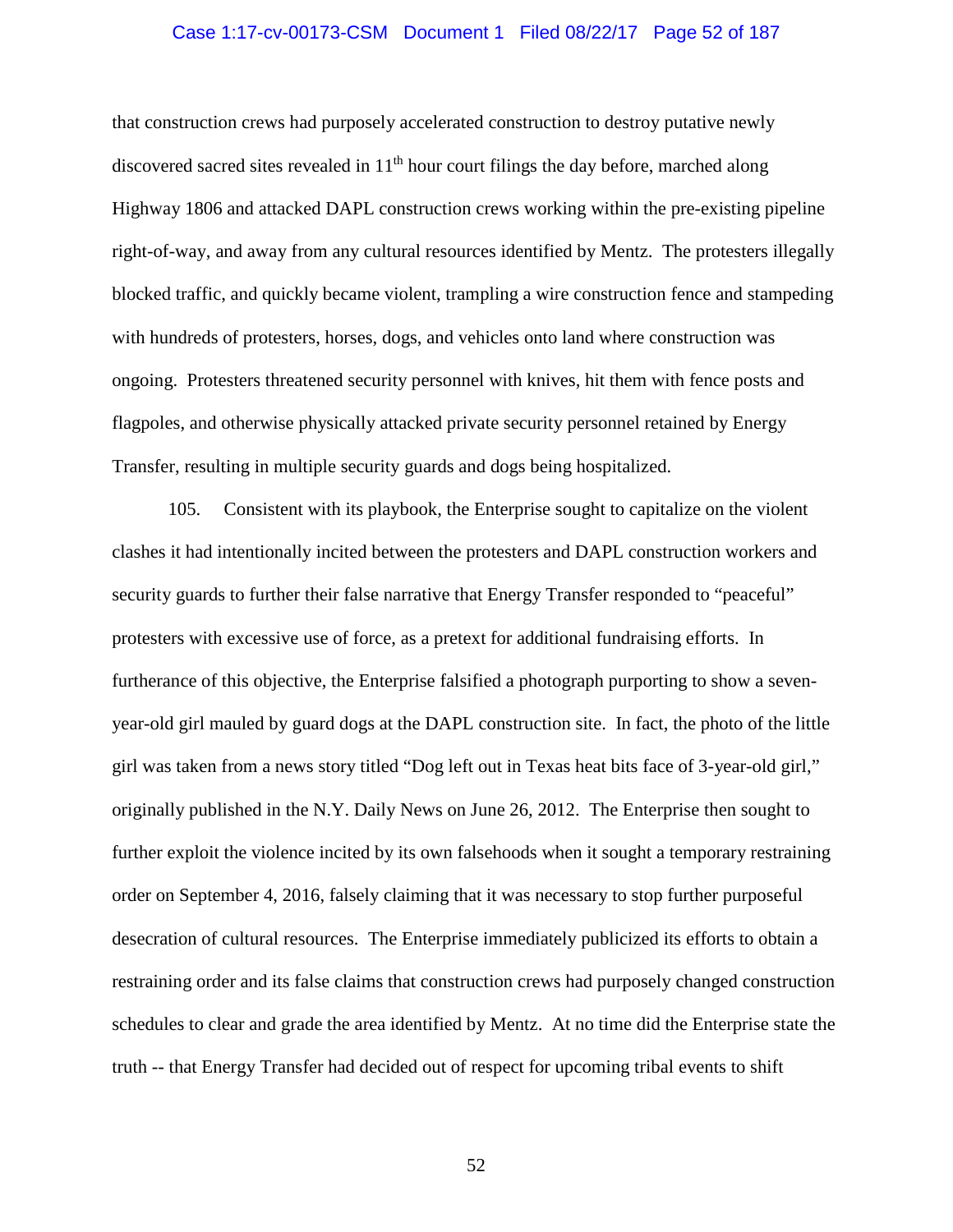#### Case 1:17-cv-00173-CSM Document 1 Filed 08/22/17 Page 53 of 187

construction weeks prior to Mentz's manufactured Friday night report of newly discovered cultural resources, and that the Enterprise exploited that shift in construction and created a violent flashpoint when they falsely contended that the exact area of planned construction contained a newly-discovered cache of cultural resources literally on the eve of that planned construction.

106. Not only did the Enterprise incite violence, it also directly and indirectly funded and supported encampments for radical violent protestors at Standing Rock to ensure that attention grabbing clashes with workers on the pipeline and company security would continue. On September 8, 2016, Greenpeace announced that it was organizing and hosting supply drives to fund, feed and house Red Warrior Camp in 10 cities across the country.

107. The Enterprise's sensational lies about DAPL's rushed approval process and lack of consultation concerning the existence of intact cultural and tribal resources were revealed when, on September 9, 2016, the U.S. District Court for the District of Columbia denied SRST's preliminary injunction motion to enjoin construction of the pipeline under Lake Oahe. The 58 page decision squarely rejected the Enterprise's allegations of USACE's and Energy Transfer's disregard for SRST's concerns, holding that the facts "tell a different story" and "the Corps exceeded its NHPA obligations."

108. In reaching this conclusion, the court carefully set forth in "significant detail" "how Dakota Access chose the pipeline route" to avoid encroaching on Native People's rights, lands and sacred sites, and "the facts surrounding the Corps' permitting and concurrent Section 106 process for the project," which the Court found to be above and beyond what the law required.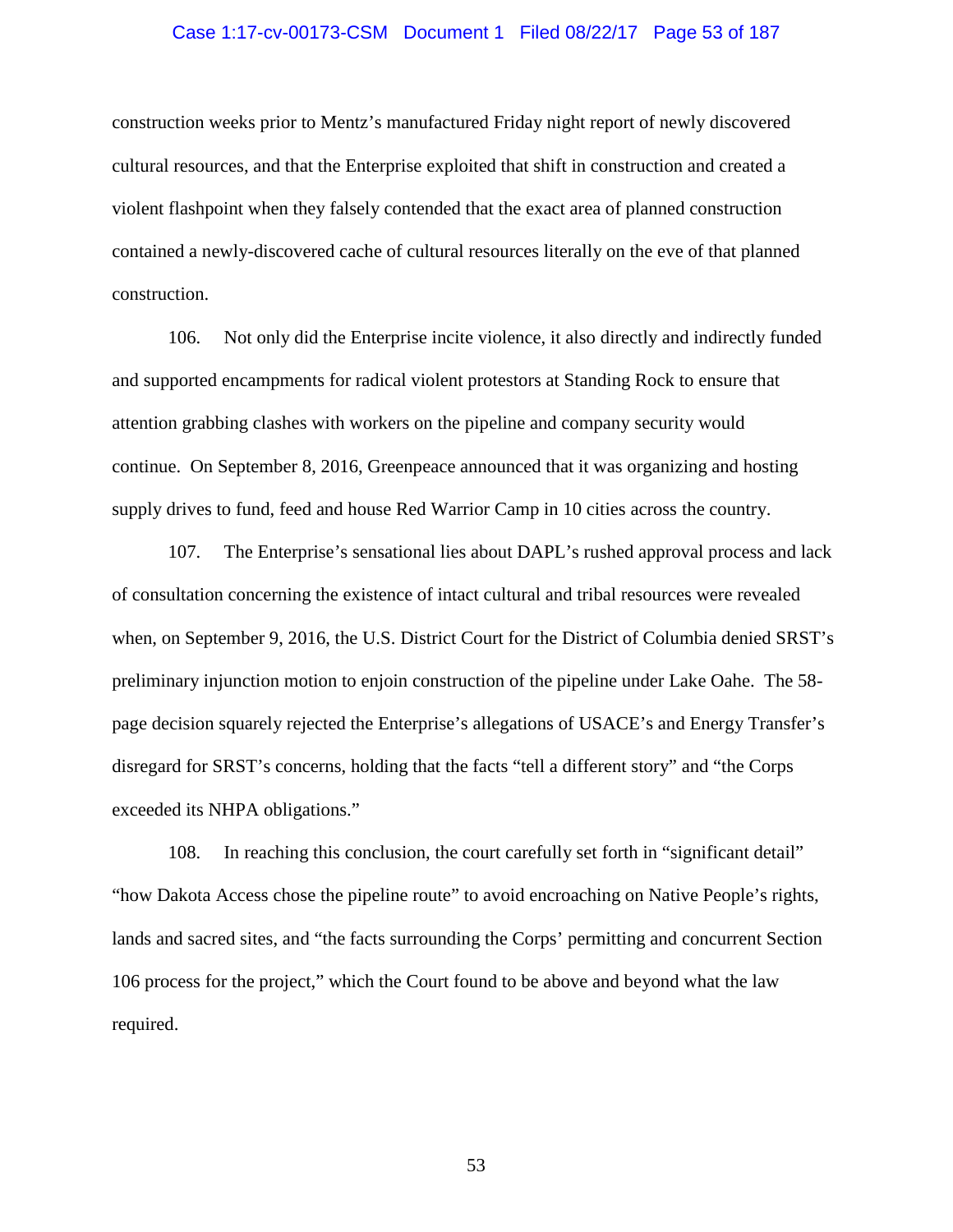#### Case 1:17-cv-00173-CSM Document 1 Filed 08/22/17 Page 54 of 187

109. First, the court emphasized Energy Transfer's careful consideration of historic artifacts, noting that Energy Transfer "prominently considered" the "potential presence of historic properties" in choosing the route for the pipeline, consulting past cultural surveys and hiring professionally licensed archaeologists to conduct "extensive new cultural surveys of its own." The court further noted that Energy Transfer rerouted when the survey revealed previously unidentified historic or cultural resources and "[b]y the time the company finally settled on a construction path, [ ] the pipeline route had been modified 140 times in North Dakota alone to avoid potential cultural resources. . . . All told, the company surveyed nearly twice as many miles in North Dakota as the 357 miles that would eventually be used for the pipeline."

110. Second, the court detailed Energy Transfer's efforts to reach out to the SRST. The Court determined that "the Tribe largely refused to engage in consultations" despite "dozens of attempts to engage Standing Rock in consultations to identify historical resources at Lake Oahe and other PCN crossings." Nonetheless, the Court concluded that USACE exceeded consultation requirements because when USACE and representatives of SRST did meet, they "engaged in meaningful exchanges that in some cases resulted in concrete changes to the pipeline's route." In particular, the Court emphasized that "the Corps took numerous trips to Lake Oahe with members of the Tribe to identify sites of cultural significance," "[USACE] also met with the Tribe no fewer than four times in the spring of 2016 to discuss their concerns with the pipeline," and that Energy Transfer and USACE even moved the pipeline at the Jones River crossing "in response to the Tribe's concerns about burial sites."

111. Notwithstanding the District Court's findings, that same day, in response to the extreme opposition to DAPL and the pressure on the government generated by the Enterprise, the Department of Justice ("DOJ"), Department of the Army ("DOA") and Department of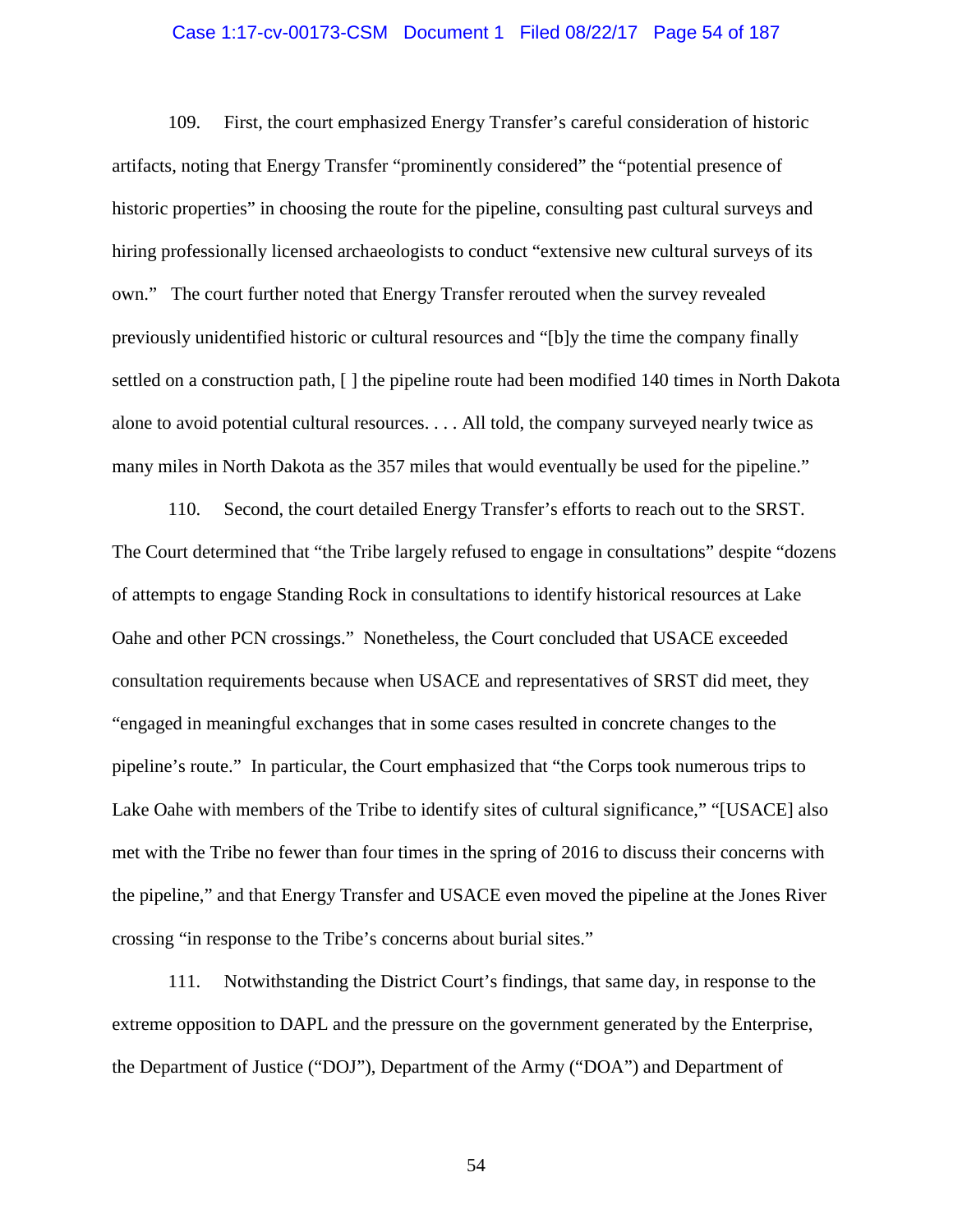#### Case 1:17-cv-00173-CSM Document 1 Filed 08/22/17 Page 55 of 187

Interior ("DOI"), issued a joint statement halting construction on federal lands bordering or under Lake Oahe until USACE determined whether to reconsider its EA and its decision to authorize permits for construction of the pipeline.

112. The Enterprise immediately touted the government's decision to halt construction under Lake Oahe -- which they themselves had generated -- as an endorsement of their campaign and used it as a pretext for additional grassroots efforts. For example, on September 9, 2016, Rachael Prokop of Greenpeace USA published "How You Can Help Standing Rock Activists Stop The Dakota Access Pipeline," which falsely alleged, "The pipeline was approved without adequate environmental reviews or consultation from the community -- and any spill is a direct threat to water supplies for the Standing Rock Sioux. President Obama can make this 'pause' a stop, but he'll only take action if we put the pressure on him." Prokop concluded with a plea for donations "to keep the growing peaceful opposition to the pipeline going as long as possible."

113. Likewise, Sierra Club called on the public to "take action" against the pipeline in a September 13, 2016 article "A Tribal Activist War Rages On: The Dakota Access Pipeline and The Fight for Justice." The article falsely alleged that Energy Transfer Partners "uproote[d] and destroy[ed] the Standing Rock Sioux Reservation" and that a leak of the pipeline was "highly probable." Sierra Club further claimed that the Company obtained permits in a "fast-track approval" process that "seems to be the oil companies' perfect skirt around the fervent backlash from opposing parties," and accused USACE of "flagrant disregard for both tribal and environmental rights, as well as a lack of compliance with federal consultation policies." Lauding the government's decision to temporarily stop construction, the article concluded with a call to the public to sign a petition to demand that the Corps "conduct a thorough, honest, environmental impact statement."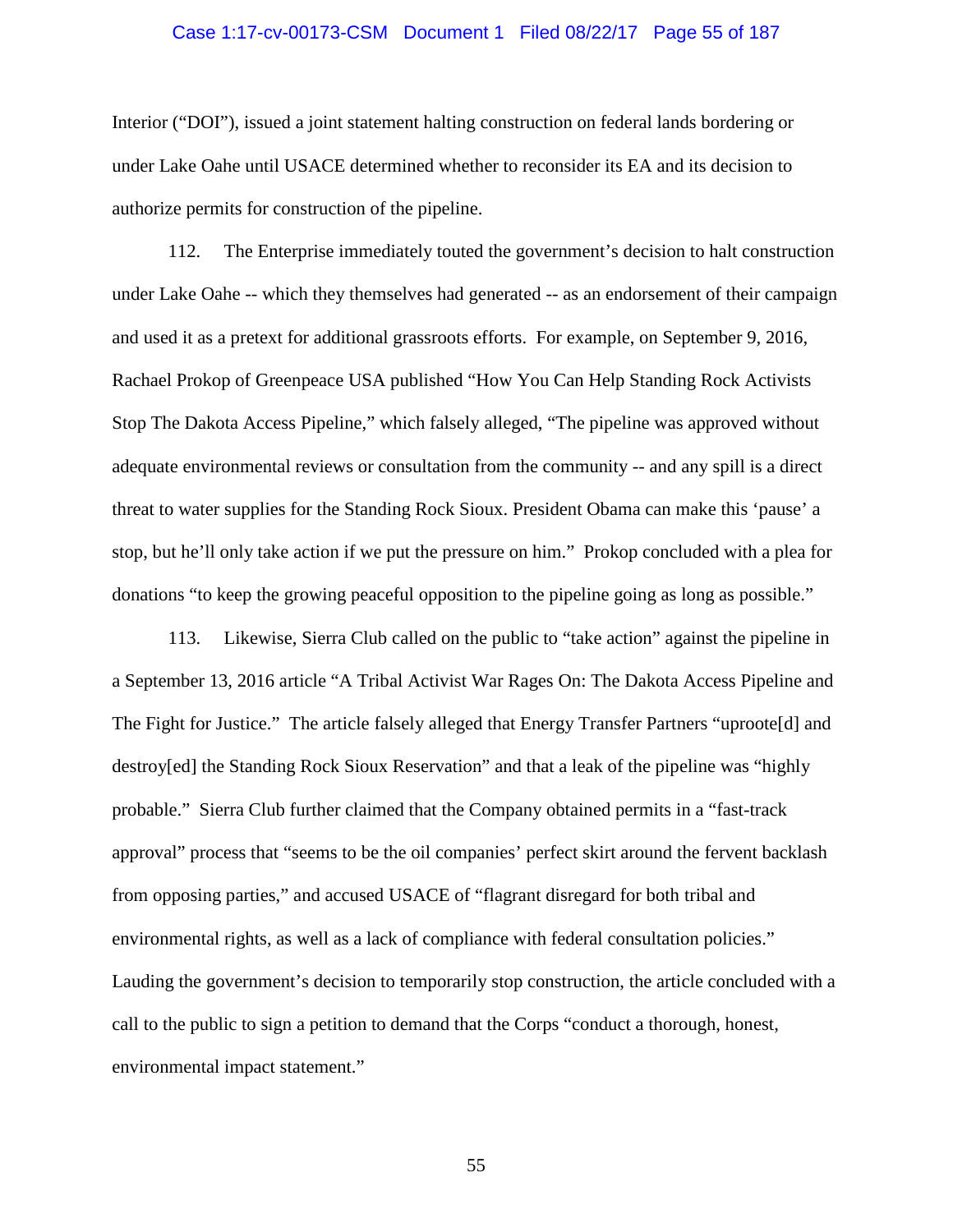#### Case 1:17-cv-00173-CSM Document 1 Filed 08/22/17 Page 56 of 187

114. The next day, Michael Brune, Sierra Club's Executive Director, made similarly false allegations in an article titled "A Light Shines in the Dakotas" celebrating the "tremendous victory" and touting Sierra Club's efforts purportedly on behalf of the Tribe. The article falsely claimed that it was "inconceivable that [DAPL] was approved without a thorough and meaningful consultation" when "a spill would have catastrophic effects on the sole drinking water supply of the Standing Rock Sioux." Sierra Club called for a reevaluation of the pipeline to consider the pipeline's effects on climate change, and concluded by demanding that the pipeline cannot be justified and must "be canceled in its entirety."

115. Greenpeace echoed these pleas to join "the resistance" in a September 26, 2016 article "How Your Generosity Is Helping #NODAPL Camps Keep Up The Resistance" and an October 27, 2016 post "Greenpeace Statement Of Solidarity With Standing Rock Water Protectors," which purported to affirm Greenpeace's commitment to "stand[ ] in solidarity with and lend[ ] full support to the water protectors at Standing Rock" to oppose DAPL, which Greenpeace described as "a direct threat to the life, rights, and water of the Standing Rock Sioux" in that it poses a "serious risk to the nation's water supply, violat[es] federal trust responsibilities . . . and desecrat[ed] sacred burial, religious and other historical sites." The October 27 post concluded by falsely stating, "The fast-track process of approval disregarded key U.S. legislation, including the Clean Water Act, the National Environmental Policy Act, and the National Historic Preservation Act."

116. Likewise, on October 6, 2016, Earthjustice published "Making History At Standing Rock: Tribes Are Leading Action To Preserve the Planet," written by Earthjustice's president, Tripp Van Noppen, which criticized the "federal government's deeply flawed process for permitting the pipeline . . . without any comprehensive environmental review or meaningful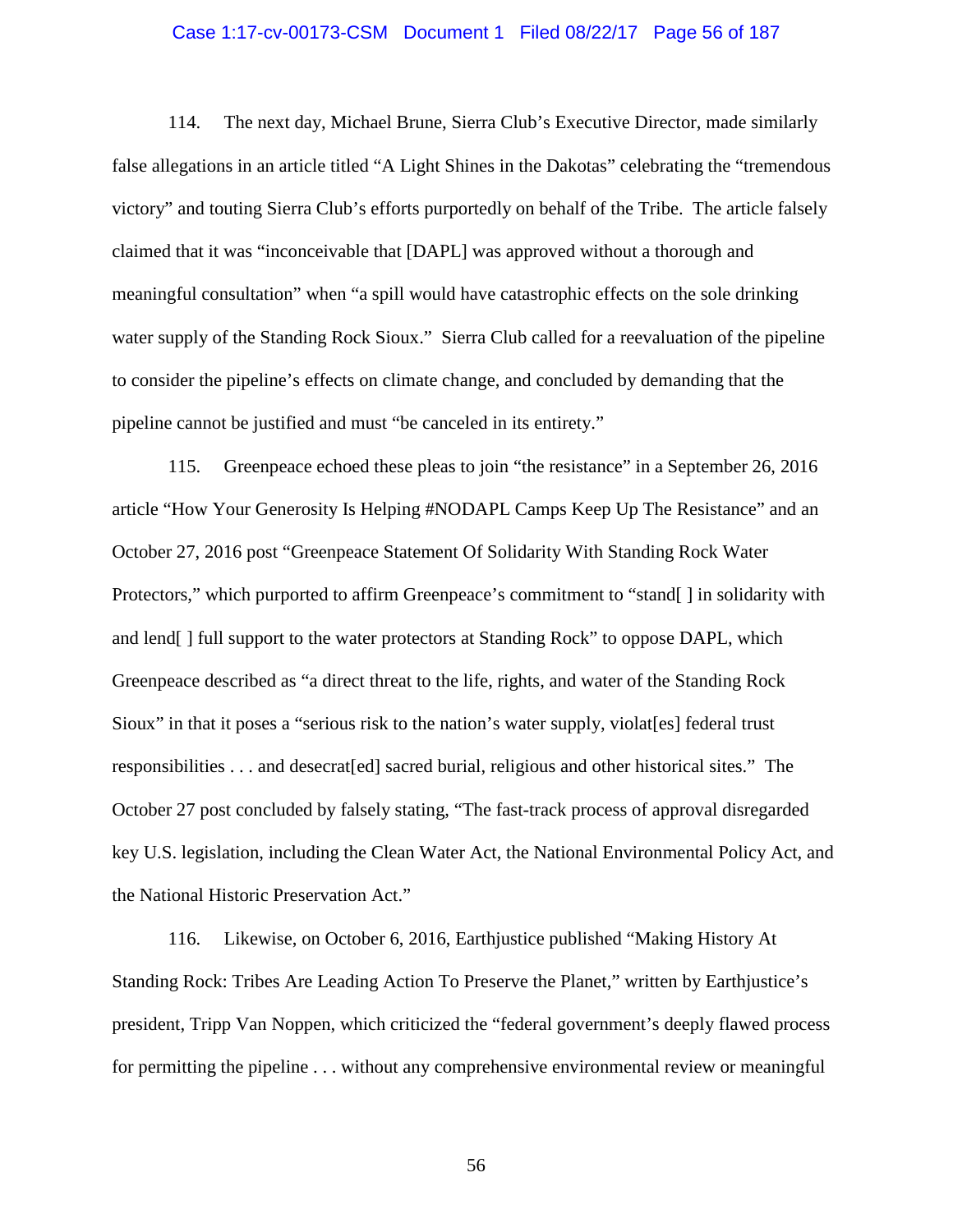#### Case 1:17-cv-00173-CSM Document 1 Filed 08/22/17 Page 57 of 187

consultation with [SRST]." The post likewise peddled the Enterprise's false narrative that DAPL was "[r]outed through sacred sites"; that Energy Transfer "rushed to bulldoze and destroy ancestral burial grounds that lie in the route's new path"; and a spill "would poison water for Standing Rock and potentially millions of people downstream." Most egregiously, Van Noppen falsely accused Energy Transfer of shifting the original route of the pipeline toward SRST's reservation when it became clear that a leak or a spill would contaminate drinking water in the relatively prosperous, overwhelmingly white city of Bismarck. Significantly, without referencing the September 9, 2016 decision by the District Court for the District of Columbia, which held that Energy Transfer and USACE had exceeded their consultation obligations under NHPA, Van Noppen brashly alleged "this case has highlighted the need for a serious discussion on whether there should be nationwide reform with respect to considering tribes' views on these types of infrastructure projects." Van Noppen commended the "power of the movement that is growing in North Dakota" -- which Earthjustice, along with its co-conspirators generated -- for creating "a dramatic shift in position and tone by the U.S. federal government," and concluded with a plea for continued action: "Now is the time to help [the opposition movement] grow."

117. Over the course of the next eight months, and continuing up until the filing of this action, the Enterprise ubiquitously disseminated alarmist and sensational claims about DAPL, which were untethered to any facts to manufacture a sense of crisis and drive "sustained public pressure," including riots and violent protests. These intentionally inflammatory claims, which were continuously disseminated in high-profile reports, websites, blog posts, and on social media, including Facebook and Twitter, were deliberately false and misleading for the reasons set forth below: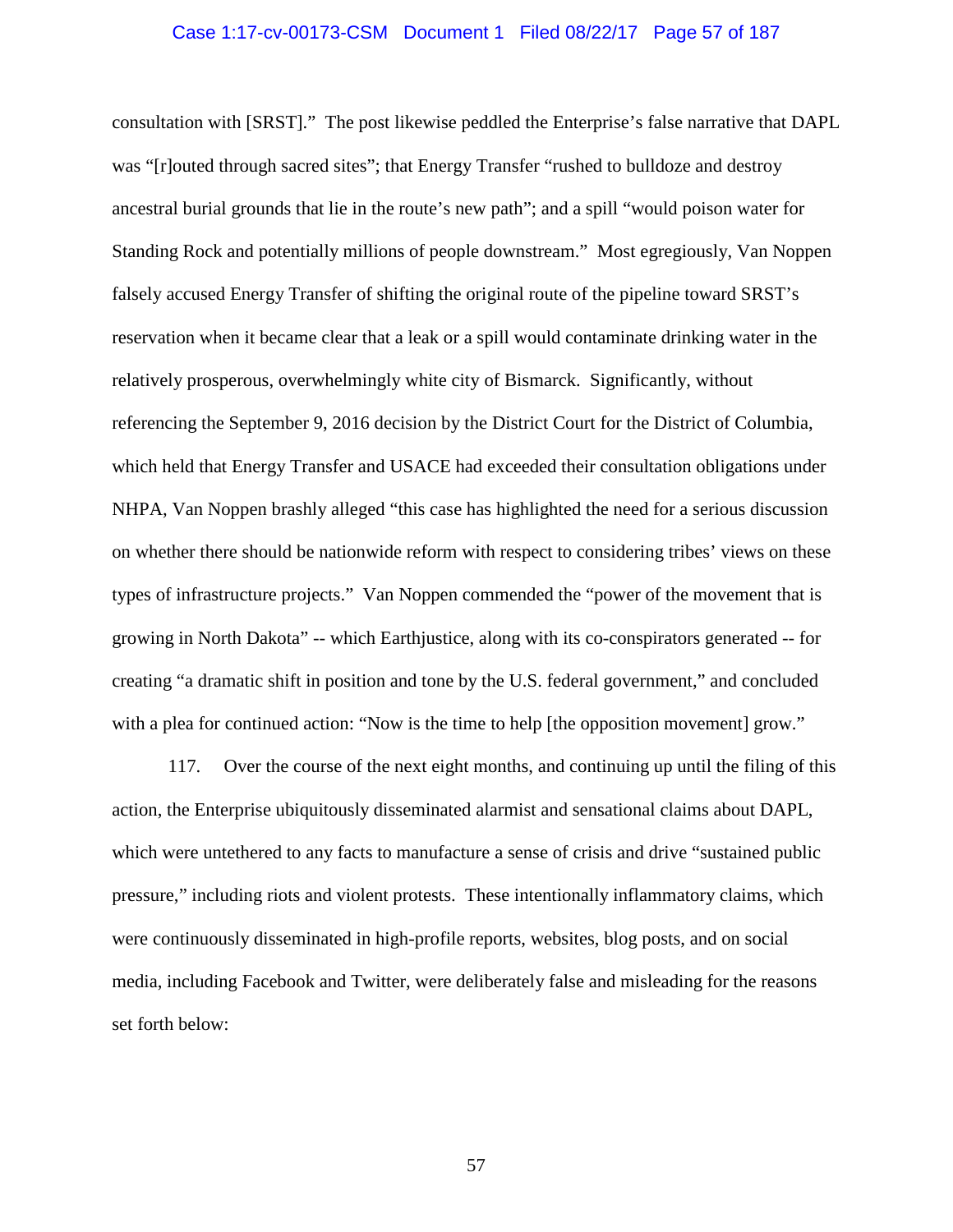# **i. The Enterprise Disseminates False Claims About DAPL**

# **1. The Enterprise Misrepresents That DAPL Traverses SRST Tribal Treaty Lands**

118. Through intentional and repeated misstatements, the Enterprise has created the

widespread misperception that the pipeline travels through SRST Reservation land or,

alternatively, that there is some legitimate dispute about whether the Sioux Tribe holds title to

some of the land the pipeline crosses in North Dakota.

119. By way of example only, the Enterprise has falsely claimed that:

- DAPL "is cutting through Native American sacred territories and unceded Treaty lands," resulting in "gross violations of Native land titles";
- DAPL "has violated the sovereignty of the Standing Rock Sioux and their right to determine the future of their lands . . . .";
- "The Dakota Access pipeline is a direct violation of the sovereign rights and culture of the Standing Rock Sioux . . . violating federal trust responsibilities guaranteed through treaties"; and
- "The Dakota Access Pipeline project . . . would extend . . . across North Dakota . . . crossing through . . . tribal land."<sup>1</sup>

- Undated post on Greenpeace's website, "Another Major Norwegian Investor Divests From Companies Behind Dakota Access Pipeline," in which Enterprise member Perry Wheeler stated, "The financial institutions . . . are realizing that it is bad business to invest in companies willing to disregard Indigenous sovereignty to destroy sacred Native Lands. . . ."
- Undated post on Greenpeace's website, "Activists Worldwide Close Accounts, Demand Citibank Halt and Rescind Dakota Access Pipeline Loans," in which Enterprise member Perry Wheeler stated that Energy Transfer is "willing to destroy Standing Rock's sacred land . . . ."

<sup>1</sup> The Enterprise ubiquitously disseminated its false claims that DAPL crosses tribal land in violation of tribal sovereignty, including, by way of example, the following false and defamatory publications:

November 7, 2016 open letter from BankTrack (and signed by among others Greenpeace, Sierra Club, RAN) to an international consortium of banks financing DAPL construction, which falsely stated that "the pipeline trajectory is cutting through Native American sacred territories and unceded Treaty lands . . . ."

November 7, 2016 Press Release, "RAN Statement on Citigroup's Leading Role in Financing Dakota Access Pipeline," in which RAN falsely alleged that DAPL "has violated the sovereignty of the Standing Rock Sioux and their right to determine the future of their lands . . . ."

November 30, 2016 open letter from BankTrack (and signed by among others Greenpeace, 350.org, Bold Alliance, Sierra Club, RAN) to the banks financing DAPL, which accused Energy Transfer of "gross violations of Native land titles . . . ."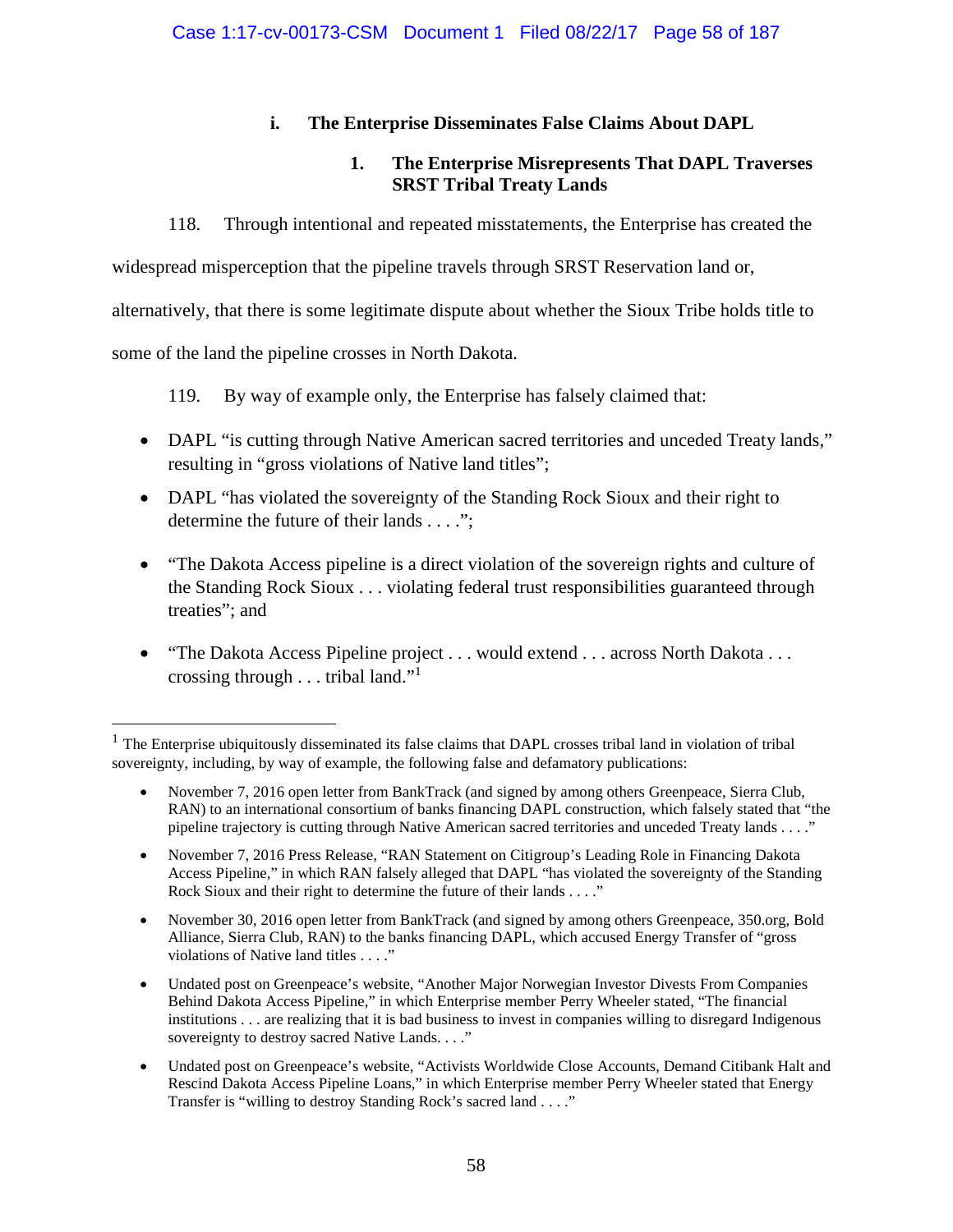### Case 1:17-cv-00173-CSM Document 1 Filed 08/22/17 Page 59 of 187

120. None of this is true. In fact, the pipeline is located approximately one-half a mile north of the acknowledged legal boundary of the SRST Reservation where it crosses Lake Oahe north of Cannonball, North Dakota -- the epicenter of the Enterprise's manufactured controversy.

121. The 7,500 feet -- or 1.4 miles -- of land beneath and just adjacent to Lake Oahe is not part of the SRST reservation, nor is it the sovereign land of any other Native American tribe. Instead, it is indisputably federally-owned property.

122. Lake Oahe is a man-made reservoir built between 1948 to 1959 pursuant to the Flood Control Act of 1944, a response to the prolonged drought in the Missouri River Basin in the 1930s -- responsible for Dust Bowl conditions in the region during the depression-era - followed by severe flooding in 1943.

123. Included in the Flood Control Act was the Pick-Sloan Plan, which called for construction of four dams -- the Garrison, Fort Randall, Big Bend, and Oahe -- and 1,500 miles of levees on both sides of the Missouri River from Sioux City, Iowa to St. Louis, Missouri. The Missouri River was dammed just north of Pierre, South Dakota, creating the 231-mile, 370,000 acre Lake Oahe, which runs from just north of Pierre, to just south of Bismarck, North Dakota. Building the Oahe Dam was a massive public works project which controls floods, irrigates arid portions of the Missouri River Basin, and generates hydroelectricity.

124. And, like virtually all of the pipeline's 357-mile pipeline route through North Dakota, the land on either side of the federally-owned Lake Oahe parcel is privately owned.

<sup>•</sup> January 26, 2017 Press Release, "RAN Statement on Continued Investment in Energy Transfer Equity," in which RAN stated that DAPL "violates the rights of the Standing Rock Sioux to self-determination and Free, Prior and Informed Consent [] regarding decisions on their traditional lands."

November 1, 2016 post to Sierra Club's website, "Tell Big Banks to Divest from Dakota Access Pipeline," in which Sierra Club stated that DAPL is constructed "through sacred Sioux tribal lands."

Additional examples of false publications claiming that DAPL crosses tribal land in violation of tribal sovereignty are set forth in Appendix A.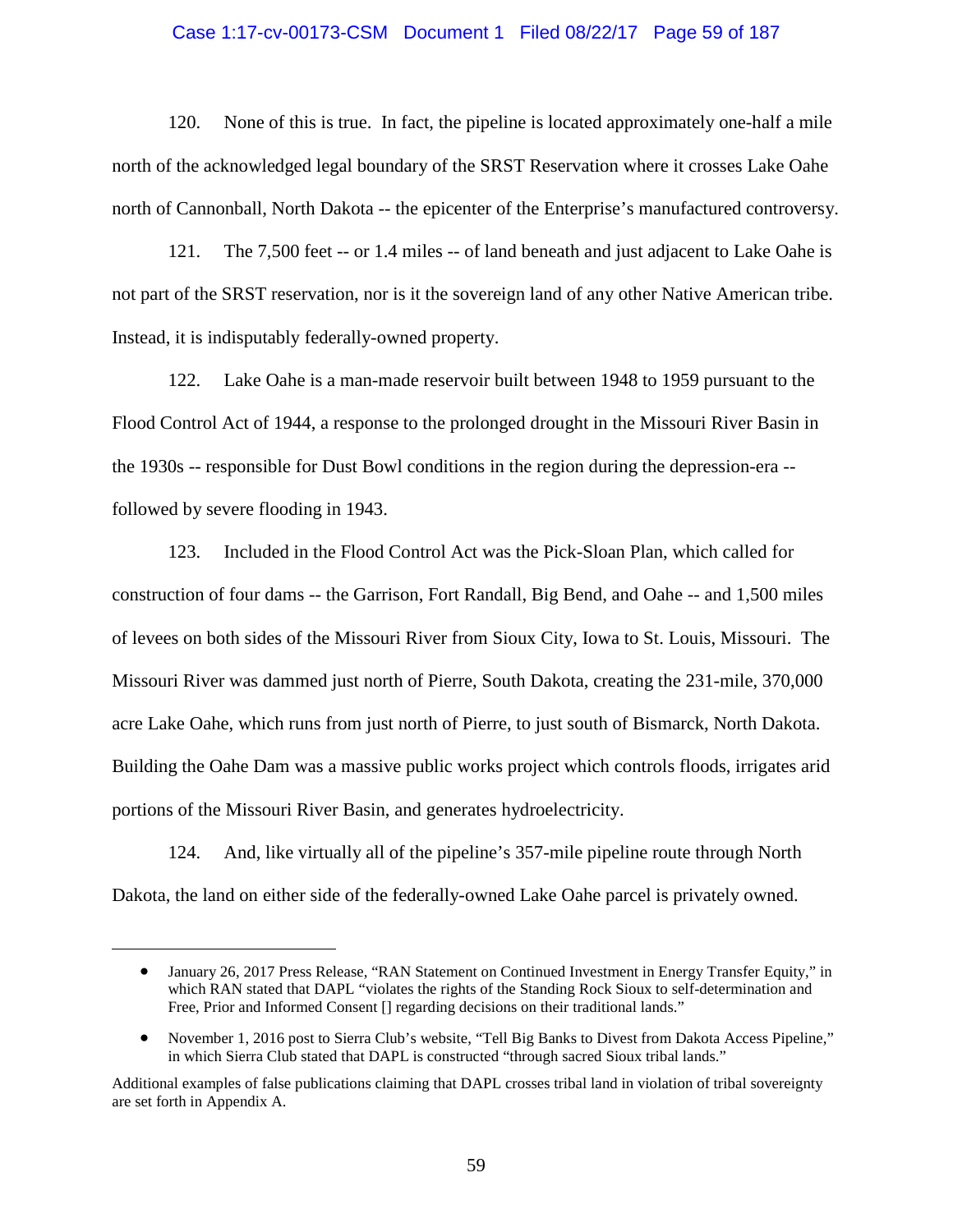#### Case 1:17-cv-00173-CSM Document 1 Filed 08/22/17 Page 60 of 187

125. SRST's argument that portions of the private land (as well as the federally-owned parcel beneath and adjacent to Lake Oahe), is "unceded" tribal land has been fully resolved by the United States Supreme Court. In United States v. Sioux Nation of Indians, 448 U.S. 371 (1980), the Court held that through the Act of February 28, 1877 (the "1877 Act"), the federal government exercised its Constitutional power of eminent domain and "effected a taking of tribal property." That Constitutional taking encompassed land north of the current legal boundary of the SRST reservation, including the parcel -- now privately owned -- used for staging and construction.

126. Because SRST has no ownership interest in or legal title to any of the property used for the construction or operation of DAPL, the project does not cross tribal lands or impinge on the Sioux Tribe's sovereignty.

127. Finally, while SRST does maintain certain fishing and recreational rights to the waters of Lake Oahe, the United States District Court for the District of Columbia held that construction of DAPL will not impair the Tribe's rights to hunt and fish on that body of water. The Court further upheld the Corp's conclusion that operation of the pipeline will not have an adverse impact on Lake Oahe.

128. Highlighting the disingenuous nature of the Enterprise's overwrought claims of cataclysmic risks posed by the pipeline, at the same time people were being incited to physical violence and terrorism to prevent fictional risks and impingement on tribal sovereignty, not far away crude oil was being transported right through SRST's reservation by rail -- a vastly more dangerous mode of transportation -- as it has been for decades without objection.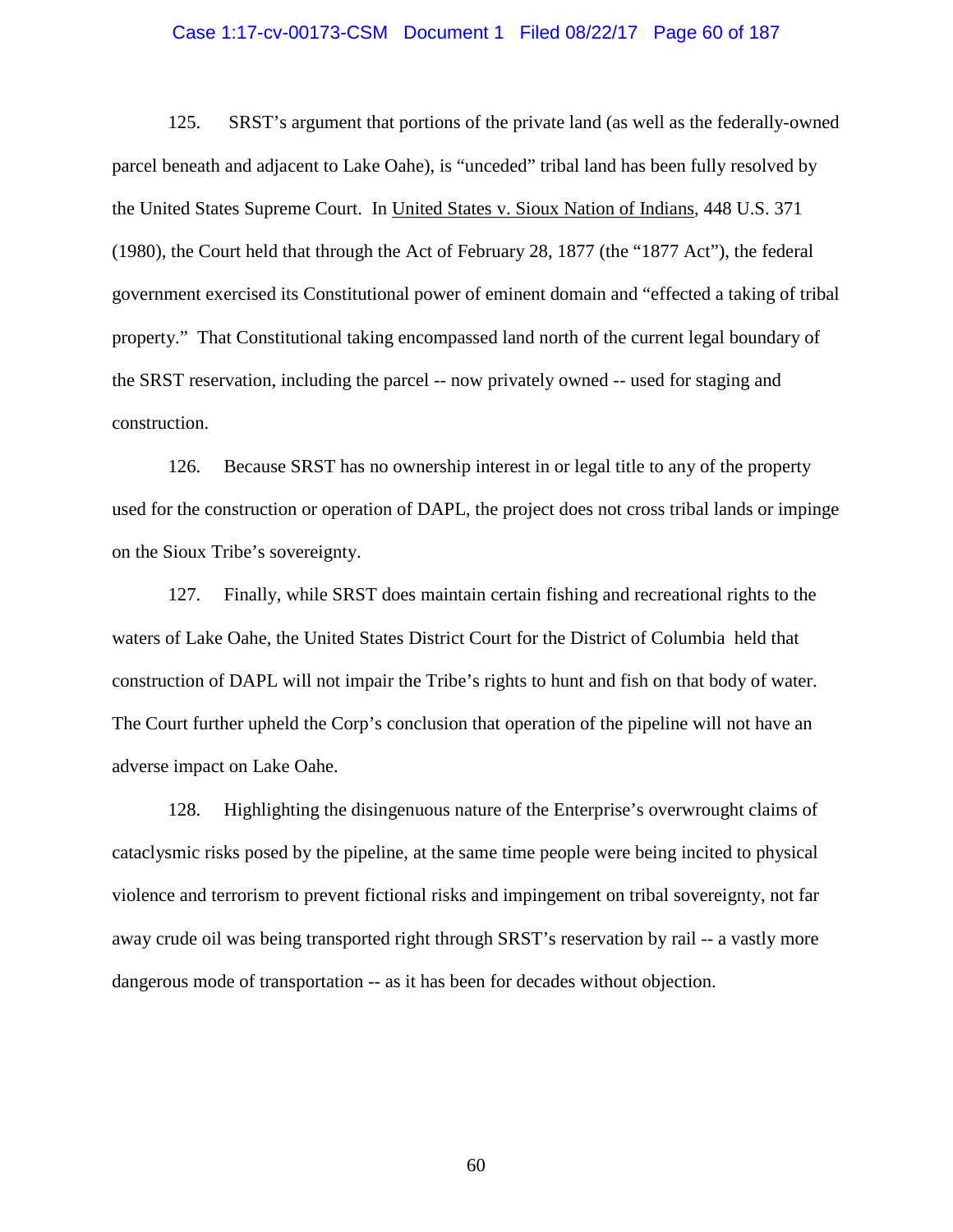# **2. The Enterprise Misrepresents That DAPL Will Poison Tribal Water**

129. In addition to intentionally creating the false impression that DAPL traverses the SRST reservation, the Enterprise also falsely alleges that Energy Transfer is "poisoning the water of thousands of people," and "destroy[ing] tribal water supply." The purported basis for these statements is the Enterprise's unfounded assertion that DAPL's operation will inevitably result in a catastrophic oil spill: "it is not a matter of if, but a matter of when the pipeline will spill." These claims misrepresent, distort, and omit the relevant science and facts.<sup>2</sup>

130. First, as USACE concluded during the permitting process, the risks of pipeline

rupture are generally minimal, and an oil spill is a highly unlikely occurrence. According to

reports issued by the American Petroleum Institute, pipelines are widely acknowledged as the

- Undated post on Greenpeace's website, "Activists Worldwide Close Accounts, Demand Citibank Halt and Rescind Dakota Access Pipeline Loans," which claimed that Energy Transfer is "willing to destroy Standing Rock's . . . water supply . . . ."
- Undated post on Bold Alliance's website, "Tell President Obama: Stop the Dakota Access Pipeline," which falsely asserted that DAPL "threatens our land, water and climate."
- November 7, 2016 open letter from BankTrack (and signed by among others Greenpeace, Sierra Club, RAN) to an international consortium of banks financing DAPL, which falsely claimed that DAPL "threatens air and water resources in the region and further downstream . . . Given the presumed Indigenous rights commitments of [banks], it is for us inexplicable that . . . threats to water sources . . . have not been identified early on as reasons for EPFIs to not provide funding for this project."
- September 1, 2016 post to Sierra Club's website, "Time to Stop a Bad Idea," in which Michael Brune stated, "[I]t has never been a question of *whether* a pipeline will spill but only of when the next disaster will happen. . . . A spill from the Dakota Access could contaminate the Missouri River and Lake Oahe, which are the water sources for the Standing Rock Sioux Tribe." (emphasis in original).

Additional examples of false publications claiming that DAPL will poison and contaminate water are set forth in Appendix B.

 $2$  The Enterprise ubiquitously disseminated its false claims that DAPL will poison and contaminate water, including, by way of example, in the following false and defamatory publications.

September 22, 2016 article "A Strategy to Stop the Funding Behind the Dakota Access Pipeline," in which Bill McKibben of 350.org falsely alleged that DAPL "threatens precious water . . . ."

November 7, 2016 Press Release, "RAN Statement on Citigroup's Leading Role in Financing Dakota Access Pipeline," in which RAN claimed without any basis that DAPL "poses a devastating public health threat to the Tribe's drinking water."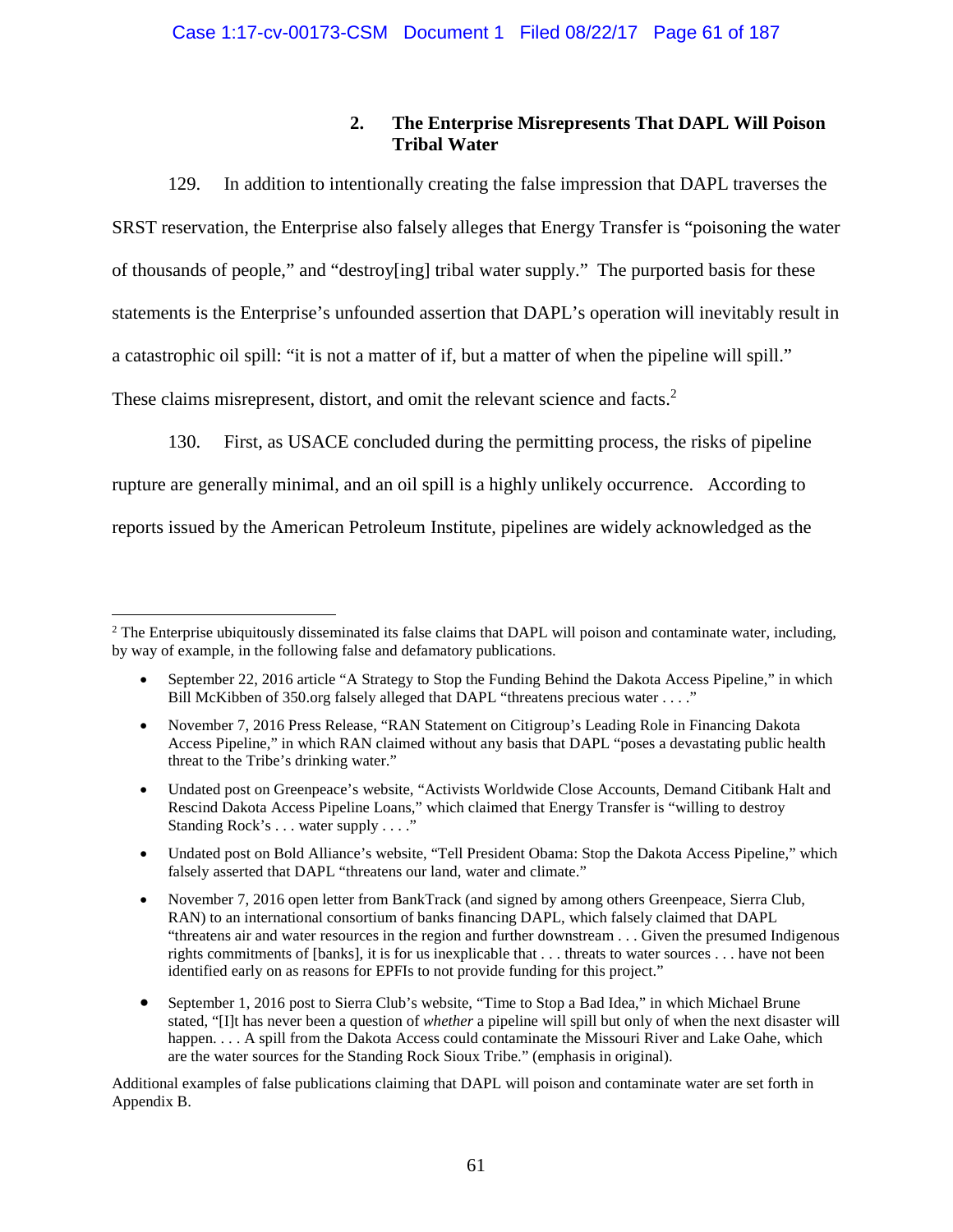#### Case 1:17-cv-00173-CSM Document 1 Filed 08/22/17 Page 62 of 187

safest way to transport energy products. A barrel of crude oil or petroleum product reaches its destination safely by pipeline 99.999% of the time. PHMSA data reflects that in 2015, there were only 77 reported significant incidents on 72,562 total miles of crude oil pipelines, or 0.106% of significant incidents per mile per year.

131. The risk of pipeline rupture and oil spill are even more remote with respect to DAPL, which was designed and constructed using the latest safety and environmentally protective technologies, and in strict compliance with federal safety requirements, safety codes, and industry best practices promulgated by, among others, the American Society of Mechanical Engineers, the National Association of Corrosion Engineers, and the American Petroleum Institute.

132. In compliance with these stringent safety standards, Energy Transfer has implemented protective measures at all stages, from design and manufacture to installation and operation of DAPL, to ensure that a spill is unlikely to occur. For example, a quality assurance program is in place for pipe manufacturers. Qualified workers welded the pipeline joints. Highperformance external coating over the entire pipeline makes the risk of external corrosion and stress corrosion low. Cathodic protection likewise decreases the risk of corrosion.

133. Energy Transfer used horizontal direct drilling (HDD) to install the pipeline deep below bodies of water without disturbing them. For installation at HDD sites such as Lake Oahe, external coatings over the pipe are resistant to abrasion and other damage that might occur due to rocks or other obstructions that may be present in the ground.

134. Additionally, at major water body crossings, including Lake Oahe, DAPL is engineered with a 45 percent heavier wall thickness than standard pipe. Remotely controlled shut-off valves are installed on both sides of Lake Oahe to avoid or minimize any spill effects.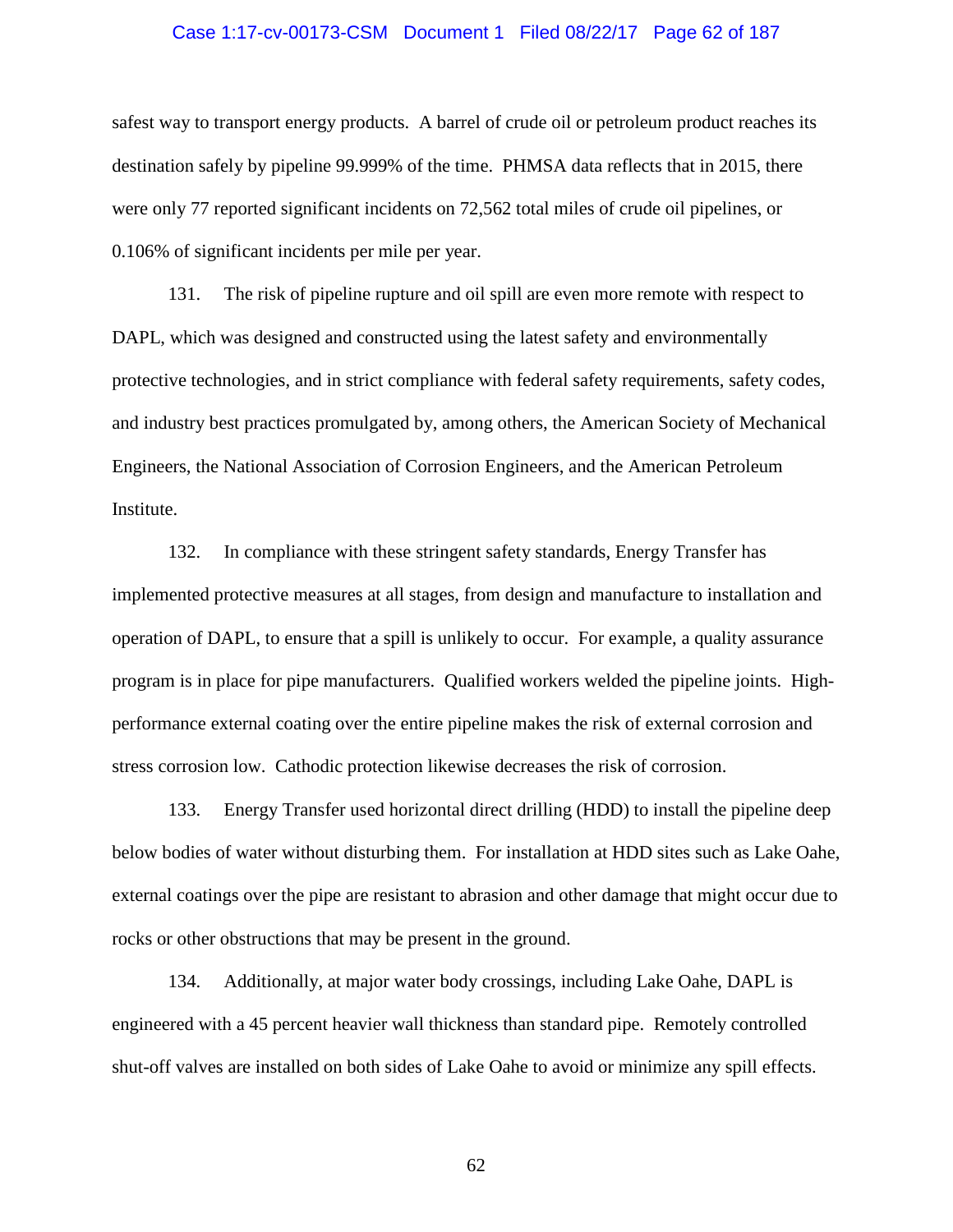#### Case 1:17-cv-00173-CSM Document 1 Filed 08/22/17 Page 63 of 187

135. After construction and before installation, pipelines are hydrostatically tested to ensure that that the pipeline bears no manufacturing and construction defects. By way of example, the segment of pipeline crossing Lake Oahe was hydrostatically strength-tested for 8 hours at a pressure 1.25 times greater than the maximum available operating pressure, with a pipeline design factor 2 times greater than the expected operating pressure. The entire pipeline length was inspected by an internal inspection tool before startup.

136. Once in operation, periodic pipeline integrity inspection programs use internal inspection tools to detect pipeline diameter anomalies indicating excavation damage or loss of wall thickness from corrosion. Inspections for internal corrosion are performed periodically.

137. Several advanced pipeline monitoring and leak detection systems are in place to prevent and detect pipeline leakage. A continuous Supervisory Control and Data Acquisition ("SCADA") pipeline monitor remotely measures changes in pressure and volume on a continual basis at all valve and pump stations. Pressure transmitters monitor flowing pressure in real time and alarm in the event of adverse pressure changes due to potential leaks. Additionally, LeakWarn, a computational pipeline monitoring system, employs numerous monitored variables and a sophisticated computer algorithm to identify potential leaks. The leak detection system includes ultrasonic meters at each pump station to continuously verify and compare flowrates along the pipeline in real-time. The system is capable of detecting leaks down to one percent or better of the pipeline flow rate within a time span of approximately one hour or less and capable of providing rupture detection within one to three minutes. All monitoring data is immediately analyzed to determine potential releases anywhere in the pipeline system.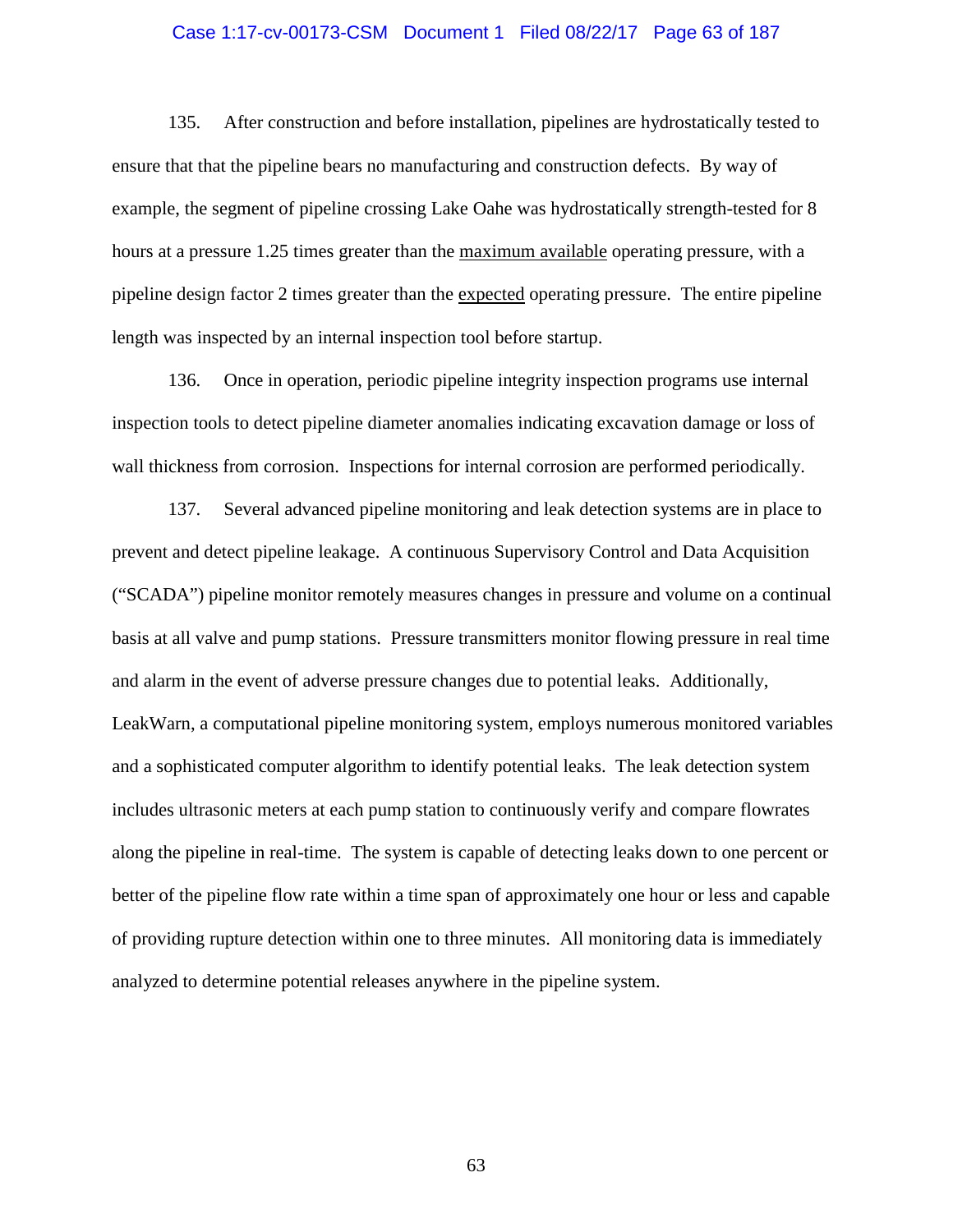#### Case 1:17-cv-00173-CSM Document 1 Filed 08/22/17 Page 64 of 187

138. In the unlikely event of a release, various emergency response measures are in place. At Lake Oahe, 92 feet of soil cover the pipeline underneath the lakebed, making any spill highly unlikely to affect drinking water.

139. Upon detection of leakage, remotely controlled isolation valves at both sides of the river will be closed, and have a closure time of no greater than three minutes. SRST's existing water intake near Fort Yates is 20 miles away and is the closest Native American water intake structure to the pipeline at Lake Oahe. Sufficient time exists to close the nearest intake valve to avoid human impact. The remote risk of contamination of SRST water-supply will soon be further mitigated when SRST's water intake structure is moved 50 miles further downstream, which is expected to occur within the year. As USACE noted during the permitting process, SRST is constructing the Indian Memorial Intake, a new reservation-wide system intended to provide for all of the SRST reservation's water needs. Once in operation, the intake at Fort Yates will be taken out of service. The location of the new water intake 70 miles downstream from the Lake Oahe crossing allows for increased response time to prevent hydrocarbons from a pipeline spill at the Lake Oahe crossing from reaching the Indian Memorial Intake in the unlikely event of a spill. In fact, given the safer mode of oil transportation by pipeline than rail, the oiltransporting Burlington Northern and Santa Fe Railway, which traverses the SRST reservation land and crosses Lake Oahe at Mobridge, South Dakota close to the new water intake, poses a far greater threat to tribal water resources than the pipeline 70 miles away.

140. Finally, site-specific geographical response plans have been developed to limit any impact from a release, including measures for the deployment of containment or diversionary booms at predetermined locations and oil collection and recovery activities to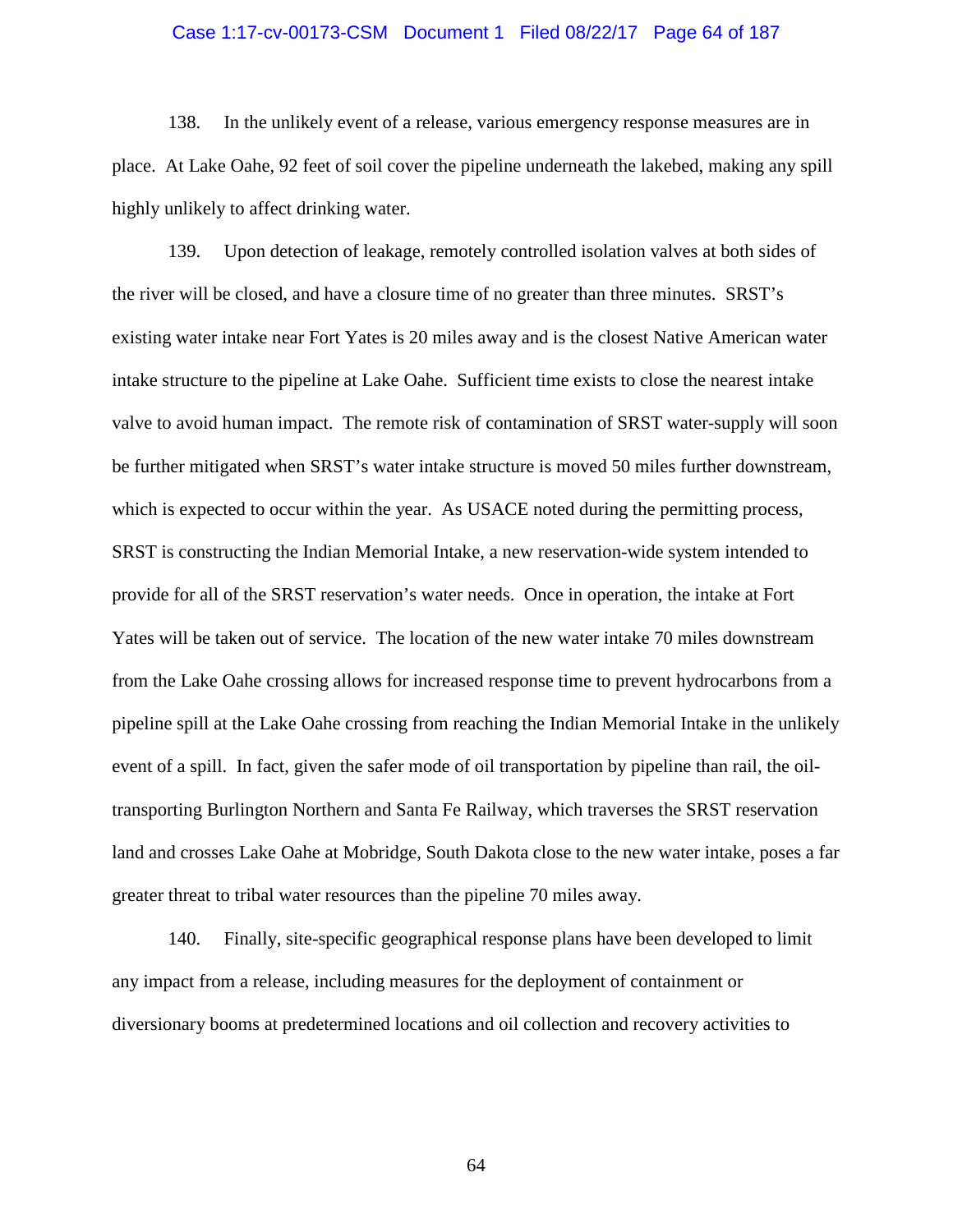## Case 1:17-cv-00173-CSM Document 1 Filed 08/22/17 Page 65 of 187

prevent migration of oil. Emergency response notifications will be made to federal, state, and local agencies and tribal officials.

# **3. The Enterprise Misrepresents That DAPL Will Catastrophically Alter Climate**

141. The "NoDAPL" campaign also exploits the mass interest and concern about climate change with the false charge that DAPL is a "climate destroying project" that will ensure "guaranteed destruction of the planet." This is a sensational lie.<sup>3</sup>

142. In connection with its review of the potential environmental impacts of the

Pipeline, USACE determined that DAPL will not have any appreciable impact on the aggregate

supply and demand for crude oil or refined products in the United States. Based on studies

conducted by the Obama administration's Energy Information Administration, increased

Additional examples of false publications claiming that DAPL poses catastrophic risk to climate change are set forth in Appendix C.

<sup>&</sup>lt;sup>3</sup> The Enterprise ubiquitously distributed its false claims that DAPL poses catastrophic risk to climate change, including, by way of example, in the following publications:

<sup>•</sup> September 22, 2016 article "A Strategy to Stop the Funding Behind the Dakota Access Pipeline," in which Bill McKibben of 350.org claimed that DAPL is a "\$3.7 billion infrastructure project that threatens . . . the planet's unraveling climate. . . . *[A]t this point anyone who finances any fossil fuel infrastructure is attempting to make money on the guaranteed destruction of the planet.*" (emphasis in original).

January 26, 2017 Press Release, "RAN Statement on Continued Investment in Energy Transfer Equity," in which RAN claimed, "Banks should reject Energy Transfer Equity's . . . climate-wrecking business model . . . ."

March 10, 2017 post on Greenpeace's website, "In Solidarity, Greenpeace [sic] Supports Native Nations March in DC," which alleged that "The Dakota Access Pipeline . . . will face unrelenting opposition because of . . . their abuses of environment and their cost to our public health. These pipelines only make billionaires richer and keep us hitched to yesterday's energy source. Meanwhile the people closest to their impacts disproportionately pay the price of a catastrophically altered climate, unbreathable air, and undrinkable water."

February 7, 2017 post on Greenpeace's website, "It's Time for DAPL Funders to Decide Which Side of History They Want to Be On," claiming that banks funding DAPL are "on notice for their role in supporting a project that  $\dots$  threatens our climate.  $\dots$  [F]inancial institutions funding the project have a role to play, a moral obligation, and their own policies to abide in breaking ties from this project. Unless, of course, they want to be remembered as the company that . . . sped up catastrophic climate change."

September 1, 2016 Press Release, "30 Iowans Arrested in Boone County in Peaceful Demonstration Against Dakota Access Pipeline and Risks to Water," in which Bold Iowa claims, "Dakota Access 'Bakken' oil pipeline . . . threatens our land, water and climate."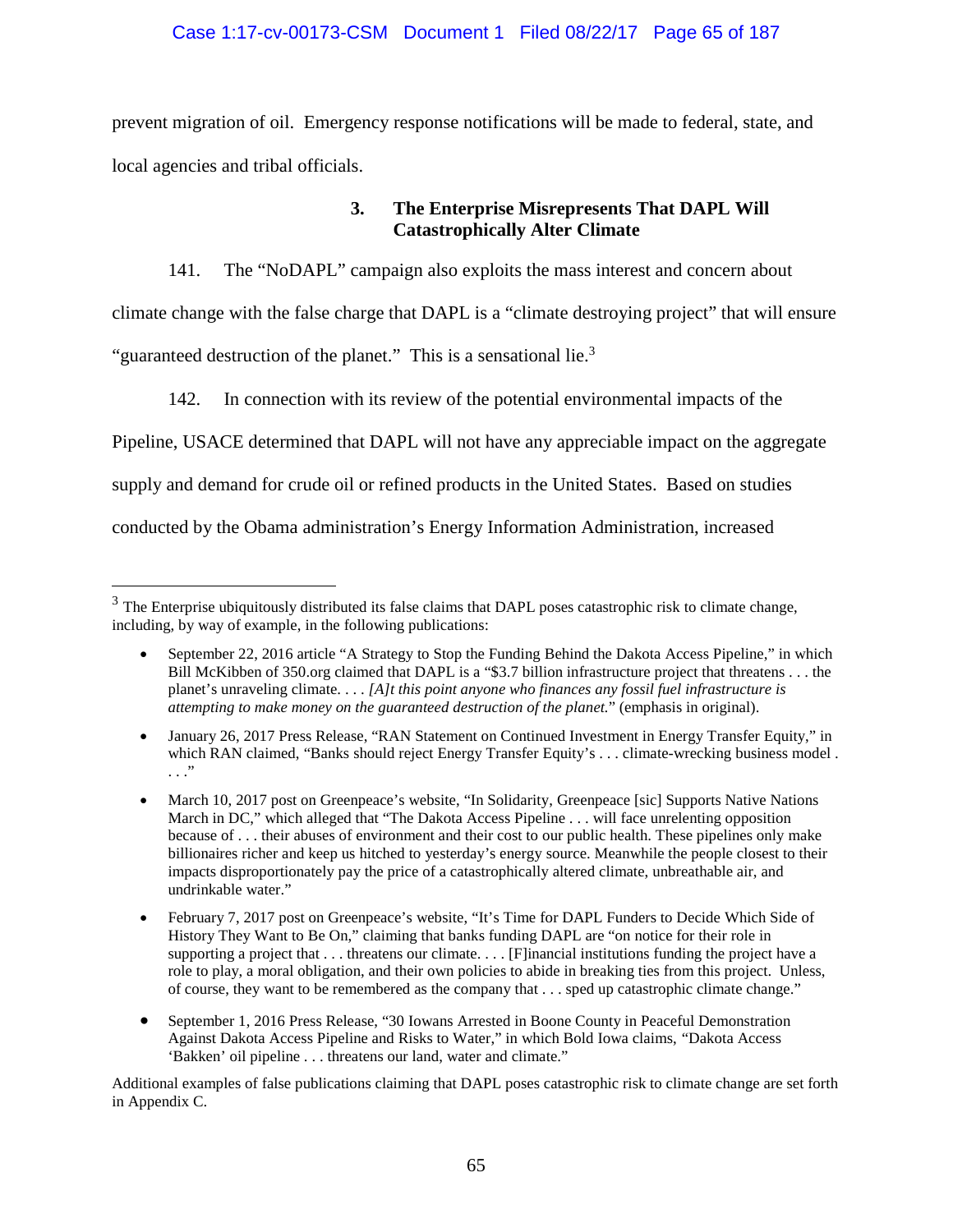#### Case 1:17-cv-00173-CSM Document 1 Filed 08/22/17 Page 66 of 187

domestic production of oil does not result in a corresponding increase in U.S. consumption of crude oil. To the contrary, while increased domestic production of oil has resulted in decreased imports of foreign oil, consumption of U.S. oil has remained fixed, resulting in a net decrease in crude oil consumption. Indeed, data published by the Energy Information Administration demonstrates that as a result of increased domestic oil production, foreign oil imports decreased from 12.55 million barrels per day in 2005, or 60% of daily U.S. consumption, to 7.45 million barrels per day, or 40% of daily U.S. consumption, in 2012. Meanwhile, consumption decreased from 20.8 million barrels per day in 2005 to 18.49 million barrels per day in 2012.

143. In the context of fixed U.S. oil consumption rates, DAPL actually has a net positive impact on climate change by providing much-needed infrastructure for domestic oil production that would otherwise be transported by means that are less safe for the environment, such as rail, truck, and barge. As reported by the GAO, limitations in pipeline infrastructure have resulted in an increased number of trains transporting crude oil which has in turn resulted in increased greenhouse gas emissions from the combustion of diesel fuel in trains. Likewise, increased truck and rail traffic associated with the movement of oil from well sites creates engine exhaust, containing air pollutants such as nitrogen oxides and particulate matter that affect the environment. Trucking freight produces more air pollution than other transportation modes.

144. Finally, without DAPL, more infrastructure for rail and trucking would be built to transport oil in production, increasing both carbon emissions and the risk of spill. For example, the Congressional Research Service reported that as of April 2014, manufacturers had a backlog of 50,000 crude oil tank cars on order for rail transportation, on top of an existing fleet of 43,000, to keep up with increased oil production. Meanwhile, the GAO has reported that thousands of additional truck loads transporting oil on North Dakota roads have led to deterioration of roads,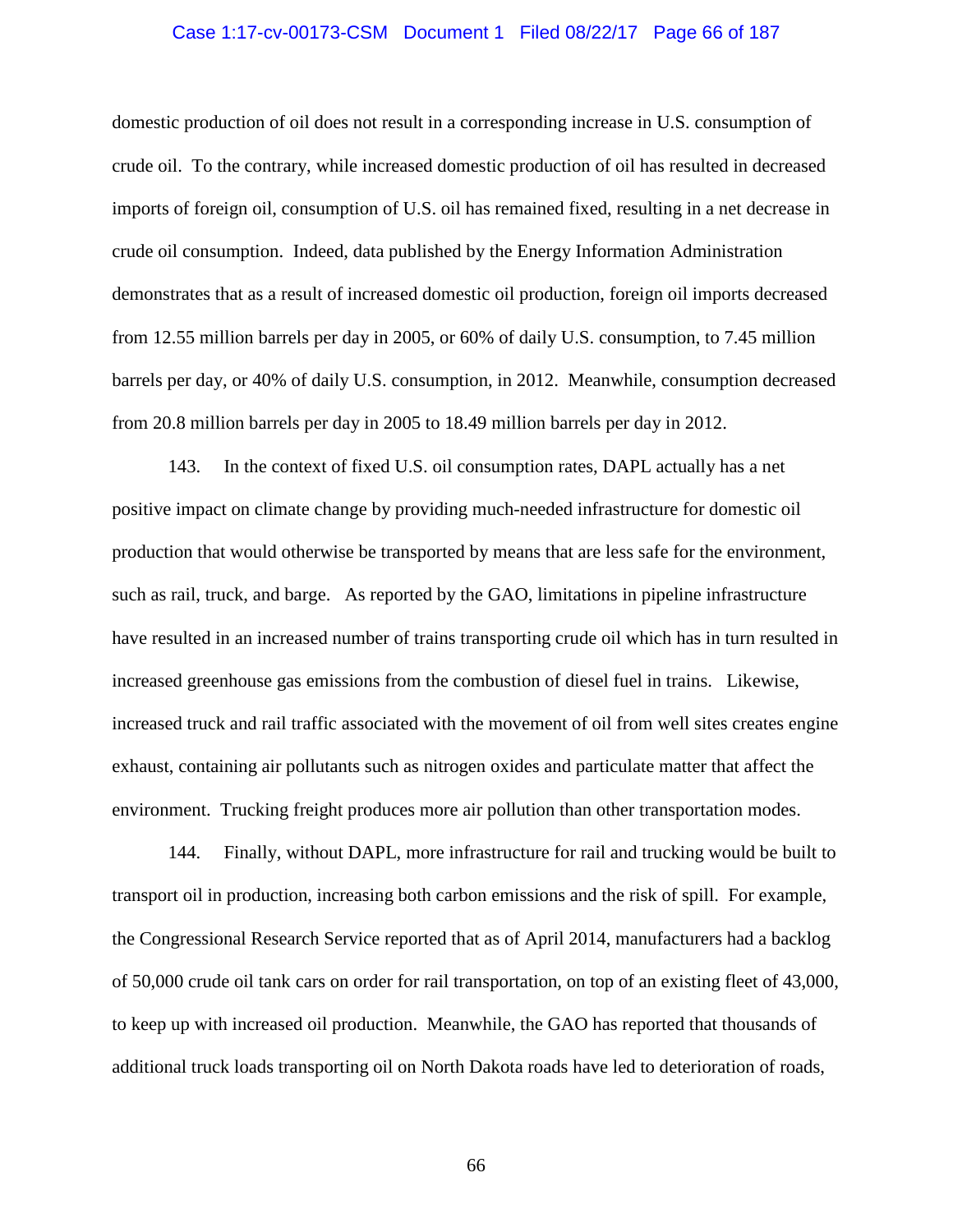### Case 1:17-cv-00173-CSM Document 1 Filed 08/22/17 Page 67 of 187

which were designed to handle approximately 600 loads a day, and have necessitated rebuilding the roads. The Final EA estimates that six trains, of 125 rail cars each, would have to depart the tank terminal each day to transport the 450,000 barrel per day capacity of DAPL. Analyzing a rail alternative to the Keystone XL Pipeline, the Keystone XL Environmental Impact Analysis calculated a 27.8% to 41.8% increase in greenhouse gases compared to the proposed pipeline.

145. The Enterprise's exploitation of legitimate concerns about mitigating climate change to dupe the public into supporting a campaign that does the opposite lays bare that it is motivated entirely by money, not its proclaimed concerns about environmental impacts.

# **4. The Enterprise Misrepresents That Energy Transfer Used Excessive Force To Combat Peaceful Protests**

146. Central to the Enterprise's campaign was its effort to falsely vilify Energy Transfer as a company driven by corporate greed that would go to any length to protect their investment in DAPL, including combatting peaceful protestors with excessive force involving "military equipment, tactics, and weapons to intimidate, assault, [and] arrest," "[the] indiscriminate use of attack dogs, rubber bullets, concussion grenades, tazers and mace," and "water cannons in sub-zero temperatures leading to life threatening situations."<sup>4</sup>

<sup>&</sup>lt;sup>4</sup> The Enterprise ubiquitously disseminated its false claims that Energy Transfer and its private security contractors indiscriminately used excessive force on peaceful protesters, including, by way of example, in the following publications:

November 7, 2016 Press Release, "RAN Statement on Citigroup's Leading Role in Financing Dakota Access Pipeline," in which RAN falsely stated that, "DAPL private security guards us[ed] pepper spray, rubber bullets and attack dogs on elders and children . . . ."

November 30, 2016 open letter from BankTrack (and signed by among others, Greenpeace, 350.org, Bold Alliance, RAN, and Sierra Club) to banks financing DAPL, in which BankTrack falsely alleged "grievous human rights violations against water protectors," through the use of "military equipment, tactics and weapons to intimidate, assault, [and] arrest," including "[i]ndiscriminate use of attack dogs, rubber bullets, concussion grenades, tazers and mace," and attacks on protestors with "water cannons used in sub-zero temperatures leading to life threatening situations," and inhumane detention, including "being locked up naked, or cramped without food and warmth into dog kennels."

April 24, 2017 post on Greenpeace's website, "Activists Worldwide Close Accounts, Demand Citibank Halt and Rescind Dakota Access Pipeline Loans," in which Enterprise member Perry Wheeler falsely stated that funding banks condone the "human rights abuses we've seen from Energy Transfer Partners and its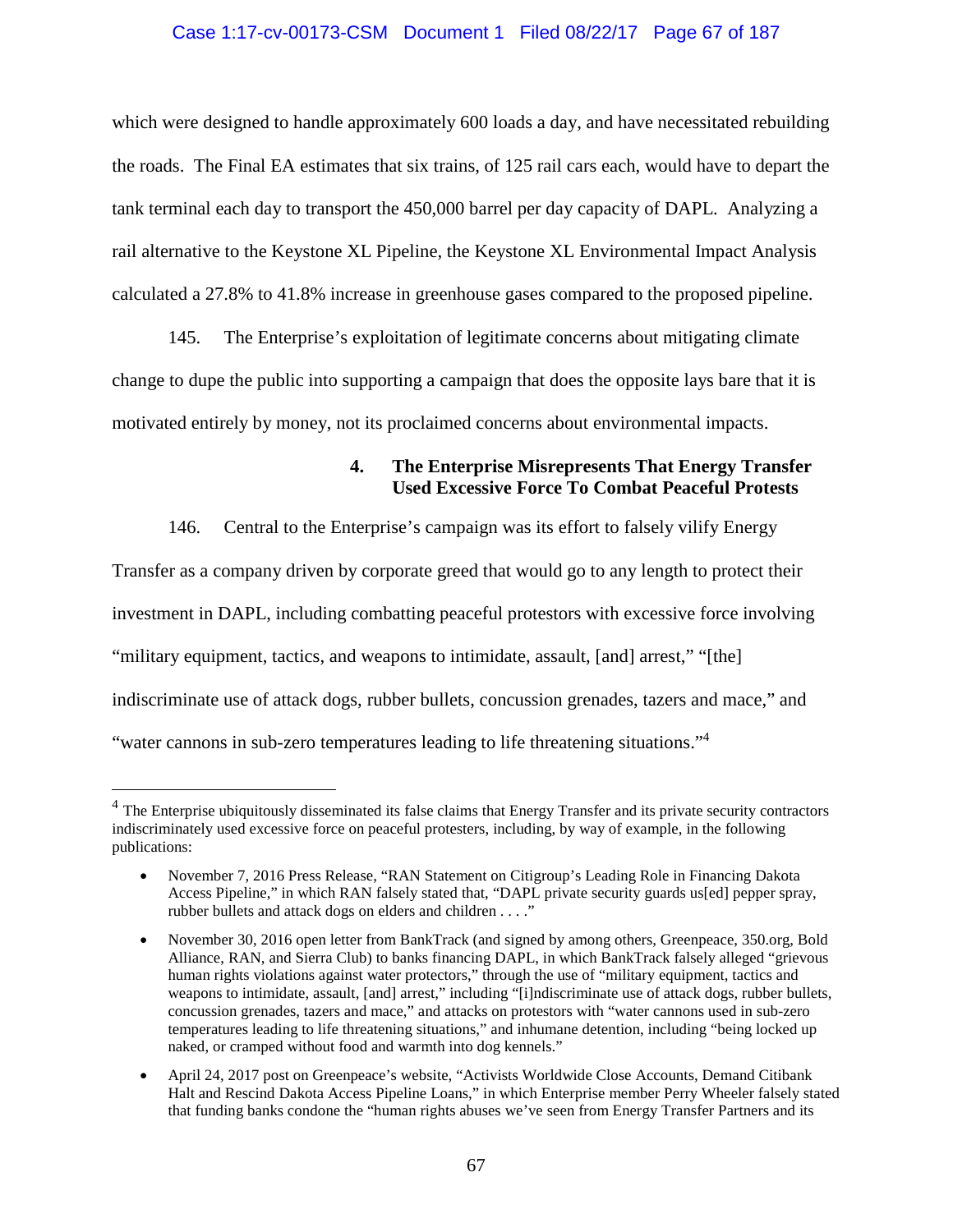#### Case 1:17-cv-00173-CSM Document 1 Filed 08/22/17 Page 68 of 187

147. The facts, however, were just the opposite. The so-called "peaceful protests" were anything but peaceful, and the Enterprise deliberately infiltrated the protest campaigns with violent radicals to ensure that end. As the State of North Dakota has stated in response to "myths" propagated by the Enterprise, "[t]he real brutality [was] committed by violent protesters who use[d] improvised explosive devices to attack police, use[d] hacked information to threaten officers and their families, and use[d] weapons to kill livestock, harming farmers and ranchers." Indeed, protesters were reported yelling, "[w]e are willing to die for this," and "[w]e get paid for this," evidencing that their true purpose was to sow chaos and violence rather than to peacefully protest, as the Enterprise would have the world believe.

148. The use of violence by certain protesters, particularly members of Red Warrior Camp, was detailed in numerous Morton County Sheriff's Department press releases. For example, on September 3, 2016, Morton County reported on the protesters' particularly violent provocation, noting that protesters had launched a march from the protest camps on USACE land to a DAPL construction site on private property on the side of Highway 1806. The protesters illegally blocked traffic, and quickly became violent, trampling a wire construction fence and stampeding with hundreds of protesters, horses, dogs, and vehicles onto land where construction was ongoing. Protesters threatened security personnel with knives, hitting them with fence posts and flagpoles, and otherwise physically attacking security personnel. One officer reported being

Additional examples of false publications claiming that Energy Transfer and its private security contractors indiscriminately used excessive force on peaceful protesters are set forth in Appendix D.

security team."

<sup>•</sup> January 26, 2017 RAN Press Release, which urged investors, without any basis, to divest from Energy Transfer and "reject Energy Transfer Equity's . . . egregious human rights abuses at Standing Rock."

Undated post to Sierra Club's website, "Take Action: Tell Wells Fargo to divest from the Keystone XL and Dakota Access pipelines," in which Sierra Club falsely claimed, "In response to peaceful protest against the Dakota Access Pipeline, hundreds of Water Protectors at Standing Rock were injured when police fired rubber bullets, stinger grenades, sonic weapons, and water cannons in below freezing temperatures."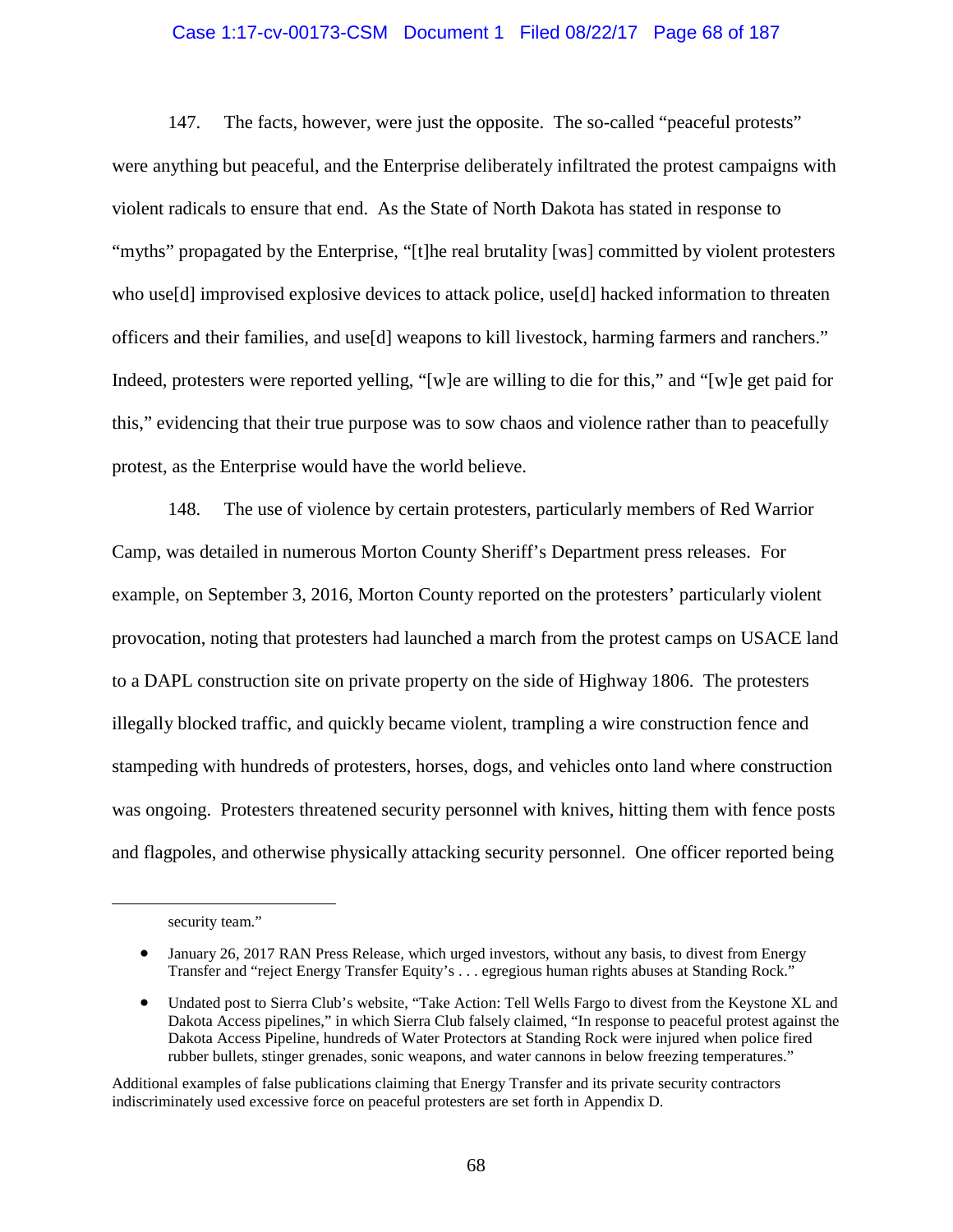#### Case 1:17-cv-00173-CSM Document 1 Filed 08/22/17 Page 69 of 187

cornered by 40-50 protesters who hit him with a fence post, kicked him in the knees so he fell to the ground, and then call[ed] to other protestors to "stomp him, kick him." The September 3, 2016 assaults resulted in hospitalization of several security officers. As a result, Morton County Sheriff, Kyle Kirchmeier, stated at the time that "[a]ny suggestion that today's event was a peaceful protest, is false."

149. Likewise, on September 9, 2016, 150-200 protesters swarmed an inactive DAPL construction site on private property two miles east of Highway 1806. Again, law enforcement observed protesters carrying knives and hatchets, protesters on horseback, and protesters wearing masks and goggles.

150. On September 26, approximately 200 anti-DAPL protesters led by Red Warrior trespassed at a DAPL construction site west of Highway 6, near St. Anthony, North Dakota and several miles northwest of the Lake Oahe crossing, and assaulted a DAPL security guard, including physically dragging him nearly 100 yards before releasing him. Other protestors had knives and -- in one instance -- a handgun, according to Morton County Sheriff, Kyle Kirchmeier.

151. The next day, Morton County reported that protesters led by Red Warrior had again gathered outside of St. Anthony in numbers of approximately 300 people, with vehicles and horses. The group was firing weapons at road signs and the staged DAPL pipeline, and preventing local farmers from getting to their fields for harvest. The violence continued into the next day, when protesters trespassed onto a DAPL construction site, stole property, and charged law enforcement on horseback, among other unlawful and aggressive conduct.

152. USACE likewise documented protestor violence, including an instance of a Colorado woman who was charged with attempted murder while participating in protests, and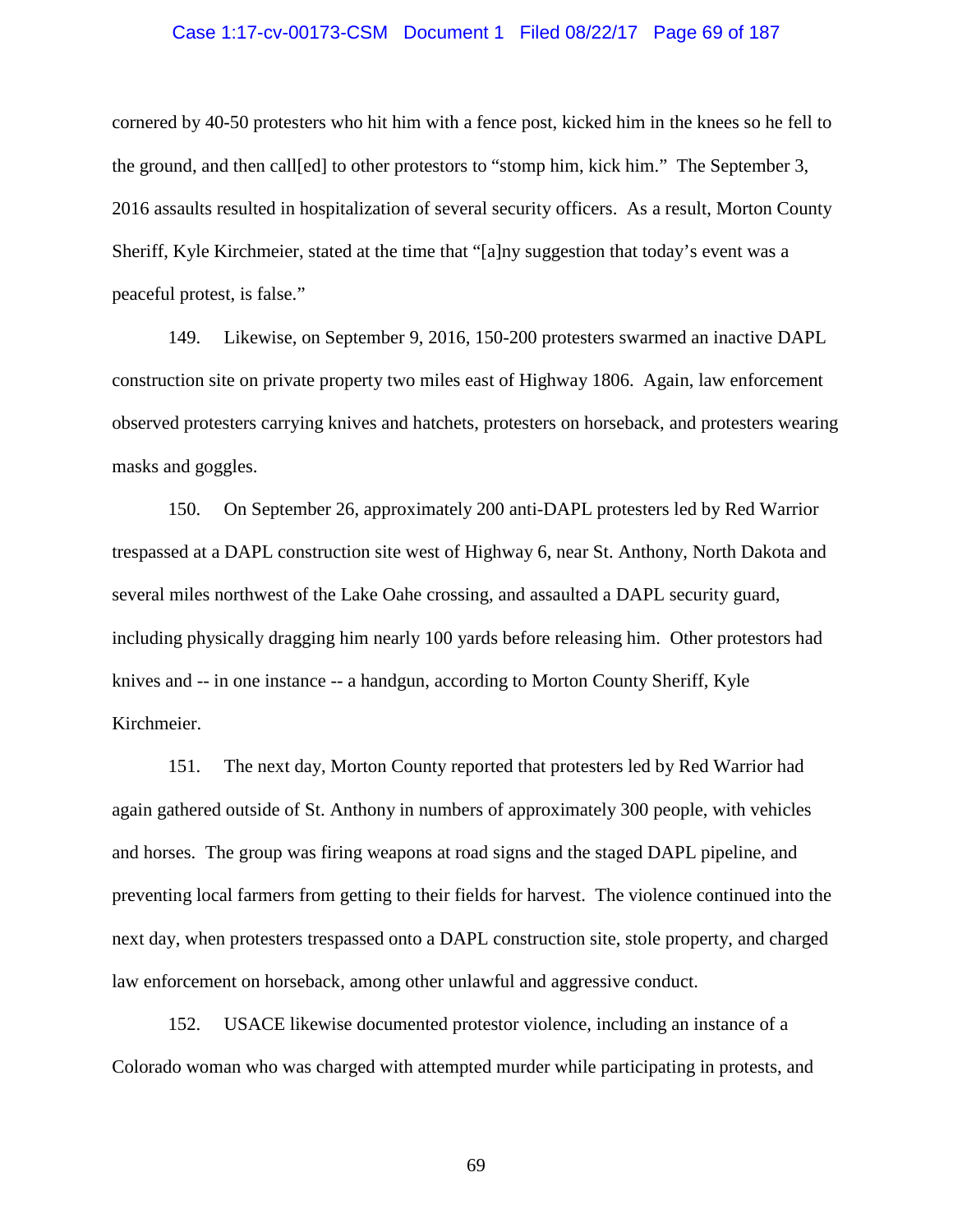#### Case 1:17-cv-00173-CSM Document 1 Filed 08/22/17 Page 70 of 187

noted the strain the protests were placing on local law enforcement. USACE reported that "[f]amilies of police officers are reportedly being threatened, followed home, and having their residence photographed and videotaped."

153. Threats of violence by protesters were so severe that USACE instructed employees to "consider not wearing USACE logos or paraphernalia to and from work; Military members should consider wearing civilian clothes to and from work and change into uniform at the office," and to "identify multiple routes to and from work; avoid protesters completely and do not attempt to cross through gatherings; protests may appear peaceful but can escalate quickly." Instructions included detailed de-escalation tactics, such as the use of active listening, expressions of empathy, and taking notes on protestor concerns, and ultimately advise employees to "[r]emove yourself from the situation at the first opportunity."

154. By contrast, construction workers, private security officers, and law enforcement at DAPL worksites exercised extraordinary restraint in response to the violent protests, and only responded with force when necessary to protect themselves or unarmed construction workers from physical harm.

155. As repeatedly reported by Morton County officials, private security forces, and law enforcement routinely de-escalated confrontations and retreated whenever the protesters attacked only property, though they were forced to respond as necessary on those occasions when protesters became physically threatening and/or violent to law enforcement, private security officers, DAPL construction workers, and fellow protesters.

156. Indeed, the Red Warrior Camp protestors funded and directed by the Enterprise were so violent that in November 2016, they were evicted by the Standing Rock Sioux tribal counsel for their aggressive tactics including the intentional destruction of DAPL property.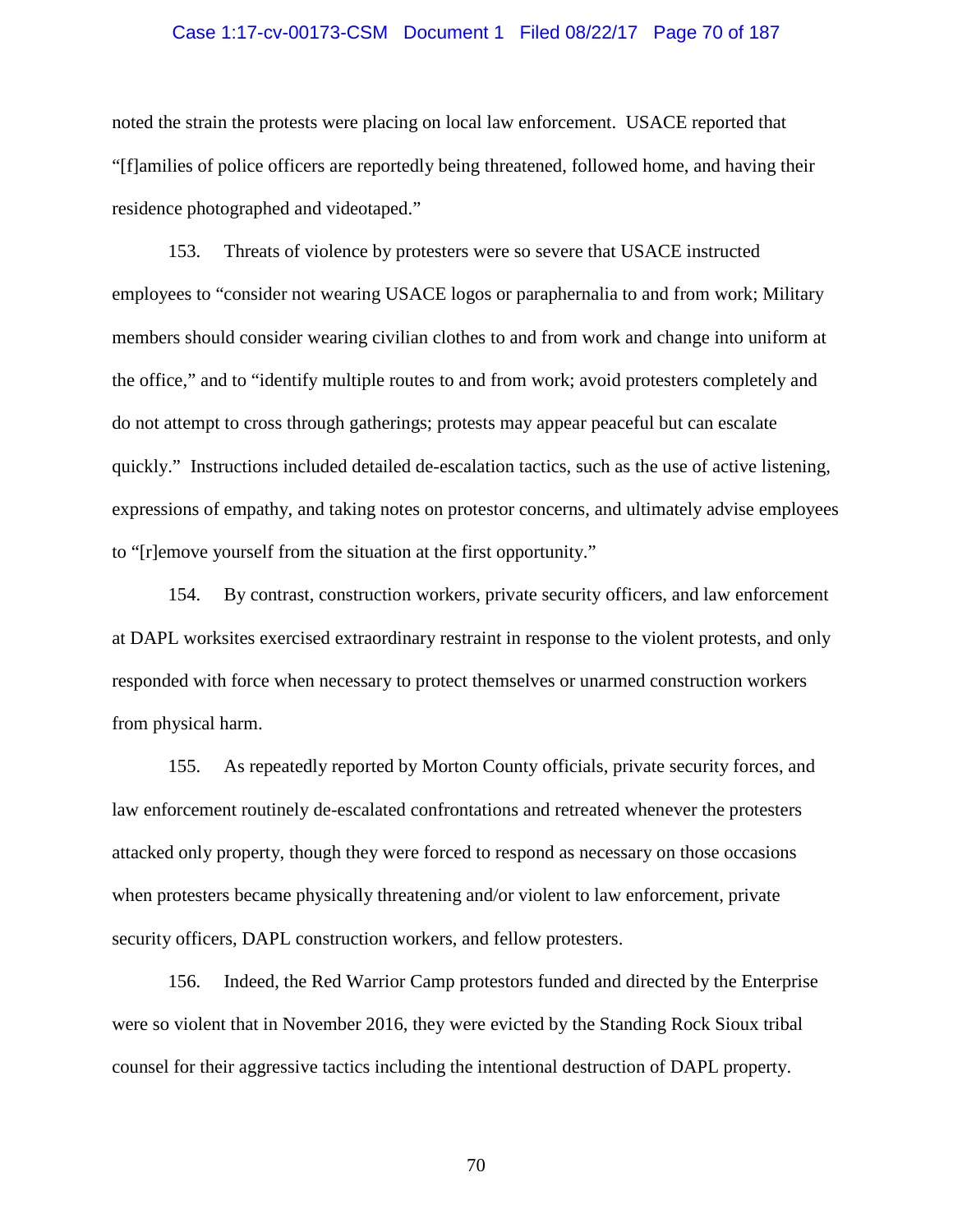#### Case 1:17-cv-00173-CSM Document 1 Filed 08/22/17 Page 71 of 187

157. Consistent with Morton County officials' reports, footage from the documentary AWAKE: A Dream from Standing Rock, plainly demonstrates that when faced with aggressive protesters advancing onto private property or toward law enforcement barricades, law enforcement responded by calmly communicating with protesters. For example, when protesters advanced toward stationary law enforcement on private property on Thanksgiving Day 2016, law enforcement pleaded with them: "we do not want a confrontation, the building of the bridge [across the Cannonball River] is an act of aggression to come over to this side, we cannot allow that to happen," and "we respect your right to assemble, please assemble on the other side of the river, . . . you can protest all day." As protesters crossed the river, security personnel reiterated, "your actions are aggressive, we have to take it as an act of aggression . . . we will begin with water, please go back across the river." On a similar occasion, when protesters marched on a law enforcement barricade, far from using excessive or unnecessary force, law enforcement pleaded with the protesters to "at this time move your ceremony," and to "please move to the south of the bridge."

158. The Enterprise's most sensational and alarmist pieces of propaganda -- the false and misleading allegations concerning the use of private security dogs to attack peaceful protestors -- is belied by the very video clips the Enterprise misleadingly exalts as an example of private security's use of excessive force. As an initial matter, security dogs were only used by private security forces to protect the construction workers from the horses protesters were using to charge and trample law enforcement, security personnel, and workers because horses will not charge dogs. Indeed, video footage publicized by Enterprise member Democracy Now! shows construction workers and private security personnel behind a fence, working on the pipeline on September 3, 2016 when an angry mob of protesters broke through the fence onto private or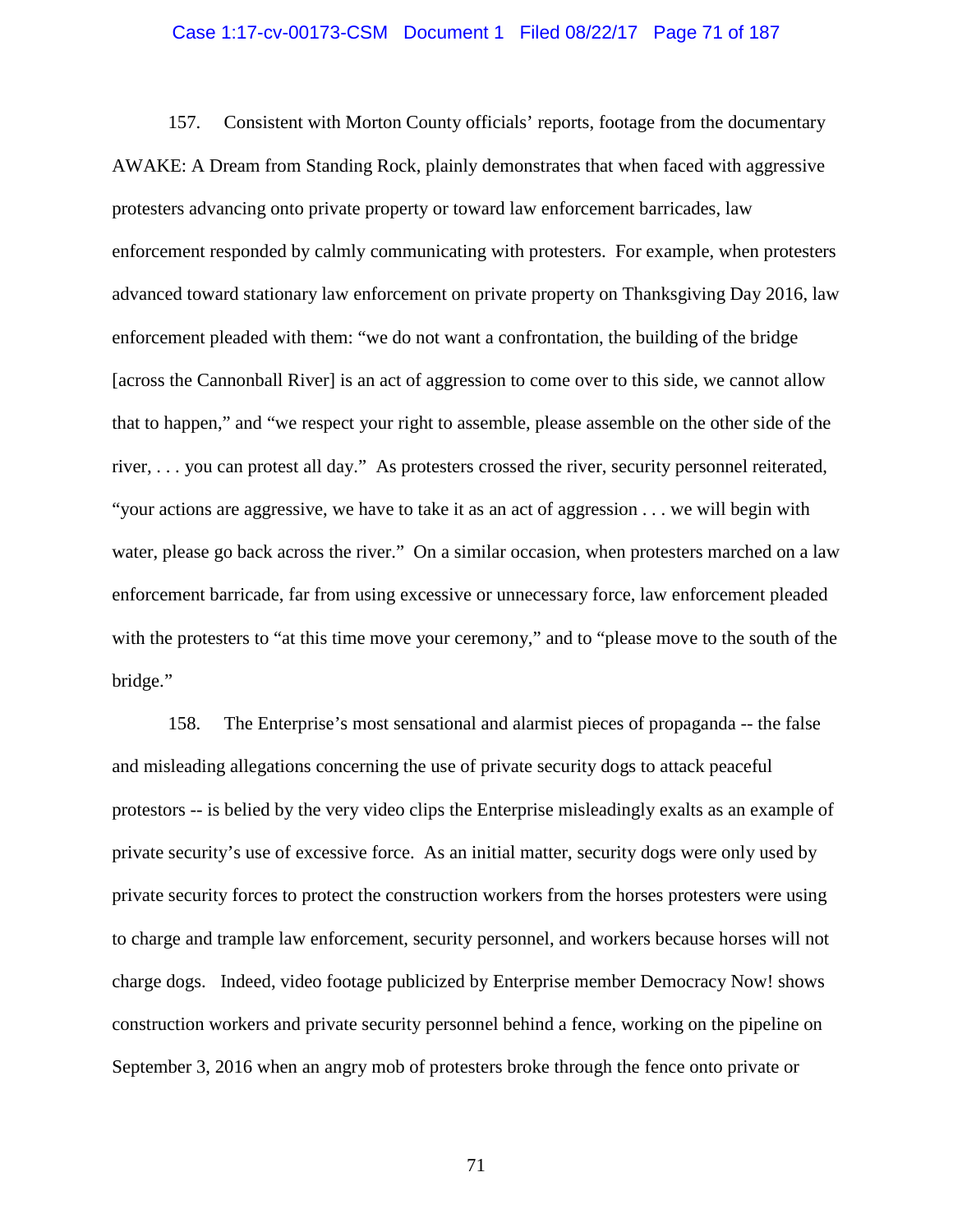## Case 1:17-cv-00173-CSM Document 1 Filed 08/22/17 Page 72 of 187

federal property and began attacking security guards and construction workers. The mob consisted of protesters on horseback, and on foot, armed with fence posts, flagpoles, and projectiles. Video footage plainly shows restraint by private security guards and Energy Transfer employees. Security guards with K-9s are pictured controlling their dogs amongst protesters running amok through a clearing and grading site, and construction workers immediately retreating from the scene as protesters advanced. The only dog off its leash is clearly trained to deter horses only, and passed protesters leaving them completely alone. By contrast, the video depicts protesters lampooning security guards and K-9s with long flagpoles, hitting them with poles or fence posts, a protester's horse trampling a security dog, and throwing objects at the retreating security personnel and their K-9s.

# **5. The Enterprise Falsely Misrepresents That DAPL Was Routed And Approved Without Adequate Environmental Review Or Consultation With SRST**

159. The Enterprise makes the inaccurate claims that Dakota Access unilaterally chose a pipeline route without considering its environmental effects or performing adequate tribal consultation before beginning construction. By way of example only, the Enterprise has perpetuated the falsehoods that:

- DAPL approval process "was rushed, lacked proper government-to-government consultation with [SRST] and ignored the warnings of multiple government agencies . . .";
- "The pipeline was approved without adequate environmental reviews or consultation from the community . . . .";
- "DAPL is yet another example of an oil pipeline project being permitted without adequate public engagement or sufficient environmental review . . . avoiding the environmental review and public input required by the Clean Water Act and the National Environmental Policy Act. DAPL is a major project that should have required more thorough review and analysis under the Clean Water Act and the National Environmental Policy Act, the National Historic Preservation Act and the Native American Graves Protection and Repatriation Act, as well as federal trust responsibilities guaranteed in the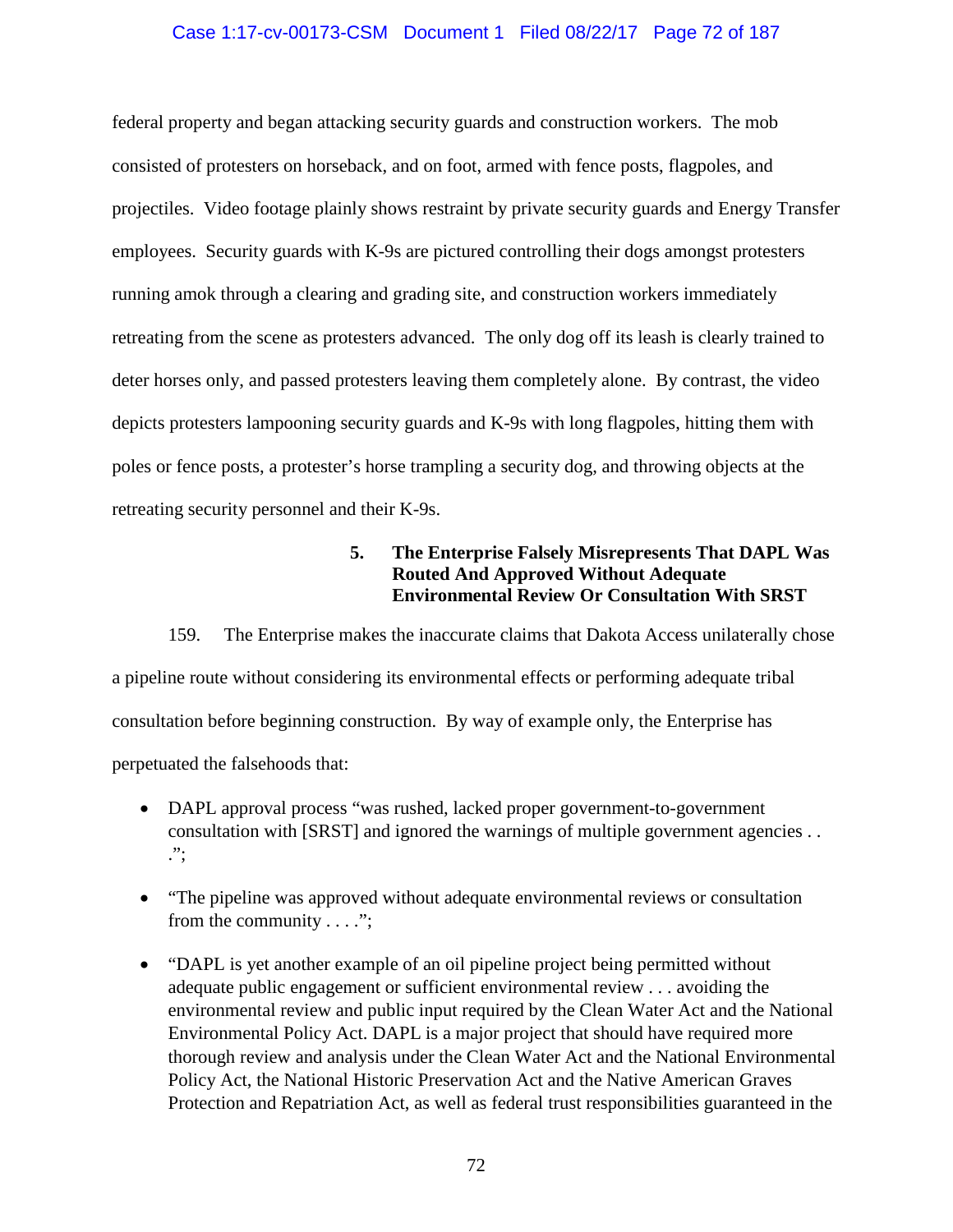1851 and 1868 United States treaties with the Lakota, Dakota and Nakota tribes." And "[a]s long as Nationwide Permit 12 is being used to rubber-stamp oil pipelines, it ignores the intent of our laws and presents an ongoing threat to our water resources, our communities, and our climate.";

 "The Corps granted permits for the pipeline in July 2016 under a highly streamlined approval process . . . [that] circumvents any kind of close environmental review and public process."<sup>5</sup>

160. Contrary to the Enterprise's false narrative, neither the governmental assessment

of the pipeline nor its planning were rushed. Moreover, as the Federal District Court charged

with reviewing SRST's complaint concluded, efforts to consult with the tribe were not "empty

gestures." Instead, USACE and SRST "engaged in meaningful exchanges that in some cases

resulted in concrete changes to the pipeline's route" and "exceeded [ ] NHPA obligations."

Additional examples of false publications claiming that the consultation and environmental review processes for DAPL were rushed and inadequate are set forth in Appendix E.

<sup>&</sup>lt;sup>5</sup> The Enterprise ubiquitously disseminated its false claims that the consultation and environmental review processes for DAPL were rushed and inadequate, including, by way of example, the following:

February 7, 2017 post on Greenpeace's website, "It's Time for DAPL Funders to Decide Which Side of History They Want to Be On," in which Enterprise member Mary Sweeters falsely alleged that the DAPL approval process "was rushed, lacked of proper government-to-government consultation with [SRST], and ignored the warnings of multiple government agencies."

November 6, 2017 post on 350.org's website, "There Is Still Time to Stop the Injustice at Standing Rock," in which Bill McKibben falsely described the NEPA review for DAPL as a "farcical, fast-tracked 'environmental assessment' . . . ."

October 6, 2016 post on Earthjustice's website, "Making History at Standing Rock: Tribes Are Leading Action to Preserve the Planet," in which Earthjustice criticized "the federal government's deeply flawed process for permitting the pipeline . . . without any comprehensive environmental review or meaningful consultation with the Tribe," and falsely claimed that "Dakota Access secured the necessary approvals from [USACE] using a self-service permitting scheme that is urgently in need of reform."

January 24, 2017 post on 350.org's website, "Breaking: Keystone XL and Dakota Access," which falsely asserted that DAPL "crosses sacred lands and key water supplies for tribal communities and never once received an environmental review."

<sup>•</sup> September 14, 2016 post to Sierra Club's website, "A Light Shines in the Dakotas," in which Michael Brune falsely claimed, "The U.S. government attempted to fast-track a dangerous pipeline without properly and respectfully consulting the sovereign tribal nation whose ancestral lands and water it threatens. . . . It's inconceivable that the project was approved without a thorough and meaningful consultation with the first inhabitants of this land."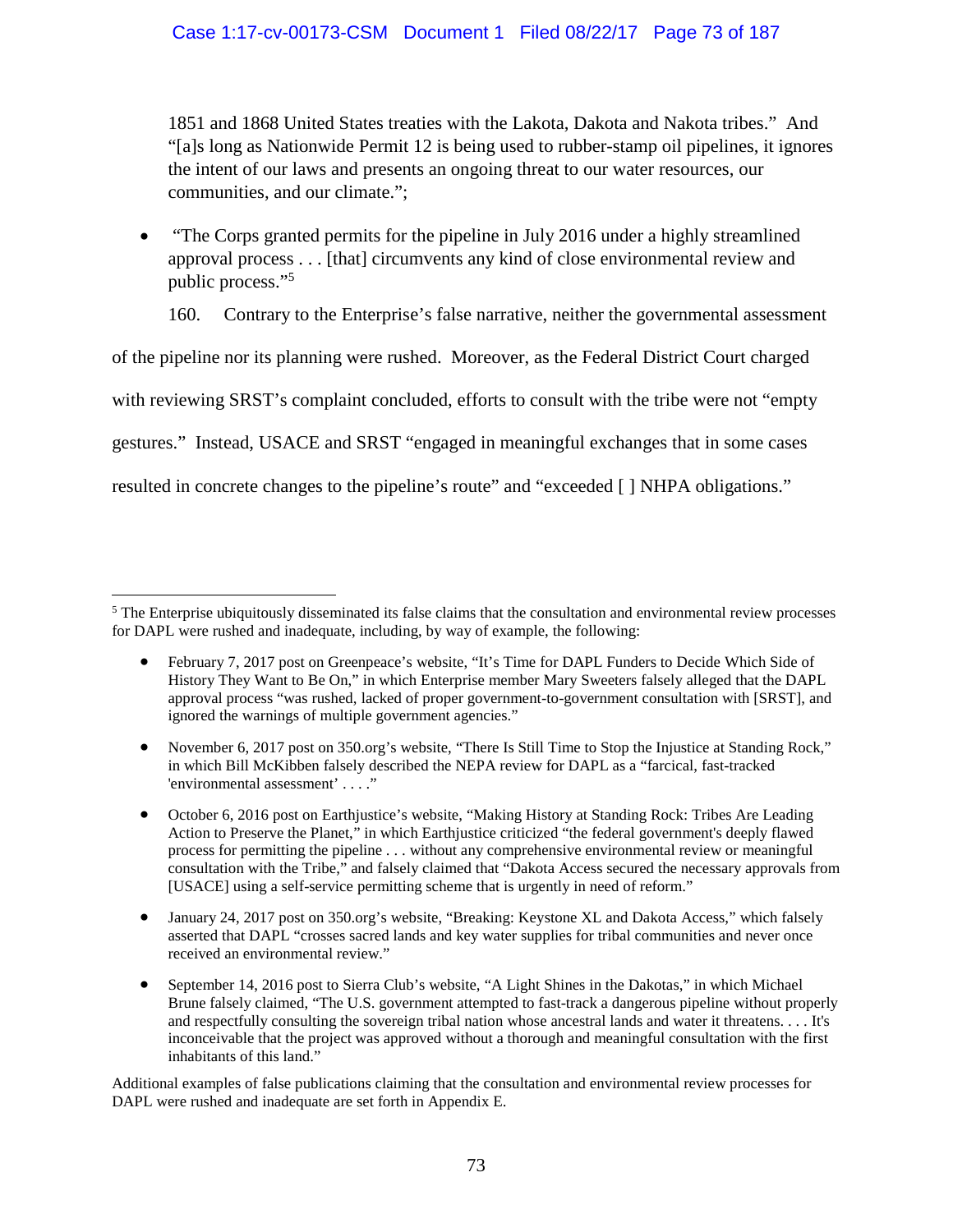### Case 1:17-cv-00173-CSM Document 1 Filed 08/22/17 Page 74 of 187

Standing Rock Sioux Tribe v. U.S. Army Corps of Engineers, No. 16-01534 (JEB), 2016 WL 4734356, at \*6 (D.D.C. Sept. 9, 2016).

## **a) The Planning and Regulatory Processes Were Not Rushed**

161. The preliminary route for DAPL was devised in June 2014. Because most of the route traverses privately held property, less than 3% of the work of the pipeline required federal approvals and only 1% of the pipeline has any impact on U.S. waterways.

162. The planning and construction of the pipeline were not undertaken in secret. At the same time in June 2014 that Dakota Access began acquiring property to survey its route, its representatives met with USACE to discuss its plans.

163. In order to complete the Project, the company needed certain permits under federal laws, which in turn, require consideration of its environmental impact and consultations with local tribes concerning the potential effect of that permitted activity on places of cultural or religious significance to those tribes.

164. After two years of planning, consultation, and regulatory review, on July 25, 2016, USACE issued the verifications and other authorizations necessary for, among other things, the work to construct the 1.4 mile portion of the pipeline beneath Lake Oahe.

165. After acquiring necessary land rights, between December 15, 2014 and January 20, 2015, Dakota Access applied for permits in each state along the pipeline's route. Through those applications, the Project was subject to evidentiary proceedings concerning its safety, environmental impacts, and potential to disturb cultural and historical resources. At the conclusion of these proceedings and subsequent administrative review, Dakota Access received Certificates of Good Standing from each state, approving Dakota Access's applications to build DAPL.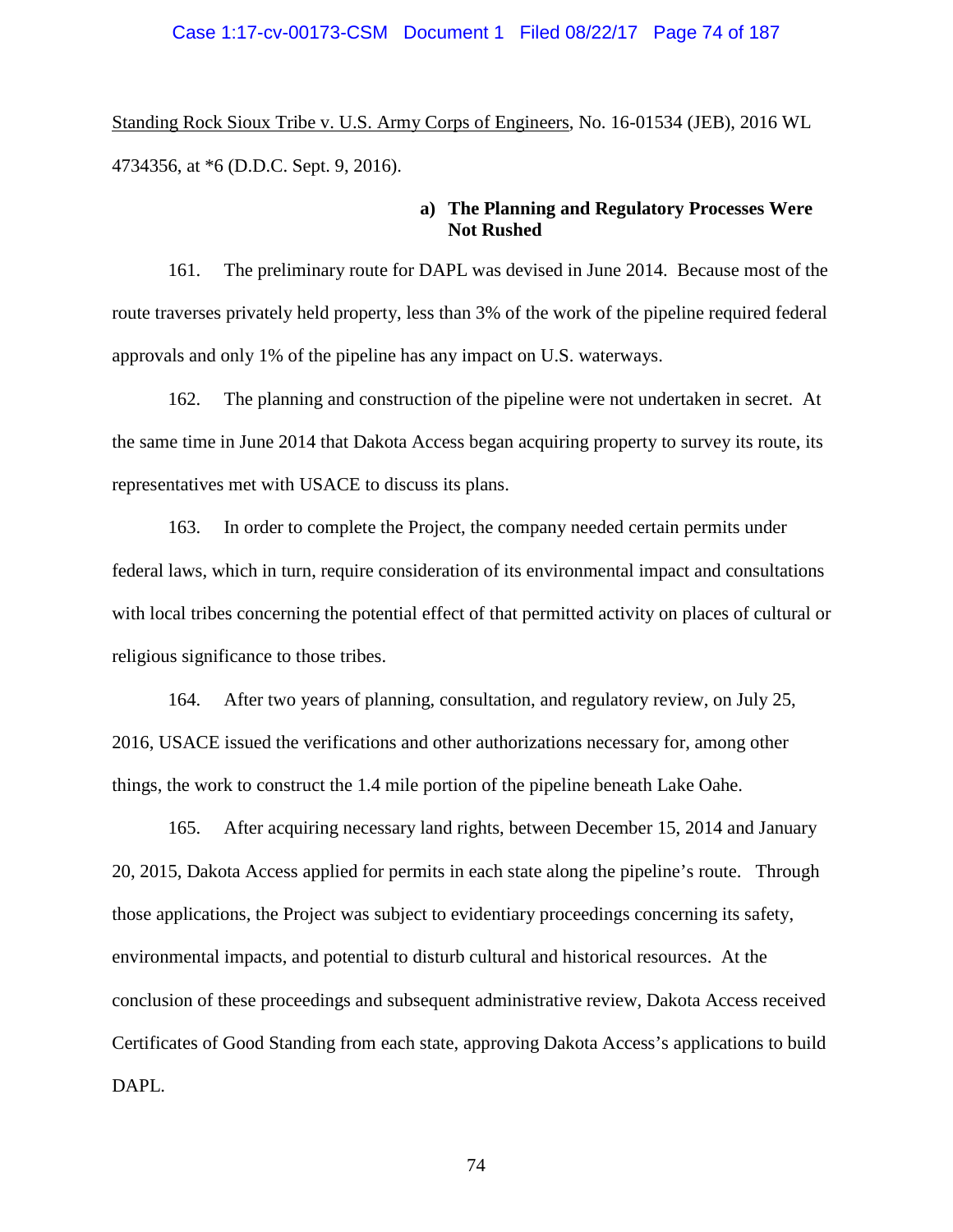#### Case 1:17-cv-00173-CSM Document 1 Filed 08/22/17 Page 75 of 187

166. Likewise, in November 2015, a nearly 1,000 page draft environmental assessment ("Draft EA"), prepared by Dakota Access, and adopted by USACE was published, finding that the effects on the environment resulting from the pipeline would be "temporary and not significant as a result of avoiding, minimizing, and mitigating any potential impacts." Eight months later, USACE issued a Final EA and FONSI, permitting the project to proceed.

167. These environment assessments set forth factors considered during route planning, including, among other things, constructability, population centers, cost, and minimization of potential public, cultural, and environmental impacts. Dakota Access sought to avoid crossing federal, state, tribal trust, and environmentally sensitive lands wherever possible.

168. Other pipeline routes were considered, including an alternative to crossing Lake Oahe (the "North Bismarck Alternative") in the initial planning and analysis stages of the pipeline, and these alternative routes were rejected because they potentially would have had a more significant adverse impact on the environment and cultural and historical resources. The North Bismarck Alternative would have impacted an additional 165 acres of land in North Dakota, and required several additional road and waterbody and wetland crossings. The North Bismarck Alternative also would have required DAPL to travel close to several wellhead source water protection areas, encroached on the North Dakota Public Service Commission's 500-foot residential buffer requirements at several locations, and would have crossed several high consequence areas, which are areas designated by pipeline authorities as those in which a spill would have the most significant adverse consequences.

169. The environmental assessments also "evaluated alternatives to the construction of the pipeline as a whole, as well as the alignment of the pipeline and method for installation on federal property," in addition to analyzing "the potential for the pipeline to impair . . . [Lake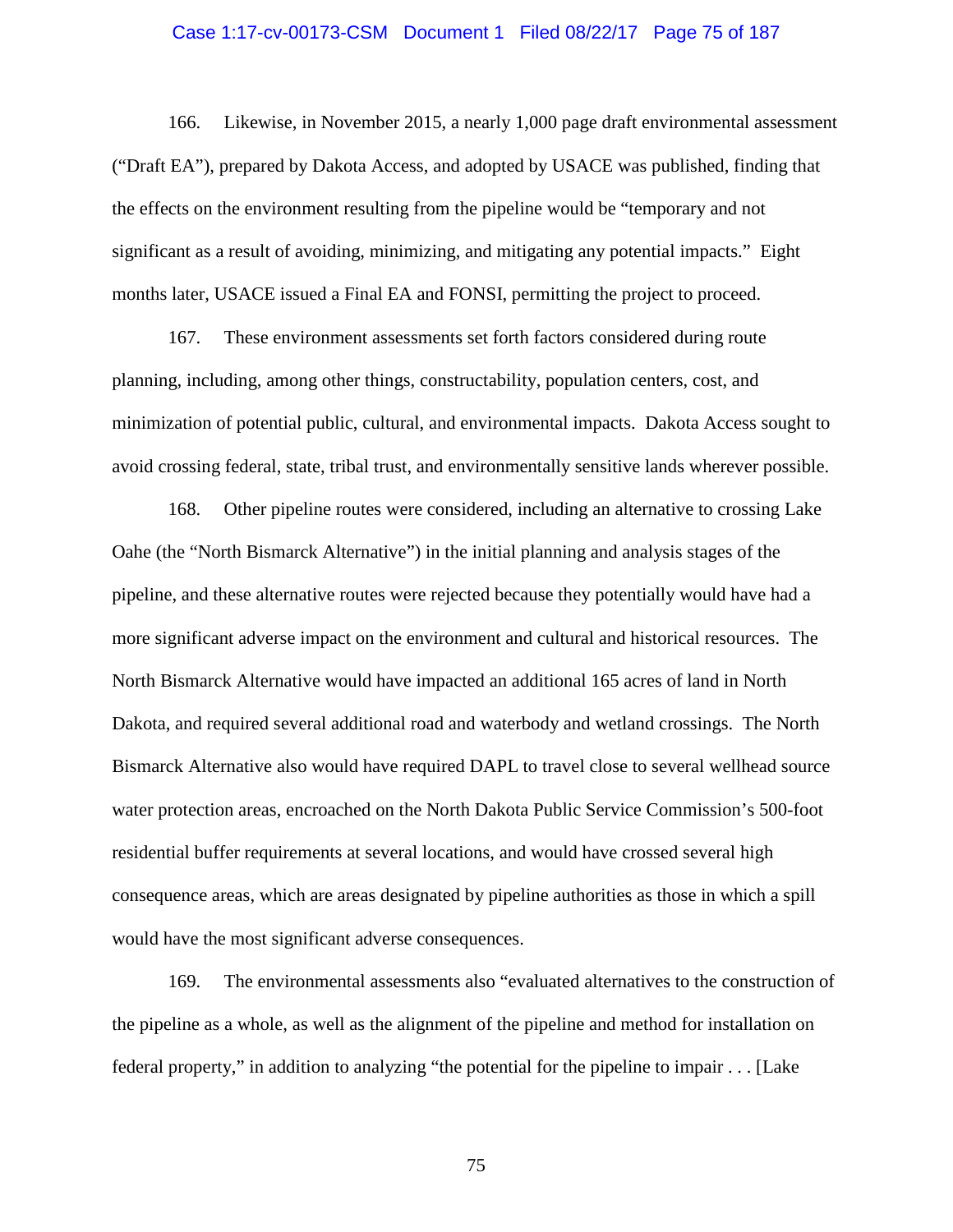## Case 1:17-cv-00173-CSM Document 1 Filed 08/22/17 Page 76 of 187

Oahe]." The assessments concluded that the pipeline was an economically and environmentally sound alternative to road and rail transport for the crude oil being produced in North Dakota.

170. As these environmental assessments were being undertaken and the pipeline planned, Dakota Access implemented a Public Awareness Program pursuant to 49 CFR 195.440. That Public Awareness Program educated local stakeholders, including the affected public, such as residents, businesses, school districts, and others located along the transmission pipeline, local public officials, and contractors working on the pipeline. That Program included information about:

- Use of a one-call notification system prior to excavation and other damage prevention activities;
- Possible hazards associated with unintended releases from a hazardous liquid or carbon dioxide pipeline facility;
- Physical indications that such a release may have occurred; and
- Steps that should be taken for public safety in the event of a hazardous liquid or carbon dioxide pipeline release.

171. Ultimately, the pipeline was legally permitted by state and federal authorities.

And, as the relevant North Dakota state agency explained when it approved the pipeline, the "project received thorough review which was totally transparent," and responsive to "broad

public input."

# **b) Dakota Access And All Relevant Agencies Made Every Effort To Consult With SRST**

172. Contrary to the Enterprise's narrative, it was SRST that elected not to

meaningfully engage with Dakota Access or USACE.

173. As the District Court's September 9, 2016 Order explained:

The Corps has documented dozens of attempts to engage Standing Rock in consultations to identify historical and cultural resources at Lake Oahe and other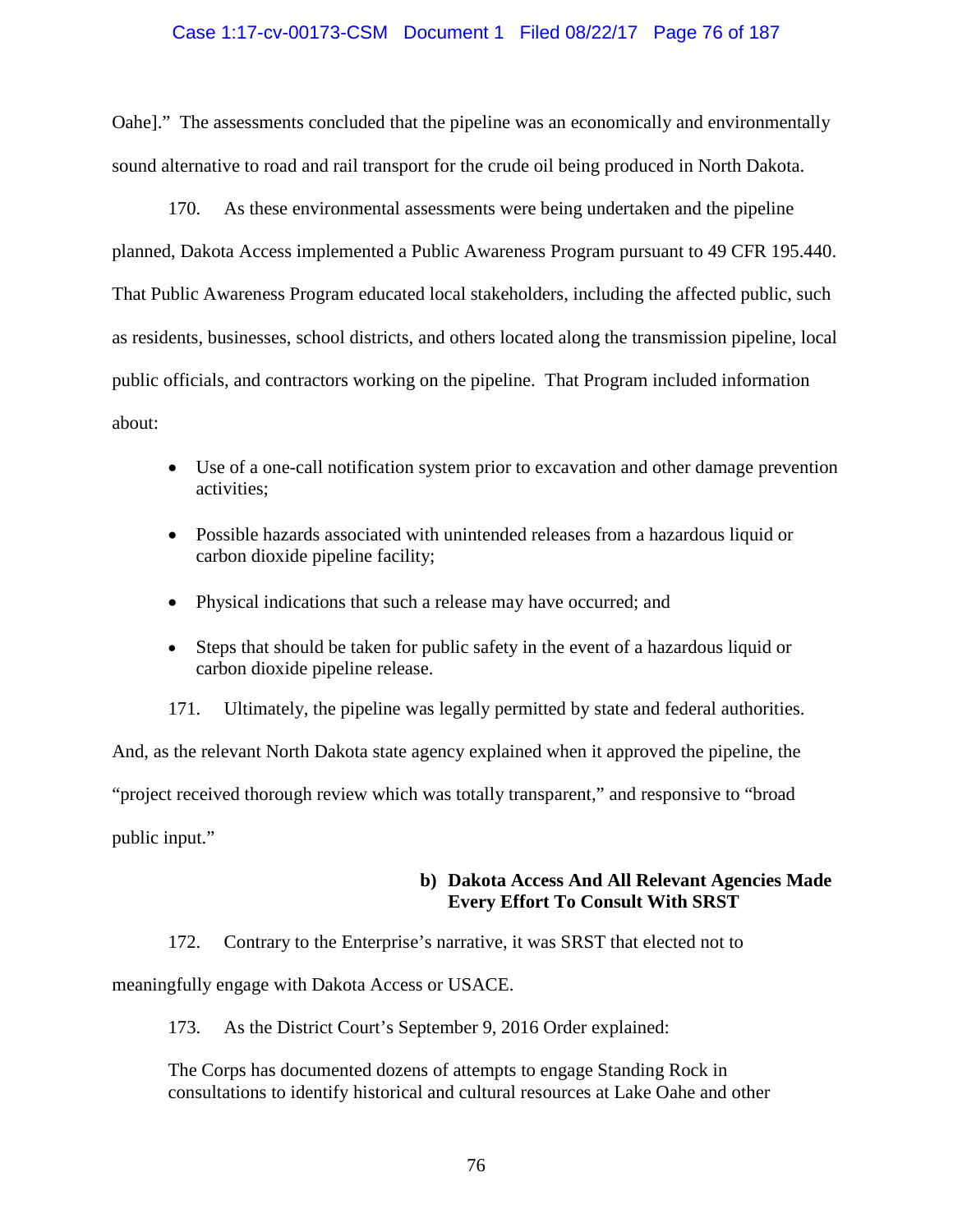### Case 1:17-cv-00173-CSM Document 1 Filed 08/22/17 Page 77 of 187

[] crossings [permitted by the Corps] . . . Suffice it to say that the Tribe largely refused to engage in consultations. It chose instead to hold out for more, namely the chance to conduct its own cultural survey over the entire length of the pipeline.

Standing Rock Sioux Tribe, No. 16-01534 (JEB), 2016 WL 4734356, at \*22 (D.D.C. Sept. 9, 2016).

174. Even though the District Court concluded that there was no obligation to consult with SRST concerning the entire length of the pipeline, Dakota Access attempted to do so. SRST was the first tribe approached by Dakota Access to discuss the pipeline's implications and ways to avoid the Tribe's cultural and historical resources in 2014.

175. Dakota Access offered to share details concerning its pre-construction review with SRST specifically, and provided access to all known tribes interested in conducting cultural surveys along the route. Indeed, Dakota Access changed DAPL's route or avoided, mitigated, or minimized identified impacts to cultural resources as a result of that collaborative process.

176. The Osage Nation engaged early in the pipeline route planning process. The Osage Nation, Upper Sioux, and Northern Arapaho tribes participated in cultural surveys of the pre-construction notification areas. And the Three Affiliated Tribes, Osage Nation, and Northern Arapaho tribes participated in surveys of non-preconstruction notification areas.

177. In coordination with state and federal authorities, and tribes who provided comments, Dakota Access revised and improved its Unanticipated Discovery Plan to address cultural or historical resources that might be identified for the first time during pipeline construction. Dakota Access coordinated with USACE to allow tribes to install tribal monitors at pipeline construction sites, both at sites where such monitoring is required and at sites where such monitoring was not obligatory.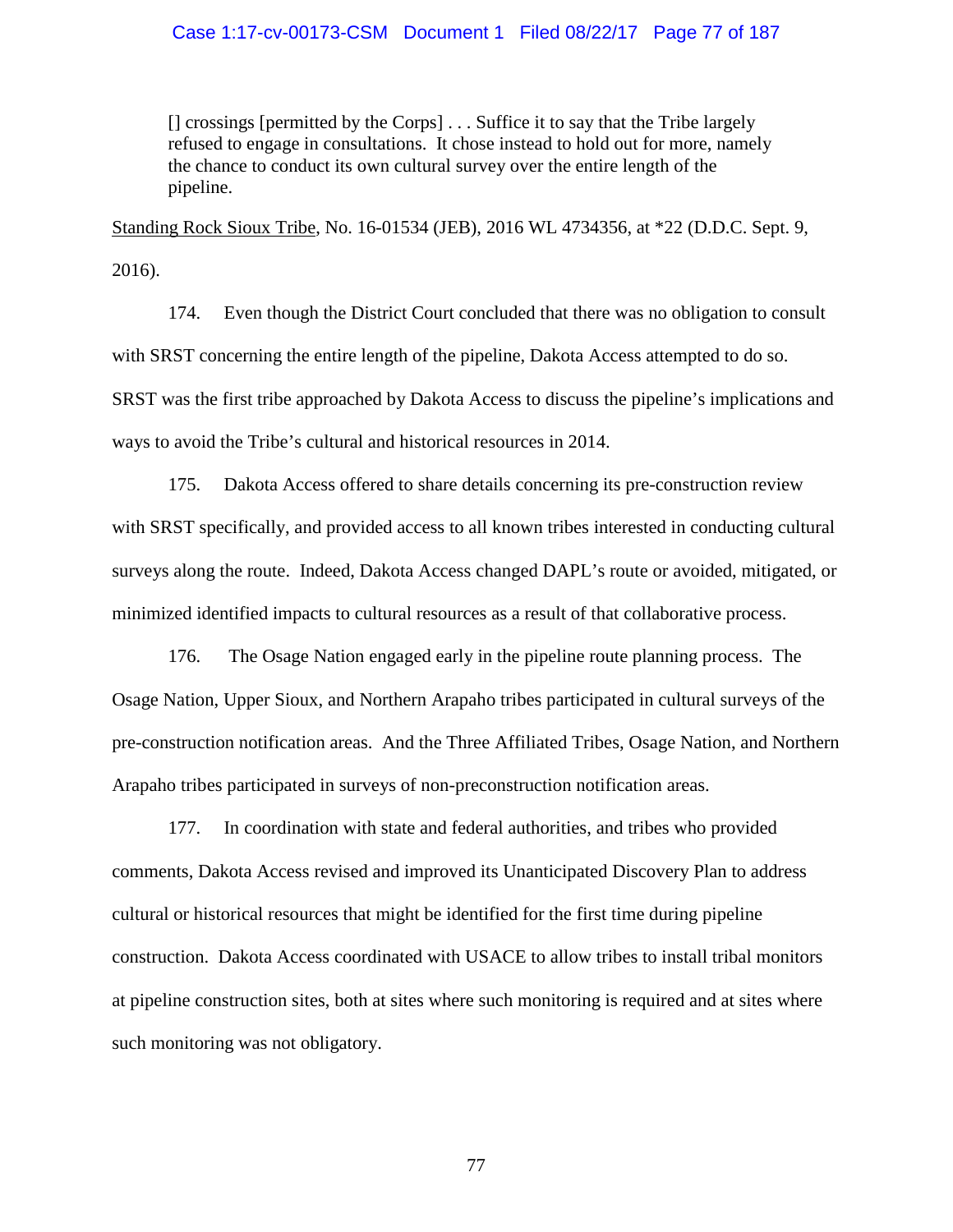#### Case 1:17-cv-00173-CSM Document 1 Filed 08/22/17 Page 78 of 187

178. The overall consultation process was carried out in conformance with the 2004 Programmatic Agreement for the Operation and Management of the Missouri River Main Stem System for Compliance with the National Historic Preservation Act (the "Programmatic Agreement"). The Programmatic Agreement governs consultations between USACE, the tribes, other agencies, and other interested parties when a project under its purview may impact cultural or historical resources.

179. Beginning on September 17, 2014, USACE Tribal Liaison, Joel Ames, attempted to schedule a meeting with SRST's Tribe Historic Preservation Officer, ("THPO"), Waste' Win Young ("THPO Young"). Ames was unsuccessful in this attempt (and in five other attempts that same month).

180. Dakota Access met with SRST's Tribal Council on September 30, 2014 and delivered a presentation on DAPL to begin the consultation process. After the initial meeting, Dakota Access maintained an open line of communication with THPO Young, including by, among other things, answering THPO Young's questions about Dakota Access's cultural survey process and inviting THPO Young's input concerning that process. Indeed, on November 13, 2016, Dakota Access provided to THPO Young data related to Dakota Access's cultural surveys to facilitate further conversation. THPO Young never responded.

181. In October 2014, USACE personnel scheduled a meeting with the SRST Tribal Council and Dakota Access for October 2, but at the scheduled meeting time, Tribal Chairman, David Archambault ("Archambault") turned USACE away, claiming that the meeting had already occurred. On November 6, when SRST had agreed to another meeting to discuss DAPL, SRST again prevented meaningful consultation, this time removing DAPL from the meeting agenda because THPO Young was not in attendance.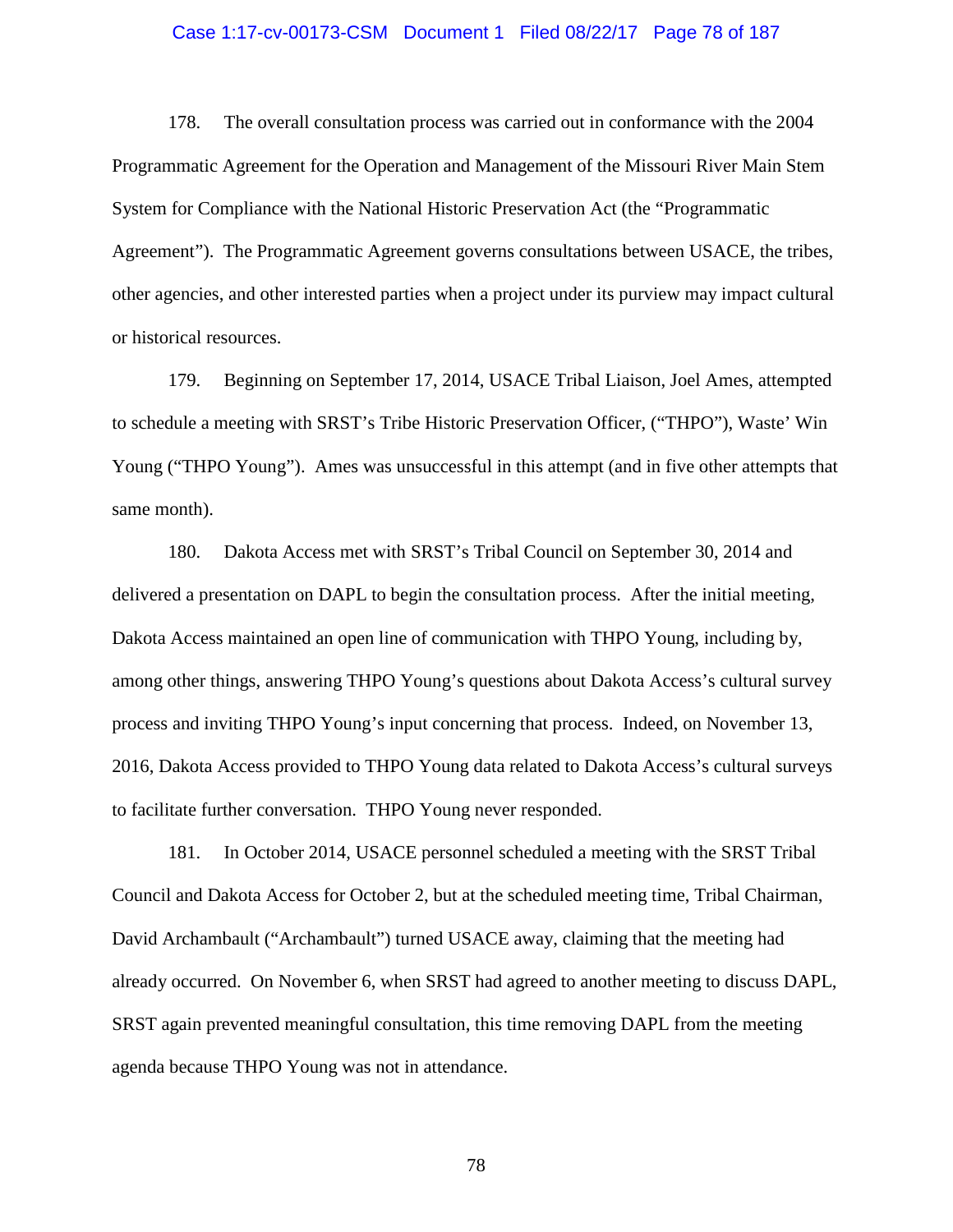#### Case 1:17-cv-00173-CSM Document 1 Filed 08/22/17 Page 79 of 187

182. In the late fall of 2014, USACE began its Section 106 consultation and review ("Section 106 Review") pursuant to the National Historic Preservation Act of 1966 ("NHPA") in response to Dakota Access' request for a permit to begin drilling a series of four-inch soil bores on the banks of Lake Oahe to determine whether the subsurface would support its plan for HDD drilling.<sup>6</sup> USACE's Section 106 Review began with an extensive review of existing cultural surveys of areas impacted by DAPL's crossing at Lake Oahe.

183. On October 24, 2014, USACE provided to all of the impacted tribes, including SRST, information concerning, and maps documenting, cultural and historical sites USACE had initially identified, including sites that fell outside the area that would be impacted by Dakota Access's soil-bore test sites. USACE requested feedback from the tribes within thirty days.

184. Although USACE received and considered feedback from interested tribes and the North Dakota SHPO, SRST did not respond by the deadline (or within the three-week extension of time to respond, which USACE granted). Having received no additional feedback, on December 18, 2014, USACE determined that no historic properties would be affected by the soil-bore drilling at the Lake Oahe crossing. That same day, USACE mailed a Determination of Effect letter to the North Dakota SHPO and all affected tribes, including SRST. The next day, December 19, 2014, USACE reached out again to THPO Young in an effort to schedule a meeting with SRST in January 2015 to further discuss DAPL. Again, SRST did not respond.

185. Without any attempt by SRST to follow up with Dakota Access or USACE, USACE Senior Field Archaeologist, Richard Harnois e-mailed THPO Young, individually, to request comments on USACE's determination with respect to Dakota Access's application for a

<sup>6</sup> Section 106 of the NHPA requires federal agencies to consider the effects of projects they carry out, approve, or fund on historic sites. Although Section 106 encourages preservation of historic sites, preservation is not required where the project at issue cannot proceed without disrupting such sites, and, under federal law, federal agencies may carry out, approve, or fund such projects despite their impacts to historical sites.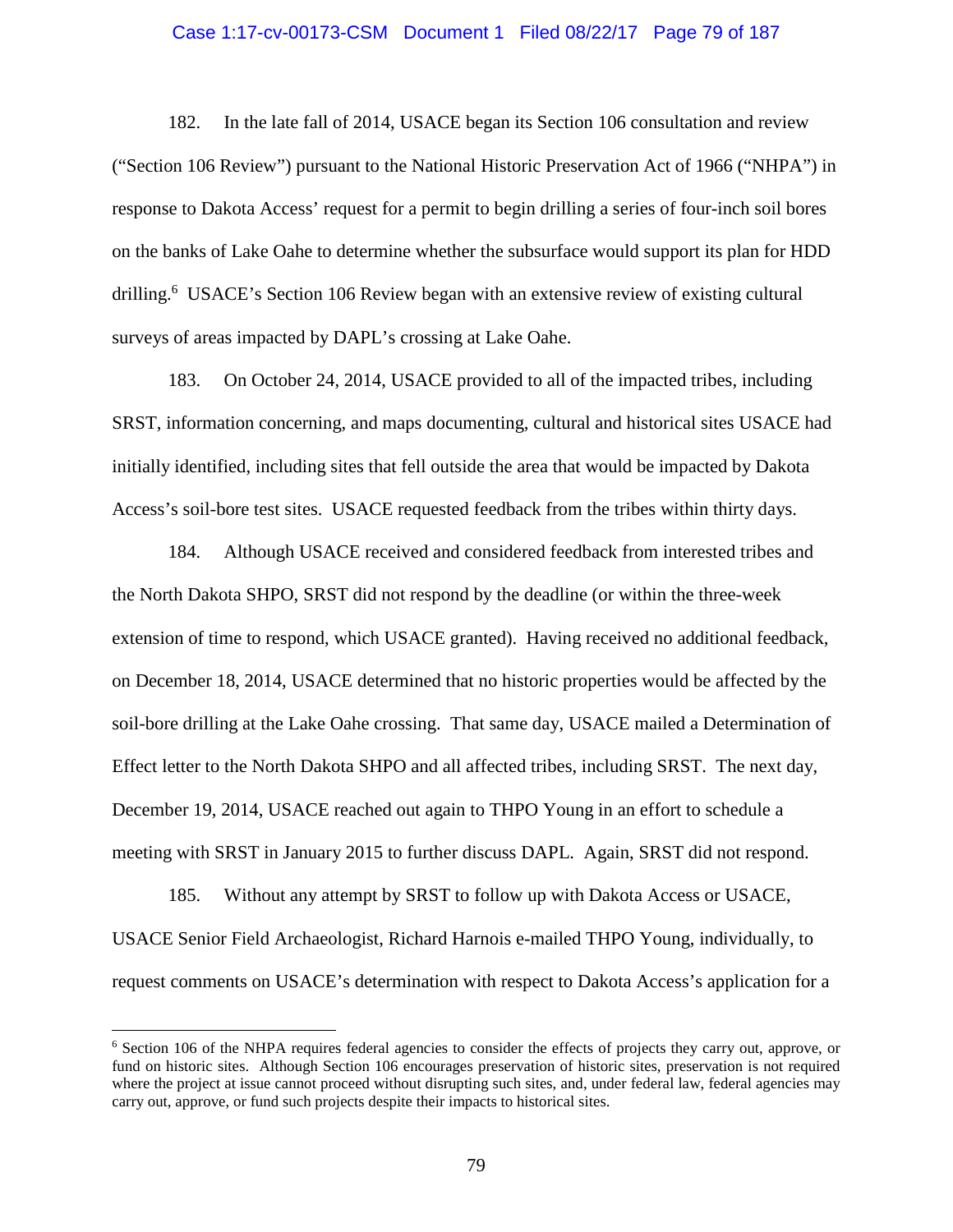#### Case 1:17-cv-00173-CSM Document 1 Filed 08/22/17 Page 80 of 187

permit to drill soil-bores. Neither THPO Young, nor any other representative of SRST responded.

186. Separately, THPO Young informed USACE Tribal Liaison, Joel Ames, that SRST was working directly with Dakota Access, and therefore no additional consultation with USACE was necessary.

187. On February 18, 2015, USACE granted a preconstruction notice and verification (a "PCN") for the soil-bore drilling pursuant to Nationwide Permit 12 ("NWP 12"),<sup>7</sup> clearing the way for Dakota Access to test the ground for its planned HDD method of installing DAPL. Although NWPs provide general pre-authorization to conduct certain types of activities, general conditions attach, requiring a party seeking to take the pre-authorized action to comply with those conditions before the exercise of activity permitted under the NWP. Thus, although the test soil-bore drilling was authorized under a general NWP, Dakota Access was still required to apply for specific use permits for its testing. USACE was obligated to, and did, conduct specific analyses of the impact the soil-bores might have on cultural and historical sites in the area.

188. On March 2, 2015, after several months of ignoring Dakota Access's and USACE's attempts to consult with the Tribe, and after the PCN had been granted for the soilbore drilling, THPO Young finally contacted USACE by letter dated February 18 to raise concerns about sites affected by the soil-bores. On February 25, 2015, THPO sent a similar letter to the USACE Regulatory Branch Chief, Martha Chieply. These letters did not address general concerns about the pipeline's construction, but in fact related only to the soil-bore testing.

<sup>&</sup>lt;sup>7</sup> Nationwide Permit 12 Utility Line Activities ("NWP 12") issued on March 19, 2012. It pre-authorizes the construction of utility lines, including crude oil pipelines such as DAPL, in waters of the United States under certain conditions, including, among others, that "[n]o activity or its operation may impair reserved tribal rights, including, but not limited to, reserved water rights and treaty fishing and hunting rights." NWP Final Notice, 77 F.R. 10184.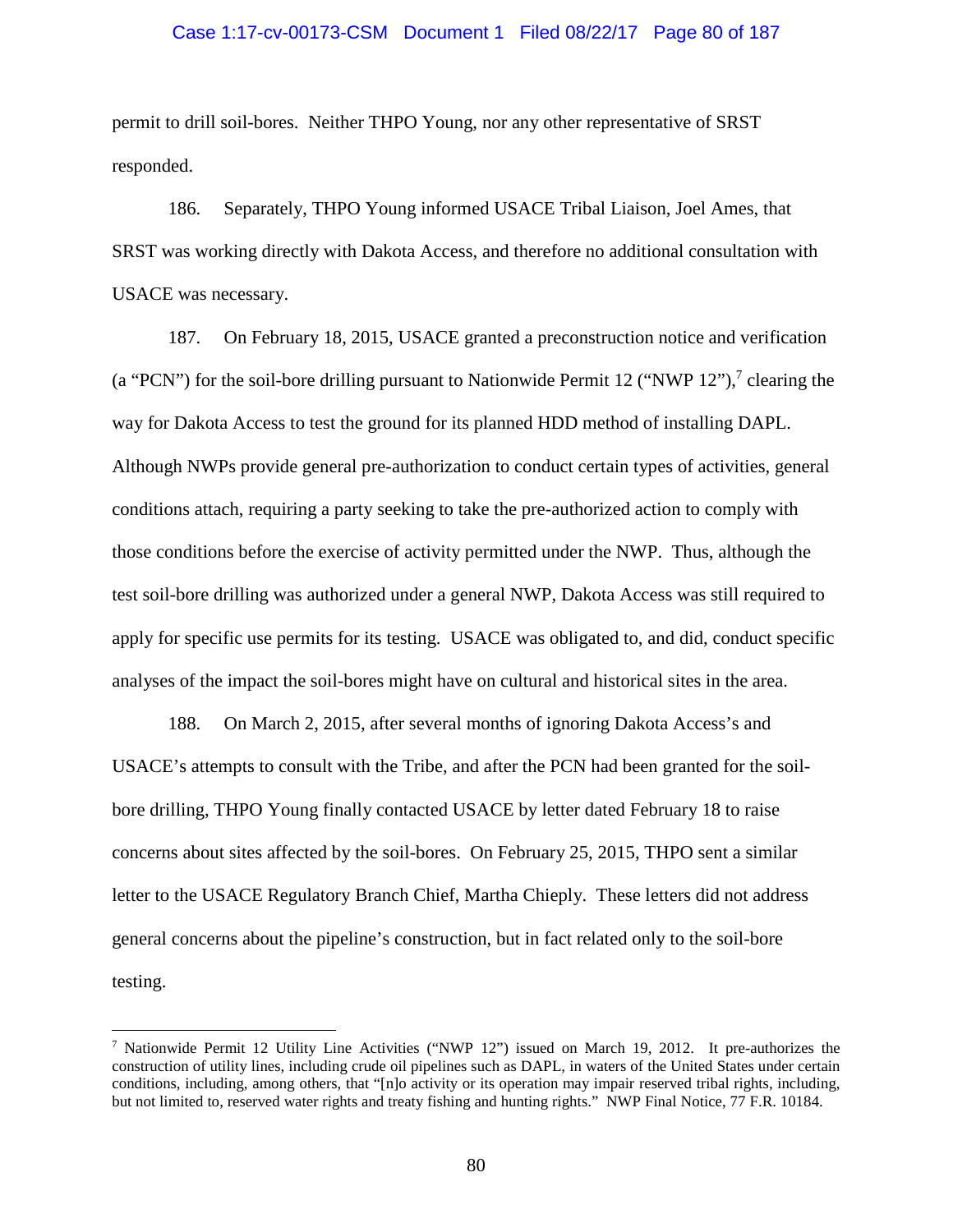## Case 1:17-cv-00173-CSM Document 1 Filed 08/22/17 Page 81 of 187

189. Although SRST's decision to provide input on the soil-bore drilling came after the consultation process was completed, and the soil-bore drilling permits were already issued, USACE attempted to use the letters as a mechanism to resume consultation with SRST concerning DAPL generally. Thereafter, North Dakota District Commander, Colonel John W. Henderson attempted to schedule a meeting with SRST Chairman Archambault, but SRST failed to make itself available to USACE to consult.

190. In the interim, Dakota Access submitted completed applications for additional PCN permits on March 25. On March 30, USACE sent a letter to SRST and other stakeholders identifying the Lake Oahe crossing and two DAPL crossing sites on Lake Sakakawea, and requesting comments from SRST and the other stakeholders as part of the Environmental Assessment process.

191. Thereafter, on April 8, 2015, SRST finally responded to a February 17, 2015 letter from USACE concerning earlier PCN applications from Dakota Access. The April 8, 2015 letter was received more than a week after the deadline set in the February 17 letter from USACE. The same day, USACE personnel had a telephone call with SRST's Archaeologist, Dr. Kelly Morgan, to discuss potential DAPL realignments.

192. In June 2015, USACE Tribal Liaison, Joel Ames, continued his attempts to foster dialogue with the SRST. THPO Young informed him that she was unavailable until July 27, 2015.

193. On July 22, 2015, USACE sent SRST a letter describing Dakota Access's plan to install the pipeline underneath Lake Oahe using the HDD drilling method. The letter also noted that cultural sites had been identified within the planned staging area for the construction of the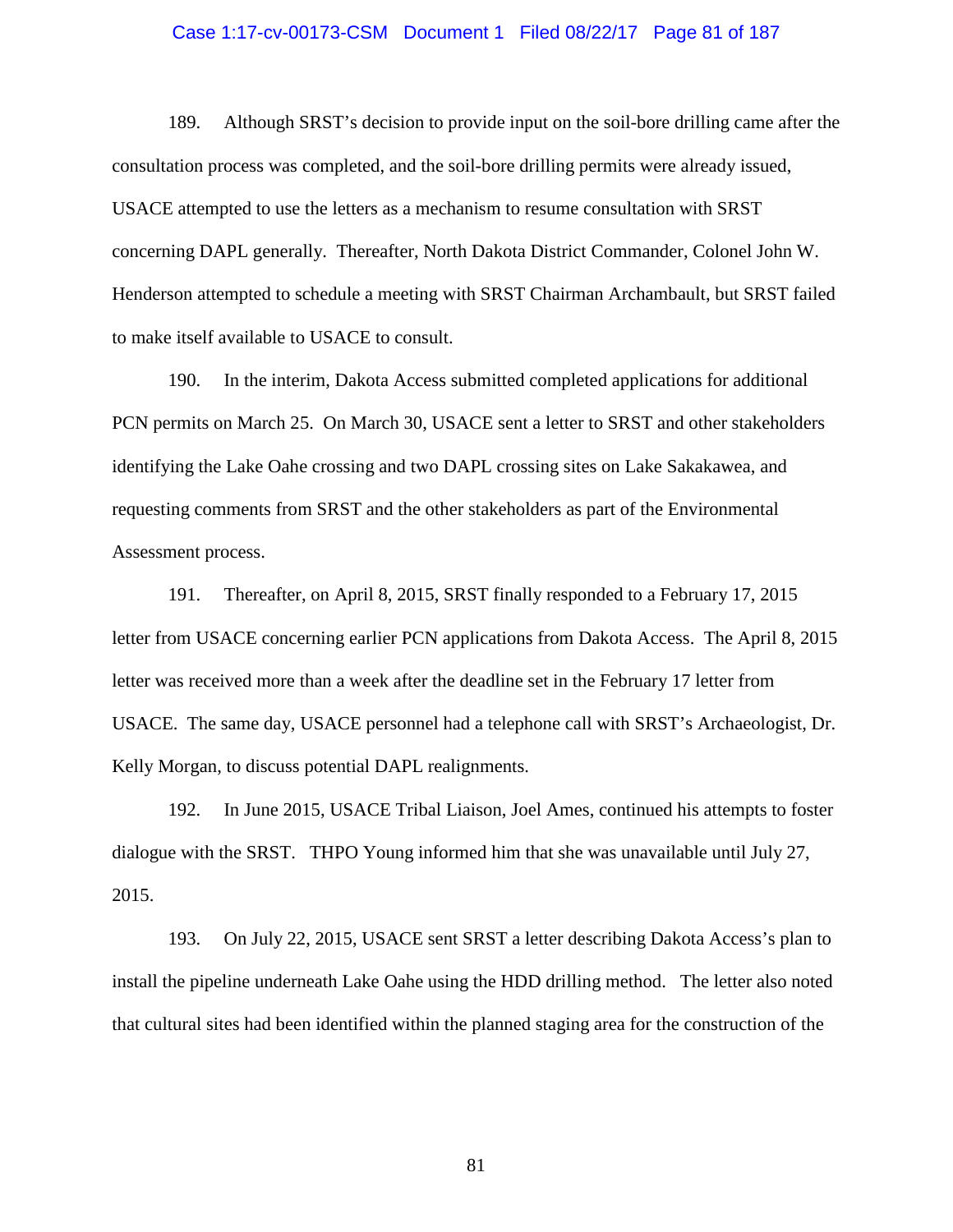### Case 1:17-cv-00173-CSM Document 1 Filed 08/22/17 Page 82 of 187

Lake Oahe crossing, and that although that staging would take place on private land USACE would treat that aspect of DAPL as if it were on United States land for consultation purposes.

194. The July 22, 2015 letter requested a response from SRST within 30 days concerning whether SRST intended to consult with USACE concerning the Lake Oahe crossing, including whether SRST would provide information concerning current and previous cultural surveys and known cultural sites that might overlap with the DAPL route.

195. Tribal Chairman Archambault responded to Colonel Joel R. Cross, Commander and District Engineer of USACE's Omaha District on August 19, 2015, claiming -- falsely -- that he had never been contacted by USACE concerning the pipeline and demanding a meeting. Tribal Liaison, Joel Ames, immediately reached out to Archambault's assistant to schedule a meeting, but Ames was unable to secure one.

196. THPO Young also sent a letter to USACE on August 21, 2015 claiming to have been excluded from Dakota Access's cultural surveys.

197. In response, on August 27, 2015, USACE planned a site visit at the Lake Oahe crossing with SRST and the North Dakota SHPO to review the site together. On September 3, 2015, USACE District Commander Henderson wrote to Tribal Chairman Archambault reiterating USACE's request to consult with SRST, acknowledging Archambault's and THPO Young's recent letters, and providing additional information concerning Dakota Access's relevant PCN permit requests even though Archambault had declined to meet with USACE. And on September 16, 2015, Stasch responded to THPO Young's letter, stating that he would address SRST's questions and concerns during the planned, joint Lake Oahe site visit.

198. On the same day, USACE Senior Field Archaeologist, Richard Harnois e-mailed SRST Archaeologist, Dr. Kelly Morgan and individually invited her to participate in a Lake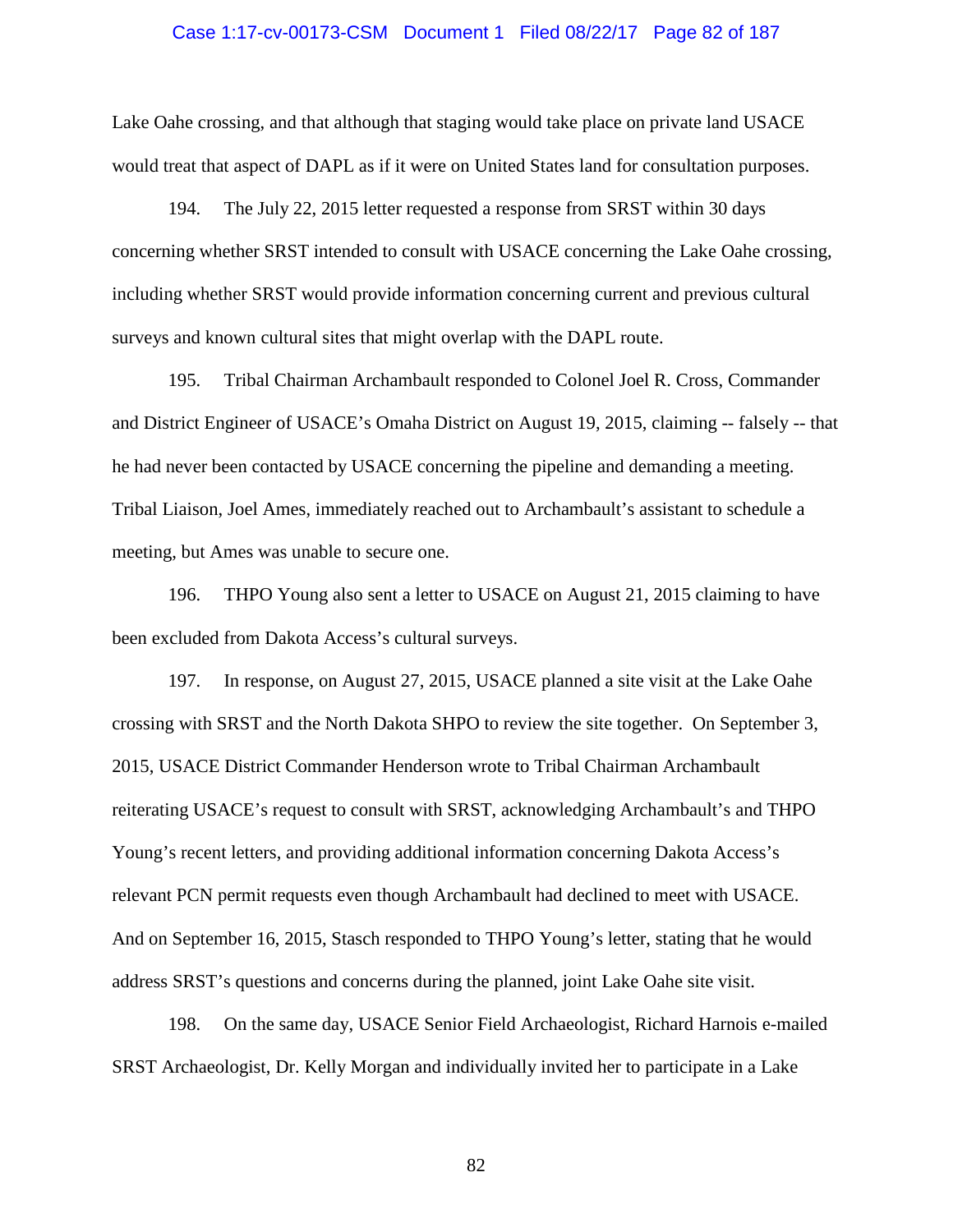#### Case 1:17-cv-00173-CSM Document 1 Filed 08/22/17 Page 83 of 187

Oahe site visit. Ultimately, neither Dr. Morgan nor any other SRST representative participated in the site visit.

199. In the fall of 2015, USACE continued its efforts to consult with the tribe without success. SRST's Vice Chair canceled a meeting scheduled for October 28, 2015 and a November meeting, suggesting instead that SRST would meet with USACE personnel "in a few months." Indeed, USACE documented no fewer than ten attempts to consult with SRST concerning the project in October 2015 alone, but the Tribe would not engage.

200. Similarly, in November 2015, USACE invited the SRST, among many other tribes, to a December 8-9 meeting in Sioux Falls. During the meeting USACE provided the tribes with access to Dakota Access's cultural surveys and USACE's own analysis of them. SRST elected not to attend the December 8-9, 2015 meeting. Indeed, in declining the meeting, SRST clarified that it would not participate in any tribal meetings until USACE Colonel John W. Henderson came to the Standing Rock Indian Reservation to meet directly with SRST, although he had already repeatedly offered to do so and had been unable to secure a meeting.

201. Nevertheless, USACE continued to assuage SRST's demands. Among other things, Colonel Henderson again attempted to schedule a meeting with SRST. There was no response.

202. On December 8, 2015, USACE released the Draft EA, which included a description of the Section 106 process. The Draft EA acknowledged USACE's multitude of unsuccessful attempts to conduct on-site visits and government-to-government consultation with SRST, and invited all recipients of the Draft EA, including SRST, to review it and provide feedback within 30 days.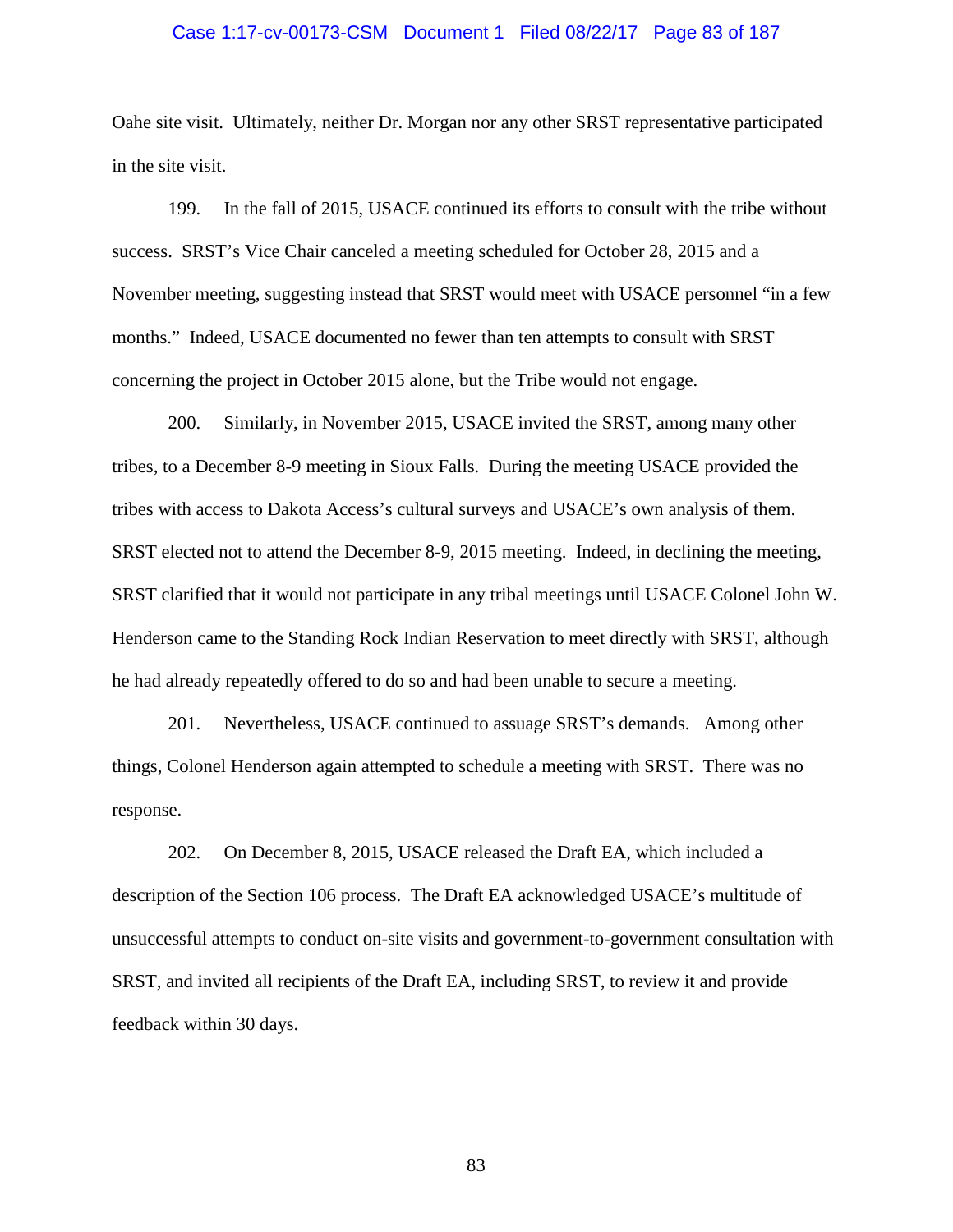### Case 1:17-cv-00173-CSM Document 1 Filed 08/22/17 Page 84 of 187

203. On January 8, and March 24, 2016, SRST provided extensive comments to the Draft EA effectively disclaiming, contrary to fact, the efforts by USACE and Dakota Access to consult with SRST.

204. Between January and May 2016, SRST finally engaged in a series of consultations over seven meetings. During these meetings, the parties discussed Dakota Access's cultural surveys, tribal burial sites, and, in one instance, exchanged information that resulted in the re-routing of DAPL to avoid cultural resources at the site of the proposed James River crossing. USACE's North Dakota District Commander, Colonel John W. Henderson attended at least four of these meetings, on February 18-19 and 26, April 29, and May 14, including a walk-through of the Lake Oahe crossing site, during which SRST Chairman Archambault directly communicated SRST's concerns and pointed out cultural or historical sites. During those meetings, Colonel Henderson committed to building DAPL with double-walled piping, a significant mitigation measure, designed specifically to address SRST's environmental concerns.

205. But, by the spring of 2016, SRST had retreated from this more productive posture and refused an invitation by USACE and Dakota Access to participate, along with other interested tribes, in additional cultural surveys on private property, including at seven sites in North and South Dakota along DAPL's route. This collaborative consultation between Dakota Access, USACE, and the other tribes was productive -- Dakota Access agreed to bury DAPL 111 feet underground in one location to avoid disturbing certain cultural resources near the surface, and in a separate instance, USACE agreed at the Osage Tribe's request to monitor construction at a separate location along DAPL. SRST refused to participate unless USACE would agree to conduct a similar review of the entire pipeline.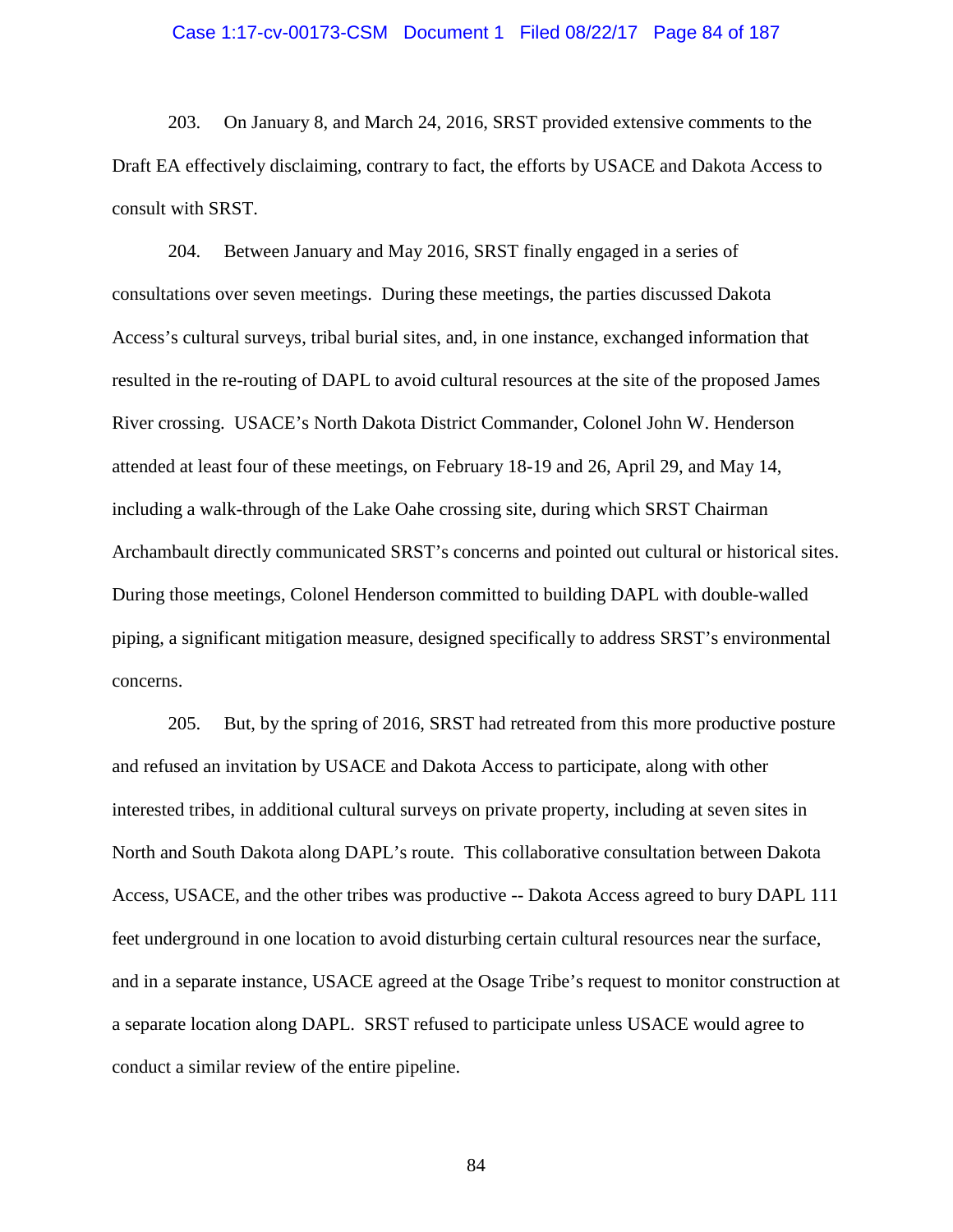### Case 1:17-cv-00173-CSM Document 1 Filed 08/22/17 Page 85 of 187

206. On March 8, 2016, USACE conducted another site visit at the Lake Oahe crossing site and the surrounding area, including up to 1.2 miles away from soil-bore sites and .6 miles away from the HDD workspace. The site visit was attended by SRST Archaeologist Morgan and the Tribe's third THPO in the two-year review process, Jon Eagle. This site visit identified additional historical sites, but did not result in any change to DAPL's route because all such historical resources were far enough away from the pipeline corridor that they would not be impacted by construction of DAPL.

207. On March 22, 2016, USACE Senior Field Archaeologist, Richard Harnois conducted yet another site visit with SRST Archaeologist Morgan, during which Morgan asked for additional information about the cultural surveys conducted at the Lake Oahe crossing when the Northern Border Pipeline was completed in 1982. Upon further review of the Northern Border cultural surveys and additional research, Harnois concluded that separate, additional cultural surveys would not be necessary.

208. Having conducted an exhaustive examination of the Lake Oahe crossing site, USACE made a Determination of Effect on April 22, 2016 and promptly e-mailed it to the consulting stakeholders. The materials included data and discussion concerning 41 potential historic sites and concluded that DAPL construction would not impact any historic properties. Days later, the North Dakota SHPO agreed with USACE's finding, and USACE notified SRST of North Dakota's concurrence. Through Chairman Archambault and THPO Eagle, SRST objected to this finding, and claimed that none of SRST's requests for consultation or Class III surveys had been heeded.

209. At this time, in response to SRST Chairman Archambault's complaints to the NHPA Advisory Council concerning tribal consultation, the Advisory Council communicated to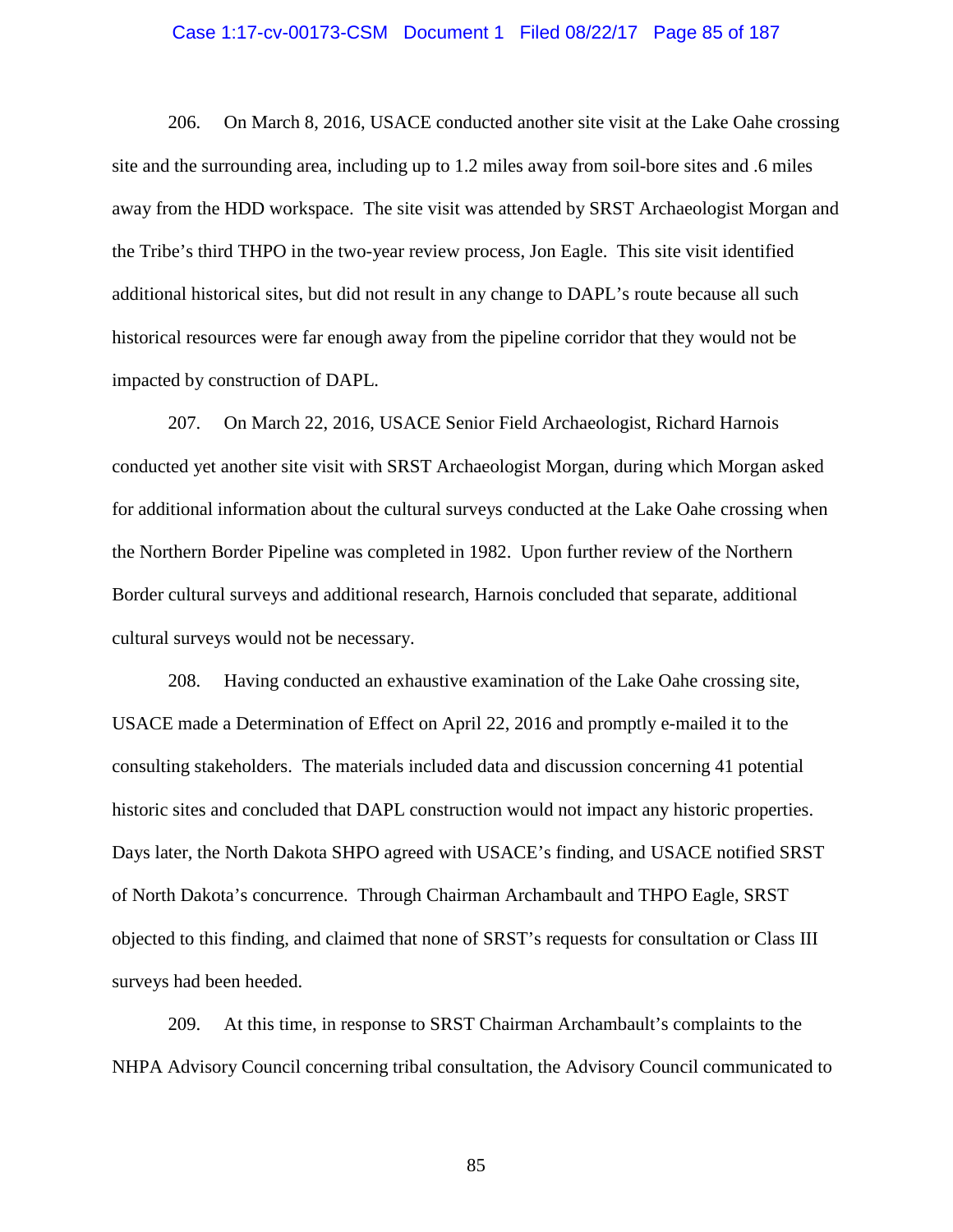### Case 1:17-cv-00173-CSM Document 1 Filed 08/22/17 Page 86 of 187

USACE its concerns and skepticism that the Section 106 Review process had been carried out sufficiently to make a determination of "no effects," and challenging USACE's conclusion that it did not have jurisdiction over the entire length of DAPL. The Advisory council requested a review of the Corp's "no effects" determination by Assistant Secretary of the Army for Civil Works, Jo-Ellen Darcy. USACE addressed the Advisory Council's concern in responding letters, and Assistant Secretary Darcy reviewed USACE's determination and reiterated its finding of no jurisdiction, confirmed that USACE had notified the tribes, including SRST, throughout its review process, provided them with additional information, and invited them to participate in the Section 106 process of review and consultation.

210. Finally, in July 2016, as a result of more than two years of review to ensure environmental safety and observation and avoidance of disturbance to cultural and historical sites, USACE and Dakota Access concluded their review process. On July 25, 2016, USACE issued its final EA concerning DAPL, and issued a finding of no significant impact ("FONSI"). Simultaneously, USACE verified all 204 PCN permit applications Dakota Access sought under NWP 12. However, these determinations were subject to several restrictions, including a "Tribal Monitoring Plan," which required Dakota Access to permit a tribal monitor to be on site at every one of the 204 PCN permit sites while construction there occurred.

211. Each member of the Enterprise was fully aware of the extensive efforts to consult by USACE and Dakota Access and pre-construction review efforts undertaken by Dakota Access and USACE. Yet, in willfully false statements it has alleged otherwise, when in fact every consultation failure was a result of its own unwillingness to confer with USACE and the Company.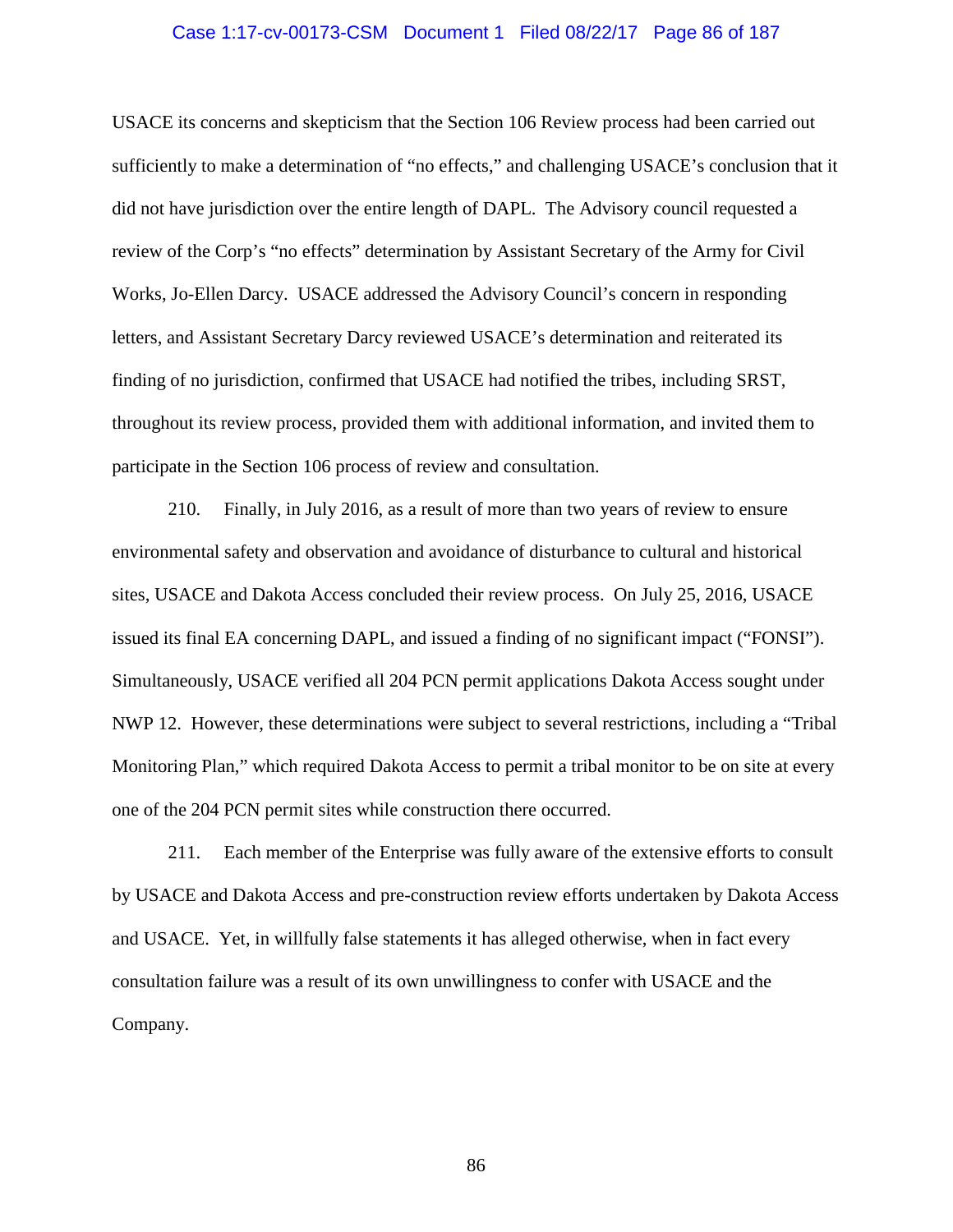## **6. The Enterprise Misrepresents That Energy Transfer Intentionally Desecrated Cultural Resources**

212. The most damaging, and yet wholly false statements disseminated by the Enterprise concern its repeated statement that DAPL employees and personnel "deliberately desecrated documented burial grounds and other culturally important sites," "destroyed sacred Native Lands . . . ," and "sacred burial grounds, religious, and other historical sites." Indeed, the Enterprise, and particularly its ENGO participants, flagrantly accused DAPL construction workers of "deliberately desecrating *documented* burial grounds and other culturally important sites."<sup>8</sup>

213. As set forth herein, the entire DAPL route was planned to avoid any sites that had already been listed on the National Register of Historic Places, or otherwise identified as eligible to be listed on that register.

Additional examples of false publications claiming that Energy Transfer and DAPL construction workers deliberately destroyed culturally significant sites are set forth in Appendix F.

<sup>&</sup>lt;sup>8</sup> The Enterprise ubiquitously disseminated its false claims that Energy Transfer and DAPL construction workers deliberately destroyed culturally significant sites, including, by way of example, in the following false and defamatory publications:

September 5, 2016 article on Common Dreams' website, "'Is That Not Genocide?' Pipeline Co. Bulldozing Burial Sites Prompts Emergency Motion," in which Jan Hasselman falsely stated, "Dakota Access Pipeline used evidence submitted to the Court as their roadmap for what to bulldoze. That's just wrong[.]"

September 6, 2016 Democracy Now! interview, Enterprise member Hasselman falsely reported that "we have a sworn declaration . . . that describes [culturally significant] sites . . . we put all that in front of the court . . . [and Energy Transfer Partners] took that information and . . . went out and bulldozed the entire site."

November 30, 2016 open letter from Defendants BankTrack, GP-International, GP-Inc. (by Enterprise member Annie Leonard), GP-Netherlands, 350.org and several of its affiliates, and RAN, among others, to the banks funding DAPL construction, which states that "DAPL personnel deliberately desecrated documented burial grounds and other culturally important sites."

October 6, 2016 post to Earthjustice's website, "Making History At Standing Rock: Tribes Are Leading Action to Preserve the Planet," in which Trip Van Noppen falsely stated that the companies building the pipeline "rushed to bulldoze and destroy ancestral burial grounds . . . ."

September 13, 2016 post on Sierra Club's website, "Thousands Nationwide Show Solidarity with the Standing Rock Sioux and #NODAPL," in which Sierra Club false claimed, "Energy Transfer Partners -- the company behind the pipeline -- rushed to destroy sacred sites while indigenous groups and their allies sought to halt the construction in courts."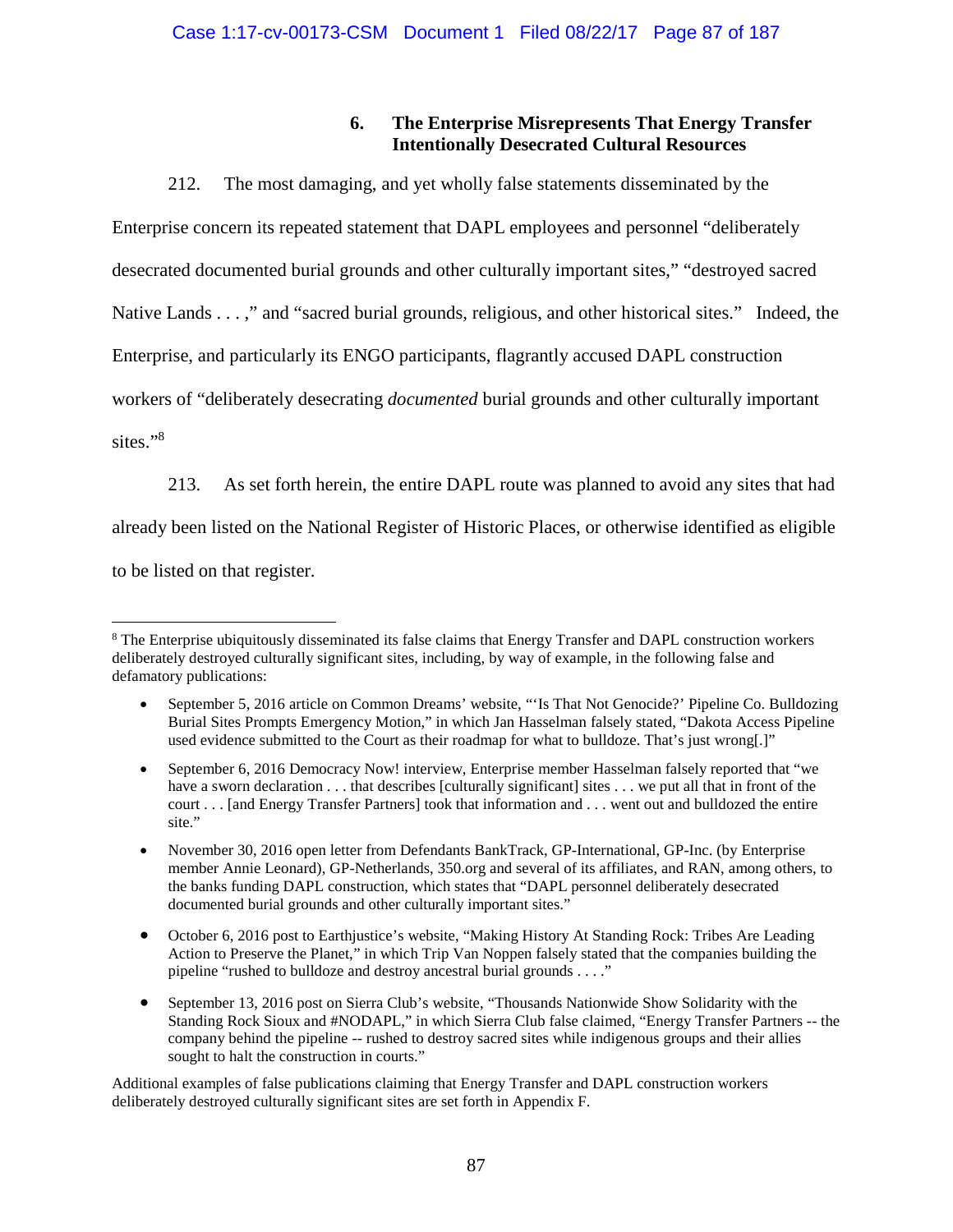### Case 1:17-cv-00173-CSM Document 1 Filed 08/22/17 Page 88 of 187

214. In North and South Dakota, Energy Transfer conducted a cultural survey of a 400 foot corridor along the entire planned route -- 200 feet to each side of that route.

215. The cultural survey was conducted by archeologists from three different, highly respected firms, and have specific experience in engagement to support government-togovernment consultation between federal and state agencies and Native American Tribes. Those archaeologists engaged in either Class II -- walking visual inspections -- or a Class III - systematic, detailed field inspection -- surveys for 100% of the route in North and South Dakota. State regulations governed whether a Class II or Class III survey was used for any particular segment.

216. In North Dakota, the cultural surveys found 149 potentially eligible sites, 91 of which had stone features. In response, Dakota Access modified its workspace and route to avoid all 91 of these stone features. It also modified its route in response to 49 of the remaining 58 sites where the surveys suggested a feature that might make the site eligible for the National Historic Register. In those nine instances where re-routing was not feasible, Energy Transfer engaged in data recovery mitigation, in coordination with, and approved by, the North Dakota State Historic Preservation Office. These data recovery mitigation measures included controlled excavation of multiple blocks at relevant sites to recover data for preservation purposes.

217. In total, Dakota Access surveyed nearly twice as many miles in North Dakota than the 357 miles that would eventually be used for the pipeline.

218. The Company also put in place a comprehensive Unanticipated Discovery Plan to address the possibility that it might encounter a cultural resource not detected by the surveys during construction. Under the plan, if any foreign object was observed by any construction personnel that appeared to be cultural, paleontological, or human remains, an inspector was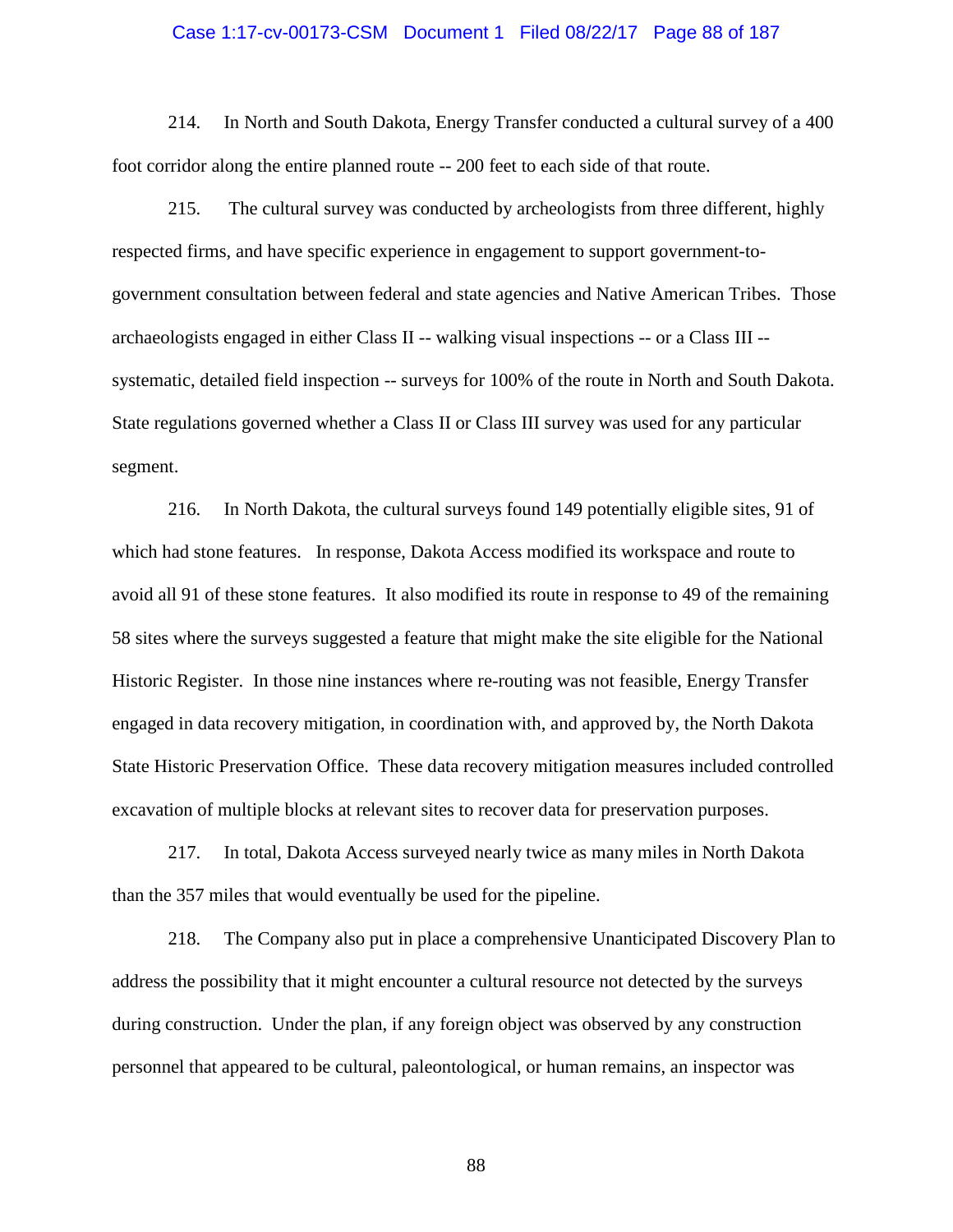### Case 1:17-cv-00173-CSM Document 1 Filed 08/22/17 Page 89 of 187

notified, construction halted, and the site secured until the object was evaluated. The Plan, which was developed in consultation with tribal leaders, and approved by the SHPO, provided for coordinating with the appropriate agencies and tribes, and construction did not resume until the site or find was mitigated or an alternative route was identified. Over the course of construction, the Plan was utilized six times to handle the discovery of unanticipated cultural resources.

219. The Company also specifically selected a route for DAPL that crosses "brownfield" locations, or tracts of land disturbed by previous infrastructure projects. Where DAPL crosses Lake Oahe, as one example, the pipeline is co-located in parallel (but much deeper than) the Northern Border Gas Pipeline, as well as overhead power lines owned by Basin Electric.

220. The pipeline was co-located at the site of previous projects because those prior ground-disturbing activities greatly reduce the likelihood that construction workers would encounter any intact cultural resources in that segment of the project.

221. The Northern Border pipeline was constructed nearly forty years ago, in 1982, and above-ground compressor stations were added and upgraded along the route in the 1990s.

222. In connection with the construction of the upgraded compressor stations, Northern Border directly solicited feedback from Native American Tribes in the region concerning whether the Northern Border Pipeline would affect any places of historic, cultural, or religious significance. Although SRST responded to Northern Border's request for comment, it did not note the possibility that any potential archeological sites, much less sacred burial ground, at the new compressor sites in the same vicinity as the DAPL route.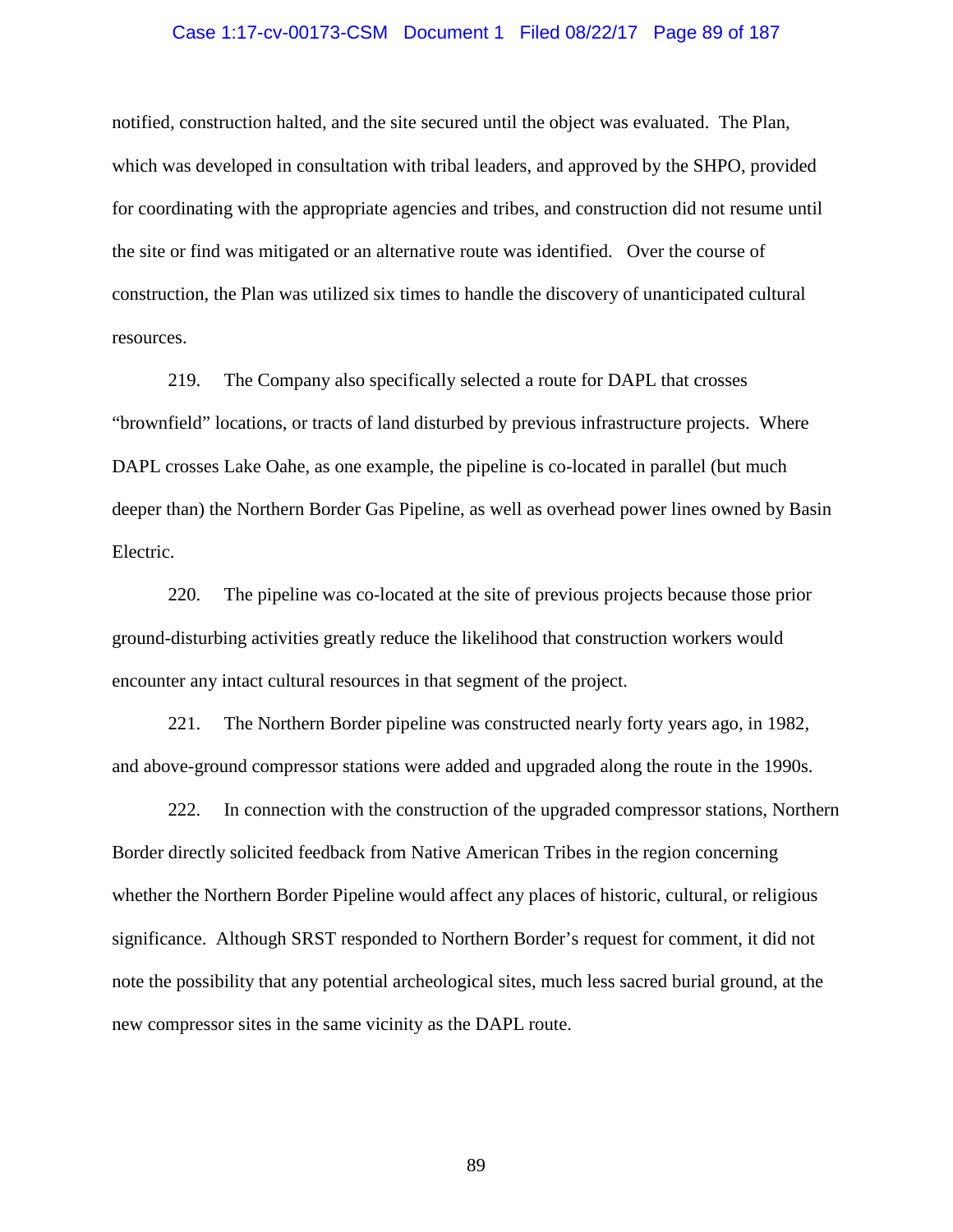### Case 1:17-cv-00173-CSM Document 1 Filed 08/22/17 Page 90 of 187

223. The type of drilling utilized by Dakota Access and the depth of the crossing at Lake Oahe also were chosen to avoid any potential cultural resource sites. HDD drilling at depths between 90 and 115 feet is extraordinarily unlikely to impact cultural or tribal resources because the date of geologic features and soils at those depths predate human occupation.

224. Finally, the belated "evidence" that Earthjustice attempted to submit on behalf of the Sioux Tribe to support its contention that cultural resources, objects, artifacts, or evidence of burial sites were ignored was inherently not credible. Among other reasons, the declarant who claims to have personally observed the inadequate methodology of DAPL archeologists, states that he viewed this survey in the spring of 2014. But as the company confirmed, whatever the consultant observed, it was not DAPL's archeological surveys, because those did not begin until months later in August or September 2014.

225. Mentz's later "discovery" of a miraculous concentration of rare and high-value cultural resources within the construction corridor have since been disproven. Following the violent riots and protests over Labor Day weekend incited by this purported "discovery," a Law Enforcement Task Force investigating the incident engaged a team of archaeologists from the State Historical Society of North Dakota to conduct a cultural resources survey of the 1.36 mile long DAPL corridor west of Highway 1806 where the Enterprise claimed that Energy Transfer desecrated documented cultural resources. On September 21, 2016, the archaeologists traversed the corridor at seven-meter interval spacing inspecting the stripped ground surface and both sides of the two opposing stockpiled topsoil berms along the lateral margins of the corridor. As the State Historical Society of North Dakota reported in a September 22 memorandum, "The inventory recorded 10 locations where rodent to bovine-sized mammal bone fragments and teeth were present. No cultural material was observed in the inspected corridor. No human bone or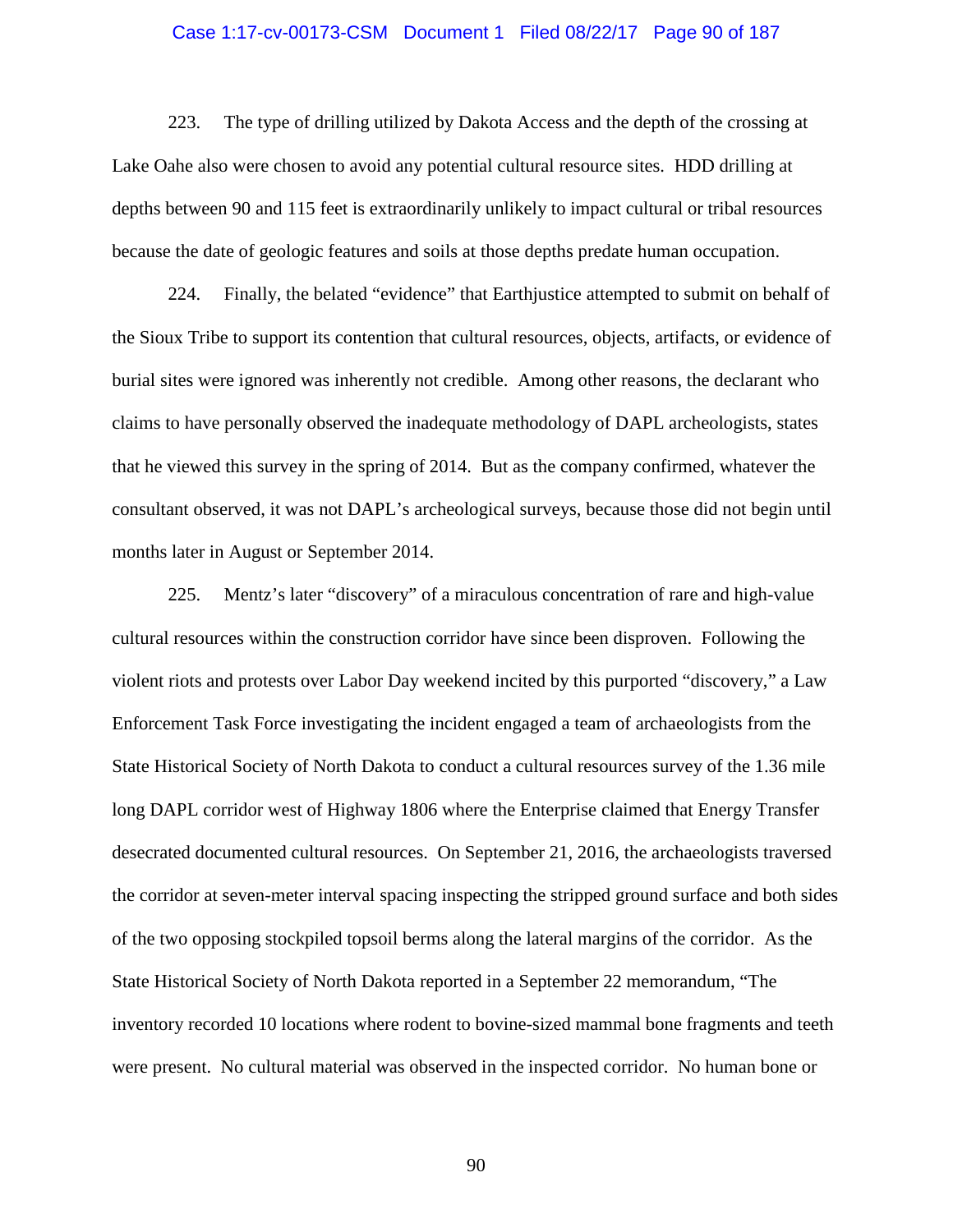### Case 1:17-cv-00173-CSM Document 1 Filed 08/22/17 Page 91 of 187

other evidence of burials was recorded in the inventoried corridor." The memorandum concluded, "[T]he cultural resources inventory and inspection conducted . . . yielded no evidence of infractions to or violations of North Dakota Century Code § 23-06-27 with respect to disturbance of human remains or significant sites." The State Historical Society's findings are consistent with the fact that throughout the relevant area the existing gas pipeline runs parallel to the centerline for DAPL, and makes the existence of cultural resources along the corridor extremely unlikely.

226. But the Enterprise's false claims had its intended effect. After years of ignoring requests to consult and participate in the extensive cultural surveys related to the Project, and waiting until after the pipeline was substantially constructed to raise claims of cultural desecration, the Enterprise cleverly lodged claims that the Company, despite its diligence, could not easily disprove. By the time the scheme was disproven, the hysteria prompted by the Enterprise's misinformation campaign had already erupted, resulting in more than enough media fodder to harm the company's reputation after its careful efforts over 2 years to avoid cultural resources. In reality, if the Sioux Tribes believed there were sacred burial grounds on the site of the pipeline they would have raised those claims in response to the 2014 Environmental Assessment, which plainly disclosed the preferred route.

### **ii. The Enterprise Targets The Banks Financing DAPL**

227. Consistent with past campaigns, central to the Enterprise's scheme against DAPL was its efforts to aggressively target Energy Transfer's critical business constituencies with extortive public demands to sever ties with the Company and publicly endorse the campaign or face crippling boycotts and other illegal attacks. Most aggressively targeted was the group of banks financing DAPL and Energy Transfer's other existing and prospective infrastructure projects.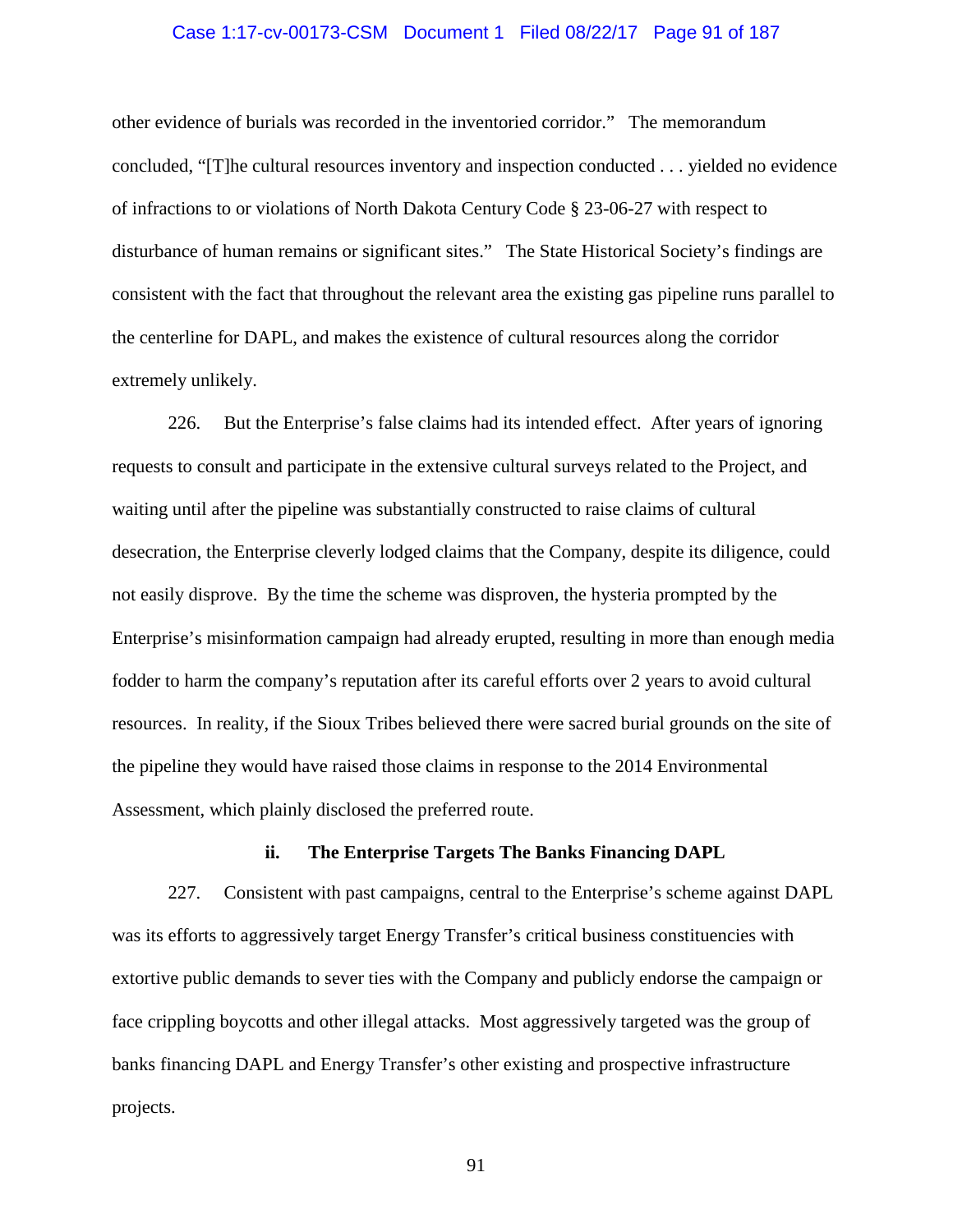### Case 1:17-cv-00173-CSM Document 1 Filed 08/22/17 Page 92 of 187

228. The coordinated strategy to interfere with financing for the banks, which the Enterprise coined #DEFUNDDAPL was detailed in a series of articles published beginning in September 2016. First, on September 6, 2016, Hugh MacMillan and Jo Miles of Food and Water Watch published "Who's Banking On The Dakota Access Pipeline" which exposed the seventeen financial institutions financing DAPL and their share of the loan approximately as follows: (1) Citibank NA -- 9.5%, (2) Bank of Tokyo/Mitsubishi -- 9.4%, (3) Mizuho Bank -- 9.4%, (4) TD Securities USA -- 9.4%, (5) BayernLB -- 4.8%, (6) BBVA Securities -- 4.8%, (7) BNP Paribas -- 4.8%, (8) Credit Agricole -- 4.8%, (9) DNB Capital -- 4.8%, (10) ICBC London PLC -- 4.8%, (11) ING Bank NV -- 4.8%, (12) Intesa Sanpaolo -- 4.8%, (13) Natixis -- 4.8%, (14) SMBC Nikko Securities -- 4.8%, (15) Societe Generale -- 4.8%, (16) SunTrust Robinson Humphrey -- 4.8%; and (17) Wells Fargo -- 4.8%.

229. The article also admonished other banks that "have also committed substantial resources to the Energy Transfer Family of Companies so it can build out more oil and gas infrastructure," including, banks providing the following loans and credit facilities: (i) a \$3.75 billion revolving credit line that Energy Transfer Partners has for use in expanding its oil and gas infrastructure holdings with commitments from 26 banks; (ii) a \$2.5 billion Sunoco Logistics line of credit commitment from 24 banks; and (iii) a \$1.5 billion Energy Transfer Equities credit line commitment from most of the same big international banks. According to Food and Water Watch, the banks providing credit facilities to Energy Transfer and its subsidiaries include, among others: 1) Bank of Nova Scotia, (2) Royal Bank of Scotland, (3) JPMorgan Chase, (4) Citizens Bank, (5) Comerica Bank, (6) U.S. Bank, (7) PNC Bank, (8) Barclays, (9) HSBC Bank, (10) Bank of America, (11) Deutsche Bank, (12) Credit Suisse, (13) DNB Capital/ASA, (14)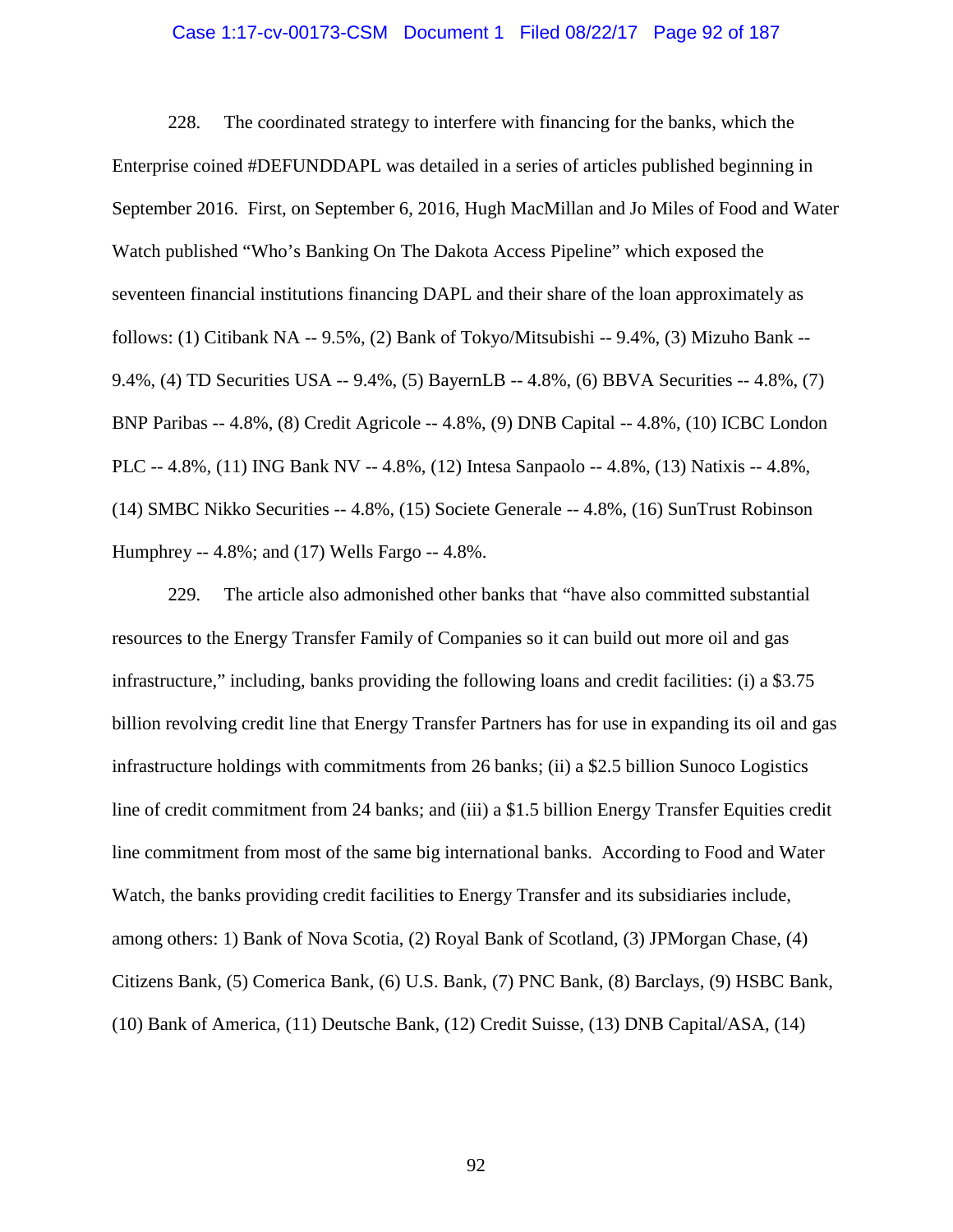### Case 1:17-cv-00173-CSM Document 1 Filed 08/22/17 Page 93 of 187

Sumitomo Mitsui Banking Corporation, (15) Royal Bank of Canada, (16) UBS, (17) Goldman Sachs, (18) Morgan Stanley, and (19) Origin Bank (formerly Community Trust).

230. Food and Water Watch concluded by criticizing Energy Transfer and its financial backers for building an infrastructure based on increased fracking which, according to Food and Water Watch will, over time, leave communities to "deal with the spills, explosions, water pollution, air pollution, and climate impacts that ensue," and specifically charged DAPL with posing "a direct threat to our air, water, and clean energy future."

231. Bill McKibben of 350.org echoed Food and Water Watch's message in an article dated September 22, 2016 published in Yes Magazine, titled, "A Strategy To Stop The Funding Behind The Dakota Access Pipeline," which describes the pipeline as a "\$3.7 billion infrastructure project that threatens precious water and myriad sacred sites, not to mention the planet's unraveling climate," and called on the public to engage in "sustained public pressure" on the banks. Quoting Gloria Fallon of Rising Tide Chicago, McKibben wrote, "It's unlikely that Citibank customers support poisoning indigenous peoples' water, desecrating sacred burial sites, or contributing to global climate change" and further asserted, "*at this point anyone who finances any fossil fuel infrastructure is attempting to make money on the guaranteed destruction of the planet*." (emphasis in original). The article concluded by quoting Scott Parkin of RAN: "Oil companies are always going to drill for oil and build pipelines -- it's why they exist, [b]ut the banks funding this pipeline have a choice as to where they put their money. Right now, Citibank, TD Bank, and others have chosen to invest in a project that violates indigenous rights and destroys the climate."

232. Central to the #DEFUNDDAPL campaign was the effort to galvanize the public to pressure the banks funding DAPL and other Energy Transfer infrastructure projects to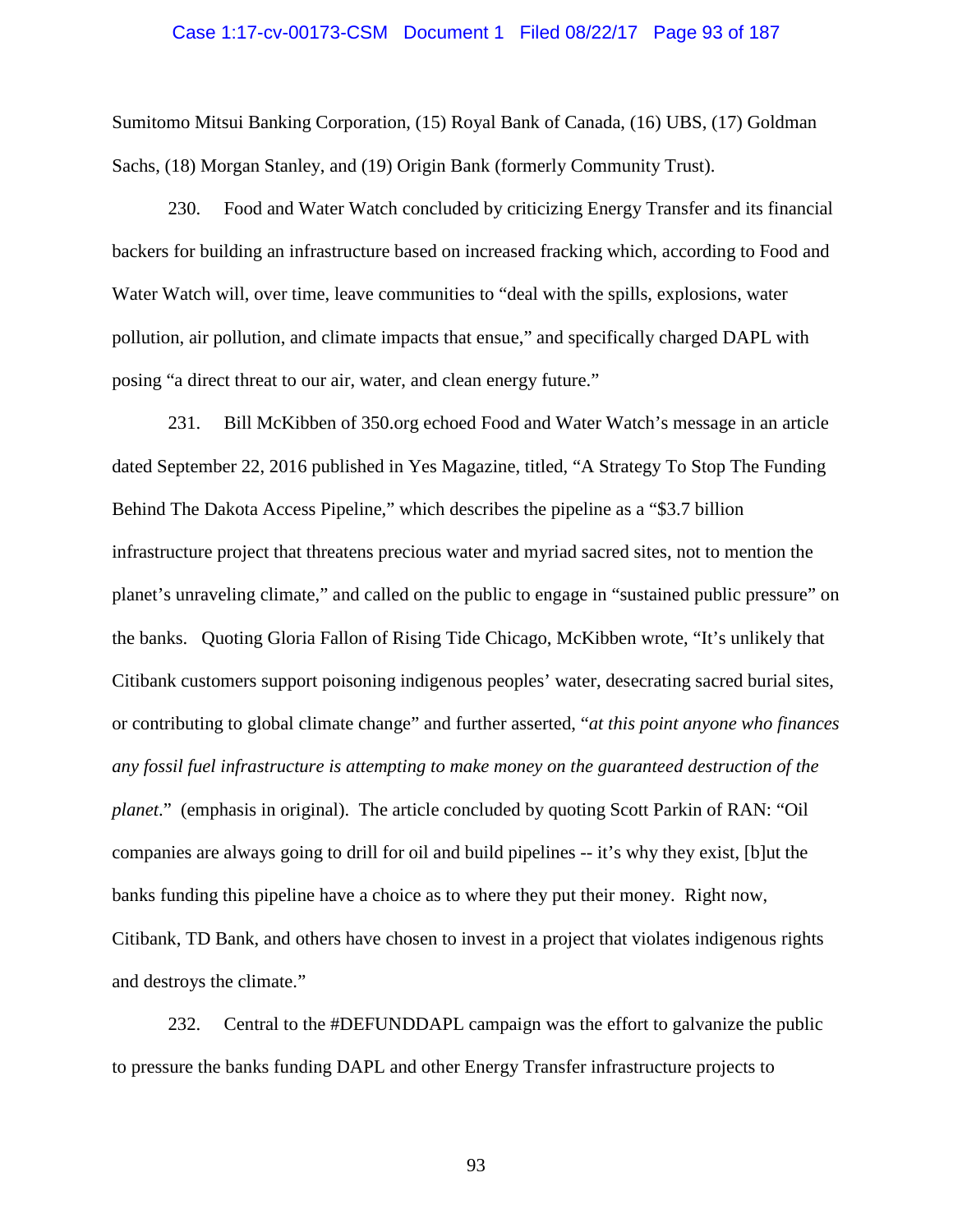### Case 1:17-cv-00173-CSM Document 1 Filed 08/22/17 Page 94 of 187

terminate their relationship with Energy Transfer including, by among other measures: (i) boycotting banks funding DAPL by divesting existing personal, retirement, mortgage, and investment accounts; (ii) signing petitions to encourage the banks to sell their interests in DAPL; and (iii) participating in organized demonstrations in front of local branches throughout the country and the world.

233. On September 29, 2016, Yes Magazine published the names and contact information of each bank's CEO. Hundreds of thousands of people shared the article on Facebook, and it was reprinted widely in other media outlets, creating organized phone and email campaigns to protest the banks' involvement. On October 10, 2016, demonstrators organized outside a Wells Fargo branch in Des Moines, Iowa, demanding the bank rescind its financial backing for the project. Similar demonstrations were held outside hundreds of other local branches and bank headquarters throughout the country in October 2016, ranging from picketing to civil disobedience resulting in numerous arrests.

234. In response to the mounting opposition, during an interview with NowThis news released on November 2, 2016, President Obama stated that USACE was analyzing alternate routes for the pipeline.

235. Seizing on the government's response to the coordinated opposition, in the days that followed, the Enterprise escalated its campaign. On November 2, 2016, Sierra Club launched a divestment campaign webpage titled "Tell big banks to divest from Dakota Access Pipeline," which featured the sensational and alarmist allegations that the pipeline "violates sacred land rights of the Standing Rock Sioux" and would carry "some of the dirtiest oil on the planet across four states, putting public health and welfare, critical water supplies, cultural resources and ancestral burial grounds in danger."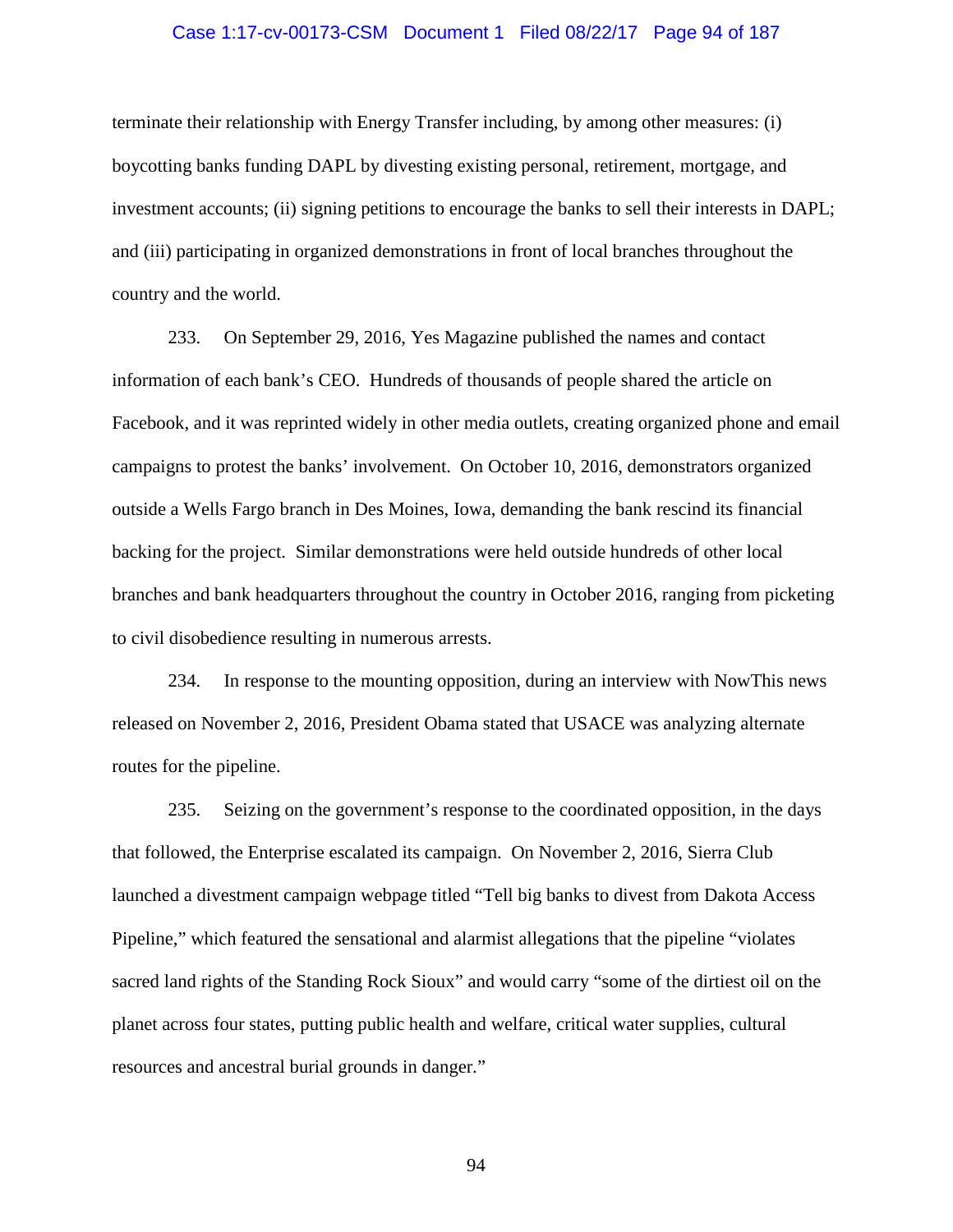### Case 1:17-cv-00173-CSM Document 1 Filed 08/22/17 Page 95 of 187

236. On November 7, 2016, RAN issued a press release titled "RAN Statement on Citigroup's Leading Role In Financing Dakota Access Pipeline," "demanding that Citibank halt all further loan disbursements for the Dakota Access pipeline (DAPL) and ensure that the project sponsors immediately halt construction, unless all outstanding issues are resolved to the full satisfaction of the Standing Rock Sioux Tribe." The press release stated among other things: "It's clear that the Dakota Access pipeline project has violated the sovereignty of the Standing Rock Sioux and their right to determine the future of their lands. Citibank's leading role in financing the pipeline makes it complicit in gross violations of Indigenous and human rights." RAN concluded by reiterating its "solidarity with the Standing Rock Sioux and their Indigenous allies" and their opposition to DAPL, which RAN alleges "poses a devastating public health threat to the Tribe's drinking water."

237. That same day, the Enterprise, led by BankTrack, wrote a letter to the Equator Principles Association ("EPA"), a consortium of global banks committed to responsible environmental and social practices, alleging "astonish[ment]" that thirteen EPA banks were funding DAPL, which the letter described as a "climate destroying project[.]" The letter falsely asserted, among other things, that:

- DAPL "threatens air and water resources in the region and further downstream";
- "[T]he pipeline trajectory is cutting through Native American sacred territories and unceded Treaty lands"; and
- "Harm to Native areas ha[d] already occurred when DAPL personnel deliberately desecrated documented burial grounds and other culturally important sites."

238. The November 7, 2016 letter admonished the EPA, stating: "Given the presumed Indigenous rights commitments of [the Equator Principles Funding Institutions], it is for us inexplicable that gross violations of Native land titles, threats to water sources and the desecration of burial grounds have not been identified early on as reasons for [the Equator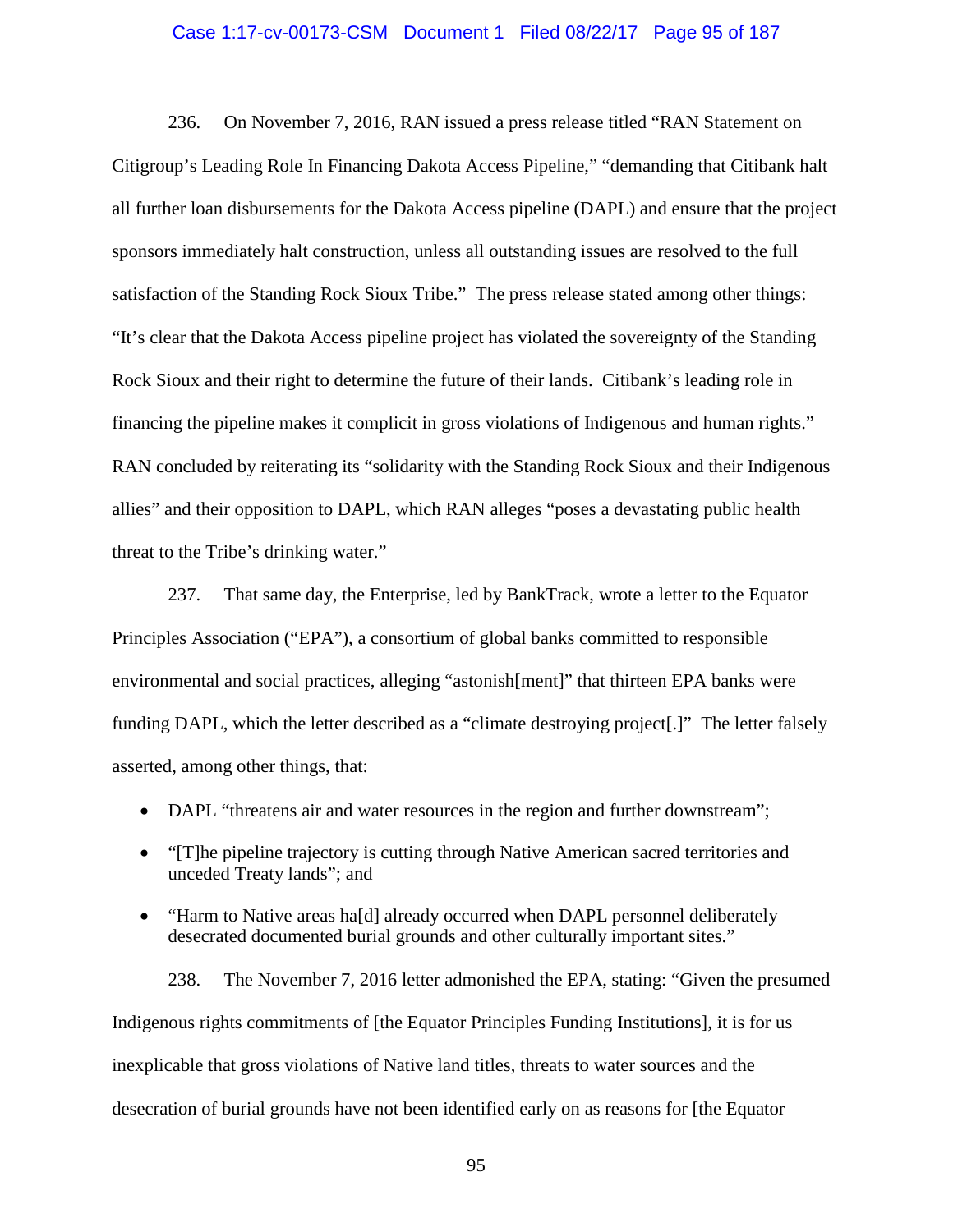### Case 1:17-cv-00173-CSM Document 1 Filed 08/22/17 Page 96 of 187

Principles Funding Institutions] to not provide funding for this project." The letter was signed by Johan Frijns, the Director of BankTrack. Greenpeace United States (Diana Best, Climate and Energy Campaigner), Sierra Club (Nicolle Ghio, Senior Campaign Representative), and RAN (Amanda Starbuck, Climate and Energy Program Director) were also signatories to the letter.

239. The Enterprise's campaign had its intended effect. In response to the "sustained public pressure campaign" and the letter to EPA, the Norwegian bank DNB, one of the 17 banks funding DAPL, announced that it "looks with worry at how the situation around the pipeline in North Dakota has developed," and will therefore "use its position to bring about a more constructive process to find a solution to the conflict." DNB further threatened that "[i]f these initiatives do not give appeasing answers and results, DNB will consider its further involvement in the financing of the project." Two weeks later, on November 17, 2016, DNB announced that it had sold off all assets in Energy Transfer, totaling approximately \$3 million. While DNB continued to finance approximately 10% of DAPL, it vowed to reconsider its loan.

240. The Enterprise immediately touted their role in DNB's decision to divest its \$3 million interest in Energy Transfer. On November 18, 2016, Perry Wheeler, an outreach manager at Greenpeace USA, published "Largest Bank In Norway Sells Its Assets In Dakota Access," stating that "[t]he news follows the delivery of 120,000 signatures gathered by SumOfUs.org to DNB by Greenpeace Norway and others urging the bank and other financial institutions to pull finances for the project." The article quoted Greenpeace Norway Sustainable Finance Campaigner Martin Norman who lauded DNB's sale of assets but called on DNB to "terminate its loans for the project immediately." The article further quoted Greenpeace USA spokesperson, Lilian Molina, who warned: "The writing's on the wall for the Dakota access pipeline. People power is winning. The news that DNB has sold its assets and is considering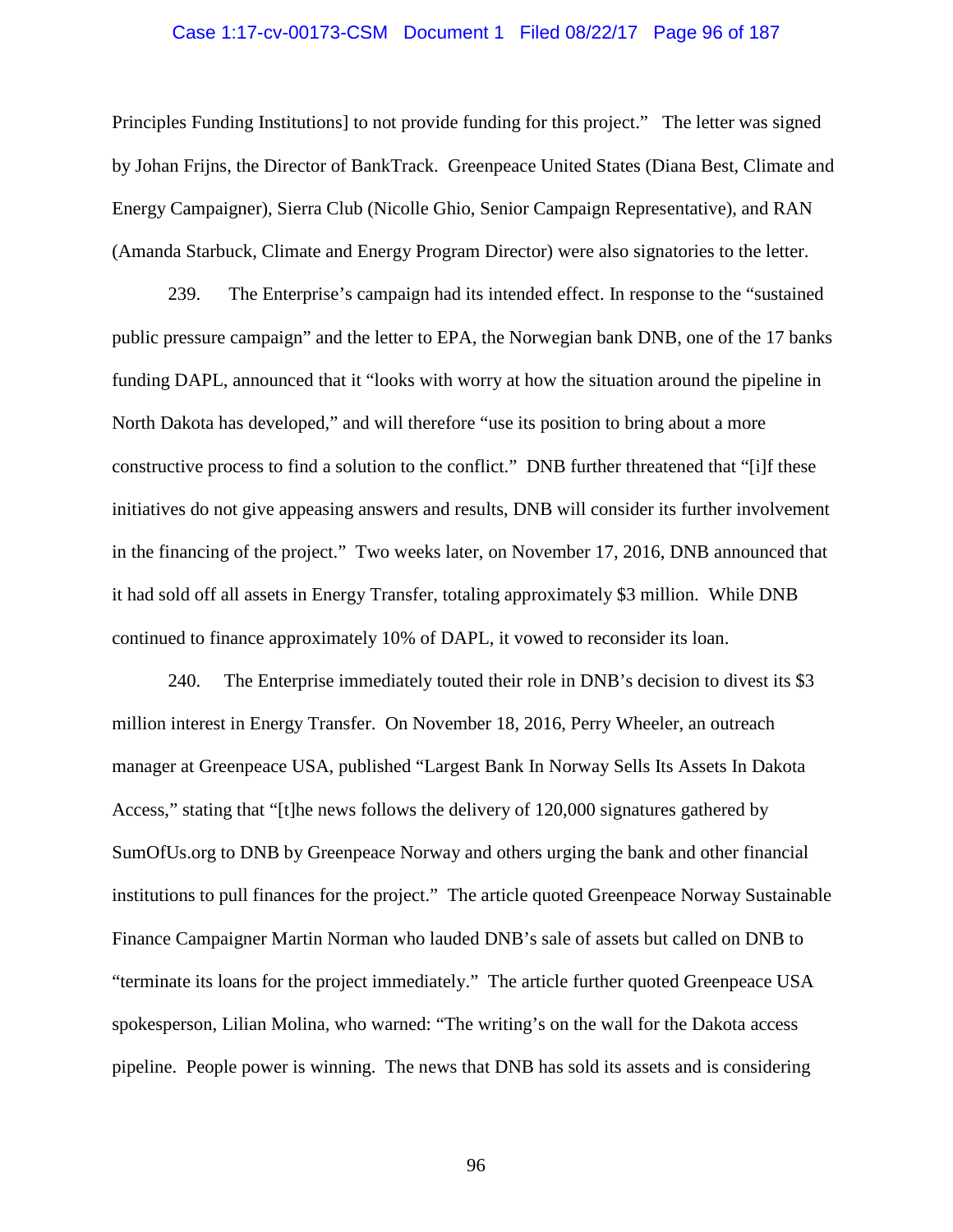### Case 1:17-cv-00173-CSM Document 1 Filed 08/22/17 Page 97 of 187

terminating its loans is a victory for the water protectors who are fighting to stop this disaster of a project. All financial institutions with a stake in the pipeline must quickly realize that financing this project is toxic. It would be smart for them to get out ahead of the growing movement of customers looking to divest from banks that finance the destruction of our planet and ignore Indigenous rights and sovereignty."

241. Likewise, Sierra Club lauded DNB's divestment in an update titled "Norway's largest bank divests from Dakota Access pipeline!" on its divestment campaign page and pressured DNB to terminate its relationship with Energy Transfer: "The bank is reportedly considering whether to terminate three separate loans to finance the pipeline as well. Energy Transfer Partners is pushing to complete the pipeline this year. Missing the January 1 deadline could mean its contracts with oil companies to ship oil may be cancelled. It's no time to let up: yesterday, police soaked water protectors in sub-freezing temperatures with water." The update concludes with a call to the public to continue telling banks to divest from DAPL.

242. On November 15, 2016, the Enterprise organized a "National Day of Action" under the banner of #NoDAPL. The Indigenous Environmental Network, in conjunction with 350.org, Greenpeace USA, Sierra Club, and Rainforest Action Network, among others, organized more than 200 protests across the United States targeting the banks financing DAPL, USACE, and Energy Transfer companies. These protests were held outside of Energy Transfer Partners' office on Main Street in Houston, Texas and a Bank of America in San Antonio, Texas, among other locations across the country.

243. Days later, Greenpeace's Perry Wheeler, published "Another Major Norwegian Investor Divests From Companies Behind Dakota Access Pipeline," which reported the decision by the Norwegian firm Odin Fund Management to sell off \$23.8 million in investments in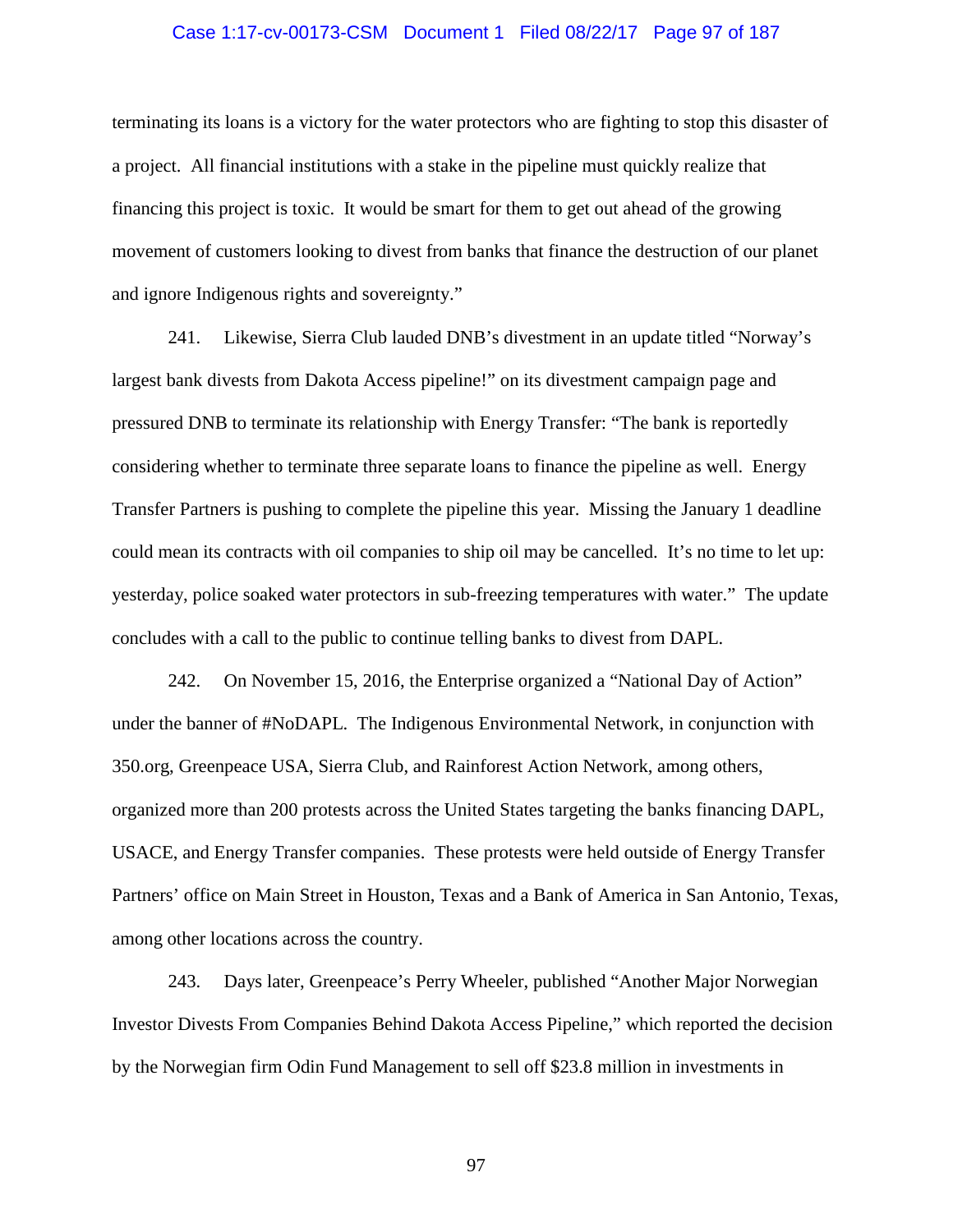#### Case 1:17-cv-00173-CSM Document 1 Filed 08/22/17 Page 98 of 187

DAPL-related companies. The article quoted Greenpeace Norway Sustainable Finance Campaigner Martin Norman, who applauded Odin Management but continued to call on DNB to halt funding for the project as soon as possible. Norman also called on other Norwegian funds, such as KLP and Storebrand, to divest. Wheeler quoted Greenpeace USA spokesperson Mary Sweeters, who stated, "[t]he financial institutions behind the pipeline are realizing that it is bad business to invest in companies willing to disregard Indigenous sovereignty to destroy sacred Native Lands and water supply." Touting the broad opposition they themselves generated as an endorsement of the campaign, Sweeters further alleged that "[t]he growing movement to divest from the project illustrates a broader recognition that this pipeline was ill-conceived from the beginning." Thus, Sweeters specifically called on Citibank to "divest and halt its loan disbursements immediately," and threatened "[i]f they continue to allow human rights abuses to occur on their dollar despite their own policies against financing projects that violate Indigenous rights, we intend to bring a strong message to their doorstep across the country."

244. On November 11, 2016, Greenpeace's Perry Wheeler published "Young Women Shut Down TD Bank, Call For Divestment of the Dakota Access Pipeline," which detailed protesters efforts to pressure TD Bank to withdraw its \$130 million portion of the loan financing DAPL. The post alleges that the pipeline "poses a significant threat to the water supply of the Standing Rock Sioux and millions of other people downstream, and would desecrate sacred burial grounds, religious, and other historical sites." The article quotes Jessica Rohan, one of the protesters locked down in front of TD Bank's branch in Center City Philadelphia: "We're here to tell TD Bank that destroying indigenous land and poisoning the water of thousands of people is bad for business."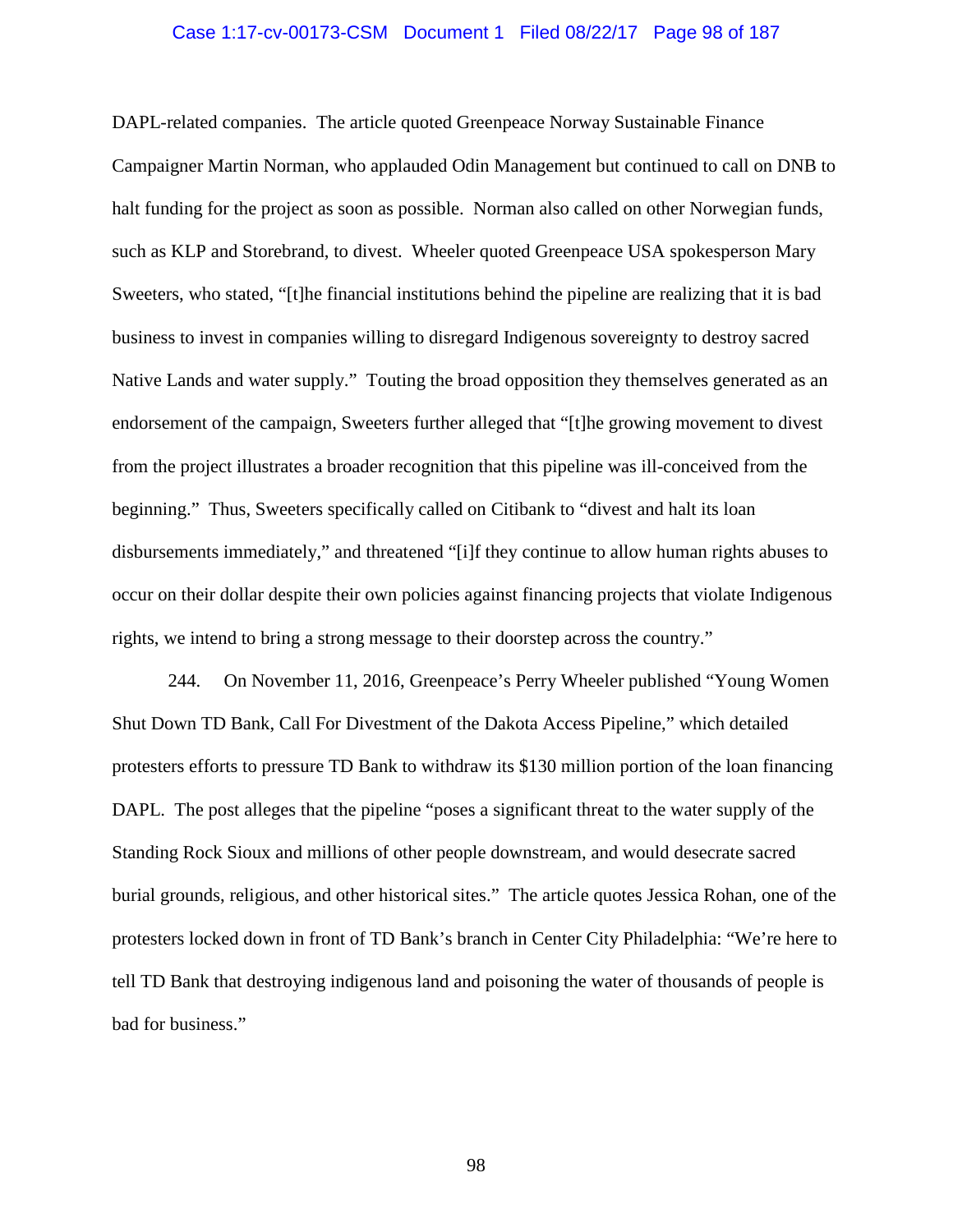### Case 1:17-cv-00173-CSM Document 1 Filed 08/22/17 Page 99 of 187

245. On November 28, 2016, BankTrack (allegedly joined by hundreds of other ENGOs and public interest organizations) wrote to the CEO of BBVA in Spain, purporting to "share our deep concern about your participation in a credit agreement led by Citibank with Dakota Access LLC and Energy Transfer Crude Oil Company LLC to borrow up to \$2.5 billion to construct the Dakota Access Pipeline . . . ." The letter regurgitated the Enterprises' false and misleading claims that the "pipeline trajectory is cutting through Native American sacred territories and unceded Treaty lands," and "threatens air and water resources in the region and further downstream." The letter repeated the claims made in the November 7 letter to the EPA "[g]iven that Indigenous rights are presumed to be respected by the [Equator Principles Financial Institutions], . . . it is for us inexplicable that . . . gross violations of Native land titles, threats to water sources and the desecration of burial grounds have not been identified early on as reasons for [BBVA] to not provide funding for this project," and similarly falsely charged Energy Transfer with "deliberately desecrat[ing] documented burial grounds and other culturally important sites." The letter concluded by demanding that BBVA withhold further loan disbursements, demand that DAPL sponsors halt construction, and, if a resolution satisfactory to SRST cannot be achieved, BBVA withdraw from the loan facility.

246. On November 30, 2016, BankTrack sent identical letters to the other sixteen banks involved in the \$2.5 billion loan for DAPL, including the Bank of Tokyo Mitsubishi UFJ, BayernLB, BNP Paribas, Citigroup, Wells Fargo, TD Bank Group, SMBC, Societe Generale, Natixis, Mizuho Bank, Intesa Sanpaolo, ING, ICBC, DNB Norway, and Credit Agricole.

247. BankTrack immediately posted links to the letters sent to the banks on its website and proclaimed its "Global call on banks to halt loans to Dakota Access Pipeline," which it claims was supported by "500+ civil society organizations from more than 50 countries." In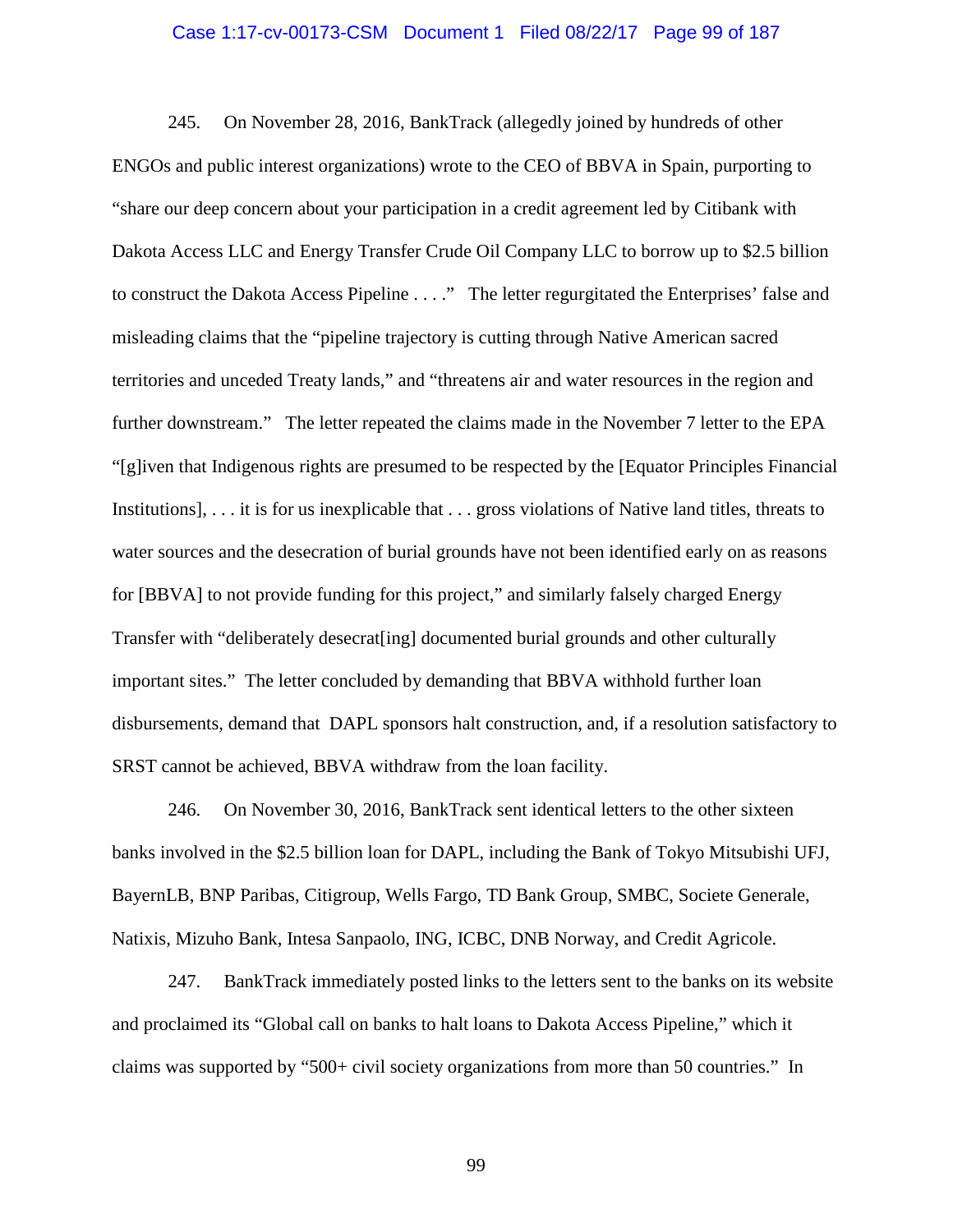### Case 1:17-cv-00173-CSM Document 1 Filed 08/22/17 Page 100 of 187

fact, many of the organizations signed multiple times, including for example, ten different signatures by 350.org (*see, e.g*., 350 Central Maine, 350 Colorado, 350 Louisiana, 350 Maine, 350 San Antonio, 350.org, 350.org Belgium, 350.org France, 350.org Japan, and 350NJ.org) and multiple signatures from various Greenpeace entities (including Greenpeace France, Greenpeace International, Greenpeace Netherlands, and Greenpeace USA).

248. Also on November 30, 2016, Greenpeace Japan and 350.org Japan sent a separate letter to Japanese banks, Mizuho Bank, Sumitomo Mitsui, and Bank of Tokyo-Mitsubishi UFJ, "strongly demand[ing] that you immediately divest from the [DAPL]." Among other things, the letter falsely alleged that the "project infringes on the [Sioux peoples'] traditional territories and threatens the health of their waterways," and is "likely to have a negative impact on the environment . . . ." The letter purports to "attach[] documents for more detail," but, curiously, while the letter was publicly posted, the supporting documents these organizations alleged to have relied on were not included. The letter concludes by requesting an in-person meeting to address the banks "loan[s] and lending policies in the energy sector to safeguard against the risk of investing in projects that contribute to climate change."

249. In response to the Enterprise's sustained public pressure, on November 30, 2016, Citibank affirmed its commitment to fund DAPL, but announced the retention of Foley Hoag LLP, an independent human rights expert, to review various matters related to the permitting process including compliance with applicable laws related to consultation with Native Americans and the policies and procedures employed by Energy Transfer. Over the course of the following four months, Energy Transfer was called upon to respond to countless requests for information and in-person interviews in connection with the Foley Hoag investigations, resulting in significant legal fees and diversion of company resources.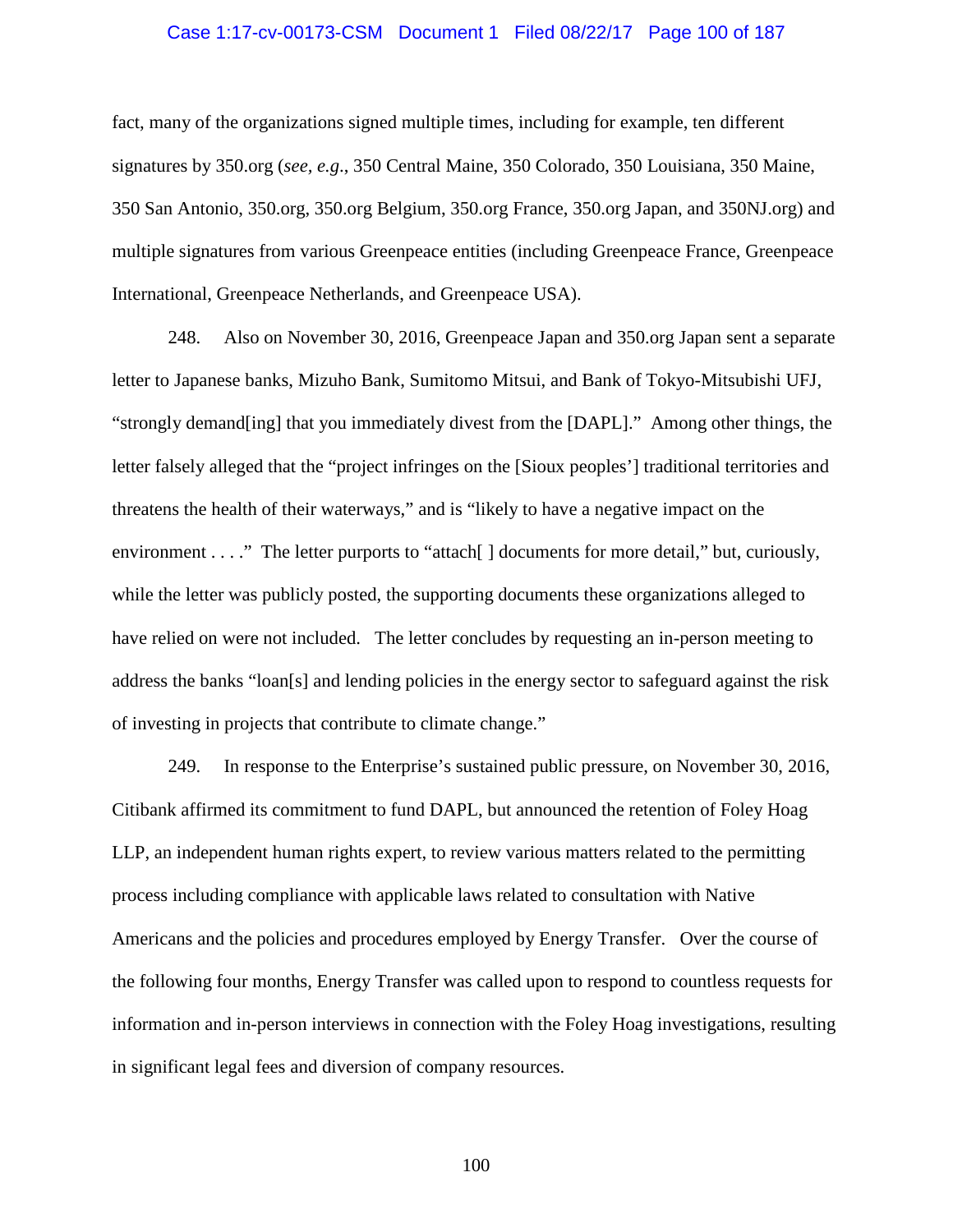#### Case 1:17-cv-00173-CSM Document 1 Filed 08/22/17 Page 101 of 187

250. Greenpeace immediately responded to Citibank's statement that it would continue to fund the project. On December 1, 2016, Perry Wheeler published "Activists Worldwide Close Accounts, Demand Citibank Halt and Rescind Dakota Access Pipeline Loans," which stated that "Citibank holds the largest share in the Dakota Access pipeline and helped lay the groundwork for other financial institutions to join in financing the controversial project." The article quoted Greenpeace spokesperson, Mary Sweeters: "Citibank claims that it cares about Indigenous rights, yet has lead the way in financing this disastrous project on behalf of a fossil fuel company willing to destroy Standing Rock's sacred land and water supply[.]" Sweeters further charged, "[n]ot only has the bank laid the groundwork for the project to move forward, in doing so it has signed off on the human rights abuses we've seen from Energy Transfer Partners and its security team." Wheeler further criticized the original permitting for the project as "fast tracked without adequate tribal consultation and consent or environmental review." Accordingly, Greenpeace sought to invoke "people power," and detailed activists' efforts to "visit[] local branches to close accounts and demand accountability from Citi," and "tak[e] to the phones throughout the day to pressure the bank to halt and rescind its loan disbursement." The article also identified TD Bank, Bank of America, SunTrust, and Goldman Sachs as the subject of ongoing protests.

251. Between December 2, 2016 and December 21, 2016, ten of the seventeen banks funding DAPL responded publicly to the Enterprise's public pressure to #DEFUNDDAPL. Significantly, in its December 5, 2016 response, Natixis reiterated, among other things that "[f]rom the beginning, the design and construction of the project have been led in compliance with the US legislation and regulation, as dictated both by the US Federal Government and by the States and local public authorities concerned by the project's route." Natixis further stated that "[t]he matter has been referred to Courts of Justice on several occasions, but on each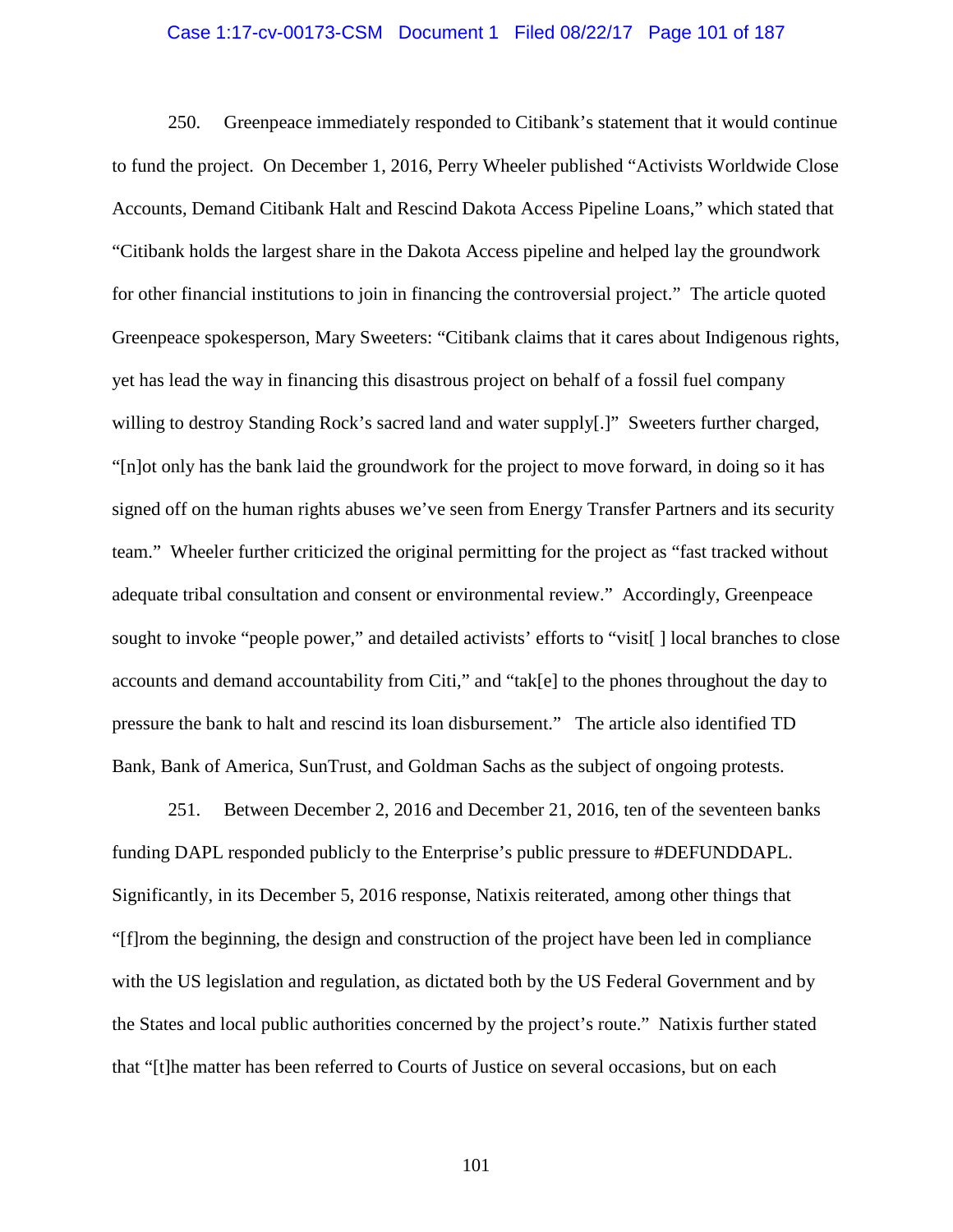## Case 1:17-cv-00173-CSM Document 1 Filed 08/22/17 Page 102 of 187

occasion the Court has decided to reject [SRST's] claims and has confirmed the legality of the project." Credit Agricole S.A. echoed this same message: "[the] US justice has been referred to and has confirmed on several occasions that the project is legal and that the plaintiff tribes possess no rights on the territories crossed by the pipeline."

252. Nevertheless, to stave off further oppositions and divestments, each of the ten

banks affirmed their commitment to "protect human rights" and the "responsible development of

all forms of energy":

- December 2, 2016: BNP Paribas responded to BankTrack's letter, stating "We are well aware of the issues at stake here" and "have engaged with our client and exposed our concerns." Moreover, BNP referenced the retention of Foley Hoag to "advise the lenders to the Dakota Access Pipeline and to review various matters related to the permitting process, including compliance with applicable law related to consultations with Native Americans."
- December 5, 2016: Response Natixis On Open Letter DAPL, in which, in addition to reiterating the Project's compliance with applicable regulations and the Court decisions affirming the same, Natixis referenced the retention of "an expert on matters relating to indigenous communities and human rights" who "will deliver recommendations to Energy Transfer Partners and Sunoco, the two promoters of the project, to ensure the outcome is in compliance with international standards with regards to indigenous peoples rights, community engagement and cultural heritage."
- December 5, 2016: Response Mizuho Bank on open letter DAPL, which stated "we have taken notes of your concerns and forwarded the letter to the relevant divisions/departments/branches." The letter concluded, "[w]e appreciate this kind of information so please keep us updated."
- December 6, 2016: Response Credit Agricole S.A. on open letter DAPL, which states "[w]e have given careful consideration to your analysis and the background information you forwarded to us." The letter further referenced the retention of an "independent expert on the issue of consultations with the impacted populations" and stated, "we are monitoring the situation closely and continue to use all our action resources to favor a satisfying resolution to the problem," and concludes, "[s]hould this not be the case, no further commitments will [be] made relative to this project."
- December 7, 2016: Response DNB on open letter to DAPL, which reiterated DNB's "concern[ ] about how the situation surrounding the oil pipeline in North Dakota has developed," and claimed that DNB has "used our position as a lender to the project to encourage a more constructive process to find solutions to the conflict that has arisen." DNB further states, "[i]f these initiatives do not provide DNB with the necessary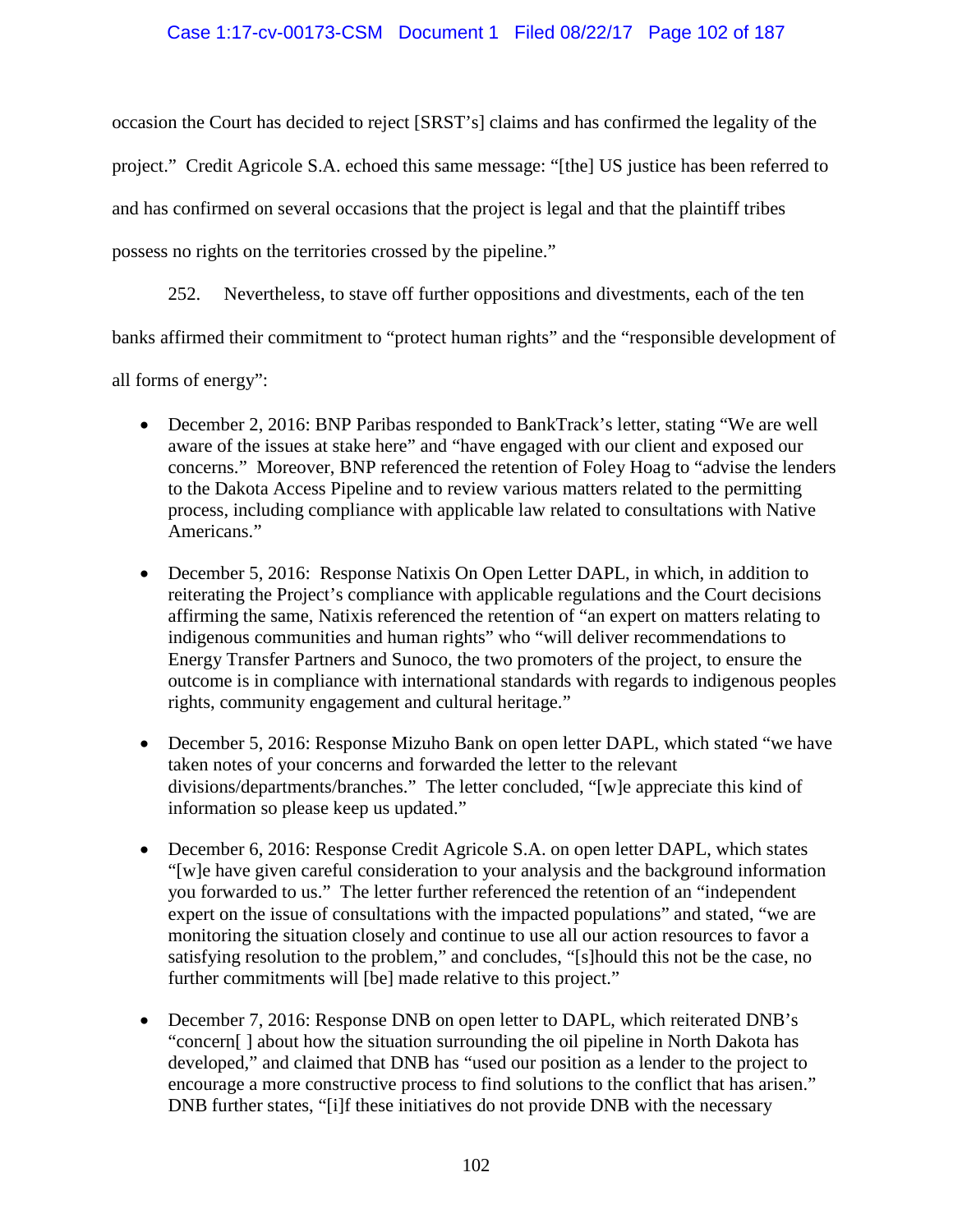comfort, DNB will evaluate its further participation in the financing of the project." DNB identified the retention of Foley Hoag as one such initiative, which DNB alleges will involve the "objective and fact-based evaluation of how the indigenous people's rights have been considered in the process," including a review of the "project's procedures."

- December 9, 2016: Letter from Citibank Director of Sustainability, Valerie C. Smith, to BankTrack, which assured BankTrack "that Citi continues to be very concerned about the situation on the ground in North Dakota, and that this issue has the attention and focus of our senior executives." The letter further referenced Citi's "extensive conversations with numerous stakeholders from the NGO, human rights, academic, socially responsible investor and tribal communities to understand different perspectives on this rapidly evolving situation." In response to BankTrack's request that Citi withdraw from the loan, Citi stated, "we have signed a contract to provide the loan and cannot terminate this contract unilaterally." Instead, Citi referenced the retention of Foley Hoag to "advise the lenders to the Dakota Access Pipeline and to review various matters related to the permitting process." The letter states that Citi will be playing a leadership role with TD Bank to coordinate the Company's review and response to Foley Hoag's recommendations.
- December 9, 2016: Response by BayernLB on open letter to DAPL, which likewise purported to monitor the situation regarding DAPL, including the recommendations by Foley Hoag, which was retained to advise the lenders to DAPL.
- December 10, 2016: Response Wells Fargo on open letter to DAPL, which stated that Wells Fargo's loans for DAPL represent less than five percent of the total loan for the project, and reminded BankTrack that Wells Fargo is "contractually obligated to fulfill our commitment under the credit agreement so long as the customer is meeting all of its terms and conditions." Wells Fargo's response further reiterated Wells Fargo's commitment to "protect human rights" and the "responsible development of all forms of energy," stating that the bank "provide<sup>[s]</sup> capital and financial services to more than 200 tribal entities in 27 states, including tribal community development projects," and is a "leader in the financing of renewable energy and clean technology."
- December 16, 2016: Mizuho's Statement on the Dakota Access Pipeline, which reiterated Mizuho's "deep[ ] commit[ment] to upholding our social responsibilities and continue to encourage all parties to work in a collaborative, safe and respectful dialogue," including by seeking guidance by an independent human rights expert.
- December 21, 2016: Response of INTESA to BankTrack letter, which referenced the retention of Foley Hoag and the recent decision by USACE to conduct further environmental review of the pipeline and reiterated that "any new disbursements of the remaining part of the loan by Intesa Sanpaolo will occur only when the inherent permits are consistent and effective."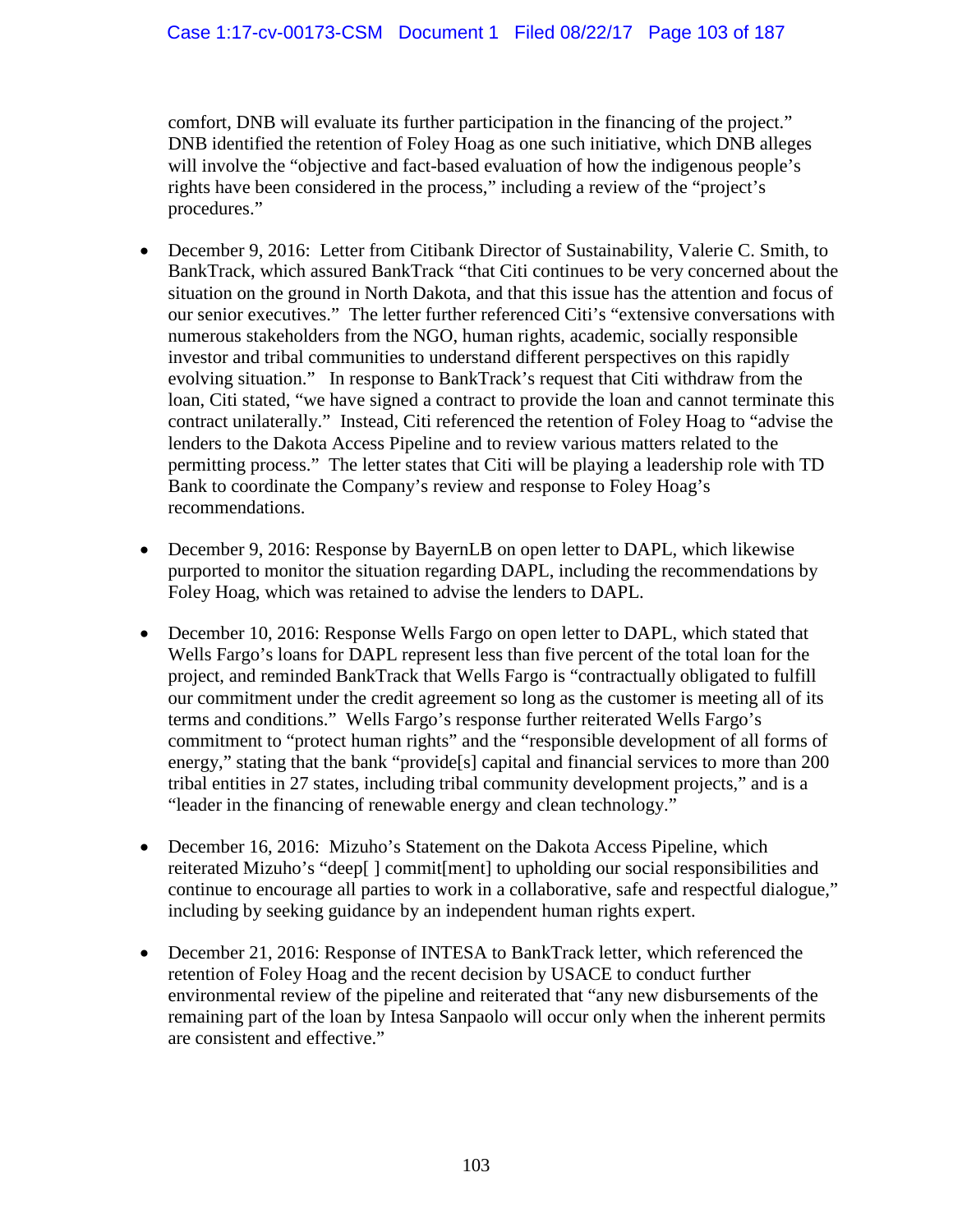#### Case 1:17-cv-00173-CSM Document 1 Filed 08/22/17 Page 104 of 187

253. On December 4, 2016, USACE announced that it would not issue an easement for DAPL until further environmental assessment was undertaken. Energy Transfer immediately issued a response, reiterating that the Company has "comported with all legal requirements, including the use of an environmental assessment, rather than an environmental impact statement" and noted that USACE publicly condoned this approach in federal court filings, and the approach was subsequently "ratified by two federal courts." The Company reaffirmed its commitment to "ensuring that this vital project is brought to completion and fully expect[s] to complete construction."

254. Piggy-backing on USACE's announcement, the Enterprise declared December a "month of action," and organized protests and other actions in resistance to DAPL throughout the month. On December 5, 2016, Mary Sweeters published, "3 Things You Need To Know About The Dakota Access Pipeline Win," which lauded the efforts to "put pressure on the financial institutions around the world funding the pipeline, closing your accounts, delivering letters to bank management, and rallying outside branch offices of funder Citibank to disrupt business as usual," but called on increased efforts, "we need to keep building this movement and prepare ourselves to continue resisting alongside the water protectors." Days later, on December 8, 2016, Mary Sweeters published "How Global Solidarity Can Help Ensure The Dakota Access Pipeline Is Never Built," which detailed the continued efforts to target and pressure banks, including at (i) Citibank branches in San Diego, New York, D.C., Sacramento, Los Angeles, Orange county, Spain, and Moscow; (ii) RBS Bank in London; (iii) Nordea Bank in Finland, Denmark, and Sweden; (iv) Mizuho Bank, Mitsubishi Tokyo UFJ, and SMBC Nikko Securities in Japan; and (v) TD Bank in Montpelier, Vermont.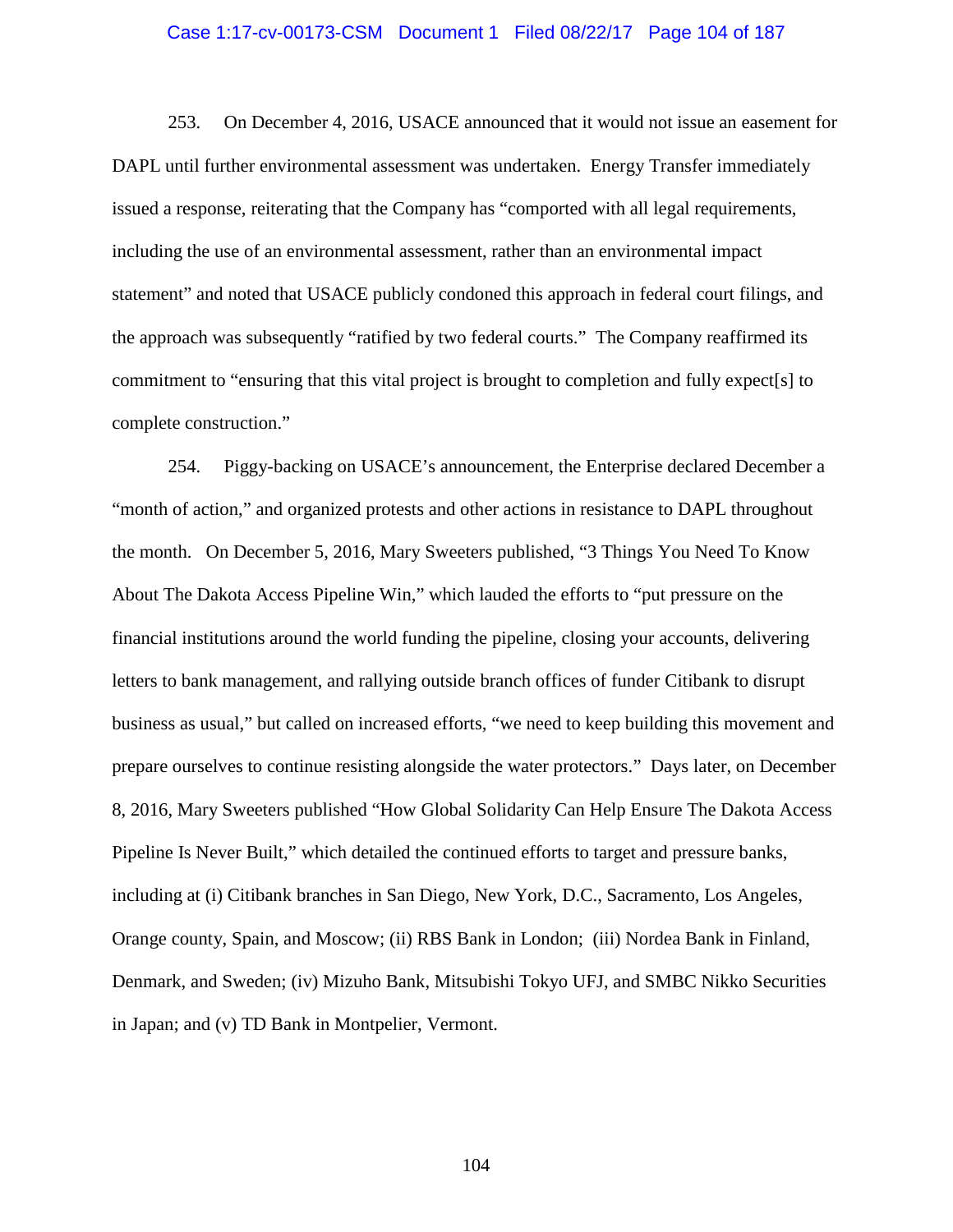### Case 1:17-cv-00173-CSM Document 1 Filed 08/22/17 Page 105 of 187

255. Also in December 2016, the Enterprise publicly reported that SRST had requested that each of the seventeen banks funding DAPL meet with trial representatives to hear their concerns. The Enterprise closely monitored the banks' responses, and on January 13, 2017 posted "10 Banks Financing Dakota Access Pipeline Decline Meeting With Tribal Leaders," which exposed four banks that declined the invitation to meet with Standing Rock (BayernLB, BNP Paribas, Mizuho Bank, and SunTrust), six banks that did not respond to the Tribe's request (Bank of Tokyo-Mitsubishi UFJ, BBVA Compass, ICBC, Intesa Sanpaolo, Natixis, and Sumitomo Mitsui Banking Corporation), and the seven banks that met or agreed to meet with the Tribe and its allies (Citi, Credit Agricole, DNB, ING, Societe Generale, TD, and Wells Fargo). BankTrack threatened that "organizers are escalating their pressure on banks that refuse to engage," including "brand-damaging campaigns that have already led to the closure of thousands of accounts worth a self-reported \$46,314,727.18."

256. Working alongside BankTrack and Greenpeace, during December 2016, the Seattle chapter of 350.org took the lead in pressuring Seattle residents to divest holdings with Wells Fargo, falsely claiming that "[t]he corporations behind DAPL have failed to consult with tribes during the construction process, set attack dogs on nonviolent protectors, bulldozed Native American sacred sites, and brutally assaulted peaceful men, women and children." In response to the pressure from 350.org, on December 12, 2016, the Seattle City Council introduced legislation that would end the city's \$3 billion relationship with Wells Fargo. To ensure that the bill was passed, activists organized by a local chapter of 350.org staged daily demonstrations in support of the measure outside the bank's Seattle corporate office, culminating in a January 5, 2017, "big day of action," involving the closing of hundreds of local Wells Fargo accounts in Seattle.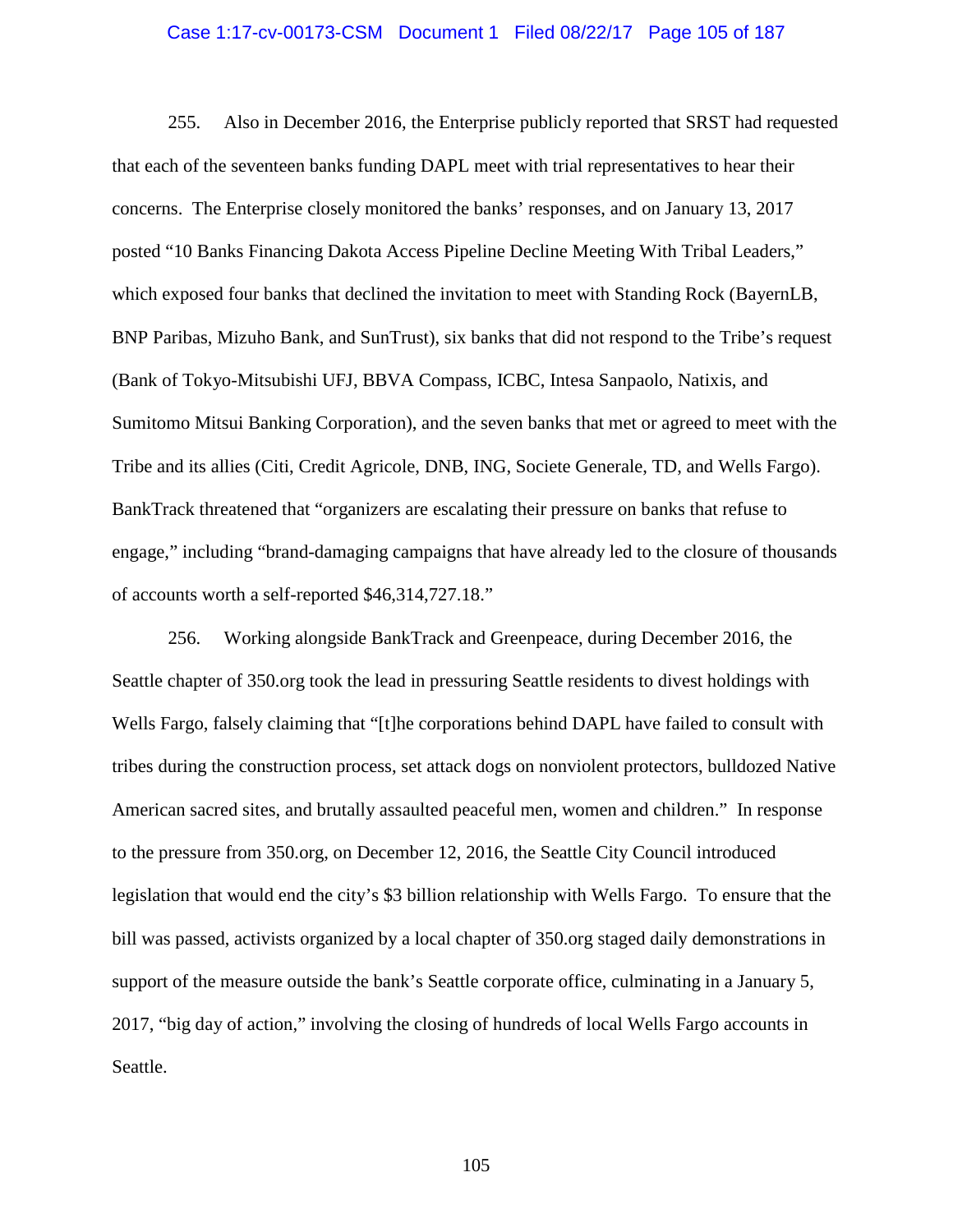### Case 1:17-cv-00173-CSM Document 1 Filed 08/22/17 Page 106 of 187

257. Following 350.org's cue, the Sierra Club targeted Hawaii residents to withdraw funds and close their accounts with First Hawaiian Bank, whose majority shareholder, BNP Paribas, was financing the project in an effort to force BNP to divest. In furtherance of this effort, in a direct letter to First Hawaiian bank, the Sierra Club claimed that DAPL was a "climate-killing energy infrastructure and a blatant example of environmental racism" that "threatens to contaminate the Missouri River which is a primary water source for over 5 million people and the sole water source for the Standing Rock Sioux Tribe." These efforts had their intended result. In January 2017, Sierra Club boasted that its efforts resulted in more than \$1 million in withdrawals.

258. In January 2017, the Enterprise targeted banks involved in a \$2.2 billion refinancing loan to Energy Transfer Equity which was led by Swiss bank, Credit Suisse. On January 26, 2017, the day before the deadline for banks to commit to the refinancing loan, RAN issued a "Statement On Continued Investment In Energy Transfer Equity," which warned that "[DAPL] Still Represents A Disastrous Venture for Climate and Human Rights," and called on banks to "reject Energy Transfer Equity's preliminary request for \$2.2 billion of refinancing, given the company's climate-wrecking business model and egregious human rights abuses at Standing Rock." The statement further contended that Energy Transfer "violates the rights of the Standing Rock Sioux to self-determination and Free, Prior and Informed Consent (FPIC) regarding decisions on their traditional lands."

259. In response to this ongoing public pressure, during the last week of January, ING sold \$2.2 million of its holdings in Energy Transfer companies.

260. On February 1, 2017, USACE suspended their supplemental environmental review of the project, and on February 8, 2017, USACE granted an easement for the DAPL to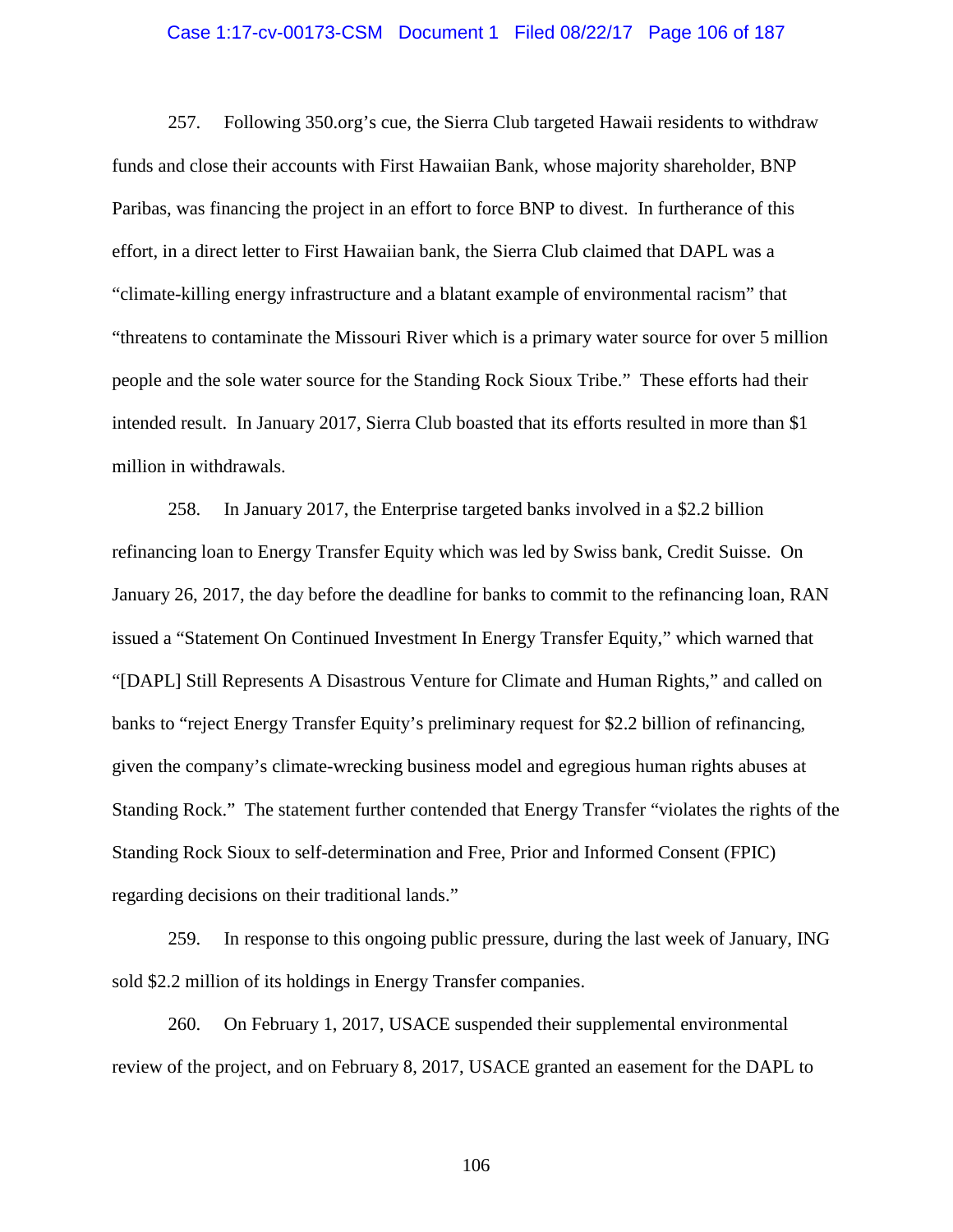### Case 1:17-cv-00173-CSM Document 1 Filed 08/22/17 Page 107 of 187

construct the pipeline on both sides of Lake Oahe. In response to the green light for the pipeline, the Enterprise renewed their pressure on the banks to #DEFUNDDAPL.

261. On February 2, 2017, BankTrack announced that ABN AMRO "threatens to stop financing company behind the controversial [DAPL]" if the project will "be constructed without the consent of the Standing Rock Sioux Tribe or if further violence will be used." Evidencing that it was working in concert with Greenpeace, BankTrack reported that "Greenpeace Netherlands and BankTrack welcome the decision of ABN AMRO, and call on other banks, including ING in the Netherlands, to follow this example."

262. Likewise, in an article posted on February 3, 2017, BankTrack reported that over 700,000 people had signed petitions to financial institutions to cut off funding and encouraged activists to show up in person at bank headquarters in New York, Montreal, Munich, Madrid, Moscow, Amsterdam, San Francisco, and elsewhere, demanding the withdrawal of the banks involved in the construction loan.

263. Working in concert with BankTrack, on February 7, 2017, Greenpeace's Mary Sweeters posted an article, "It's Time for DAPL Funders to Decide Which Side of History They Want to Be On," which purported to put "banks on notice for their role in supporting a project that violates Indigenous rights and threatens our climate." The article falsely claimed that the approval process for the project "was rushed, lacked of proper government-to-government consultation with the Standing Rock Sioux Tribe and ignored the warnings of multiple government agencies," which are directly refuted by the District Court's decision denying SRST's motion for a preliminary injunction.

264. That same day, the Seattle City Council "unanimously approved a bill to terminate the city's approximately \$3 billion depository banking relationship with Wells Fargo,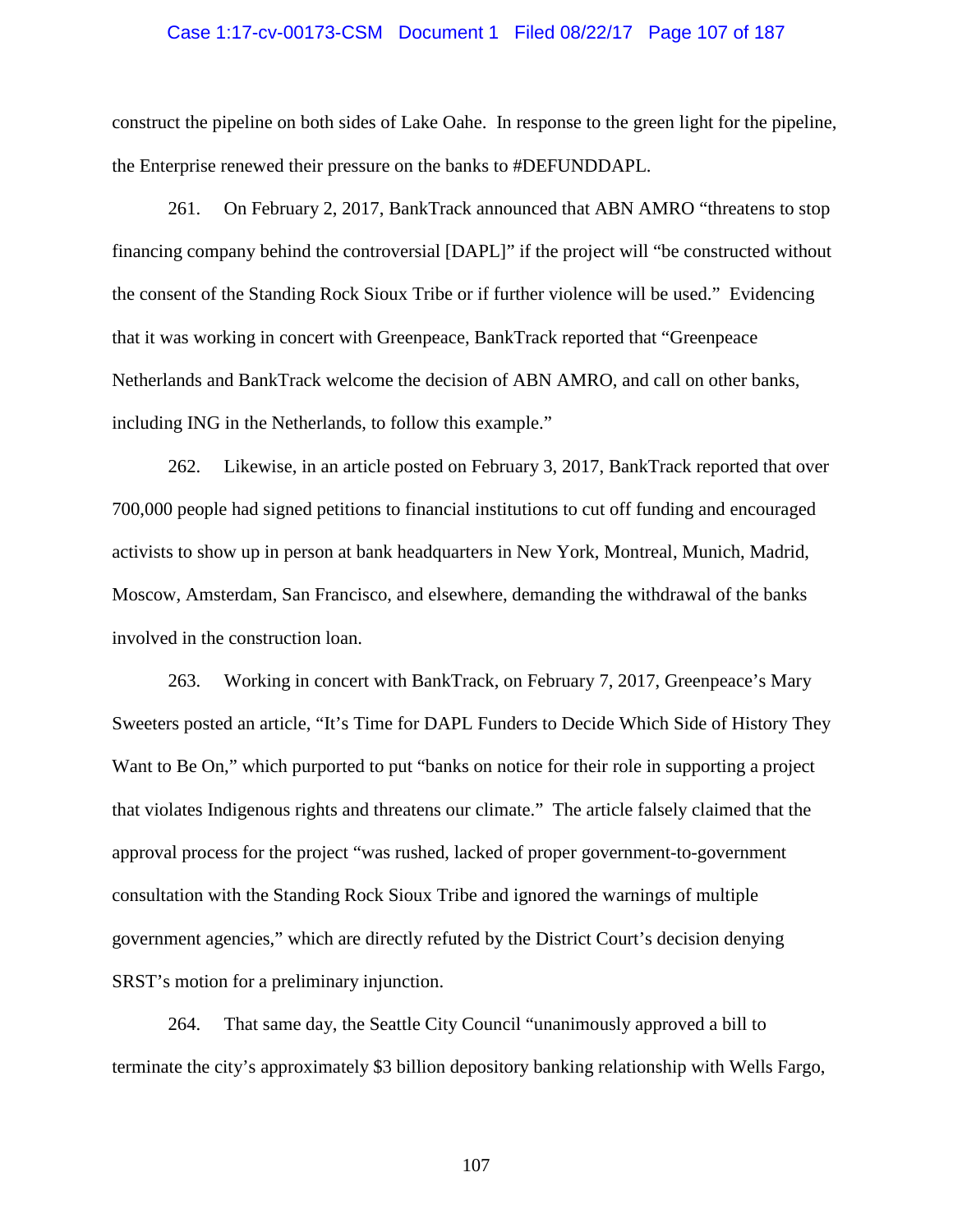### Case 1:17-cv-00173-CSM Document 1 Filed 08/22/17 Page 108 of 187

in part because of its business relationship with the company building the pipeline . . . ." 350.org immediately publicized the decision in a blog post titled "Big Win!" which touted the bill's passage and encouraged the Seattle residents to join the next movement on fossil fuels.

265. The banks caved in response to the Enterprise's harassment and the sustained public pressure. On February 8, 2017, Nordea announced that it would exclude ETP, Sunoco Logistics, and Phillips 66 from all investments.

266. On February 13, 2017, the Enterprise targeted the President of CalPERS Board of Administration, noting that CalPERS has "significant direct holdings" in Energy Transfer Partners (ETP), Energy Transfer Equity (ETE), and Sunoco Logistics Partners (SXL)," the "companies building the fracked-oil Dakota Access Pipeline through the Standing Rock Sioux sacred lands in North Dakota," and called on CalPERS to "divest from the Dakota Access Pipeline companies immediately." The letter falsely alleged that, "[i]n the process of construction to date, Energy Transfer Partners has already damaged numerous sacred sites and plans to drill under the Missouri River, the sole drinking water source of the Standing Rock Sioux Tribe." The letter was signed by Chico 350.org, 350 Sonoma, 350 Conejo / San Fernando Valley, and Food & Water Watch, among others.

267. In response, on February 15, 2017, CalPERS contacted Energy Transfer with an urgent request for a meeting to discuss CalPERS' investment in Energy Transfer and immediately issued a public response stating that it joined 100 fellow investors in asking 17 banks financing DAPL to "address or support the tribe's request for a reroute and utilize their influence as a project lender to reach a peaceful solution that is acceptable to all parties, including the tribe." CalSTERS made similar requests for meetings and calls with Energy Transfer.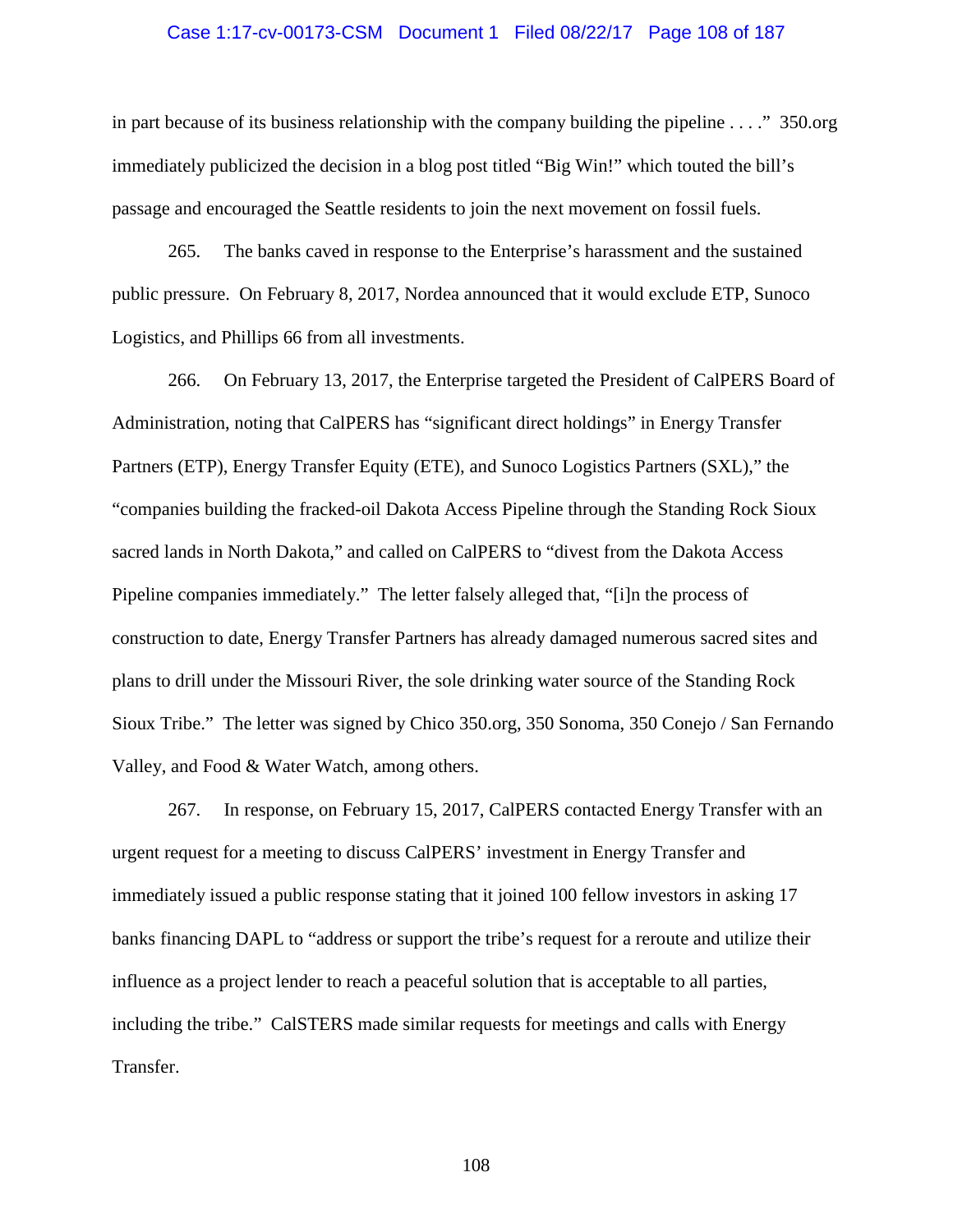## Case 1:17-cv-00173-CSM Document 1 Filed 08/22/17 Page 109 of 187

268. On February 16, 2017, Greenpeace Switzerland wrote directly to Credit Suisse's Chief Risk Officer and Global Head of Public Policy referencing a meeting with the Credit Suisse Sustainability team on December 8, 2016 and "numerous calls with the team," whereby Greenpeace "demand[ed] [ ] for Credit Suisse to immediately stop banking relationship with [companies related to DAPL]." The letter admonished Credit Suisse for "actively engag[ing] in new deals with the above mentioned clients," including a February 3, 2017 \$2.2 billion senior secured term loan agreement led by Credit Suisse in participation with other banks. The letter demanded a response from Credit Suisse on or before February 24, 2017.

269. On February 16, 2017, a group of twenty Greenpeace activists "dug room for and planted 15 meters of super heavy pipe sections at the ING headquarters in Amsterdam." Greenpeace Netherlands published pictures via Twitter and vowed to extend the pipeline even further if ING did not change its position on the DAPL project. In response, ING publicly responded "the bank itself is not comfortable with the construction of the pipeline, but is contractually obliged to provide the money once the necessary permits are issued." The bank further stated that "[w]e openly distanced ourselves from this client, we sold our shares in the parent company and reject any new funding requests[,] but when it comes to the existing loan, ING cannot back out."

270. On February 22, 2017, Greenpeace, quoting U.S. spokesperson Mary Sweeters, reiterated its desire to "expose every institution pushing the Dakota Access Pipeline project through and projects like it." Similarly, on February 22, 2017, BankTrack reiterated that the "reputation of the Equator Principles has suffered recently from the Dakota Access Pipeline debacle in the US, and banks need to make sure these lessons are learned when it comes to TAP."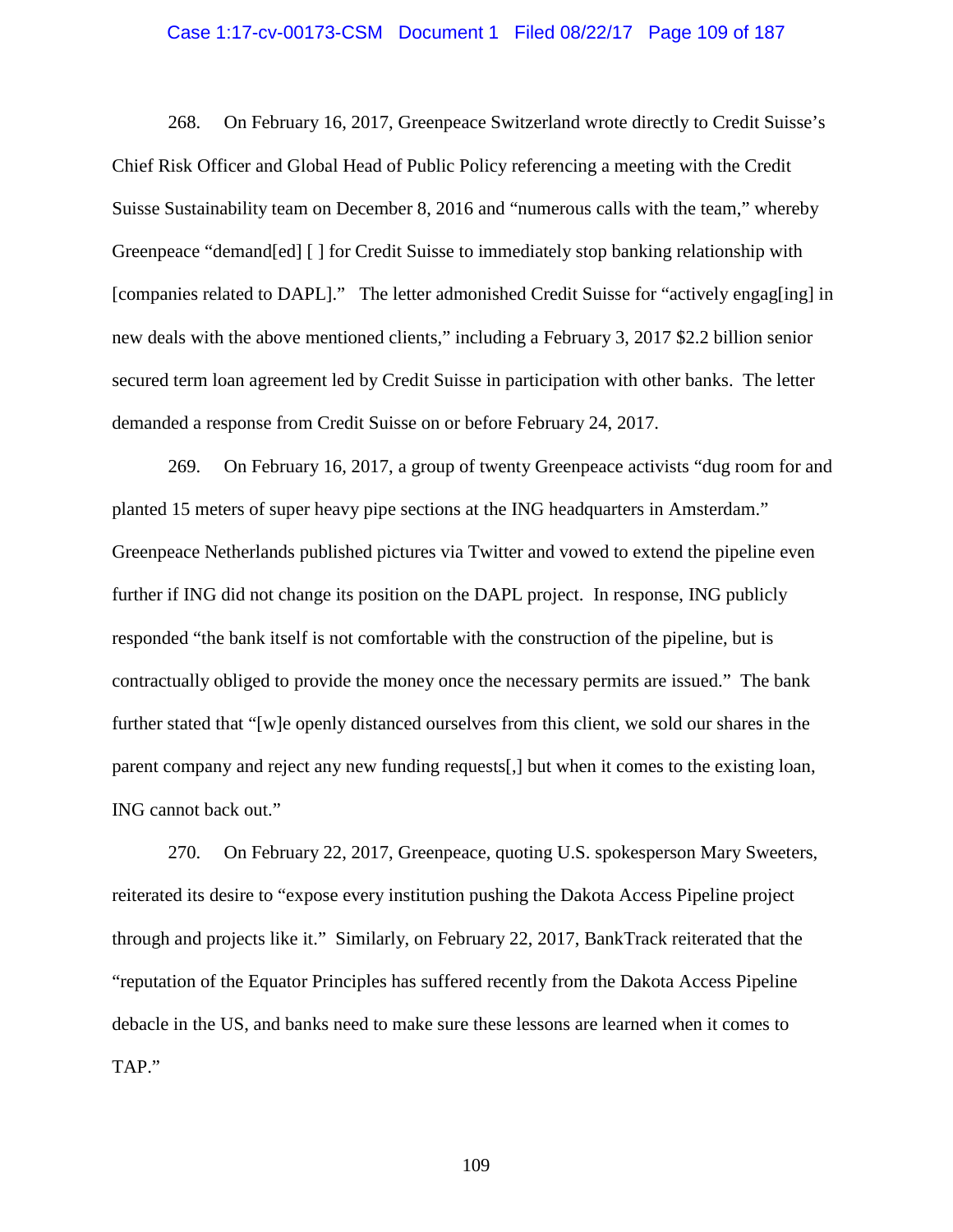#### Case 1:17-cv-00173-CSM Document 1 Filed 08/22/17 Page 110 of 187

271. Heeding the Enterprise's message, on March 1, 2017, Storebrand, a Norwegian private investment manager, announced that it had sold \$34.8 million worth of shares in Phillips 66, Marathon Petroleum Corporation, and Enbridge.

272. Greenpeace's ubiquitous attack on DAPL and the banks financing the project continued throughout March. On March 7, 2017 Greenpeace published "Greenpeace Responds To Court's Ruling Against Standing Rock," which represents that Greenpeace "stand[s] with Indigenous leadership and millions of people around the world in condemning this decision and the criminal Dakota Access Pipeline." Greenpeace further alleged that the "project violates the sovereignty of the Standing Rock Sioux Tribe, the National Environmental Protection Act, international conventions on the prior informed consent of indigenous peoples, and crystal clear moral imperatives that place the value of human life and the natural resources it depends upon over the interests of corporations."

273. Likewise, on March 10, 2017, Greenpeace published "In Solidarity, Greenpeace Supports Native Nations March in D.C.," which alleged that "[t]he Dakota Access Pipeline is a violation of human rights," which will result in "catastrophically altered climate, unbreathable air, and undrinkable water."

274. Days later, on March 17, 2017, KLP, a Norwegian pension fund, announced its decision to divest an estimated \$68 million from ETP, Phillips 66, Enbridge, and Marathon Petroleum Corporation.

275. On March 21, 2017, BankTrack announced that ING had sold its \$120 million share of the \$2.5 billion credit facility, becoming the first bank to do so. BankTrack applauded ING's sale as "a belated good move," which "should now be followed by the 16 other banks involved in the overall \$2.5 billion DAPL credit facility." Johan Frijns, director of BankTrack,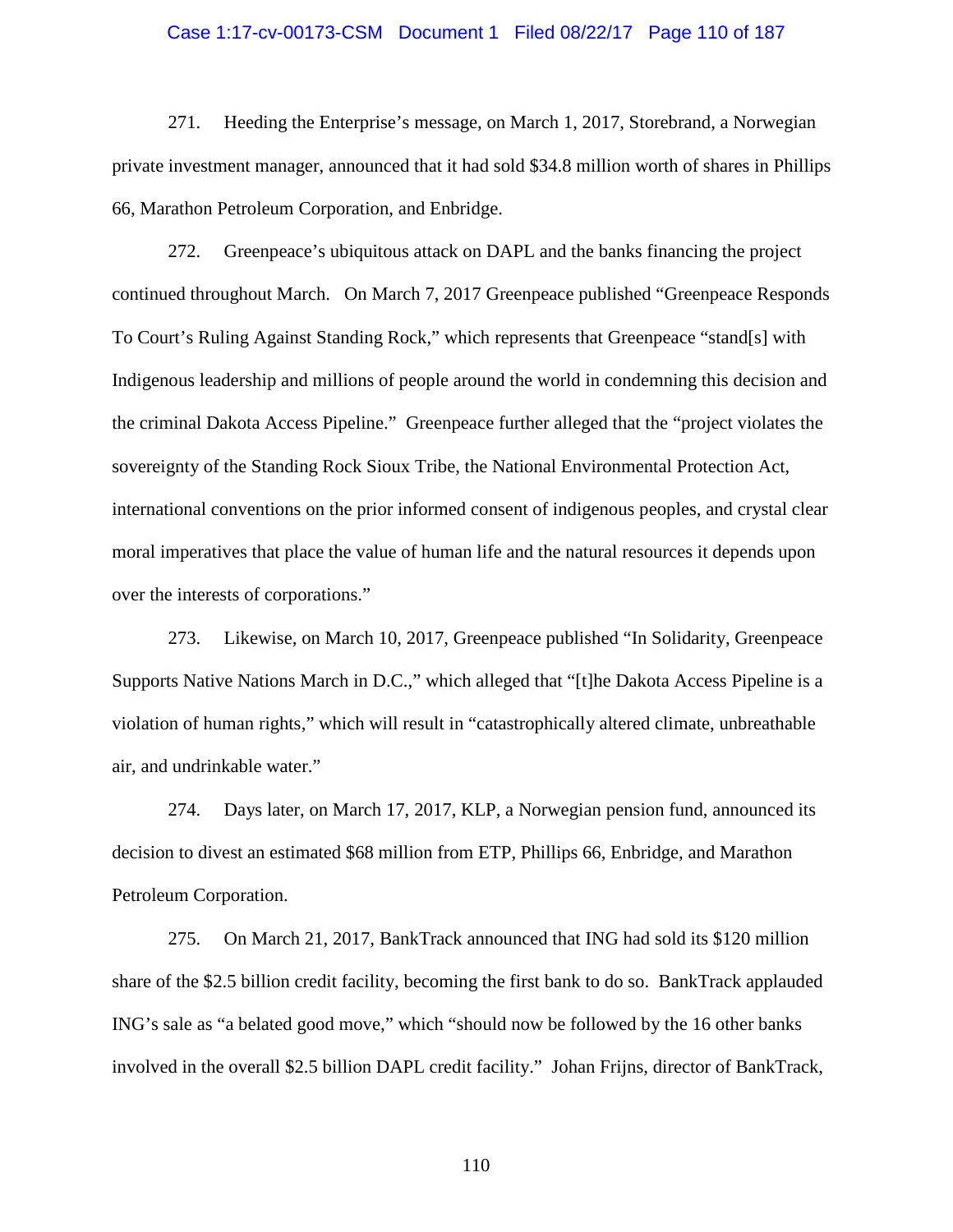## Case 1:17-cv-00173-CSM Document 1 Filed 08/22/17 Page 111 of 187

admonished the bank for its part in the loan in the first place, stating "[T]his situation could have been avoided altogether if banks, when they were approached for funding, had conducted proper due diligence and had sought to engage with the tribe during their consideration of whether bankrolling DAPL was appropriate." Noting that the "reputations of all banks involved have clearly taken a hammering due to their support for DAPL," Frijns concluded, "[M]oves like this from ING will only be meaningful if banks make different decisions in the future and avoid stumbling into more fossil fuel infrastructure follies such as the Keystone XL and Enbridge Line 3 pipelines, or the Trans Adriatic Pipeline. Major banks have got to take heed of the DAPL debacle and ensure it marks the end of the line for their financing of destructive, unnecessary oil and gas pipelines. Given the level of intense public scrutiny generated by DAPL, no bank can afford to decide otherwise."

276. On March 22, 2017, Greenpeace's Perry Wheeler published "After Visiting Standing Rock, Swedish Bank Nordea Puts Companies Behind DAPL on Watch," which reported that Greenpeace had met with Nordea regarding DAPL, and in response to Greenpeace's demands Nordea announced that it will "demand guarantees from the companies building the Dakota Access Pipeline that it will not go through the Standing Rock Sioux Tribe's reservation land." Greenpeace USA spokesperson Mary Sweeters commended Nordea and further stated, "[b]anks should not be funding projects that violate human rights and contribute to climate change . . . . The recklessness of Energy Transfer Partners and Sunoco and the threat to the Standing Rock Sioux Tribe are real . . . . This project is a crime against Indigenous sovereignty and human rights everywhere."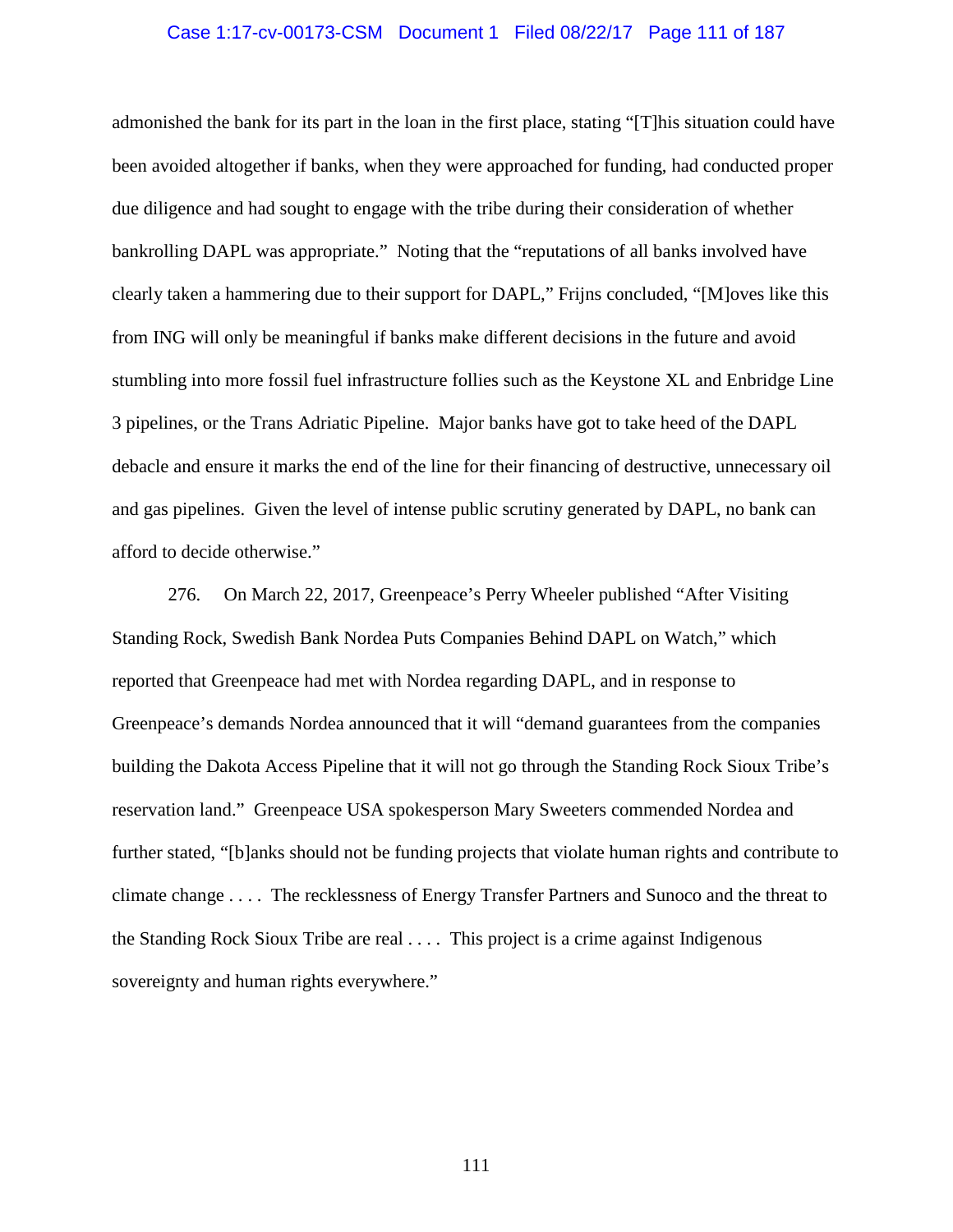#### Case 1:17-cv-00173-CSM Document 1 Filed 08/22/17 Page 112 of 187

277. In response, on March 26, 2017, DNB announced that it had sold to an undisclosed buyer its estimated \$340 million loan to DAPL. Shortly after, on April 5, 2017, BNP Paribas announced that it likewise had sold its \$120 million loan.

278. As of August 16, 2017, the #DEFUNDDAPL website reported a total divestment of approximately \$4,408,081,805, consisting of \$84,081,805 in personal divestments and \$4,324,000,000 in city divestments.

# **iii. Earthjustice's Continued Efforts To Profit Off The SRST Litigation**

279. Throughout this period that the Enterprise was engaged in a high-profile coordinated attack against the banks funding DAPL, Earthjustice likewise continued to fuel publicity for the Enterprise's fundraising campaign through a steady stream of high-profile, false, misleading and inflammatory reports, blog posts, and other internet publications under the guise of providing updates on the pending SRST litigation. In addition to linking to each court filing as it became available, Earthjustice maintained a steady flow of sensationalist content on its website, including press releases, blog posts, feature articles, periodic updates on dedicated DAPL case overview and FAQ pages, and links to other media featuring interviews with Earthjustice attorneys.

280. For example, immediately following President Obama's November 2, 2016 statement that USACE was considering alternate routes for the pipeline, Earthjustice's president Tripp Van Noppen issued a press release titled, "Earthjustice Echoes Standing Rock Sioux Tribe's Leader, Applauds President Obama," which reiterated that "Earthjustice is honored to represent the Standing Rock Sioux Tribe in court as it seeks to protect its people's sacred lands and water from the Dakota Access Pipeline" and called on USACE to conduct a full environmental impact statement, falsely alleging, "No such careful review has occurred to date.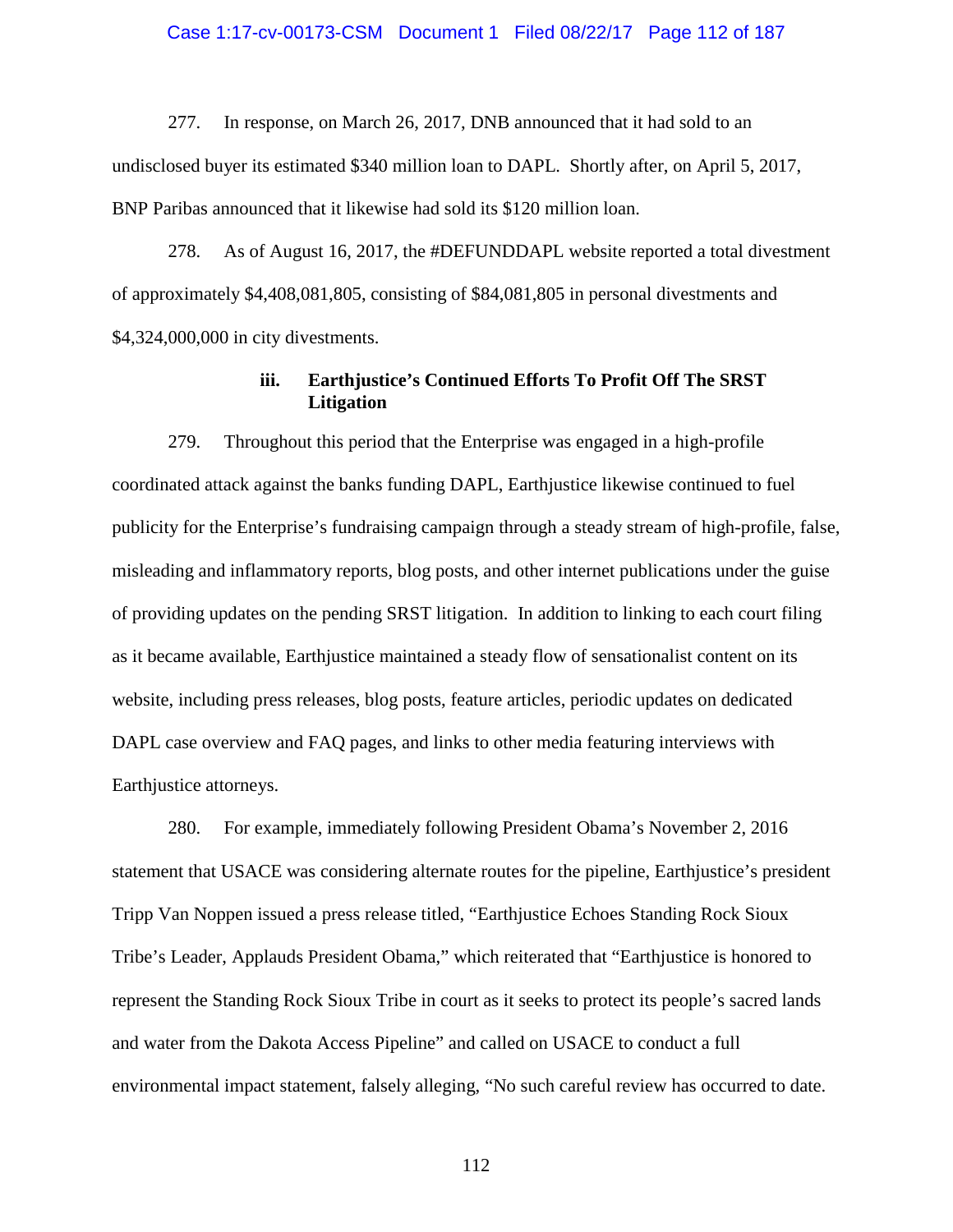## Case 1:17-cv-00173-CSM Document 1 Filed 08/22/17 Page 113 of 187

Considering all that's at stake, that's simply unacceptable." The press release linked to "resources on the litigation," including "Frequently Asked Questions: The Standing Rock Sioux Tribe's Litigation On The Dakota Access Pipeline," "Timeline Of Events," and "Legal Documents." The blog concluded with a plea to "Join Our Fight" with a requested minimum donation of \$100.

281. That same day, Jan Hasselman wrote an op-ed for the Washington Post titled "Why It's Right To Keep The Brakes On The Dakota Access Pipeline," which regurgitated the Enterprise's false narrative of lack of consultation with SRST and catastrophic impacts from the pipeline. Hasselman opened with the alarmist allegation that the "regulatory system for approval of crude oil pipelines is in grave disrepair, as pipelines are authorized under a streamlined permitting system." While Hasselman immediately conceded that even under the streamlined nationwide permit process, construction of a major crude oil pipeline "requires thoughtful consideration," Hasselman nonetheless falsely alleged that with respect to DAPL, "[n]o such thoughtful consideration has occurred to date." Ignoring the extensive evidence of tribal consultation -- which the District Court for the District of Columbia relied on in rejecting SRST's motion for a preliminary injunction -- Mr. Hasselman falsely asserted that:

> Initial federal permits, and partnership with affected tribes were treated as a "check the box" exercise. Nowhere was there a careful analysis of how much the Missouri River crossing threatened water quality and tribal treaty rights. Nowhere was there a thoughtful public discussion of whether a new major oil pipeline should be placed in a river providing drinking water to 17 million people."

282. Mr. Hasselman also regurgitated the Enterprise's sensational lie that the route for the pipeline had previously been shifted away from an affluent, predominantly white neighborhood just north of Bismark, North Dakota and "moved to Standing Rock only when regulators expressed concern over the risk of a spill to the city's water supply." As set forth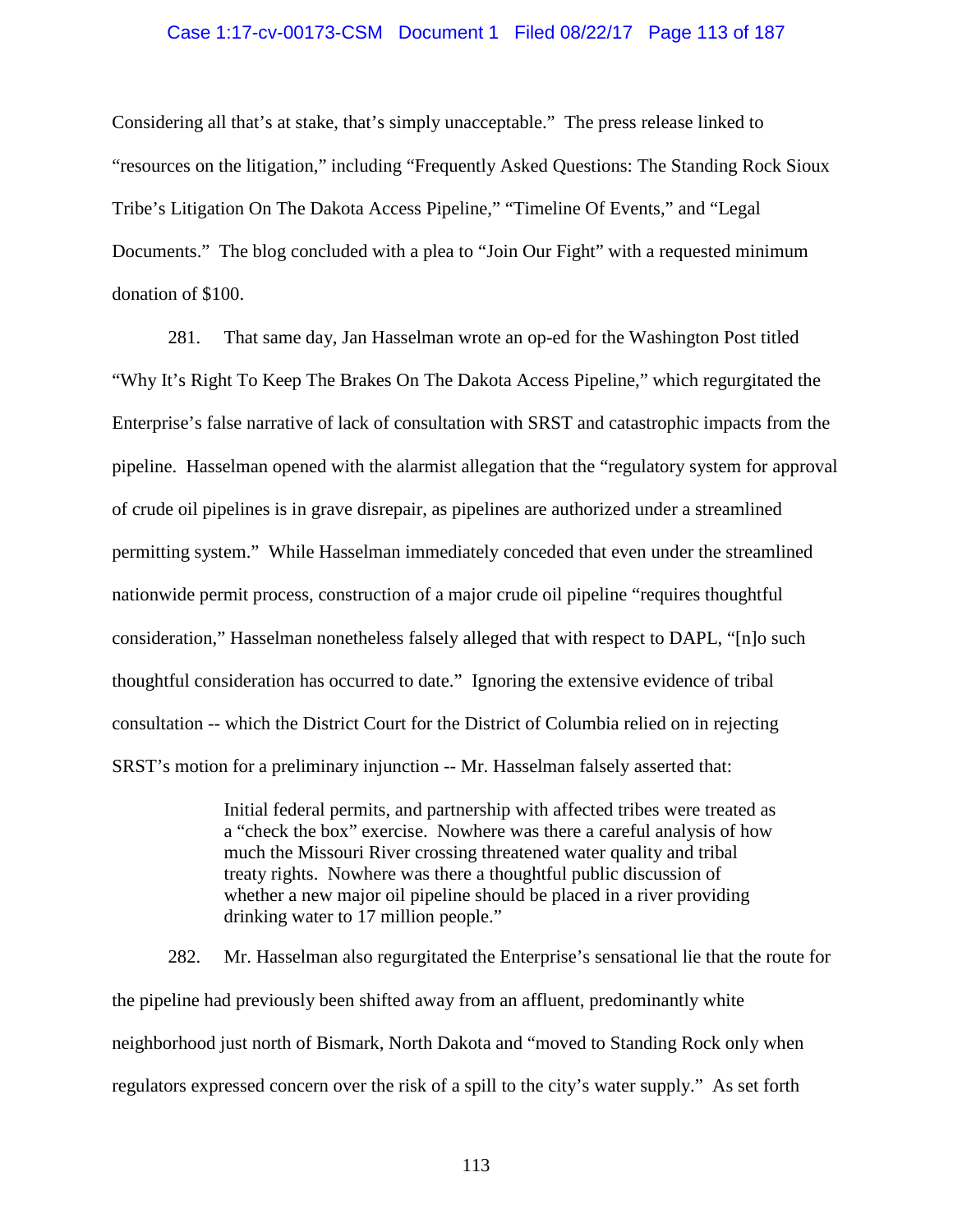### Case 1:17-cv-00173-CSM Document 1 Filed 08/22/17 Page 114 of 187

above, not only is there no factual basis for the assertion that the route to the pipeline was shifted, the statement that the pipeline was "moved to Standing Rock" is intentionally false and misleading in that the pipeline does not traverse the SRST reservation. Mr. Hasselman concluded by falsely painting Energy Transfer as a bad actor who rushed to build a pipeline that "didn't have needed federal permits, hoping either that the permits would be an afterthought or that it could pressure regulatory agencies into acquiescing."

283. In the days that followed, Earthjustice continued to use alarmist media propaganda to galvanize opposition to the pipeline. In furtherance of this effort, on November 3, 2016, Earthjustice published "Pipeline Expert: Government Underestimated Risk Of An Oil Spill From Dakota Access Pipeline," which purported to summarize the conclusion of SRST's putative expert Accufacts, Inc., ("Accufacts") that the government's environmental assessment of the pipeline's environmental impact was inadequate in that, among other things, it "significantly underestimated the risk of an oil spill into sensitive areas." Earthjustice further reported that Accufacts also found: (i) shoddy pipeline construction; (ii) the risks posed by landslides were underestimated; (iii) lack of proper safety constructions to contain spills; (iv) failure to review impact to residents and environment downstream of the site; and (v) a risk review of industry spills and containment at similar sites that document problematic regulatory oversight of the industry in North Dakota.

284. The Accufacts report is a sham and its conclusions are refuted by the plain text of the 160 page EA and the 1200 pages of supporting appendices. First, the Accufacts report claims that the EA "fails to properly evaluate the impact of the DAPL, including the risk of oil spills, on the federal easements and waters of the United States." This is patently false. The EA extensively analyzed the risk of spill, and concluded that a spill is extremely unlikely given "the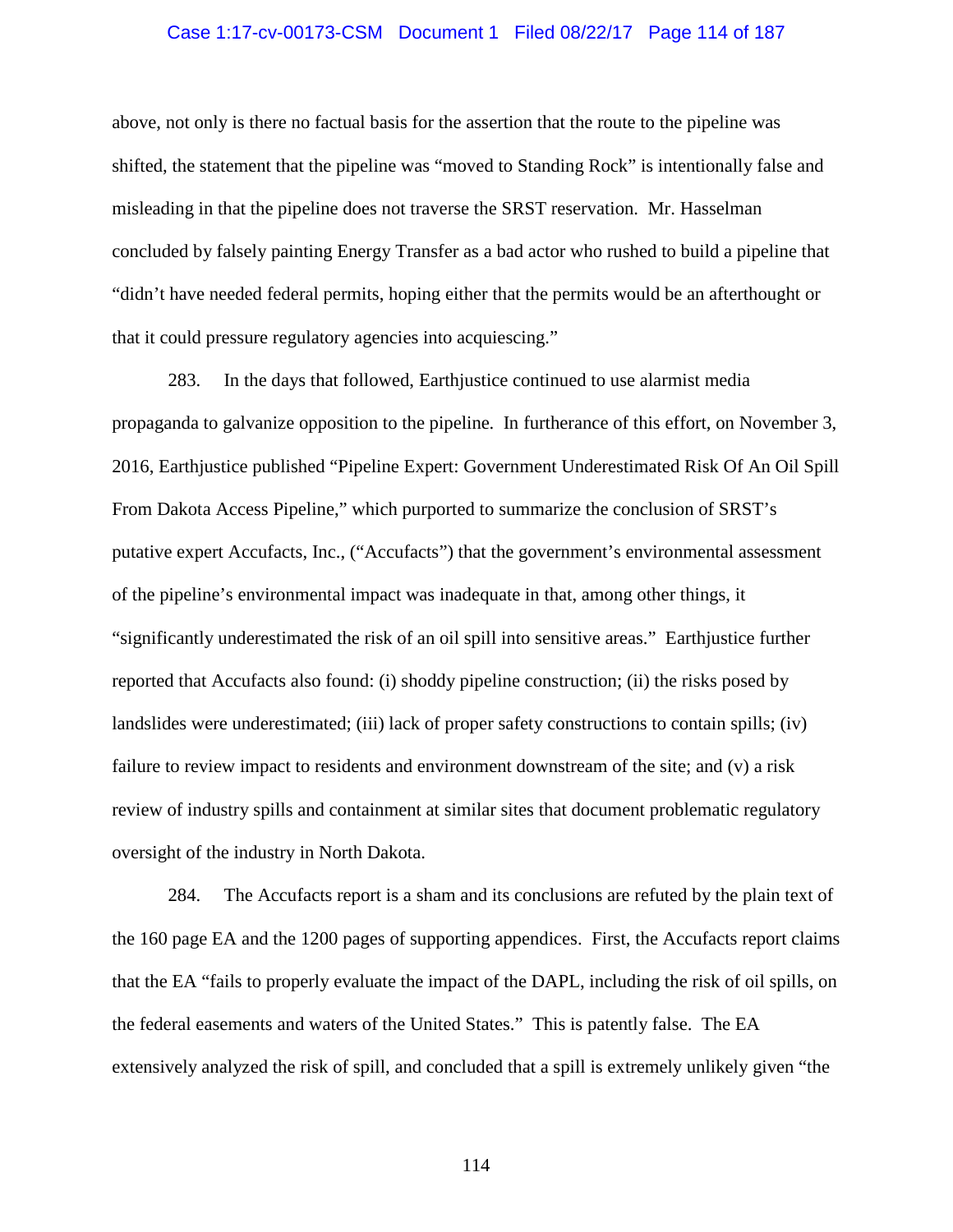### Case 1:17-cv-00173-CSM Document 1 Filed 08/22/17 Page 115 of 187

engineering design, proposed installation methodology, quality of material elected, operations measures and response plans." Moreover, despite concluding that the risk of spill was low, the EA addressed the impact of a potential spill on both groundwater and in the water body crossings. The EA addressed potential water contamination in the context of a catastrophic spill based on a number of extremely unlikely and conservative assumptions: (i) one hour of release; (ii) the entire volume of crude oil reaches the waterbody due to catastrophic failure of pipeline; (iii) complete and instantaneous mixing occurs; (iv) the entire hazardous benzene content is solubilized into the water; and (v) the receptor is located at the immediate site of a crude oil spill. Even applying these ultra-conservative assumptions, the EA concluded that the acute toxicity threshold for aquatic organisms for benzene would not be exceeded under any spill scenario and the most probable scenario (4 barrels or less) would not yield benzene concentrations that exceed the drinking water criteria. Indeed, as set forth in detail below, the United States District Court for the District of D.C. rejected Accufact's unsubstantiated allegations concerning the adequacy of the EA's spill analysis, holding that "[t]he EA's explanation . . . is [] enough to give substance to the Corps' conclusion that the risk of a spill is low" and further recognized that "in setting out the specific factors that undergirded its risk analysis and explaining their application to DAPL, the EA reasonably gives the necessary content to its top-line conclusion that the risk of a spill is low." Memorandum Opinion, *Standing Rock Sioux Tribe, et al. v. U.S. Army Corps of Engineers, et al.*, No. 16-cv-01534-JEB, ECF No. 239, at 27-30 (D.D.C. June 14, 2017).

285. Second, the report claims that the "ability to timely remotely identify oil releases are overstated and unsubstantiated." This is false. DAPL is equipped with two forms of highly advanced pipeline monitoring equipment, SCADA and Leakwarn. First, the SCADA system continuously and remotely monitors changes in pressure and volume on a continual basis at all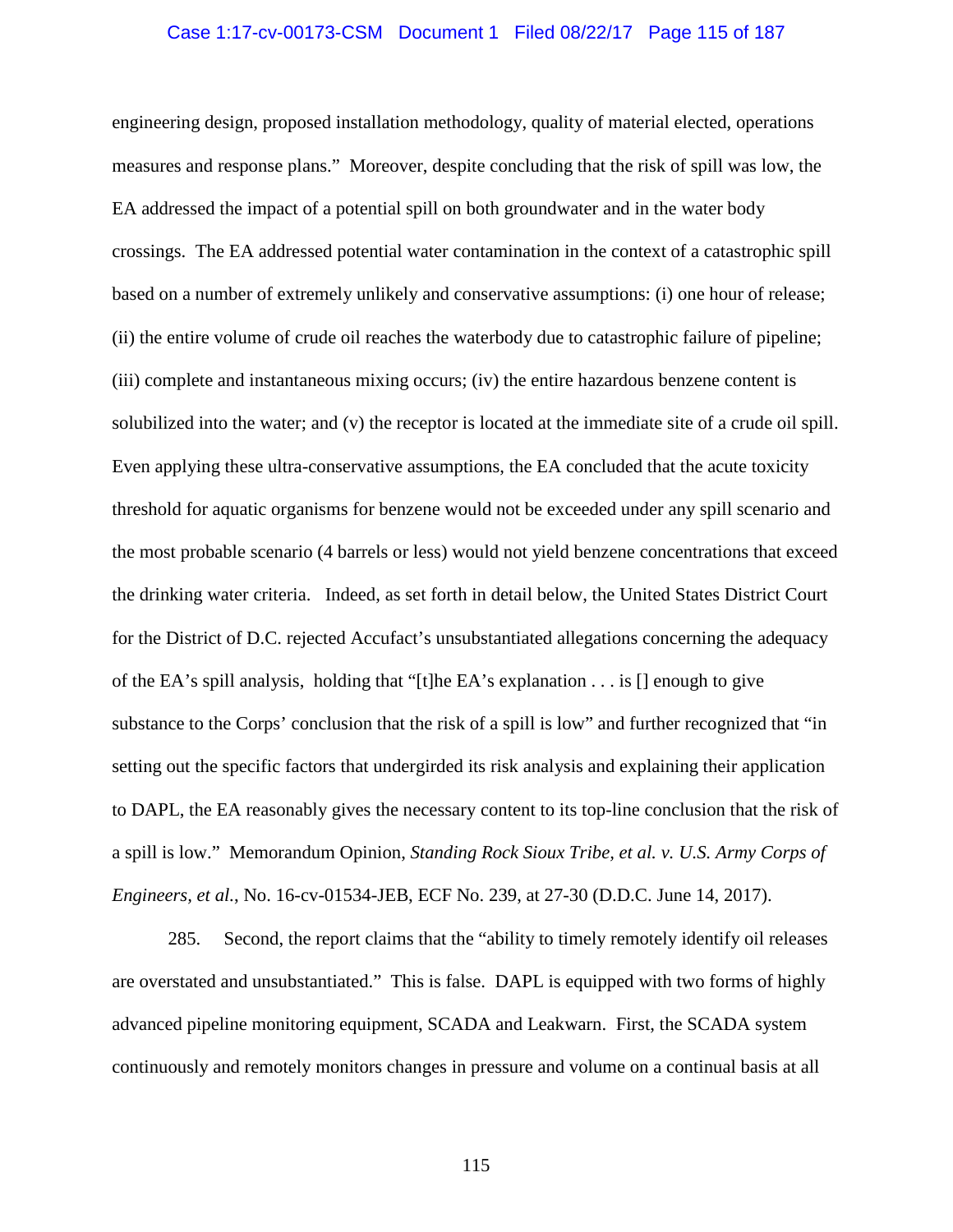## Case 1:17-cv-00173-CSM Document 1 Filed 08/22/17 Page 116 of 187

valve and pump stations. SCADA takes into account variables such as fluid properties, pressure, temperature, and flowrate. The system includes pressure transmitters that monitor the pressure in real time and alarm in the event of adverse pressure changes. It also includes custody transfer quality meters to monitor pipeline receipts and deliveries in real time and alarm in the event of flowrate discrepancies due to potential leaks and releases. Second, Leakwarn, a leak detection system, is a computational pipeline monitoring system that monitors the pipelines for leaks using computational algorithms performed on a continual basis. Leakwarn includes separate ultrasonic meters at each pump to continuously verify and compare flowrates along the pipeline in real time. Leakwarn polls various field instruments every 6 seconds and updates the model calculations to detect pipeline system variations every 30 seconds, and is specially tailored to DAPL facilities. It is capable of detecting leaks down to 1 percent or better of the pipeline flow rate within a time span of approximately 1 hour or less and capable of providing rupture detection within 1 to 3 minutes. An Operations Control Center immediately analyzes all data on both systems to determine potential product releases anywhere in the system. The predictive evaluation of the technology's performance takes into account the capabilities of the monitoring program along with the number and type of data inputs to be provided. DAPL will have more data inputs than other operational pipelines.

286. Third, the Accufacts Report claims that the "lack of specific information in the EA strongly suggests deficiencies in the worst case discharge determination that could affect the unusually sensitive areas and related oil spill response planning." This amounts to a claim that there must be a deficiency in the worst case discharge determination without the report ever having even reviewed it. This "finding" relies on the flawed and unscientific assumption that if information is not provided, even if for legitimate reasons, there must be deficiencies. The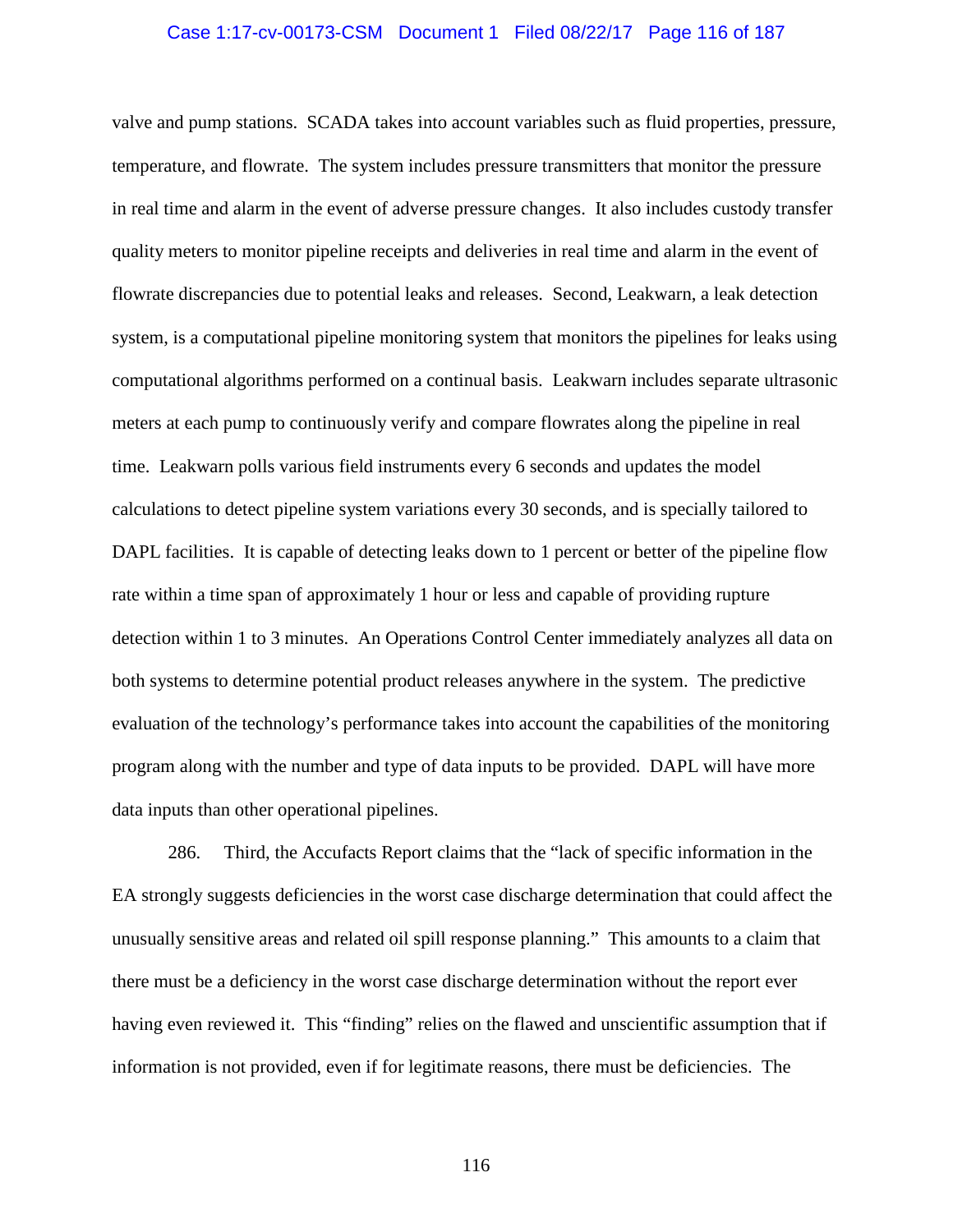### Case 1:17-cv-00173-CSM Document 1 Filed 08/22/17 Page 117 of 187

flawed conclusion ignores the fact that the EA, along with supplemental information and the confidential material, was reviewed by representatives from each state and USACE -- all of which approved the project after careful consideration. For instance, the PHMSA Director with Emergency Support & Security Division independently reviewed a draft of the DAPL Facility Response Plan and found that it was consistent with other response plans he had reviewed from other operators.

287. Finally, the Accufacts Report states that nondestructive testing for girth weld inspection should clearly specify 100% radiographic testing, which is important to the soundness of HDD crossings and pipeline segments. A close read of the EA reveals that it does specify 100% radiographic testing: "All welds would be coated for corrosion protection and visually and radiographically inspected to ensure there are no defects." As a whole, the 10-page Accufacts Report lacks scientifically accepted methodology, relies on flawed assumptions, and fails to support its assertions with fact or data. It is not at all the "detailed pipeline technical review" it purports to be, but is instead a manufactured faux scientific analysis intended to further galvanize the public.

288. On November 22, 2016, Raul Garcia, Legislative Counsel at Earthjustice published "We're Missing 90 Percent of the Dakota Access Pipeline Story" which lauded the momentum and impact of the Enterprise's campaign stating, "[O]ver the past few months, the Dakota Access pipeline and the Standing Rock Sioux tribe that opposes this oil project went from anonymity to full blown national news coverage." Nevertheless, consistent with the Enterprise's efforts to shift the narrative away from the opposition's militant tactics and to paint Energy Transfer as the bad actor, Garcia purported to expose "misrepresentations" concerning the opposition movement and dismisses media reports of chaos and tumult -- which the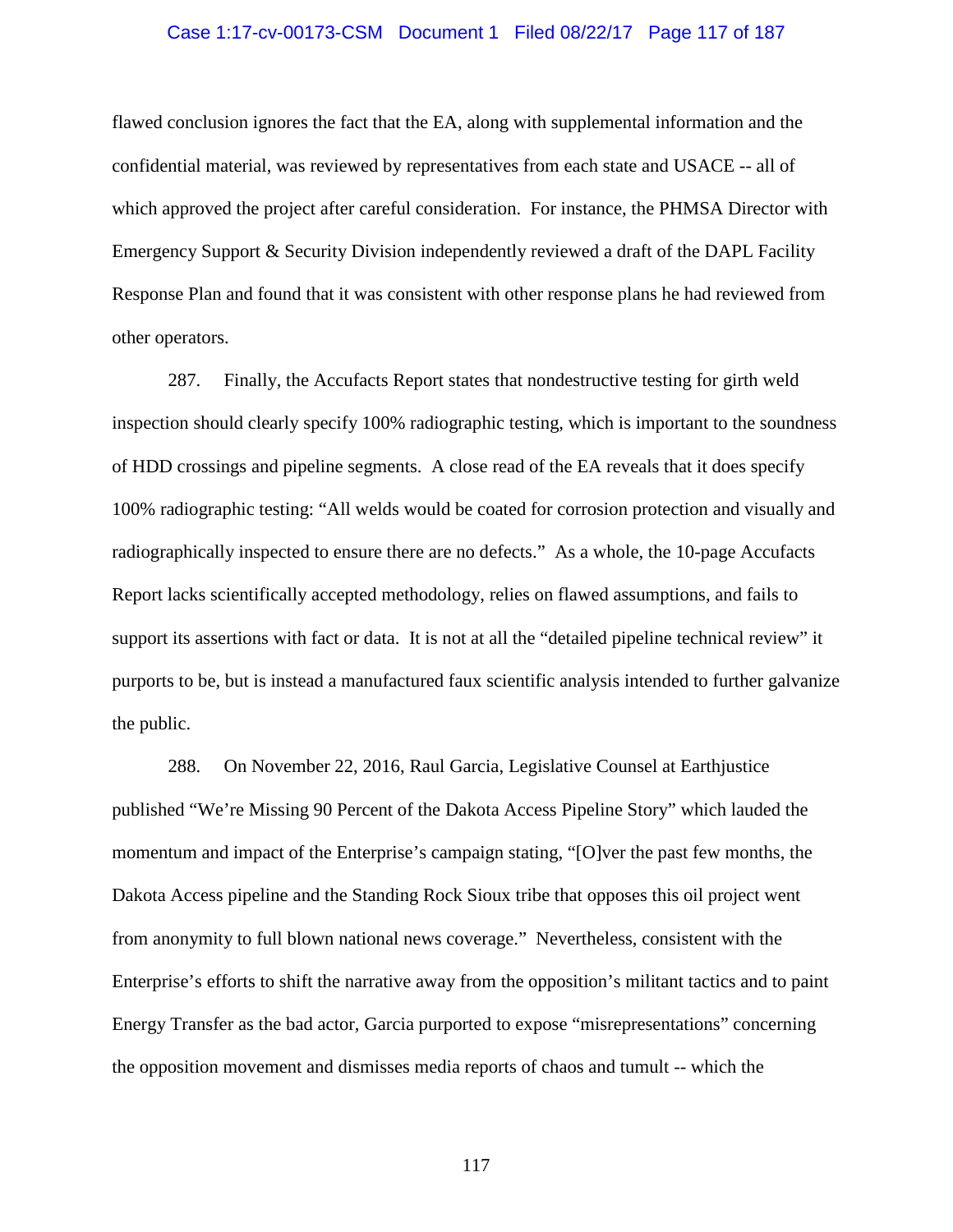### Case 1:17-cv-00173-CSM Document 1 Filed 08/22/17 Page 118 of 187

Enterprise itself generated as a pretext for its publicity and fundraising campaigns -- as "fake news." Instead, Garcia peddled the false narrative of peaceful demonstrations and alleges, quite ironically, "I have not seen a single news report that elevates this type of story. That's because peace may be what we value and aspire to as a nation, but peace doesn't generate clicks." In fact, it was Garcia and Earthjustice that were misrepresenting the nature of the protest movements, which was anything but peaceful.

289. Earthjustice's attack against Energy Transfer and DAPL continued throughout December 2016. Immediately following USACE's December 4, 2016 announcement that it would prepare an Environmental Impact Statement for DAPL, Earthjustice issued a press release titled "Victory for Standing Rock: DAPL Easement Not Granted," which touted USACE's decision and perpetuated the Enterprise's false claims of solidarity with SRST and putative disregard for catastrophic environmental and cultural risks:

> Today is a historic day both for the Standing Rock Sioux Tribe and for indigenous people everywhere. This pipeline never should have been routed near these sacred lands in the first place, and it absolutely never should have received permits without a thorough and meaningful discussion of the risks and benefits to affected Indian Tribes.

The press release linked to Earthjustice's FAQ page for background information on the SRST litigation.

290. On December 14, 2017, Earthjustice linked to a highly sensational article published in High Country News titled "Feds withheld key documents from Standing Rock Sioux" which accuses USACE of "with[olding] key studies that could have helped the tribe evaluate the risks." The article quoted Jan Hasselman: "There's this secret stuff that even we don't have in the litigation. We were aware there were documents not available to us and we've been asking for them." In fact, USACE disclosed the studies to SRST during a December 2, 2015 meeting, and endeavored to execute a confidentiality agreement with the Tribe so that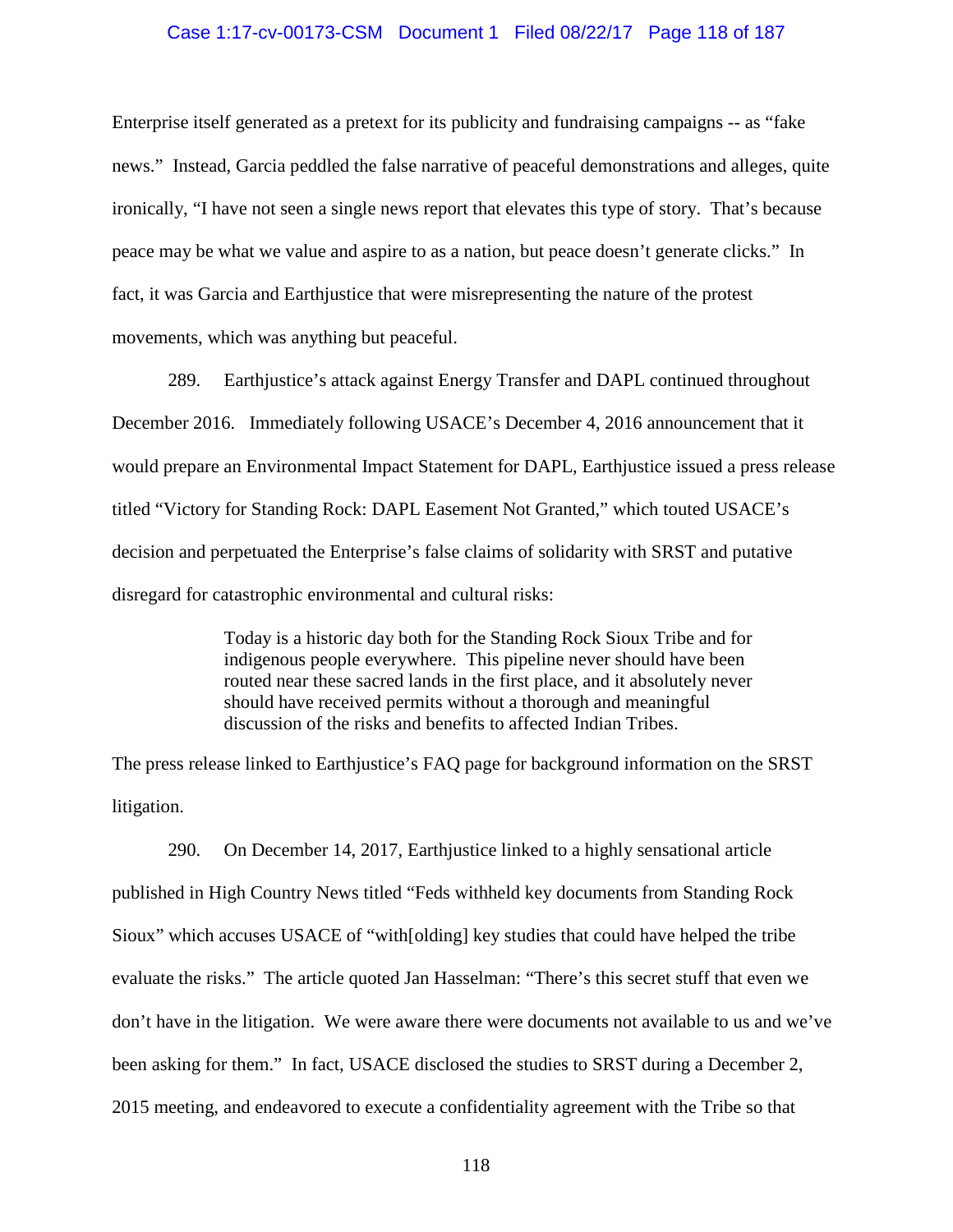### Case 1:17-cv-00173-CSM Document 1 Filed 08/22/17 Page 119 of 187

USACE could make the studies available to SRST; however SRST rebuffed USACE's efforts at consultation.

291. Two days later, on December 16, 2017, Jan Hasselman posted, "Where Do We Go From Here?," which touted USACE's December 4 decision to withhold the easement for DAPL to cross Lake Oahe pending completion of an Environmental Impact Statement, and the Enterprise's role in that decision, stating, "It was a breathtaking achievement for the Tribe, its many supporters and allies . . . In Indian country, people will be talking about this day for decades." Significantly, Hasselman explicitly credited Earthjustice with developing "a political and media strategy against the pipeline" including purportedly advancing "the Tribe's vision of social and environmental justice, which historically has been trampled in the rush to develop the Tribe's treaty lands and resources." To substantiate this false narrative, Hasselman denied that SRST rebuked efforts at consultation, falsely stating: "This is one of the unfortunate -- and incorrect -- narratives that emerged from the early stages of the Tribe's litigation." While Hasselman pointed to a recording of a meeting between the Tribe and Energy Transfer in September 2014 as putative evidence that SRST registered their opposition to the pipeline early in the process, Hasselman neglected to mention USACE's repeated efforts to contact the Tribe in the months following, to no avail. Tellingly, Hasselman concluded by calling for support and linking to donation pages for Earthjustice and Stand with Standing Rock: "Everyone understands that the battle is far from over, but we are further along than anyone could have hoped when this fight started. The Standing Rock Sioux Tribe, its legal team and water protectors everywhere need your continued support."

292. That same day, in an article titled "An Earthjustice Year in Pictures" featuring various campaigns, Earthjustice spotlighted its representation of SRST. The article applauded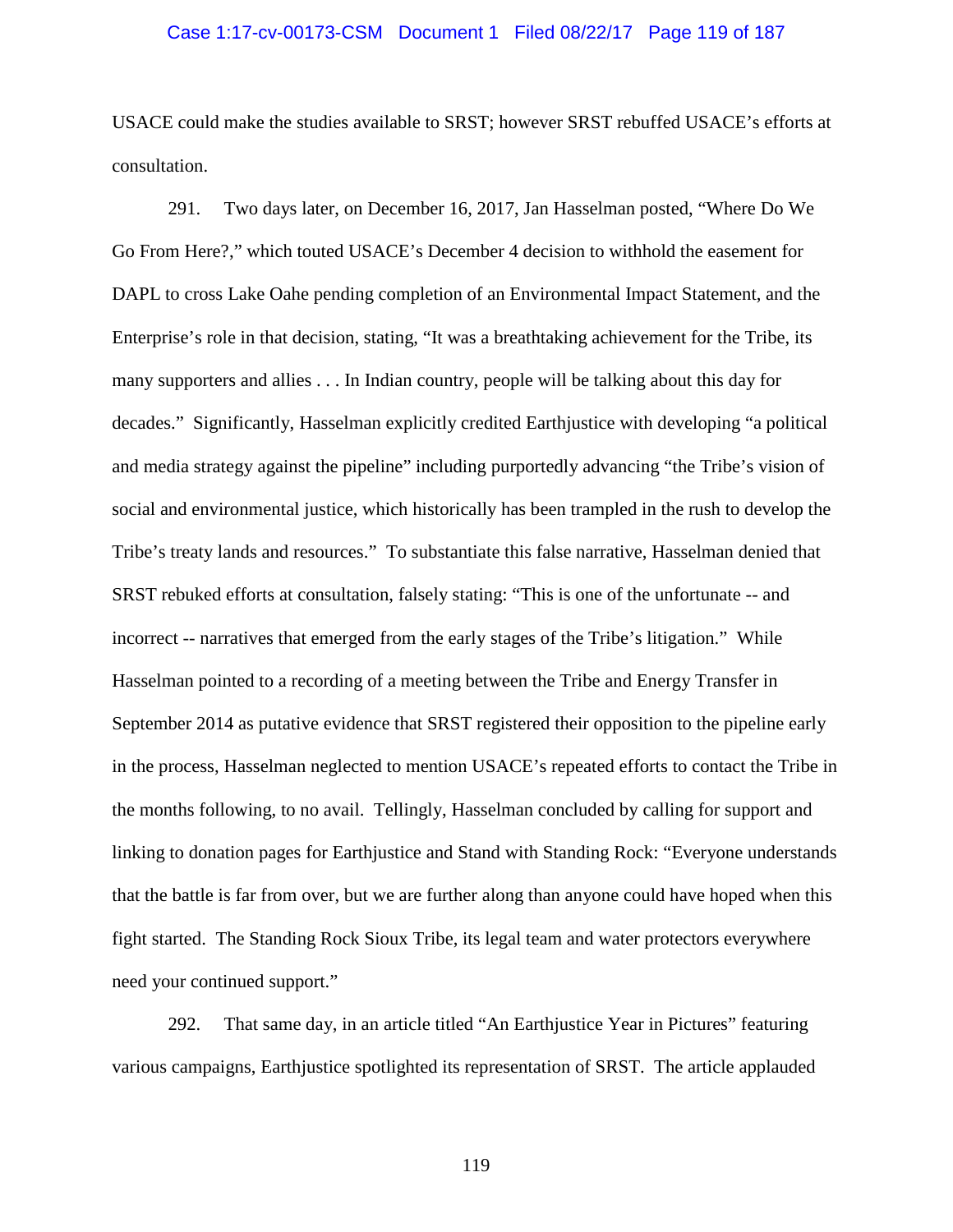## Case 1:17-cv-00173-CSM Document 1 Filed 08/22/17 Page 120 of 187

"the generous investment and partnership of our supporters" and concluded by calling for more support: "As we enter the new year, Earthjustice attorneys will continue advancing and defending everyone's right to a healthy environment. . . . With you by our side, we are ready for it. Thank you." A "Join Our Fight" button leads readers to a donation page.

293. On January 24, 2017, President Trump issued a Presidential Memorandum directing the Assistant Secretary of the Army for Civil Works and USACE to take all actions necessary and appropriate to (1) "review and approve in an expedited manner, to the extent permitted by law and as warranted, and with such conditions as are necessary or appropriate, requests for approvals to construct and operate the DAPL," (2) "consider, to the extent permitted by law and as warranted, whether to rescind or modify" the December 4 decision to prepare an Environmental Impact Statement, (3) "consider, to the extent permitted by law and as warranted, prior reviews and determinations, including the Environmental Assessment issued in July of 2016 for the DAPL, as satisfying all applicable requirements," (4) "review and grant, to the extent permitted by law and as warranted, requests for waivers of notice periods arising from or related to USACE real estate policies and regulations," and (5) "issue, to the extent permitted by law and as warranted, any approved easements or rights-of-way immediately after notice is provided to the Congress."

294. Seizing the Executive Order as a catalyst to escalate the opposition movement, Earthjustice's president Tripp Van Noppen immediately published a press release titled "Earthjustice Condemns President Trump's Presidential Memorandum on Keystone XL and Dakota Access Oil Pipelines," which claimed the Executive Order "circumvent[s] the ongoing environmental review process for the highly controversial Dakota Access pipeline." Moreover, consistent with the Enterprise's playbook, Earthjustice reiterated its alleged role in protecting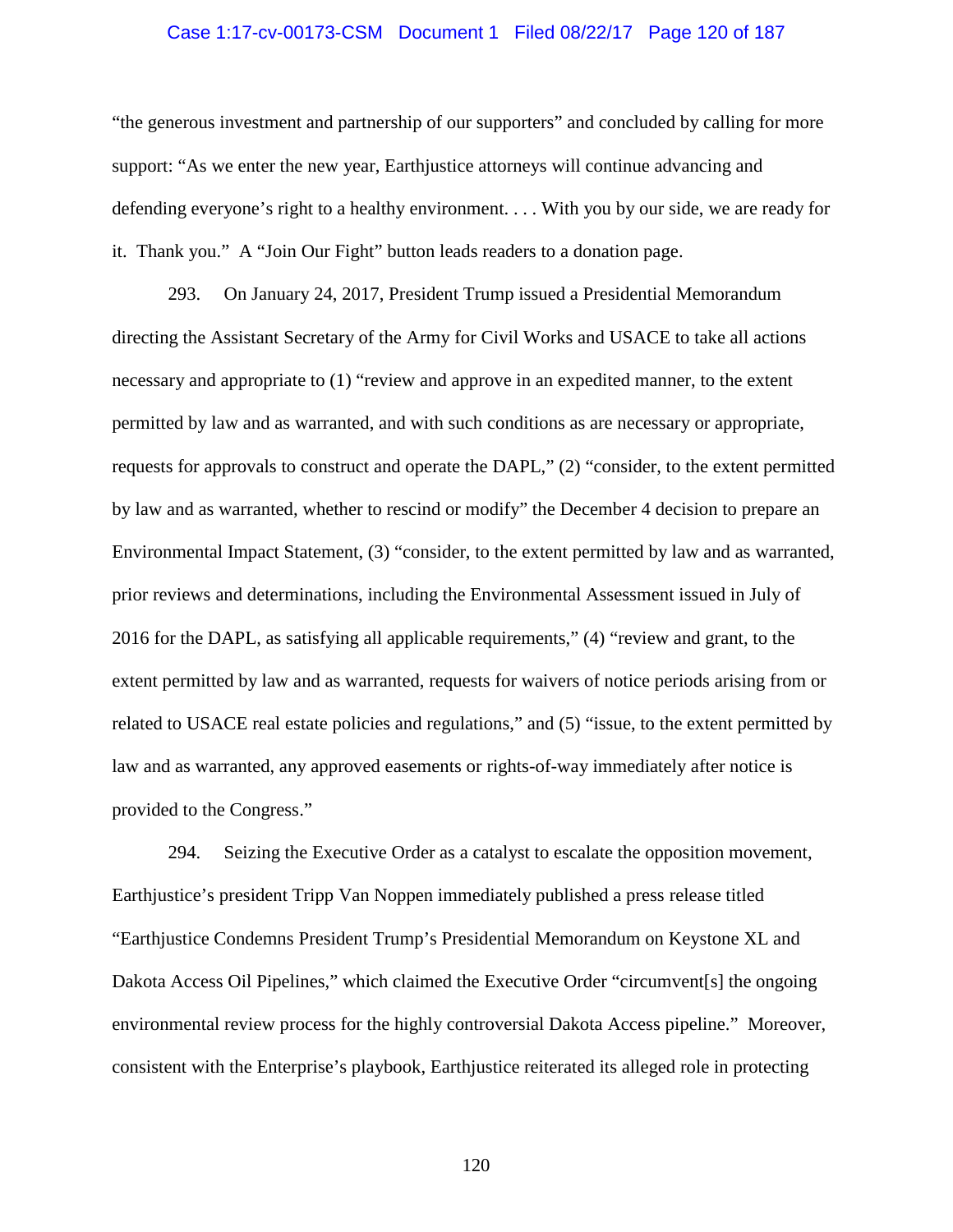## Case 1:17-cv-00173-CSM Document 1 Filed 08/22/17 Page 121 of 187

SRST against the fabricated catastrophic risks of DAPL, stating, "Earthjustice is honored to represent the Standing Rock Sioux Tribe in court as it seeks to protect its people's sacred lands and water from the Dakota Access pipeline. We are shocked and dismayed by today's news because it puts water for millions at risk."

295. Then, on February 8, 2017, following USACE's grant of an easement to construct DAPL under Lake Oahe, Earthjustice immediately published an "action alert" which called on supporters to take action against DAPL based on the sensational lies that the "Army Corps of Engineers is moving forward with the construction of the pipeline without completing an environmental impact statement, putting the drinking water of millions of people at risk of contamination."

296. Desperate to find an alternate way to halt construction of the pipeline, on February 14, 2017, Earthjustice filed a motion for summary judgment challenging the easement under Lake Oahe. Earthjustice immediately updated its FAQ page to include links to the summary judgment papers, and the purported premise of the action: "The lawsuit challenges the Corps' hasty and unexplained departure from its previous decision, and explains how the Corps ignored the Tribe's treaty rights and seeks to destroy culturally significant and sacred sites. It also explains how the Corps violated federal statutes requiring close environmental analysis of significant and controversial agency actions." Moreover, Mr. Hasselman warned that the decision to issue the easement for DAPL without preparing an environmental impact statement is "circumventing the law: wholly disregarding the treaty rights of the Standing Rock Sioux and ignoring the legally required environmental review." Hasselman concluded with the dire warning, "It isn't the 1800s anymore—the U.S. government must keep its promises to the Standing Rock Sioux and reject rather than embrace dangerous projects that undercut Treaties."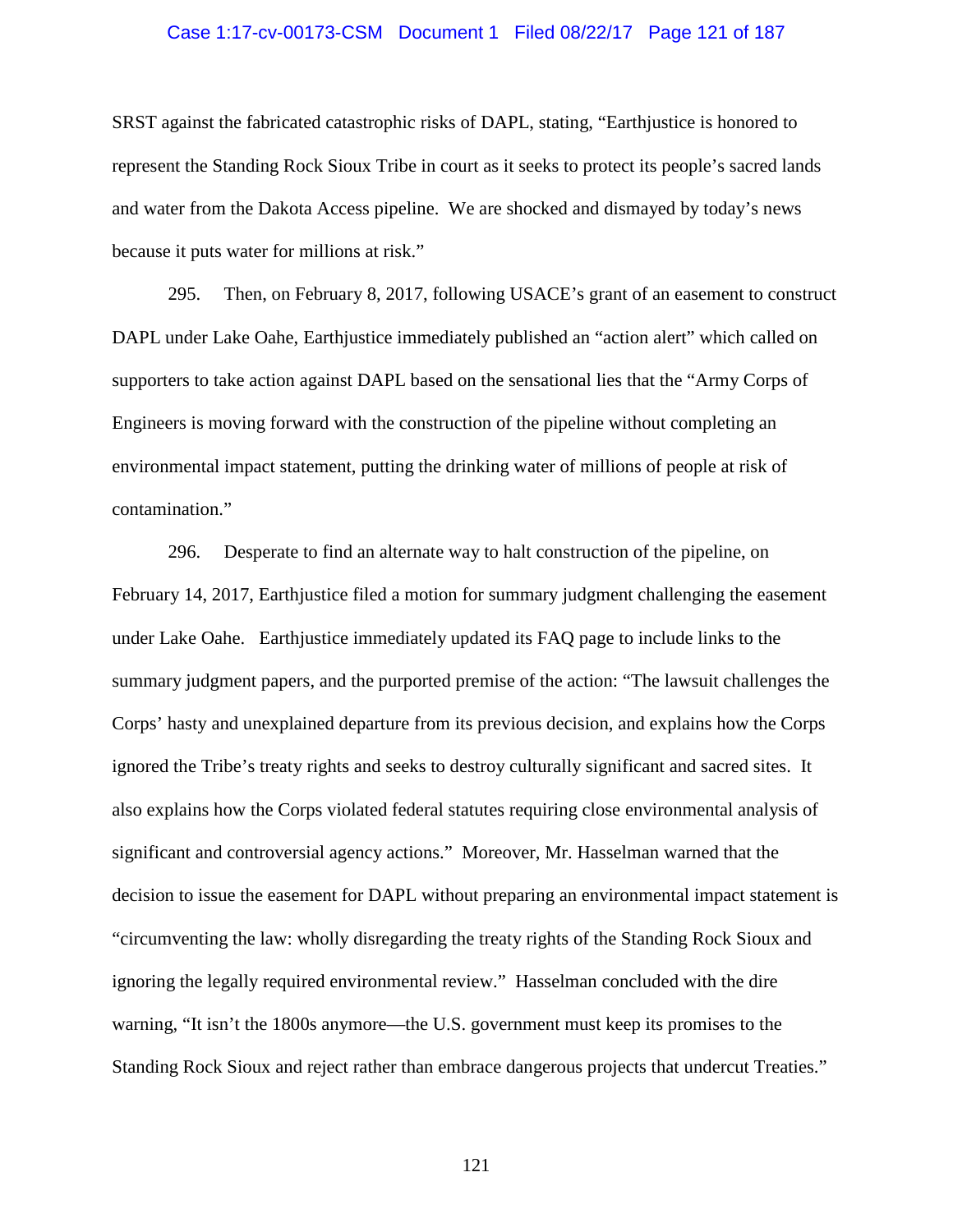### Case 1:17-cv-00173-CSM Document 1 Filed 08/22/17 Page 122 of 187

297. In its continued effort to regain momentum for the opposition movement, on February 23, 2017, Earthjustice again updated its FAQ page with a link to a report prepared by SRST titled "Setting the Record Straight, Standing Rock's Engagement in the Dakota Access Pipeline," which alleged that Energy Transfer's "narrative" that "the Standing Rock Sioux Tribe failed to 'engage' with DAPL and the Corps over the pipeline until late in the process," is a "false one," and purported to set the record straight by attempting to narrowly construe certain court holdings and explain away certain evidence presented in the D.C. action.

298. First, notwithstanding the court's denial of SRST's motion for a preliminary injunction on the grounds that USACE exceeded its consultation requirements under the NHPA, the update claimed that "the Court denied the Tribe's request for a preliminary injunction based on an incomplete record, and on a highly compressed timeline" and reiterated that the court's decision was "a preliminary ruling, and did not constitute a final court determination on any factual or legal issues." These contentions are belied by the plain language of the September 9, 2016 court decision which set forth in extensive detail the record on consultation and determined that the Tribe was unlikely to succeed on the merits of its NHPA claim. Specifically, the court found that USACE exceeded NHPA obligations by engaging in meaningful exchanges with the Tribe that resulted in changes to the pipeline, including implementation of extensive mitigation measures.

299. Next, the update attempted to minimize findings of extensive consultation between USACE and 55 tribes, asserting that the claim that USACE held 389 meetings with 55 tribes "comes from a spreadsheet produced by the Corps, and submitted to the Court, at a preliminary stage in the litigation. The spreadsheet logged every 'contact' between the Corps and any Indian Tribe." The update attempted to undermine the claim of 389 meetings by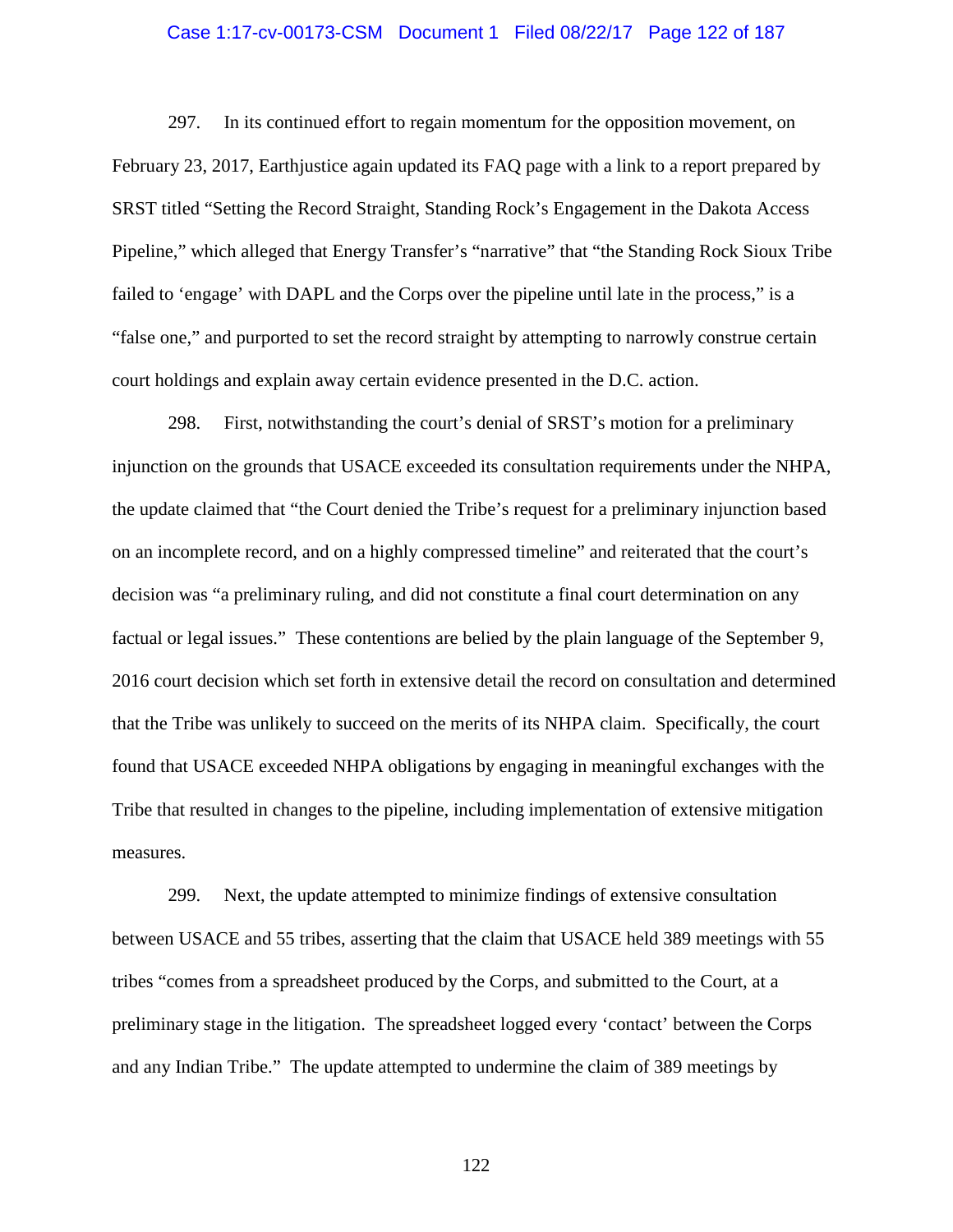### Case 1:17-cv-00173-CSM Document 1 Filed 08/22/17 Page 123 of 187

asserting that "[a] significant number of the 389 contacts were requests *from* Tribes to the Corps seeking information about the proposed pipeline and the Corps' process for reviewing it, raising concerns and objections and requesting meetings to discuss those concerns . . . ." (emphasis in original). Yet, the update itself revealed Energy Transfer's and the governments' extensive attempts at consultation with SRST. For example, SRST conceded that it was advised of the proposed route for DAPL as early as 2014 and voiced its concerns about DAPL directly to the Company as early as September 2014. Moreover, SRST further conceded that it participated fully in the NEPA process, including "submit[ing] three lengthy sets of technical and legal comments on the [December 2015] draft EA, comprising hundreds of pages, raising objections and seeking better analysis of spill risks and the Tribe's treaty rights."

300. In addition, SRST attempted to rebut findings in the litigation that it rebuffed USACE's attempts at consultation by alleging, "From the very start of the administrative process, the Tribe repeatedly and vocally expressed its concerns about damages to sacred sites, risks of oil spills, and the Government's heightened responsibility to ensure that the Tribe's treaty rights were protected," and falsely charged that "[d]uring the early part of the process, these concerns were totally ignored." SRST further stated "[t]he Tribe made its objections to the route that DAPL chose at the doorstep of the reservation totally clear. DAPL and the Corps repeatedly dismissed Tribal concerns, claiming that the risk of an oil spill to the Reservation was low. But neither the Corps nor DAPL ever explained why, if the pipeline was so safe, they didn't select the alternative route and cross the Missouri River North of Bismarck where the river is narrower." Yet, to the contrary, both Energy Transfer and USACE have repeatedly explained that the Oahe route was chosen over the Bismarck route because it avoided tribal land, was co-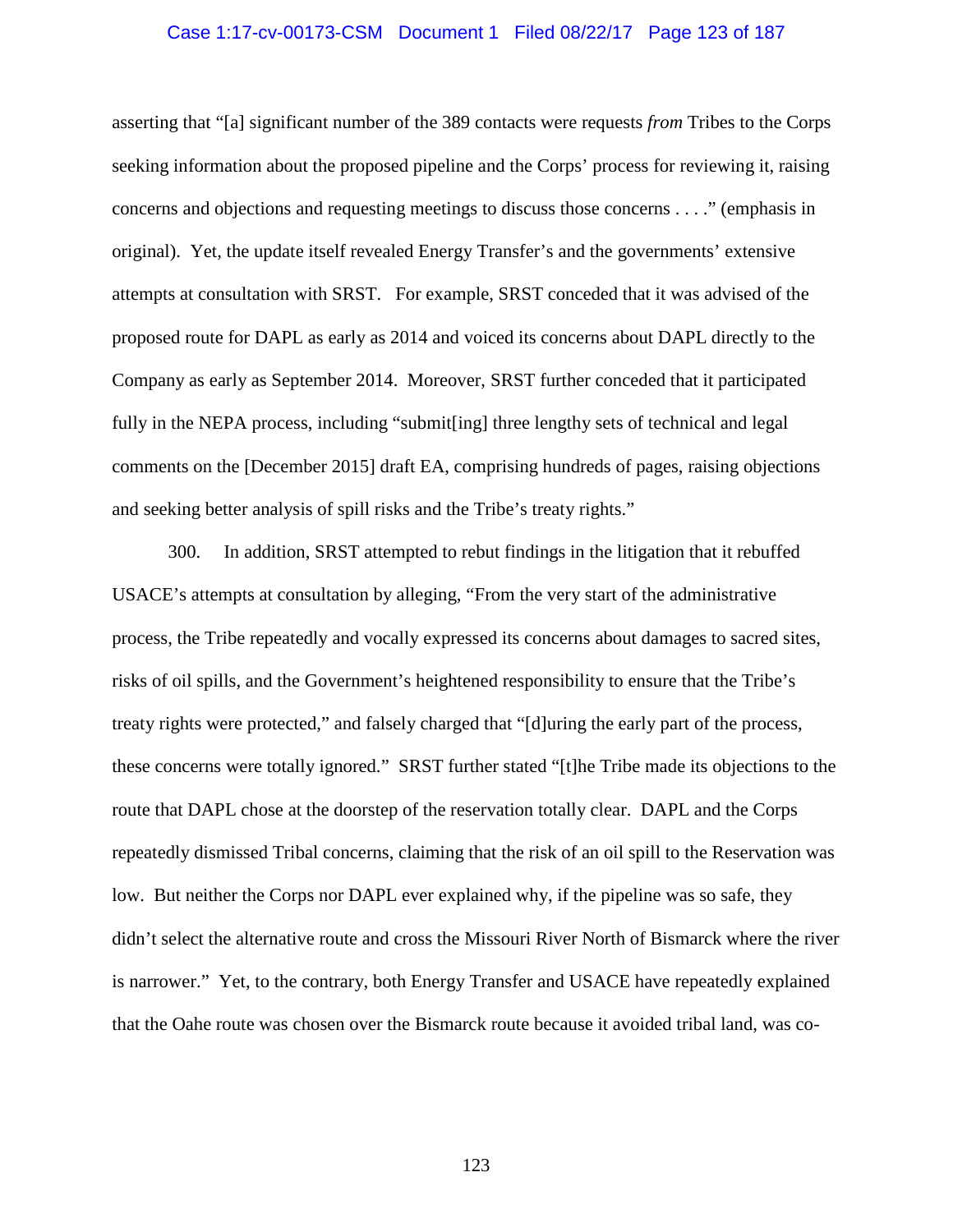## Case 1:17-cv-00173-CSM Document 1 Filed 08/22/17 Page 124 of 187

located with an existing natural gas pipeline, complied with North Dakota rural residence avoidance requirements, had fewer water crossings and avoided HCAs as identified by PHMSA.

301. Finally, SRST claimed, "Here, the Corps relied on flawed, one-sided analysis prepared by DAPL -- and never subjected to any independent review -- minimizing the risks of oil spill, and ignored the Tribe's treaty rights to water, fishing and hunting." However, as the report itself acknowledged, it is not the number of meetings held or letters sent that is ultimately determinative, but "what the Corps does with that information in light of the Tribe's treaty rights." Here, the record reveals that USACE took the Tribe's concerns very seriously. When the Tribe did consult with USACE, USACE responded by proposing changes to the pipeline's route to avoid a particular site. When the Tribe sent comments on the Draft EA, including that the Draft EA did not mention the tribe, did not discuss oil spill risks or response, and left the reservation off the maps, USACE responded by including those very things in the Final EA. When the Tribe continued to raise concerns over the risk of spill, USACE imposed thirty-six special conditions to mitigate the risk.

302. That an EIS was not prepared does not mean that USACE "repeatedly dismissed" or "totally ignored" tribal concerns. Significantly, the NEPA process does not mandate a particular result -- it imposes only procedural requirements to avoid uninformed agency decisions. The law requires only that the USACE accurately identify environmental concerns (which it did) and take a hard look at the concern in preparing the EA and make a convincing case for its finding of no significant impact, or that even if there is a significant impact, that an EIS is unnecessary because changes of safeguards in the project sufficiently reduce the impact to a minimum. USACE met those procedural requirements here.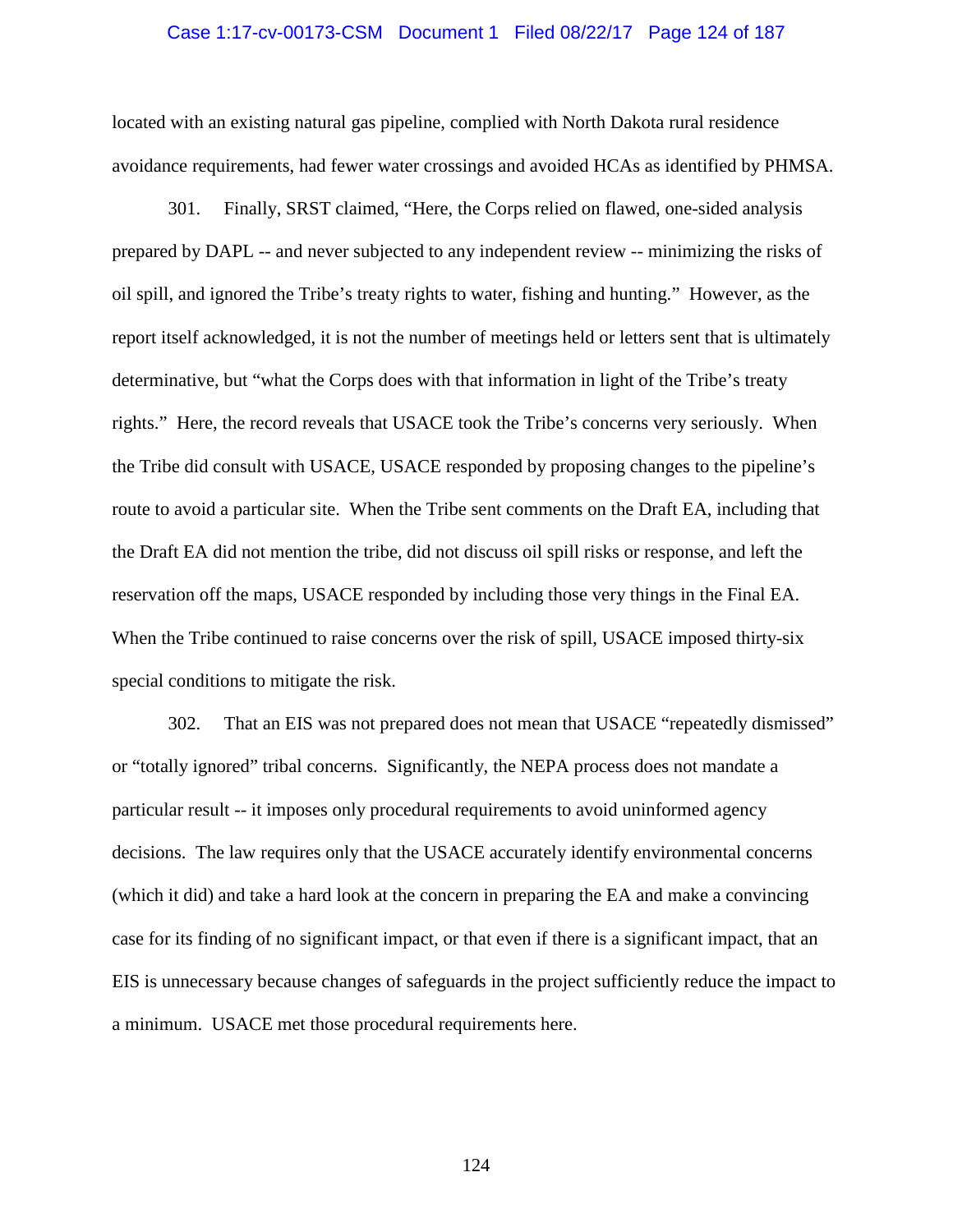### Case 1:17-cv-00173-CSM Document 1 Filed 08/22/17 Page 125 of 187

303. On March 22, 2017, as Energy Transfer was preparing to place DAPL into service, Earthjustice held a teleconference, "Standing With Standing Rock," featuring a conversation between Jan Hasselman and Abigail Dillen, VP of Litigation for Climate & Energy, and moderated by Minna Jung, VP of Communications, for the express purpose of bringing the DAPL fight back into the public eye, fight the "misconception that the fight is winding to an end," and remind the public that the fight is "not over." Earthjustice opened the teleconference by stating that DAPL "has become one of the most high profile cases that Earthjustice has ever worked on" and credited the role of Earthjustice's Communications and Donor Relations departments in generating publicity for the opposition -- which Jan Hasselman conceded was a critical component of Earthjustice's strategy in light of difficult legal challenges. Specifically, Mr. Hasselmen stated that Earthjustice "recognized that the law was really hard," but "the thinking was, we can use this case to help raise awareness about the problem and leverage some political opposition." Revealing the true purpose of the teleconference, Mr. Hasselman stated, "I am a little troubled that this issue has kind of dropped from the public consciousness after the closure of the camps. You don't see it in the newspaper everyday like you used to. You don't get that sense that it's on the front burner."

304. To generate renewed opposition to DAPL, Mr. Hasselman reiterated the Enterprise's sensational and alarmist narrative that:

[A] pipeline spill wouldn't just be an economic and environmental disaster. It would be a cultural disaster. It would be an existential threat to these people, who rely on the Missouri River, not just for drinking water and for irrigation of farms, but for the core of their cultural and spiritual essence, where the river has an impact.

305. Mr. Hasselman also regurgitated the Enterprise's false claim that the EA was insufficient: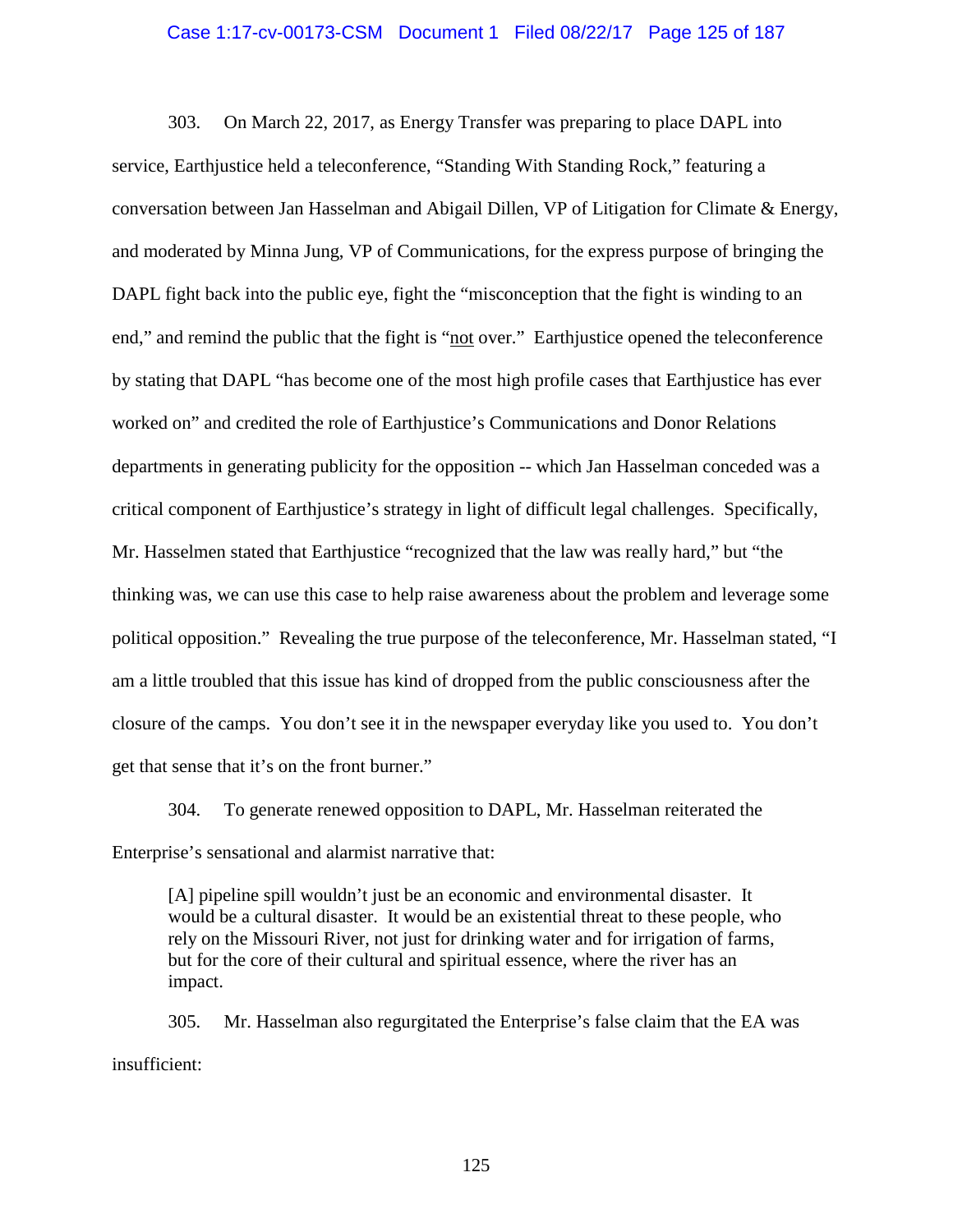We do EIS's for dog parks. We do EIS's for restoration activities and drinking water plants. The idea that we will be routing a 30-inch pipeline, carrying almost six hundred thousand barrels a day of crude oil, underneath a waterway that serves 17 million people, without an EIS, is completely nuts. That's not a technical legal term—that's just a statement of fact. The law requires a full EIS. They can't issue the permit until they have that "hard look" at all the risks and the consequences, particularly to the Tribe.

306. Finally, Mr. Hasselman claimed, without any basis:

The concept is environmental justice. And I've never seen a balder case of environmental justice concerns than this one. The alternative route proposed by the company for this pipeline would have crossed just north of Bismarck, North Dakota. Bismarck is the capital city. It is 92 percent white, according to the Census. And it's a relatively wealthy community. People said, "Oh no, you can't put a pipeline there." So they moved it to the doorstep of the Standing Rock Sioux Tribe's reservation. They crossed the Missouri [River], literally, half a mile upstream. The Standing Rock reservation is one of the lowest-income communities in the country….The idea of moving a pipeline to place the risk on top of the people who can manage that risk the least is really galling.

307. Earthjustice concluded the teleconference by reiterating the fight is "not over yet"

and called for continued support for Earthjustice in the fight against DAPL and other fossil fuel infrastructure. Specifically, Mr. Hasselman applauded the public's efforts, highlighting the importance of "bringing the creativity on all the different kinds of advocacy tools, *from beating up on banks that finance [fossil fuel infrastructure projects]* to bringing shareholder actions, to bringing in the United Nations in talking about human rights. All of these tools can be replicated throughout the country" (emphasis added).

308. Consistent with their message that the fight against DAPL is not over, on April 5, 2017, Earthjustice updated its FAQ page to include a link to a SRST news release entitled "Standing Rock Sioux Applauds BNP Paribas' Decision To Divest From DAPL." Along with the link, the FAQ Page featured a quote from SRST Chairman Dave Archambault: "As corporate greed continues to fuel dirty energy projects on our land, it is heartening to see that some banks recognize the imminent harm to our people posed by DAPL, and are taking actions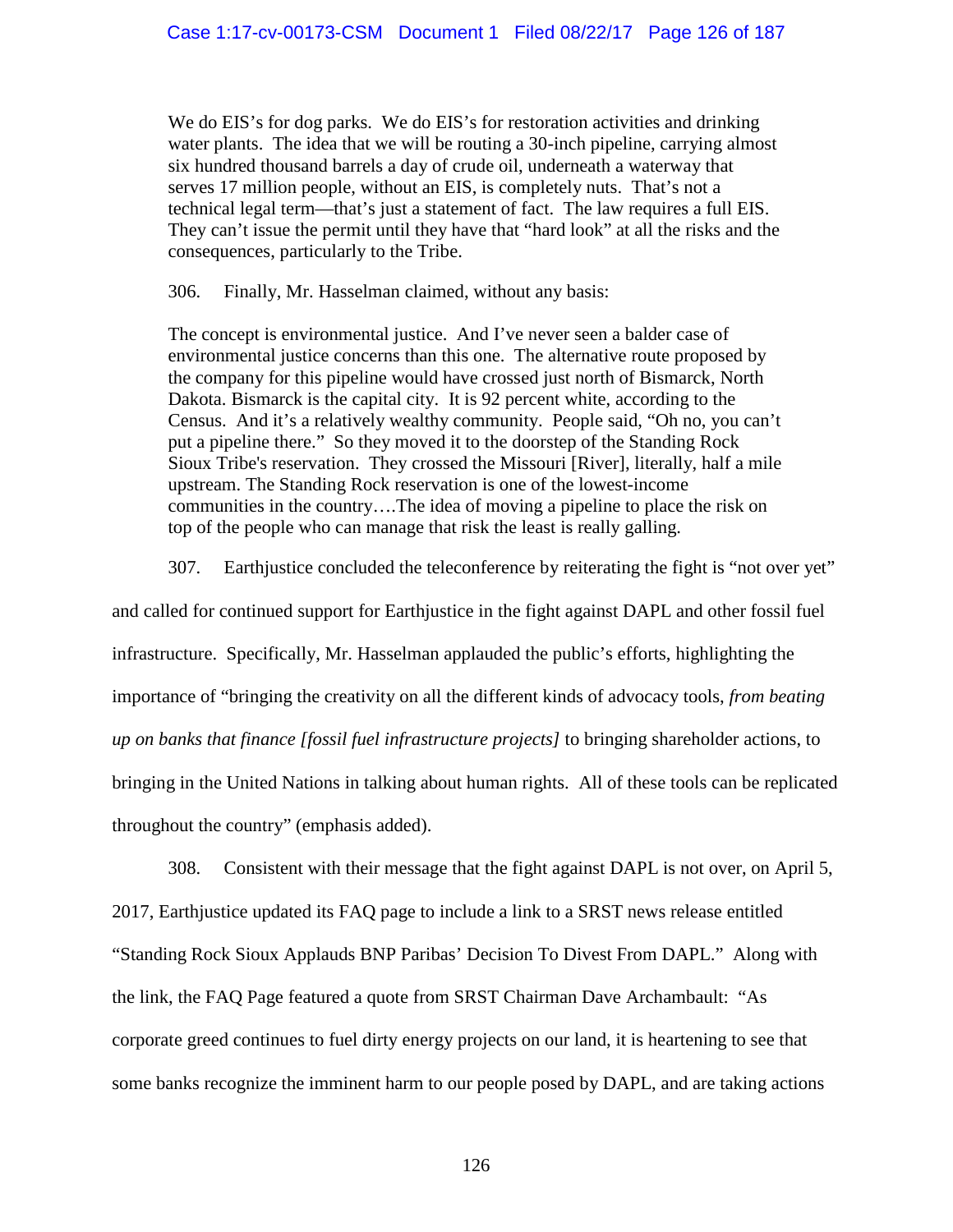## Case 1:17-cv-00173-CSM Document 1 Filed 08/22/17 Page 127 of 187

accordingly[.] We appreciate BNP Paribas, ING and DNB leadership and their advanced understanding and respect of tribal sovereignty and Indigenous Peoples' rights."

309. Revealing the true purpose behind the SRST lawsuit and the Enterprise's attack on DAPL, on April 11, 2017, Jan Hasselman stated, "Oil may be in the pipeline, but nobody at Energy Transfer looks at this and thinks, 'What a great success it's been.' They have lost many hundreds of millions of dollars. Their name and reputation has been greatly damaged."

310. Even after construction of the pipeline was completed, Earthjustice continued to peddle the false claims of lack of consultation and disregard for cultural and tribal impacts. For example, in an April 14, 2017 article "Is Nothing Sacred? How Archaeological Reviews Imperil Tribal Lands," Earthjustice attorney, Stephanie Tsosie, made the sensational claim: "Imagine a company wanted to build a pipeline through the Sistine Chapel or Arlington (National) Cemetery without regard to anyone who cared about those places? All the sacred sites we were seeking to protect have been destroyed. If the intent of the law is to protect sacred sites, it's a sign something has to change." Tsosie likewise repeated the false allegation that consultation between the Tribe and USACE were insufficient, stating, "The consultation wasn't, 'Hey, we are thinking about putting this pipeline a half-mile upstream of your reservation. What do you think about it?' It was, 'We're building this. Let us know if you have any sites around.'"

311. Similarly, on April 18, 2017, Earthjustice published a blog post titled "'Paddling Side by Side,' from Standing Rock to Lower Snake River," by Rebecca Bowe, an Earthjustice Advocacy Press Secretary, which falsely claimed that "the rights and interests of tribes were barely acknowledged before the construction of massive, environmentally harmful infrastructure."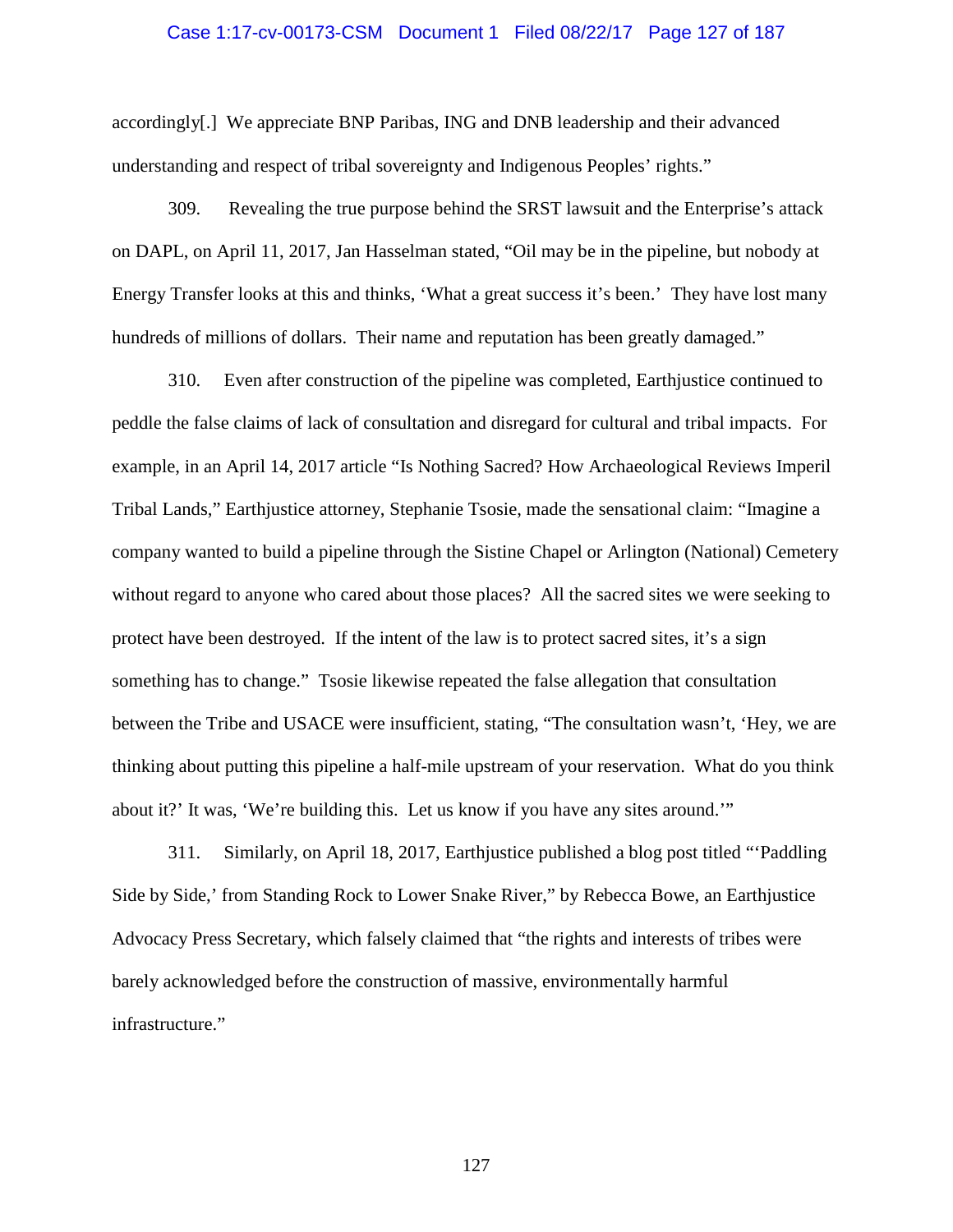## Case 1:17-cv-00173-CSM Document 1 Filed 08/22/17 Page 128 of 187

312. Consistent with the Enterprise's playbook, and revealing the true purpose of Earthjustice's sensational allegations about DAPL, each blog post, feature, and press release on Earthjustice's website was flanked top and bottom with links to "Donate." At the bottom of each page, a "Join Our Fight" link was pre-populated with a \$100 suggested donation.

## **iv. Destruction of DAPL, Construction Sites, Equipment, And Federal Lands**

313. Consistent with the Enterprise's past campaigns, radical eco-terrorist organizations, incited, activated, and funded by the Enterprise's disinformation campaign, hijacked SRST's peaceful protest and engaged in a campaign of trespass, violence, arson, and property destruction -- including on federal land -- in violation of the Patriot Act, in an effort to create a pretext for the Enterprise's fundraising campaign.

314. No later than August 2016, radical eco-terrorist organizations manufactured an international #NODAPL movement based on the false narrative launched by the Enterprise, and expanded the campaign to direct action against DAPL and Energy Transfer personnel. These eco-terrorist organizations immediately set up "resistance camps" near DAPL construction sites as a base for coordinating violent protests and fomenting public disorder to disrupt DAPL construction. Red Warrior Camp, and other radical groups, recruited new members through videos and social media, encouraging and even paying them to travel to the camps, before training them to engage in criminal trespass, violence, and property destruction. They supplied materials for and directed these attacks, and provided free legal representation and bail for those arrested for such illegal activities. The purpose of the criminal behavior was to generate sensational video and still images that these groups could use to foment public emotions worldwide and thereby generate donations for all the Enterprise members engaged in this "cause."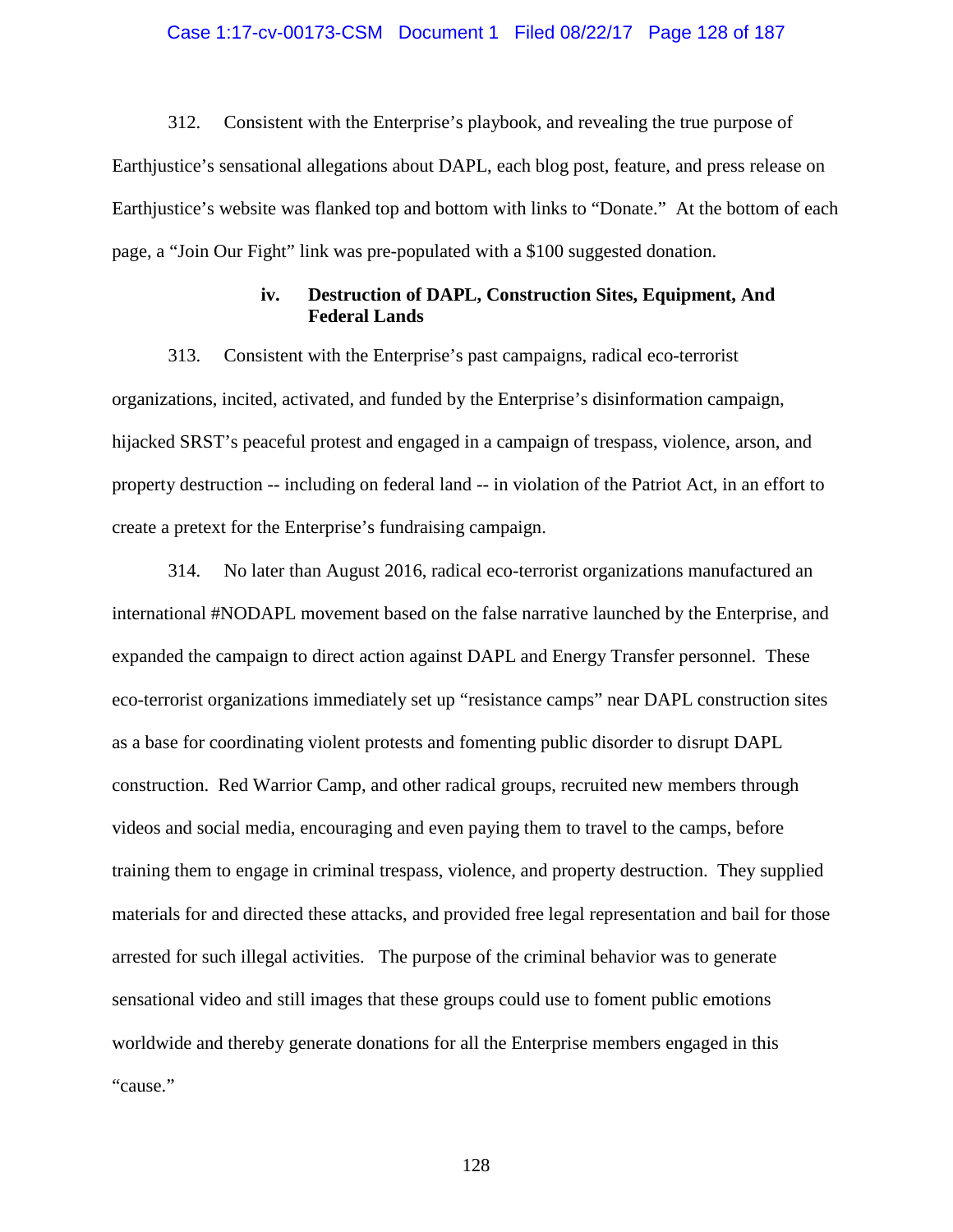### Case 1:17-cv-00173-CSM Document 1 Filed 08/22/17 Page 129 of 187

315. By way of example only, on August 29, 2016, Bold Iowa launched its campaign against DAPL by calling on the public to "Sign the Bakken Pledge of Resistance," a pledge to take direct action against DAPL by traveling to "one or more designated locations" and "risk[ing] arrest to physically stop pipeline construction." To radicalize the public and induce donations, Bold Iowa reiterated many of the Enterprise's sensational lies, including that "[i]f the pipeline breaks and leaks (it's really just a matter of time), it will occur in the Mississippi River watershed, which is the water lifeline for a huge portion of our country." The post called for "everyone who cares about protecting our land, water and climate to join our efforts to stop the Bakken pipeline," and, for those who were not willing to take that drastic measure, Bold Iowa, tellingly, suggested donations to support those who were. Bold Iowa boasted that thousands of people took the pledge to risk arrest to stop construction.

316. The Enterprise's goal was to create conflict that would halt construction whenever possible. The more violent the conflict the more sensational the videos it could create to drive media content and donations. To stop construction, Bold Iowa organized and trained "Bold Action Teams" ("BAT") which consisted of teams of five people who mobilize repeatedly to prevent construction until the point that the BATs were threatened with arrests. Bold Iowa members trespassed on live construction zones and physically prevented construction by lying in front of bulldozers or other construction equipment. Bold Iowa combined the BAT method with regular press releases openly touting the effectiveness of the BAT method of shutting down construction. BAT disruptions ultimately resulted in dozens of arrests.

317. Likewise, Mississippi Stand repeatedly engaged in illegal activities to shut down construction. Following Earth First!'s Direct Action Manual of property destruction and illegal activity, Mississippi Stand marketed itself as the "shutdown caravan," with the goal of "locking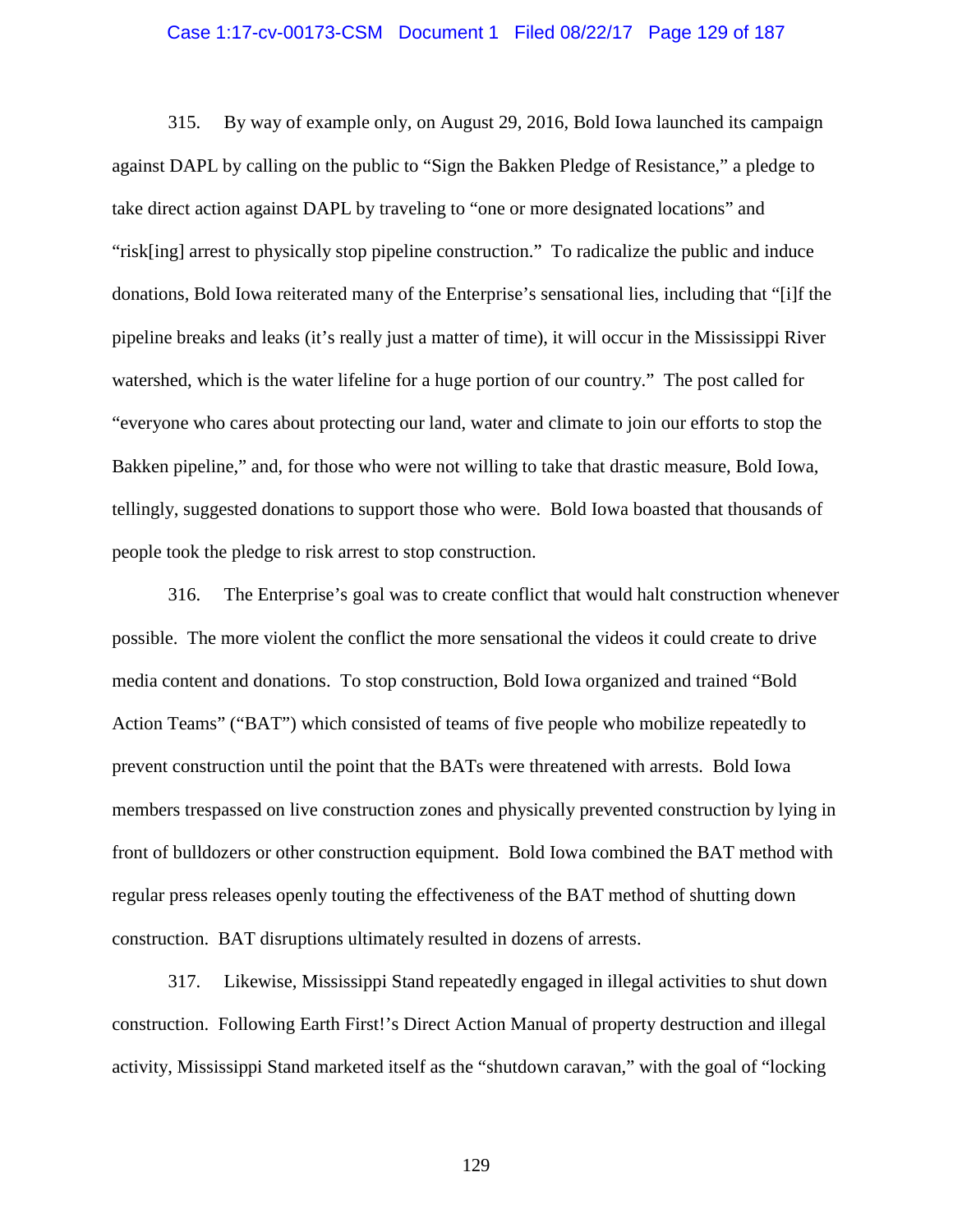## Case 1:17-cv-00173-CSM Document 1 Filed 08/22/17 Page 130 of 187

down" construction whenever, wherever, and however possible. Mississippi Stand's tactics were deliberately attention-grabbing and high-profile in order to fundraise, and included members regularly using "steel or sleep dragons" to lock themselves to construction equipment and construction sites and climbing into sections of the pipe to occupy the pipe so construction cannot proceed. Its "lockdowns" were frequently recorded on video and disseminated through its website and social media, each accompanied with a call for donations. Mississippi Stand's direct actions resulted in numerous arrests, and the eco-terrorist group has arranged for crowdfunding to raise donations for legal funds specifically to bail out arrestees and keep its operation going.

318. Mississippi Stand's methods had its intended effect. For example, in a direct action on November 10, 2016, Mississippi Stand activists, armed with screwdrivers, climbed into a section of pipe to occupy it and prevent construction. After the activists were removed and arrested, construction workers were forced to rip out the plastic section of the pipe to ensure that the activists did not drill any holes in the pipeline with their screwdrivers. Immediately after the event, Mississippi Stand posted a video of the pipeline occupation on Facebook, touting the "successful action of over 16 hours of interfering with the Dakota Access pullback under the waters" and, tellingly, called on the public to "Please donate, every little bit helps." Ruby Montoya, Mississippi Stand's press representative, told press that members were "willing to risk everything."

319. Red Warrior Camp, a front for Greenpeace, Earth First! and the rest of the Enterprise, formed at the protest camps, and sought to radicalize the indigenous protest movement by coordinating and employing militant tactics to disrupt DAPL construction. Earth First! provided Red Warrior with \$500,000 of seed money to fund its violent operations. Red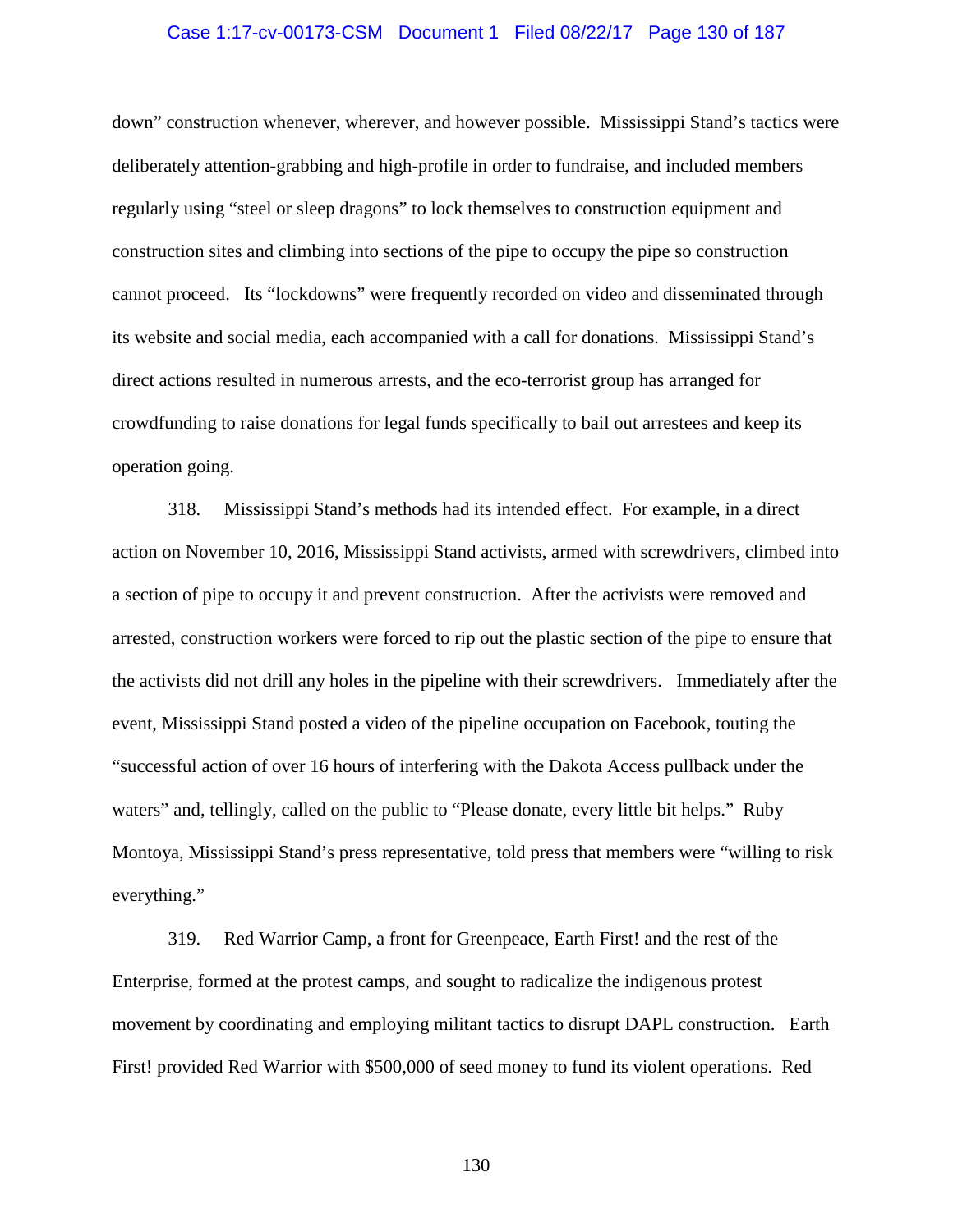## Case 1:17-cv-00173-CSM Document 1 Filed 08/22/17 Page 131 of 187

Warrior Camp advertised their violent confrontations to secure additional funding, and used other illegal means, including selling drugs bought with donated money to other protestors at the camps to finance their operations and line their own pockets. In September 2016, Greenpeace organized donation drives to fund, feed, and house the militant group in 10 cities across the country. Sierra Club's Director of Equity, Inclusion and Justice Nellis Kennedy-Howard spent five days at the Red Warrior Camp in October 2016.

320. Red Warrior Camp also used militant footage for recruitment videos, encouraging the public to travel to the camps, where Red Warrior members trained new members on how to conduct attacks and evade security and police. Red Warrior then coordinated large-scale attacks on construction sites that concluded with arson, property destruction, and arrests. For example, on October 27, 2016, a large group of people incited and led by Red Warrior Camp entered Dakota Access property near Highway 1806, set up roadblocks, and established an encampment. After law enforcement "requested them to remove the barricade and have protestors vacate the private property," Enterprise members returned, and further requests that Enterprise members leave the Dakota Access property were met with violence. Enterprise members set up makeshift barriers and lit them on fire to prevent the officers from accessing the site and threw Molotov cocktails, logs, rocks, debris, and even urine at the officers. Enterprise members even attempted to stampede a nearby group of buffalo at law enforcement. They also set fire to numerous vehicles, three pieces of Dakota Access construction equipment, and two bridges. During the course of the attack, Red Fawn Fallis, a radical eco-terrorist, fired three shots from a pistol at a police officer, narrowly missing a police deputy. Fallis has since been arrested and charged with attempted murder.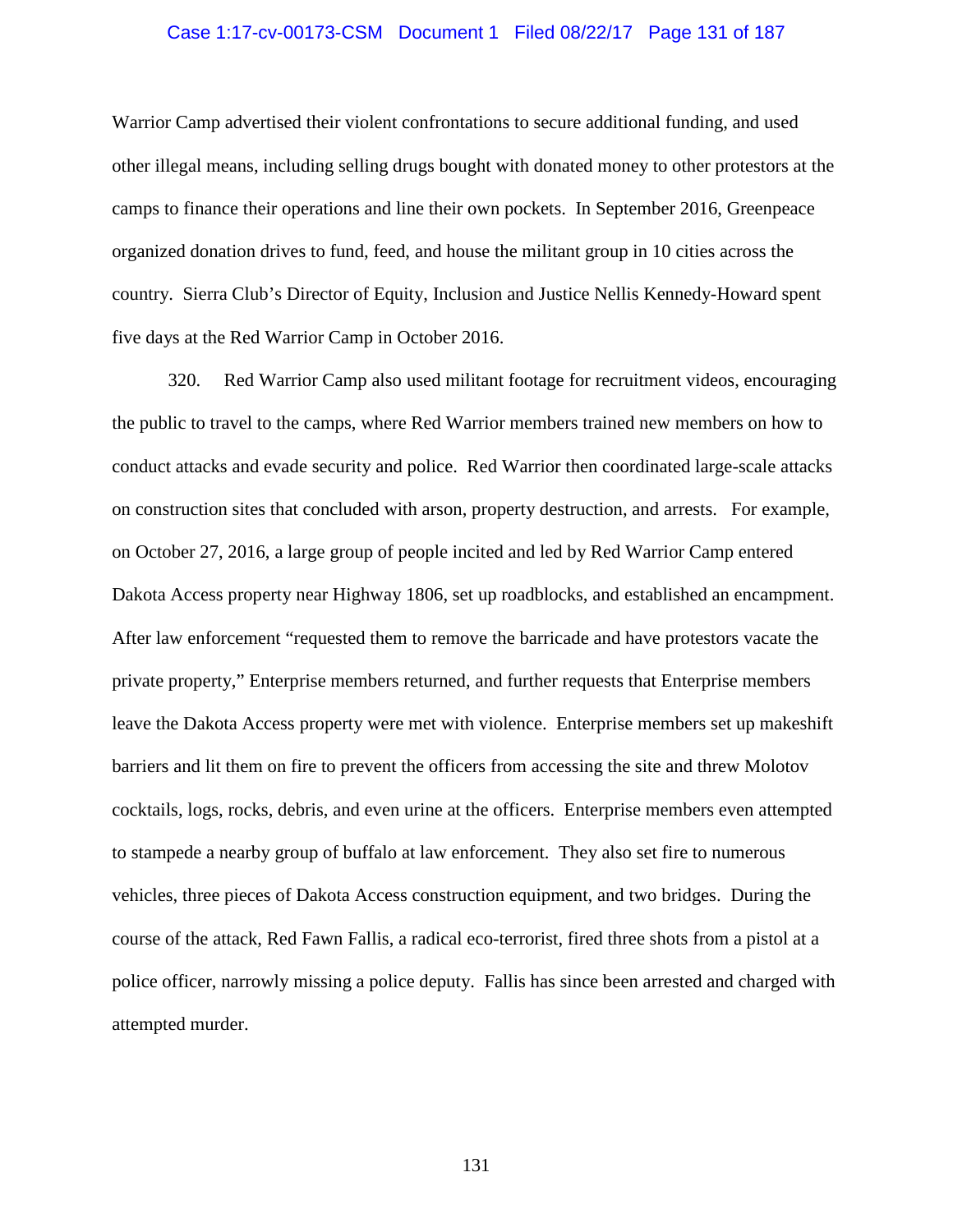## Case 1:17-cv-00173-CSM Document 1 Filed 08/22/17 Page 132 of 187

321. At the same time, spurred by the Red Warrior's messages of violence and disorder, members of another radical eco-terrorist group called Akicita Group attacked a Dakota Access security guard who went to investigate equipment that was on fire. Upon the security guard's arrival in his work vehicle, Israel Hernandez and Michael Fasig, both Akicita members, repeatedly and intentionally rammed the security guard's vehicle to force him off the road. Once the security guard's vehicle was in a ditch, a group of protesters approached the security guard, some of whom were brandishing knives. Protesters, armed with knives, encircled the security guard and seized a rifle that was in his possession and then, holding him against his will, eventually released him to the Bureau of Indian Affairs. The security guard's vehicle was later set on fire. Hernandez and Fasig were charged with reckless endangerment and criminal mischief as a result of this attack.

322. Red Warrior Camp's militant actions were taken without the approval of the SRST, or other ad hoc governing bodies at the protest camps. As a result of their aggressive and violent tactics, on November 1, 2016, the SRST Tribal Council voted 10-0 to ask Red Warrior Camp to leave the protest camps out of concern for the safety of the peaceful protesters opposing DAPL. After the vote, Mississippi Stand endorsed Red Warrior's tactics on Facebook, throwing its support behind Red Warrior.

323. Despite SRST's formal effort to evict them, Red Warrior Camp did not leave, and instead incited even more violent action. On November 20, 2016, approximately 650 protesters, incited and led by Red Warrior Camp, gathered at Backwater Bridge in Mandan, North Dakota, which had been closed since October due to concerns about its structural integrity. At around 6:00 pm, in what the police described as an organized tactical movement, Red Warrior Camp attempted to flank and attack police officers in a very aggressive manner. Members of Red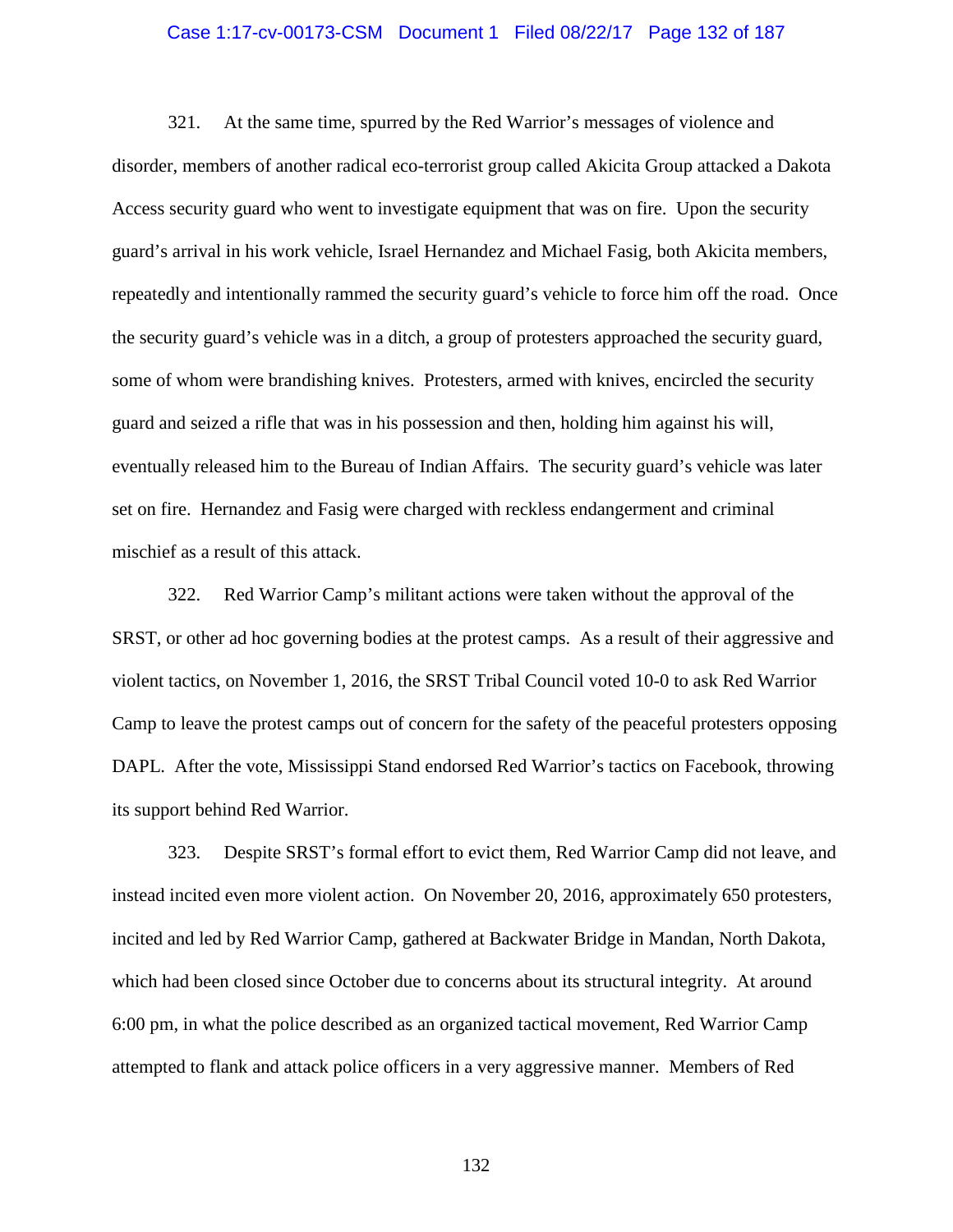## Case 1:17-cv-00173-CSM Document 1 Filed 08/22/17 Page 133 of 187

Warrior Camp, some of whom claimed to be carrying firearms, attempted to move several trucks that had been burned by rioters on October 27 in order to facilitate crossing the bridge and entering Dakota Access property. Protesters started numerous fires on and around the bridge and camps and threw objects and homemade weapons, including grenades and flares, at law enforcement officers. They also threw flares into the sky and aimed strobes and high-output spotlights at Dakota Access security helicopters. Red Warrior Camp also employed at least three drones in the vicinity of the bridge and were seen crossing barbed wire to enter onto Dakota Access property without permission, with one member laying across the wire to allow others to enter.

324. Additionally, Enterprise members and those they incited and directed by the lies disseminated by the Enterprise, have taken other extreme measures to sabotage the pipeline, including repeated acts of arson on construction equipment and pipeline destruction. In August 2016, three fires were reported in Jasper Country, Reasnor, and Mahaska County, Iowa. In each instance, heavy equipment, including bulldozers and backhoes, were intentionally burned. In total, the fires caused almost \$2 million in damages. In October 2016, unknown individuals set fire to construction equipment along the pipeline route near the town of Reasnor, Iowa, causing more than \$2 million in damages to construction equipment.

325. On November 8, 2016, Enterprise members Jessica Reznicek and Ruby Montoya, both of veteran members of Mississippi Stand and trained in the method of property destruction, traveled to a Dakota Access construction site in Mahaska County, Iowa, where they added motor oil and rags to six coffee canisters and placed them on the seats of six pieces of machinery, piercing the coffee canisters once they were in place and striking several matches, anticipating that the seats "would maintain a fire long enough to make the machines obsolete." They were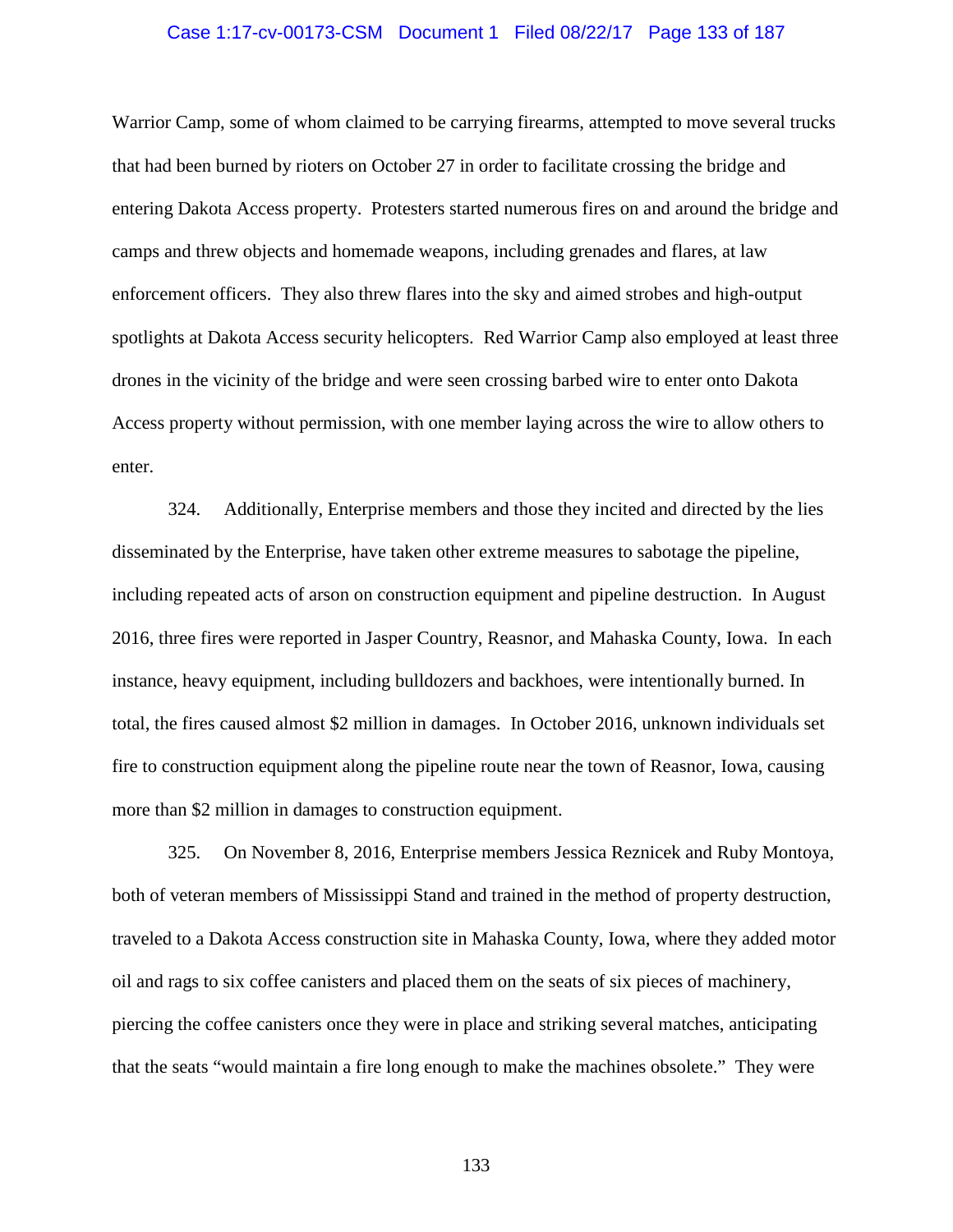### Case 1:17-cv-00173-CSM Document 1 Filed 08/22/17 Page 134 of 187

correct. Their arson damaged two excavators, a bulldozer, and a side boom, causing more than \$1 million in damages. Thereafter Reznicek and Montoya, recognizing the success of the method, set fire on several other occasions, using gasoline and rags along with tires. In May 2017, a contractor-owned skid loader and pipeline equipment in Newell, Iowa were set on fire. The fire caused nearly \$150,000 in damages.

326. Finally, on at least three occasions, Reznicek and Montoya used blowtorches to cut holes into the pipeline. While Reznicek and Montoya had previously used arson on construction equipment, stopping construction for at least a day, they sought to up the ante. Leading up to March 2017, Reznicek and Montoya "began to research the tools necessary to pierce through 5/8 inch steel pipe." They purchased equipment used to affect the destruction outside their city "in efforts to maintain anonymity," as their goal was to "push this corporation beyond their means to eventually abandon the project." Having practiced with their equipment, they "were able to get the job down to 7 minutes." On approximately March 13, 2017, Reznicek and Montoya "began to apply this self-gathered information" by using oxy-acetylene cutting torches to pierce a hole through an above-ground safety valve in Mahaska County, Iowa. Recognizing the effectiveness of the pipeline destruction which they claimed "successfully delay[ed] completion of the pipeline for weeks," Reznicek and Montoya "began to use this tactic up and down the pipeline, throughout Iowa (and a part of South Dakota), moving from valve to valve until running out of supplies, and continuing to stop the completion" of DAPL. On approximately March 17, 2017, in Sioux County, South Dakota, Reznicek and Montoya used a blowtorch to cut holes at two valve sites near Sioux Falls. On both occasions, oil had not yet been flowing through the pipeline. And on May 3, 2017, in Wapello County, Iowa, Reznicek and Montoya cut through a chain link fence protecting a section of DAPL and attempted to use a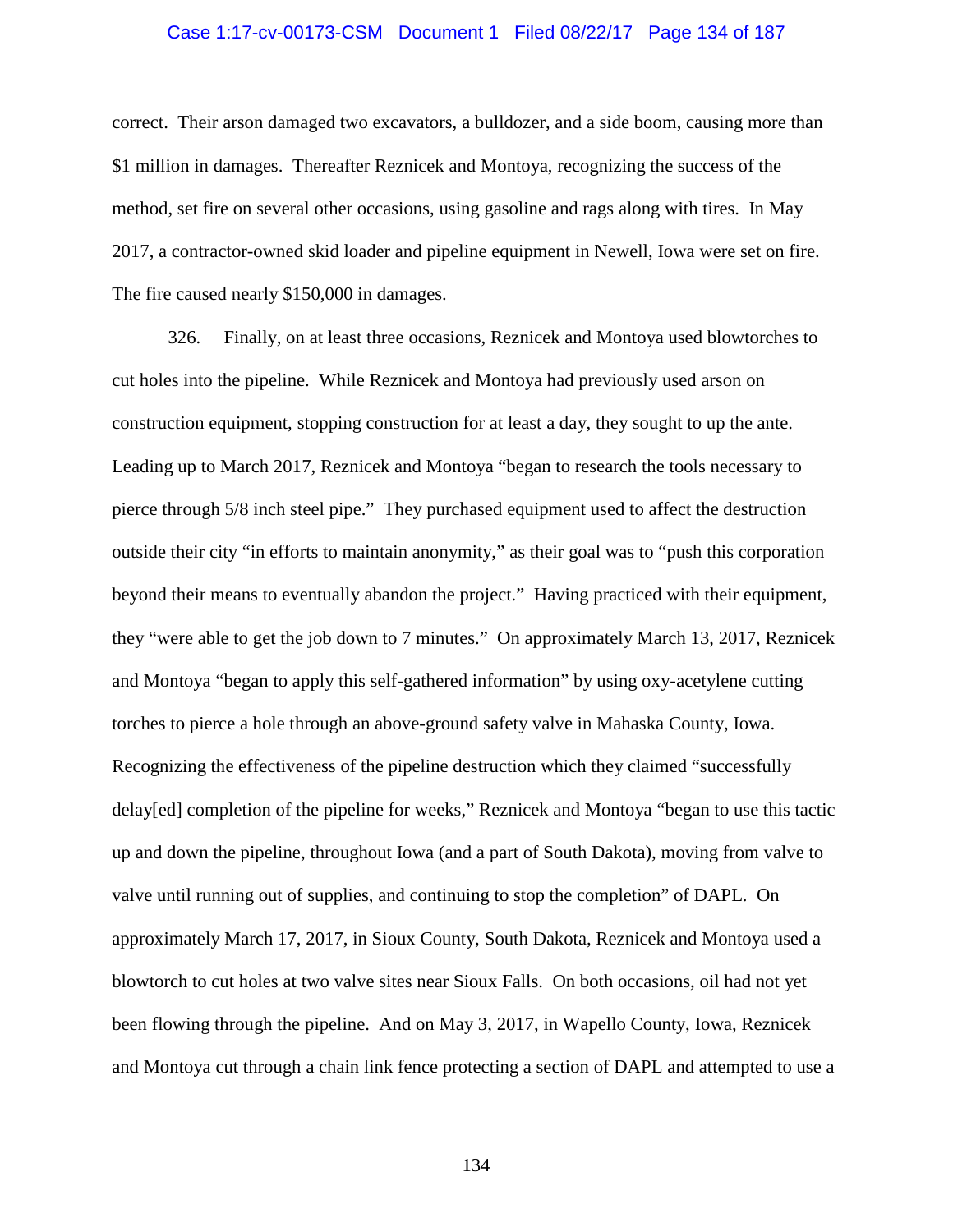## Case 1:17-cv-00173-CSM Document 1 Filed 08/22/17 Page 135 of 187

blowtorch to cut into the aboveground section of the pipe in which crude oil was already flowing. Fortunately, the Reznicek and Montoya failed to cut through the thick steel but left visible burn marks. Reznicek and Montoya claim their tactics of arson and pipeline destruction were "peaceful," but they are the exact opposite. Had the blowtorch successfully cut through the pipeline as in the prior two attempts to destroy the pipeline, the blowtorch would have ignited the oil inside and caused an explosion. These acts of sabotage not only damaged the pipeline, but endangered the public at-large and the very lands and waters the Enterprise claims it seeks to protect.

327. These terrorist acts of arson and pipeline destruction were directly incited by the Enterprise's misinformation campaign. Indeed, in a July 24, 2017 statement, Reznicek and Montoya publicly claimed responsibility for the arson and pipeline destruction, citing to the Enterprise's misrepresentations regarding violations of "rule of law, indigenous sovereignty, land seizures, state sanctioned brutality." Their statement is a direct response to the Enterprise's call to action, and Reznicek and Montoya acknowledge they acted after participating in other aspects of the Enterprise's campaign, including "Civil Disobedience" and "boycotts and encampments." Evidence of the Enterprise's direction and control is likewise reflected in Reznicek and Montoya's echoes of the Enterprise's false claims that DAPL "brutalize[s] the land, water, and people," "wishes to poison literally millions of us irreparably by putting us all at risk of another major catastrophe with yet another oil spill," and will leak "until the oil is shut off and the pipes are removed from the ground."

328. Reznicek and Montoya concluded with a call for others to follow in their path: "We are speaking publicly to empower others to act boldly, with purity of heart, to dismantle the infrastructures which deny us our rights to water, land and liberty. . . . [I]t is our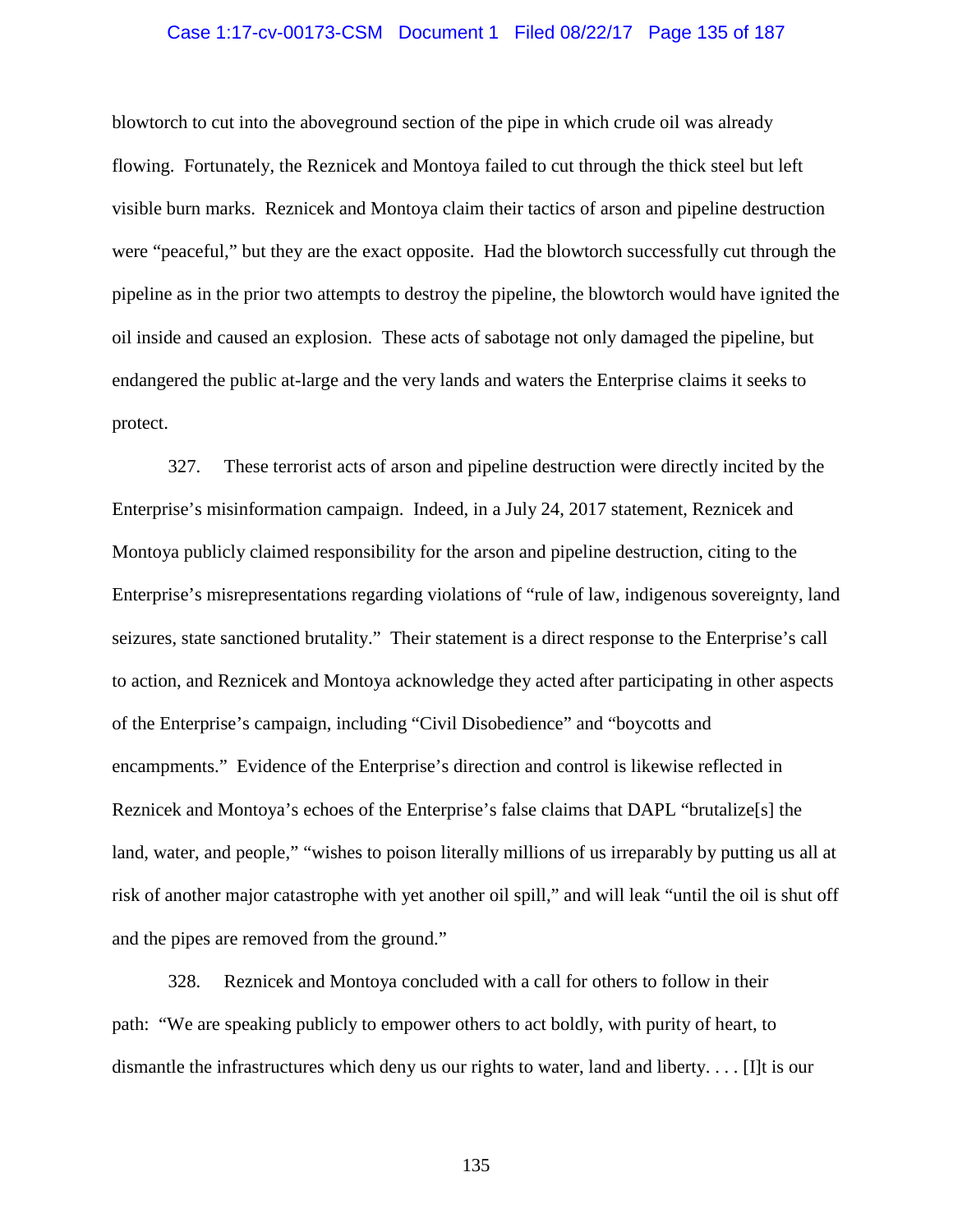## Case 1:17-cv-00173-CSM Document 1 Filed 08/22/17 Page 136 of 187

duty to act with responsibility and integrity, risking our own liberty for the sovereignty of us all." To "inspire others to act boldly," Reznicek and Montoya provide a roadmap for arson and pipeline destruction," outlining details of their "peaceful direct action" including by informing the public of materials that can be used to commit arson and pipeline destruction, where and how they should be purchased, the hindrance of scouting and the importance of "trust[ing] your spirit, trust[ing] the signs," and even how to interact with federal agents.

329. The Enterprise glorified Reznicek's and Montoya's violent actions. Since Reznicek and Montoya came forward with their confessions, Mississippi Stand!, the radical ecoterrorist group, has provided Reznicek and Montoya with a platform for their call to action. The group now seeks to "legitimise and humanise these land defence methods in our current climate chaos." The group's website launched a page titled "Peaceful Property Destruction," calling on the public to engage in destruction of "machines and infrastructure," claiming among other things that "Jess and Ruby's actions were peaceful" and that such property destruction may be justified under the "necessity defense," while prominently featuring Reznicek and Montoya's statement—complete with instructions—on its website. Consistent with their past campaigns, the group launched a new contribution page, requesting the public to "Contribute to Defense Fund," as the "legal battle ahead will set many precedents, including the necessity defence."

330. Already, Reznicek and Montoya's call to action has had effect. On August 7, Mississippi Stand! shared on Facebook a statement of anonymous individuals who blockaded an oil train in Vancouver. The individuals stated that their action "is in solidarity with Ruby Montoya and Jessica Reznicek – who successfully taught themselves how to sabotage the Dakota Access pipeline (DAPL), delayed construction of DAPL for weeks, and never got caught until they turned themselves in recently. . . . We feel Ruby and Jessica showed inspirational leadership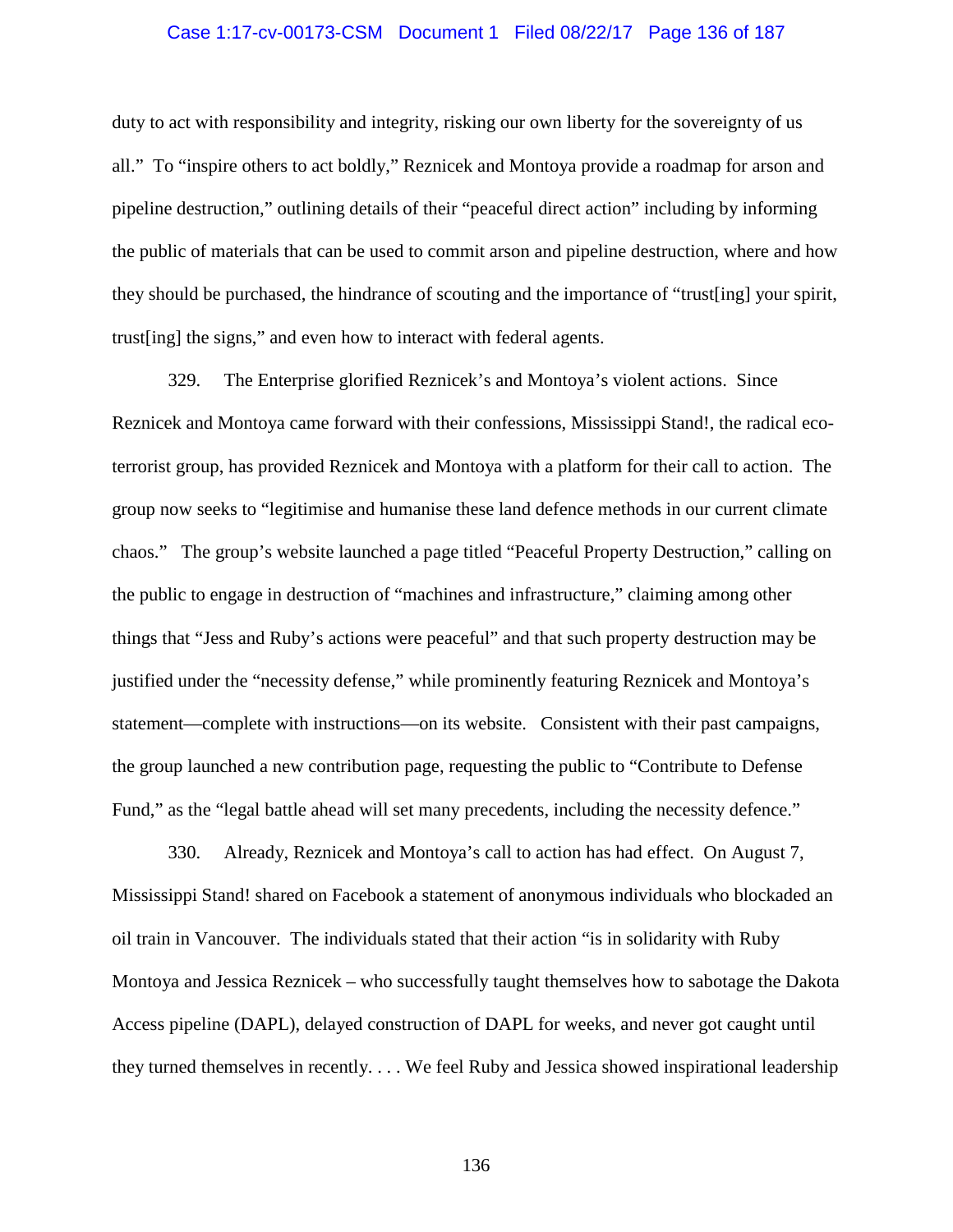## Case 1:17-cv-00173-CSM Document 1 Filed 08/22/17 Page 137 of 187

in getting us to step outside of our privileges and comfort zones and ask ourselves, 'What are we willing to sacrifice and how far are we willing to go in our resistance?"

331. In the final analysis the Enterprise, exploited the Native American tribes, permitting the protestors it purposefully incited to destroy the very lands the Native Americans hold sacred. Notwithstanding the protestors' purported objective to improve environmental conditions, Forbes reported that protesters left 250 truckloads of trash and waste at the protest grounds, noting that "[d]espite the fact that [environmental activists] have managed to raise millions of dollars from contributors all over the country to support their protest effort, protest organizers, whose people created all the mess, do not appear to be making any effort to assist in remediating the site." On February 1, 2017, the chairman of SRST was forced to issue a public statement on Facebook, imploring the protesters to leave the camp site, as their actions had become a liability to the SRST's agenda and livelihood. Indeed, not later than December 2016, SRST began re-directing funds it had raised to challenge the pipeline to defray the financial hardship caused by the protestors' occupation, which drove tourists away from its casinos. In total, millions of dollars were diverted from its efforts to prevent the completion of the pipeline to the Tribe itself to compensate for damage caused by the Enterprise to SRST. Yet, the monies diverted to the Tribe represented only a tiny fraction of the revenues the Enterprise generated through its illegal scheme and fell far short of compensating the Tribe for the mayhem that the scheme caused. That windfall the Enterprise kept for itself to line the pockets of its senior executives and staff, and to launch other illegal campaigns to raise further revenues and raise their respective organizations' profiles.

## **v. Cyber-attacks**

332. Like its prior campaigns, the Enterprise launched cyber-attacks against Energy Transfer under the guise of the front Anonymous. Simultaneous with the Enterprise's "Call to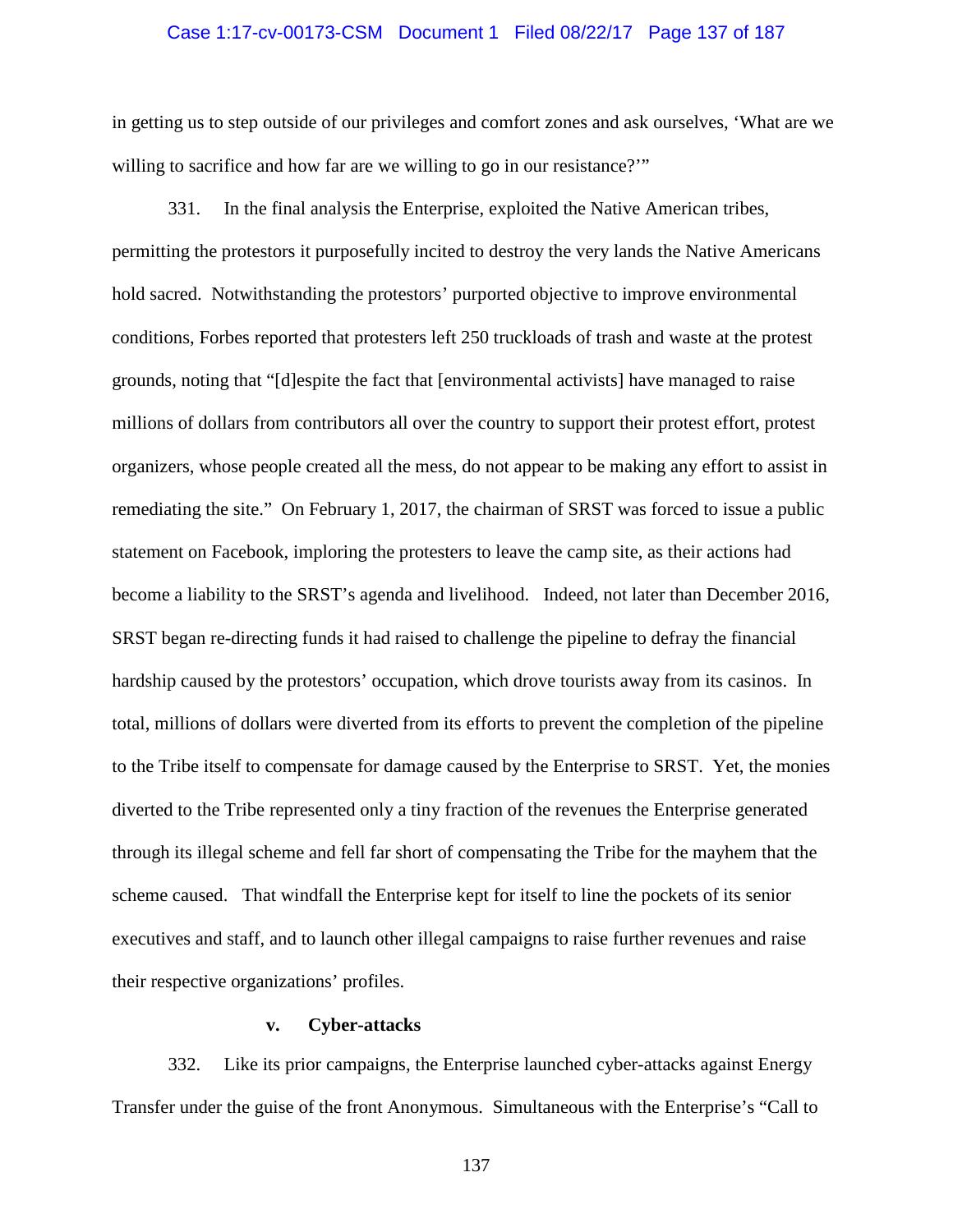## Case 1:17-cv-00173-CSM Document 1 Filed 08/22/17 Page 138 of 187

Action" at the Standing Rock camps, in August 2016, Anonymous launched an #OpNoDAPL campaign consisting of death threats, attempted denials of service, and harvesting attacks.

333. For example, on September 8, 2016 Anonymous published a video directly threatening Energy Transfer CEO Kelcy Warren, employees of Dakota Access, and members of the National Guard:

The time to act is now. . . . The Dakota Access Pipeline is what broke the camel's back. Not only is the media trying to cover this up, but they're actually demonizing the protesters, who have done nothing wrong. Kelcy Warren, we know where you live, everyone you know, and everything there is to know about you, but that isn't very threatening, is it? We also know your employees, and your family. No one here can promise that that information will remain safe. You and the government have unleashed a force you cannot control. There is a reason cyberterrorism is the number one threat to national security. Anyways, in case you want to know, Mr. Warren lives at [address]. Do whatever you feel is necessary concerning that address. Watchers of this video, share this video to news-sites and all over the internet, because, Mr. Warren, if you do not want to make an enemy of Anonymous and all groups related to Anonymous, I would suggest you not only stop harming innocent protesters, but end construction of the pipeline as compensation for your [unintelligible] actions. Employees working to create the Dakota Access Pipeline, quit, and you will avoid any action from us. And to the National Guard, do you really think we are afraid of you? Each of you are individuals, no different from the rest of us. If pipeline construction doesn't stop, and you guys continue to threaten the natives and others, we will strike hard against you. Uninvolved watchers of this video, you may wish to stand by and let this modern day racism, injustice, and inhumane act go unnoticed. However, every person who helps makes a difference. Sign petitions, DM me, do whatever you feel is necessary besides sitting idly by. We are the Anonymous agents. We are legion. We do not forgive the unforgiveable. We never forget. Expect us. We would have never gotten involved if you would have just remained peaceful to those who did the same to you. Anonymous. Time to mobilize. Time to become legion.

334. Similarly, on October 22, Anonymous published another video threatening

Warren:

Kelcy Warren, you have angered Anonymous for the last time. This time we will not hold back. You have two days to respond to this message. If you do not respond, Anonymous will strike you directly. We already have an operation with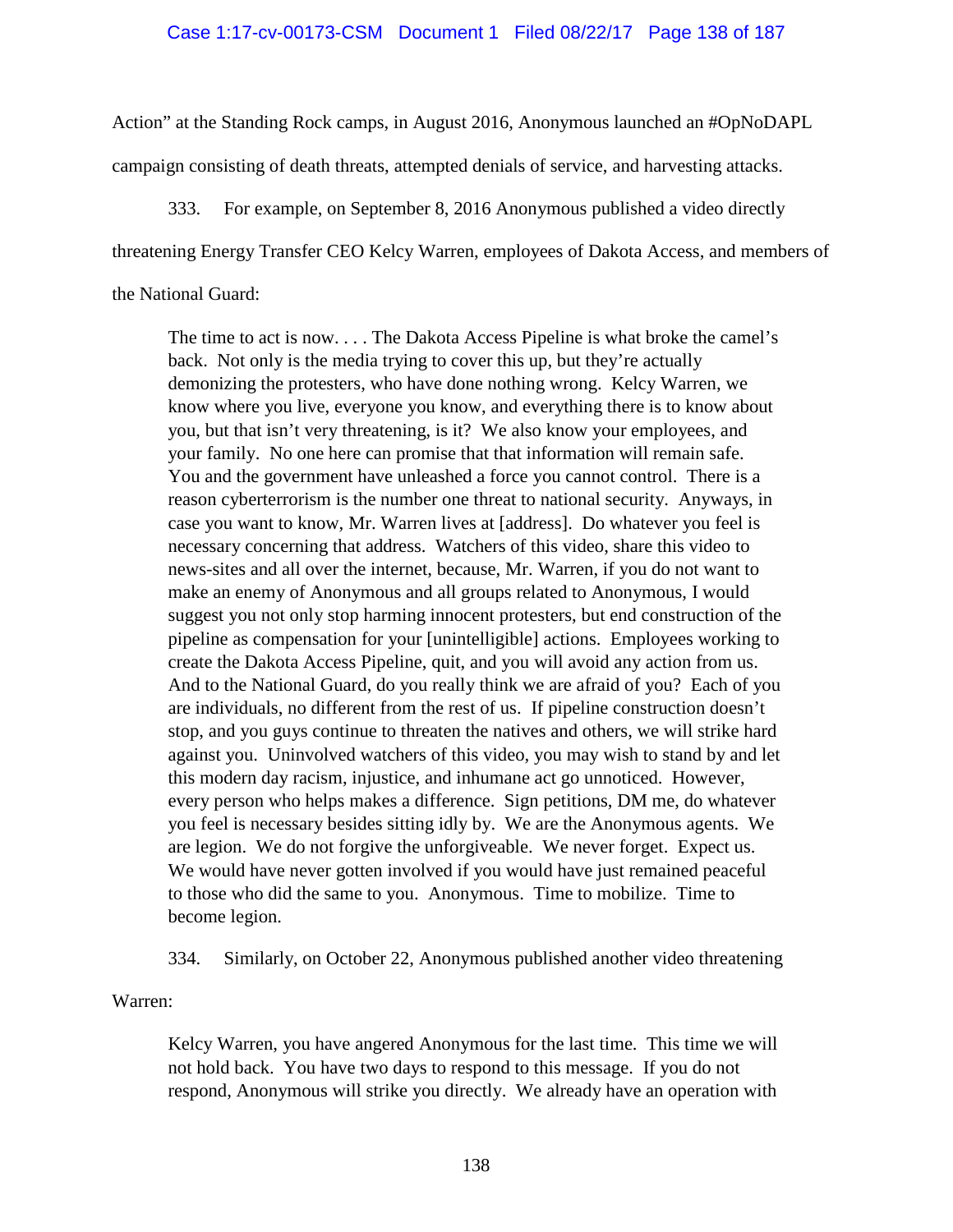your name on it. . . . Should you fail, this operation will be engaged, and you will be taken down in a massive cyber-attack. People like you are nothing but cancer on this planet, and we are the cure. Remember, Warren: two days. Do not test us. We are Anonymous. We are legion. We do not forgive. We do not forget. Kelcy Warren, you should have expected us.

335. While these threats are presented in a voiceover, further defamatory and harmful statements are made over still images of Warren, including: "I'M KELSEY [sic] WARREN CEO OF ENERGY TRANSFER PARTNERS THE COMPANY BEHIND THE DAKOTA ACCESS PIPELINE . . . I TURN ATTACK DOGS ON PEACEFUL PROTESTORS . . . MY HOME ADDRESS IS [address]."

336. In addition to the unwanted and unauthorized publication of Warren's personal information, hacktivists operating under the Anonymous cloak committed other instances of doxing against Energy Transfer employees in an effort to demonize them for their mere association with the Company and implicitly inviting attacks on those employees using the improperly published personal information. These cyber-attacks took place under the alias of LulzJet, among others, indicating an affiliation with Anonymous' s elite subset of hackers, LulzSec. They were also tied to the overall anti-DAPL campaign, using the hashtags, #OpNoDAPL and #nodapl, among others.

337. Anonymous made good on its threat to Warren, and beginning in October 2016 perpetrated a blitz of criminal cyber-attacks on Energy Transfer. Beginning in early October and peaking on October 24, spam attacks against the Company skyrocketed, rising from typical lows of single instances or up to the low 100s per day to nearly 2,700 attacks on October 24. These attacks consisted of, among other variations, fake invoices sent to Energy Transfer employees designed to extract personal and Company information through "credential harvesting."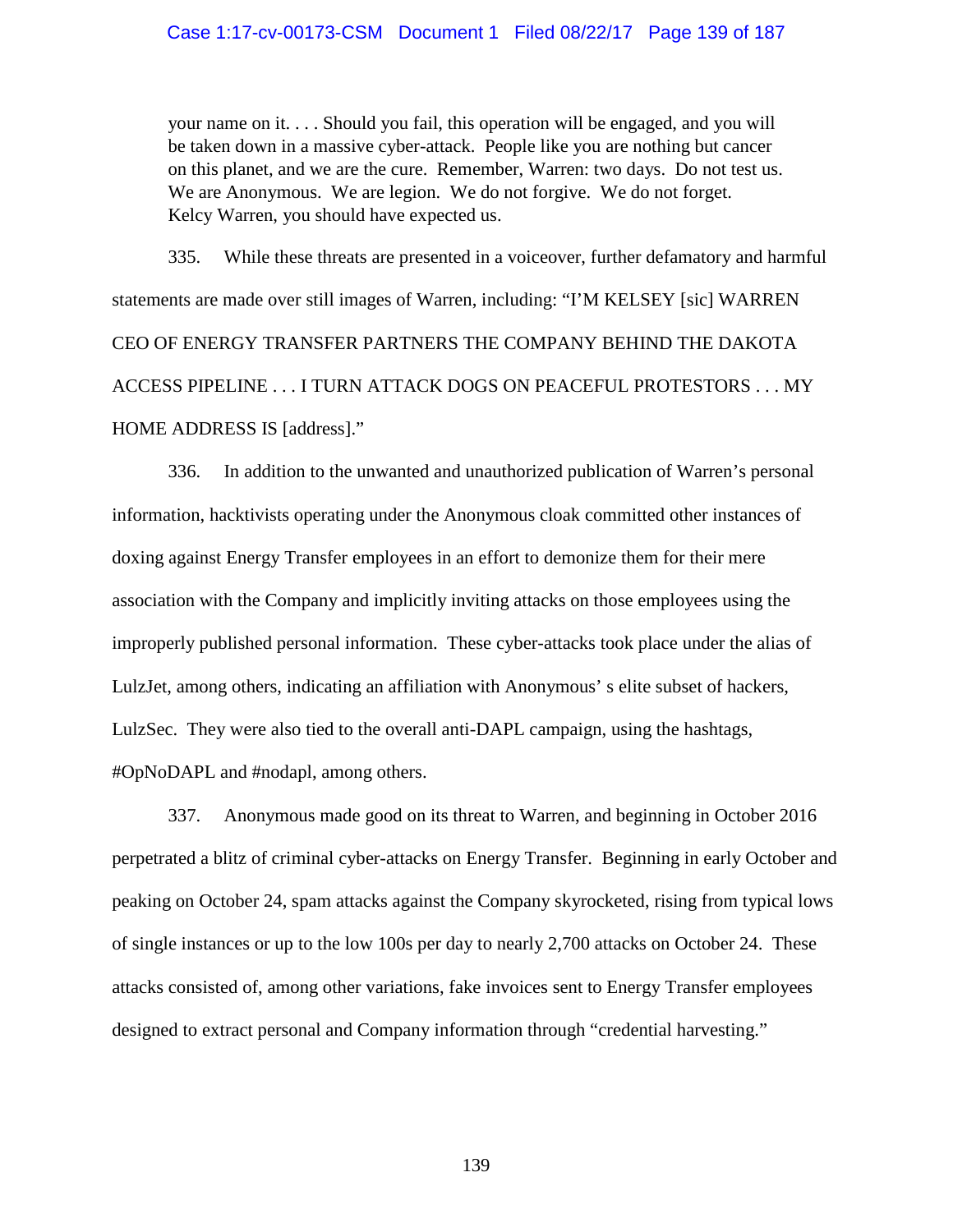## Case 1:17-cv-00173-CSM Document 1 Filed 08/22/17 Page 140 of 187

338. In addition to the spam campaign, cyber-criminals also spiked their efforts to sabotage Energy Transfer by denial of service ("DDoS") attacks, through which cyber criminals render online services unavailable by artificially flooding them with unmanageable data traffic from numerous sources. It is a cheap but effective way of interrupting online services and resources. Steadily climbing during the last few days of October and into November, DDoS attacks on Energy Transfer peaked on November 3, reaching more than ten times the number of attacks the Company typically faces. Between October 27 and November 3, the cyber criminals attacked Energy Transfer's websites, including www.energytransfer.com, www.daplpipelinefacts.com, and portal.energytransfer.com, flooding these sites with crippling loads of data from nearly 80,000 individual IP addresses.

339. In addition to the direct attacks against Energy Transfer, similar cyber-attacks and criminal videos targeted Energy Transfer, the governor of North Dakota, local law enforcement, the National Guard, and former President Barack Obama. In a show of unity with the Enterprise, Anonymous and affiliated hacktivists have tied their cyber-attacks and/or threatening videos to the broader anti-DAPL movement using hashtags #OpNoDAPL, #OpBlackSnake, and #nodapl.

340. In a particularly sensational and suggestive, although factually unmoored video, Anonymous presented a montage of unidentified protest clips and themes promoting and inspiring violent opposition to the pipeline. While Prolific the Rapper's "Black Snakes" plays in the background, images and words flash across the screen, including: "SABOTAGE" overlaid on the Anonymous symbol, attributing the video to the "Anon Resistance Movement," flashing "OpNoDAPL" and "NoDAPL" throughout, and identifying their movement as "a popular mothafuckin insurrection." A voiceover makes comments throughout the video, including, among other things: that Anonymous has been "heavily involved in the operations against the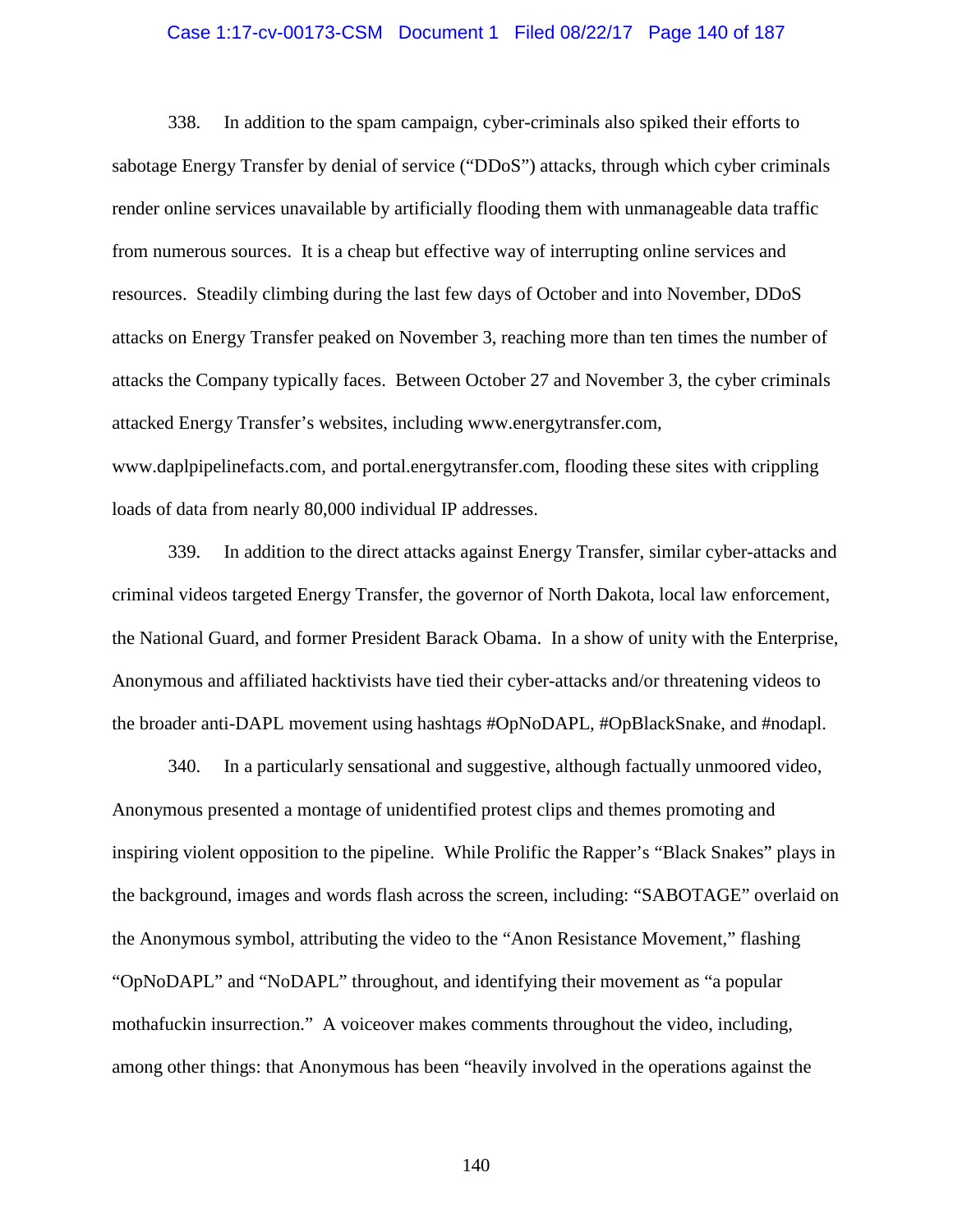## Case 1:17-cv-00173-CSM Document 1 Filed 08/22/17 Page 141 of 187

DAPL pipeline since" the summer of 2016, and has worked with hacktivists all around the nation, gathering supporters using the OpBlackSnake hashtag and call sign; that Anonymous has been able to keep "Anons" on the ground in Standing Rock since the fall of 2016; and false claims of attacks on peaceful protesters, "chemical warfare on the protectors," use of crop duster planes to spray protesters with chemical agents. The voiceover accuses Morton County and North Dakota police and National Guard of treason and crimes against humanity, and warns them to leave Standing Rock because "things will only get worse from here." It attributes law enforcement's alleged wrongdoing to "the corporations [government] answers to." The video also promises supporters that "there are many networks and means to get you to Standing Rock at little or no cost to you," including rideshare networks, Anonymous-led convoys of "Anons" traveling to the protest camps, and promises, "once you arrive at Standing Rock you will be cared for [by] donations and physical goods [] pouring in from around the world." Anonymous brags that the anti-DAPL movement created, enabled, and empowered by the Enterprise has "cost the pipeline over \$100 million," and closes with the common request for donations to the camp as well as direct action from supporters wherever they are: "THIS IS AN INTERNATIONAL CALL OUT FROM THE FRONT LINES," "Go to the streets . . . do whatever you can to help us, to protect us, take action where you are, take railroads, take bridges do it . . . anyone who is fighting resource extraction . . . ."

# **C. The District Court Found That The Environmental And Cultural Review Processes For DAPL Substantially Complied With NEPA And NHPA**

341. On June 14, 2017, the United States District Court for the District of Columbia issued a decision on SRST's motions for summary judgment on their claims that USACE violated NEPA. In a 91-page decision, the District Court squarely rejected SRST's claims of a rushed and inadequate environmental review and consultation process and concluded that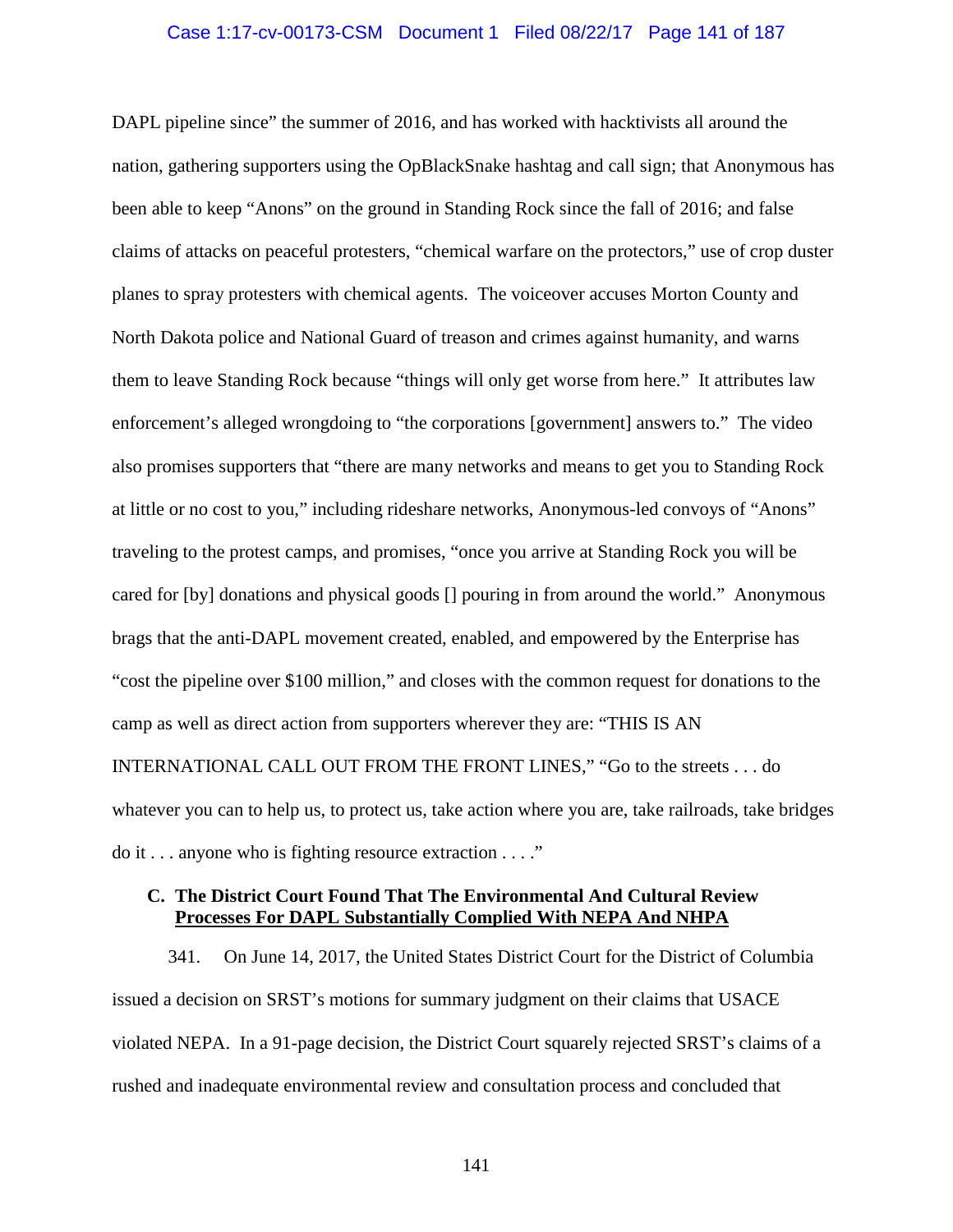## Case 1:17-cv-00173-CSM Document 1 Filed 08/22/17 Page 142 of 187

USACE and Energy Transfer "substantially complied" with NEPA in many areas. The decision, which details the extensive environmental and regulatory review directly refutes the false and misleading allegations about DAPL peddled by the Enterprise.

342. Most significantly, the Court found that, far from rubber-stamping or rushing the environmental analysis as the Enterprise has ubiquitously claimed, USACE "independently evaluated and verified the information and analysis undertaken in th[e] EA and [took] full responsibility for the scope and content contained therein." The Court found that USACE "provided ample input to Dakota Access on the proper EA drafting procedure and on its substance," and had "meaningful back-and-forth engagement" with Dakota Access, with some USACE comments going back and forth for nearly a year. Noting that 17 different USACE officers involved in the review certified that DAPL would not be injurious to Lake Oahe or the public interest, the Court concluded that USACE "met its responsibility to make its own evaluation of the environmental issues."

343. Likewise, the Court found that USACE adequately considered most of the relevant NEPA factors, such as viable alternatives to the route, the risk of spill and certain impacts of a potential spill, the impacts of construction on water resources and hunting and fishing rights, and cumulative environmental impacts. Of particular importance, the court found that USACE adequately considered alternatives to the Lake Oahe crossing near the SRST reservation and presented a number of reasons for rejecting a route crossing the lake 10 miles north of Bismarck, North Dakota. Contrary to the Enterprise's assertions that USACE moved the route down to Lake Oahe in a gesture of "environmental racism" after white citizens of Bismarck complained, USACE rejected the route as not viable because, among other reasons, the Bismarck alternative would have roughly 165 additional acres of environmental impacts, crossed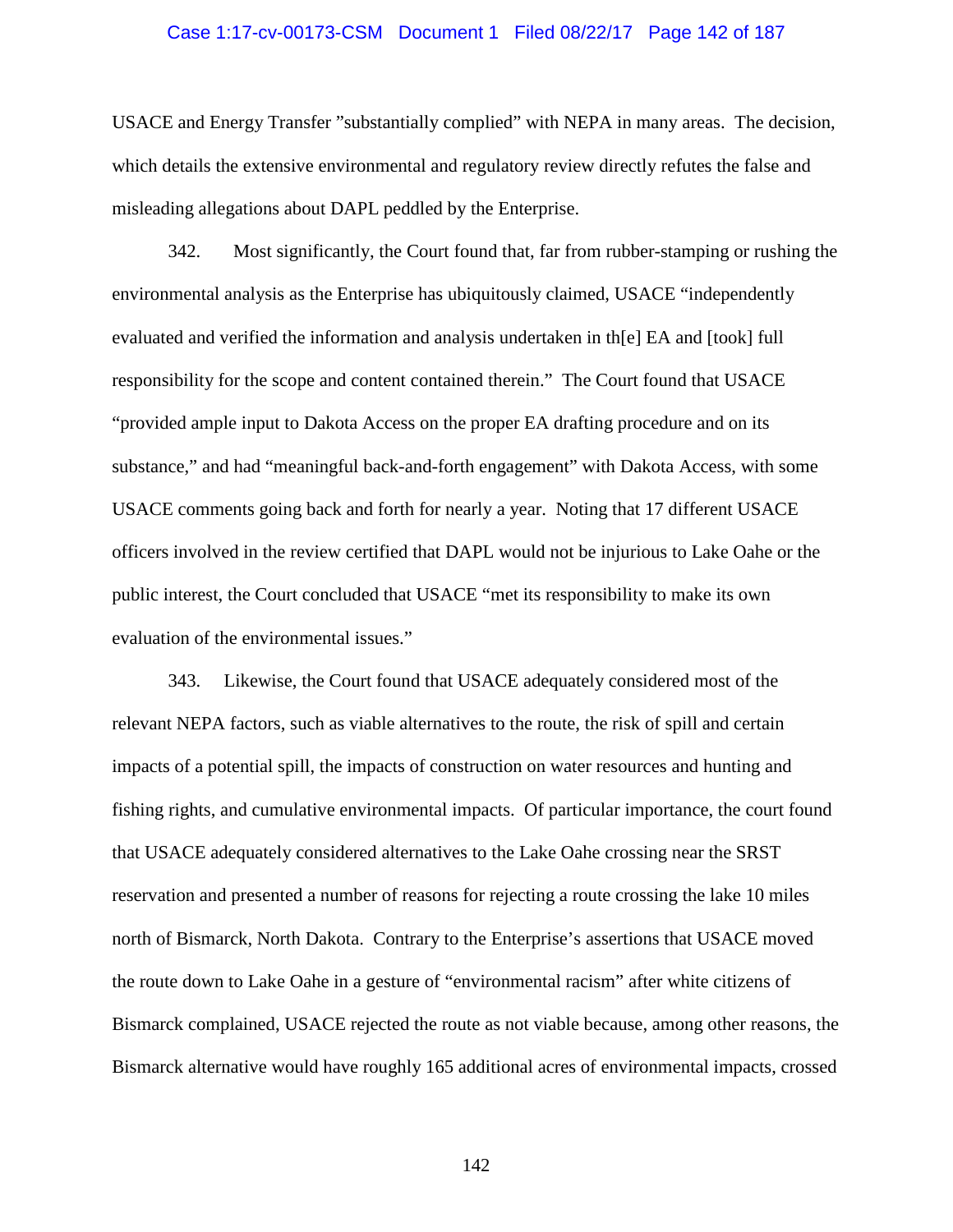## Case 1:17-cv-00173-CSM Document 1 Filed 08/22/17 Page 143 of 187

through or in close proximity to several wellhead source water protection areas, would have been co-located with existing utility or pipeline routes for only 3 percent of the route and thus have more impact on cultural resources, and cost \$33 million more.

344. Significantly, the Court also noted that the two closest water intakes for Bismarck were at Mandan, 7.3 miles downstream and serving 19,381 people, and Bismarck, 11.6 miles downstream and serving 65,123 people. By contrast, at the Oahe crossing, the closest drinking water intake is at Emmons, 11.1 miles downstream and serving 3,491 people in Emmons County, and second closest (the first SRST intake for public consumption) is 26.2 miles downstream at Fort Yates, serving 229 people in Fort Yates and up to 4,317 in Sioux County. The Court accordingly found not only that the "Bismarck crossing thus would have been much closer – nearly four miles – to a drinking-water intake than the Oahe crossing" but also that "[t]he drinking-water intakes near Bismarck also serve many more people than the two closest to the Oahe crossing." Further, the Court noted that this difference "will be even more pronounced" once the SRST's water intake is moved and located 50 miles further downstream than Fort Yates.

345. The Court likewise rejected SRST's claim that the EA failed to adequately consider the risks of an oil spill. Rather, the Court held that the EA, which "devotes several pages to discussing DAPL's 'reliability and safety,'" provided "the necessary content" to support its conclusion that the risk of a spill is low by "setting out the specific factors that undergirded its risk analysis and explaining their application to DAPL."

346. First, the Court noted that the EA analyzed compliance with applicable regulatory standards when assessing impacts, including detailing the inspections throughout construction and following installation, regular inspections during operation, utilization of leak detection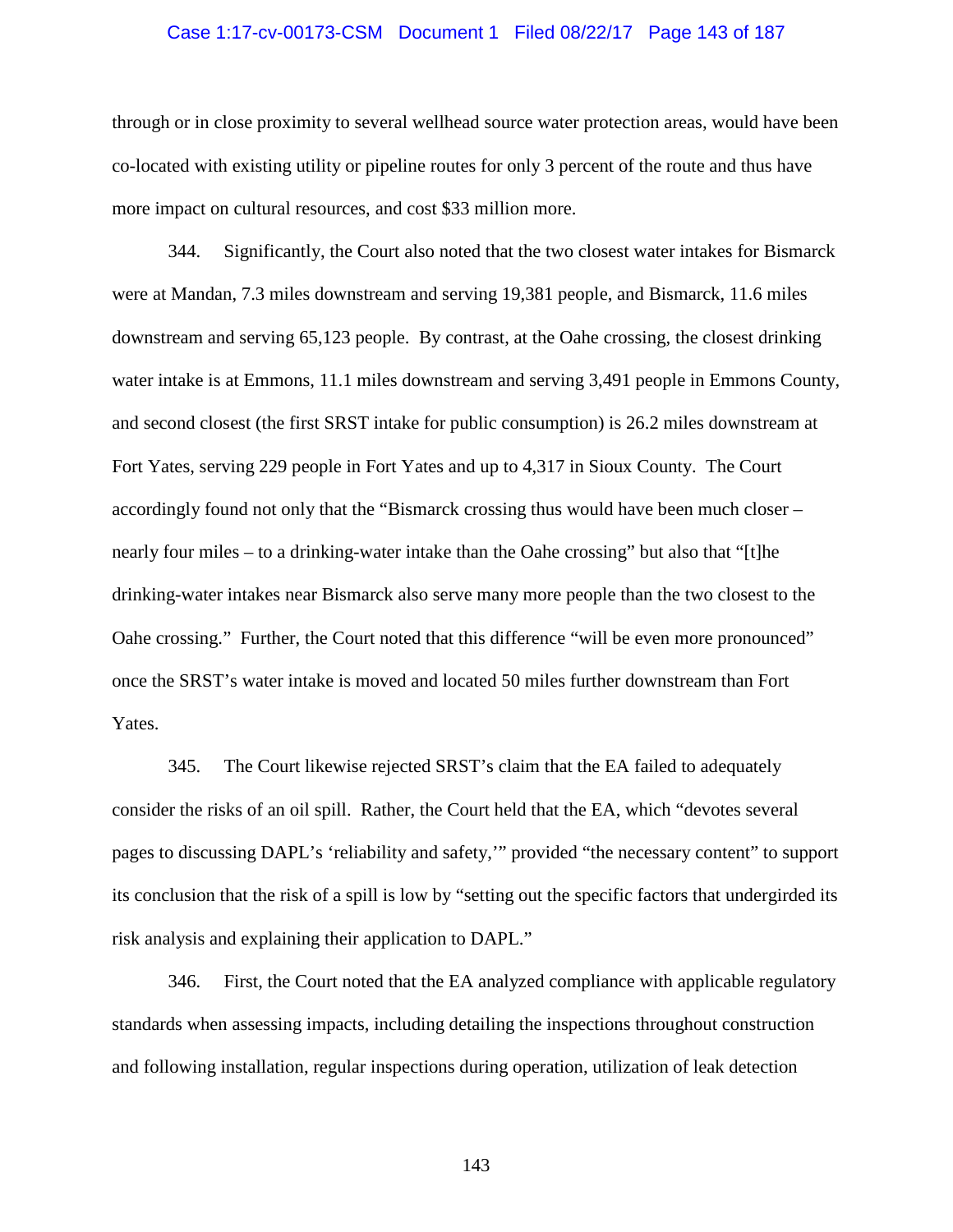## Case 1:17-cv-00173-CSM Document 1 Filed 08/22/17 Page 144 of 187

technologies that are "capable of detecting leaks down to 1 percent or better of the pipeline flow rate within a time span of approximately 1 hour or less and capable of providing rupture detection within 1 to 3 minutes," and in the event of a leak, "remotely operated valves [that] are to be triggered and closed within 3 minutes."

347. Moreover, the Court noted that the EA addressed nine industry-recognized pipeline integrity threat categories: (1) third-party damage; (2) external corrosion; (3) internal corrosion; (4) pipe-manufacturing defects; (5) construction-related defects; (6) incorrect operations; (7) equipment failure; (8) stress-corrosion cracking; and (9) natural forces, and concluded that "spill risk due to third-party damage is low because the pipeline is positioned 92 feet below the lakebed; spill risk from manufacturing defects is also slim because the pipeline will be 'hydrostatically strength-tested'; and spill risk from 'incorrect operations (*e.g.*, overpressure event caused by human error)' is low because the pipeline is designed to withstand twice the maximum-allowable operating pressure."

348. Finally, the Court rejected SRST's claim (as set forth in the Accufacts report) that the EA improperly omitted discussion of borehole leaks, landslides, leak-detection systems, water quality, or winter temperatures, citing to the EA's discussion of each. To the extent the Tribes' experts disagreed with the Corps' technical assessments or overall conclusions, the Court held that "such disagreements are 'a classic example of a factual dispute the resolution of which implicates substantial agency expertise'" and courts "must defer to 'the informed discretion of the responsible federal agencies.'"

349. Additionally, in determining that the EA "adequately discussed the impacts" in the unlikely event a spill did occur, the Court found that the EA "presented a model estimating the concentrations of benzene, a potentially toxic compound found in crude oil, that could be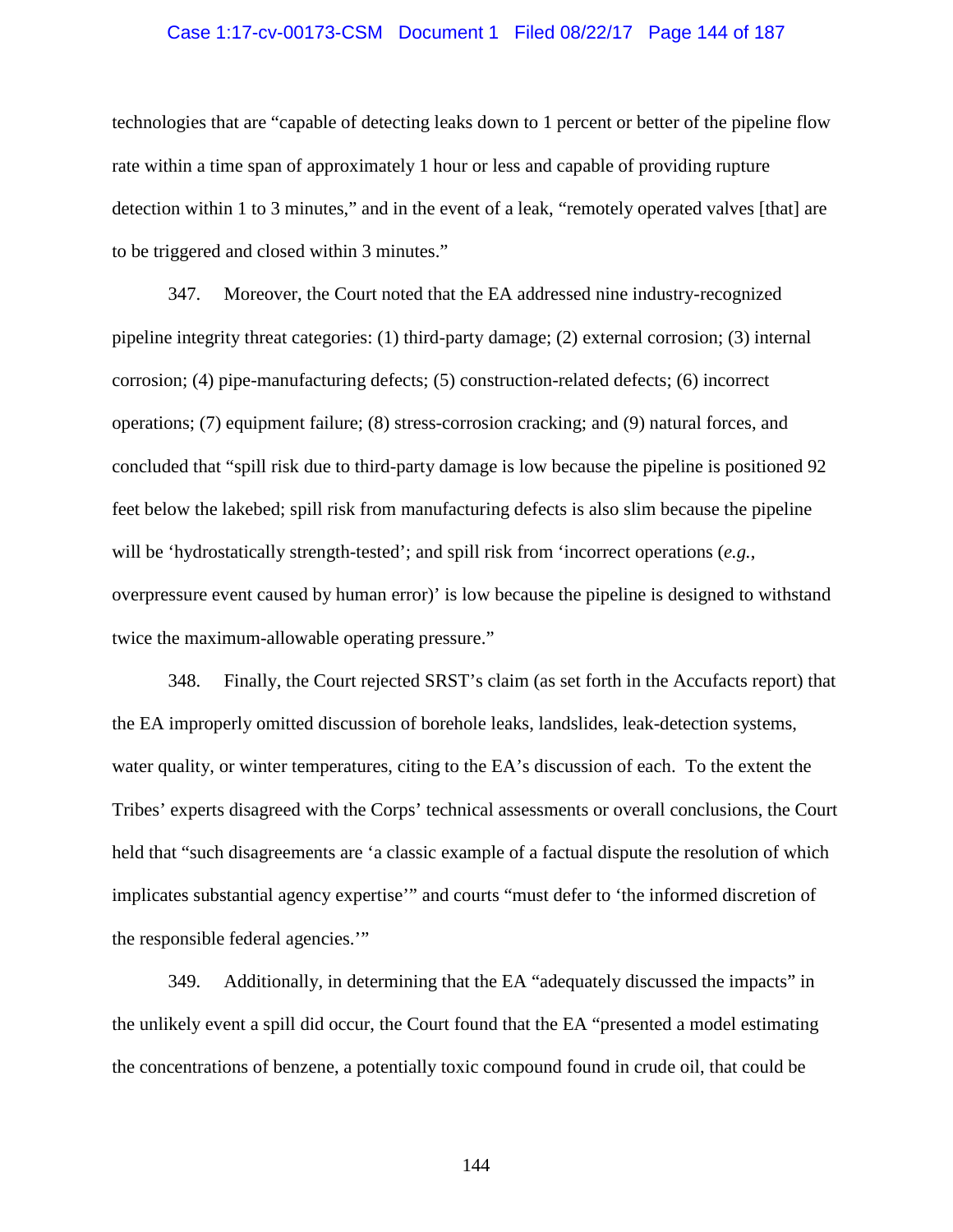#### Case 1:17-cv-00173-CSM Document 1 Filed 08/22/17 Page 145 of 187

released during a very small, small, moderate, or large spill at the Oahe crossing, and discussed how those results might vary during winter months when temperatures are likely to be colder." Even with conservative assumptions, "the model concluded that under no spill scenario would the acute toxicity threshold for aquatic organisms be exceeded," and under the "'most probable spill volume,' benzene concentrations would not 'exceed the drinking water criteria.'"

350. Notwithstanding the foregoing, the Court granted SRST's and CRST's motion on three very narrow grounds finding that the EA did not sufficiently address spill impacts on the Tribes' hunting and fishing rights, environmental justice considerations, and the controversial impacts of the pipeline.

351. The Court found that USACE did not adequately consider "the degree to which the effects on the quality of the human environments are likely to be highly controversial," a factor that is required in evaluating the significance of a project's impact. The Court first found that "none of the evidence before the Corps as of July 25, 2016 – including Standing Rock's comments – suggested substantial methodological or data flaws in the Corps' analysis." However, expert reports were thereafter submitted to USACE after the Final EA was published but before USACE again decided in February 2017 that an EIS was not required. The Court held that these expert reports present scientific critiques that must be addressed, and that USACE violated NEPA when it failed to adequately address these critiques. Importantly, the Court held that *"[i]t may well be the case that the Corps reasonably concluded that these expert reports were flawed or unreliable and thus did not actually create any substantial evidence of controversial effects . . . but the Corps never said as much.*" (emphasis added). The Court recognized that Dakota Access provided an assessment of the critiques' "material flaws," but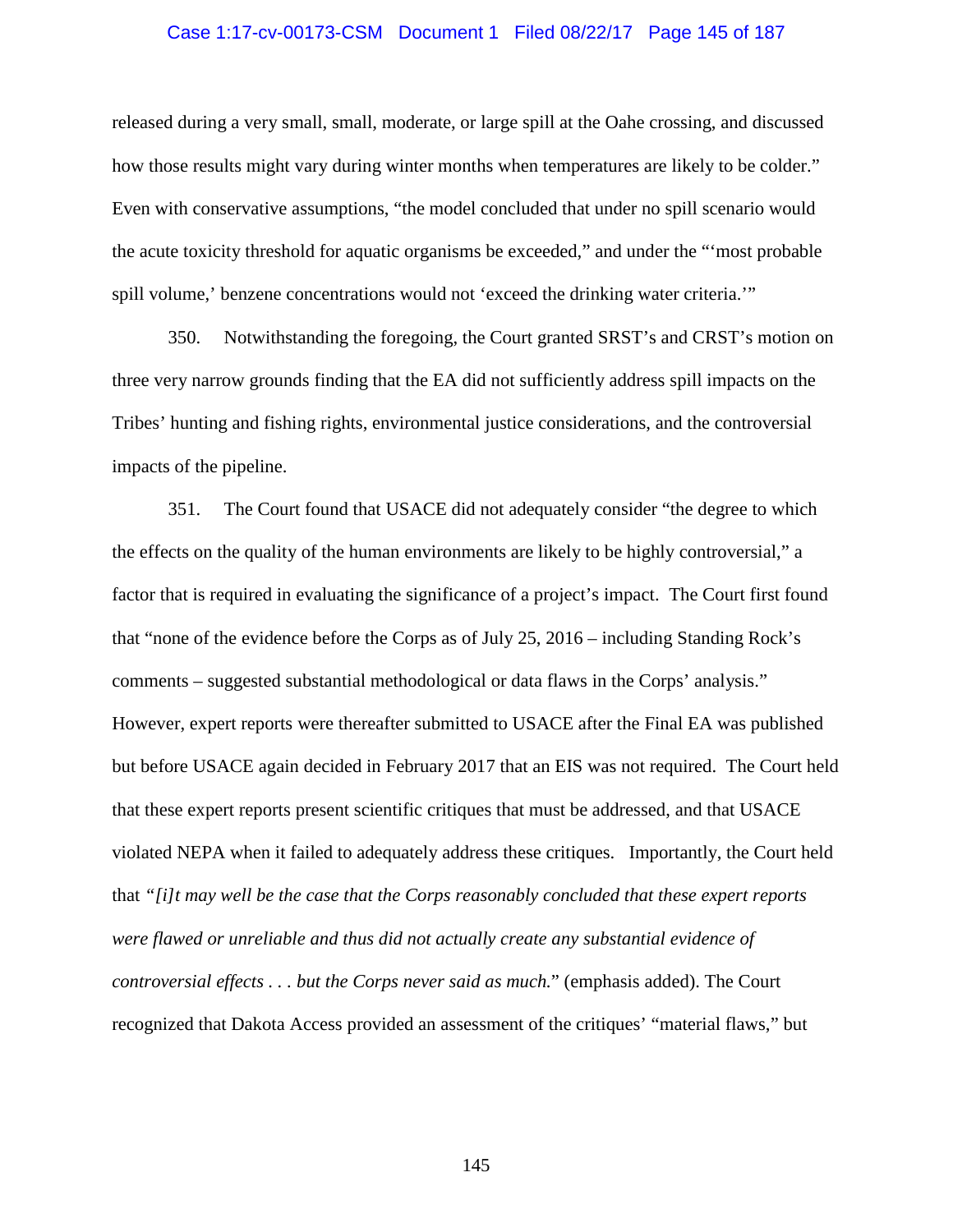#### Case 1:17-cv-00173-CSM Document 1 Filed 08/22/17 Page 146 of 187

noted that USACE's "decision to grant the easement is devoid of any discussion of the methodological and data flaws identified in the reports."

352. Moreover, while acknowledging that USACE adequately considered the risk of a spill on water resources, the EA did not adequately address the potential impact of a spill on the Tribe's hunting and fishing rights.

353. Finally, the Court remanded for further analysis of whether DAPL would have disproportionate impacts on minority populations. USACE had limited its geographic analysis for its environmental justice assessment to a 0.5 mile radius around the crossing, which did not include Sioux County and the SRST reservation that was 80 yards beyond the 0.5 mile limit downstream. In support of its 0.5 mile buffer Dakota Access and USACE pointed to transportation infrastructure and gas pipeline projects where the 0.5 mile buffer was deemed adequate for an environmental justice analysis. However, the Court noted that the cases USACE relied on did not involve the potential for oil spills which requires larger buffers, and noted that recent analyses for Keystone and Line 67 Expansion looked at spill impacts 14 miles downstream and 40-river-miles downstream, respectively.

354. In sum, the June 14, 2017 decision directly refutes the Enterprise's false and sensational misrepresentations of the environmental and cultural impacts of DAPL. The limited grounds on which the Court granted in part SRST's motion for summary judgment do not render USACE's analysis "rushed," "inadequate," or a mere "rubber stamp," or demonstrate that USACE failed to consult with the Tribes. To the contrary, as the Court explicitly found, USACE independently evaluated and took responsibility for the analysis, and provided adequate support for most of the relevant factors, including the low risk of spill and its consideration of alternatives.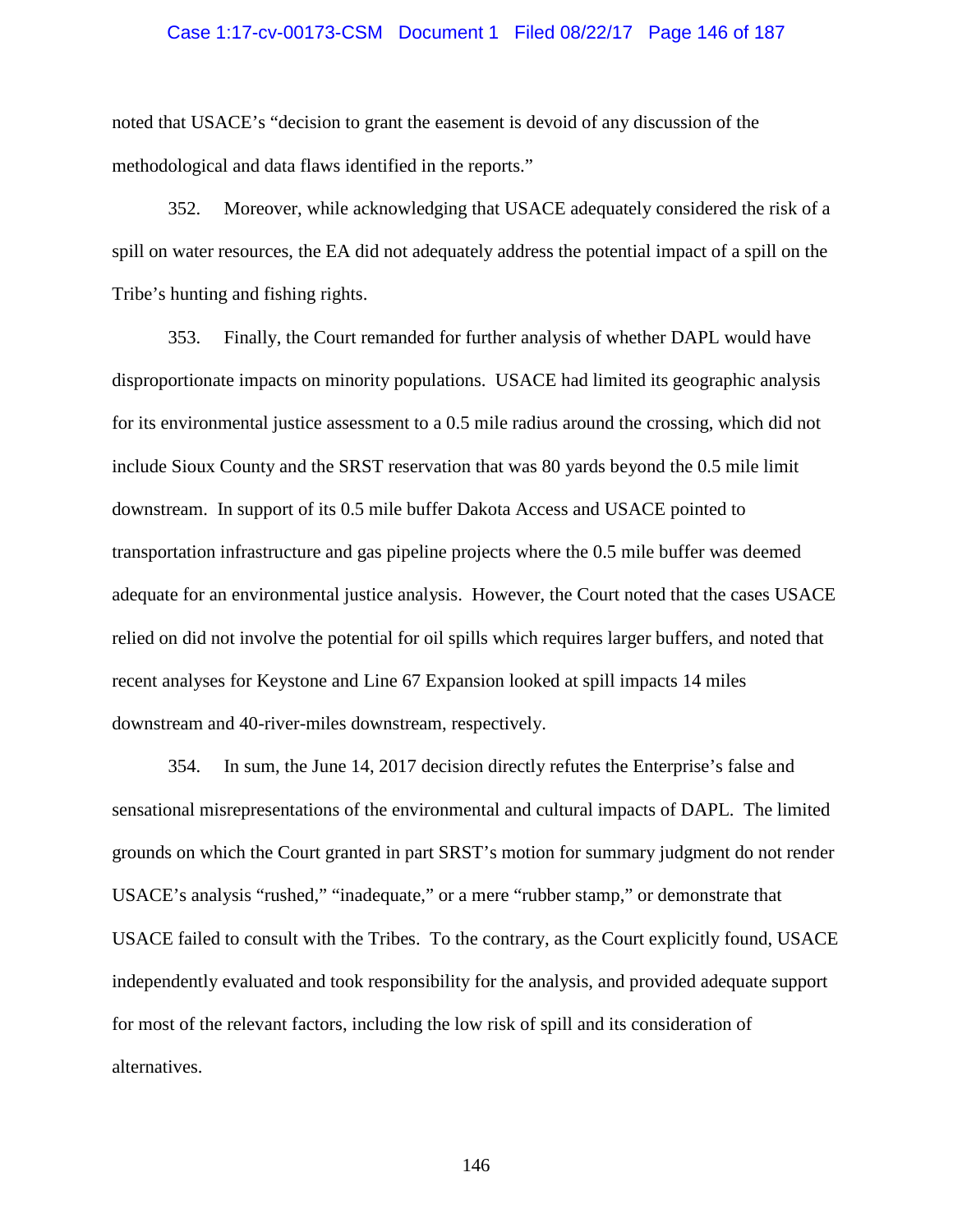#### **D. The Scheme's Connections To North Dakota**

355. The Enterprise's campaign against Energy Transfer has had significant contact with, and effects in, North Dakota where Energy Transfer has been actively involved in the construction of 357 miles of DAPL, causing nearly \$33 million in damages to North Dakota taxpayers to pay for state and local responses to the protests and related illegal activities.

356. On federal land alone, it took USACE approximately 3 weeks in March and April 2017, and \$1.1 million of taxpayers' money to pick up after the protesters, who left 835 dumpsters worth of trash and debris in their wake (not including recyclable materials such as lumber and propane tanks that were also left behind), showing once again that any former grassroots opposition to DAPL was hijacked by the Enterprise and professional protesters with no concern for tribal rights or the environment. Indeed, SRST had to begin a major cleanup and restoration project in January 2017, which required the help of outside sanitation services, just to prevent snowmelt from washing tens of thousands of pounds of garbage into the Cannonball and Missouri Rivers, contaminating the very waters the Enterprise falsely claimed it sought to protect. Along with their garbage, protesters also abandoned at least 12 dogs at the protester camps, which were later rescued by a Bismarck-Mandan rescue organizations.

357. Enterprise members, including Greenpeace Fund, Inc. and Greenpeace, Inc., RAN, Sierra Club, and 350.org are foreign nonprofit corporations registered to do business in North Dakota as charitable organizations.

358. A large portion of the Enterprise's campaign of disinformation has been directed at disrupting lawful activity on a specific strip of land on the western bank of the Missouri River just north of the SRST reservation. Indeed, many of the Enterprise's false statements concerning DAPL and Energy Transfer are designed, or explicitly followed by pleas, to "stand with Standing Rock," and a variety of more specific conduct that falls within that slogan, including sending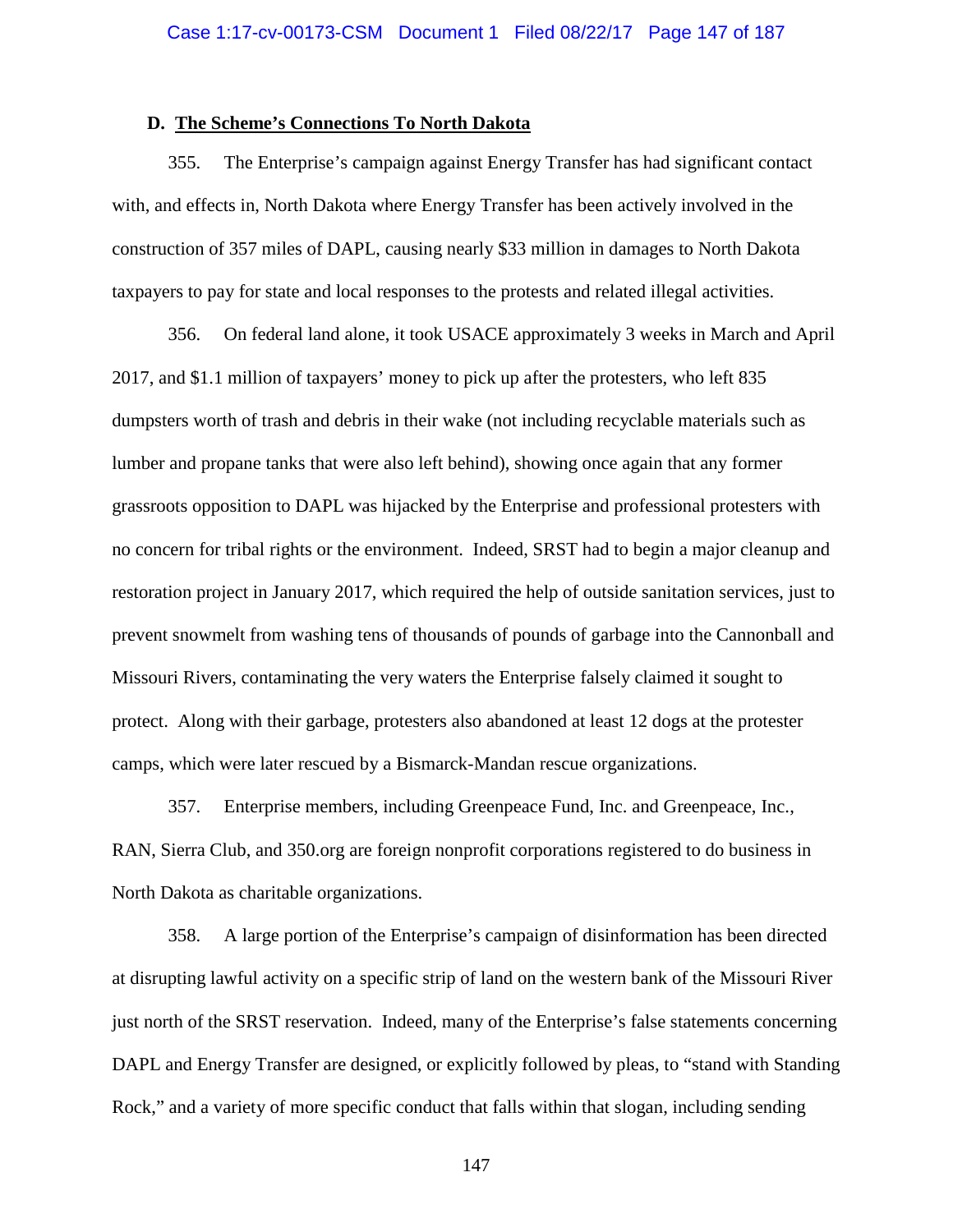#### Case 1:17-cv-00173-CSM Document 1 Filed 08/22/17 Page 148 of 187

money and supplies to protester camps and traveling to Standing Rock to occupy the protester camps and harass DAPL construction workers and law enforcement, among other illegal anti-DAPL, anti-Energy Transfer activity.

359. Thousands of Energy Transfer employees, contractors, and subcontractors have worked on the construction of DAPL in North Dakota, and DAPL's operations in North Dakota alone are projected to produce upwards of \$110 million in annual tax revenue, not to mention the hundreds of millions of dollars spent in secondary markets in local economies near DAPL worksites.

360. As a result of the Enterprise's wrongful acts, Energy Transfer has suffered substantial damage in North Dakota, including costs of delayed construction, unanticipated costs of professional security services to ward off violent protesters, and costs associated with combatting the Enterprise's campaign of disinformation within North Dakota.

#### **E. Plaintiffs' Damages**

361. The Enterprise's scheme has inflicted enormous damage on Energy Transfer's reputation and business operations. The scheme's dissemination of negative misinformation devastated the market reputation of Energy Transfer as well as the business relationships vital to its operations and growth. Industry participants important to the businesses including creditors, investors and shippers -- paid close attention to the Enterprise's negative publicity campaign and were understandably influenced by it in their dealings with the Company. As a result of this misconduct, Plaintiffs suffered no less than hundreds of millions of dollars in damages.

362. First, the Enterprise has impaired or otherwise damaged multiple contractual relationships. The Enterprise engaged in an explicit campaign to fraudulently induce investors to divest their shares in Energy Transfer and affiliated companies, and to fraudulently induce Energy Transfer's lending partners to exit their contractual relationships with Energy Transfer.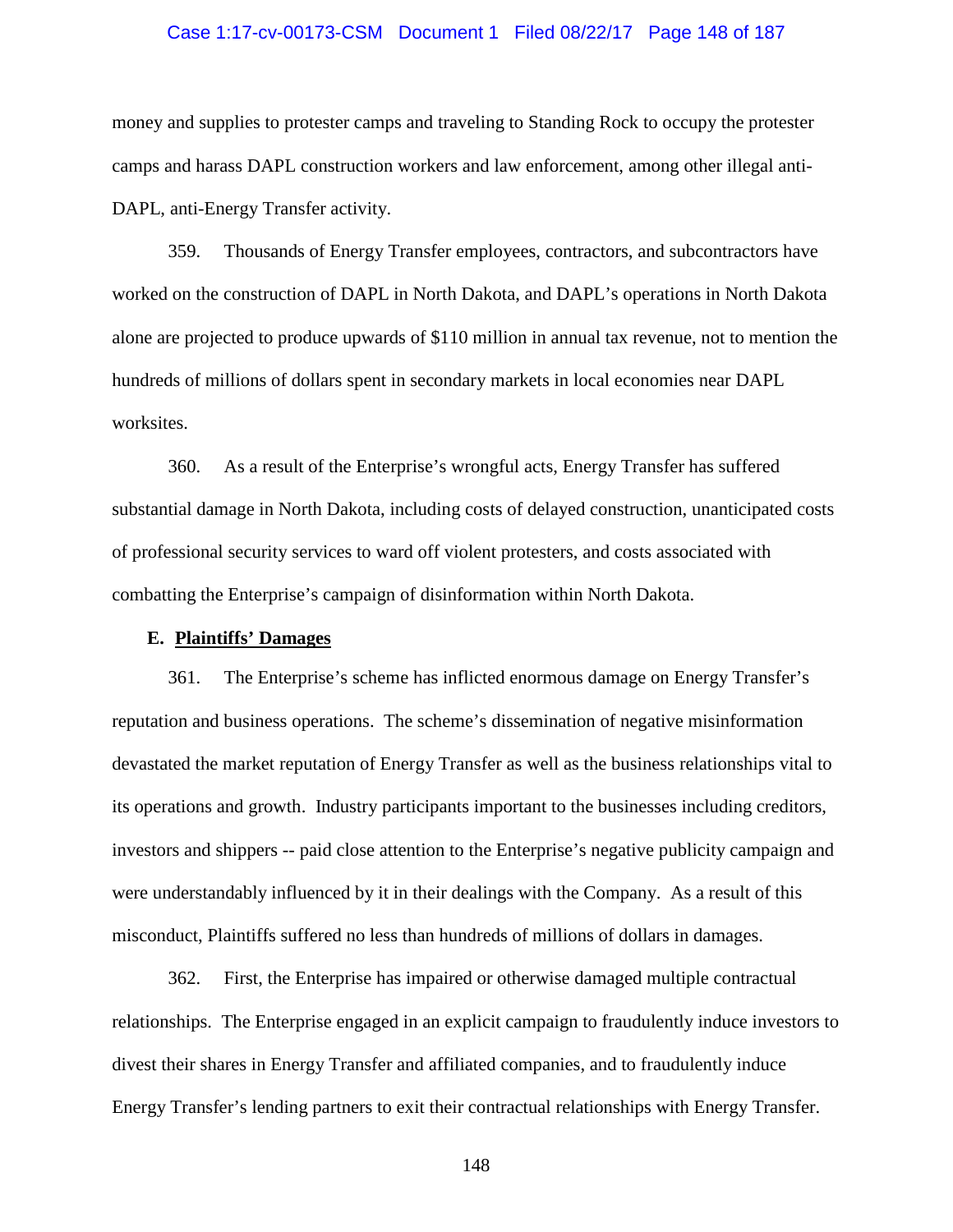#### Case 1:17-cv-00173-CSM Document 1 Filed 08/22/17 Page 149 of 187

This aspect of the Enterprise's illegal scheme has already succeeded, directly resulting in the losses of direct investors, and relationships with lenders.

363. Second, the Enterprise's sustained disinformation campaign against Energy Transfer and DAPL has severely damaged Energy Transfer's reputation and standing within the communities that Energy Transfer operates. The Enterprise targeted Energy Transfer's brand, reputation, and goodwill with the marketplaces, communities, and government agencies that are critical to its business.

364. Third, Energy Transfer has suffered direct monetary damages resulting from disruptions in DAPL construction caused by the Enterprise, not only as a result of their baseless claims in litigation, but also by direct criminal actions taken to disrupt construction at DAPL worksites, damage construction equipment, and destroy segments of pipeline. Estimates of increased cost as a result of the Enterprise's conduct are not less than \$300 million, with the full extent of damage that Energy Transfer has suffered can only be determined at trial.

365. Fourth, Energy Transfer has suffered direct monetary damages as a result of the Enterprise's illegal cyber-attacks, including the costs of personal security measures taken in response to cyber-attackers' death threats, and the costs of defending against, and mitigating the effects of, attempted denials of service, and harvesting attacks, among other damages to be determined at trial.

366. Finally, Energy Transfer has been forced to expend substantial resources in an effort to mitigate the Enterprise's relentless and baseless attacks on DAPL and Energy Transfer.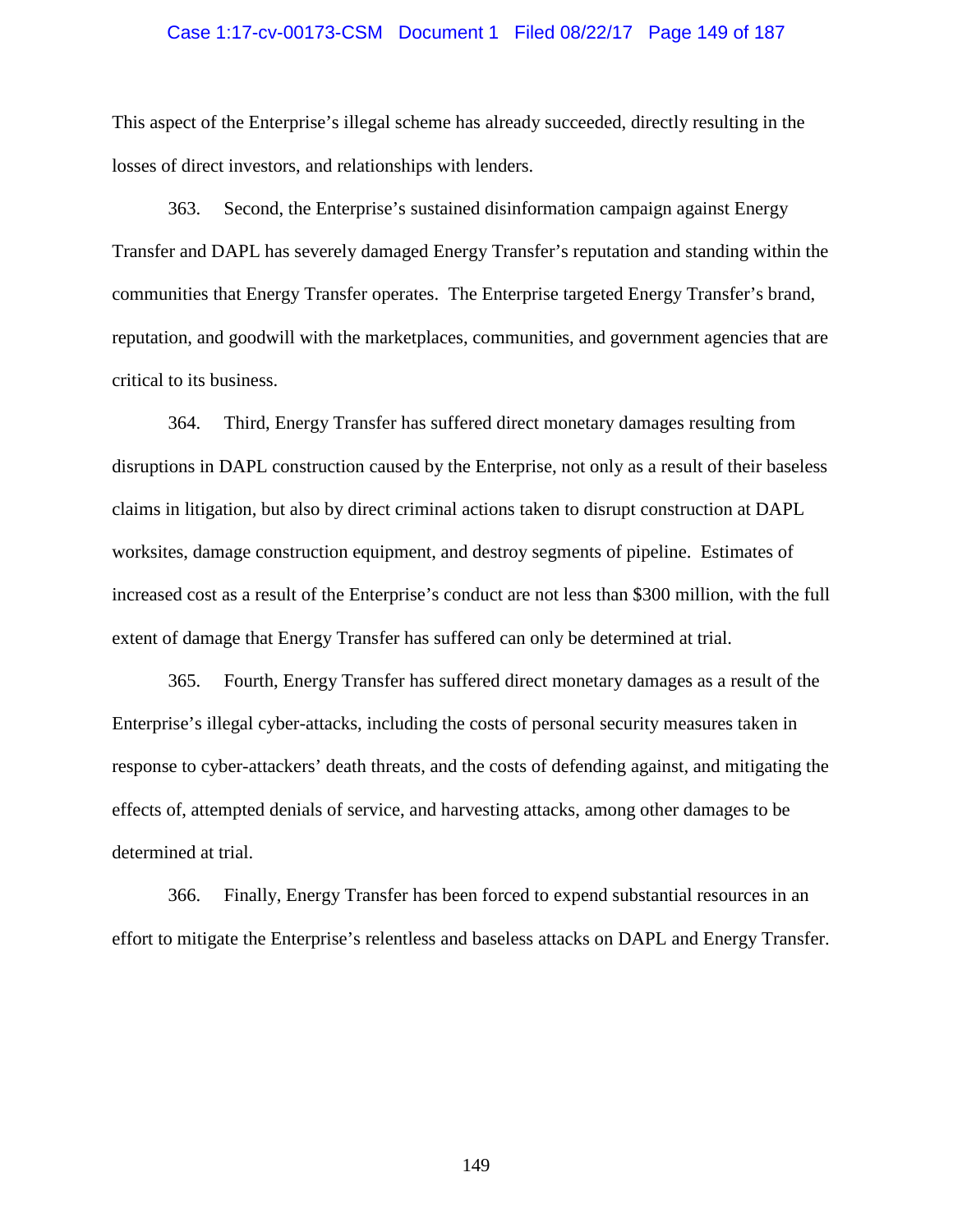## **CAUSES OF ACTION**

## **COUNT I**

## **RACKETEERING IN VIOLATION OF RICO, 18 U.S.C. §§ 1962(c) (AGAINST ALL DEFENDANTS)**

367. Plaintiffs restate each and every allegation in the foregoing paragraphs as if fully set forth herein.

368. Defendants are persons within the meaning of 18 U.S.C. § 1961(3).

369. Beginning no later than April 2016 and continuing through the present (the "Scheme Period"), Defendants and Enterprise members were associated in fact and comprised an "enterprise" within the meaning of 18 U.S.C. §§ 1961(4) and 1962(c) willfully and with actual knowledge of the illegality of their actions and those of the enterprise. The Enterprise is engaged in, and its activities affect, interstate and foreign commerce.

370. The Enterprise has an existence beyond that which is merely necessary to commit predicate acts and, among other things, oversaw and coordinated the commission of numerous predicate acts on an on-going basis in furtherance of the scheme, each of which caused direct harm to Plaintiffs.

371. During the Scheme Period, each of the Defendants agreed to and did conduct and participate in the affairs of the Enterprise through a pattern of racketeering activity within the meaning of 18 U.S.C. §§ 1961(1) and (5), and 1962(c).

372. The Enterprise's conduct and acts in furtherance of the fraudulent scheme included, but were not limited to, the predicate racketeering acts of: (i) mail fraud in violation of 18 U.S.C. § 1341; (ii) wire fraud in violation of 18 U.S.C. § 1343; (iii) money laundering in violation of 18 U.S.C. §§ 1956-57; (iv) illegal interference with commerce in violation of 18 U.S.C. § 1951; (v) interstate and foreign travel in aid of racketeering in violation of 18 U.S.C. §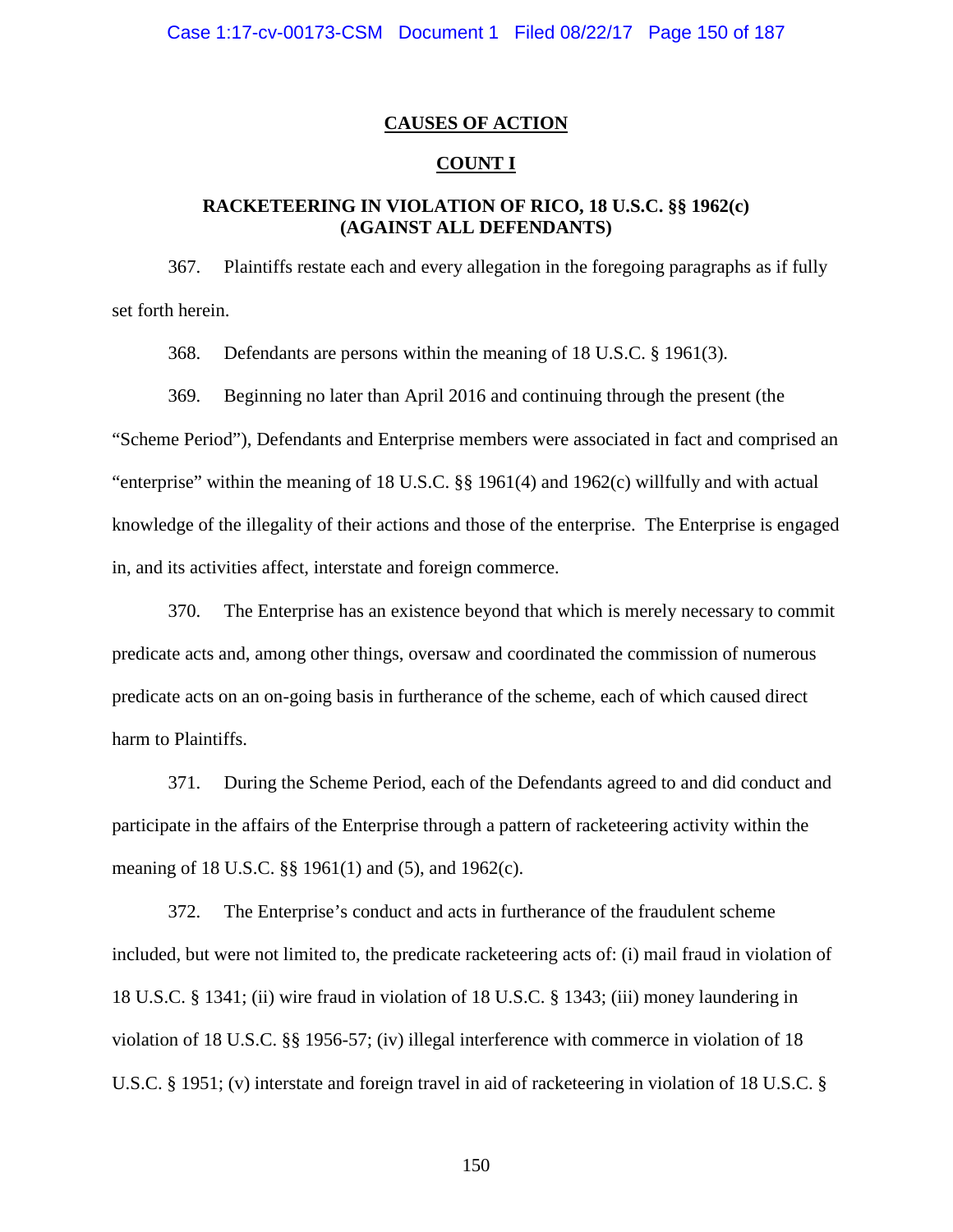#### Case 1:17-cv-00173-CSM Document 1 Filed 08/22/17 Page 151 of 187

1952; (vi) interstate transportation of stolen property in violation of 18 U.S.C. §§ 2314-15;; (vii) destruction of an energy facility in violation of 18 U.S.C. § 1366(a); (ix) destruction of a hazardous liquid pipeline facility in violation of 18 U.S.C. § 60123(b); (ix) arson and bombing of government property risking death in violation of 18 U.S.C. § 844(f)(2); (x) arson and bombing of property used in interstate commerce in violation of 18 U.S.C. § 844(i); (xi) injuring and committing depredation to federal property in violation of 18 USC § 1361; and (xii) corresponding North Dakota statutes criminalizing the same conduct, and which constitute a pattern of racketeering activity pursuant to § 1961(5).

373. Specifically, among other things, throughout the Scheme Period, in furtherance of and for the purpose of executing and attempting to execute the described schemes and artifices to defraud, each of the Defendants, on numerous occasions, used and caused to be used wire communications in interstate and foreign commerce and U.S. mails, by both making and causing to be made wire communications and mailings. These wire communications and mailings were made, inter alia, for the purpose of: (i) preparing false and misleading reports concerning Energy Transfer and DAPL; (ii) broadly disseminating the false and defamatory reports and other statements through the Enterprise's various websites and other internet platforms, such as Twitter, and in direct emails, telephone communications, and U.S. mail; (iii) communicating and coordinating with one another to effectuate the dissemination of false and misleading information necessary to perpetrate the scheme to harm Energy Transfer; (iv) disseminating the false and misleading allegations directly to government regulators and officials, and Energy Transfer's creditors, investors, and other critical market constituencies through email, U.S. mail, and phone; (v) infiltrating Energy Transfer's computer systems to obtain and misappropriate proprietary and other trade secret information from Energy Transfer; (vi) attacking and disabling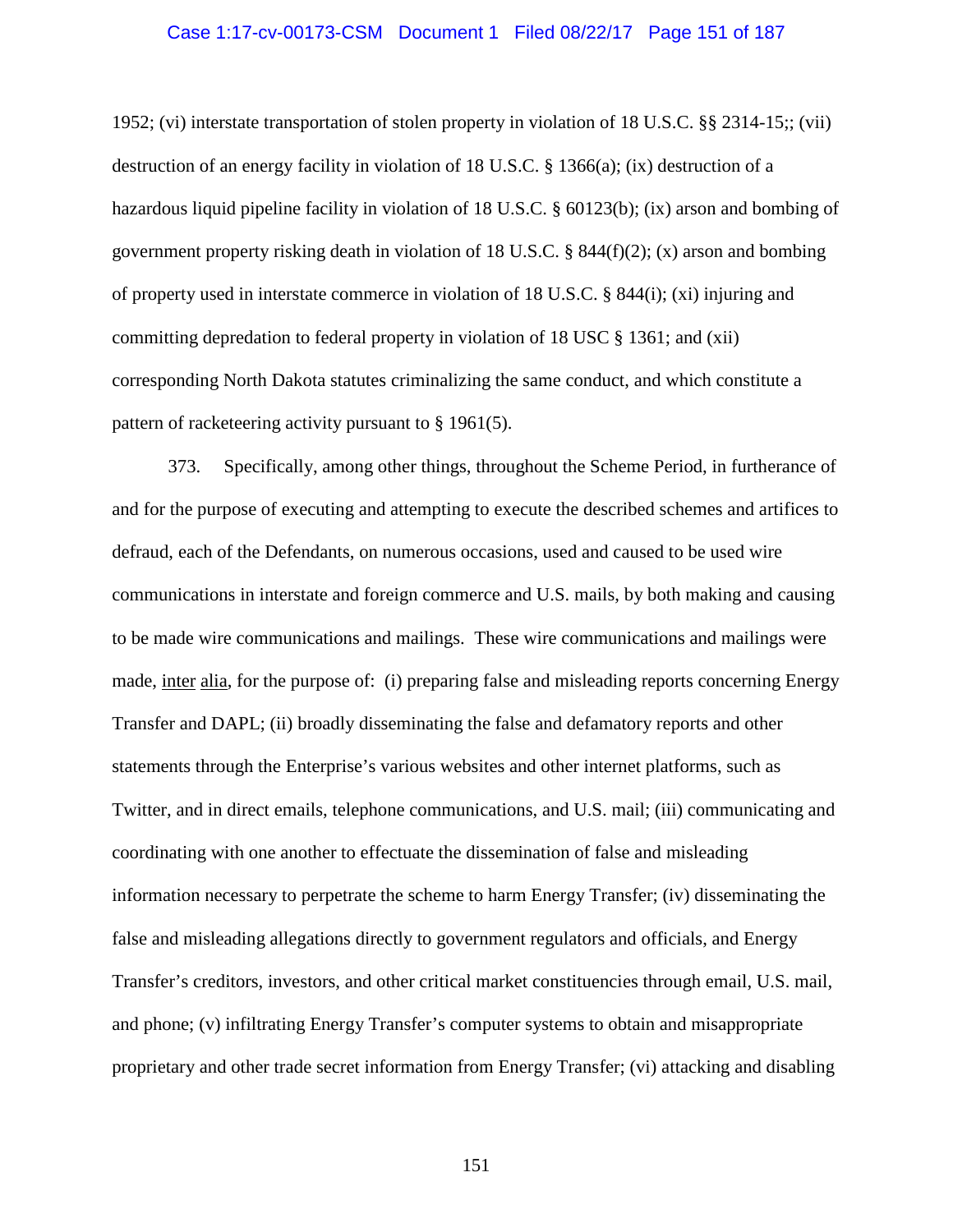#### Case 1:17-cv-00173-CSM Document 1 Filed 08/22/17 Page 152 of 187

Energy Transfer's computer systems and websites; (vii) harassing Energy Transfer's creditors with extortionate threats; (viii) transmitting extortionate threats of death, serious bodily harm, and crippling cyber-attacks; (ix) soliciting fraudulent charitable donations from the public by means of false pretenses, representations, or promises; (x) wiring fraudulently obtained funds to promote and sustain the Enterprise's unlawful "campaign" against Energy Transfer; (xi) submitting materially false and misleading tax submissions and financial information, (xii) perpetrating acts of terrorism under the U.S. Patriot Act, including destruction of an energy facility, destruction of hazardous liquid pipeline facility, arson and bombing of government property risking or causing injury or death, arson and bombing of property used in interstate commerce, and depredation of government property; and (xiii) drug-trafficking. Defendants committed and participated in these unlawful acts willfully and with knowledge of their illegality.

374. Each such use of a wire communication and/or mailing in connection with the described scheme constitutes a separate and distinct violation of the RICO statute, by virtue of violating the incorporated federal predicate acts proscribed by 18 U.S.C. §§ 1341 and/or 1343, and each causing direct injury to Energy Transfer's business and reputation. While Energy Transfer does not have the full knowledge of the extent of the use of the wires and mails by the Enterprise in furtherance of the scheme, the following charts show some, but not all, of those violations.

375. The Enterprise authored and published numerous reports and other Energy Transfer-related updates and blog posts on their websites, as set forth in Table A. Each publication constitutes a separate fraudulent wire communication: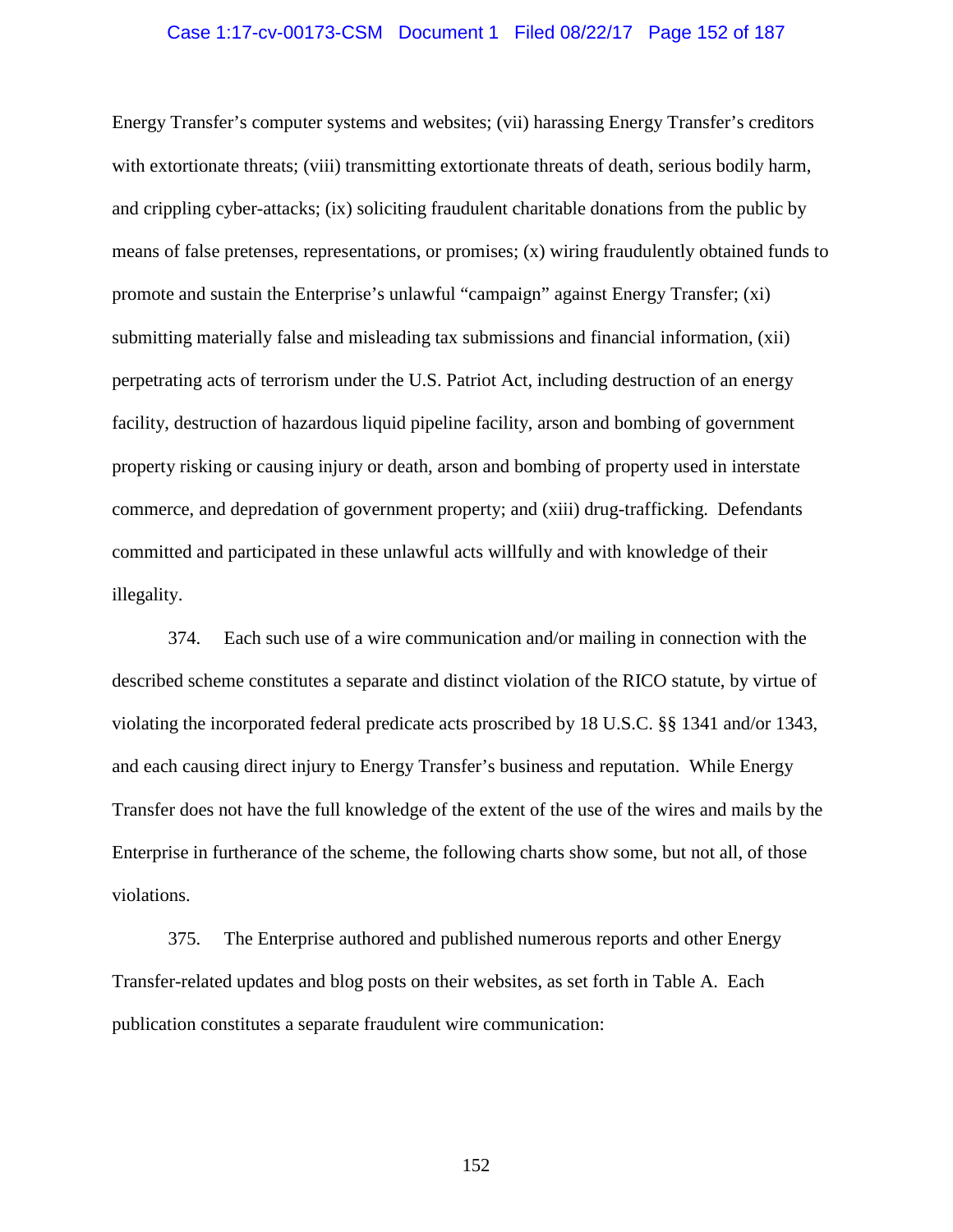| <b>350.ORG PUBLICATIONS</b>                                        |             |  |  |
|--------------------------------------------------------------------|-------------|--|--|
| TITLE                                                              | <b>DATE</b> |  |  |
| After 525 Years, It's Time to Actually Listen to Native Americans  | 8/24/2016   |  |  |
| Court delays ruling in Standing Rock Sioux Tribe case to stop      | 8/24/2016   |  |  |
| construction of Dakota Access Pipeline                             |             |  |  |
| Bill McKibben: Hillary Clinton needs to take a stand on the Dakota | 9/7/2016    |  |  |
| <b>Access Pipeline</b>                                             |             |  |  |
| Despite climate commitment, Bank of America still funds Dakota     | 9/19/2016   |  |  |
| <b>Access Pipeline</b>                                             |             |  |  |
| A Strategy to Stop the Funding Behind the Dakota Access Pipeline   | 9/22/2016   |  |  |
| The View from Standing Rock                                        | 10/3/2016   |  |  |
| Why Dakota Is the New Keystone                                     | 10/28/2016  |  |  |
| #NoDAPL: KEEP IT IN THE GROUND: Reflections on the Call of         | 11/4/2016   |  |  |
| Standing Rock at this Moment in History                            |             |  |  |
| There Is Still Time to Stop the Injustice at Standing Rock         | 11/6/2016   |  |  |
| NYC Call To Action: We Stand With #StandingRock                    | 11/12/2016  |  |  |
| Bill McKibben: What's next? Solidarity with Standing Rock, Nov. 15 | 11/13/2016  |  |  |
| November 15 <sup>th</sup> : #NoDAPL Day of Action                  | 11/14/2016  |  |  |
| 350.org Japan and Green Peace Japan Hold Joint #NoDAPL Action      | 12/1/2016   |  |  |
| Encouraging Japanese Banks' to Divest from the Dakota Access       |             |  |  |
| Pipeline                                                           |             |  |  |
| U.S. Army Corps Blocks Final Permit Needed for Dakota Access       | 12/4/2016   |  |  |
| Pipeline                                                           |             |  |  |
| The victory at Standing Rock could mark a turning point            | 12/4/2016   |  |  |
| Breaking: Keystone XL and Dakota Access                            | 1/24/2017   |  |  |
| #NoDAPL: We Fight On                                               | 2/1/2017    |  |  |
| Trump's Pipeline and America's Shame                               | 2/8/2017    |  |  |
| The War on Water Protectors                                        | 5/30/2017   |  |  |
| President Obama: Stop the Dakota Access Pipeline                   | Undated     |  |  |

# **TABLE A**

| <b>BANKTRACK PUBLICATIONS</b>                               |                |  |
|-------------------------------------------------------------|----------------|--|
| <b>TITLE</b>                                                | <b>DATE</b>    |  |
| An open letter to the Equator Principles Association        | 11/7/2016      |  |
| Global call on banks to halt loan to Dakota Access Pipeline | 11/30/2016     |  |
| ABN AMRO threatens to stop financing the company behind the | 2/2/2017       |  |
| controversial Dakota Access Pipeline                        |                |  |
| Dakota Access Pipeline: Overview                            | <b>Undated</b> |  |

| <b>BOLD PUBLICATIONS</b>                                           |             |  |
|--------------------------------------------------------------------|-------------|--|
| <b>TITLE</b>                                                       | <b>DATE</b> |  |
| 30 Iowans Arrested in Peaceful Demonstration Against Dakota Access | 9/1/2016    |  |
| Pipeline and Risks to Water (Bold Alliance)                        |             |  |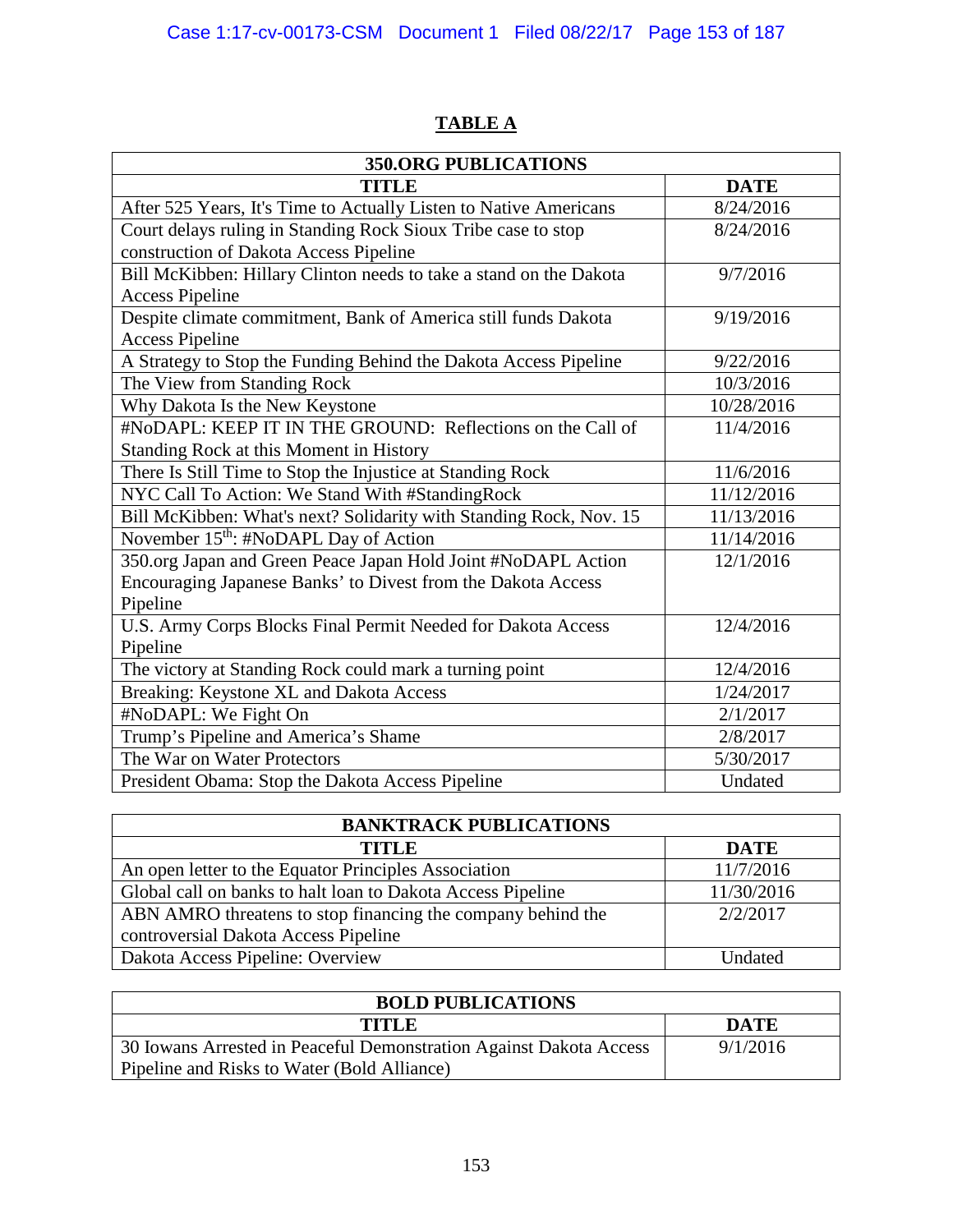| Tribal Nations, Pipeline Fighters to Rally at Omaha Army Corps HQ      | 9/7/2016   |
|------------------------------------------------------------------------|------------|
| Thursday to Tell Pres. Obama to Halt Construction of the Dakota        |            |
| Access Pipeline (Bold Nebraska)                                        |            |
| Pipeline Fighters React to Obama Administration's Call for             | 9/9/2016   |
| Construction Halt on Dakota Access Pipeline at Key Areas Near          |            |
| Sacred Stone Camp That Threaten Water, Sacred Sites (Bold Iowa)        |            |
| Nebraskans to Join Nationwide Rally in Solidarity with Tribal Nations, | 9/9/2016   |
| Farmers on Tuesday to Protect Our Water from the Dakota Access         |            |
| Pipeline (Bold Nebraska)                                               |            |
| Dakota Access Pipeline Opposition Continues to Grow                    | 9/16/2016  |
| Police from 5 States Escalate Violence, Shoot Horses to Clear 1851     | 10/28/2016 |
| Treaty Camp (Bold Iowa)                                                |            |
| Army Corps Withholds Final Dakota Access Pipeline Permit, Will         | 11/14/2016 |
| Consult Further With Standing Rock Tribe (Bold Alliance)               |            |
| PETITION to Pres. Obama: Declare a Standing Rock National              | 11/20/2016 |
| Monument to stop Dakota Access (Bold Iowa)                             |            |
| Water Cannons Fired at Water Protectors in Freezing Temperatures,      | 11/20/2016 |
| Hundreds Injured (Bold Iowa)                                           |            |
| Week at Standing Rock Day One: Our Arrival (Bold Iowa)                 | 11/27/2016 |
| Week at Standing Rock Day 4: Dakota Access' Smiling Faces (Bold        | 11/30/2016 |
| Iowa)                                                                  |            |
| Obama Administration Denies Final Dakota Access Easement Permit;       | 12/4/2016  |
| Army Corps Orders Review of Route, Full Environmental Impact           |            |
| <b>Statement</b>                                                       |            |
| Week with Water Protectors at Standing Rock (Bold Iowa)                | 12/8/2016  |
| Bold Iowa Responds to Army Corps of Engineers Unprecedented            | 2/7/2017   |
| Order Canceling Environmental Review of Dakota Access Pipeline         |            |
| (Bold Iowa)                                                            |            |

| <b>EARTHJUSTICE PUBLICATIONS</b>                                     |             |  |  |
|----------------------------------------------------------------------|-------------|--|--|
| <b>TITLE</b>                                                         | <b>DATE</b> |  |  |
| Opposing the Dakota Access Pipeline: An Inter-Tribal Spiritual Relay | 5/18/2016   |  |  |
| Standing Rock Sioux Tribe Takes Action to Protect Culture and        | 7/27/2016   |  |  |
| <b>Environment From Massive Crude Oil Pipeline</b>                   |             |  |  |
| <b>Standing with Standing Rock</b>                                   | 9/1/2016    |  |  |
| Making History at Standing Rock: Tribes Are Leading Action To        | 10/6/2016   |  |  |
| Preserve the Planet                                                  |             |  |  |
| Earthjustice Echoes Standing Rock Sioux Tribe's Leader, Applauds     | 11/2/2016   |  |  |
| President Obama                                                      |             |  |  |
| Why It's Right To Keep The Brakes On The Dakota Access Oil           | 11/2/2016   |  |  |
| Pipeline                                                             |             |  |  |
| Pipeline Expert: Government Underestimated Risk of an Oil Spill from | 11/3/2016   |  |  |
| Dakota Access Pipeline                                               |             |  |  |
| We're Missing 90 Percent of the Dakota Access Pipeline Story         | 11/22/2016  |  |  |
| Victory For Standing Rock: DAPL Easement Not Granted                 | 12/4/2016   |  |  |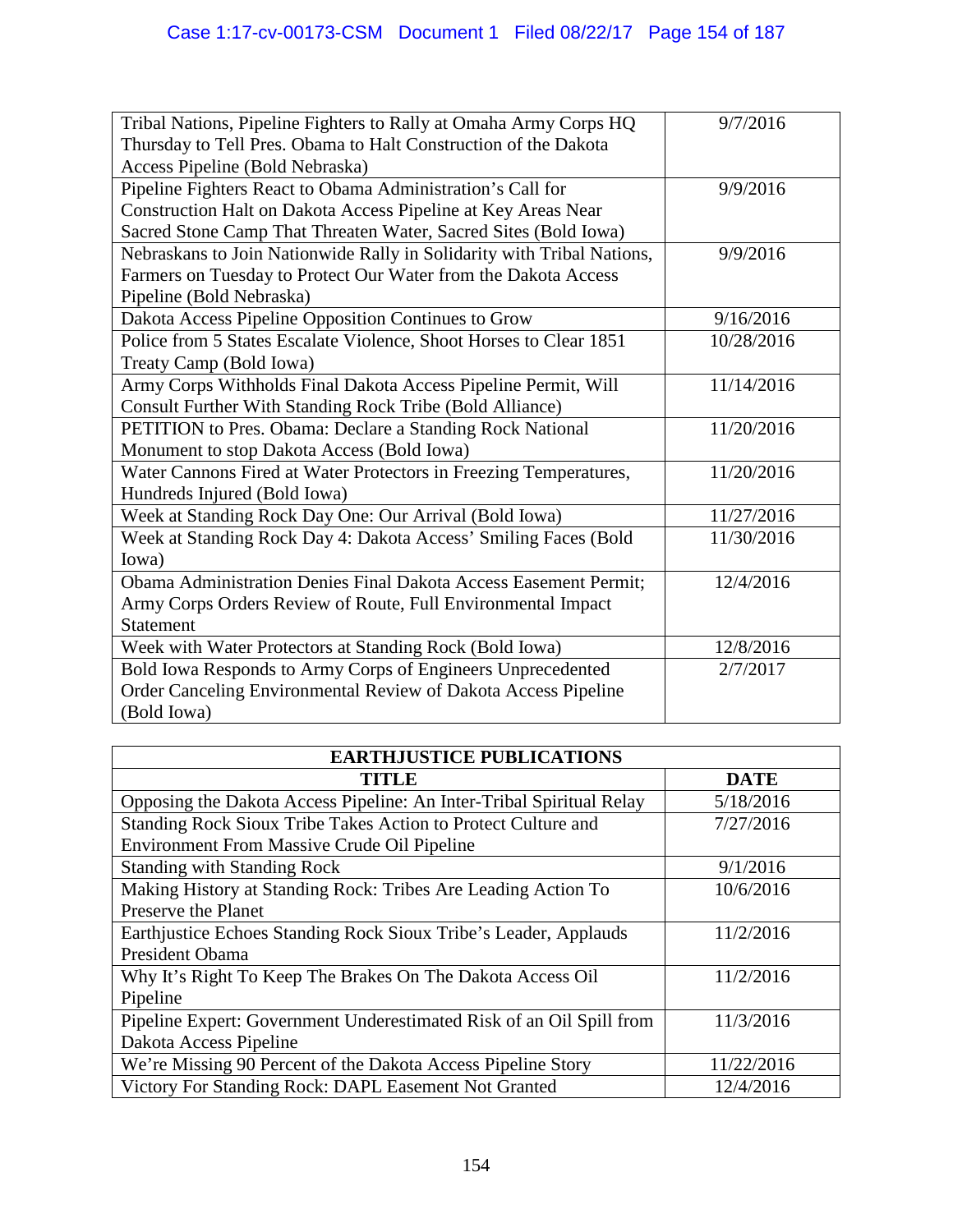| Where Do We Go From Here?                                       | 12/16/2016 |
|-----------------------------------------------------------------|------------|
| Earthjustice Condemns President Trump's Presidential Memorandum | 1/24/2017  |
| On Keystone XL And Dakota Access Oil Pipelines                  |            |
| In Conversation: Standing with Standing Rock                    | 3/22/2017  |
| "Paddling Side by Side," from Standing Rock to the Lower Snake  | 4/18/2017  |
| River                                                           |            |
| The Dakota Access Pipeline: Case Overview                       | Undated    |
| Updates & Frequently Asked Questions: The Standing Rock Sioux   | Undated    |
| Tribe's Litigation on the Dakota Access Pipeline                |            |

| <b>GREENPEACE PUBLICATIONS</b>                                       |                |  |
|----------------------------------------------------------------------|----------------|--|
| <b>TITLE</b>                                                         | <b>DATE</b>    |  |
| Supply Drives for the Red Warrior and Sacred Stone Camps             | September 2016 |  |
| How You Can Help Standing Rock Activists Stop the Dakota Access      | 9/9/2016       |  |
| Pipeline                                                             |                |  |
| "These Are Our Prayers in Action" -- A look at Life in the #NoDAPL   | 9/24/2016      |  |
| <b>Resistance Camps</b>                                              |                |  |
| How You Can Show Your Solidarity in the Fight Against the Dakota     | 10/28/2016     |  |
| <b>Access Pipeline</b>                                               |                |  |
| There Are No Safe Options for 'Rerouting' the Dakota Access Pipeline | 11/2/2016      |  |
| Greenpeace Calls on President Obama to Take Immediate Action for     | 11/4/2016      |  |
| <b>Standing Rock Water Protectors</b>                                |                |  |
| Greenpeace Responds to Army Corps' Decision to Engage Standing       | 11/14/2016     |  |
| Rock Sioux Tribe on Dakota Access Pipeline                           |                |  |
| #NoDAPL Day of Action Draws Tens of Thousands, Lights Up Social      | 11/16/2016     |  |
| Media                                                                |                |  |
| Largest Bank in Norway Sells Its Assets in Dakota Access Pipeline    | 11/18/2016     |  |
| Exxon Just Reminded Us Why Fossil Fuels are On The Way Out           | 11/18/2016     |  |
| Young Women Shut Down TD Bank, Call for Divestment of the            | 11/21/2016     |  |
| Dakota Access Pipeline                                               |                |  |
| Another Major Norwegian Investor Divests From Companies Behind       | 11/25/2016     |  |
| Dakota Access Pipeline                                               |                |  |
| Activists Worldwide Close Accounts, Demand Citibank Halt and         | 12/1/2016      |  |
| Rescind Dakota Access Pipeline Loans                                 |                |  |
| 3 Things You Need to Know About the Dakota Access Pipeline Win       | 12/5/2016      |  |
| After Visiting Standing Rock, Swedish Bank Nordea Puts Companies     | 12/19/2016     |  |
| Behind DAPL on Watch                                                 |                |  |
| Pipe Dreams: Why Trump's Dakota Access and Keystone XL Plans         | 1/27/2017      |  |
| Don't Add Up                                                         |                |  |
| It's Time for DAPL Funders to Decide Which Side of History They      | 2/7/2017       |  |
| Want to Be On                                                        |                |  |
| NoDAPL: Greenpeace Responds to Granting of Easement                  | 2/7/2017       |  |
| Energy Transfer Partners' PR Firm Works Behind the Scenes at Iowa's  | 2/21/2017      |  |
| Governor's Office                                                    |                |  |
| Greenpeace Responds to Court's Ruling Against Standing Rock          | 3/7/2017       |  |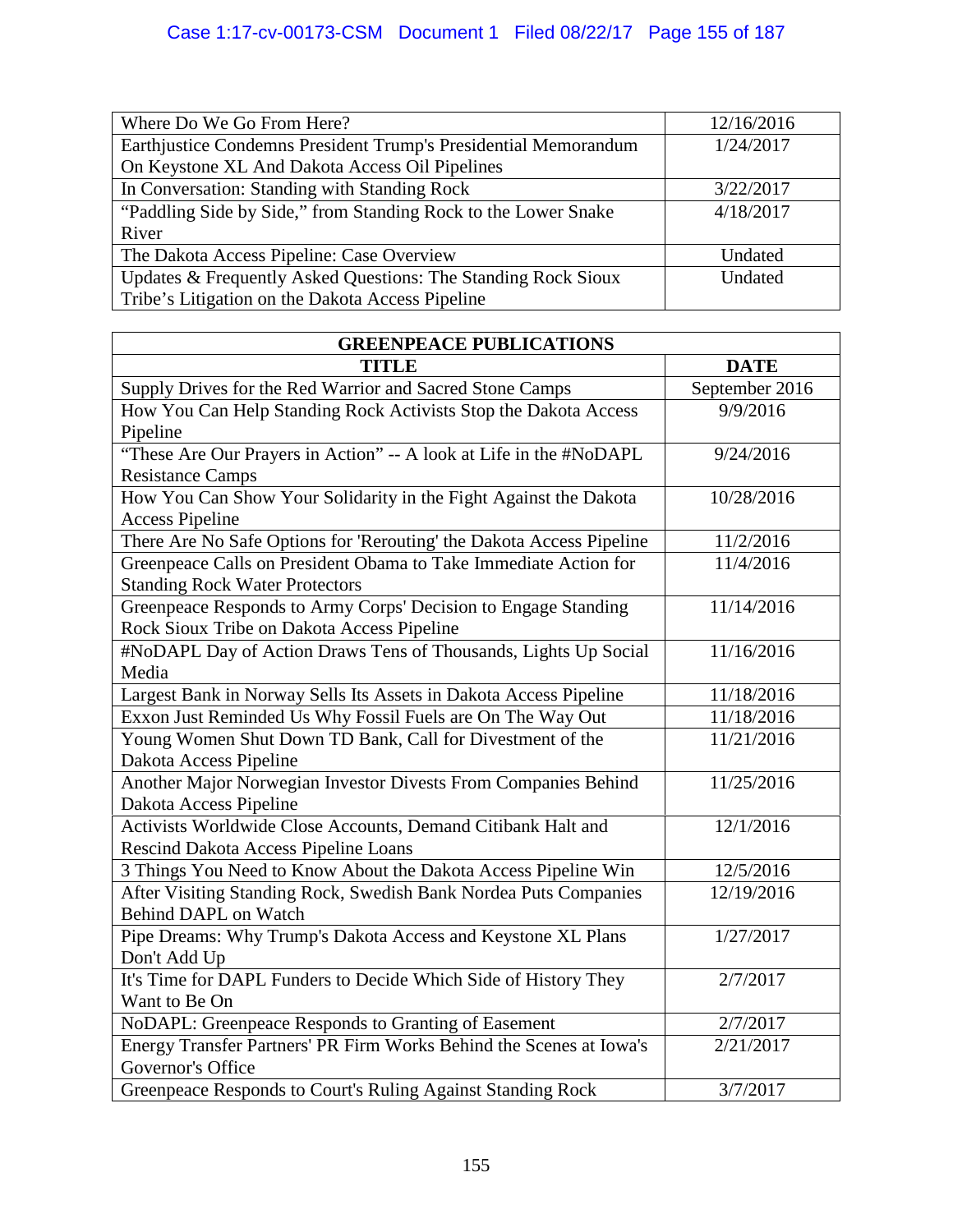| In Solidarity, Greenpeace Supports Native Nations March in DC      | 3/10/2017 |
|--------------------------------------------------------------------|-----------|
|                                                                    |           |
| Native Nations Rise: Showing Solidarity in the Movement for        | 3/10/2017 |
| Indigenous Sovereignty                                             |           |
| Indigenous Youth Travel From Standing Rock to Clinton Headquarters | Undated   |
| to Demand Answers on Dakota Access Pipeline                        |           |
| Greenpeace Statement of Solidarity With Standing Rock Water        | Undated   |
| Protectors                                                         |           |

| <b>RAINFOREST ACTION NETWORK PUBLICATIONS</b>                   |             |  |  |
|-----------------------------------------------------------------|-------------|--|--|
| TITLE                                                           | <b>DATE</b> |  |  |
| Obama: Take a Stand Against Dakota Access Pipeline              | 8/30/2016   |  |  |
| RAN Statement on Citigroup's Leading Role in Financing Dakota   | 11/7/2016   |  |  |
| <b>Access Pipeline</b>                                          |             |  |  |
| RAN Statement on Continued Investment in Energy Transfer Equity | 1/27/2017   |  |  |
| <b>URGENT: Call Now. Resist Dakota Access Pipeline</b>          | 2/2017      |  |  |
| Over 500,000 people tell banks, No DAPL!                        | 2/2/2017    |  |  |
| RAN Statement on Final Loan Disbursements for Dakota Access     | 2/10/2017   |  |  |
| Pipeline                                                        |             |  |  |
| Energy Transfer: Which Banks Continue to Support the Company    | 4/6/2017    |  |  |
| Behind DAPL?                                                    |             |  |  |

| <b>SIERRA CLUB PUBLICATIONS</b>                                    |             |  |  |
|--------------------------------------------------------------------|-------------|--|--|
| <b>TITLE</b>                                                       | <b>DATE</b> |  |  |
| Time to Stop a Bad Idea                                            | 9/1/2016    |  |  |
| Obama Administration Sides With The Standing Rock Sioux            | 9/9/2016    |  |  |
| A Tribal Activist War Rages On: The Dakota Access Pipeline and The | 9/13/2016   |  |  |
| <b>Fight for Justice</b>                                           |             |  |  |
| Thousands Nationwide Show Solidarity with the Standing Rock Sioux  | 9/13/2016   |  |  |
| and #NoDAPL                                                        |             |  |  |
| A Light Shines in the Dakotas                                      | 9/14/2016   |  |  |
| Dakota Access Pipeline Water Protectors Being Forcibly Removed by  | 10/27/2016  |  |  |
| <b>Militarized Police</b>                                          |             |  |  |
| Tell Big Banks to Divest From Dakota Access Pipeline               | 11/2/2016   |  |  |
| Will Justice Ever Be Served                                        | 11/4/2016   |  |  |
| Tens of Thousands #StandWithStandingRock                           | 11/16/2016  |  |  |
| Police In Standing Rock Spray Water Protectors With Water Cannons  | 11/20/2016  |  |  |
| In Freezing Temperatures                                           |             |  |  |
| <b>Standing Up for Standing Rock</b>                               | 11/30/2016  |  |  |
| <b>BREAKING: Dakota Access Pipeline Construction Halted!</b>       | 12/4/2016   |  |  |
| Breaking: Army Corps issues final approval for Dakota Access       | Undated     |  |  |
| Pipeline – take action!                                            |             |  |  |
| Take action: Tells Wells Fargo to divest from the Keystone XL and  | Undated     |  |  |
| Dakota Access pipelines                                            |             |  |  |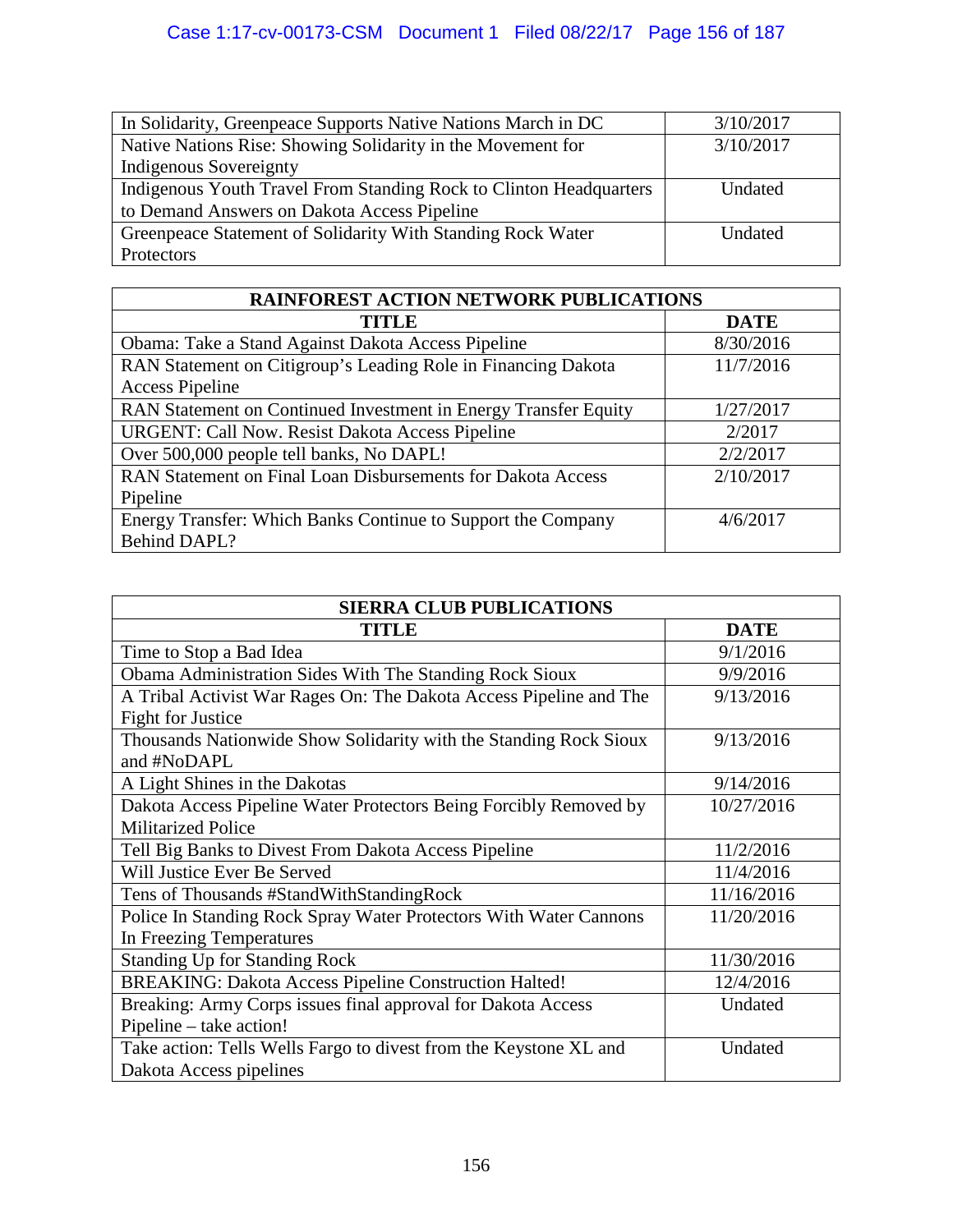# Case 1:17-cv-00173-CSM Document 1 Filed 08/22/17 Page 157 of 187

376. The Enterprise also disseminated falsehoods about Energy Transfer by phone,

through electronic mail, U.S. mail, and posts on social media platforms, such as Twitter, which resulted in direct injury to Plaintiffs. The total number of phone calls, e-mails, and mailings, and the identities of all enterprise members is not yet known, but members of the Enterprise engaged in the following phone calls, e-mails, and U.S. mailings as set forth in Table B, each constituting a separate mail or wire communication in furtherance of the fraudulent scheme:

| וכ<br>٠,<br>. .<br>ю |  |
|----------------------|--|
|                      |  |

| ADDITIONAL MAIL AND WIRE FRAUD COMMUNICATIONS                                                                                   |                                     |             |                                                                                                                                                              |                        |
|---------------------------------------------------------------------------------------------------------------------------------|-------------------------------------|-------------|--------------------------------------------------------------------------------------------------------------------------------------------------------------|------------------------|
| <b>SENDER/CALLER</b>                                                                                                            | <b>RECIPIENT</b>                    | <b>DATE</b> | <b>SUBJECT</b>                                                                                                                                               | <b>METHOD</b>          |
| 350.org                                                                                                                         | N/A                                 | 8/25/2016   | "The brave and resilient<br>Sioux people oppose the<br>pipeline threatening their<br>land. Will<br>@HillaryClinton<br>say #NoDAPL?"                          | Twitter                |
| <b>Rainforest Action</b><br>Network; Bold<br>Alliance; 350.org;<br>Minnesota 350; 350<br>Madison;<br>Greenpeace; Sierra<br>Club | President<br><b>Barack</b><br>Obama | 8/25/2016   | Letter: Halt Construction<br>and Repeal the Army<br>Corps of Engineers<br>Permits for the Dakota<br><b>Access Pipeline Project</b>                           | U.S. Mail<br>or E-mail |
| Greenpeace                                                                                                                      | N/A                                 | 8/30/2016   | "We have rights, and one<br>of those rights is the right<br>to clean water.<br>#NoDAPL<br>#WaterIsLife"                                                      | Twitter                |
| Jane Kleeb (Bold<br>Alliance)                                                                                                   | N/A                                 | 9/3/2016    | "A Marine Corps veteran<br>looks on in disbelief at<br>#NoDAPL destroying<br>sacred sites<br>https://flic.kr/p/LJ9g4D<br>tweet @potus ask him to<br>step in" | Twitter                |
| Jane Kleeb (Bold<br>Alliance)                                                                                                   | N/A                                 | 9/3/2016    | "Word from<br>#StandingRock is police<br>using dogs now on folks<br>https://www.facebook.co<br>m/wrexie.bardaglio/posts                                      | Twitter                |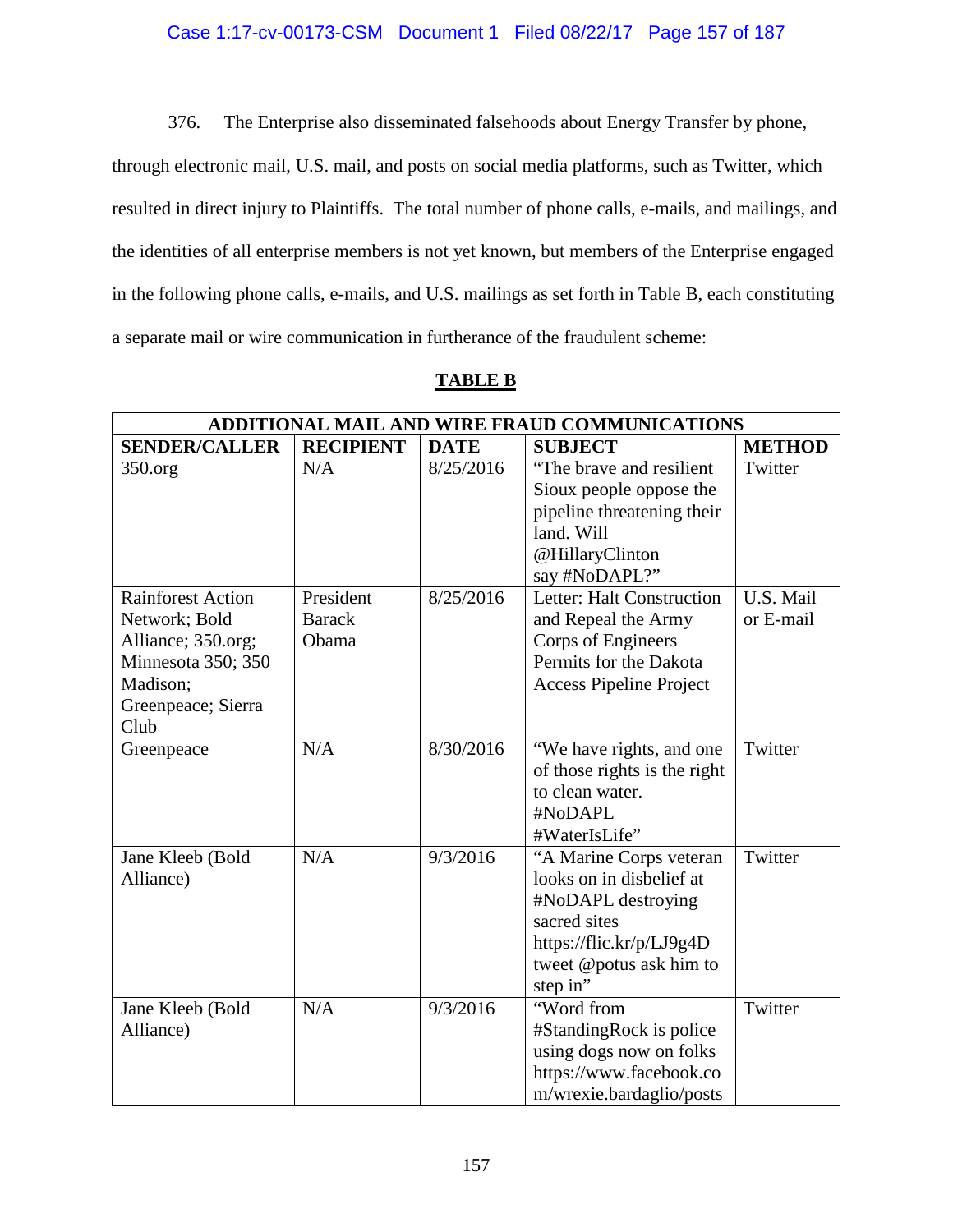|                          |     |          | /10210438624779074                           |         |
|--------------------------|-----|----------|----------------------------------------------|---------|
|                          |     |          | where is                                     |         |
|                          |     |          | @PHMSA_DOT or                                |         |
|                          |     |          | @Interior overseeing?                        |         |
|                          |     |          | #NODAPL"                                     |         |
| 350.org                  | N/A | 9/4/2016 | "Peaceful protestors                         | Twitter |
|                          |     |          | defending their land vs                      |         |
|                          |     |          | fossil fuel execs                            |         |
|                          |     |          | deploying dogs? Time                         |         |
|                          |     |          | for @POTUS to take a                         |         |
|                          |     |          | side #NoDAPL"                                |         |
| <b>Rainforest Action</b> | N/A | 9/4/2016 | "Standing with those"                        | Twitter |
| Network                  |     |          | taking a stand: Native                       |         |
|                          |     |          | <b>American Protesters</b>                   |         |
|                          |     |          | Attacked with Dogs and                       |         |
|                          |     |          | Pepper Spray"                                |         |
| <b>Bill McKibben</b>     | N/A | 9/5/2016 | "Using dogs on                               | Twitter |
| (350.org)                |     |          | demonstrators says                           |         |
|                          |     |          | something about your                         |         |
|                          |     |          | system. Something not                        |         |
|                          |     |          | good #NoDAPL"                                |         |
| Earthjustice             | N/A | 9/5/2016 | "BREAKING: Standing                          | Twitter |
|                          |     |          | Rock Sioux filed an                          |         |
|                          |     |          | emergency motion for                         |         |
|                          |     |          | TRO against DAPL after                       |         |
|                          |     |          | sacred site destroyed                        |         |
|                          |     |          | #nodapl                                      |         |
|                          | N/A | 9/6/2016 | http://ejus.tc/2bOADzY"                      | Twitter |
| 350.org                  |     |          | "Fossil fuel companies                       |         |
|                          |     |          | sic dogs on peaceful                         |         |
|                          |     |          | protestors. The choice is<br>clear: #noDAPL. |         |
|                          |     |          | #StandWithStandingRoc                        |         |
|                          |     |          | k"                                           |         |
| <b>Bill McKibben</b>     | N/A | 9/6/2016 | "Handy list of the banks"                    | Twitter |
| (350.org)                |     |          | paying for guard dogs to                     |         |
|                          |     |          | bite Native protectors                       |         |
|                          |     |          | (and build polluting                         |         |
|                          |     |          | pipeline)                                    |         |
|                          |     |          | http://www.foodandwater                      |         |
|                          |     |          | watch.org/news/who%27                        |         |
|                          |     |          | s-banking-dakota-access-                     |         |
|                          |     |          | pipeline  #NoDAPL"                           |         |
| 350.org                  | N/A | 9/6/2016 | "As bulldozers destroy                       | Twitter |
|                          |     |          | burial sites, oil industry                   |         |
|                          |     |          | bullies try to provoke                       |         |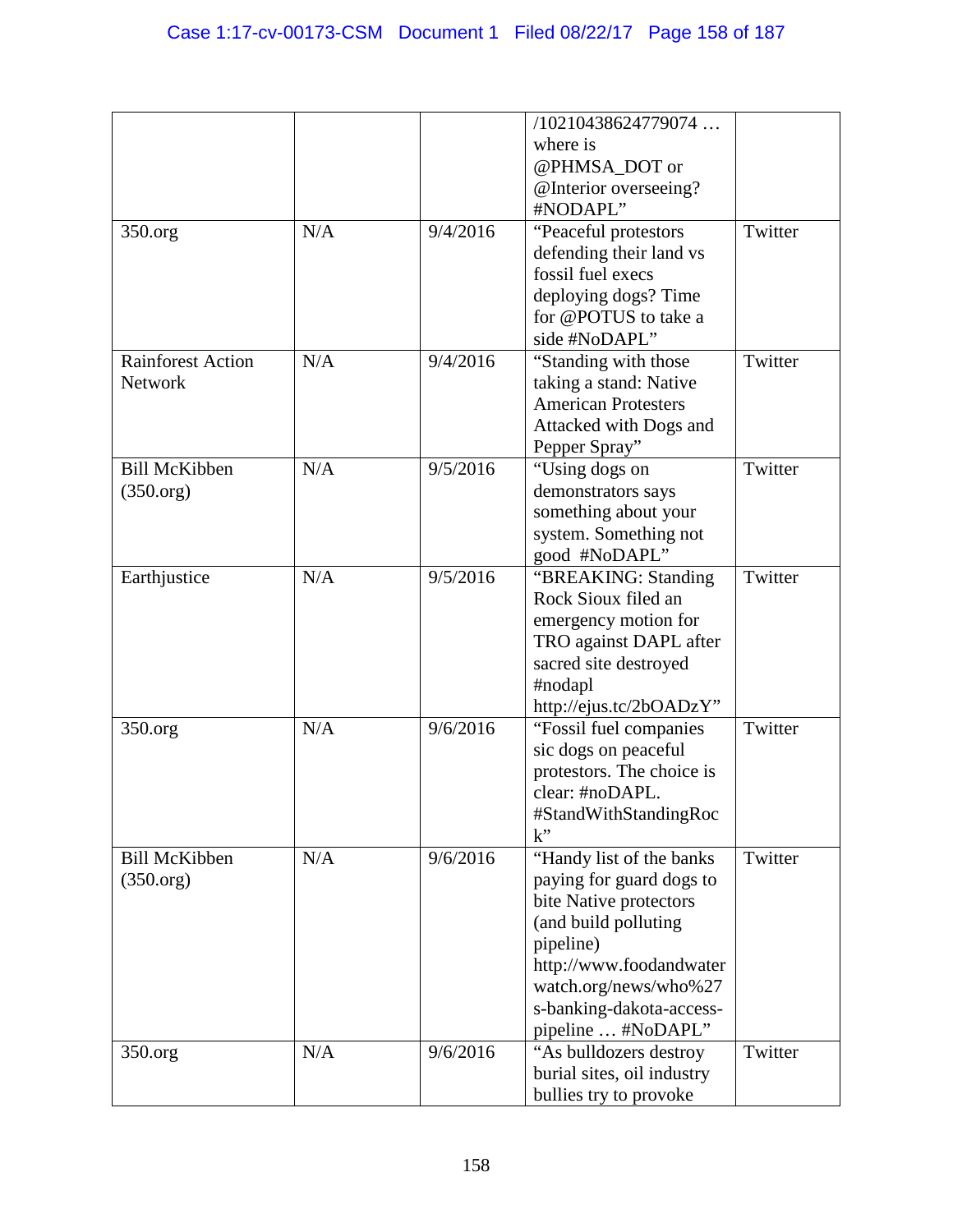|                      |     |           | violence from native         |         |
|----------------------|-----|-----------|------------------------------|---------|
|                      |     |           | leaders saying               |         |
|                      |     |           | #NoDAPL"                     |         |
| <b>Bill McKibben</b> | N/A | 9/8/2016  | "#NoDAPL is a                | Twitter |
| (350.org)            |     |           | leadership test              |         |
|                      |     |           | @HillaryClinton should       |         |
|                      |     |           | not duck. When they sic      |         |
|                      |     |           | dogs on people, it's time    |         |
|                      |     |           | to speak out."               |         |
| <b>Bill McKibben</b> | N/A | 9/8/2016  | "This is so foul. Docs"      | Twitter |
| (350.org)            |     |           | show Big Oil demanded,       |         |
|                      |     |           | and got, 'fast-track'        |         |
|                      |     |           | review of Dakota             |         |
|                      |     |           | pipeline by Obama            |         |
|                      |     |           | admin #NoDAPL"               |         |
| 350.org              | N/A | 9/8/2016  | "Climate justice and         | Twitter |
|                      |     |           | clean water go hand-in-      |         |
|                      |     |           | hand. Time for our           |         |
|                      |     |           | leaders to side with         |         |
|                      |     |           | native protectors.           |         |
|                      |     |           | #NoDAPL"                     |         |
| <b>Bill McKibben</b> | N/A | 9/16/2016 | "The numbers that had a      | Twitter |
| (350.org)            |     |           | whole new dimension to       |         |
|                      |     |           | the #NoDAPL fight. This      |         |
|                      |     |           | pipeline is another giant    |         |
|                      |     |           | climate bomb"                |         |
| 350 Action           | N/A | 9/16/2016 | "All pipelines leak.         | Twitter |
|                      |     |           | #NoDAPL"                     |         |
| 350 Action           | N/A | 9/16/2016 | "Dakota Access destroys      | Twitter |
|                      |     |           | sacred burial ground. It     |         |
|                      |     |           | must be stopped.             |         |
|                      |     |           | #NoDAPL                      |         |
|                      |     |           | http://thenaturalhistorym    |         |
|                      |     |           | useum.org/archaeologists     |         |
|                      |     |           | -and-museums-respond-        |         |
|                      |     |           | to-destruction-of-           |         |
|                      |     |           | standing-rock-sioux-         |         |
|                      |     |           | burial-grounds/"             |         |
| Greenpeace           | N/A | 9/18/2016 | "It's not if a pipeline will | Twitter |
|                      |     |           | spill, it's when.            |         |
|                      |     |           | #NoDAPL"                     |         |
| <b>Bill McKibben</b> | N/A | 9/21/2016 | "1,200 archaeologists        | Twitter |
| (350.org)            |     |           | call for halt to Dakota      |         |
|                      |     |           | pipeline, desecration of     |         |
|                      |     |           | graves                       |         |
|                      |     |           | http://thenaturalhistorym    |         |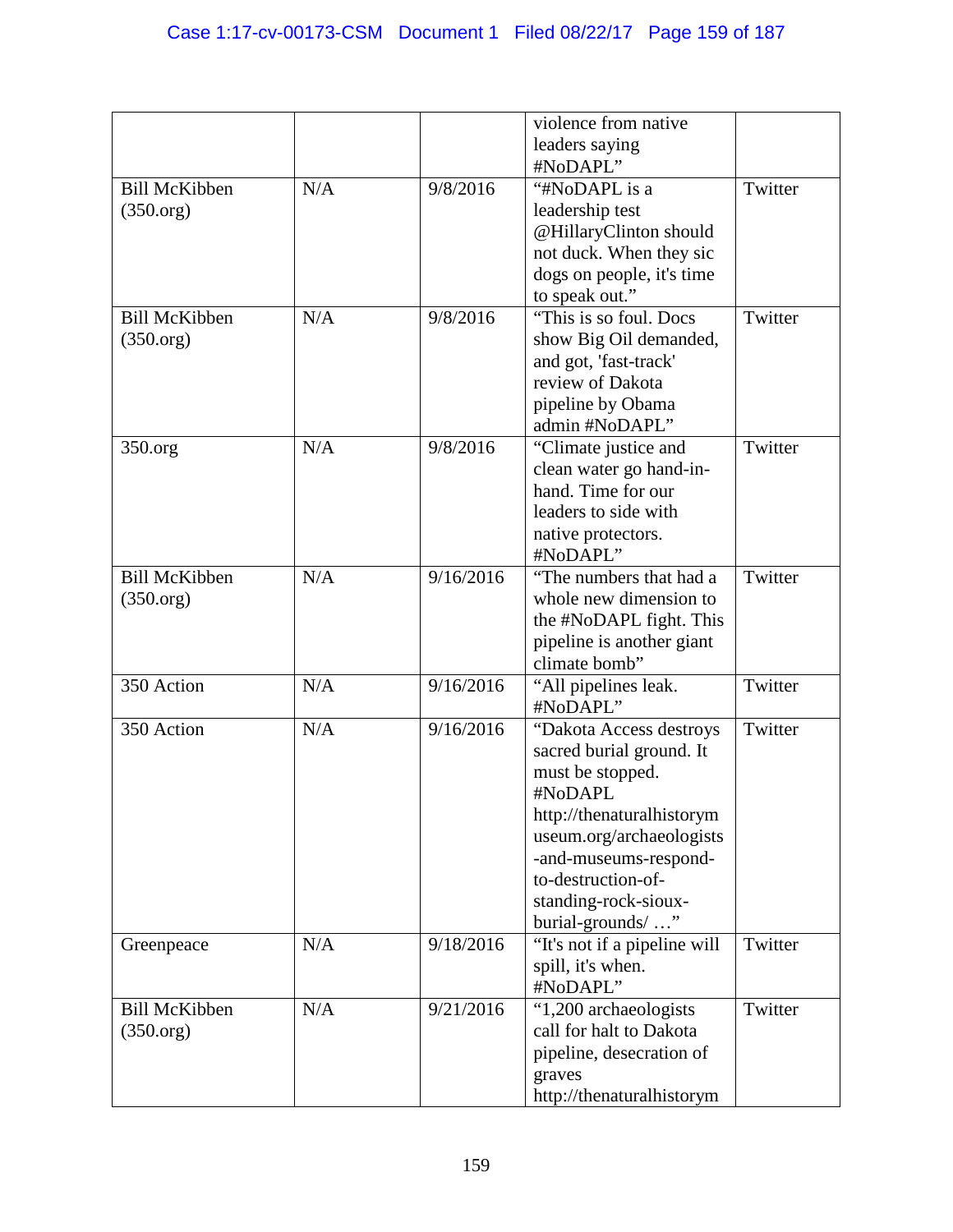|                  |     |           | useum.org/archaeologists                    |         |
|------------------|-----|-----------|---------------------------------------------|---------|
|                  |     |           | -and-museums-respond-<br>to-destruction-of- |         |
|                  |     |           |                                             |         |
|                  |     |           | standing-rock-sioux-                        |         |
|                  |     |           | burial-grounds/                             |         |
|                  |     |           | #NoDAPL"                                    |         |
| 350 Action       | N/A | 9/22/2016 | "Climate change is                          | Twitter |
|                  |     |           | already here and building                   |         |
|                  |     |           | more pipelines will only                    |         |
|                  |     |           | worsen it. #NoDAPL"                         |         |
| Greenpeace       | N/A | 9/26/2016 | "Archaeologists are                         | Twitter |
|                  |     |           | denouncing the Dakota                       |         |
|                  |     |           | Access pipeline for                         |         |
|                  |     |           | destroying Indigenous                       |         |
|                  |     |           | artifacts #NoDAPL                           |         |
|                  |     |           | http://bit.ly/2cOrjuf"                      |         |
| Sierra Club      | N/A | 9/26/2016 | "It's never a question of                   | Twitter |
|                  |     |           | if a pipeline will spill, but               |         |
|                  |     |           | rather a question of                        |         |
|                  |     |           | when:                                       |         |
|                  |     |           | http://sc.org/2deBSbr                       |         |
|                  |     |           | #NoDAPL"                                    |         |
| 350.org          | N/A | 9/27/2016 | "Happening now: police"                     | Twitter |
|                  |     |           |                                             |         |
|                  |     |           | are blockading a peaceful                   |         |
|                  |     |           | rally by water protectors                   |         |
|                  |     |           | right now in ND.                            |         |
|                  |     |           | http://bit.ly/2d4u66g                       |         |
|                  |     |           | #NoDAPL"                                    |         |
| Jane Kleeb (Bold | N/A | 9/29/2016 | "First attack dogs, now                     | Twitter |
| Alliance)        |     |           | chemicals being dumped                      |         |
|                  |     |           | on Native water                             |         |
|                  |     |           | protectors. Waiting for                     |         |
|                  |     |           | Dem leaders. Cops have                      |         |
|                  |     |           | loaded shot guns.                           |         |
|                  |     |           | #NoDAPL"                                    |         |
| Sierra Club      | N/A | 9/29/2016 | "It's heartbreaking to see                  | Twitter |
|                  |     |           | the unwarranted military-                   |         |
|                  |     |           | style response to a                         |         |
|                  |     |           | peaceful #NoDAPL                            |         |
|                  |     |           | prayer camp in North                        |         |
|                  |     |           | Dakota:"                                    |         |
| Greenpeace       | N/A | 10/1/2016 | "Peaceful #NoDAPL                           | Twitter |
|                  |     |           | demonstrators confronted                    |         |
|                  |     |           | by riot police during                       |         |
|                  |     |           | prayer ceremony. Please                     |         |
|                  |     |           | RT to spread the word."                     |         |
|                  |     |           |                                             |         |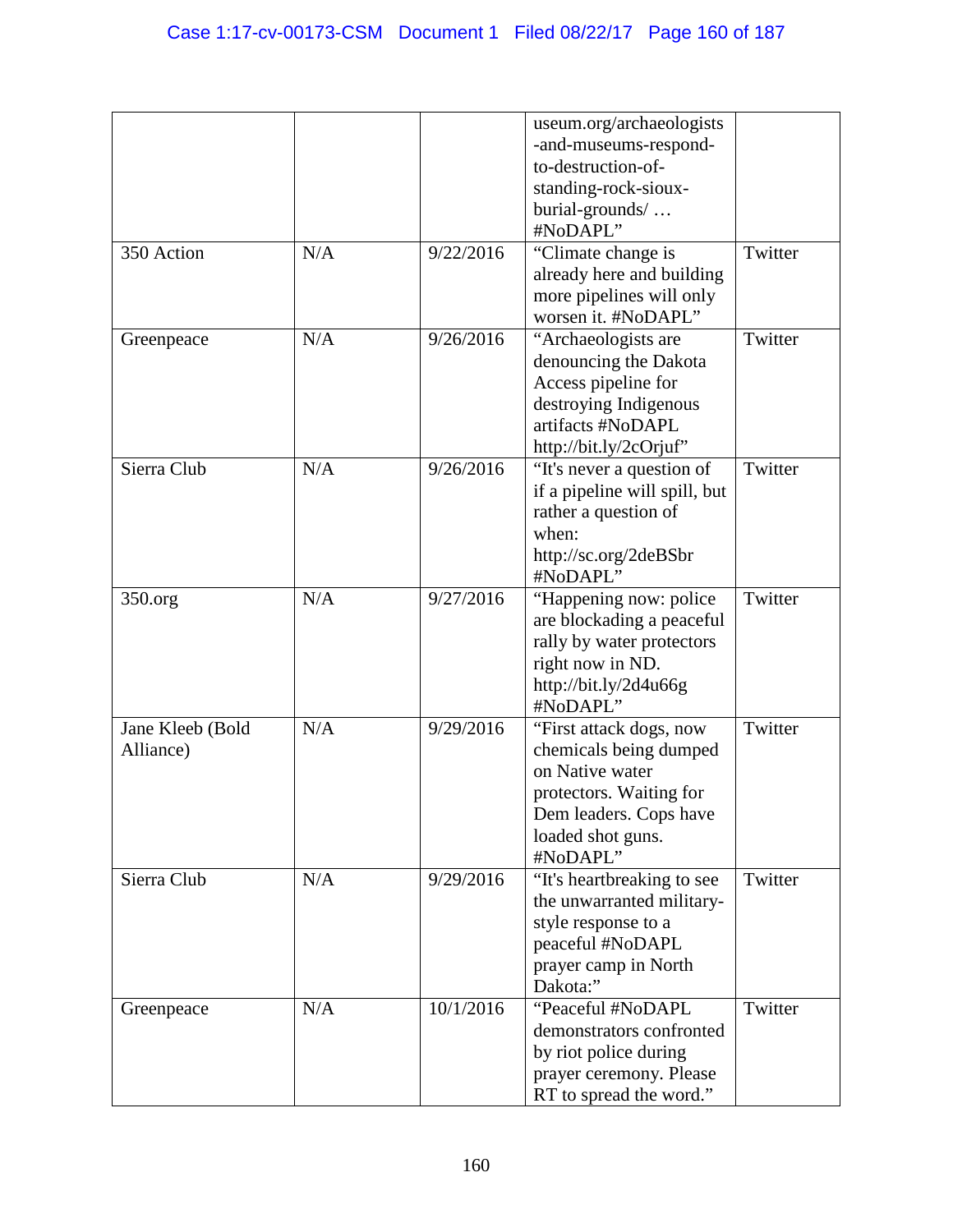| Greenpeace                        | N/A | 10/25/2016 | "It's not if, but when. A<br>Pennsylvania pipeline<br>burst, spilled 55,000<br>gallons of gasoline this<br>weekend.<br>http://bit.ly/2eDw0Io<br>#NoDAPL"         | Twitter |
|-----------------------------------|-----|------------|------------------------------------------------------------------------------------------------------------------------------------------------------------------|---------|
| Annie Leonard<br>(Greenpeace)     | N/A | 10/27/2016 | "Protesters should not<br>have to face intimidation<br>by weapons of war.<br>Resharing this in support<br>of #NoDAPL<br>http://usat.ly/2bTbAsk<br>#WaterIsLife"  | Twitter |
| <b>Bill McKibben</b><br>(350.org) | N/A | 10/29/2016 | "NYTimes reminds us<br>that Dakota pipeline was<br>originally going to go by<br>Bismarck. But, white<br>people. #NoDAPL<br>http://nyti.ms/2dUFMTt"               | Twitter |
| 350 Action                        | N/A | 10/30/2016 | "The #NoDAPL fight is<br>an egregious example of<br>the nexus between racism<br>and climate injustice.<br>#StandWithStandingRoc<br>$k$ "                         | Twitter |
| Jane Kleeb (Bold<br>Alliance)     | N/A | 10/30/2016 | "Yes, Dakota Access<br>pipeline has destroyed<br>sacred sites. You can<br>come up to ND and we<br>would be happy to show<br>you #NODAPL"                         | Twitter |
| Jane Kleeb (Bold<br>Alliance)     | N/A | 11/2/2016  | "Brutal force happening<br>now at Standing Rock<br>#NoDAPL Pics by<br>@joshfoxfilm, ABC<br>pundit @erinschrode hit<br>with rubber bullets<br>@GStephanopoulos"   | Twitter |
| Jane Kleeb (Bold<br>Alliance)     | N/A | 11/2/2016  | "Dakota Access pipeline"<br>is for export using<br>eminent domain for<br>private gain and ignoring<br>the Sovereign Rights of<br>Indigenous Nations.<br>#NoDAPL" | Twitter |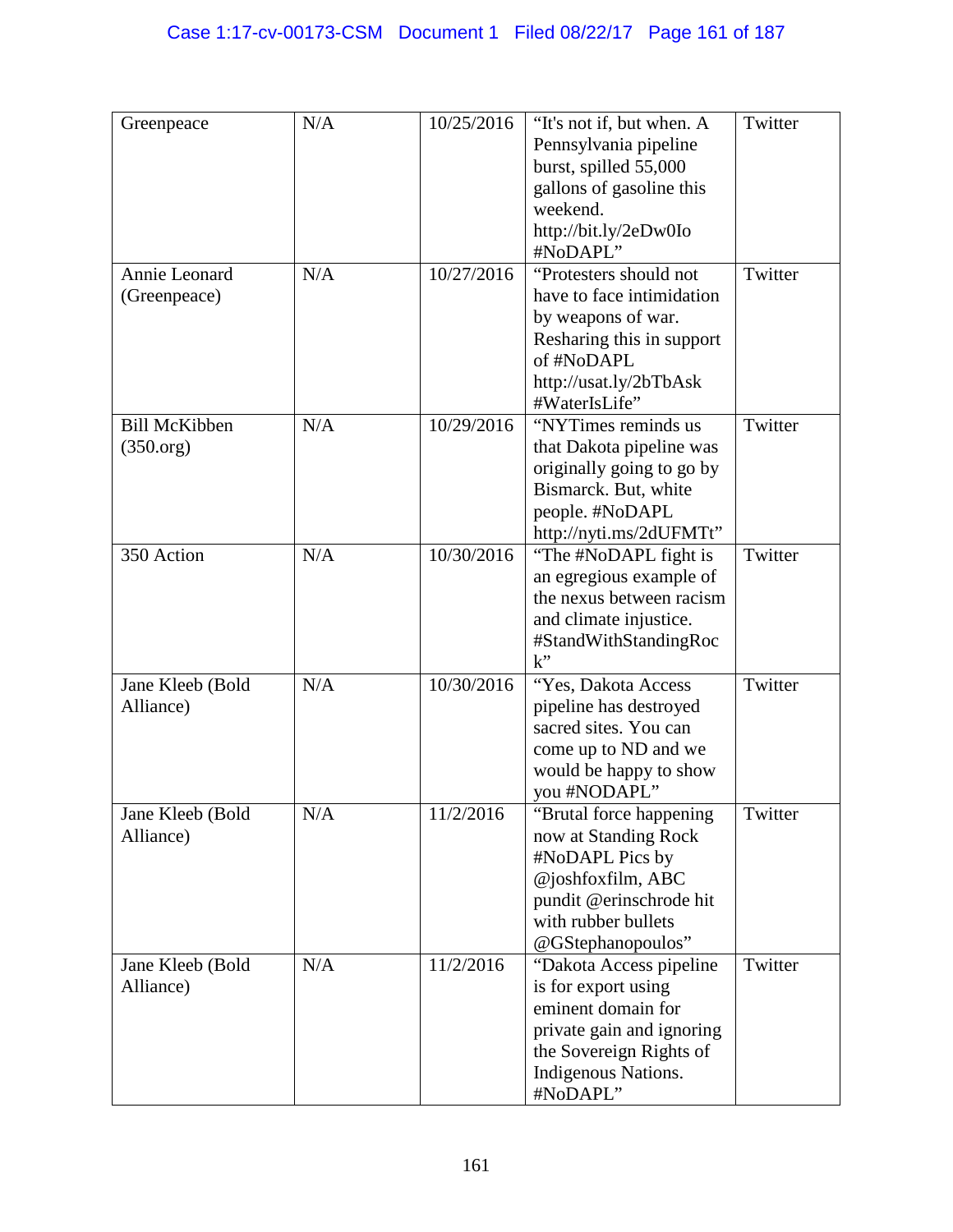| Sierra Club                                                                   | N/A                                                                                                                                              | 11/2/2016  | "There is no acceptable"<br>route for this dirty and<br>dangerous pipeline.' Our<br>statement in response to<br>@POTUS:<br>http://sc.org/2fvJUzo<br>#NoDAPL"                                                                                             | Twitter                |
|-------------------------------------------------------------------------------|--------------------------------------------------------------------------------------------------------------------------------------------------|------------|----------------------------------------------------------------------------------------------------------------------------------------------------------------------------------------------------------------------------------------------------------|------------------------|
| 350.org                                                                       | N/A                                                                                                                                              | 11/3/2016  | "More brutal attacks on<br>peaceful water protectors<br>as they defend sacred<br>sites. @POTUS: Send<br>DOJ observers now<br>http://nbcnews.to/2fis1R<br>g #NoDAPL"                                                                                      | Twitter                |
| Sierra Club                                                                   | N/A                                                                                                                                              | 11/5/2016  | "A #NoDAPL Map: This<br>pipeline could endanger<br>the drinking water of<br>millions.<br>http://sc.org/2fyMB39<br>(@northlandiguana<br>@HuffingtonPost)"                                                                                                 | Twitter                |
| BankTrack;<br>Greenpeace;<br><b>Rainforest Action</b><br>Network; Sierra Club | Nigel Beck,<br>Standard<br>Bank, Chair<br>of the Equator<br>Principals<br>Association;<br>All Equator<br>Principles<br>Financial<br>Institutions | 11/7/2016  | Concerning: Equator<br>Principles climate<br>commitments, and EPFI<br>financing of the Dakota<br>Access Pipeline, for<br>discussion at your<br>Annual Meeting and<br>Workshop in London                                                                  | U.S. Mail<br>or E-mail |
| <b>Rainforest Action</b><br><b>Network</b>                                    | N/A                                                                                                                                              | 11/7/2016  | ".@Citi says they<br>consider #humanrights in<br>financing. So why are<br>they financing the<br>Dakota Access Pipeline?<br>#NoDAPL<br>http://www.ran.org/ran_s<br>tatement_on_citigroup_s<br>_leading_role_in_financi<br>ng_dakota_access_pipeli<br>ne " | Twitter                |
| Greenpeace                                                                    | N/A                                                                                                                                              | 11/15/2016 | "Peaceful Water<br>Protectors at Standing<br>Rock have been met with<br>violence from private                                                                                                                                                            | Twitter                |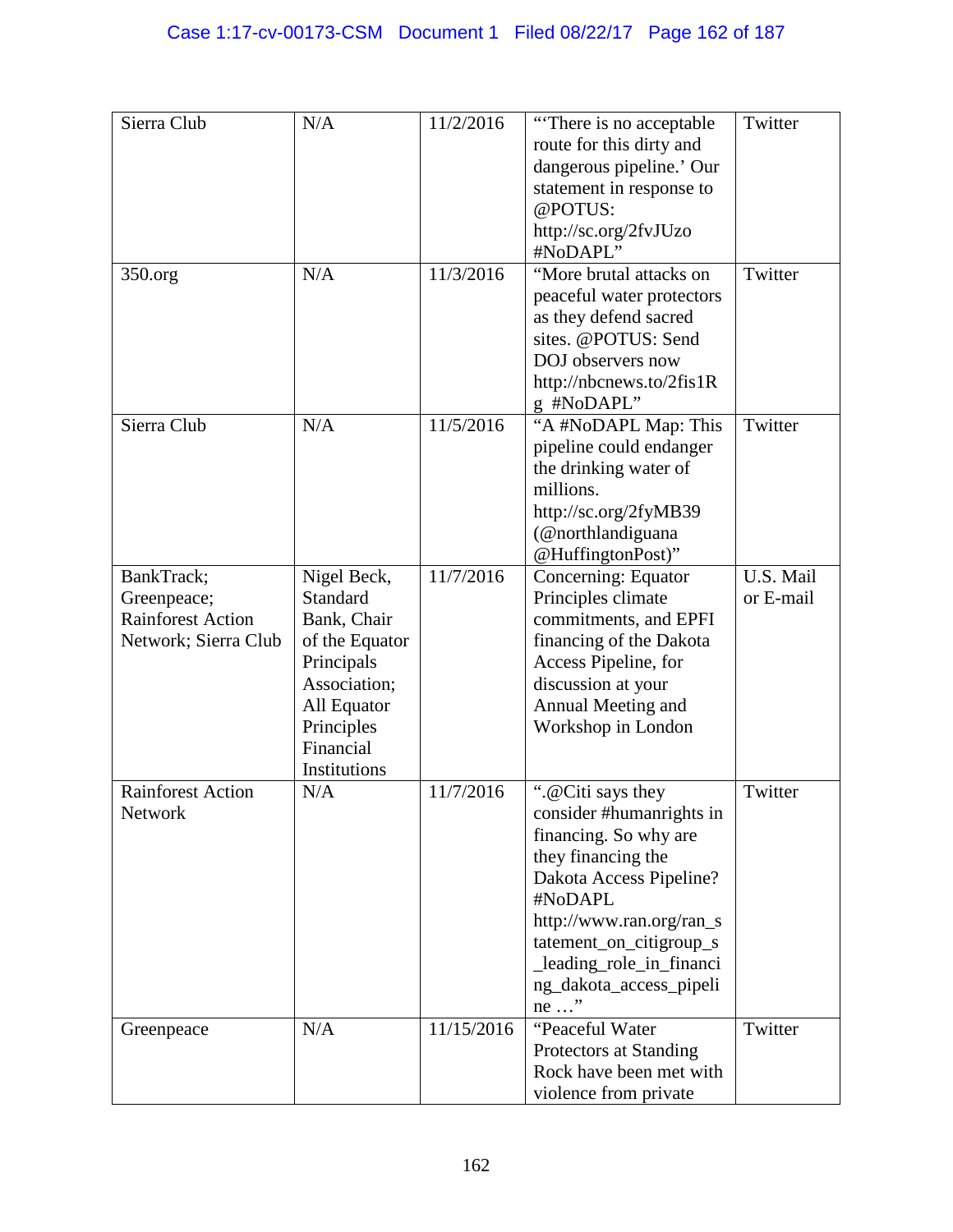|                               |     |            | security & construction<br>crews. We stay for them.                                                                                                                                    |         |
|-------------------------------|-----|------------|----------------------------------------------------------------------------------------------------------------------------------------------------------------------------------------|---------|
| Earthjustice                  | N/A | 11/15/2016 | #NoDAPL"<br>"U.N. officials denounce<br>'inhuman' treatment of<br>Native American pipeline<br>protesters<br>http://ejus.tc/2fe9iEU<br>#NoDAPL<br>#StandWithStandingRoc<br>$k$ "        | Twitter |
| Jane Kleeb (Bold<br>Alliance) | N/A | 11/20/2016 | "ND and Big Oil are tear<br>gassing and putting water<br>hoses on #NoDAPL folks<br>right now in 20 degree<br>weather and at night<br>https://www.facebook.co<br>m/myron.dewey1?fref=ts | Twitter |
| Sierra Club                   | N/A | 11/20/2016 | "NOW: Shocking<br>livestream from<br>#standingrock of<br>peaceful water protectors<br>sprayed w/ water in<br>freezing temperatures<br>bit.ly/2feDhMa"                                  | Twitter |
| Greenpeace                    | N/A | 11/24/2016 | "As you enjoy this day"<br>with your family, don't<br>forget that Indigenous<br>people are still under<br>attack. #NoDAPL<br>http://huff.to/2gmUqpi"                                   | Twitter |
| Jane Kleeb (Bold<br>Alliance) | N/A | 11/26/2016 | "If you have to build<br>your pipeline using razor<br>wire, guns, tear gas and<br>extreme violence maybe<br>you are building the<br>wrong America?<br>#NODAPL"                         | Twitter |
| Greenpeace                    | N/A | 11/27/2016 | "NOW: 100s gather to<br>demand<br>@TheJusticeDept<br>intervenes & stops the<br>violence used against<br>#StandingRock water<br>protectors. #NoDAPL"                                    | Twitter |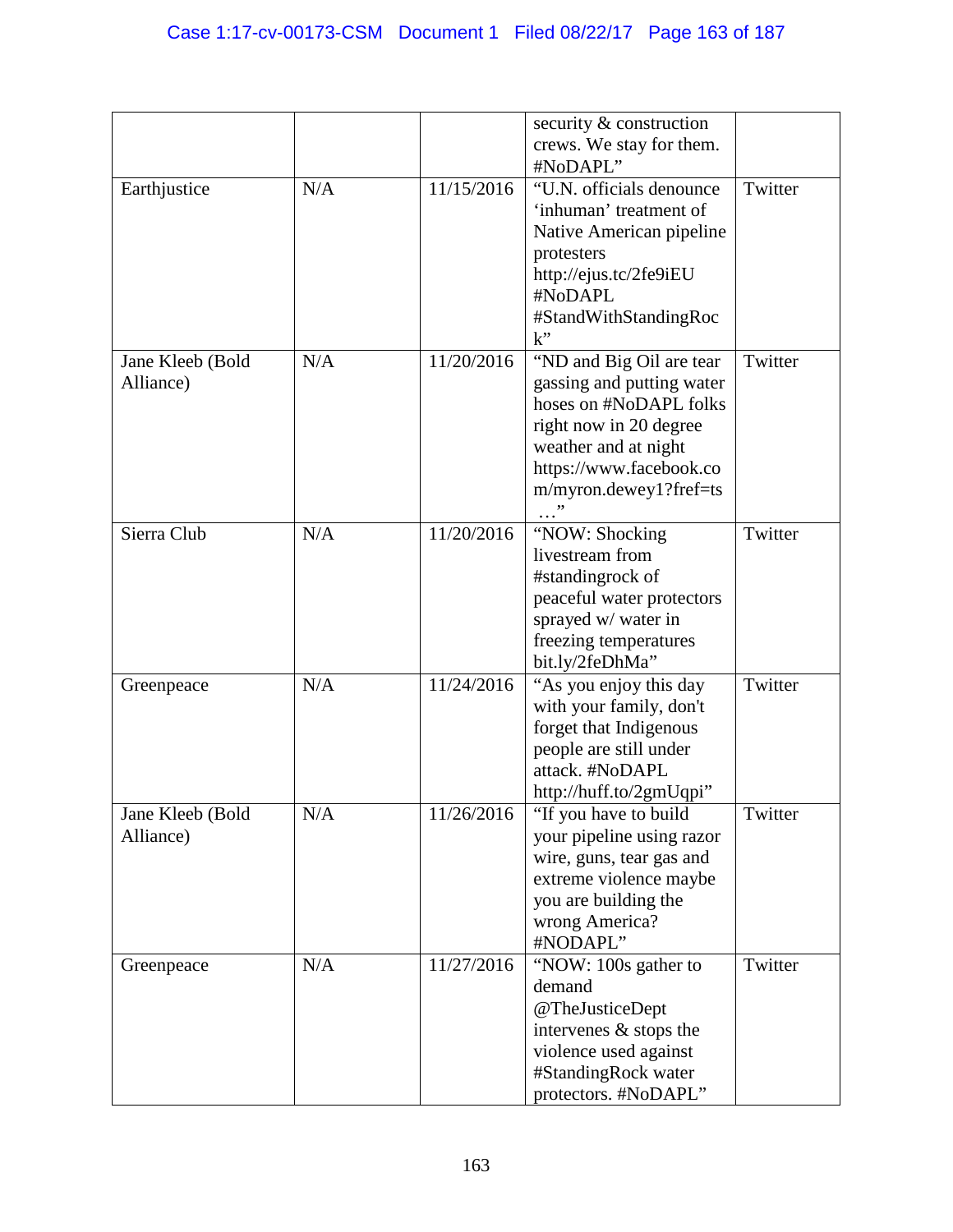| BankTrack; 350           | Takashi          | 11/30/2016 | Concerning: Halt your     | U.S. Mail |
|--------------------------|------------------|------------|---------------------------|-----------|
| Central Maine; 350       | Oyamada,         |            | support to the Dakota     | or E-mail |
| Colorado; 350            | Bank of          |            | <b>Access Pipeline</b>    |           |
| Louisiana; 350           | Tokyo-           |            |                           |           |
|                          | Mitsubishi       |            |                           |           |
| Maine; 350 San           | UFJ <sup>9</sup> |            |                           |           |
| Antonio; 350.org;        |                  |            |                           |           |
| 350.org Belgium;         |                  |            |                           |           |
| 350.org France;          |                  |            |                           |           |
| 350.org Japan;           |                  |            |                           |           |
| 350NJ.org; Bold          |                  |            |                           |           |
| Alliance; Bold Iowa;     |                  |            |                           |           |
| Bold Louisiana; Bold     |                  |            |                           |           |
| Nebraska; Bold           |                  |            |                           |           |
| Oklahoma;                |                  |            |                           |           |
| Greenpeace France;       |                  |            |                           |           |
| Greenpeace               |                  |            |                           |           |
| International;           |                  |            |                           |           |
| Greenpeace               |                  |            |                           |           |
| Netherlands;             |                  |            |                           |           |
| Greenpeace USA;          |                  |            |                           |           |
| <b>Rainforest Action</b> |                  |            |                           |           |
| Network; Sierra Club     |                  |            |                           |           |
| Jane Kleeb (Bold         | N/A              | 12/1/2017  | "Dakota Access CEO flat   | Twitter   |
| Alliance)                |                  |            | out lying                 |           |
|                          |                  |            | http://bismarcktribune.co |           |
|                          |                  |            | m/news/state-and-         |           |
|                          |                  |            | regional/audio-tribe-     |           |
|                          |                  |            | objected-to-pipeline-     |           |
|                          |                  |            | nearly-years-before-      |           |
|                          |                  |            | lawsuit/article_51f94b8b- |           |
|                          |                  |            | 1284-5da9-92ec-           |           |
|                          |                  |            | 7638347fe066.htm          |           |
|                          |                  |            | Chairman with Standing    |           |
|                          |                  |            | Rock and other Sioux      |           |
|                          |                  |            | Nations objected from     |           |
|                          |                  |            | day 1 #NoDAPL"            |           |
| Earthjustice             | N/A              | 12/2/2016  | "Tribes ask International | Twitter   |
|                          |                  |            | Human Rights              |           |

<sup>9</sup> BankTrack and the other Enterprise Members sent identical letters to the CEOs of sixteen other banks: Johannes-Jörg Riegler, BayernLB; Carlos Torres Vila, BBVA; Jean-Laurent Bonnafé, BNP Paribas; Michael Corbat, Citigroup; Timothy Sloan, Wells Fargo; Bharat Masrani, TD Bank Group; Takeshi Kunibe, SMBC; Frédéric Oudéa, Société Générale; Laurent Mignon, Natixis; Nobuhide Hayashi, Mizuho Bank; Carlo Messina, Intesa SanPaolo; Ralph Hamers, ING; Jiang Jianqing, ICBC; Rune Bjerke, DNB Norway; Philippe Brassac, Credit Agricole; William H. Rogers, Jr., Suntrust; and Nobuhide Hayashi, Mizuho Bank; Tsuyoshi Kunibe, Sumitomo Mitsui; Takashi Oyamada, Bank of Tokyo-Mitsubishi UFJ.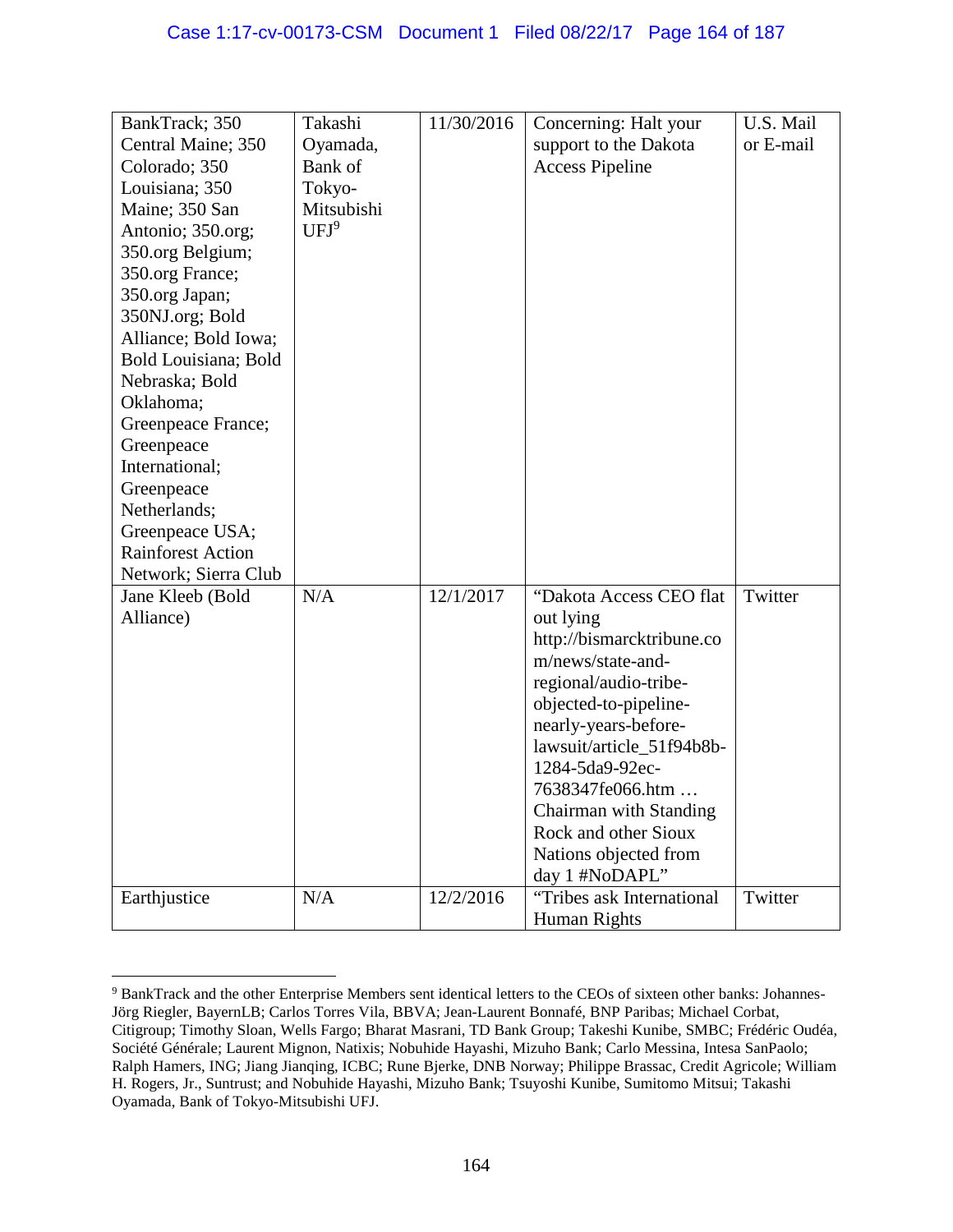|                          |     |            | Commission to stop             |         |
|--------------------------|-----|------------|--------------------------------|---------|
|                          |     |            | violence against               |         |
|                          |     |            | <b>Water Protectors at</b>     |         |
|                          |     |            | <b>Standing Rock</b>           |         |
|                          |     |            | http://ejus.tc/StandingRo      |         |
|                          |     |            | ckFAQ #NoDAPL"                 |         |
| <b>Rainforest Action</b> | N/A | 12/3/2016  | "The water protectors are      | Twitter |
| Network                  |     |            | being attacked in the          |         |
|                          |     |            | name of profit."               |         |
|                          |     |            | #NoDAPL                        |         |
|                          | N/A |            |                                | Twitter |
| Sierra Club              |     | 12/6/2016  | "It's not an 'if' a pipeline   |         |
|                          |     |            | will spill, it's when"         |         |
| <b>Rainforest Action</b> | N/A | 12/27/2016 | "DAPL is a direct threat       | Twitter |
| Network                  |     |            | to drinking water for          |         |
|                          |     |            | millions of people."           |         |
|                          |     |            | #DefundDAPL                    |         |
|                          |     |            | #NoDAPL                        |         |
| <b>Rainforest Action</b> | N/A | 12/28/2016 | "We can't let the              | Twitter |
| Network                  |     |            | destructive DAPL project       |         |
|                          |     |            | continue." #NoDAPL             |         |
| Greenpeace               | N/A | 1/25/2017  | "If this administration is     | Twitter |
|                          |     |            | going to fast track            |         |
|                          |     |            | environmental                  |         |
|                          |     |            |                                |         |
|                          |     |            | destruction then               |         |
|                          |     |            | relentless resistance will     |         |
|                          |     |            | be the response.               |         |
|                          |     |            | #NoDAPL #NoKXL"                |         |
| Bold Nebraska; Bold      | N/A | 2/1/2017   | "UPDATE: Army Corps            | Twitter |
| Alliance                 |     |            | takes 'initial steps' to fast- |         |
|                          |     |            | track #DakotaAccess;           |         |
|                          |     |            | final easement NOT             |         |
|                          |     |            | granted:                       |         |
|                          |     |            | http://reuters.com/article/    |         |
|                          |     |            | us-northdakota-pipeline-       |         |
|                          |     |            | army-idUSKBN15G4RF             |         |
|                          |     |            | #NoDAPL                        |         |
|                          |     |            |                                |         |
|                          |     |            | @USACEHQ"                      |         |
| <b>Mary Sweeters</b>     | N/A | 2/2/2017   | "An Environmental              | Twitter |
| (Greenpeace)             |     |            | <b>Impact Statement is</b>     |         |
|                          |     |            | underway for the Dakota        |         |
|                          |     |            | Access pipeline, as it         |         |
|                          |     |            | should've been done            |         |
|                          |     |            | earlier. Pls comment!          |         |
|                          |     |            | #NoDAPL"                       |         |
| <b>Bill McKibben</b>     | N/A | 2/7/2017   | "Just a reminder that          | Twitter |
| (350.org)                |     |            | building Dakota pipeline       |         |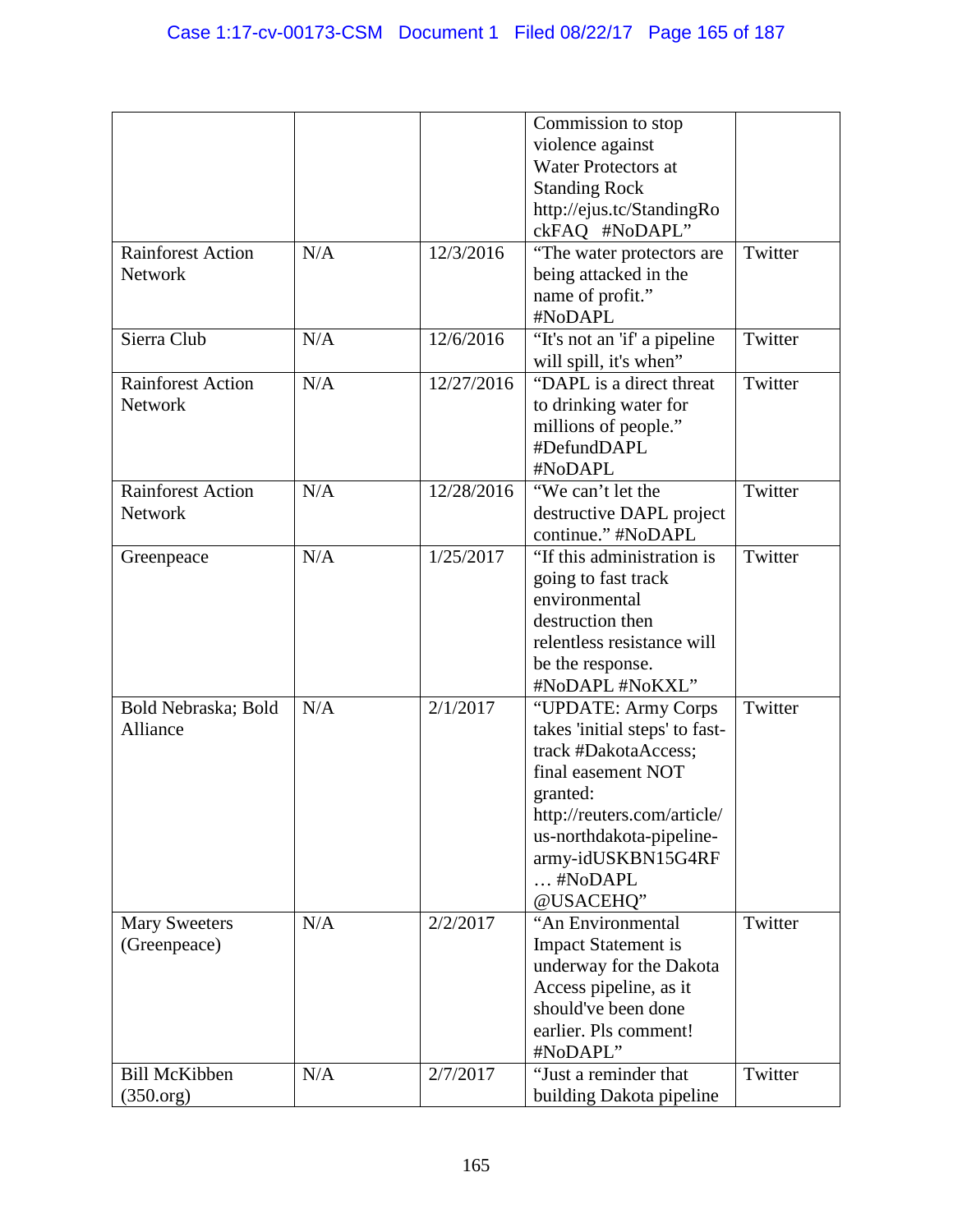|               |     |           | is carbon equivalent of<br>building 30 coal-fired<br>power plants<br>http://priceofoil.org/2016<br>/09/12/the-dakota-access-<br>pipeline-will-lock-in-the-<br>emissions-of-30-coal-<br>plants/ $\ldots$ #nodapl" |         |
|---------------|-----|-----------|------------------------------------------------------------------------------------------------------------------------------------------------------------------------------------------------------------------|---------|
| Greenpeace    | N/A | 2/20/2017 | "Pope Francis:<br>Indigenous people should<br>have final say about their<br>land<br>http://bit.ly/2lVMldD<br>#NoDAPL"                                                                                            | Twitter |
| Jan Hasselman | N/A | 3/22/2017 | <b>Accusing Energy</b><br>Transfer of endangering<br>water and circumventing<br>environmental review                                                                                                             | Phone   |
| Greenpeace    | N/A | 4/13/2017 | "Try a bottle of pure"<br>Dakota spring water<br>#NoDAPL #WaterIsLife<br>Brought to you by<br>@CreditSuisse"                                                                                                     | Twitter |

377. The Defendants have also processed millions of dollars in fraudulently induced donations over the wires in thousands of individual transactions. These transactions were made in furtherance of the Enterprise's unlawful scheme. Each such transaction constitutes a predicate act.

378. In addition, the Defendants have transmitted funds from inside the United States to or through a place outside the United States and to a place in the United States from or through a place outside the United States with the intent that the funds promote the carrying on of the Enterprise's unlawful racketeering activity. Each such transfer constitutes a predicate act.

379. The Enterprise took direct action against Energy Transfer's critical business constituencies, including banks providing financing to Energy Transfer and the Company's investors, whereby the Enterprise issued extortive threats demanding that such banks terminate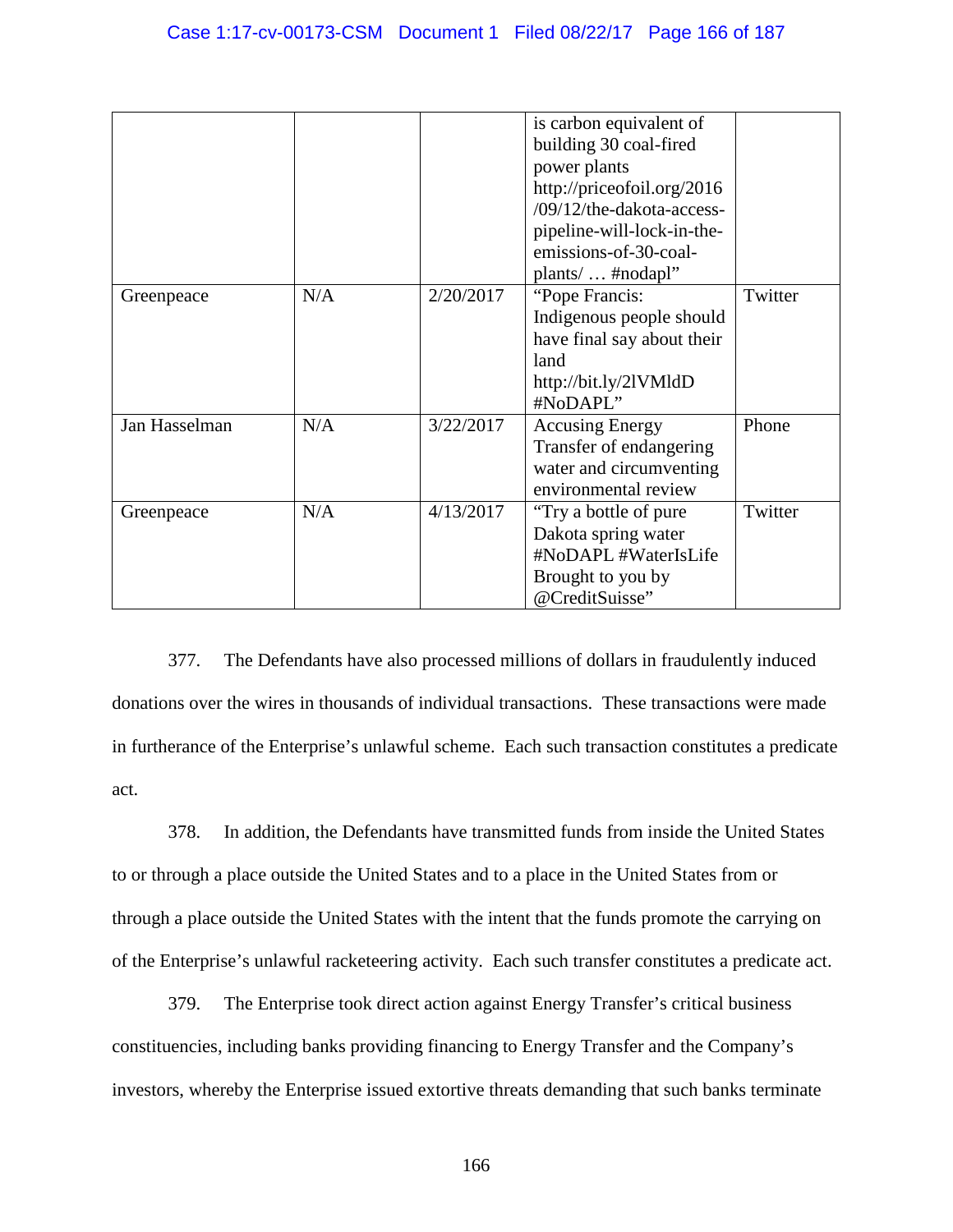#### Case 1:17-cv-00173-CSM Document 1 Filed 08/22/17 Page 167 of 187

their relationships with Energy Transfer and endorse the Enterprise's position and efforts, which provided a substantial benefit to the Enterprise in the form of enhanced fundraising potential.

380. The Enterprise directly incited and perpetrated acts of terrorism in violation of the U.S. Patriot Act, including (i) attempted and actual destruction of the pipeline; (ii) arson of property used in interstate commerce, including the pipeline, construction equipment, and private and public property; (iii) arson and bombing of federal property including during attacks on law enforcement; and (iv) damaging federal property, including by burning federal lands and leaving 835 dumpsters of trash and debris at protest camps.

381. The Enterprise orchestrated cyber-attacks on Energy Transfer's computer systems and websites, including (i) DDoS attacks which entailed many thousands of individual wire communications aimed at overwhelming and disabling Energy Transfer's computer systems and websites, (ii) "credential harvesting" spam attacks aimed at stealing personal and Company information that the Enterprise could misappropriate in furtherance of its unlawful campaign; and (iii) doxing" against Energy Transfer employees in an effort to demonize them by their mere association with the Company and implicitly inviting attacks on those employees using the improperly published personal information. Each of the thousands of wire communications making up these cyber-attacks were made in furtherance of the Enterprise's unlawful "campaign" against Energy Transfer, and each such communication constitutes a separate predicate act.

382. The Defendants have also travelled in interstate and foreign commerce and used interstate and foreign commerce facilities with intent to commit or otherwise promote or facilitate the commission of the predicate acts alleged herein, and the Defendants did commit and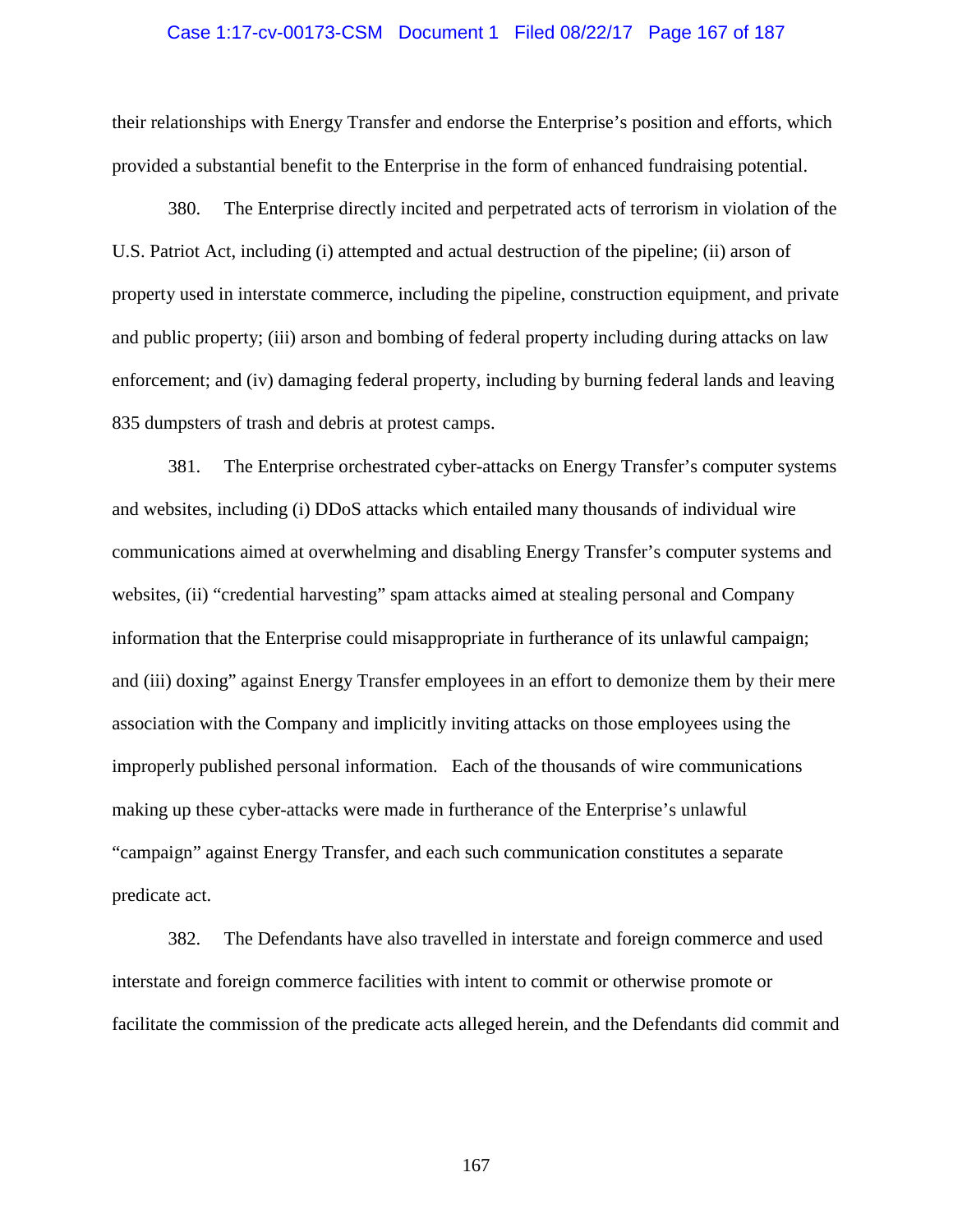#### Case 1:17-cv-00173-CSM Document 1 Filed 08/22/17 Page 168 of 187

promote the commission of the predicate acts. Each such use of the interstate or foreign commerce facilities constitutes a predicate act.

383. Each of the predicate acts referred to in the preceding paragraphs was for the purpose of executing the Enterprise's fraudulent scheme, and Defendants and Enterprise members engaged in such acts with the specific intent of furthering that scheme, willfully and with knowledge of its falsity. Each of the Defendants performed or participated in the performance of at least two of the predicate acts.

384. The conduct and actions set forth herein were related to each other by virtue of: (i) common participants; (ii) a common victim; and (iii) the common purpose and common result of a concerted attack on Plaintiffs' business practices to fraudulently solicit and maximize donations and cause harm to Energy Transfer's business and reputation.

385. The Defendants' activities were interrelated, not isolated, and involved a calculated series of repeated violations of the law in order to conceal and promote fraudulent activity. The Enterprise has existed with the current members and others as, yet unknown since at least April 2016, and the conduct and activities have continued as of the date of this Complaint, and the Enterprise's racketeering activities threaten to continue in the future.

386. The Defendants' direct and indirect participation in the Enterprise's affairs through the pattern of racketeering and activity described herein constitutes a violation of 18 U.S.C. § 1962(c).

387. As a direct and proximate cause of the Defendants' violations of 18 U.S.C. §1962(c), Plaintiffs have sustained damage to their business, property, and reputation, including injury by reason of the predicate acts constituting the pattern of racketeering activity set forth above that was not only foreseeable but intended as an objective of the predicate acts. Plaintiffs'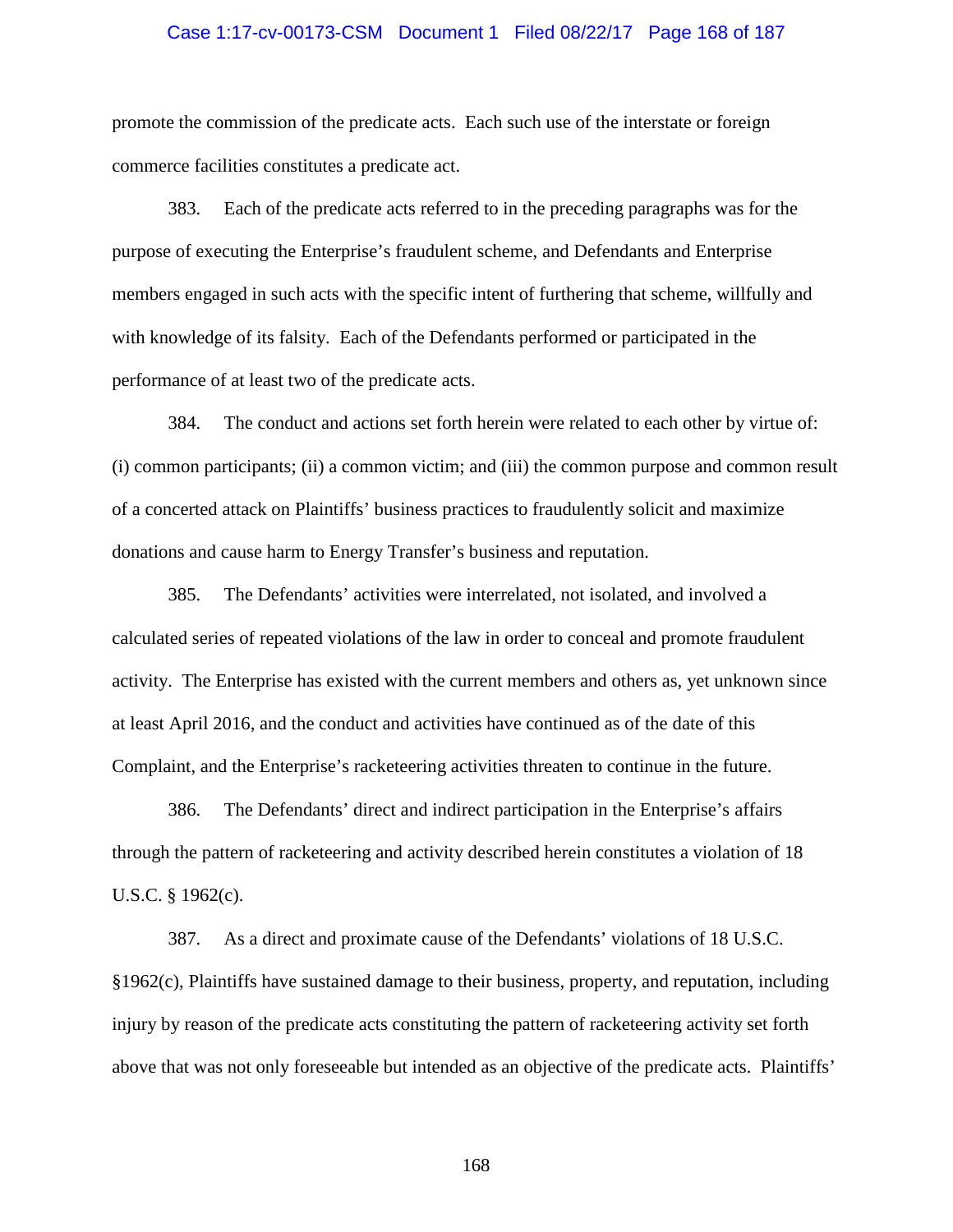#### Case 1:17-cv-00173-CSM Document 1 Filed 08/22/17 Page 169 of 187

damages include, but are not limited to: impaired access to the capital markets and increased cost of capital; decreased market capitalization; lost profits; lost relationships with investors, lending partners, and other contractual relationships; business disruption losses and expenses; mitigation costs, substantial damages to Plaintiffs' property, brand, goodwill, business reputation, and standing in the global marketplaces, communities, and government agencies critical to Plaintiffs' business; and the expenditure of substantial resources and management time to mitigate the damage caused by the Enterprise's illegal campaign, including legal fees.

388. As a result of the violations of 18 U.S.C. § 1962(c), Plaintiffs have suffered damages in an amount to be proven at trial, but which constitute no less than \$300 million. Plaintiffs are entitled to recover from the Defendants the amount in which they have been damaged, to be trebled in accordance with 18 U.S.C. § 1964(c), together with interest, costs, and attorneys' fees incurred by reason of the Enterprise's violations of 18 U.S.C. § 1962(c), and disgorgement of Defendants' illicit proceeds.

#### **COUNT II**

## **RACKETEERING IN VIOLATION OF RICO, 18 U.S.C. §§ 1962(a) (AGAINST ALL DEFENDANTS)**

389. Plaintiffs restate each and every allegation in the foregoing paragraphs as if fully set forth herein.

390. The Enterprise is an "enterprise" within the meaning of 18 U.S.C. §§ 1961(4) and  $1962(a)$ , which was engaged in, or the activities of which affected, interstate and/or foreign commerce.

391. In furtherance of the Enterprise, Defendants committed the predicate racketeering acts as pleaded herein. It was the purpose of the Enterprise to create and disseminate false and misleading reports and information concerning Energy Transfer, under the guise of protecting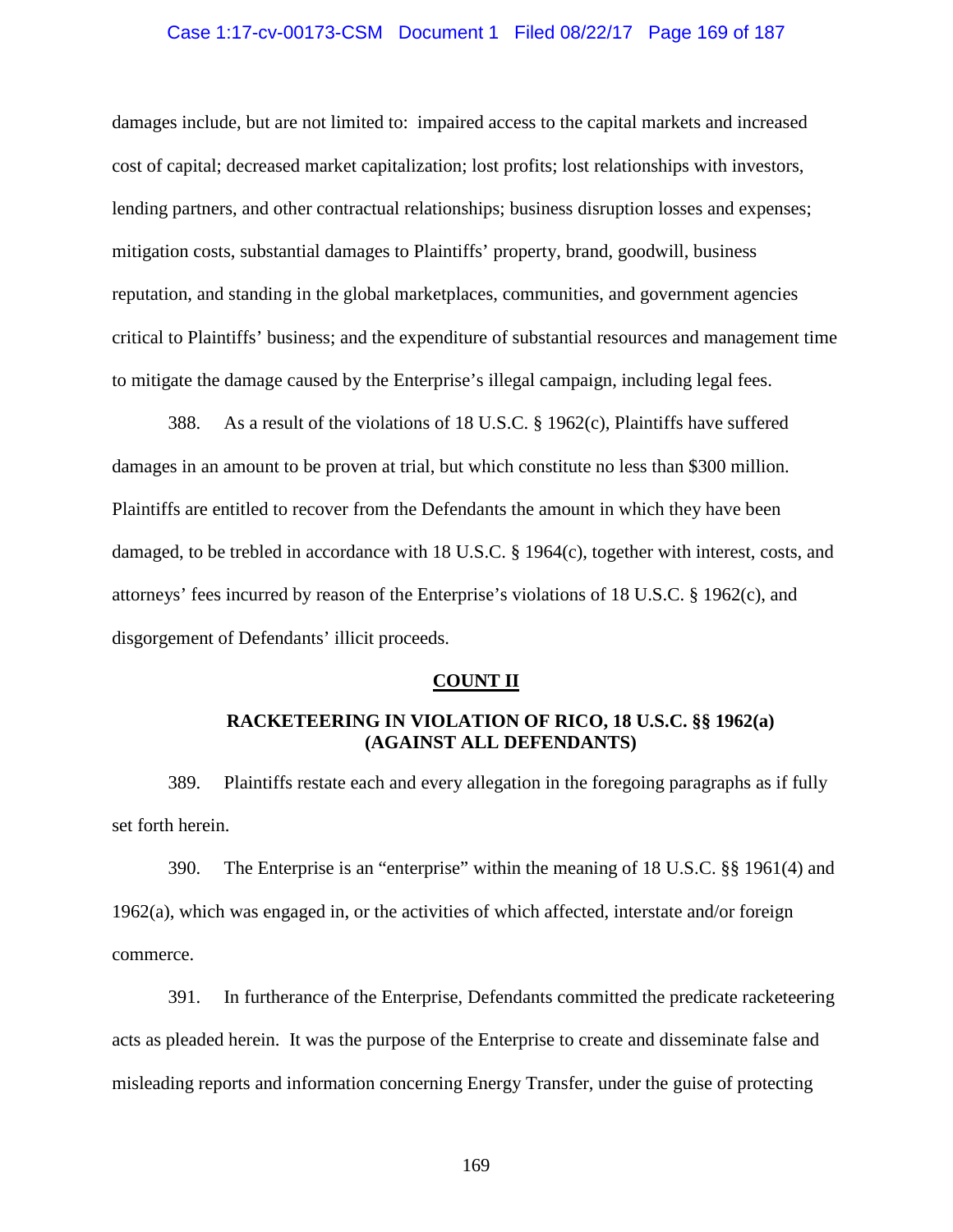#### Case 1:17-cv-00173-CSM Document 1 Filed 08/22/17 Page 170 of 187

the environment, but in truth, for the unlawful purpose of soliciting fraudulent donations from the public at-large. This widespread dissemination scheme was intended to, and did, result in substantial profits for the members of the Enterprise, and caused enormous harm to Energy Transfer insofar as it funded the Enterprise's racketeering activity against Plaintiffs which intentionally damaged its business and property.

392. The Enterprise's conduct and acts in furtherance of the fraudulent scheme included, but were not limited to the predicate RICO acts of: (i) mail fraud in violation of 18 U.S.C. § 1341; (ii) wire fraud in violation of 18 U.S.C. § 1343; (iii) money laundering in violation of 18 U.S.C. §§ 1956-57; (iv) illegal interference with commerce in violation of 18 U.S.C. § 1951; (v) interstate and foreign travel in aid of racketeering in violation of 18 U.S.C. § 1952; (vi) interstate transportation of stolen property in violation of 18 U.S.C. §§ 2314-15; (vii) destruction of an energy facility in violation of 18 U.S.C. § 1366(a); (ix) destruction of a hazardous liquid pipeline facility in violation of 18 U.S.C. § 60123(b); (ix) arson and bombing of government property risking death in violation of 18 U.S.C. § 844(f)(2); (x) arson and bombing of property used in interstate commerce in violation of 18 U.S.C. § 844(i); (xi) injuring and committing depredation to federal property in violation of 18 USC § 1361; and (xii) corresponding North Dakota statutes criminalizing the same conduct, and which constitute a pattern of racketeering activity pursuant to § 1961(5).

393. In conducting the affairs of the Enterprise, Defendants used and invested income that was derived from the pattern of racketeering activity, directly or indirectly, in the operations of the Enterprise, which are entities and an enterprise engaged in, and the activities of which affect, interstate and foreign commerce, in violation of 18 U.S.C. § 1962(a). Specifically, Defendants used funds they fraudulently procured through the alleged pattern of predicate acts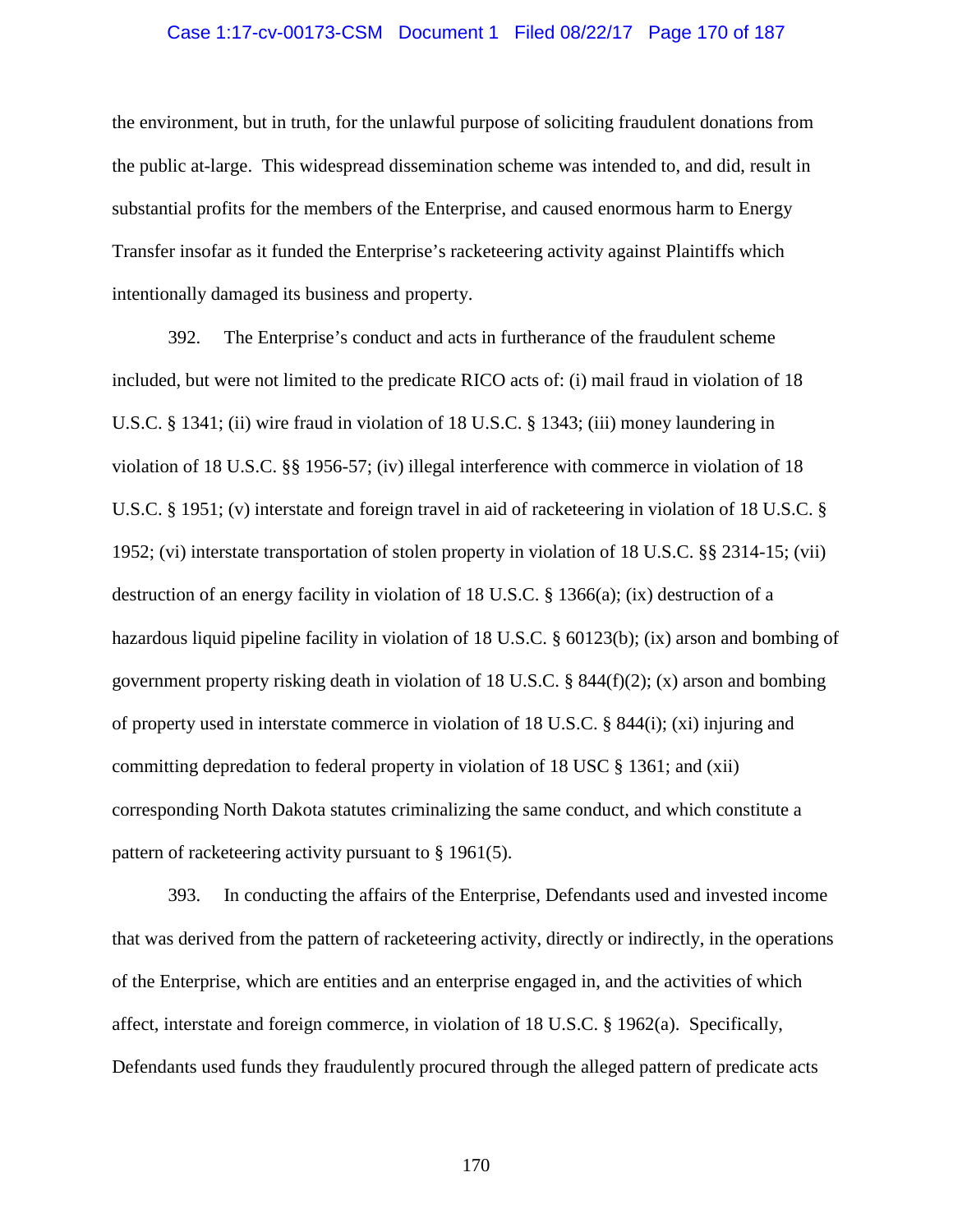#### Case 1:17-cv-00173-CSM Document 1 Filed 08/22/17 Page 171 of 187

to: (i) fund the Enterprise; (ii) fund the dissemination of materially false and fraudulent information used to induce donors to make contributions to the Enterprise and individual Enterprise Members; and (iii) fund the expanded attack on Energy Transfer and its relationships with creditors, investors, and other critical business constituents as alleged in this Complaint, including but not limited to the use of illicit funds from fraudulently induced donations to fund the direct actions against the banks financing Energy Transfer that caused the loss of those financing relationships, increased financing and other costs; (iv) fund acts of terrorism under the U.S. Patriot Act as alleged in this Complaint, including but not limited to the use of illicit funds from fraudulently induced donations to fund destruction of the pipeline and arson on construction equipment that caused delays in construction, harm and destruction to construction equipment and the pipeline, increased expenses to secure the pipeline against such attacks; and other costs, in an amount to be determined at trial but not less than \$300 million.

394. Accordingly, the racketeering activity consisted of multiple, related acts perpetrated during the Scheme Period that are indictable under 18 U.S.C. § 1343 (relating to wire fraud) and 18 U.S.C. § 1341 (relating to mail fraud); 18 U.S.C. §§ 1956-57 (relating to money laundering); 18 U.S.C. § 60123(b) (destruction of a hazardous liquid pipeline facility); 18 U.S.C. § 844(f)(2) (arson and bombing of government property); 18 U.S.C. § 844(i) (arson and bombing of property used in interstate commerce), as well as the other predicate acts alleged herein that are within the scope of 18 U.S.C.  $\S$  1961(1)(B) and (5).

395. As a direct and proximate cause of the Defendants' violations of 18 U.S.C. §1962(a), Plaintiffs have sustained damage to their business, property and reputation, including injury by reason of the predicate acts constituting the pattern of racketeering activity set forth above, as well as damage resulting from the Enterprise's use and investment of the illicit funds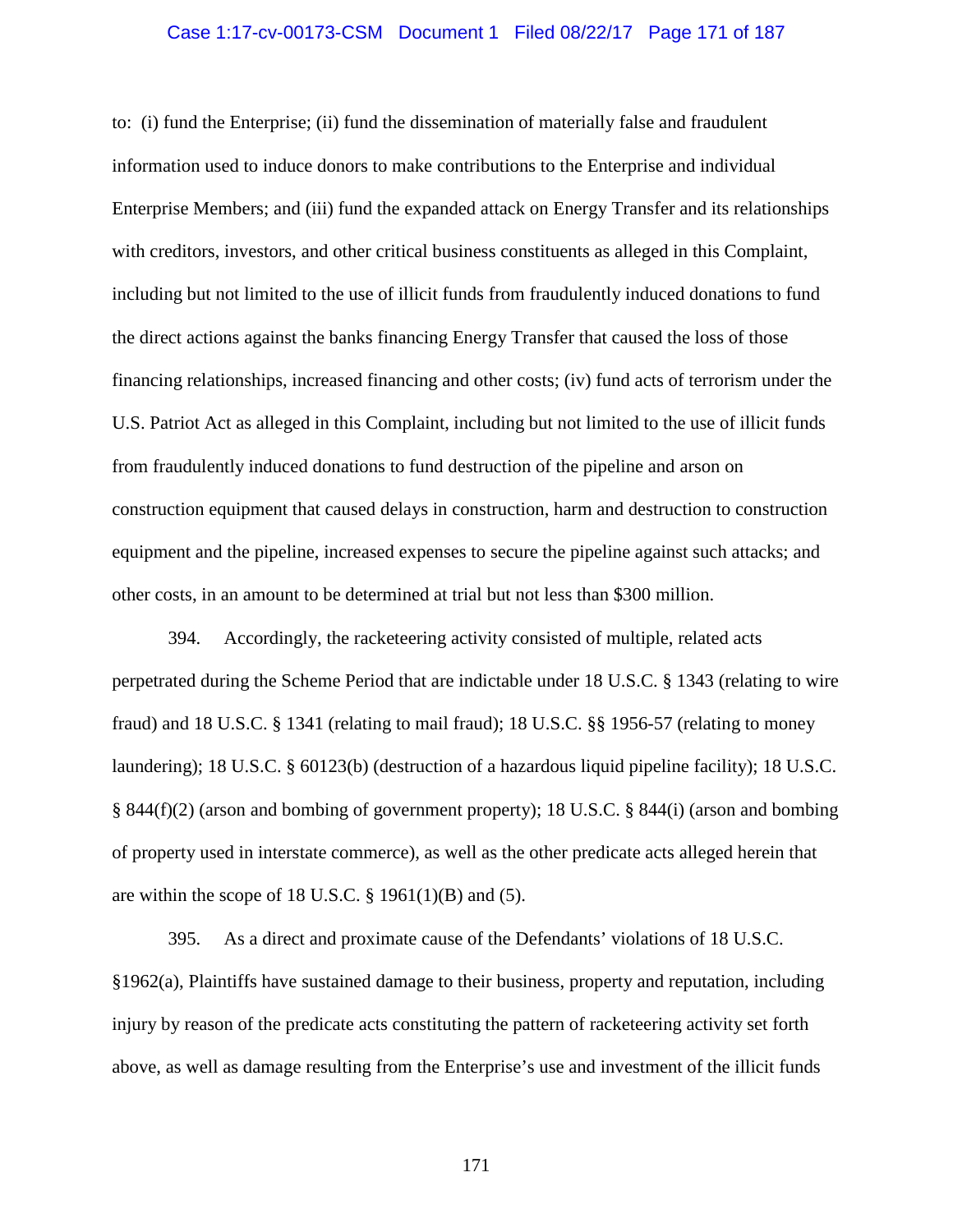#### Case 1:17-cv-00173-CSM Document 1 Filed 08/22/17 Page 172 of 187

derived through those predicate acts to target and harm Energy Transfer's business, property and reputation. Plaintiffs' damages include, but are not limited to: impaired access to the capital markets and increased cost of capital; decreased market capitalization; lost profits; lost relationships with investors, lending partners, and other contractual relationships; business disruption losses and expenses; substantial damages to Plaintiffs' property, brand, goodwill, business reputation, and standing in the global marketplaces, communities, and government agencies critical to Plaintiffs' business; and the expenditure of substantial resources and management time to mitigate the damage caused by the Enterprise's illegal campaign, including legal fees.

396. As a result of the violations of 18 U.S.C. § 1962(a), Plaintiffs have suffered damages in an amount to be proven at trial, but which constitute no less than \$300 million. Plaintiffs are entitled to recover from the Defendants the amount in which they have been damaged, to be trebled in accordance with 18 U.S.C. § 1964(c), together with interest, costs, and attorneys' fees incurred by reason of the Enterprise's violations of 18 U.S.C. § 1962(a), and disgorgement of Defendants' illicit proceeds.

#### **COUNT III**

## **CONSPIRACY IN VIOLATION OF RICO, 18 U.S.C. § 1962(d) (AGAINST ALL DEFENDANTS)**

397. Plaintiffs restate each and every allegation in the foregoing paragraphs as if fully set forth herein.

398. During the Scheme Period, each of the Defendants willfully, knowingly and unlawfully conspired to, and did further the efforts of the Enterprise to perpetrate the scheme against Energy Transfer through a pattern of racketeering activity in violation of 18 U.S.C. §§ 1962(c) and 1962(a).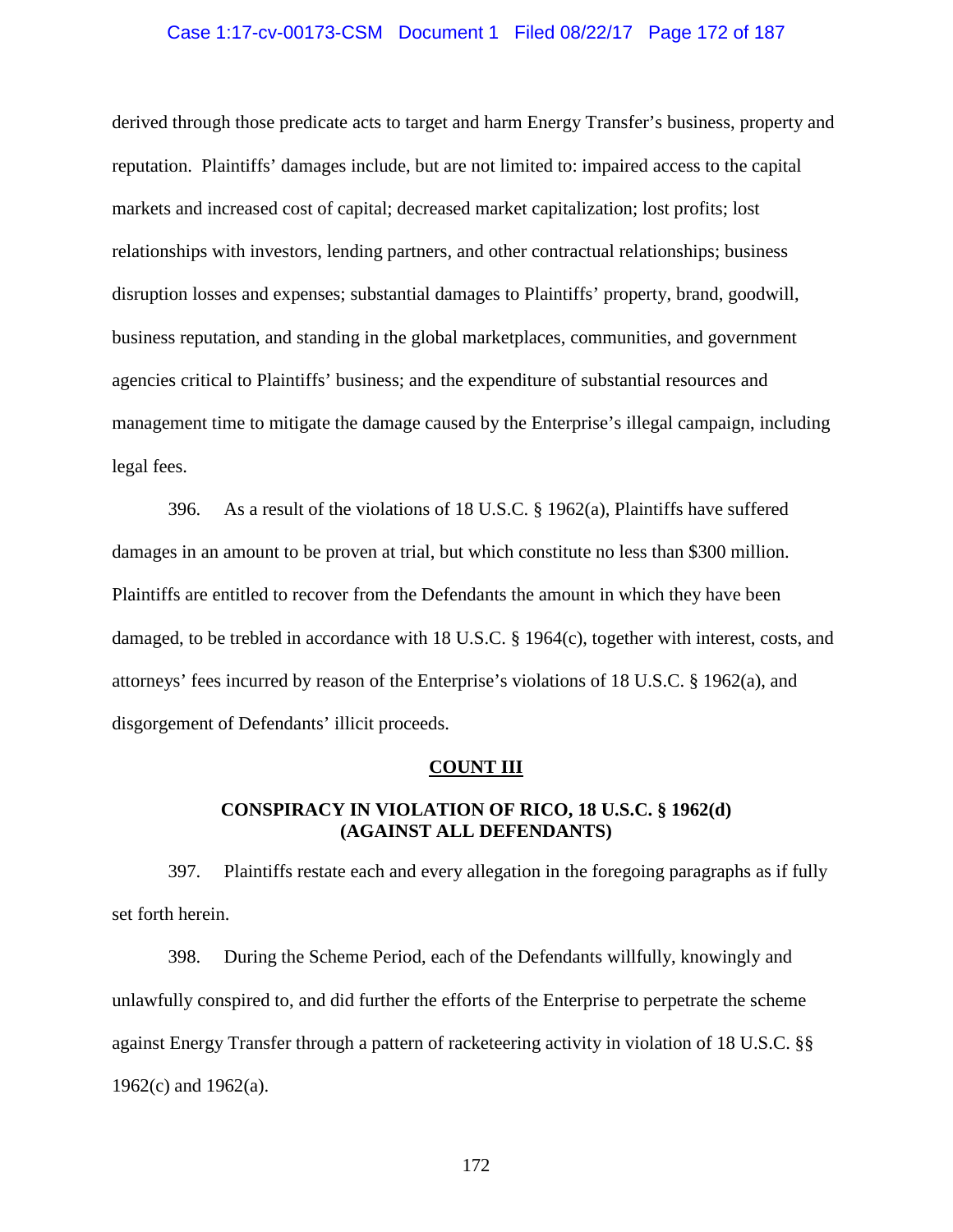#### Case 1:17-cv-00173-CSM Document 1 Filed 08/22/17 Page 173 of 187

399. In furtherance of the conspiracy and to effectuate its objectives, each of the Defendants agreed that the following predicate acts, among others, would be committed by one or more members of the conspiracy: (i) mail fraud in violation of 18 U.S.C. § 1341; (ii) wire fraud in violation of 18 U.S.C. § 1343; (iii) money laundering in violation of 18 U.S.C. §§ 1956- 57; (iv) illegal interference with commerce in violation of 18 U.S.C. § 1951; (v) interstate and foreign travel in aid of racketeering in violation of 18 U.S.C. § 1952; (vi) interstate transportation of stolen property in violation of 18 U.S.C. §§ 2314-15; (vii) destruction of an energy facility in violation of 18 U.S.C. § 1366(a); (viii) destruction of a hazardous liquid pipeline facility in violation of 18 U.S.C. § 60123(b); (ix) arson and bombing of government property risking death in violation of 18 U.S.C. § 844(f)(2); (x) arson and bombing of property used in interstate commerce in violation of 18 U.S.C. § 844(i); (xi) injuring and committing depredation to federal property in violation of 18 USC § 1361; and (xii) corresponding North Dakota statutes criminalizing the same conduct, as set forth in N.D.C.C1 Ch. 12.1-06.1, which constitute a pattern of racketeering activity pursuant to 18 U.S.C. § 1961(5).

400. Specifically, the following predicate acts were performed at the direction of, and/or were foreseeable to, the Defendants, for the purpose of executing the scheme to solicit fraudulent donations and harm Energy Transfer's business: (i) the preparation of false and misleading reports concerning Energy Transfer and DAPL; (ii) the broad dissemination of the false and defamatory reports and other statements through the Enterprise's various websites and other internet platforms, such as Twitter, and in direct emails, telephone communications, and U.S. mail; (iii) communication and coordination with one another to effectuate the dissemination of false and misleading information necessary to perpetrate the scheme to harm Energy Transfer; (iv) the dissemination of the false and misleading allegations directly to government regulators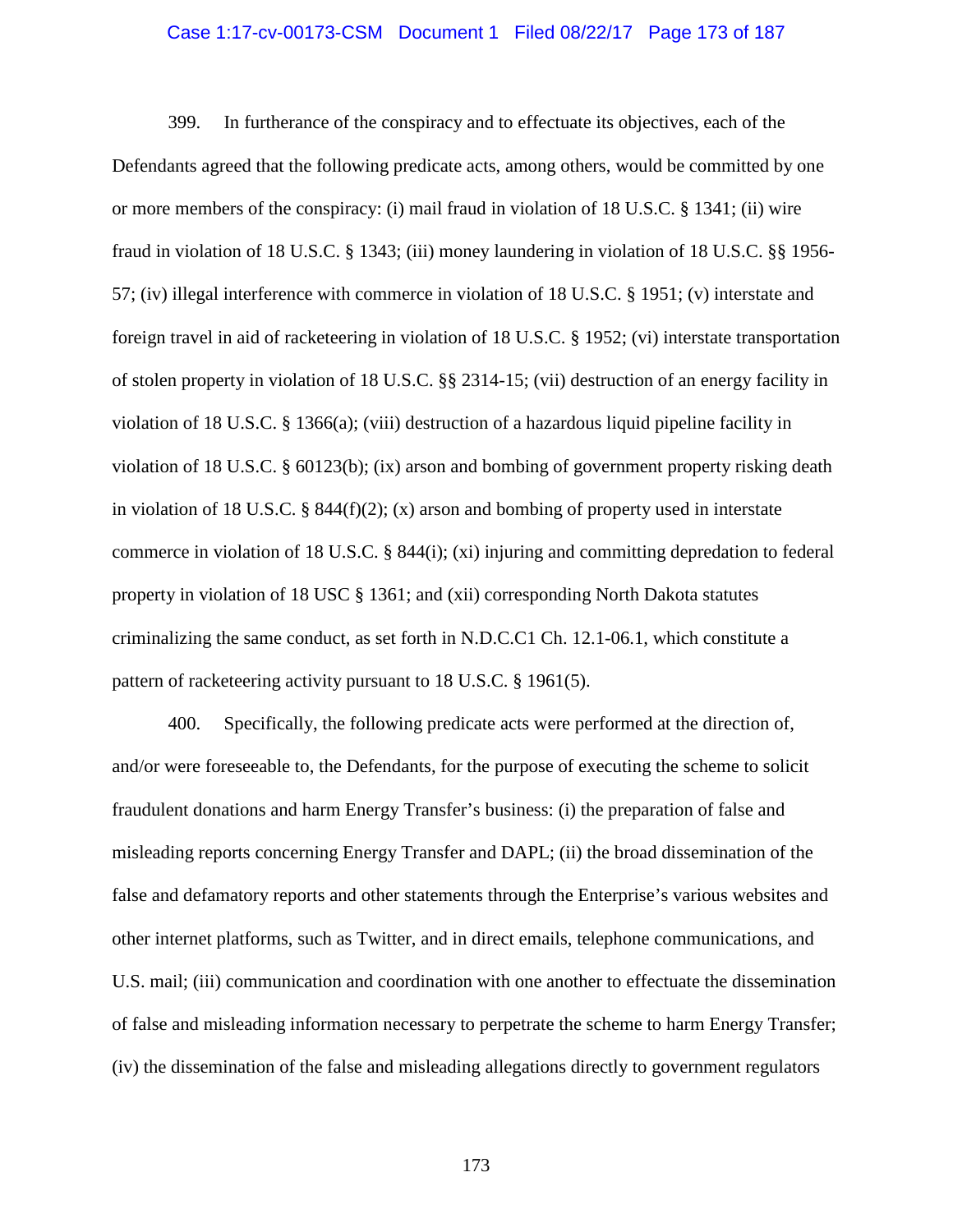#### Case 1:17-cv-00173-CSM Document 1 Filed 08/22/17 Page 174 of 187

and officials, and Energy Transfer's creditors, investors, and other critical market constituencies through email, U.S. mail, and phone; (v) the attempted infiltration of Energy Transfer's computer systems to obtain and misappropriate proprietary and other trade secret information from Energy Transfer; (vi) cyber-attacks and attempts to disable Energy Transfer's computer systems and websites; (vii) that harassment of Energy Transfer's creditors with extortionate threats; (viii) the transmission of extortionate threats of death, serious bodily harm, and crippling cyber-attacks; (ix) the solicitation of fraudulent charitable donations from the public by means of false pretenses, representations, or promises; (x) the processing of millions of dollars of fraudulently induced donations in furtherance of the Enterprise's unlawful scheme; (xi) the wiring of fraudulently obtained funds to promote and sustain the Enterprise's unlawful "campaign" against Energy Transfer; (xii) the submission of materially false and misleading tax submissions and financial information; (xiii) the perpetration of acts of terrorism under the U.S. Patriot Act, including destruction of an energy facility, destruction of hazardous liquid pipeline facility, arson and bombing of government property risking or causing injury or death, arson and bombing of property used in interstate commerce, and depredation of government property; (xiv) travelling in and using interstate and foreign commerce facilities for the purpose of committing and facilitating the commission of the predicate acts alleged herein in furtherance of the Enterprise's unlawful campaign; and (xv) illegal drug trafficking.

401. It was specifically intended and foreseen by Defendants that the Enterprise would engage in, and conduct activities which affected interstate commerce. Each Defendant was aware of the various racketeering schemes, assented to the efforts of the Enterprise to carry out these acts, and acted in furtherance of the conspiracy.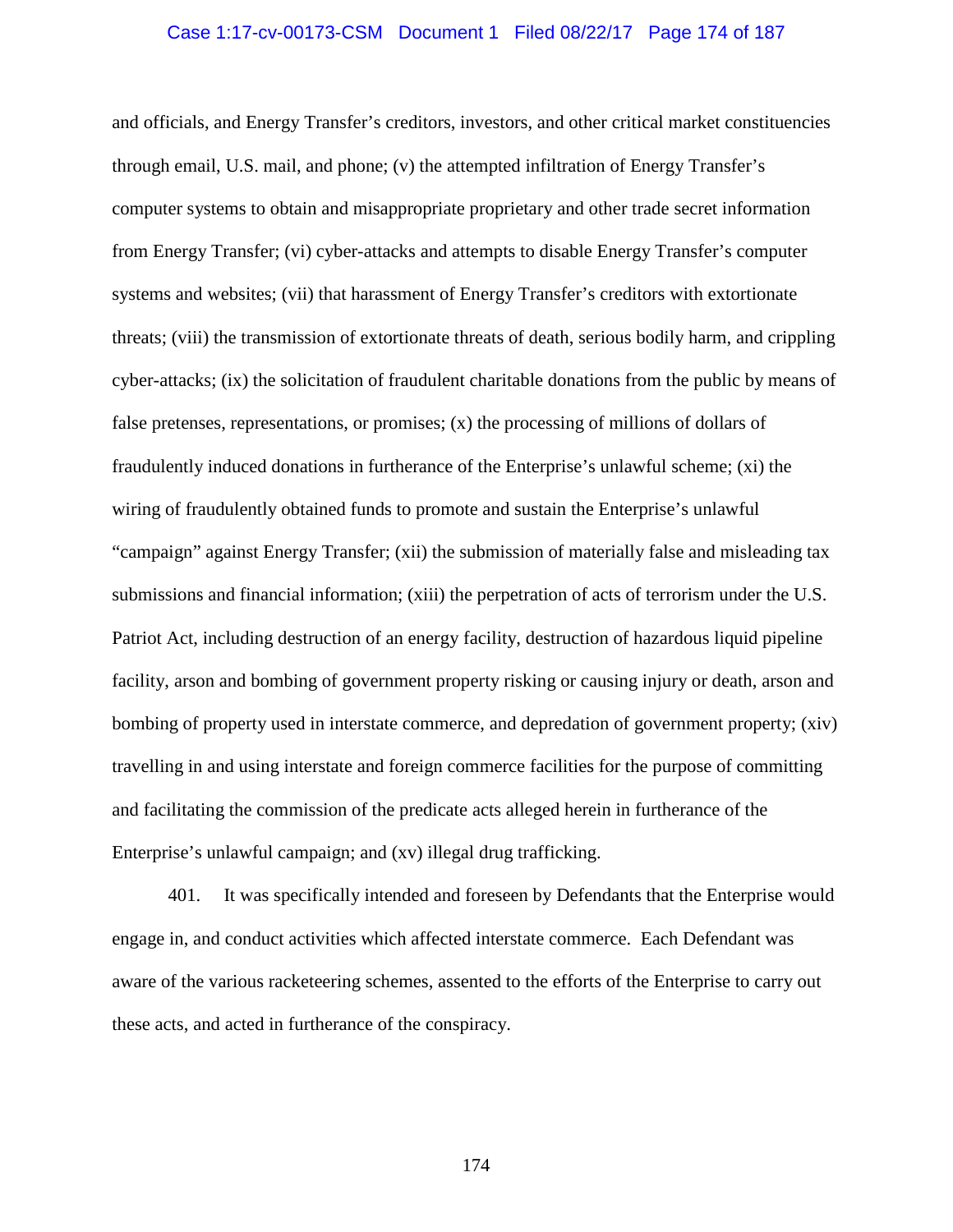#### Case 1:17-cv-00173-CSM Document 1 Filed 08/22/17 Page 175 of 187

402. The pattern of racketeering consisted of multiple acts of racketeering by each of the Defendants. The activities of these Defendants were interrelated, not isolated, and were perpetrated for the same or similar purposes by the same persons. These activities in furtherance of the unlawful campaign against Energy Transfer have extended for at least fourteen months, have continued up to the commencement of this action, and threaten to continue in the future. The Defendants' conduct constitutes a conspiracy to violate 18 U.S.C. §§ 1962(c) and 1962(a), in violation of 18 U.S.C. § 1962(d).

403. Plaintiffs have been injured in their business and property as a direct and proximate cause of the Defendants' conspiracy to violate 18 U.S.C. §§ 1962(c) and 1962(a), and the overt acts taken in furtherance of that conspiracy, including injury by reason of the predicate acts constituting the pattern of racketeering activity set forth above. Plaintiffs' damages include, but are not limited to: impaired access to the capital markets and increased cost of capital; decreased market capitalization; lost profits; lost relationships with investors, lending partners, and other contractual relationships; business disruption losses and expenses; substantial damages to Plaintiffs' property, brand, goodwill, business reputation, and standing in the global marketplaces, communities, and government agencies critical to Plaintiffs' business; and the expenditure of substantial resources and management time to mitigate the damage caused by the Enterprise's illegal campaign, including legal fees.

404. As a result of the violations of 18 U.S.C. § 1962(d), Plaintiffs have suffered damages in an amount to be proven at trial, but which constitute no less than \$300 million. Plaintiffs are entitled to recover from the Defendants the amount in which they have been damaged, to be trebled in accordance with 18 U.S.C. § 1964(d), together with interest, costs, and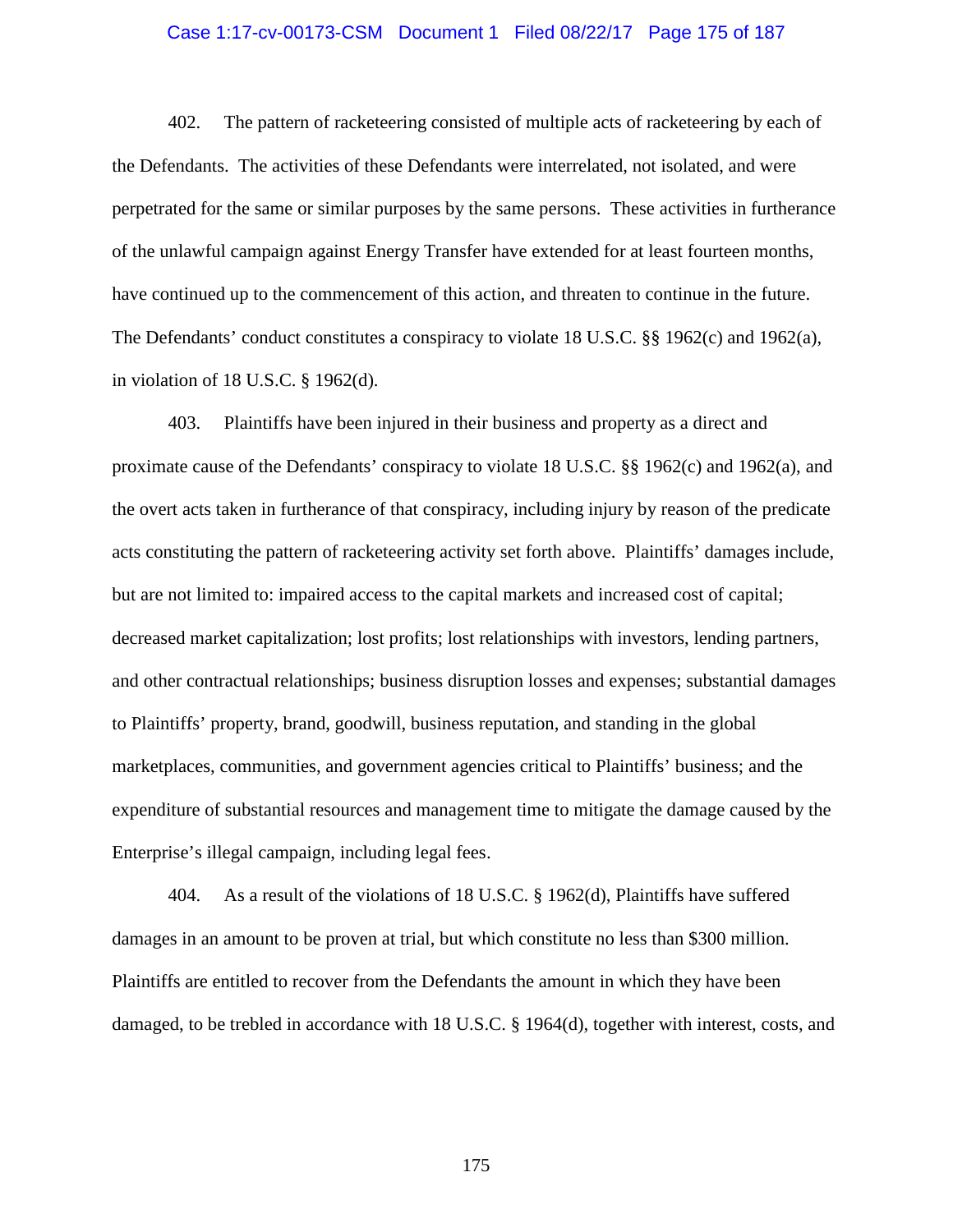#### Case 1:17-cv-00173-CSM Document 1 Filed 08/22/17 Page 176 of 187

attorneys' fees incurred by reason of the Enterprise's violations of 18 U.S.C. § 1962(c), and disgorgement of Defendants' illicit proceeds.

## **COUNT IV**

# **RACKETEERING IN VIOLATION OF N.D.C.C. § 12.1-06.1-03(2) (AGAINST ALL DEFENDANTS)**

405. Plaintiffs restate each and every allegation in the foregoing paragraphs as if fully set forth herein.

406. Throughout the Scheme Period, Defendants and enterprise members were associated in fact and comprised an "enterprise" within the meaning of N.D.C.C. §§ 12.1-06.1-  $01(2)(b)$  and  $12.1-06.1-03(2)$ , which was engaged in, or the activities of which affected, interstate or foreign commerce.

407. During the Scheme Period, each of the Defendants willfully, knowingly, and unlawfully conduct and participate in the efforts of the Enterprise to perpetrate the scheme against Plaintiffs through a pattern of racketeering activity within the meaning of N.D.C.C. §§ 12.1-06.1-01(2)(e) and (f) in violation of N.D.C.C. § 12.1-06.1-03(2).

408. The Enterprise's conduct and acts in furtherance of the fraudulent scheme included, but were not limited to, the following predicate racketeering acts and attempts to commit such racketeering acts: (i) theft of property by deception in violation of N.D.C.C. § 12.1- 23-02; (ii) computer fraud in violation of N.D.C.C. § 12.1-06.1-08(1); (iii) fraud in violation of N.D.C.C. § 12.1-06.1-01(2)(f)(15); (iv) unauthorized use of personal identifying information in violation of N.D.C.C. §§ 12.1-23-11(2) and (3); (v) unlawful threats to public servants in violation of N.D.C.C. § 12.1-12-06(2); (vi) willfully tampering with and damaging Plaintiffs' property in violation of N.D.C.C. §§ 12.1-21-05(a) and (b); (vii) terrorizing in violation of N.D.C.C. § 12.1-17-04; (viii) inciting riot in violation of N.D.C.C. § 12.1-25.01; (ix) leading a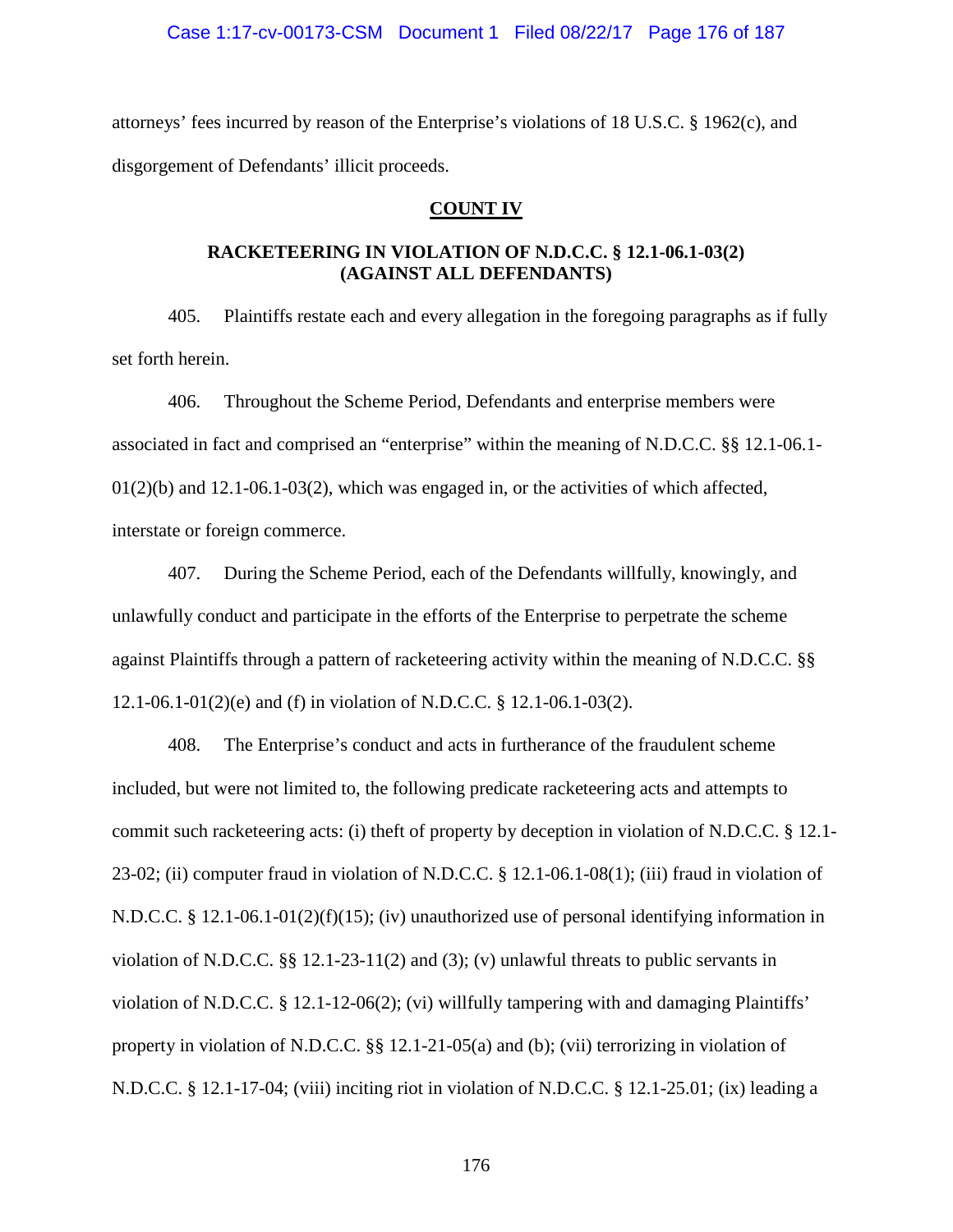#### Case 1:17-cv-00173-CSM Document 1 Filed 08/22/17 Page 177 of 187

criminal association in violation of N.D.C.C.  $\S 12.1-06.1-02$ ; and (x) conspiring to violate each of the above predicate acts in violation of N.D.C.C. § 12.1-06-04.

409. Specifically, among other things, throughout the Scheme Period, in furtherance of and for the purpose of executing and attempting to execute the described schemes and artifices to defraud, each of the Defendants, on numerous occasions, used and caused to be used wire communications in interstate and foreign commerce and U.S. mails, by both making and causing to be made wire communications and mailings. These wire communications and mailings were made, inter alia, for the purpose of: (i) preparing false and misleading reports concerning Energy Transfer and DAPL; (ii) broadly disseminating the false and defamatory reports and other statements through the Enterprise's various websites and other internet platforms, such as Twitter, and in direct emails, telephone communications and U.S. mail; (iii) communicating and coordinating with one another to effectuate the dissemination of false and misleading information necessary to perpetrate the scheme to harm Energy Transfer; (iv) disseminating the false and misleading allegations directly to government regulators and officials, and Energy Transfer's creditors, investors, and other critical market constituencies through email, U.S. mail, and phone; (v) infiltrating Energy Transfer's computer systems to obtain and misappropriate proprietary and other trade secret information from Energy Transfer; (vi) attacking and disabling Energy Transfer's computer systems and websites; (vii) harassing Energy Transfer's creditors with extortionate threats; (viii) transmitting extortionate threats of death, serious bodily harm, and crippling cyber-attacks; (ix) soliciting fraudulent charitable donations from the public by means of false pretenses, representations, or promises; (x) perpetrating acts violence, including destruction of an energy facility, destruction of hazardous liquid pipeline facility, arson and bombing of government property risking or causing injury or death, arson and bombing of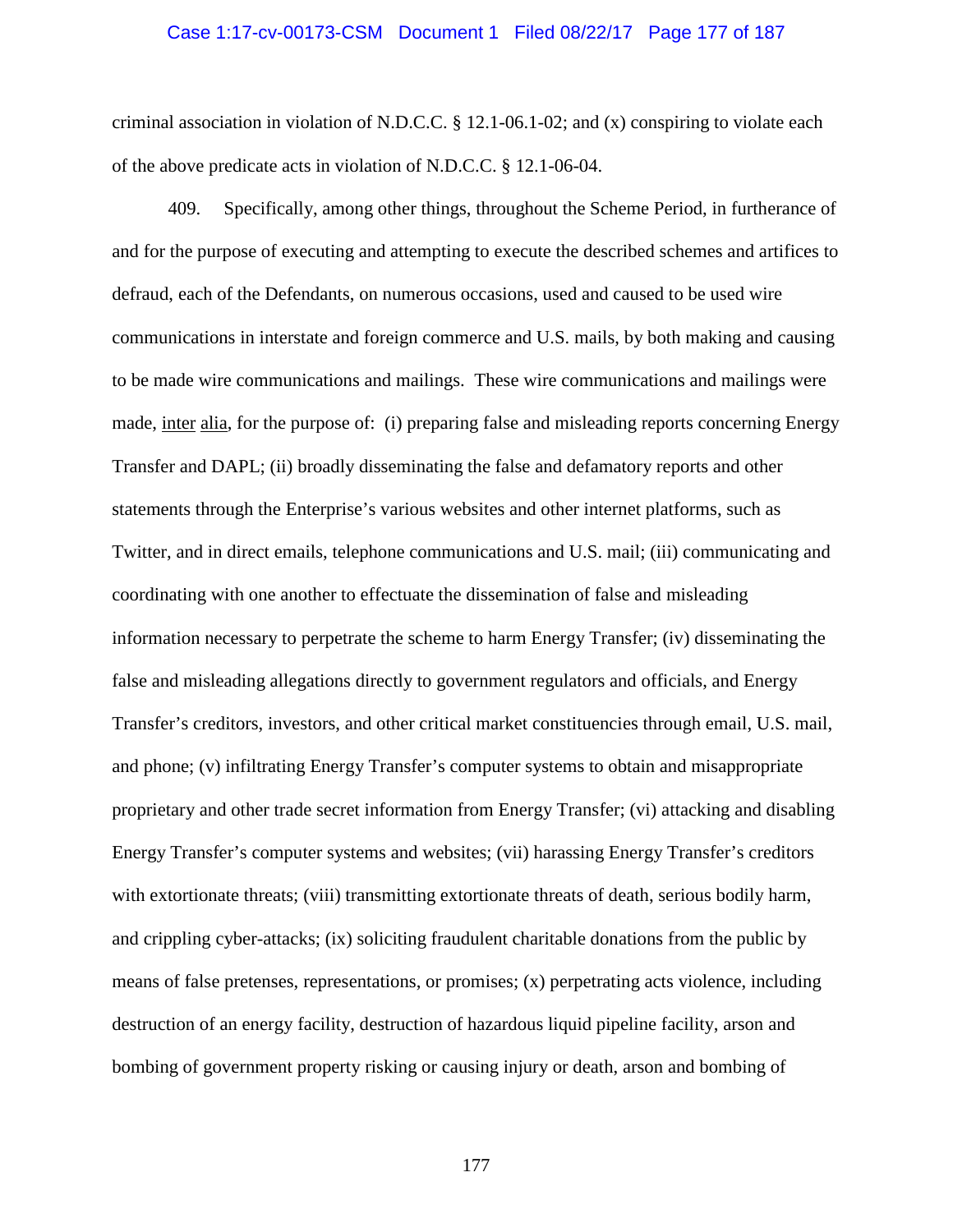#### Case 1:17-cv-00173-CSM Document 1 Filed 08/22/17 Page 178 of 187

property used in interstate commerce, and depredation of government property; (xi) wiring fraudulently obtained funds to promote and sustain the Enterprise's unlawful "campaign" against Energy Transfer; (xii) submitting materially false and misleading tax submissions and financial information. Defendants committed and participated in these unlawful acts willfully and with knowledge of their illegality; and (xiii) illegal drug-trafficking. These predicate acts were committed for financial gain in furtherance of the Enterprise's common purpose, which was to generate increased donations to the Enterprise members.

410. Each such use of a wire communication and/or mailing in connection with the described scheme constitutes a separate and distinct predicate racketeering act within the meaning of N.D.C.C. § 12.1-06.1-01(2)(f), as they were each committed in furtherance of a the Enterprise's fraudulent scheme to profit from their unlawful "campaign" against Energy Transfer and each caused direct injury to Energy Transfer's business, property, and reputation.

411. The Enterprise authored and published numerous reports and other Energy Transfer-related updates and blog posts on their websites, as set forth in Table A (supra ¶ 375). Each publication constitutes a separate predicate racketeering act.

412. The Enterprise also disseminated falsehoods about Energy Transfer by phone, through electronic mail, U.S. mail, and posts on social media platforms, such as Twitter, which resulted in direct injury to Plaintiffs. The total number of phone calls, e-mails, and mailings, and the identities of all enterprise members is not yet known, but members of the Enterprise engaged in the phone calls, e-mails, and U.S. mailings set forth in Table B, each constituting a separate predicate racketeering act.

413. The Enterprise took direct action against Energy Transfer's critical business constituencies, including banks providing financing to Energy Transfer and the Company's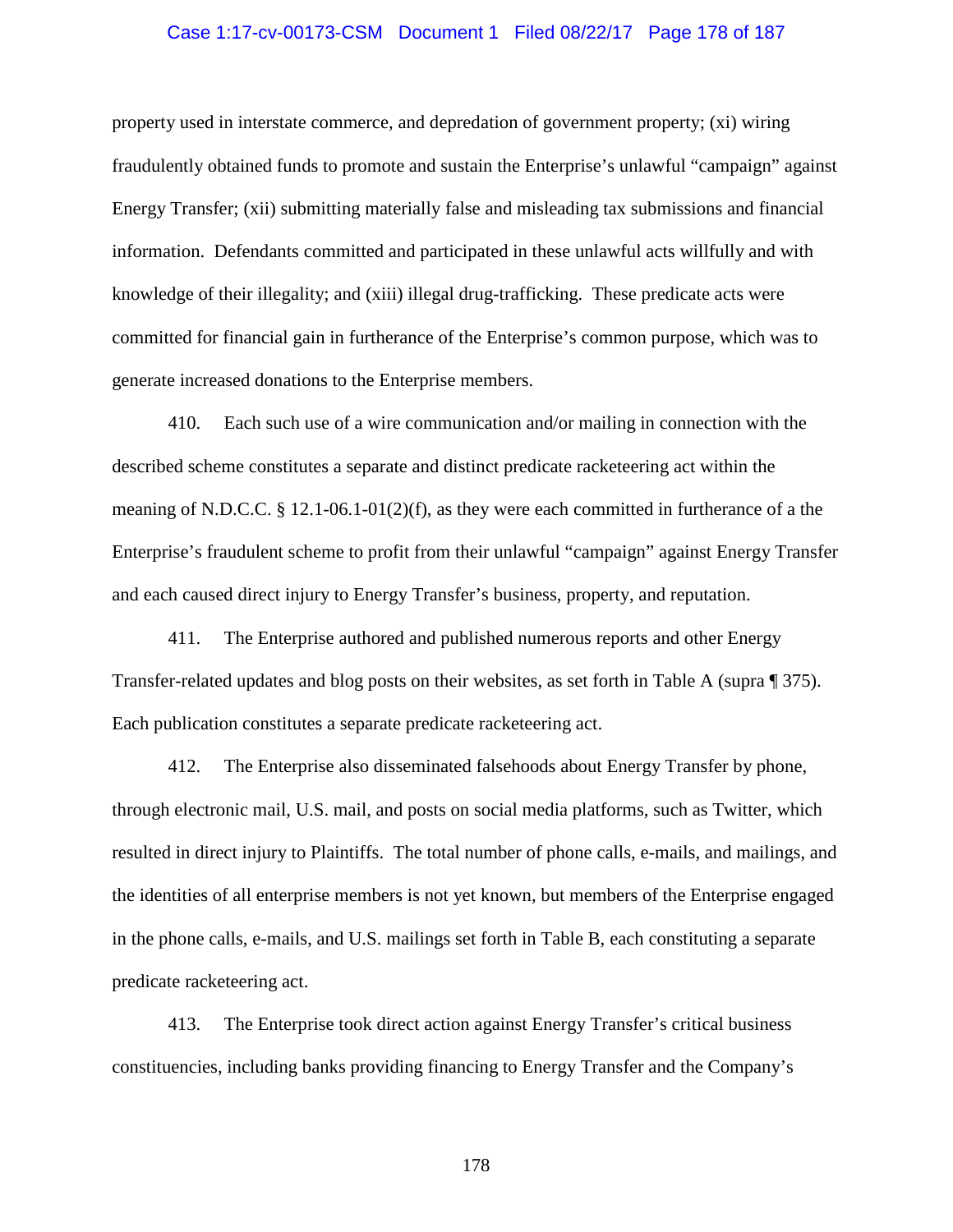#### Case 1:17-cv-00173-CSM Document 1 Filed 08/22/17 Page 179 of 187

investors, whereby the Enterprise issued extortive threats demanding that such banks terminate their relationships with Energy Transfer and endorse the Enterprise's position and efforts, which provided a substantial benefit to the Enterprise in the form of enhanced fundraising potential.

414. The Enterprise directly incited and perpetrated acts of violence, including (i) attempted and actual destruction of the pipeline; (ii) arson of property used in interstate commerce, including the pipeline, construction equipment, and private and public property; (iii) arson and bombing of federal property including during attacks on law enforcement; and (iv) damaging federal property, including by burning federal lands and leaving 835 dumpsters of trash and debris at protest camps.

415. The Enterprise orchestrated cyber-attacks on Energy Transfer's computer systems and websites, including (i) DDoS attacks which entailed many thousands of individual wire communications aimed at overwhelming and disabling Energy Transfer's computer systems and websites, (ii) "credential harvesting" spam attacks aimed at stealing personal and Company information that the Enterprise could misappropriate in furtherance of its unlawful campaign; and (iii) "doxing" against Energy Transfer employees in an effort to demonize them by their mere association with the Company and implicitly inviting attacks on those employees using the improperly published personal information. Each of the thousands of wire communications making up these cyber-attacks were made in furtherance of the Enterprise's unlawful "campaign" against Energy Transfer, and each such communication constitutes a separate predicate act.

416. Each of the predicate acts referred to in the preceding paragraphs was for the purpose of executing the Enterprise's fraudulent scheme, and Defendants and enterprise members engaged in such acts with the specific intent of furthering that scheme, willfully and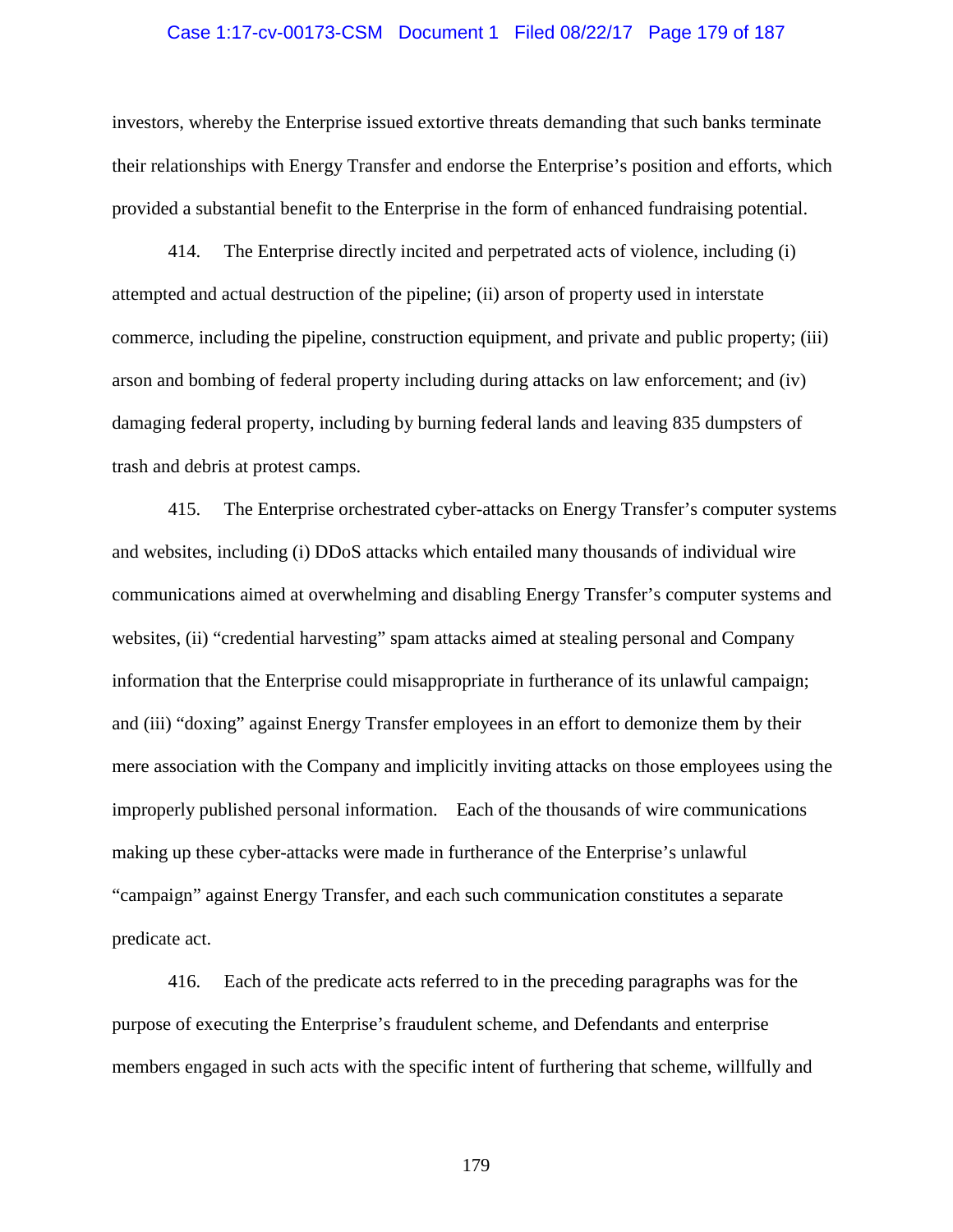#### Case 1:17-cv-00173-CSM Document 1 Filed 08/22/17 Page 180 of 187

with knowledge of its falsity. Each of the Defendants performed or participated in the performance of at least two of the predicate acts.

417. The conduct and actions set forth herein were related to each other by virtue of: (i) common participants; (ii) a common victim; and (iii) the common purpose and common result of a concerted attack on Plaintiffs' business practices to fraudulently solicit and maximize donations and cause harm to Energy Transfer's business and reputation.

418. The Defendants' activities were interrelated, not isolated, and involved a calculated series of repeated violations of the law in order to conceal and promote fraudulent activity. The Enterprise has existed with the current members and others as yet unknown since at least April 2016, and the conduct and activities have continued as of the date of this Complaint, and the Enterprise's racketeering activities threaten to continue in the future.

419. The Defendants' direct and indirect participation in the Enterprise's affairs through the pattern of racketeering and activity described herein constitutes a violation of N.D.C.C. § 12.1-06.1-03(2).

420. As a direct and proximate cause of the Defendants' violations of N.D.C.C. § 12.1- 06.1-03(2), Plaintiffs have sustained damage to their business, property, and reputation, including injury by reason of the predicate acts constituting the pattern of racketeering activity set forth above that was not only foreseeable but intended and an objective of the predicate acts. Plaintiffs' damages include, but are not limited to: impaired access to the capital markets and increased cost of capital; decreased market capitalization; lost profits; lost relationships with investors, lending partners, and other contractual relationships; business disruption losses and expenses; substantial damages to Plaintiffs' property, brand, goodwill, business reputation, and standing in the global marketplaces, communities, and government agencies critical to Plaintiffs'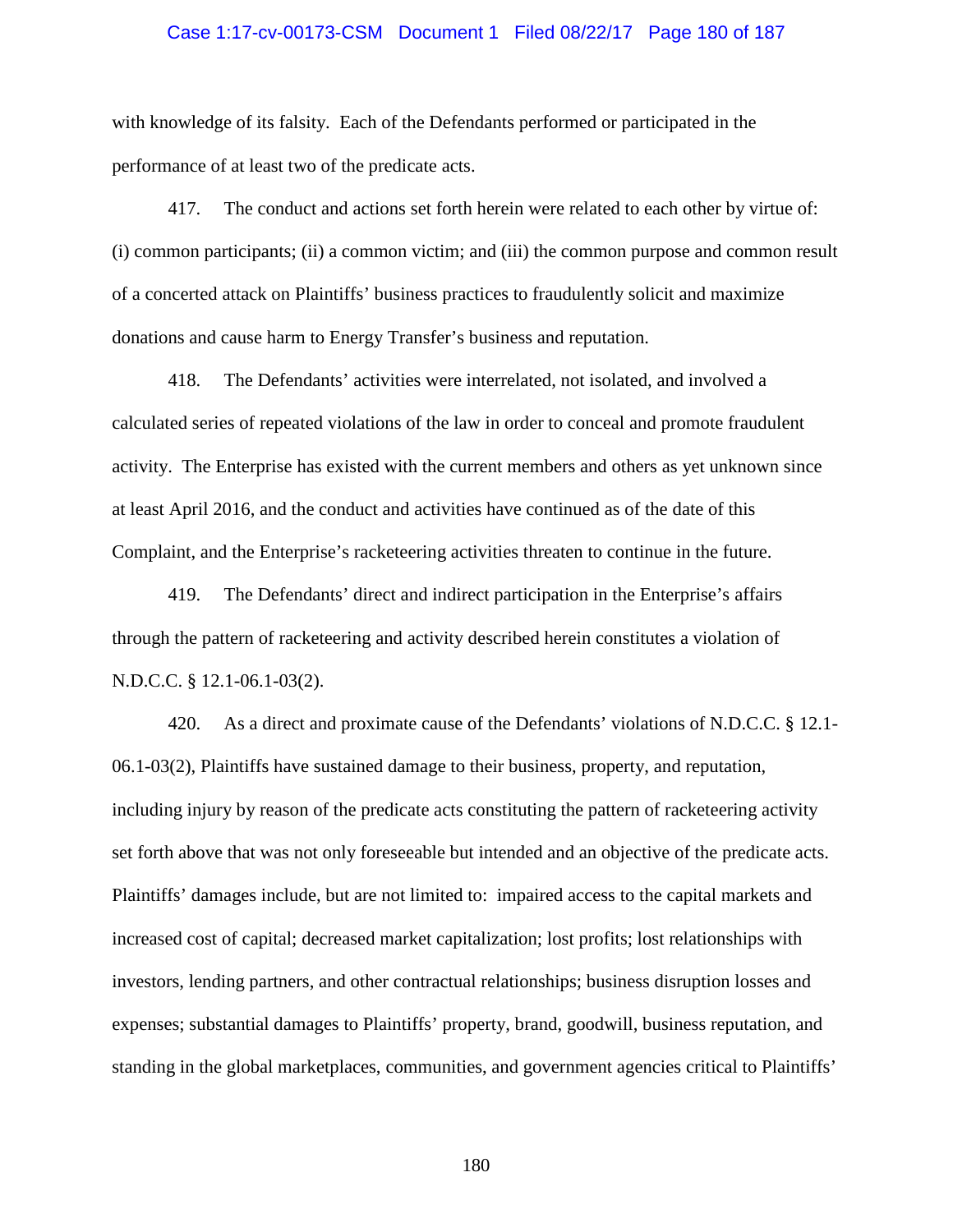#### Case 1:17-cv-00173-CSM Document 1 Filed 08/22/17 Page 181 of 187

business; and the expenditure of substantial resources and management time to mitigate the damage caused by the Enterprise's illegal campaign, including legal fees.

421. As a result of the violations of N.D.C.C. § 12.1-06.1-03(2), Plaintiffs have suffered damages in an amount to be proven at trial, but which constitute no less than \$300 million. Plaintiffs are entitled to recover from the Defendants the amount in which they have been damaged, to be trebled in accordance with N.D.C.C. § 12.1-06.1-05(1), together with interest, costs, and attorneys' fees incurred by reason of the Enterprise's violations of N.D.C.C. § 12.1-06.1-03(2), and disgorgement of Defendants' illicit proceeds.

422. Pursuant to N.D.C.C. § 12.1-06.1-05(2), Plaintiffs are also entitled to injunctive relief to prevent, restrain and remedy the Enterprise's pattern of racketeering activity and violations of N.D.C.C. § 12.1-06.1-03(2).

### **COUNT V**

## **DEFAMATION (AGAINST ALL DEFENDANTS)**

423. Plaintiffs restate each and every allegation in the foregoing paragraphs as if fully set forth herein.

424. As set forth herein, Defendants knowingly and intentionally published false and injurious statements about Energy Transfer, including, among other things, that:

- (a) DAPL traverses SRST tribal treaty lands;
- (b) DAPL will poison SRST's water supply;
- (c) DAPL will catastrophically alter the climate;
- (d) DAPL was routed and approved without adequate environmental review or consultation with SRST;
- (e) Energy Transfer used excessive and illegal force against peaceful protestors; and
- (f) Energy Transfer intentionally desecrated SRST's cultural resources.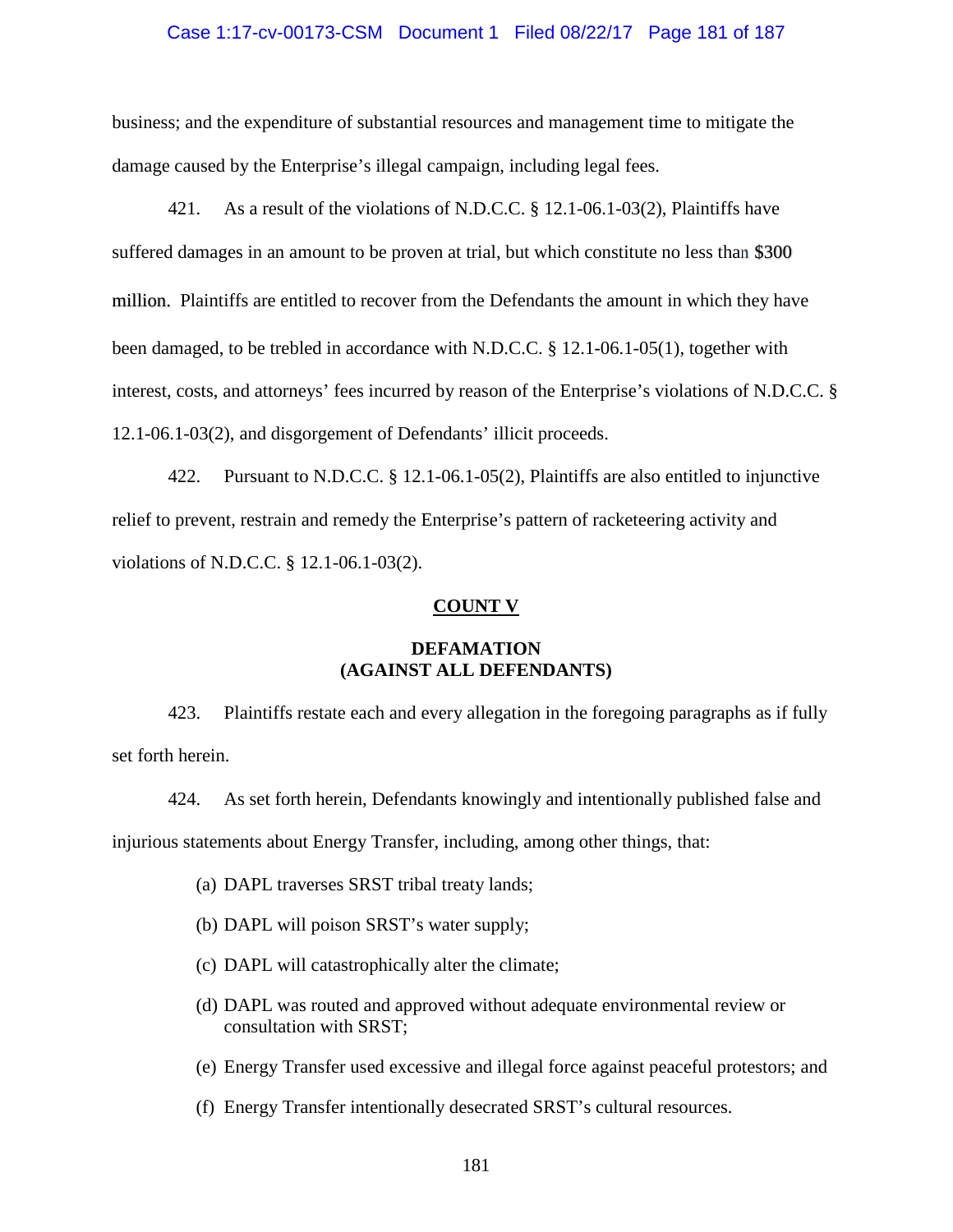#### Case 1:17-cv-00173-CSM Document 1 Filed 08/22/17 Page 182 of 187

425. Defendants published these false and misleading statements in many publications on the internet, on social media platforms such as Twitter, and in direct emails, letters, and telephone communications and in-person meetings to the public, government regulators and officials, and Energy Transfer's creditors, investors, and other critical market constituents.

426. The false and defamatory statements set forth herein concerning Energy Transfer were made and published with actual malice, as such statements were made by Defendants with knowledge of their falsity or reckless disregard for their truth.

427. Defendants published these falsehoods to third-parties and understood and intended that these false statements would have the effect of injuring Energy Transfer's reputation, preventing others from doing business with Energy Transfer, and interfering with Energy Transfer's existing business relationships. Those third-parties include, among others, Energy Transfer's creditors, investors, and other critical market constituents, as well as the general public, government agencies and officials, and other critical market constituents.

428. Defendants' false statements directly harmed Energy Transfer's business, property, and reputation in numerous specific ways, including, but not limited to: lost financing; lost profits; increased expenses; legal fees; and costs expended to mitigate the impact of Defendants' malicious campaign.

429. Defendants' publication of the false and defamatory statements cited herein have proximately caused Energy Transfer to suffer monetary damages in an amount to be determined at trial, but which constitute no less than \$300 million.

182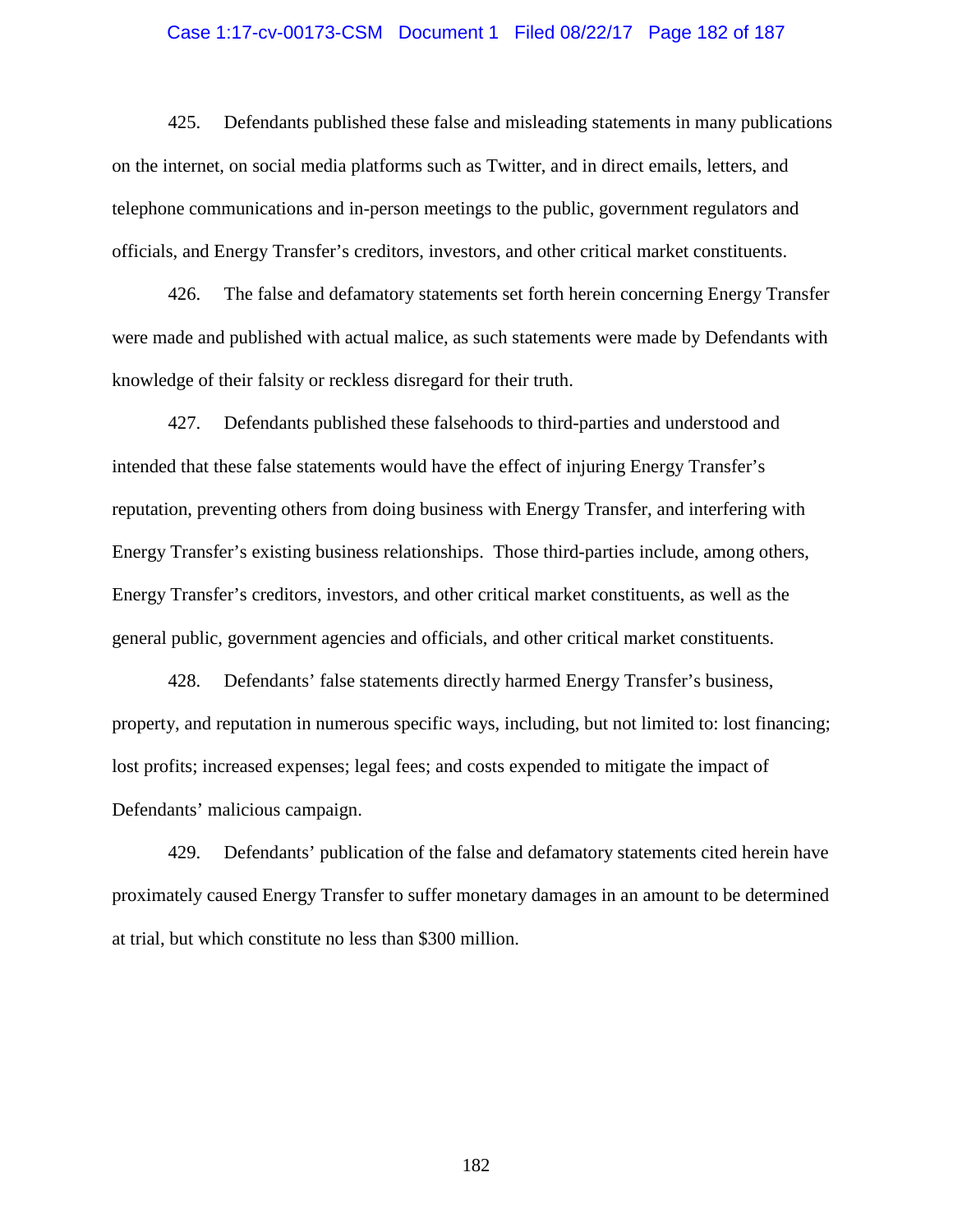### **COUNT VI**

## **TORTIOUS INTERFERENCE WITH BUSINESS (AGAINST ALL DEFENDANTS)**

430. Plaintiffs restate each and every allegation in the foregoing paragraphs as if fully set forth herein.

431. Energy Transfer had many existing and prospective valid business relationships with third-parties, including, but not limited to: (i) existing and prospective creditors; (ii) existing and prospective investors; and (iii) existing and prospective long-term capacity transportation shippers.

432. Each of the Defendants knew of Energy Transfer's existing and prospective business relationships with these third-parties.

433. Defendants intentionally maliciously interfered with Energy Transfer's existing and prospective business relationships with these third-parties by employing wrongful, tortious and unlawful means, including, but not limited to, the dissemination of false, misleading and defamatory statements concerning Energy Transfer's business and DAPL. This interference was committed intentionally and without justification or excuse and was carried out by, among other things:

- (a) The publication of false, misleading and defamatory statements in numerous publications on the internet, on social media platforms such as Twitter, and in direct emails, letters, and telephone communications and in-person meetings to Energy Transfer's creditors, investors, and other critical market constituents, government agencies and regulators and the public at-large.
- (b) Organizing and carrying out "brand-damaging campaigns" against Energy Transfer's creditors.
- (c) Organizing and carrying out hundreds of protests at Energy Transfer's headquarters, at banks financing Energy Transfer's business and its construction of the DAPL, and at the headquarters of the United States Army Corps of Engineers;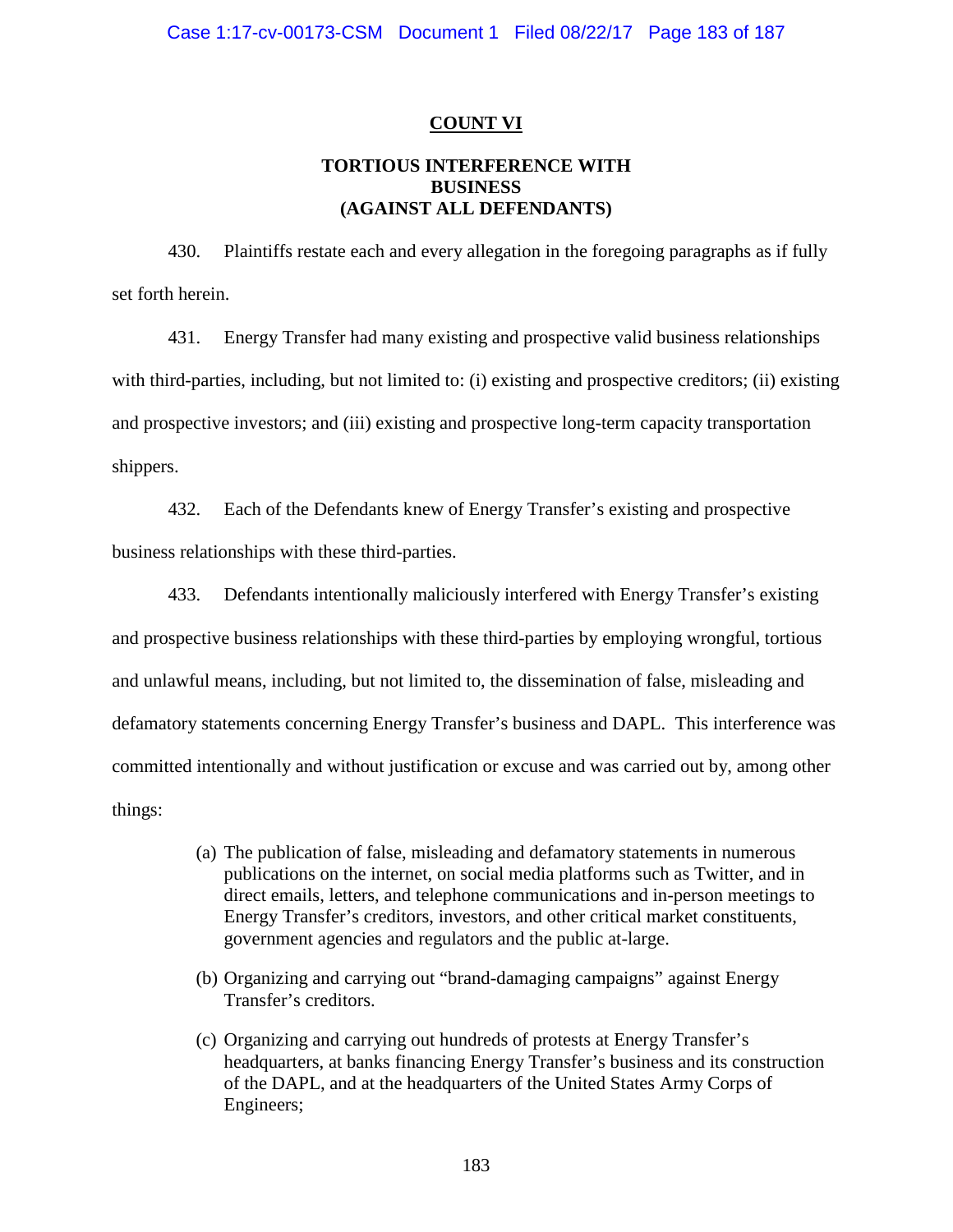- (d) Issuing Energy Transfer's critical business constituencies extortive public demands and threats to sever their ties with Energy Transfer or face crippling boycotts and other illegal attacks;
- (e) Inciting and perpetrating acts of terrorism under the U.S. Patriot Act, including destruction of an energy facility, destruction of hazardous liquid pipeline facility, arson and bombing of government property risking or causing injury or death, arson and bombing of property used in interstate commerce, and depredation of government property
- (f) Organizing and carrying out cyber-attacks against Energy Transfer; and
- (g) Other overt acts to harm Energy Transfer's business and reputation.

434. Energy Transfer had a reasonable expectation of obtaining the benefits of these existing and prospective business relationships. Defendants' wrongful actions directly caused Energy Transfer to lose the business relationships described herein, thereby causing Energy Transfer to suffer significant economic damages. Each of the Defendants was aware of, and intended to cause, this detrimental impact on Energy Transfer's existing and prospective business relationships.

435. As a direct and proximate result of Defendants' intentional interference with Energy Transfer's existing and prospective business relationships with third-parties, Energy Transfer's business relationships were damaged, including but not limited to: (i) existing and prospective creditors; (ii) existing and prospective investors; and (iii) existing and prospective long-term capacity transportation shippers.

436. The Defendants' wrongful, tortious, and unlawful interference with Energy Transfer's existing and prospective business relationships caused Energy Transfer to suffer monetary damages, stemming from, among other things, lost financing, increased cost of capital, increased operating costs, lost revenue, injury to reputation, mitigation costs and attorney's fees in an amount to be determined at trial, but which constitute no less than \$300 million.

184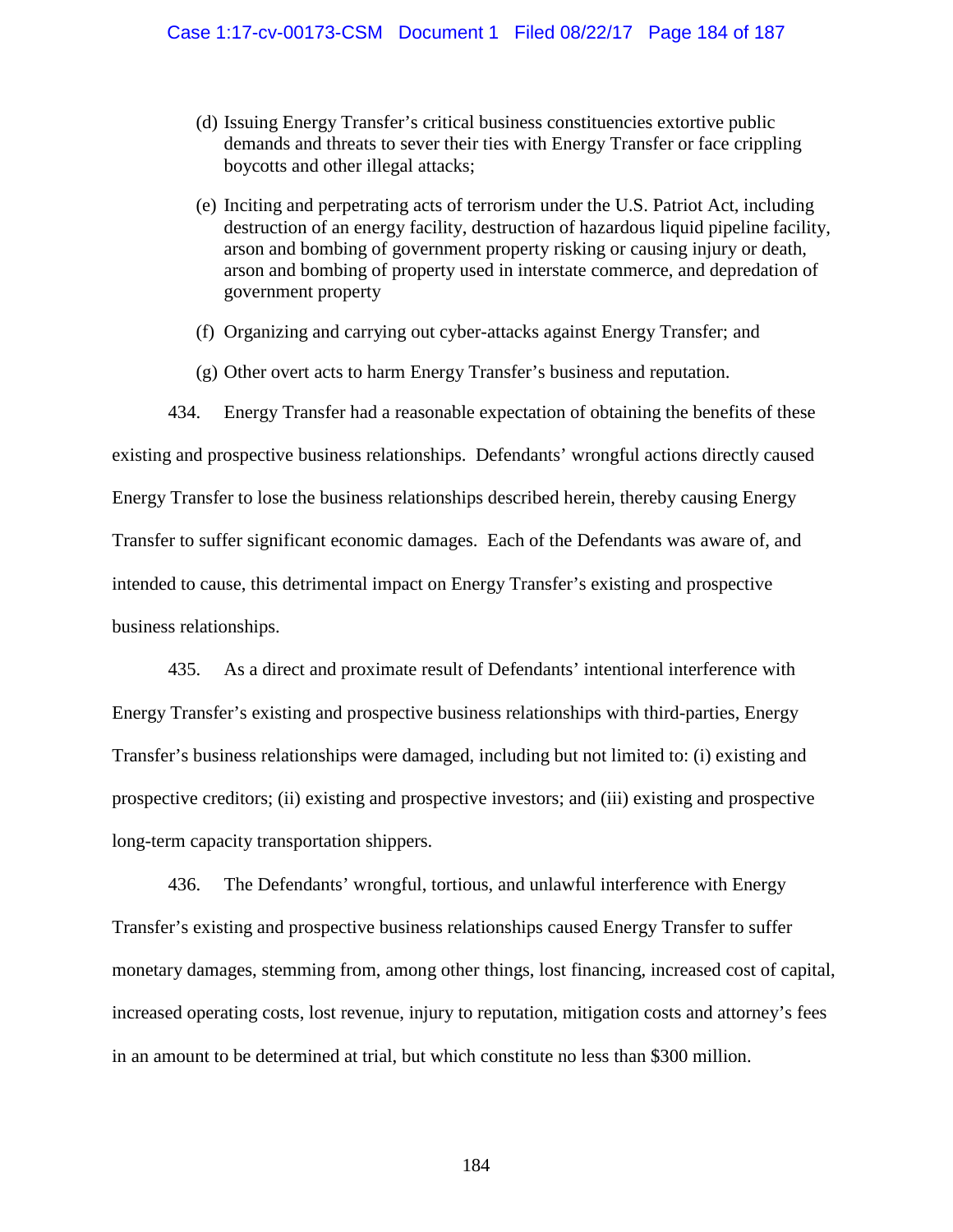# **COUNT VII**

# **COMMON LAW CIVIL CONSPIRACY (AGAINST ALL DEFENDANTS)**

437. Plaintiffs restate each and every allegation in the foregoing paragraphs as if fully set forth herein.

438. As set forth herein, each of the Defendants, together with others, conspired with

respect to Counts V through VI, and acted in concert to commit unlawful acts. Each of the

Defendants shared the same conspiratorial objective, which was to harm Energy Transfer and

interfere with Energy Transfer's existing and prospective business relationships in order to

induce fraudulent donations.

439. Defendants' conspiratorial scheme was carried out by the commission of the

wrongful and overt acts set forth above, including, but not limited to:

- (a) The publication of false, misleading and defamatory statements in numerous publications on the internet, on social media platforms such as Twitter, and in direct emails, letters, and telephone communications and in-person meetings to Energy Transfers' creditors, investors, and other critical market constituents, government agencies and regulators and the public at-large.
- (b) Organizing and carrying out "brand-damaging campaigns" against Energy Transfer's creditors.
- (c) Organizing and carrying out hundreds of protests at Energy Transfer's headquarters, at banks financing Energy Transfer's business and its construction of the DAPL, and at the headquarters of the United States Army Corps of Engineers;
- (d) Issuing Energy Transfer's critical business constituencies extortive public demands and threats to sever their ties with Energy Transfer or face crippling boycotts and other illegal attacks;
- (e) Inciting and perpetrating acts of terrorism under the U.S. Patriot Act, including destruction of an energy facility, destruction of hazardous liquid pipeline facility, arson and bombing of government property risking or causing injury or death, arson and bombing of property used in interstate commerce, and depredation of government property
- (f) Organizing and carrying out cyber-attacks against Energy Transfer; and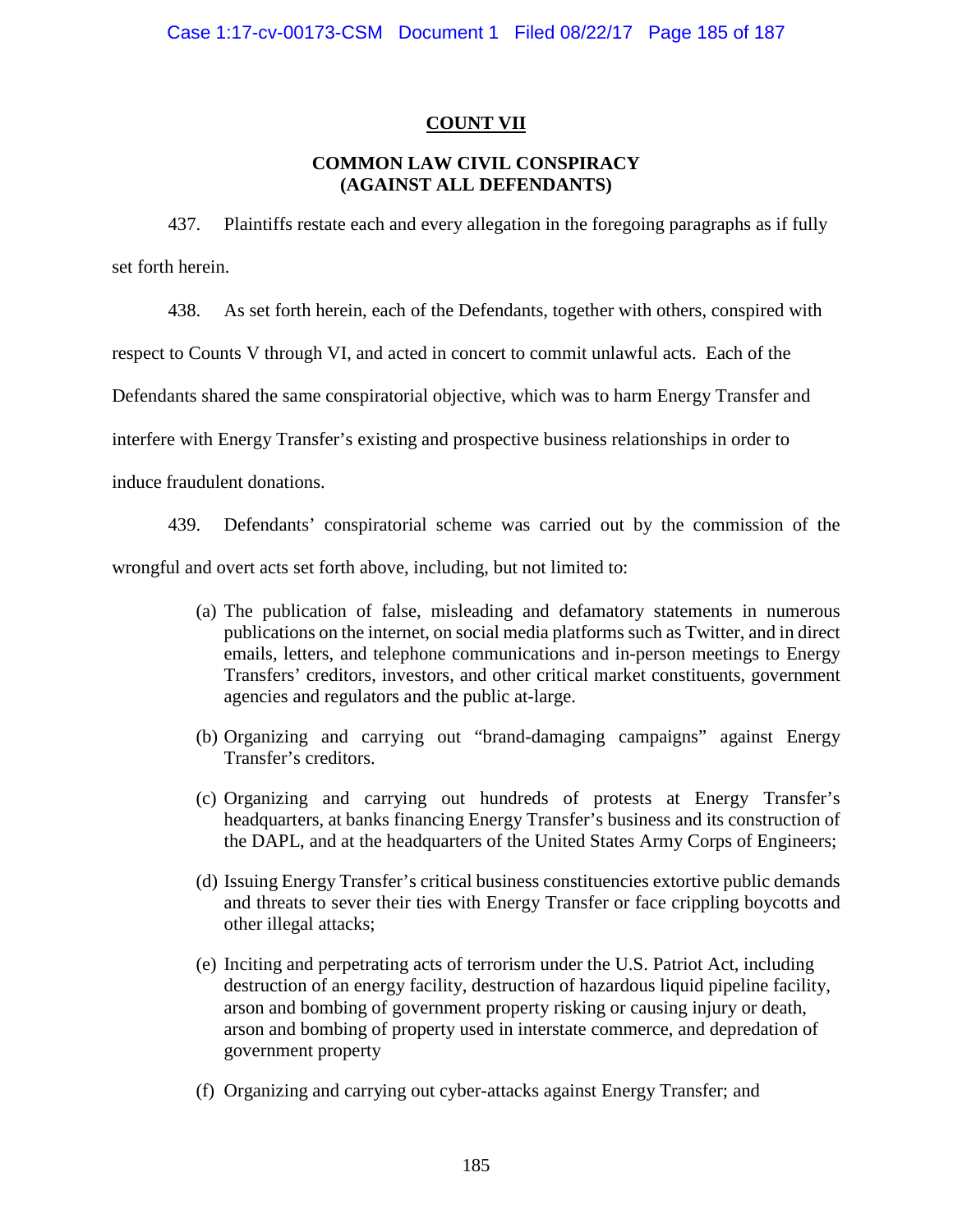### Case 1:17-cv-00173-CSM Document 1 Filed 08/22/17 Page 186 of 187

(g) Other overt acts to harm Energy Transfer's business and reputation.

440. The false and injurious statements about Energy Transfer created and

disseminated by the defendants included, among others, that:

- (a) DAPL traverses SRST tribal treaty lands;
- (b) DAPL will poison SRST's water supply;
- (c) DAPL will catastrophically alter the climate;
- (d) DAPL was routed and approved without consultation with SRST;
- (e) Energy Transfer used excessive and illegal force against peaceful protestors; and
- (f) Energy Transfer intentionally desecrated SRST's cultural resources.

441. At all relevant times, Defendants' conduct was willful and done with legal malice and knowledge that it was wrongful.

442. As a direct, proximate result of the operation and execution of the conspiracy, Energy Transfer has been injured and suffered damages in an amount to be proven at trial, but which constitute no less than \$ million.

### **DEMAND FOR JURY TRIAL**

Demand is hereby made for a trial by jury for all issues so triable.

**WHEREFORE**, Plaintiffs demand judgment:

(a) Awarding Plaintiffs compensatory damages in amounts to be determined at trial, together with interest, attorneys' fees, costs and disbursements;

(b) Awarding Plaintiffs punitive and exemplary damages in amounts to be determined at trial;

(c) Awarding Plaintiffs treble damages, costs of suit, attorney's fees and costs of litigation under 18 U.S.C. § 1964(c) and N.D.C.C. § 12.1-06.1-05(1), in amounts to be determined at trial;